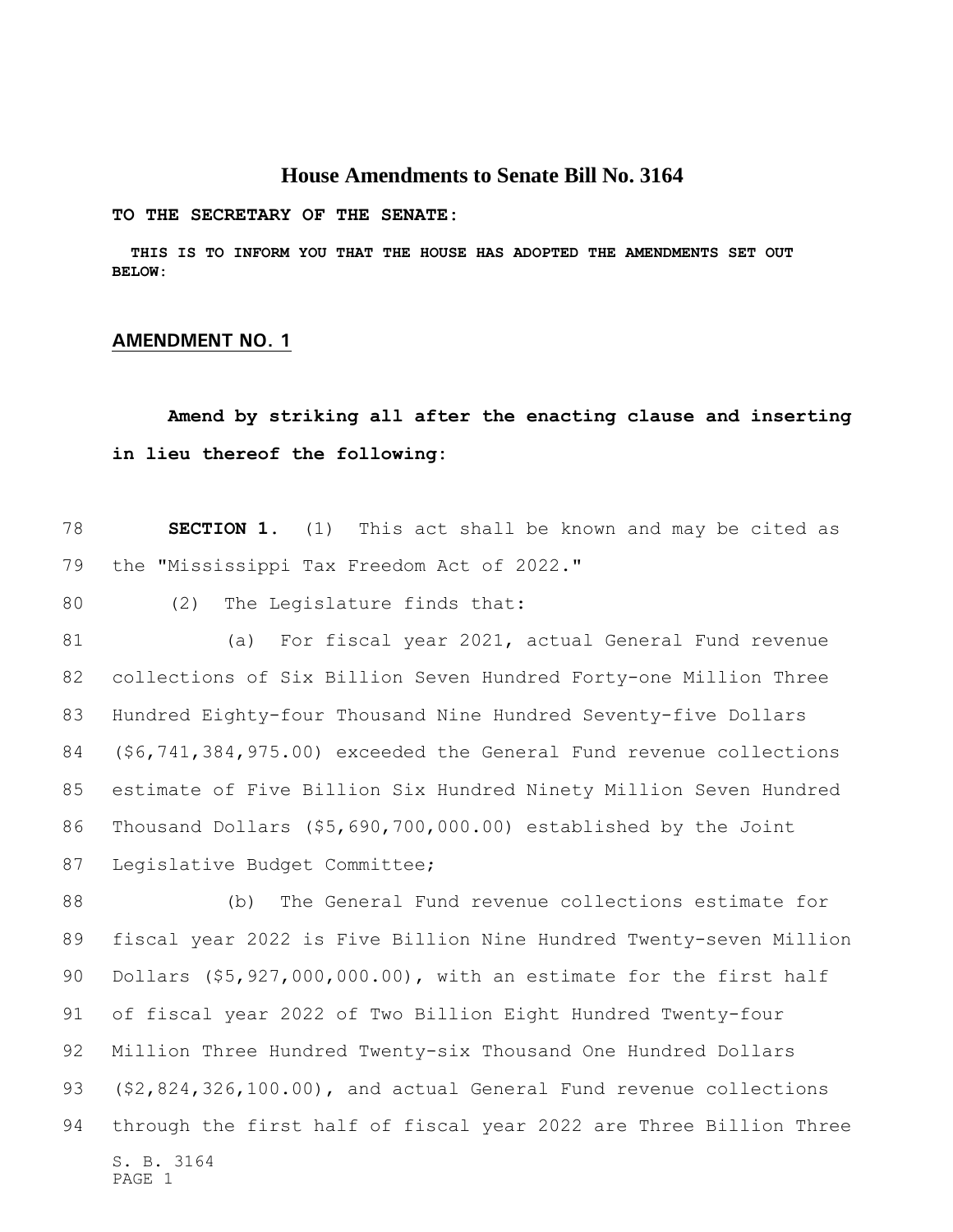Hundred Sixty-nine Million Five Hundred Eighty-three Thousand Seven Hundred Forty-eight Dollars (\$3,369,583,748.00), which significantly exceed estimated General Fund revenue collections 98 for such period;

 (c) As a result of such excess revenue collections during those fiscal years, there is more than a sufficient amount of General Fund revenue available to offset any loss of General Fund revenue during fiscal year 2023 due to changes to the state 103 income tax law made by this act; and

 (d) For Fiscal Year 2024, The Legislative Budget Report for Fiscal Year 2023 has provided an out year projection for Fiscal Year 2024 of Six Billion Seven Hundred Ninety-seven Million One Hundred Thirty-three Thousand Two Hundred Three Dollars (\$6,797,133,203.00) and this continued level of growth will allow for a sufficient amount of General Fund revenue to be available to offset any loss of General Fund revenue during fiscal year 2024 due to changes to the state income tax law and state sales tax law made by this act.

 **SECTION 2.** Section 27-7-21, Mississippi Code of 1972, is amended as follows:

 27-7-21. (a) **Allowance of deductions**. In the case of a resident individual, the exemptions provided by this section, as applicable to individuals, shall be allowed as deductions in computing taxable income.

S. B. 3164 PAGE 2 (b) **Single individuals**. In the case of a single individual, a personal exemption of Five Thousand Two Hundred Fifty Dollars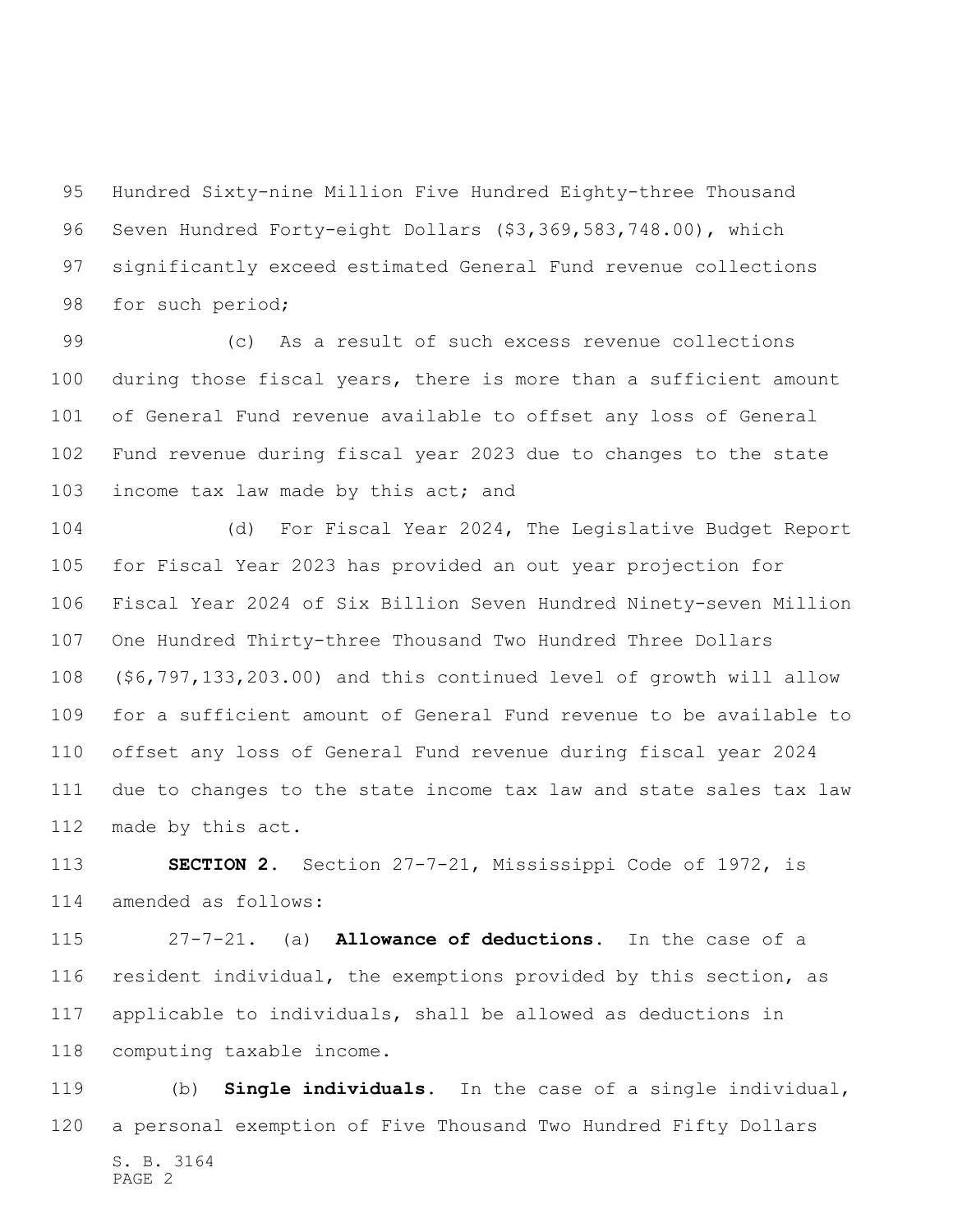(\$5,250.00) for the 1979 and 1980 calendar years **\* \* \*** and, Six Thousand Dollars (\$6,000.00) for each calendar year thereafter through calendar year 2022, and Twenty-two Thousand Seven Hundred Dollars (\$22,700.00) for each calendar year thereafter.

 (c) **Married individuals.** In the case of married individuals living together, a joint personal exemption of Eight Thousand Dollars (\$8,000.00) for the 1979 and 1980 calendar years and Nine Thousand Five Hundred Dollars (\$9,500.00) for the 1981 through 1997 calendar years, Ten Thousand Dollars (\$10,000.00) for the calendar year 1998, Eleven Thousand Dollars (\$11,000.00) for the calendar year 1999, **\* \* \***and Twelve Thousand Dollars (\$12,000.00) for each calendar year thereafter through calendar year 2022, and Forty-five Thousand Four Hundred Dollars (\$45,400.00) for each calendar year thereafter. A husband and wife living together shall receive but one (1) personal exemption in the amounts provided for in this subsection for each calendar year against their aggregate income.

S. B. 3164 PAGE 3 (d) **Head of family individuals.** In the case of a head of family individual, a personal exemption of Eight Thousand Dollars (\$8,000.00) for the 1979 and 1980 calendar years **\* \* \***and, Nine Thousand Five Hundred Dollars (\$9,500.00) for each calendar year thereafter through calendar year 2022, and Twenty-one Thousand Six Hundred Dollars (\$21,600.00) for each calendar year thereafter. The term "head of family" means an individual who is single, or married but not living with his spouse for the entire taxable year, who maintains a household which constitutes the principal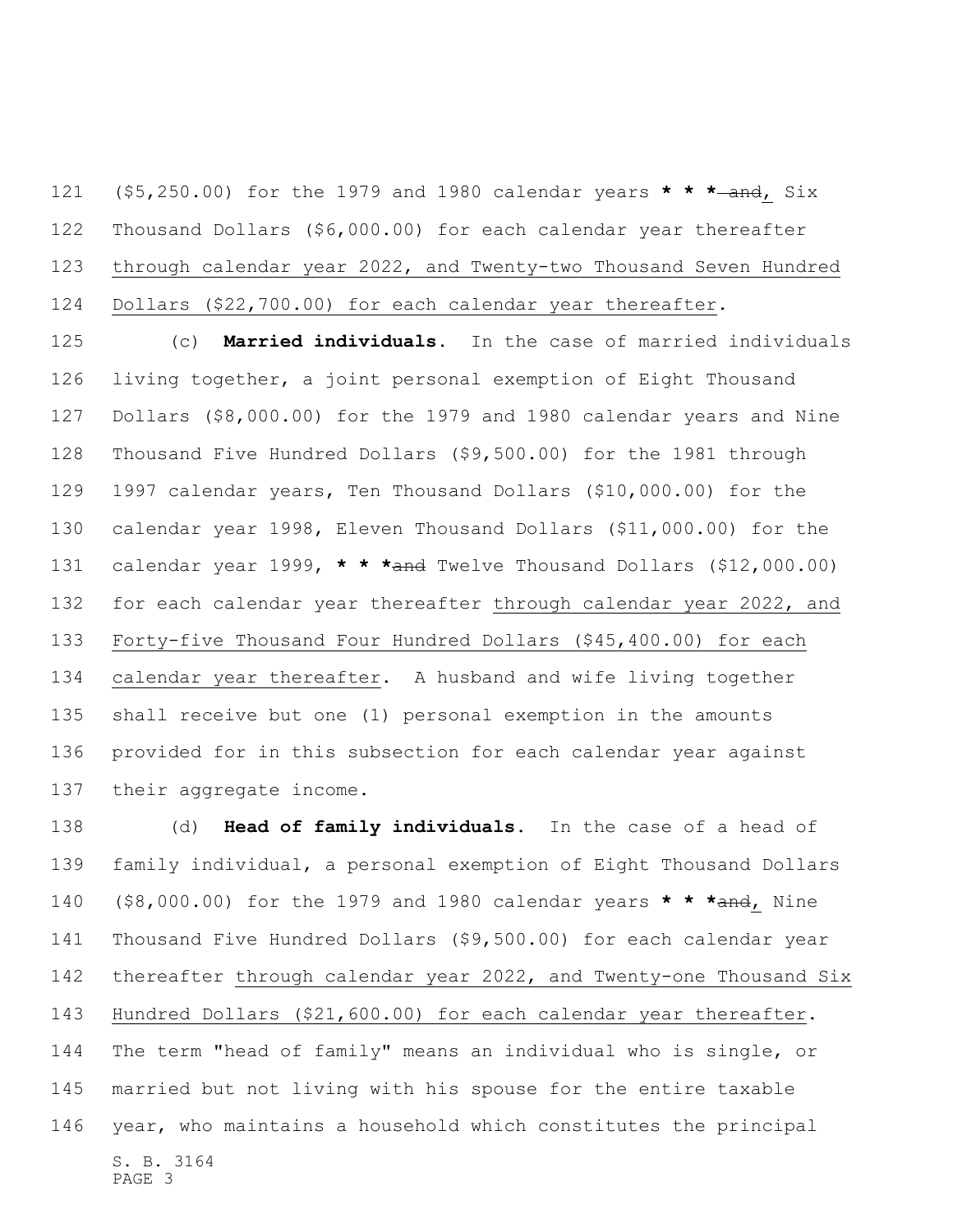place of abode of himself and one or more individuals who are dependents under the provisions of Section 152(a) of the Internal Revenue Code of 1954, as amended. The head of family individual shall be entitled to the additional dependent exemption as provided in subsection (e) of this section only to the extent of dependents in excess of the one (1) dependent needed to qualify as head of family.

 (e) **Additional exemption for dependents.** In the case of any individual having a dependent, other than husband or wife, an additional personal exemption of One Thousand Five Hundred Dollars (\$1,500.00) for each such dependent, except as otherwise provided in subsection (d) of this section. The term "dependent" as used in this subsection shall mean any person or individual who qualifies as a dependent under the provisions of Section 152, Internal Revenue Code of 1954, as amended.

 (f) **Additional exemption for taxpayer or spouse aged sixty-five (65) or more.** In the case of any taxpayer or the spouse of the taxpayer who has attained the age of sixty-five (65) before the close of his taxable year, an additional exemption of One Thousand Five Hundred Dollars (\$1,500.00).

S. B. 3164 PAGE 4 (g) **Additional exemption for blindness of taxpayer or spouse**. In the case of any taxpayer or the spouse of the taxpayer who is blind at the close of the taxable year, an additional exemption of One Thousand Five Hundred Dollars (\$1,500.00). For the purpose of this subsection, an individual is blind only if his central visual acuity does not exceed 20/200 in the better eye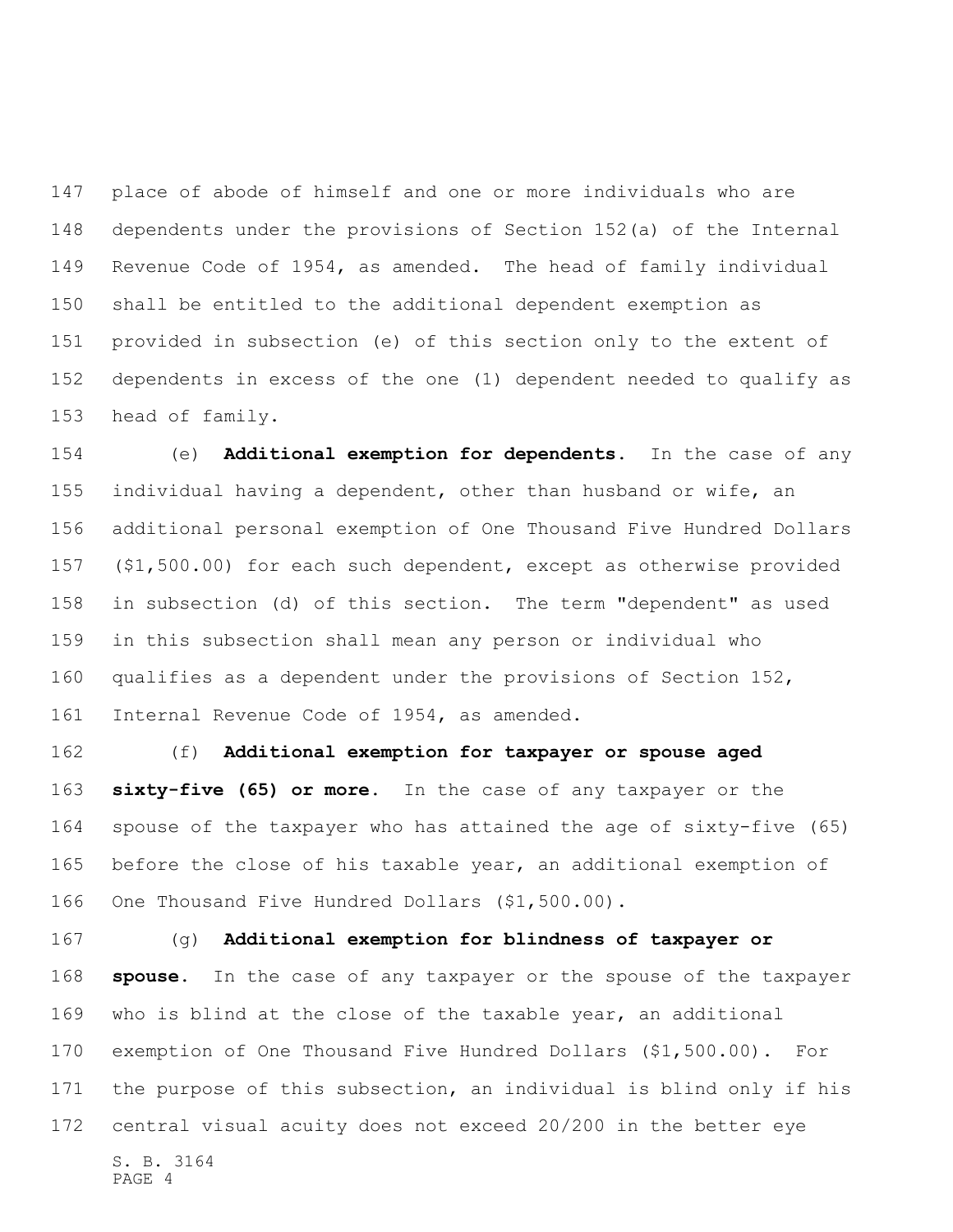with correcting lenses, or if his visual acuity is greater than 20/200 but is accompanied by a limitation in the fields of vision such that the widest diameter of the visual field subtends an angle no greater than twenty (20) degrees.

 (h) **Husband and wife--claiming exemptions**. In the case of husband and wife living together and filing combined returns, the personal and additional exemptions authorized and allowed by this section may be taken by either, or divided between them in any manner they may choose. If the husband and wife fail to choose, the commissioner shall divide the exemptions between husband and wife in an equitable manner. In the case of a husband and wife filing separate returns, the personal and additional exemptions authorized and allowed by this section shall be divided equally between the spouses.

 (i) **Nonresidents**. A nonresident individual shall be allowed the same personal and additional exemptions as are authorized for resident individuals in subsection (a) of this section; however, the nonresident individual is entitled only to that proportion of the personal and additional exemptions as his net income from sources within the State of Mississippi bears to his total or entire net income from all sources.

S. B. 3164 PAGE 5 A nonresident individual who is married and whose spouse has income from independent sources must declare the joint income of himself and his spouse from sources within and without Mississippi and claim as a personal exemption that proportion of the authorized personal and additional exemptions which the total net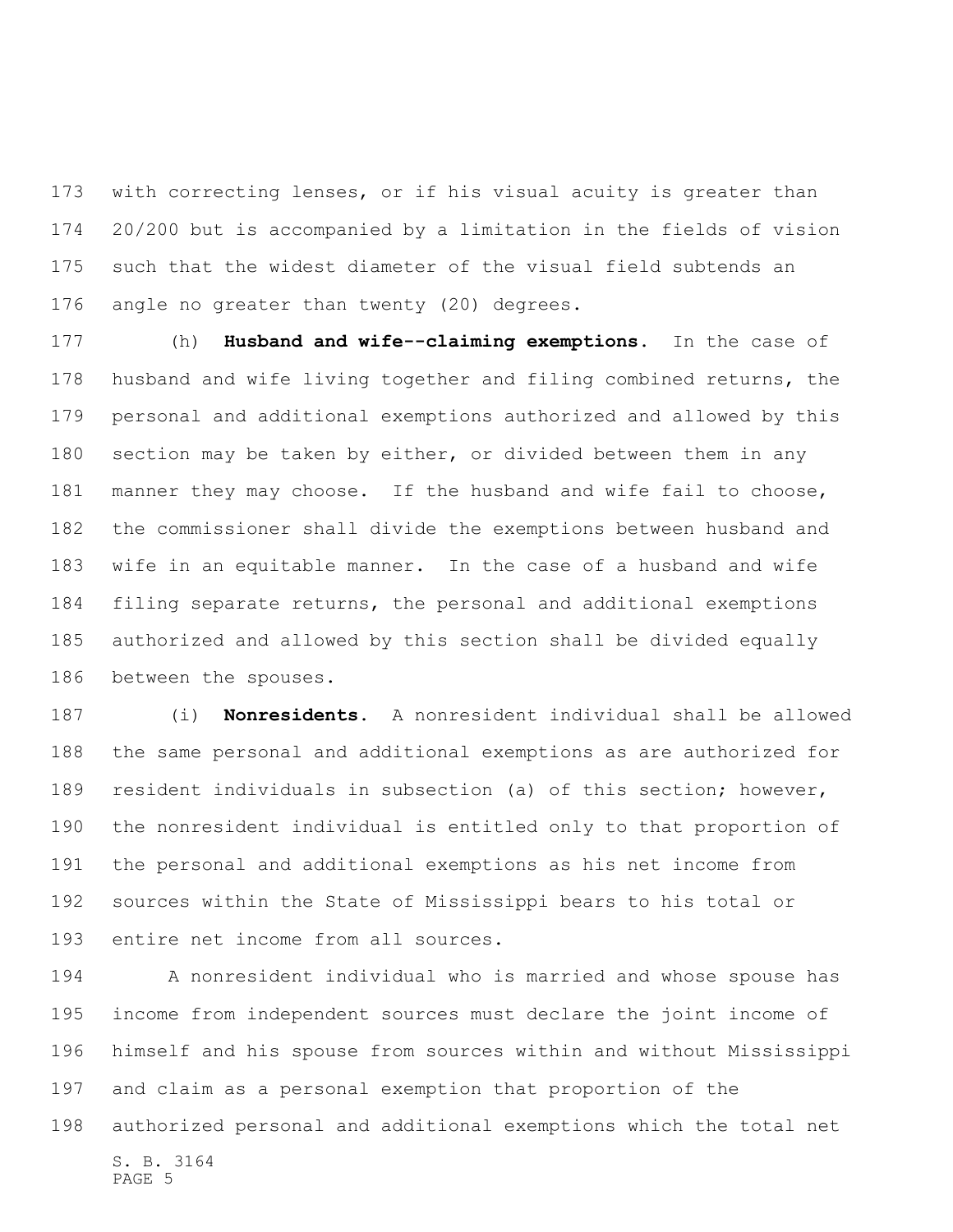income from Mississippi sources bears to the total net income of both spouses from all sources. If both spouses have income from sources within Mississippi and wish to file separate returns, their combined personal and additional exemptions shall be that proration of the exemption which their combined net income from Mississippi sources is of their total combined net income from all sources. The amount of the personal and additional exemptions so computed may be divided between them in any manner they choose.

 In the case of married individuals where one (1) spouse is a resident and the other is a nonresident, the personal exemption of the resident individual shall be prorated on the same basis as if both were nonresidents having net income from within and without the State of Mississippi.

 For the purpose of this subsection, the term "net income" means gross income less business expenses incurred in the taxpayer's regular trade or business and computed in accordance with the provisions of the Mississippi Income Tax Law.

 (j) **Part-year residents**. An individual who is a resident of Mississippi for only a part of his taxable year by reason of either moving into the state or moving from the state shall be allowed the same personal and additional exemptions as authorized for resident individuals in subsection (a) of this section; the part-year resident shall prorate his exemption on the same basis as nonresidents having net income from within and without the state.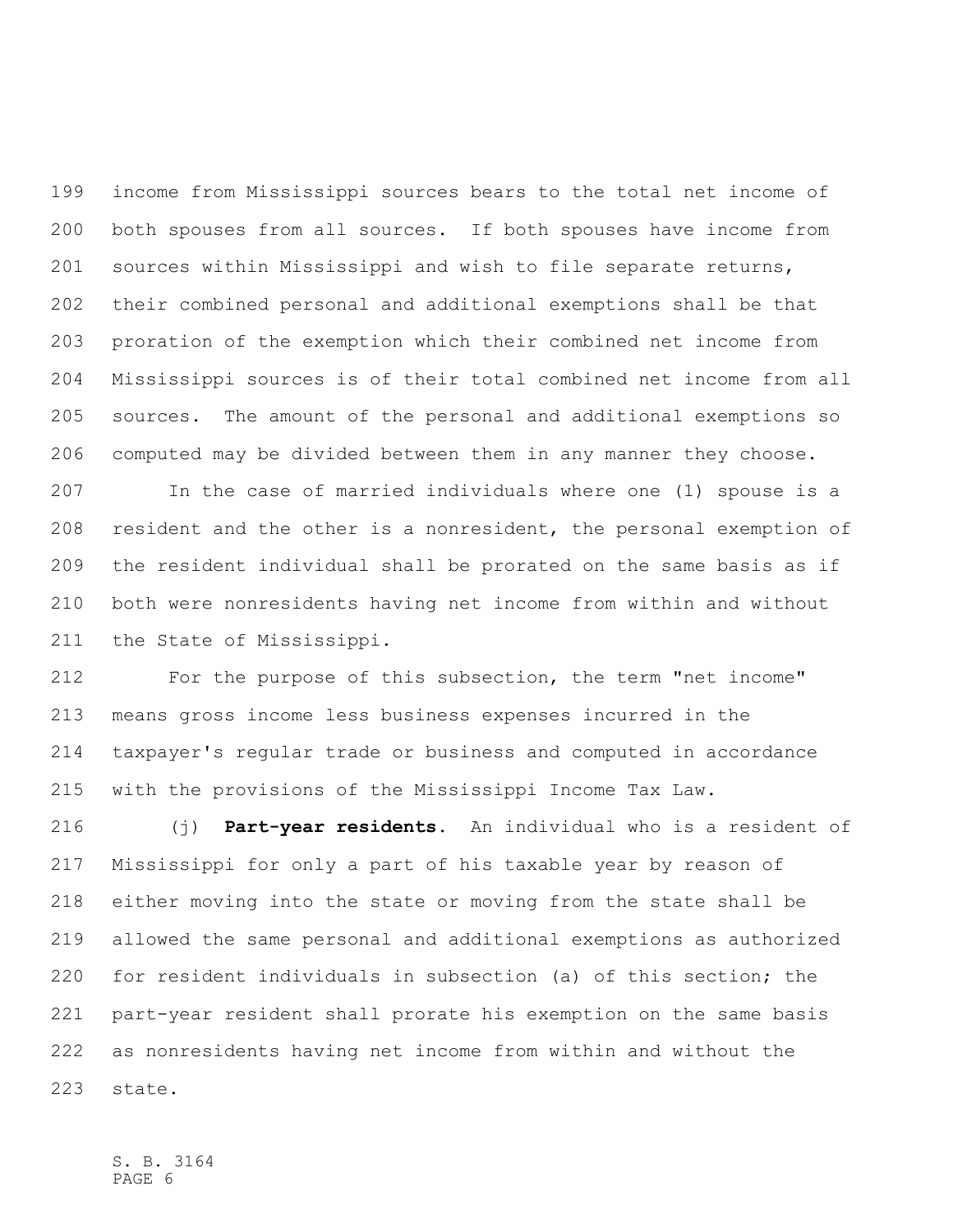(k) **Estates**. In the case of an estate, a specific exemption of Six Hundred Dollars (\$600.00).

 (l) **Trusts**. In the case of a trust which, under its governing instrument, is required to distribute all of its income currently, a specific exemption of Three Hundred Dollars (\$300.00). In the case of all other trusts, a specific exemption of One Hundred Dollars (\$100.00).

 (m) **Corporations, foundations, joint ventures, associations**. In the case of a corporation, foundation, joint venture or association taxable herein, there shall be allowed no specific exemption, except as provided under the Growth and Prosperity Act, Sections 57-113-1 through 57-113-7, and Sections 57-113-21 through 57-113-27.

 (n) **Status**. The status on the last day of the taxable year, except in the case of the head of family as provided in subsection (d) of this section, shall determine the right to the exemptions provided in this section; provided, that a taxpayer shall be entitled to such exemptions, otherwise allowable, if the husband or wife or dependent has died during the taxable year.

 (o) **Fiscal-year taxpayers**. Individual taxpayers reporting on a fiscal year basis shall prorate their exemptions in a manner established by regulations promulgated by the commissioner.

S. B. 3164 PAGE 7 (p) (i) On or before December 1, 2024, and on or before December 1 of each succeeding year, the Commissioner of Revenue shall calculate the amount of the increases in the personal exemption for single individuals, the personal exemption for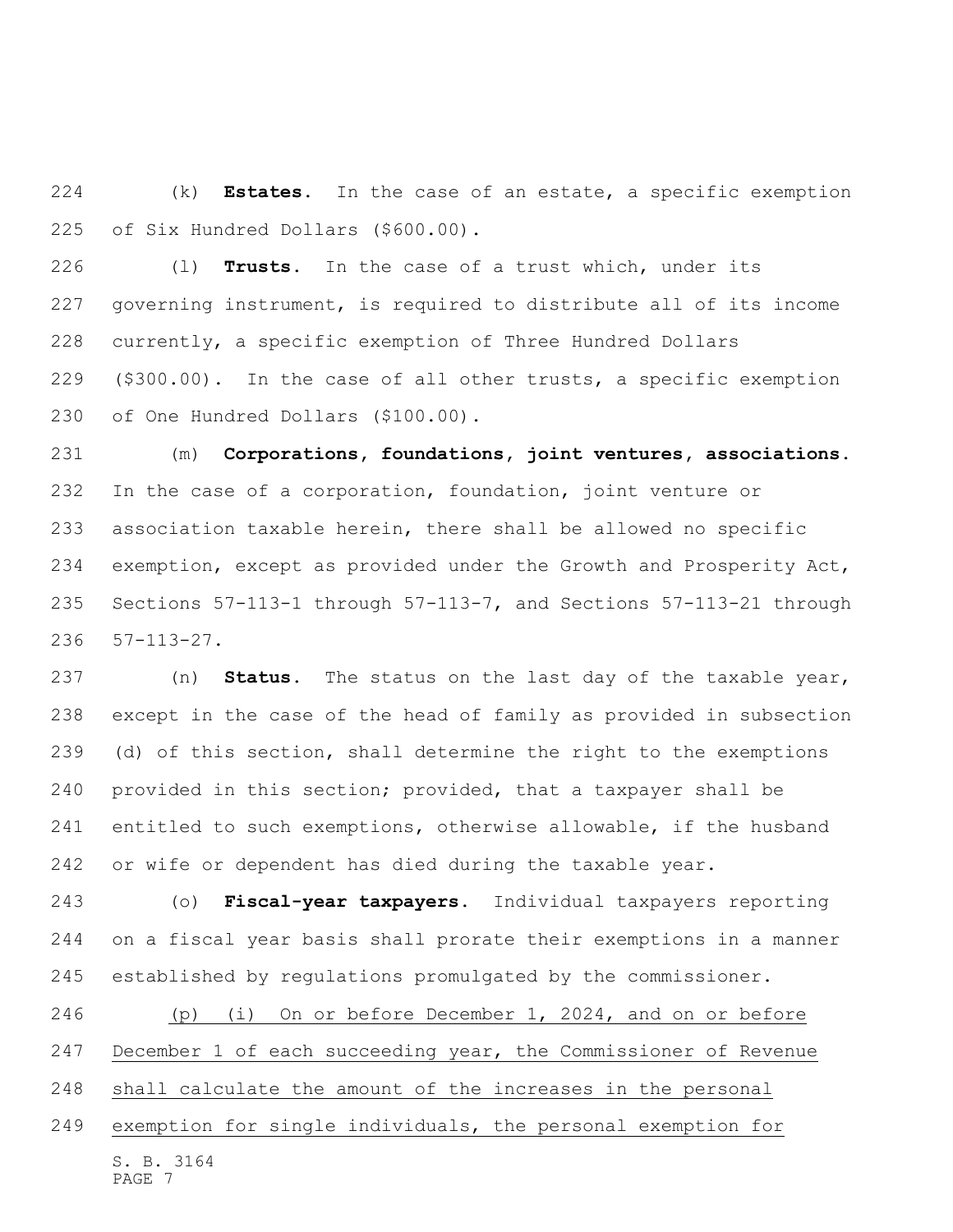| 250 | married individuals, and the personal exemption for head of family |
|-----|--------------------------------------------------------------------|
| 251 | individuals, that will produce a reduction in revenue equal to the |
| 252 | lesser of the tax reduction growth amount calculated as provided   |
| 253 | in paragraph (ii) of this subsection (p) or One Hundred Fifty      |
| 254 | Million Dollars (\$150,000,000.00). The commissioner shall         |
| 255 | increase each of the personal exemptions by the amount calculated  |
| 256 | in this paragraph (i), rounded down to the nearest One Thousand    |
| 257 | Dollars (\$1,000.00) increment, and the revised personal exemption |
| 258 | amounts calculated by the commissioner shall be effective for the  |
| 259 | next calendar year. From and after January 1 of the next           |
| 260 | succeeding year after the date that the Commissioner of Revenue    |
| 261 | certifies that the reduction in revenue mandated by this paragraph |
| 262 | (i) equals or exceeds the remaining revenue produced by the        |
| 263 | individual income tax, the individual income tax shall stand       |
| 264 | repealed as provided in Section 27-7-5.                            |
| 265 | (ii) On or before October 1, 2024, and on or before                |
| 266 | October 1 of each succeeding year, the Legislative Budget Office   |
| 267 | shall provide to the Commissioner of Revenue the following         |
| 268 | amounts:                                                           |
| 269 | The amount of the actual general fund revenue<br>1.                |
| 270 | collected during the most recent full fiscal year, excluding any   |
| 271 | funds received from a nonrecurring revenue source;                 |
| 272 | The inflation factor, which shall be determined<br>2.              |
| 273 | by dividing the CPI-U for the most recent full fiscal year by the  |
| 274 | CPI-U for the fiscal year 2023. As used in this paragraph $(ii)$ , |
| 275 | "CPI-U" means the United States Consumer Price Index for All Urban |
|     | S. B. 3164<br>PAGE 8                                               |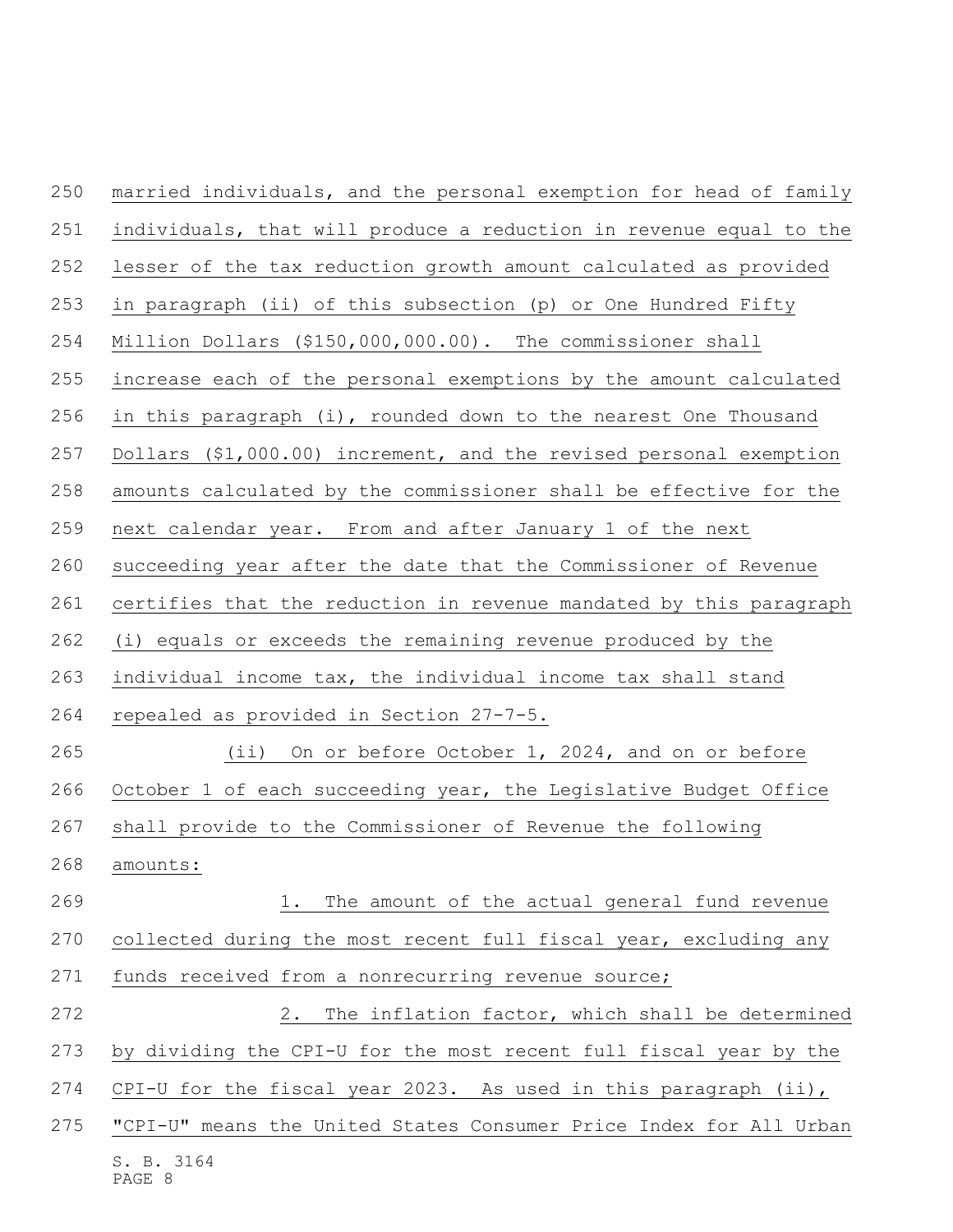| 276 | Consumers, South Region as defined and reported by the United         |
|-----|-----------------------------------------------------------------------|
| 277 | States Department of Labor, Bureau of Labor Statistics;               |
| 278 | 3.<br>The adjusted inflation factor, which is the                     |
| 279 | lesser of a. 1.016 raised to an exponent equal to the number of       |
| 280 | full fiscal years elapsed since fiscal year 2023 or b. the            |
| 281 | inflation factor determined under subparagraph 2 of this paragraph    |
| 282 | $(ii);$ and                                                           |
| 283 | The tax reduction growth amount for the current<br>4.                 |
| 284 | fiscal year, which shall be determined by:                            |
| 285 | a. Multiplying Six Billion One Hundred                                |
| 286 | Seventy-five Million Dollars (\$6,175,000,000.00) by the adjusted     |
| 287 | inflation factor, and                                                 |
| 288 | b. Subtracting the amount determined under                            |
| 289 | item a of this subparagraph 4, and an amount equal to the amount      |
| 290 | of general fund revenue loss during the most recent full fiscal       |
| 291 | year due to the reduction in the sales tax rate under Section         |
| 292 | $27-65-17(1)$ (n), from the amount of the actual general fund revenue |
| 293 | collected during the most recent full fiscal year.                    |
| 294 | Notwithstanding any other provision of this section,<br>(q)           |
| 295 | with regard to the personal exemptions authorized under this          |
| 296 | section, a taxpayer may elect to have the taxpayer's individual       |
| 297 | income tax liability for any year after calendar year 2022            |
| 298 | assessed with the personal exemptions authorized under this           |
| 299 | section as it existed on January 1, 2022, or with the personal        |
| 300 | exemptions authorized under this section, as amended by this act.     |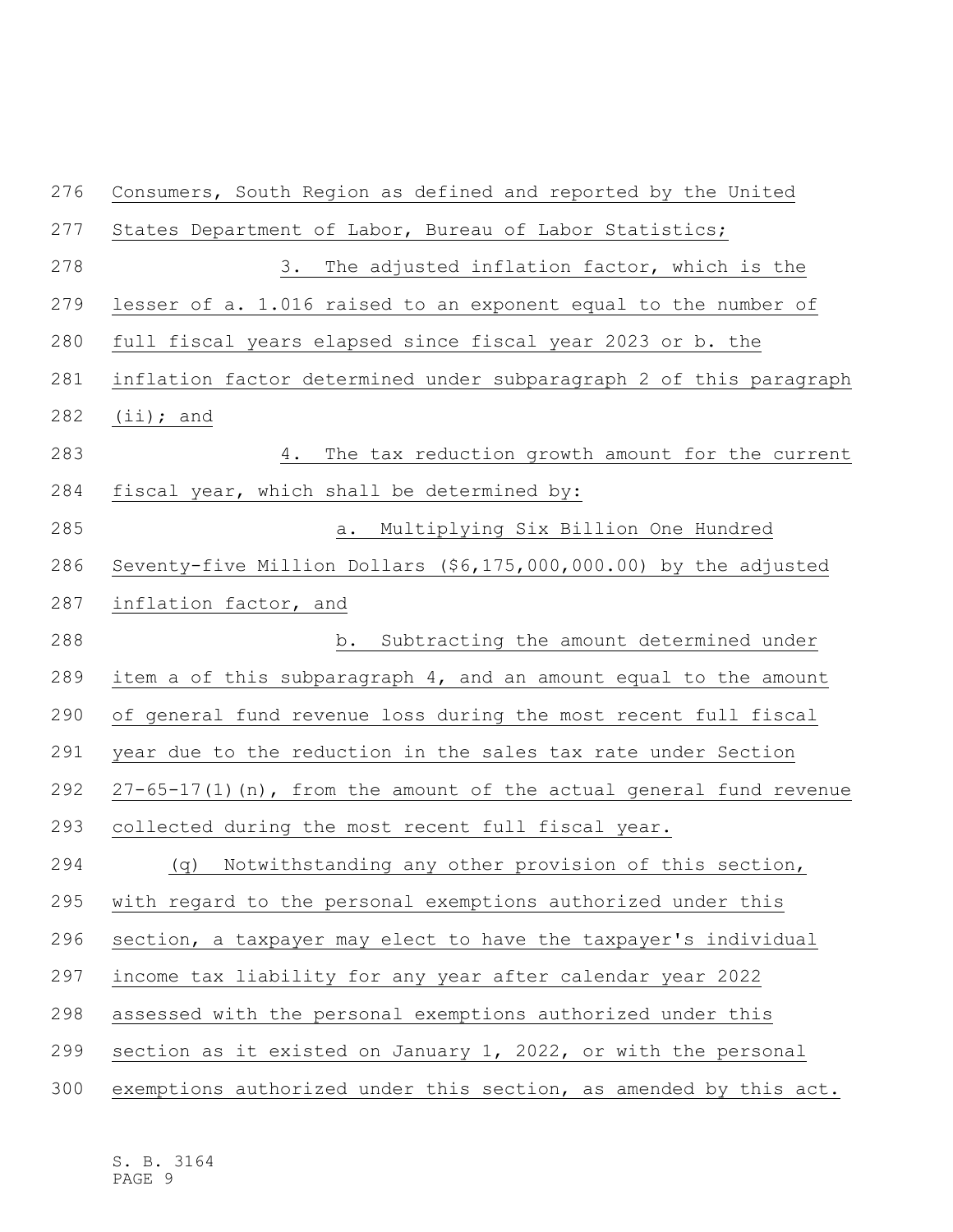**SECTION 3.** Section 27-65-17, Mississippi Code of 1972, is amended as follows:

 27-65-17. (1) (a) Except as otherwise provided in this section, upon every person engaging or continuing within this state in the business of selling any tangible personal property whatsoever there is hereby levied, assessed and shall be collected a tax equal to seven percent (7%) of the gross proceeds of the retail sales of the business.

 (b) Retail sales of farm tractors and parts and labor used to maintain and/or repair such tractors shall be taxed at the 311 rate of one and one-half percent  $(1-1/2)$  when made to farmers for agricultural purposes.

 (c) (i) Retail sales of farm implements sold to farmers and used directly in the production of poultry, ratite, domesticated fish as defined in Section 69-7-501, livestock, livestock products, agricultural crops or ornamental plant crops or used for other agricultural purposes, and parts and labor used to maintain and/or repair such implements, shall be taxed at the rate of one and one-half percent (1-1/2%) when used on the farm. (ii) The one and one-half percent (1-1/2%) rate shall also apply to all equipment used in logging, pulpwood operations or tree farming, and parts and labor used to maintain

and/or repair such equipment, which is either:

1. Self-propelled, or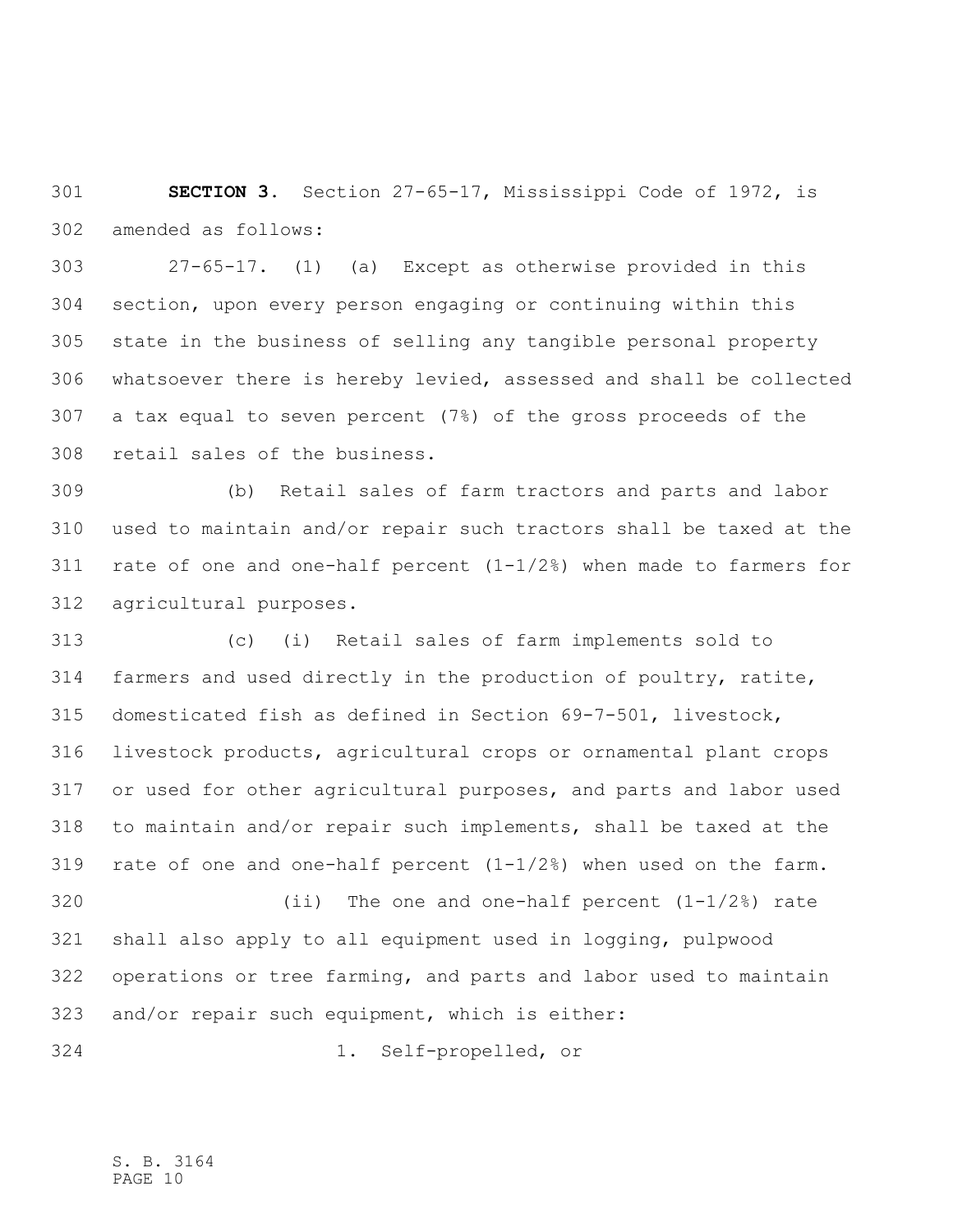2. Mounted so that it is permanently attached to other equipment which is self-propelled or attached to other equipment drawn by a vehicle which is self-propelled.

 In order to be eligible for the rate of tax provided for in this subparagraph (ii), such sales must be made to a professional logger. For the purposes of this subparagraph (ii), a "professional logger" is a person, corporation, limited liability 332 company or other entity, or an agent thereof, who possesses a professional logger's permit issued by the Department of Revenue and who presents the permit to the seller at the time of purchase. The department shall establish an application process for a professional logger's permit to be issued, which shall include a requirement that the applicant submit a copy of documentation verifying that the applicant is certified according to Sustainable Forestry Initiative guidelines. Upon a determination that an applicant is a professional logger, the department shall issue the applicant a numbered professional logger's permit.

 (d) Except as otherwise provided in subsection (3) of this section, retail sales of aircraft, automobiles, trucks, truck-tractors, semitrailers and manufactured or mobile homes shall be taxed at the rate of three percent (3%).

 (e) Sales of manufacturing machinery or manufacturing machine parts when made to a manufacturer or custom processor for plant use only when the machinery and machine parts will be used exclusively and directly within this state in manufacturing a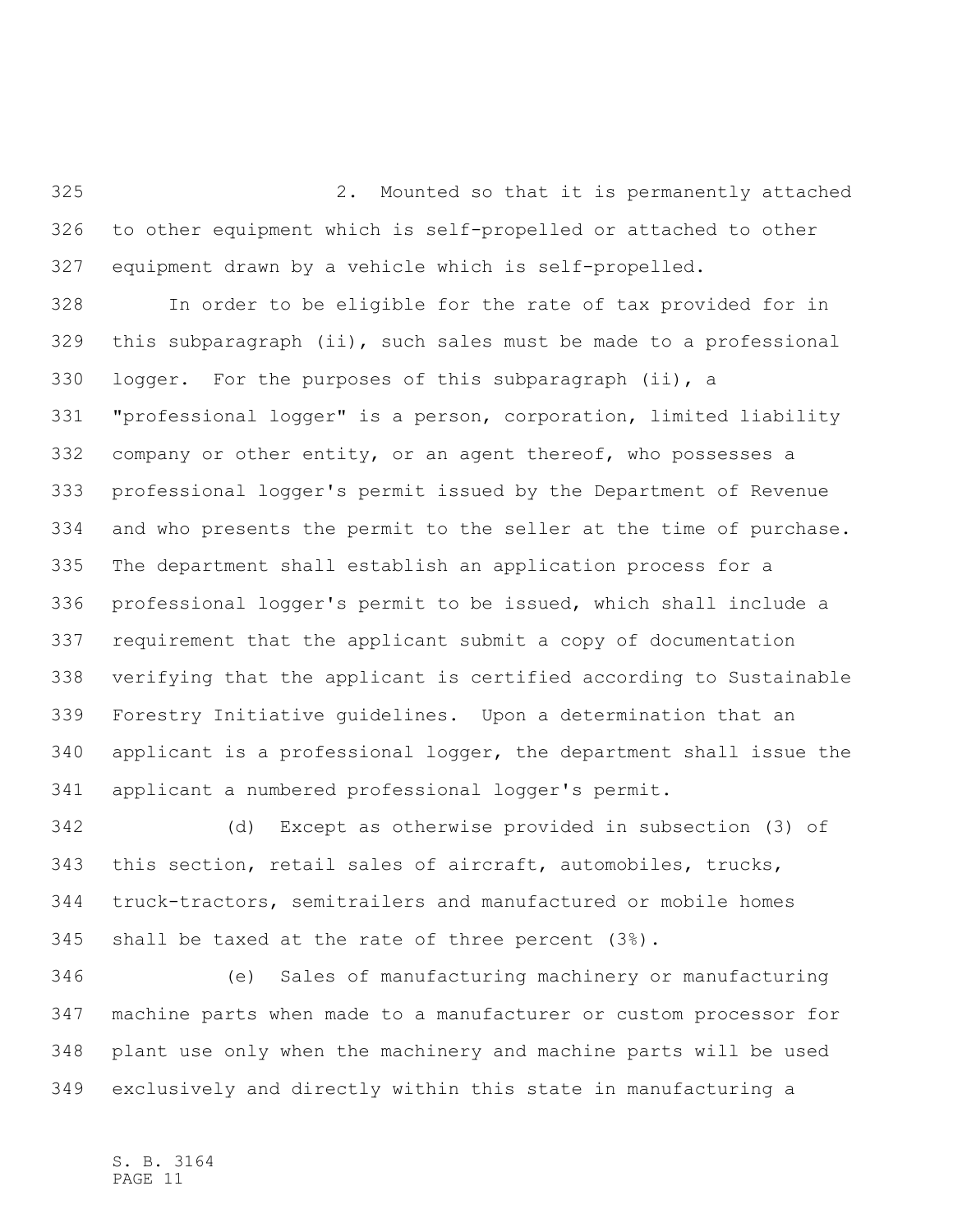commodity for sale, rental or in processing for a fee shall be taxed at the rate of one and one-half percent (1-1/2%).

 (f) Sales of machinery and machine parts when made to a technology intensive enterprise for plant use only when the machinery and machine parts will be used exclusively and directly within this state for industrial purposes, including, but not limited to, manufacturing or research and development activities, shall be taxed at the rate of one and one-half percent (1-1/2%). In order to be considered a technology intensive enterprise for purposes of this paragraph:

 (i) The enterprise shall meet minimum criteria established by the Mississippi Development Authority;

 (ii) The enterprise shall employ at least ten (10) persons in full-time jobs;

 (iii) At least ten percent (10%) of the workforce in the facility operated by the enterprise shall be scientists, engineers or computer specialists;

 (iv) The enterprise shall manufacture plastics, chemicals, automobiles, aircraft, computers or electronics; or shall be a research and development facility, a computer design or related facility, or a software publishing facility or other technology intensive facility or enterprise as determined by the Mississippi Development Authority;

S. B. 3164 (v) The average wage of all workers employed by the enterprise at the facility shall be at least one hundred fifty percent (150%) of the state average annual wage; and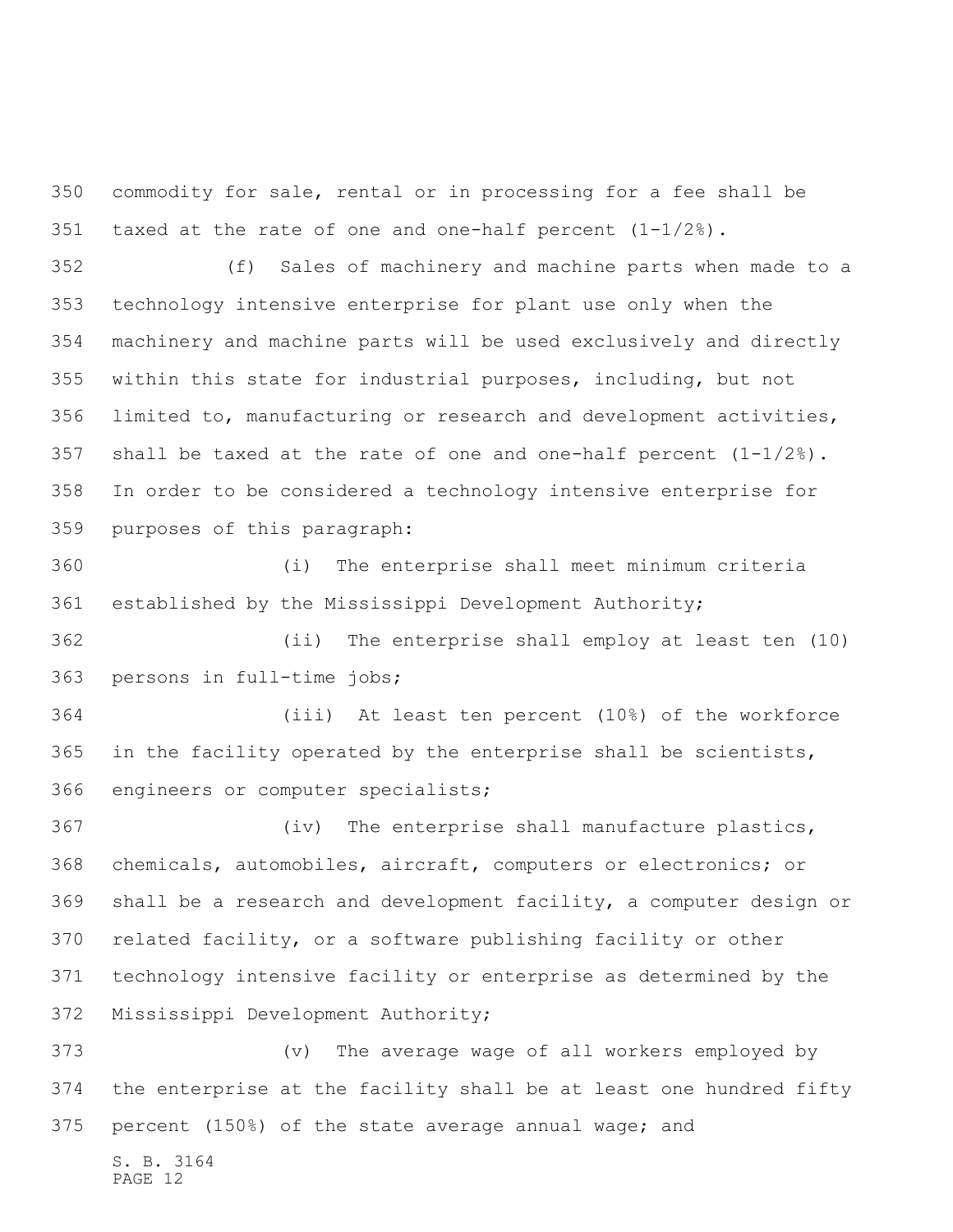(vi) The enterprise must provide a basic health care plan to all employees at the facility.

 (g) Sales of materials for use in track and track structures to a railroad whose rates are fixed by the Interstate Commerce Commission or the Mississippi Public Service Commission shall be taxed at the rate of three percent (3%).

 (h) Sales of tangible personal property to electric power associations for use in the ordinary and necessary operation of their generating or distribution systems shall be taxed at the rate of one percent (1%).

 (i) Wholesale sales of beer shall be taxed at the rate 387 of seven percent  $(7\%)$ , and the retailer shall file a return and compute the retail tax on retail sales but may take credit for the amount of the tax paid to the wholesaler on said return covering the subsequent sales of same property, provided adequate invoices and records are maintained to substantiate the credit.

 (j) Wholesale sales of food and drink for human consumption to full-service vending machine operators to be sold through vending machines located apart from and not connected with other taxable businesses shall be taxed at the rate of eight percent (8%).

S. B. 3164 (k) Sales of equipment used or designed for the purpose of assisting disabled persons, such as wheelchair equipment and lifts, that is mounted or attached to or installed on a private carrier of passengers or light carrier of property, as defined in Section 27-51-101, at the time when the private carrier of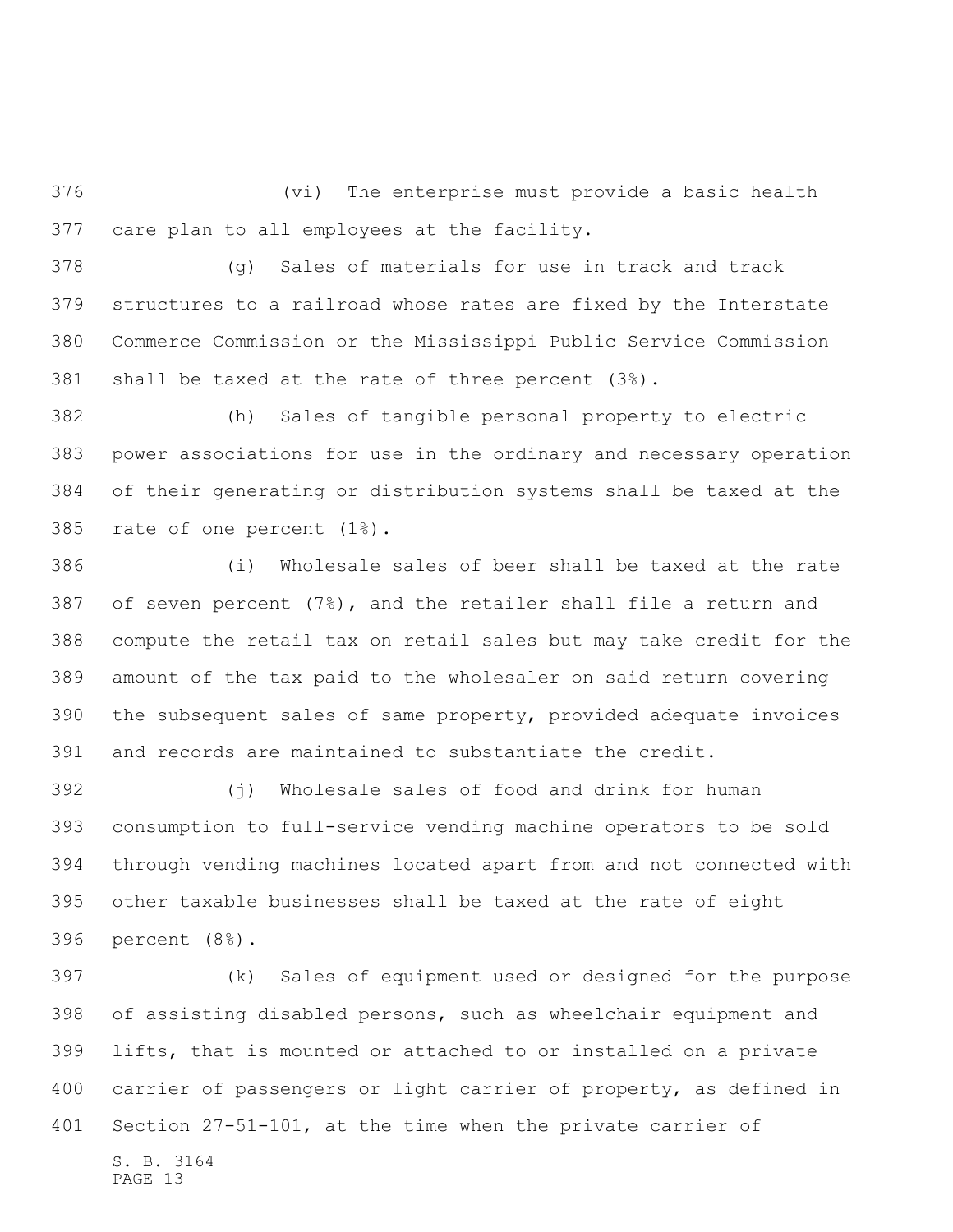passengers or light carrier of property is sold shall be taxed at the same rate as the sale of such vehicles under this section.

 (l) Sales of the factory-built components of modular homes, panelized homes and precut homes, and panel constructed homes consisting of structural insulated panels, shall be taxed at the rate of three percent (3%).

 (m) Sales of materials used in the repair, renovation, addition to, expansion and/or improvement of buildings and related facilities used by a dairy producer shall be taxed at the rate of three and one-half percent (3-1/2%). For the purposes of this paragraph (m), "dairy producer" means any person engaged in the production of milk for commercial use.

 (n) From and after January 1, 2023, retail sales of food for human consumption not purchased with food stamps issued by the United States Department of Agriculture, or other federal agency, but which would be exempt under Section 27-65-111(o) from the taxes imposed by this chapter if the food items were purchased with food stamps, shall be taxed as follows: (i) From and after January 1, 2023, through December 31, 2023, such sales shall be taxed at the rate of six

and three-fourths percent (6-3/4%);

(ii) From and after January 1, 2024, through

December 31, 2024, such sales shall be taxed at the rate of six

and one-half percent (6-1/2%);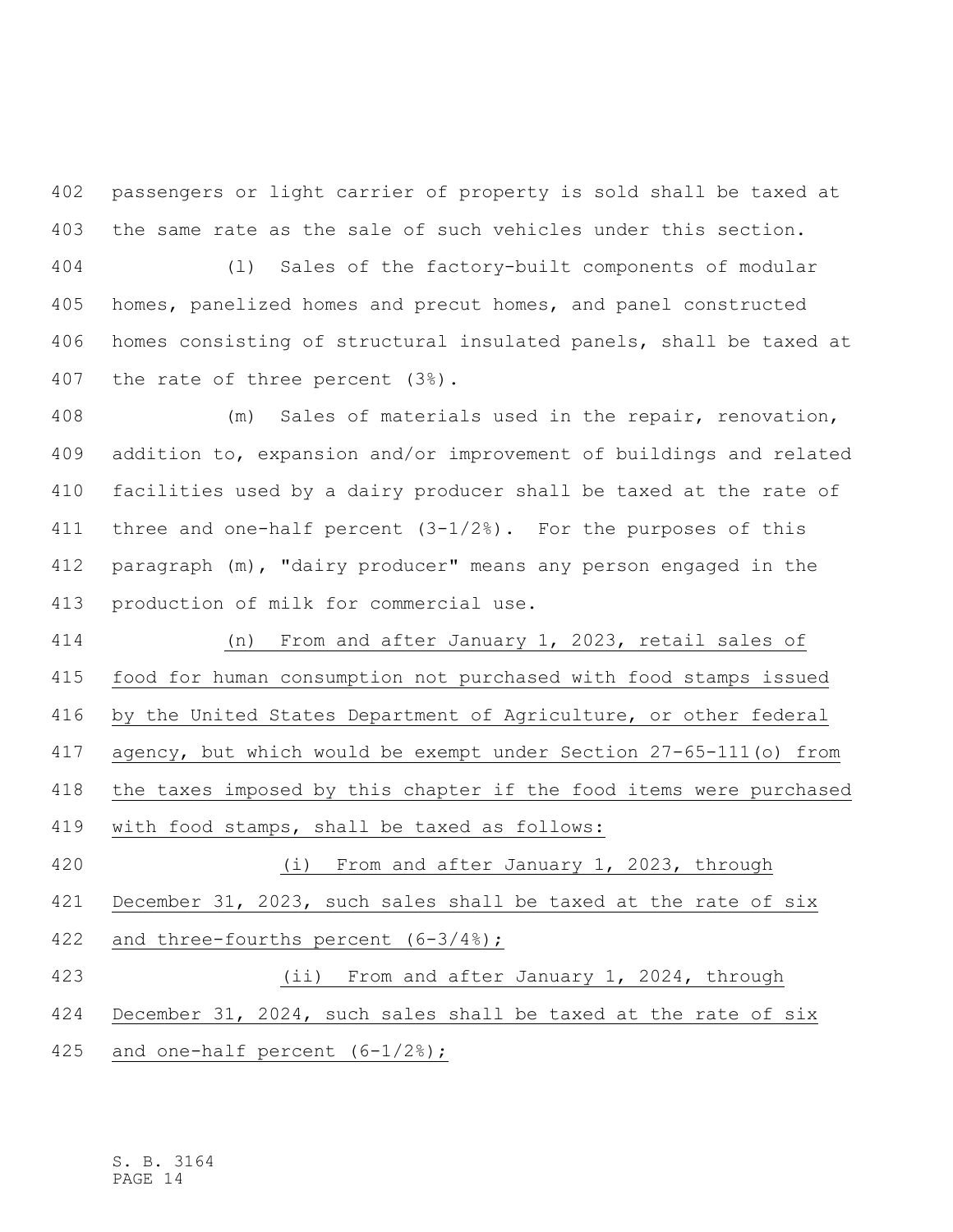| 426 | (iii) From and after January 1, 2025, through                    |
|-----|------------------------------------------------------------------|
| 427 | December 31, 2025, such sales shall be taxed at the rate of six  |
| 428 | and one-fourth percent $(6-1/4)$ ;                               |
| 429 | (iv) From and after January 1, 2026, through                     |
| 430 | December 31, 2026, such sales shall be taxed at the rate of six  |
| 431 | percent $(6%)$ ;                                                 |
| 432 | (v) From and after January 1, 2027, through                      |
| 433 | December 31, 2027, such sales shall be taxed at the rate of five |
| 434 | and three-fourths percent $(5-3/4)$ ;                            |
| 435 | (vi) From and after January 1, 2028, through                     |
| 436 | December 31, 2028, such sales shall be taxed at the rate of five |
| 437 | and one-half percent $(5-1/2)$ ;                                 |
| 438 | (vii) From and after January 1, 2029, through                    |
| 439 | December 31, 2029, such sales shall be taxed at the rate of five |
| 440 | and one-fourth percent $(5-1/4)$ ;                               |
| 441 | (viii) From and after January 1, 2030, through                   |
| 442 | December 31, 2030, such sales shall be taxed at the rate of five |
| 443 | percent (5%);                                                    |
| 444 | (ix) From and after January 1, 2031, through                     |
| 445 | December 31, 2031, such sales shall be taxed at the rate of four |
| 446 | and three-fourths percent $(4-3/4)$ ;                            |
| 447 | From and after January 1, 2032, through<br>(x)                   |
| 448 | December 31, 2032, such sales shall be taxed at the rate of four |
| 449 | and one-half percent $(4-1/2)$ ;                                 |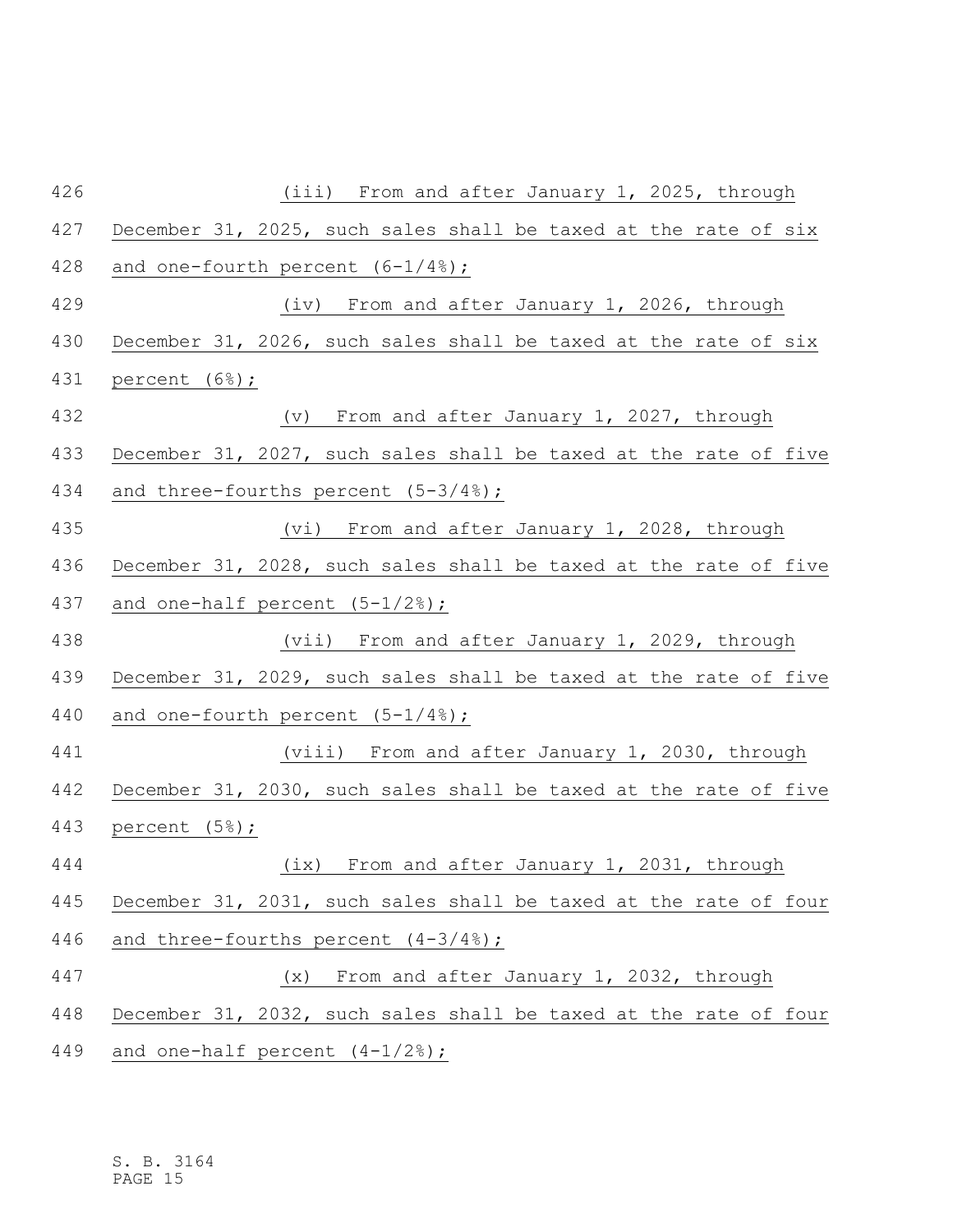(xi) From and after January 1, 2033, through December 31, 2033, such sales shall be taxed at the rate of four and one-fourth percent (4-1/4%); and (xii) From and after January 1, 2034, such sales shall be taxed at the rate of four percent (4%). (2) From and after January 1, 1995, retail sales of private carriers of passengers and light carriers of property, as defined in Section 27-51-101, shall be taxed an additional two percent

 (2%). (3) A manufacturer selling at retail in this state shall be

 required to make returns of the gross proceeds of such sales and pay the tax imposed in this section.

 **SECTION 4.** Section 27-65-75, Mississippi Code of 1972, is amended as follows:

 27-65-75. On or before the fifteenth day of each month, the revenue collected under the provisions of this chapter during the preceding month shall be paid and distributed as follows:

S. B. 3164 PAGE 16 (1) (a) On or before August 15, 1992, and each succeeding month thereafter through July 15, 1993, eighteen percent (18%) of the total sales tax revenue collected during the preceding month 470 under the provisions of this chapter, except that collected under the provisions of Sections 27-65-15, 27-65-19(3) and 27-65-21, on business activities within a municipal corporation shall be allocated for distribution to the municipality and paid to the municipal corporation. Except as otherwise provided in this paragraph (a), on or before August 15, 1993, and each succeeding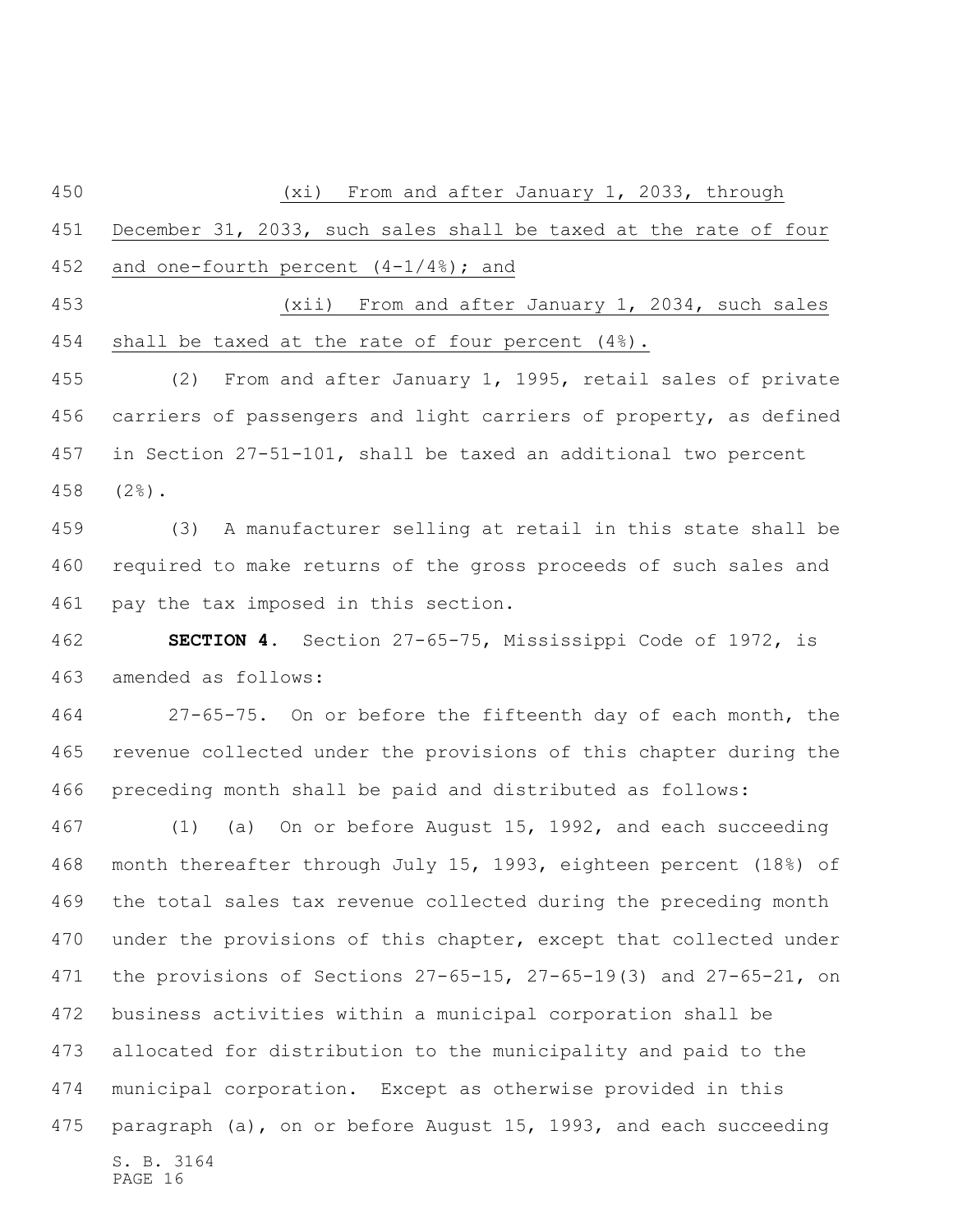S. B. 3164 month thereafter through February 15, 2023, eighteen and one-half percent (18-1/2%) of the total sales tax revenue collected during 478 the preceding month under the provisions of this chapter, except that collected under the provisions of Sections 27-65-15, 27-65-19(3), 27-65-21 and 27-65-24, on business activities within a municipal corporation shall be allocated for distribution to the municipality and paid to the municipal corporation. On or before March 15, 2023, and each succeeding month thereafter, eighteen and one-half percent (18-1/2%) of the total sales tax revenue collected during the preceding month under the provisions of this chapter, except that collected under the provisions of Sections 27-65-15, 27-65-17(1)(n), 27-65-19(3), 27-65-21 and 27-65-24, on business activities within a municipal corporation shall be allocated for distribution to the municipality and paid to the municipal corporation. On or before March 15, 2023, and each succeeding month thereafter through February 15, 2024, nineteen and nineteen one-hundredths percent (19-19/100%) of the total sales tax revenue collected during the preceding month under the provisions of Section 27-65-17(1)(n) on business activities within a municipal corporation shall be allocated for distribution to the municipality and paid to the municipal corporation. On or before March 15, 2024, and each succeeding month thereafter through February 15, 2025, nineteen and ninety-two one-hundredths percent (19-92/100%) of the total sales tax revenue collected during the preceding month under the provisions of Section 27-65-17(1)(n) on business activities within a municipal corporation shall be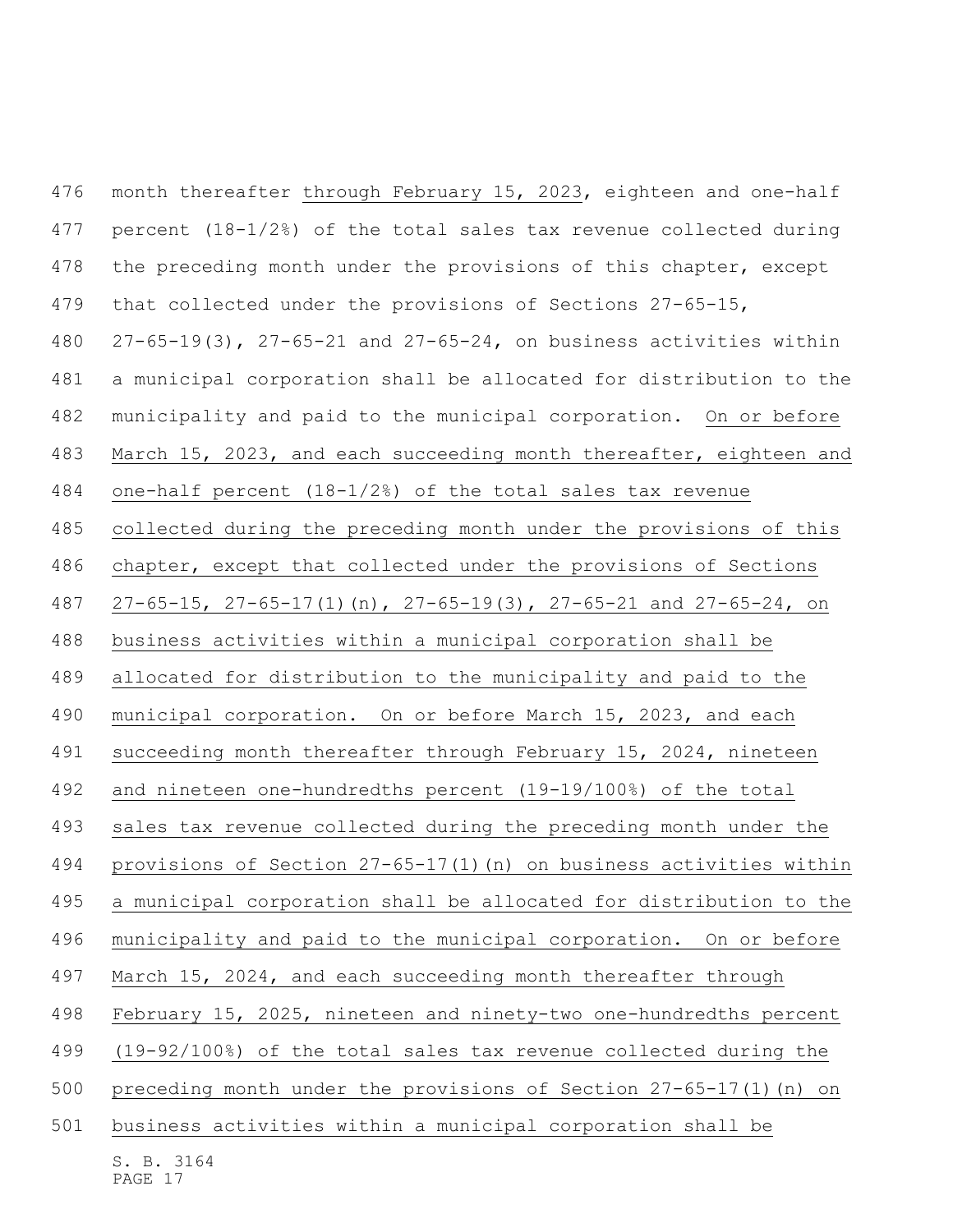| 502 | allocated for distribution to the municipality and paid to the        |
|-----|-----------------------------------------------------------------------|
| 503 | municipal corporation. On or before March 15, 2025, and each          |
| 504 | succeeding month thereafter through February 15, 2026, twenty and     |
| 505 | seventy-two one-hundredths percent (20-72/100%) of the total sales    |
| 506 | tax revenue collected during the preceding month under the            |
| 507 | provisions of Section $27-65-17(1)$ (n) on business activities within |
| 508 | a municipal corporation shall be allocated for distribution to the    |
| 509 | municipality and paid to the municipal corporation. On or before      |
| 510 | March 15, 2026, and each succeeding month thereafter through          |
| 511 | February 15, 2027, twenty-one and fifty-eight one-hundredths          |
| 512 | percent (21-58/100%) of the total sales tax revenue collected         |
| 513 | during the preceding month under the provisions of Section            |
| 514 | 27-65-17(1) (n) on business activities within a municipal             |
| 515 | corporation shall be allocated for distribution to the                |
| 516 | municipality and paid to the municipal corporation. On or before      |
| 517 | March 15, 2027, and each succeeding month thereafter through          |
| 518 | February 15, 2028, twenty-two and fifty-two one-hundredths percent    |
| 519 | (22-52/100%) of the total sales tax revenue collected during the      |
| 520 | preceding month under the provisions of Section $27-65-17(1)$ (n) on  |
| 521 | business activities within a municipal corporation shall be           |
| 522 | allocated for distribution to the municipality and paid to the        |
| 523 | municipal corporation. On or before March 15, 2028, and each          |
| 524 | succeeding month thereafter through February 15, 2029,                |
| 525 | twenty-three and fifty-five one-hundredths percent (23-55/100%) of    |
| 526 | the total sales tax revenue collected during the preceding month      |
| 527 | under the provisions of Section $27-65-17(1)$ (n) on business         |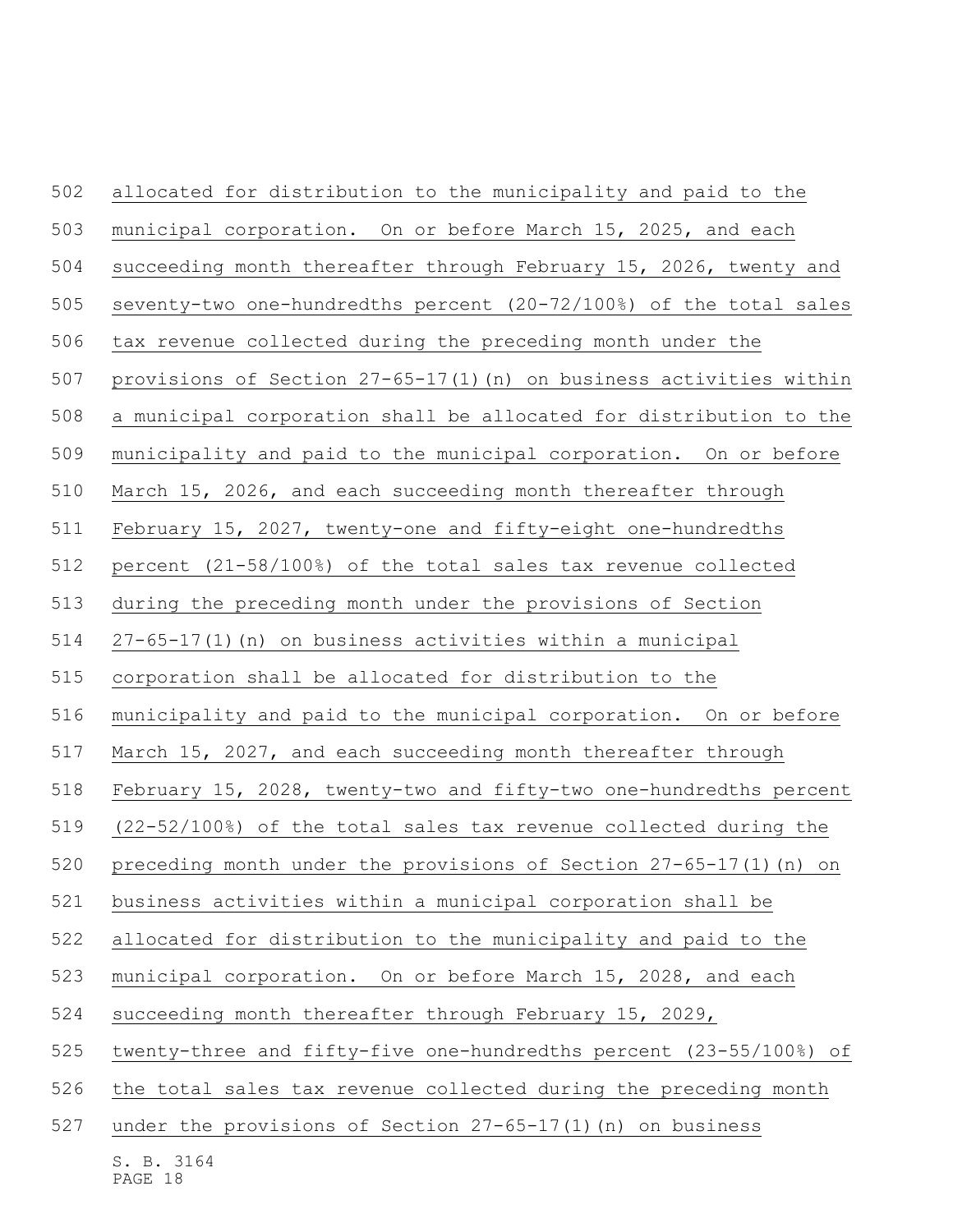| 528 | activities within a municipal corporation shall be allocated for    |
|-----|---------------------------------------------------------------------|
| 529 | distribution to the municipality and paid to the municipal          |
| 530 | corporation. On or before March 15, 2029, and each succeeding       |
| 531 | month thereafter through February 15, 2030, twenty-four and         |
| 532 | sixty-seven one-hundredths percent (24-67/100%) of the total sales  |
| 533 | tax revenue collected during the preceding month under the          |
| 534 | provisions of Section 27-65-17(1) (n) on business activities within |
| 535 | a municipal corporation shall be allocated for distribution to the  |
| 536 | municipality and paid to the municipal corporation. On or before    |
| 537 | March 15, 2030, and each succeeding month thereafter through        |
| 538 | February 15, 2031, twenty-five and ninety one-hundredths percent    |
| 539 | (25-90/100%) of the total sales tax revenue collected during the    |
| 540 | preceding month under the provisions of Section 27-65-17(1) (n) on  |
| 541 | business activities within a municipal corporation shall be         |
| 542 | allocated for distribution to the municipality and paid to the      |
| 543 | municipal corporation. On or before March 15, 2031, and each        |
| 544 | succeeding month thereafter through February 15, 2032,              |
| 545 | twenty-seven and twenty-six one-hundredths percent (27-26/100%) of  |
| 546 | the total sales tax revenue collected during the preceding month    |
| 547 | under the provisions of Section $27-65-17(1)$ (n) on business       |
| 548 | activities within a municipal corporation shall be allocated for    |
| 549 | distribution to the municipality and paid to the municipal          |
| 550 | On or before March 15, 2032, and each succeeding<br>corporation.    |
| 551 | month thereafter through February 15, 2033, twenty-eight and        |
| 552 | seventy-eight one-hundredths percent (28-78/100%) of the total      |
| 553 | sales tax revenue collected during the preceding month under the    |
|     | S. B. 3164<br>PAGE 19                                               |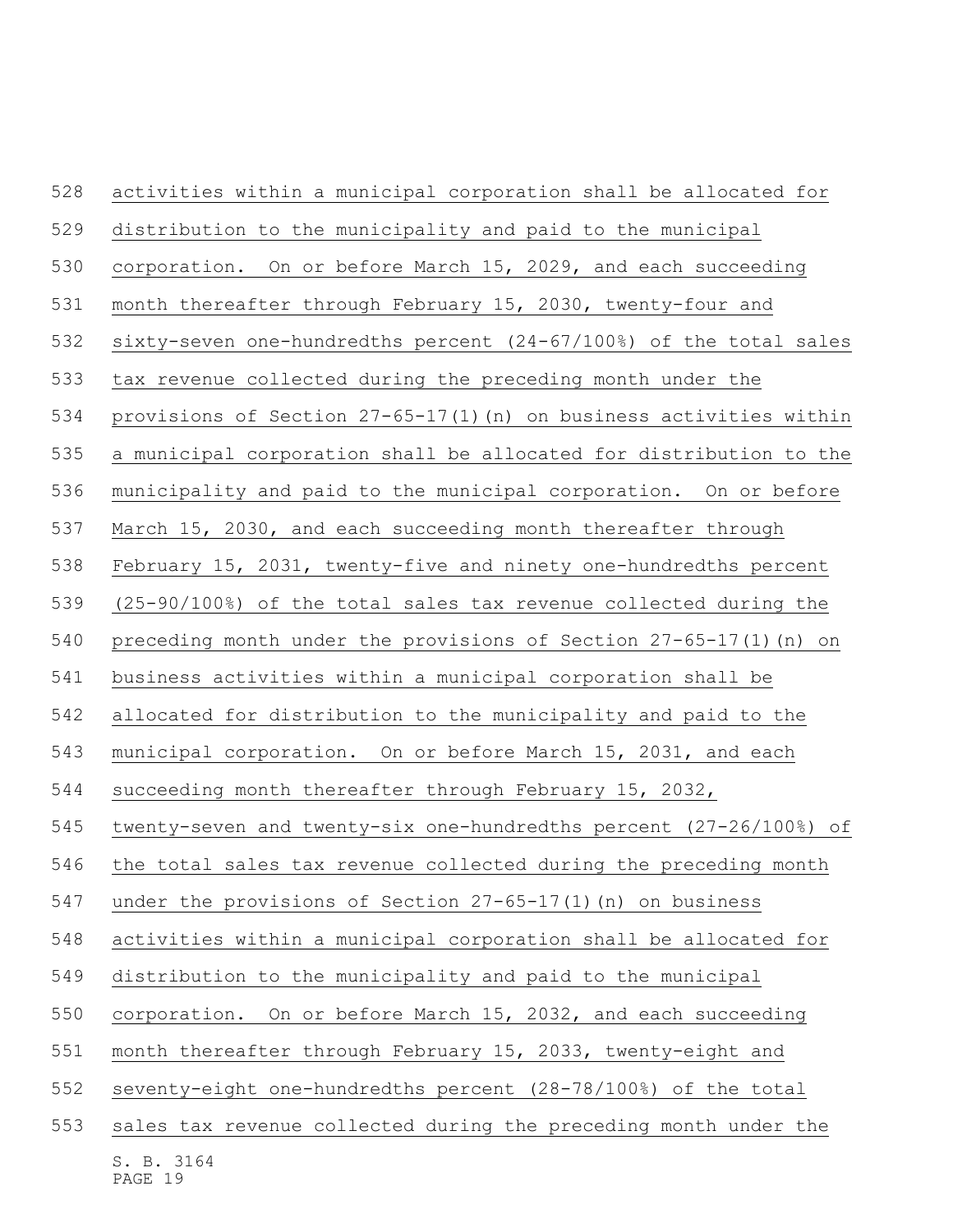provisions of Section 27-65-17(1)(n) on business activities within a municipal corporation shall be allocated for distribution to the municipality and paid to the municipal corporation. On or before March 15, 2033, and each succeeding month thereafter through February 15, 2034, thirty and forty-seven one-hundredths percent (30-47/100%) of the total sales tax revenue collected during the preceding month under the provisions of Section 27-65-17(1)(n) on business activities within a municipal corporation shall be allocated for distribution to the municipality and paid to the municipal corporation. On or before March 15, 2034, and each succeeding month thereafter, thirty-two and thirty-seven one-hundredths percent (32-37/100%) of the total sales tax revenue collected during the preceding month under the provisions of Section 27-65-17(1)(n) on business activities within a municipal corporation shall be allocated for distribution to the municipality and paid to the municipal corporation. However, in the event the State Auditor issues a certificate of noncompliance pursuant to Section 21-35-31, the Department of Revenue shall withhold ten percent (10%) of the allocations and payments to the municipality that would otherwise be payable to the municipality under this paragraph (a) until such time that the department receives written notice of the cancellation of a certificate of noncompliance from the State Auditor.

 A municipal corporation, for the purpose of distributing the tax under this subsection, shall mean and include all incorporated cities, towns and villages.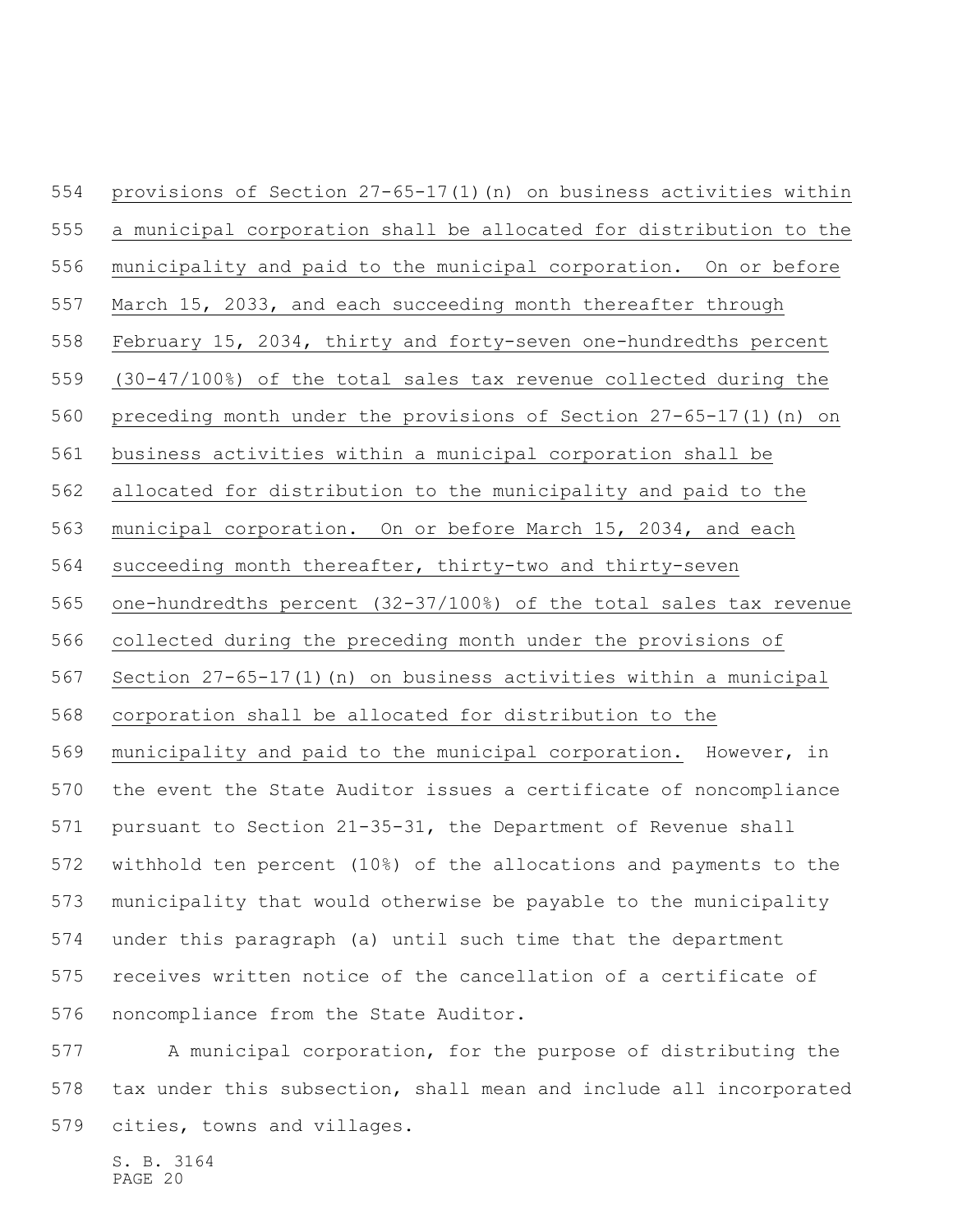Monies allocated for distribution and credited to a municipal corporation under this paragraph may be pledged as security for a loan if the distribution received by the municipal corporation is otherwise authorized or required by law to be pledged as security for such a loan.

 In any county having a county seat that is not an incorporated municipality, the distribution provided under this subsection shall be made as though the county seat was an incorporated municipality; however, the distribution to the municipality shall be paid to the county treasury in which the municipality is located, and those funds shall be used for road, bridge and street construction or maintenance in the county.

S. B. 3164 (b) On or before August 15, 2006, and each succeeding month thereafter through February 15, 2023, eighteen and one-half percent (18-1/2%) of the total sales tax revenue collected during the preceding month under the provisions of this chapter, except that collected under the provisions of Sections 27-65-15, 27-65-19(3) and 27-65-21, on business activities on the campus of a state institution of higher learning or community or junior college whose campus is not located within the corporate limits of a municipality, shall be allocated for distribution to the state institution of higher learning or community or junior college and paid to the state institution of higher learning or community or junior college. On or before March 15, 2023, and each succeeding month thereafter, eighteen and one-half percent (18-1/2%) of the total sales tax revenue collected during the preceding month under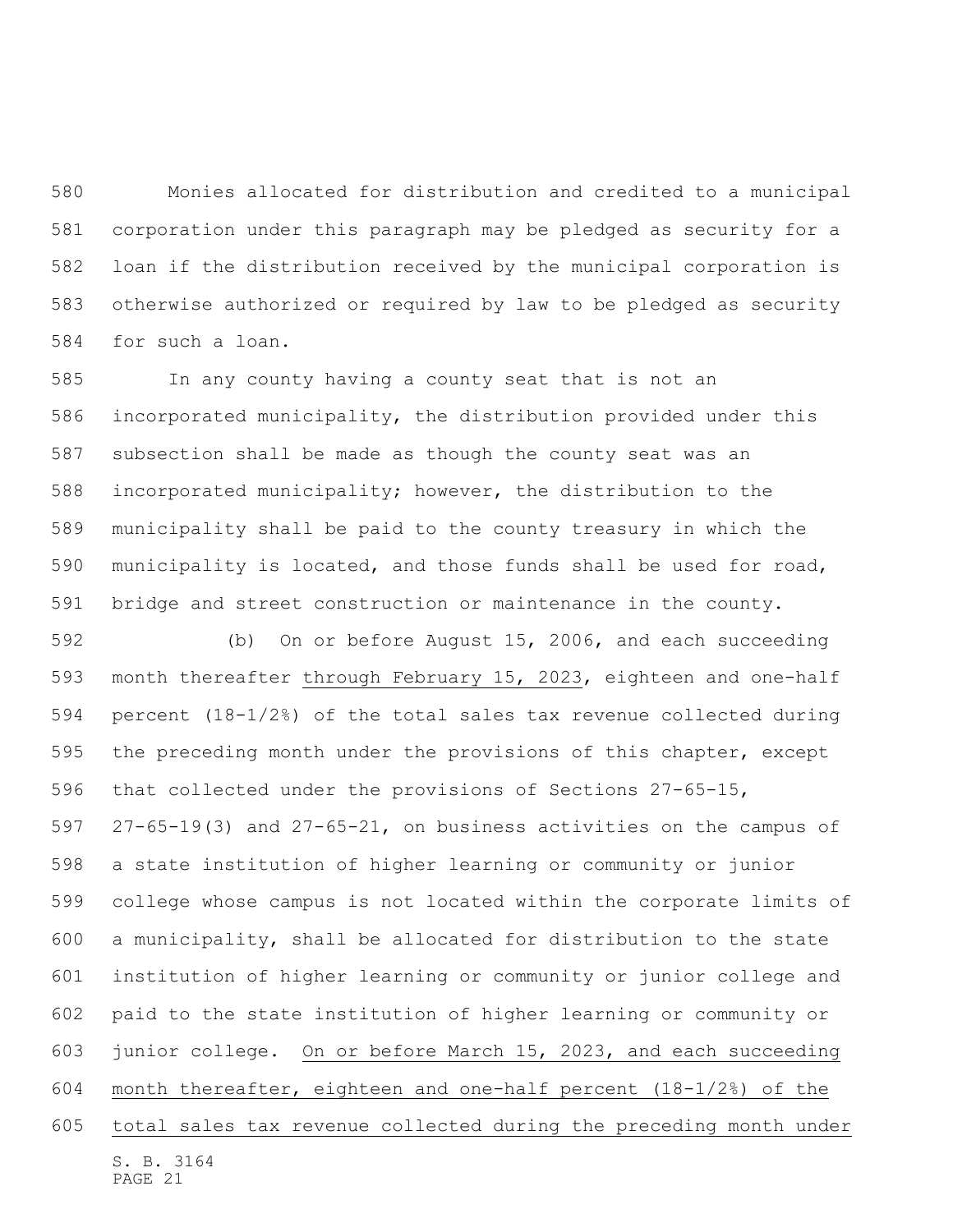S. B. 3164 PAGE 22 606 the provisions of this chapter, except that collected under the provisions of Sections 27-65-15, 27-65-17(1)(n), 27-65-19(3) and 27-65-21, on business activities on the campus of a state institution of higher learning or community or junior college whose campus is not located within the corporate limits of a municipality, shall be allocated for distribution to the state institution of higher learning or community or junior college and paid to the state institution of higher learning or community or junior college. On or before March 15, 2023, and each succeeding month thereafter through February 15, 2024, nineteen and nineteen one-hundredths percent (19-19/100%) of the total sales tax revenue collected during the preceding month under the provisions of Section 27-65-17(1)(n) on business activities on the campus of a state institution of higher learning or community or junior college whose campus is not located within the corporate limits of a municipality, shall be allocated for distribution to the state institution of higher learning or community or junior college and paid to the state institution of higher learning or community or junior college. On or before March 15, 2024, and each succeeding month thereafter through February 15, 2025, nineteen and ninety-two one-hundredths percent (19-92/100%) of the total sales tax revenue collected during the preceding month under the provisions of Section 27-65-17(1)(n) on business activities on the campus of a state institution of higher learning or community or junior college whose campus is not located within the corporate limits of a municipality, shall be allocated for distribution to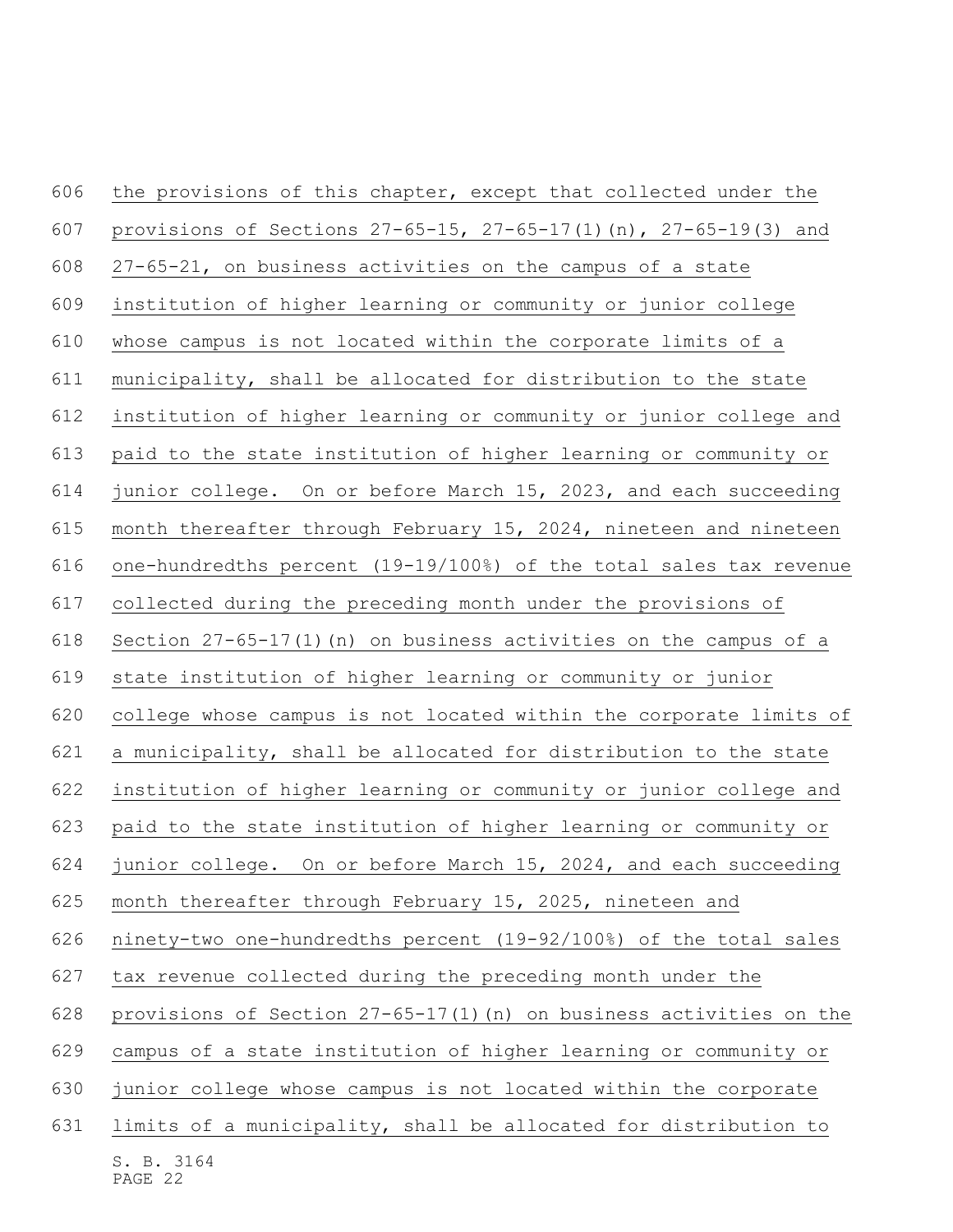| 632 | the state institution of higher learning or community or junior     |
|-----|---------------------------------------------------------------------|
| 633 | college and paid to the state institution of higher learning or     |
| 634 | community or junior college. On or before March 15, 2025, and       |
| 635 | each succeeding month thereafter through February 15, 2026, twenty  |
| 636 | and seventy-two one-hundredths percent (20-72/100%) of the total    |
| 637 | sales tax revenue collected during the preceding month under the    |
| 638 | provisions of Section 27-65-17(1) (n) on business activities on the |
| 639 | campus of a state institution of higher learning or community or    |
| 640 | junior college whose campus is not located within the corporate     |
| 641 | limits of a municipality, shall be allocated for distribution to    |
| 642 | the state institution of higher learning or community or junior     |
| 643 | college and paid to the state institution of higher learning or     |
| 644 | community or junior college. On or before March 15, 2026, and       |
| 645 | each succeeding month thereafter through February 15, 2027,         |
| 646 | twenty-one and fifty-eight one-hundredths percent (21-58/100%) of   |
| 647 | the total sales tax revenue collected during the preceding month    |
| 648 | under the provisions of Section $27-65-17(1)$ (n) on business       |
| 649 | activities on the campus of a state institution of higher learning  |
| 650 | or community or junior college whose campus is not located within   |
| 651 | the corporate limits of a municipality, shall be allocated for      |
| 652 | distribution to the state institution of higher learning or         |
| 653 | community or junior college and paid to the state institution of    |
| 654 | higher learning or community or junior college. On or before        |
| 655 | March 15, 2027, and each succeeding month thereafter through        |
| 656 | February 15, 2028, twenty-two and fifty-two one-hundredths percent  |
| 657 | (22-52/100%) of the total sales tax revenue collected during the    |
|     | S. B. 3164<br>PAGE 23                                               |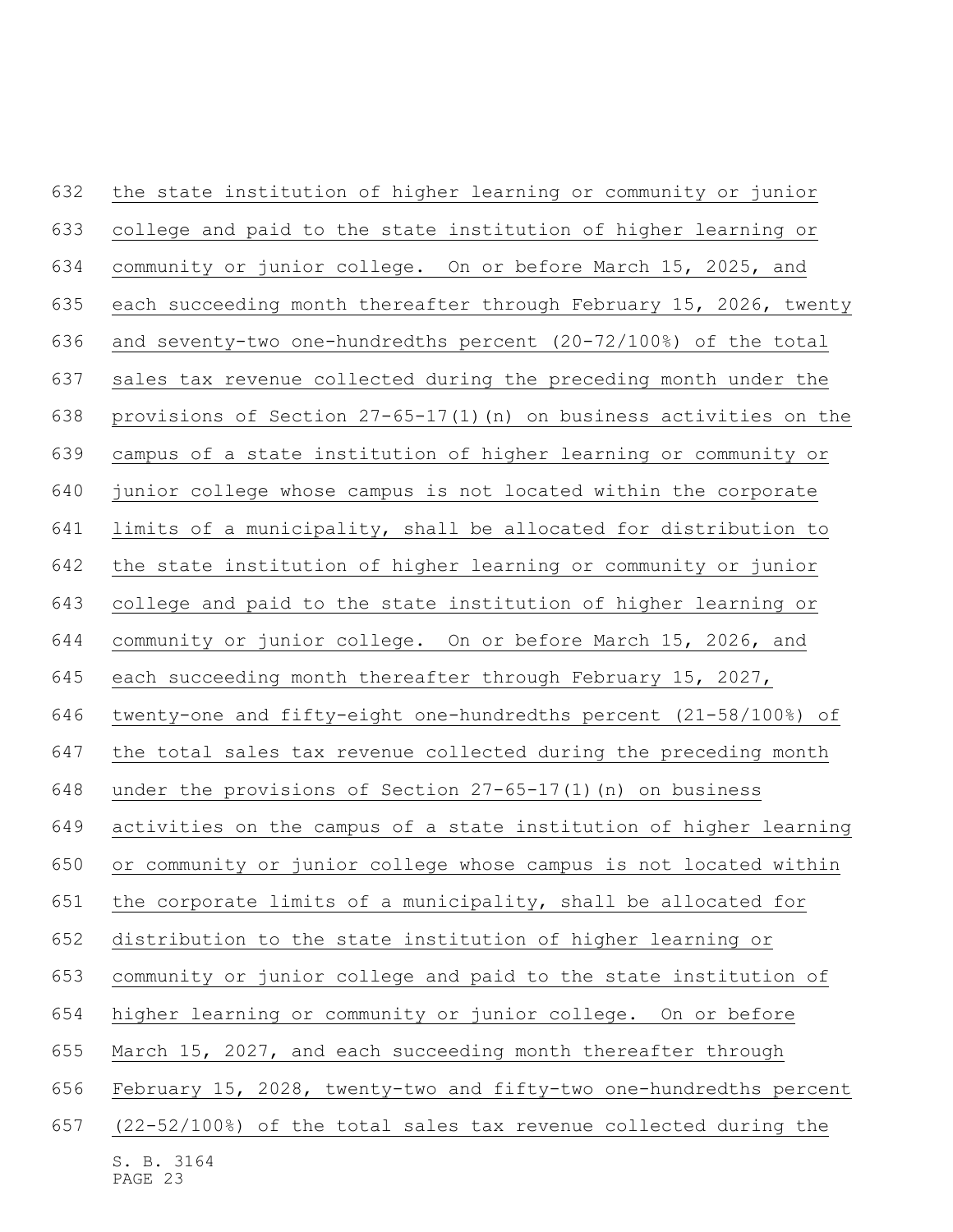| 658 | preceding month under the provisions of Section $27-65-17(1)$ (n) on  |
|-----|-----------------------------------------------------------------------|
| 659 | business activities on the campus of a state institution of higher    |
| 660 | learning or community or junior college whose campus is not           |
| 661 | located within the corporate limits of a municipality, shall be       |
| 662 | allocated for distribution to the state institution of higher         |
| 663 | learning or community or junior college and paid to the state         |
| 664 | institution of higher learning or community or junior college.<br>On  |
| 665 | or before March 15, 2028, and each succeeding month thereafter        |
| 666 | through February 15, 2029, twenty-three and fifty-five                |
| 667 | one-hundredths percent (23-55/100%) of the total sales tax revenue    |
| 668 | collected during the preceding month under the provisions of          |
| 669 | Section 27-65-17(1) (n) on business activities on the campus of a     |
| 670 | state institution of higher learning or community or junior           |
| 671 | college whose campus is not located within the corporate limits of    |
| 672 | a municipality, shall be allocated for distribution to the state      |
| 673 | institution of higher learning or community or junior college and     |
| 674 | paid to the state institution of higher learning or community or      |
| 675 | junior college. On or before March 15, 2029, and each succeeding      |
| 676 | month thereafter through February 15, 2030, twenty-four and           |
| 677 | sixty-seven one-hundredths percent (24-67/100%) of the total sales    |
| 678 | tax revenue collected during the preceding month under the            |
| 679 | provisions of Section $27-65-17(1)$ (n) on business activities on the |
| 680 | campus of a state institution of higher learning or community or      |
| 681 | junior college whose campus is not located within the corporate       |
| 682 | limits of a municipality, shall be allocated for distribution to      |
| 683 | the state institution of higher learning or community or junior       |
|     | S. B. 3164<br>PAGE 24                                                 |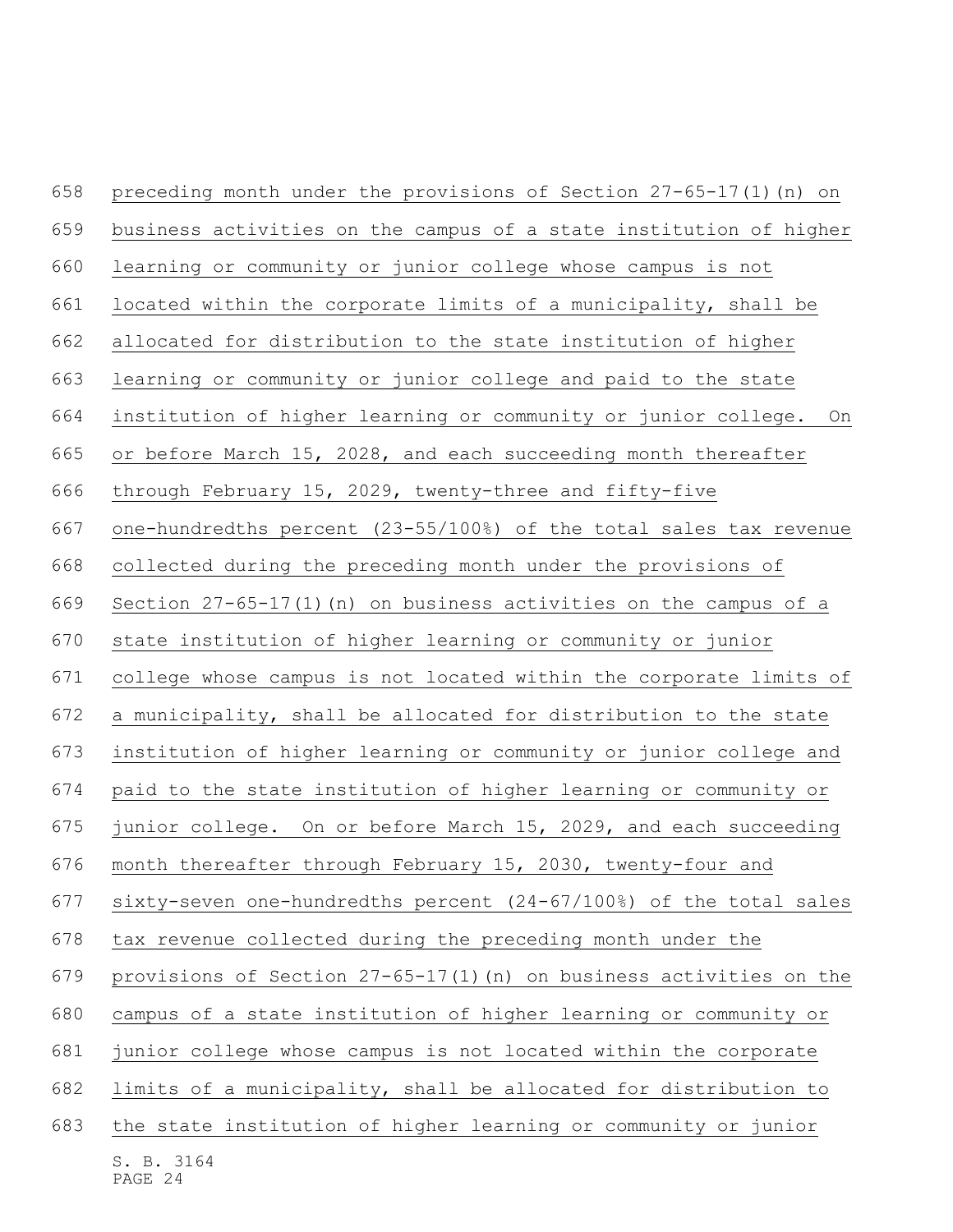| 684 | college and paid to the state institution of higher learning or       |
|-----|-----------------------------------------------------------------------|
| 685 | community or junior college. On or before March 15, 2030, and         |
| 686 | each succeeding month thereafter through February 15, 2031,           |
| 687 | twenty-five and ninety one-hundredths percent (25-90/100%) of the     |
| 688 | total sales tax revenue collected during the preceding month under    |
| 689 | the provisions of Section $27-65-17(1)$ (n) on business activities on |
| 690 | the campus of a state institution of higher learning or community     |
| 691 | or junior college whose campus is not located within the corporate    |
| 692 | limits of a municipality, shall be allocated for distribution to      |
| 693 | the state institution of higher learning or community or junior       |
| 694 | college and paid to the state institution of higher learning or       |
| 695 | community or junior college. On or before March 15, 2031, and         |
| 696 | each succeeding month thereafter through February 15, 2032,           |
| 697 | twenty-seven and twenty-six one-hundredths percent (27-26/100%) of    |
| 698 | the total sales tax revenue collected during the preceding month      |
| 699 | under the provisions of Section $27-65-17(1)$ (n) on business         |
| 700 | activities on the campus of a state institution of higher learning    |
| 701 | or community or junior college whose campus is not located within     |
| 702 | the corporate limits of a municipality, shall be allocated for        |
| 703 | distribution to the state institution of higher learning or           |
| 704 | community or junior college and paid to the state institution of      |
| 705 | higher learning or community or junior college. On or before          |
| 706 | March 15, 2032, and each succeeding month thereafter through          |
| 707 | February 15, 2033, twenty-eight and seventy-eight one-hundredths      |
| 708 | percent (28-78/100%) of the total sales tax revenue collected         |
| 709 | during the preceding month under the provisions of Section            |
|     | S. B. 3164<br>PAGE 25                                                 |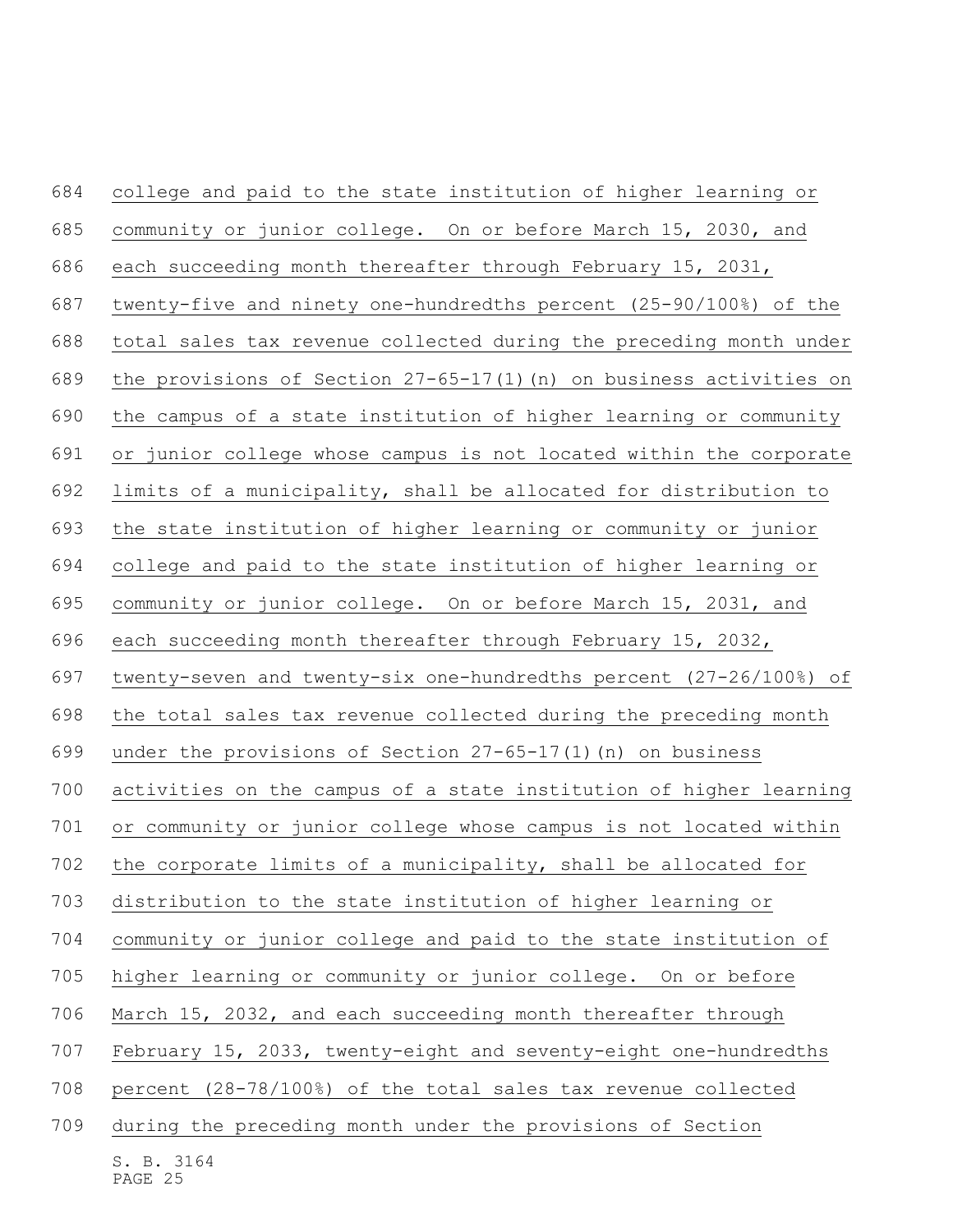27-65-17(1)(n) on business activities on the campus of a state institution of higher learning or community or junior college whose campus is not located within the corporate limits of a municipality, shall be allocated for distribution to the state institution of higher learning or community or junior college and paid to the state institution of higher learning or community or junior college. On or before March 15, 2033, and each succeeding month thereafter through February 15, 2034, thirty and forty-seven one-hundredths percent (30-47/100%) of the total sales tax revenue collected during the preceding month under the provisions of Section 27-65-17(1)(n) on business activities on the campus of a state institution of higher learning or community or junior college whose campus is not located within the corporate limits of a municipality, shall be allocated for distribution to the state institution of higher learning or community or junior college and paid to the state institution of higher learning or community or junior college. On or before March 15, 2034, and each succeeding month thereafter, thirty-two and thirty-seven one-hundredths percent (32-37/100%) of the total sales tax revenue collected during the preceding month under the provisions of Section 27-65-17(1)(n) on business activities on the campus of a state institution of higher learning or community or junior college whose campus is not located within the corporate limits of a municipality, shall be allocated for distribution to the state institution of higher learning or community or junior college and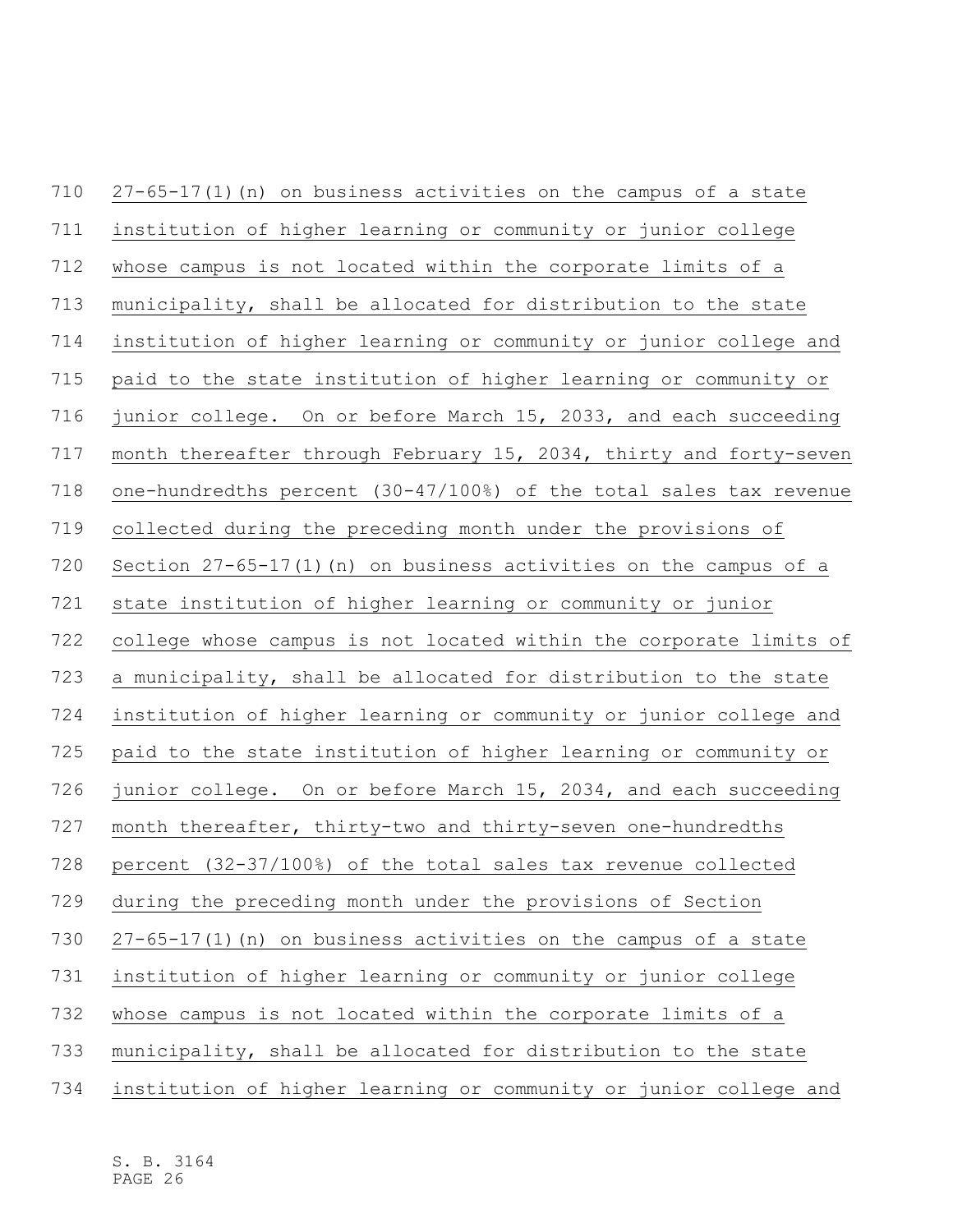paid to the state institution of higher learning or community or junior college.

S. B. 3164 (c) On or before August 15, 2018, and each succeeding month thereafter until August 14, 2019, two percent (2%) of the total sales tax revenue collected during the preceding month under the provisions of this chapter, except that collected under the provisions of Sections 27-65-15, 27-65-19(3), 27-65-21 and 27-65-24, on business activities within the corporate limits of the City of Jackson, Mississippi, shall be deposited into the Capitol Complex Improvement District Project Fund created in Section 29-5-215. On or before August 15, 2019, and each succeeding month thereafter until August 14, 2020, four percent (4%) of the total sales tax revenue collected during the preceding month under the provisions of this chapter, except that collected under the provisions of Sections 27-65-15, 27-65-19(3), 27-65-21 and 27-65-24, on business activities within the corporate limits of the City of Jackson, Mississippi, shall be deposited into the Capitol Complex Improvement District Project Fund created in Section 29-5-215. On or before August 15, 2020, and each succeeding month thereafter through February 15, 2023, six percent (6%) of the total sales tax revenue collected during the preceding month under the provisions of this chapter, except that collected under the provisions of Sections 27-65-15, 27-65-19(3), 27-65-21 and 27-65-24, on business activities within the corporate limits of the City of Jackson, Mississippi, shall be deposited into the Capitol Complex Improvement District Project Fund created in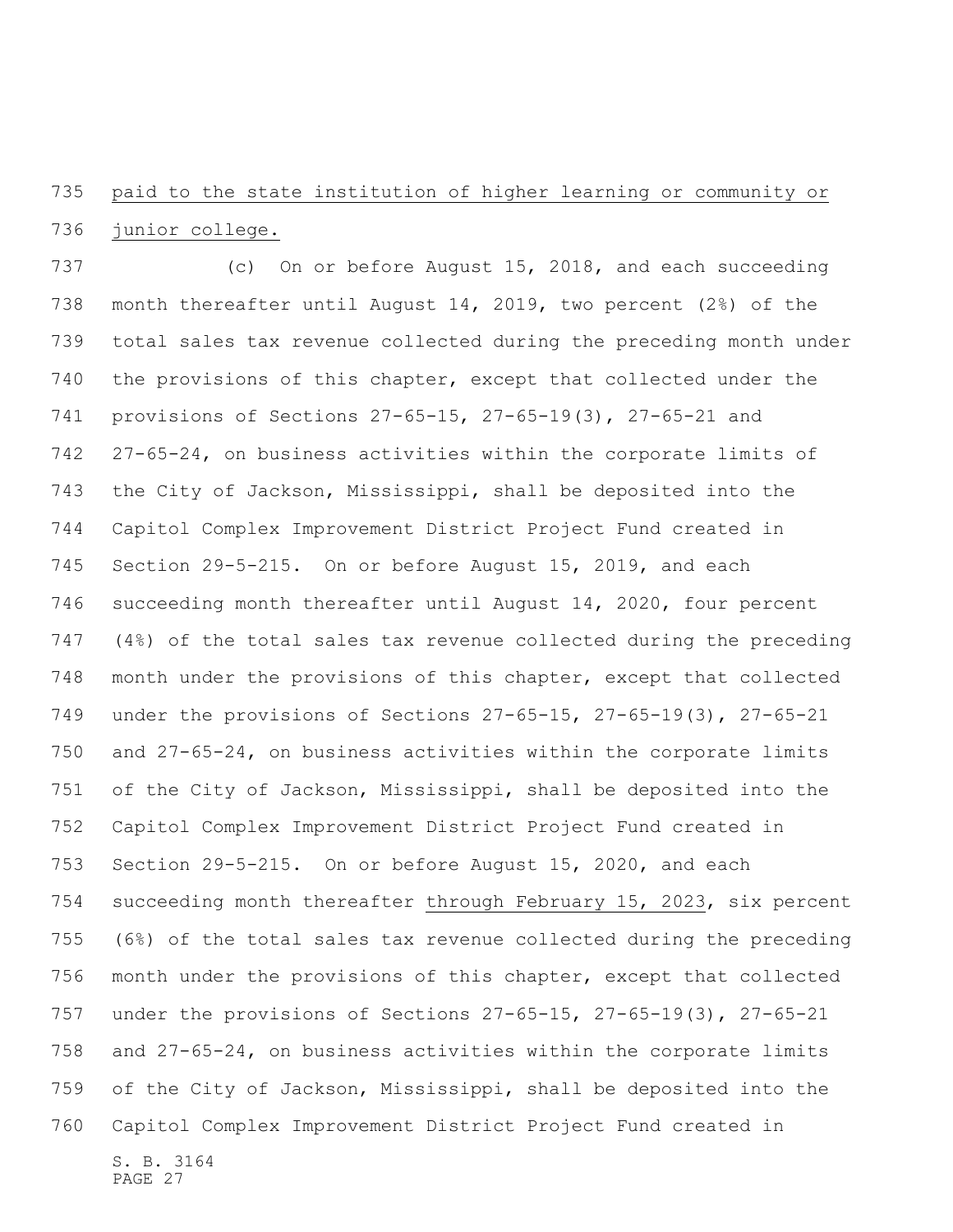| 761 | Section 29-5-215. On or before March 15, 2023, and each              |
|-----|----------------------------------------------------------------------|
| 762 | succeeding month thereafter through February 15, 2024, six and       |
| 763 | three one-hundredths percent $(6-3/100)$ of the total sales tax      |
| 764 | revenue collected during the preceding month under the provisions    |
| 765 | of this chapter, except that collected under the provisions of       |
| 766 | Sections 27-65-15, 27-65-19(3), 27-65-21 and 27-65-24, on business   |
| 767 | activities within the corporate limits of the City of Jackson,       |
| 768 | Mississippi, shall be deposited into the Capitol Complex             |
| 769 | Improvement District Project Fund created in Section 29-5-215. On    |
| 770 | or before March 15, 2024, and each succeeding month thereafter       |
| 771 | through February 15, 2025, six and five one-hundredths percent       |
| 772 | $(6-5/100)$ of the total sales tax revenue collected during the      |
| 773 | preceding month under the provisions of this chapter, except that    |
| 774 | collected under the provisions of Sections 27-65-15, 27-65-19(3),    |
| 775 | 27-65-21 and 27-65-24, on business activities within the corporate   |
| 776 | limits of the City of Jackson, Mississippi, shall be deposited       |
| 777 | into the Capitol Complex Improvement District Project Fund created   |
| 778 | in Section 29-5-215. On or before March 15, 2025, and each           |
| 779 | succeeding month thereafter through February 15, 2026, six and       |
| 780 | eight one-hundredths percent (6-8/100%) of the total sales tax       |
| 781 | revenue collected during the preceding month under the provisions    |
| 782 | of this chapter, except that collected under the provisions of       |
| 783 | Sections 27-65-15, 27-65-19(3), 27-65-21 and 27-65-24, on business   |
| 784 | activities within the corporate limits of the City of Jackson,       |
| 785 | Mississippi, shall be deposited into the Capitol Complex             |
| 786 | Improvement District Project Fund created in Section 29-5-215.<br>On |
|     | S. B. 3164<br>PAGE 28                                                |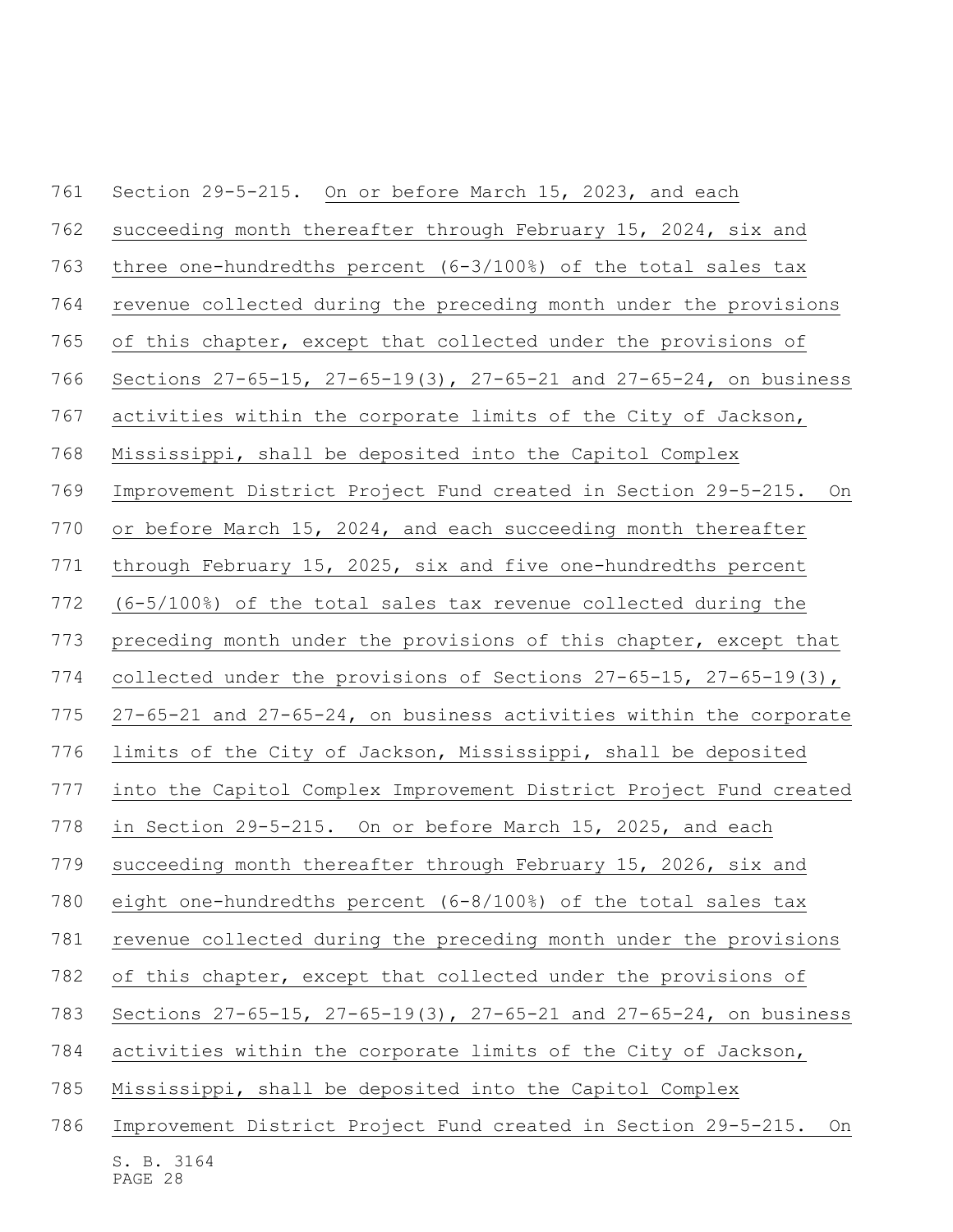| 787 | or before March 15, 2026, and each succeeding month thereafter            |
|-----|---------------------------------------------------------------------------|
| 788 | through February 15, 2027, six and eleven one-hundredths                  |
| 789 | percent $(6-11/100)$ of the total sales tax revenue collected during      |
| 790 | the preceding month under the provisions of this chapter, except          |
| 791 | that collected under the provisions of Sections 27-65-15,                 |
| 792 | $27-65-19(3)$ , $27-65-21$ and $27-65-24$ , on business activities within |
| 793 | the corporate limits of the City of Jackson, Mississippi, shall be        |
| 794 | deposited into the Capitol Complex Improvement District Project           |
| 795 | Fund created in Section 29-5-215. On or before March 15, 2027,            |
| 796 | and each succeeding month thereafter through February 15, 2028,           |
| 797 | six and thirteen one-hundredths percent (6-13/100%) of the total          |
| 798 | sales tax revenue collected during the preceding month under the          |
| 799 | provisions of this chapter, except that collected under the               |
| 800 | provisions of Sections $27-65-15$ , $27-65-19(3)$ , $27-65-21$ and        |
| 801 | 27-65-24, on business activities within the corporate limits of           |
| 802 | the City of Jackson, Mississippi, shall be deposited into the             |
| 803 | Capitol Complex Improvement District Project Fund created in              |
| 804 | Section 29-5-215. On or before March 15, 2028, and each                   |
| 805 | succeeding month thereafter through February 15, 2029, six and            |
| 806 | sixteen one-hundredths percent (6-16/100%) of the total sales tax         |
| 807 | revenue collected during the preceding month under the provisions         |
| 808 | of this chapter, except that collected under the provisions of            |
| 809 | Sections 27-65-15, 27-65-19(3), 27-65-21 and 27-65-24, on business        |
| 810 | activities within the corporate limits of the City of Jackson,            |
| 811 | Mississippi, shall be deposited into the Capitol Complex                  |
| 812 | Improvement District Project Fund created in Section 29-5-215.<br>On      |
|     | S. B. 3164                                                                |

PAGE 29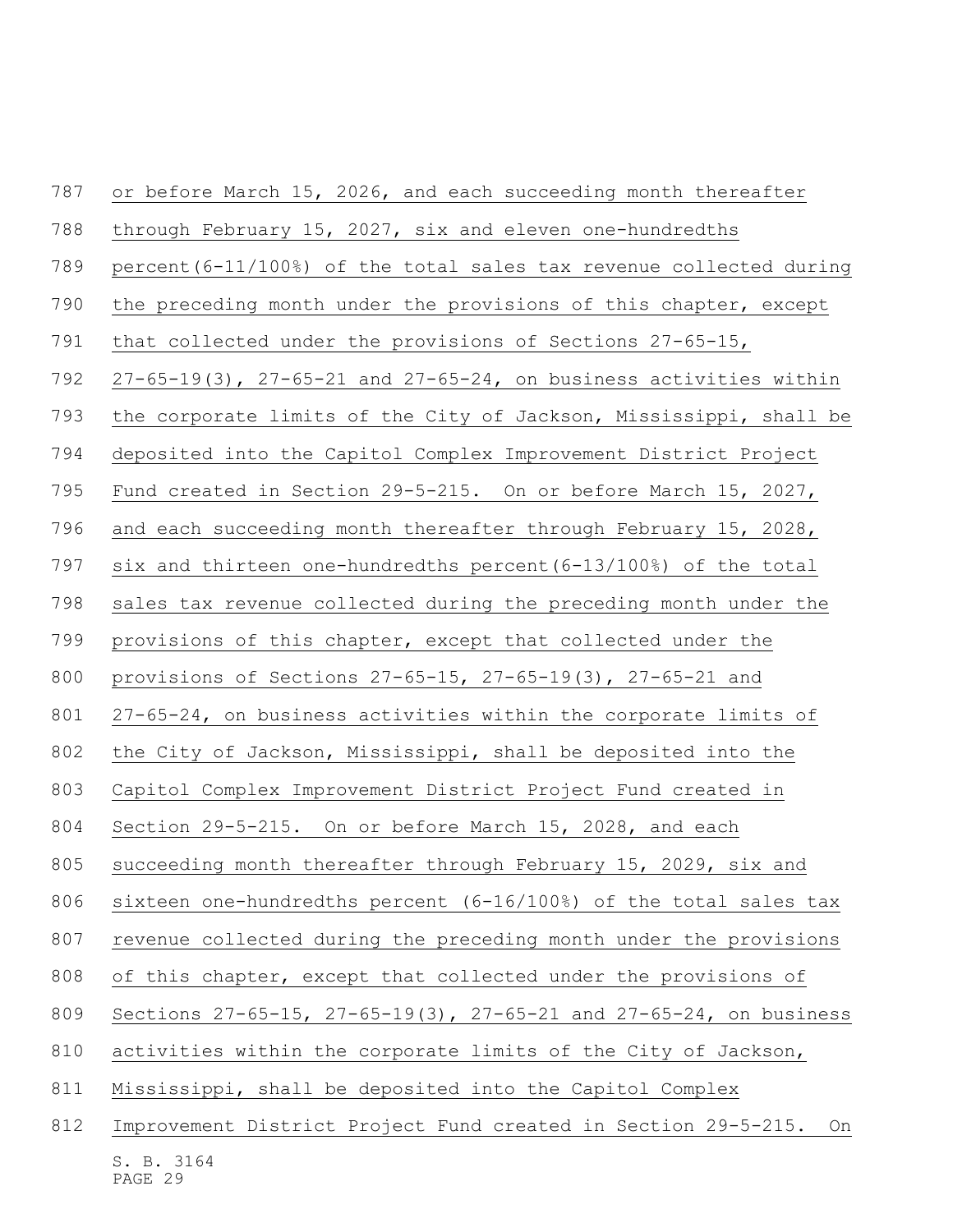| 813 | or before March 15, 2029, and each succeeding month thereafter          |
|-----|-------------------------------------------------------------------------|
| 814 | through February 15, 2030, six and nineteen one-hundredths percent      |
| 815 | (6-19/100%) of the total sales tax revenue collected during the         |
| 816 | preceding month under the provisions of this chapter, except that       |
| 817 | collected under the provisions of Sections $27-65-15$ , $27-65-19(3)$ , |
| 818 | 27-65-21 and 27-65-24, on business activities within the corporate      |
| 819 | limits of the City of Jackson, Mississippi, shall be deposited          |
| 820 | into the Capitol Complex Improvement District Project Fund created      |
| 821 | in Section 29-5-215. On or before March 15, 2030, and each              |
| 822 | succeeding month thereafter through February 15, 2031, six and          |
| 823 | twenty-two one-hundredths percent (6-22/100%) of the total sales        |
| 824 | tax revenue collected during the preceding month under the              |
| 825 | provisions of this chapter, except that collected under the             |
| 826 | provisions of Sections $27-65-15$ , $27-65-19(3)$ , $27-65-21$ and      |
| 827 | 27-65-24, on business activities within the corporate limits of         |
| 828 | the City of Jackson, Mississippi, shall be deposited into the           |
| 829 | Capitol Complex Improvement District Project Fund created in            |
| 830 | Section 29-5-215. On or before March 15, 2031, and each                 |
| 831 | succeeding month thereafter through February 15, 2032, six and          |
| 832 | twenty-four one-hundredths percent (6-24/100%) of the total sales       |
| 833 | tax revenue collected during the preceding month under the              |
| 834 | provisions of this chapter, except that collected under the             |
| 835 | provisions of Sections $27-65-15$ , $27-65-19(3)$ , $27-65-21$ and      |
| 836 | 27-65-24, on business activities within the corporate limits of         |
| 837 | the City of Jackson, Mississippi, shall be deposited into the           |
| 838 | Capitol Complex Improvement District Project Fund created in            |
|     | S. B. 3164                                                              |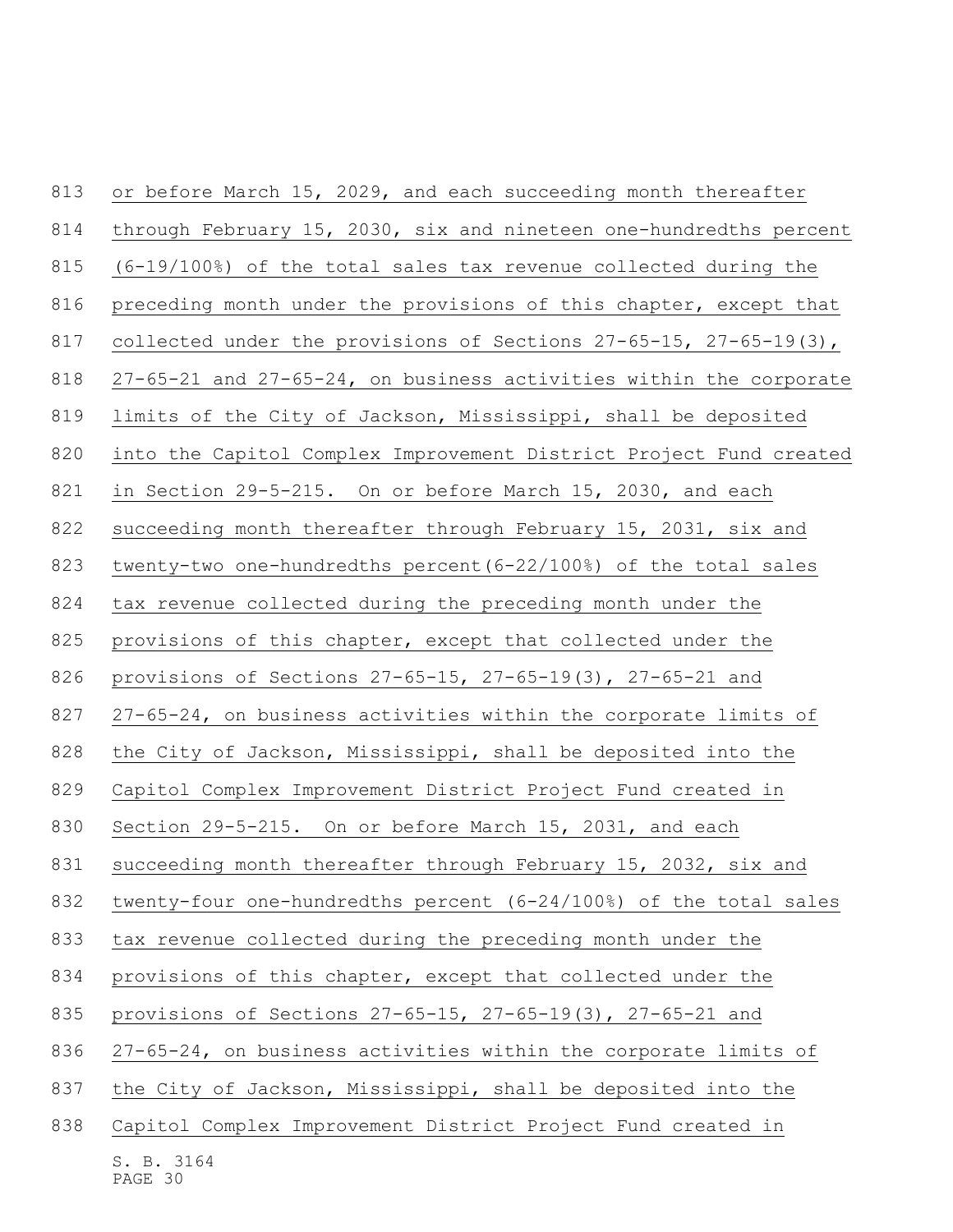| 839 | Section 29-5-215. On or before March 15, 2032, and each            |
|-----|--------------------------------------------------------------------|
| 840 | succeeding month thereafter through February 15, 2033, six and     |
| 841 | twenty-seven one-hundredths percent (6-27/100%) of the total sales |
| 842 | tax revenue collected during the preceding month under the         |
| 843 | provisions of this chapter, except that collected under the        |
| 844 | provisions of Sections 27-65-15, 27-65-19(3), 27-65-21 and         |
| 845 | 27-65-24, on business activities within the corporate limits of    |
| 846 | the City of Jackson, Mississippi, shall be deposited into the      |
| 847 | Capitol Complex Improvement District Project Fund created in       |
| 848 | Section 29-5-215. On or before March 15, 2033, and each            |
| 849 | succeeding month thereafter through February 15, 2034, six and     |
| 850 | thirty one-hundredths percent (6-30/100%) of the total sales tax   |
| 851 | revenue collected during the preceding month under the provisions  |
| 852 | of this chapter, except that collected under the provisions of     |
| 853 | Sections 27-65-15, 27-65-19(3), 27-65-21 and 27-65-24, on business |
| 854 | activities within the corporate limits of the City of Jackson,     |
| 855 | Mississippi, shall be deposited into the Capitol Complex           |
| 856 | Improvement District Project Fund created in Section 29-5-215. On  |
| 857 | or before March 15, 2034, and each succeeding month thereafter,    |
| 858 | six and thirty-three one-hundredths percent (6-33/100%) of the     |
| 859 | total sales tax revenue collected during the preceding month under |
| 860 | the provisions of this chapter, except that collected under the    |
| 861 | provisions of Sections 27-65-15, 27-65-19(3), 27-65-21 and         |
| 862 | 27-65-24, on business activities within the corporate limits of    |
| 863 | the City of Jackson, Mississippi, shall be deposited into the      |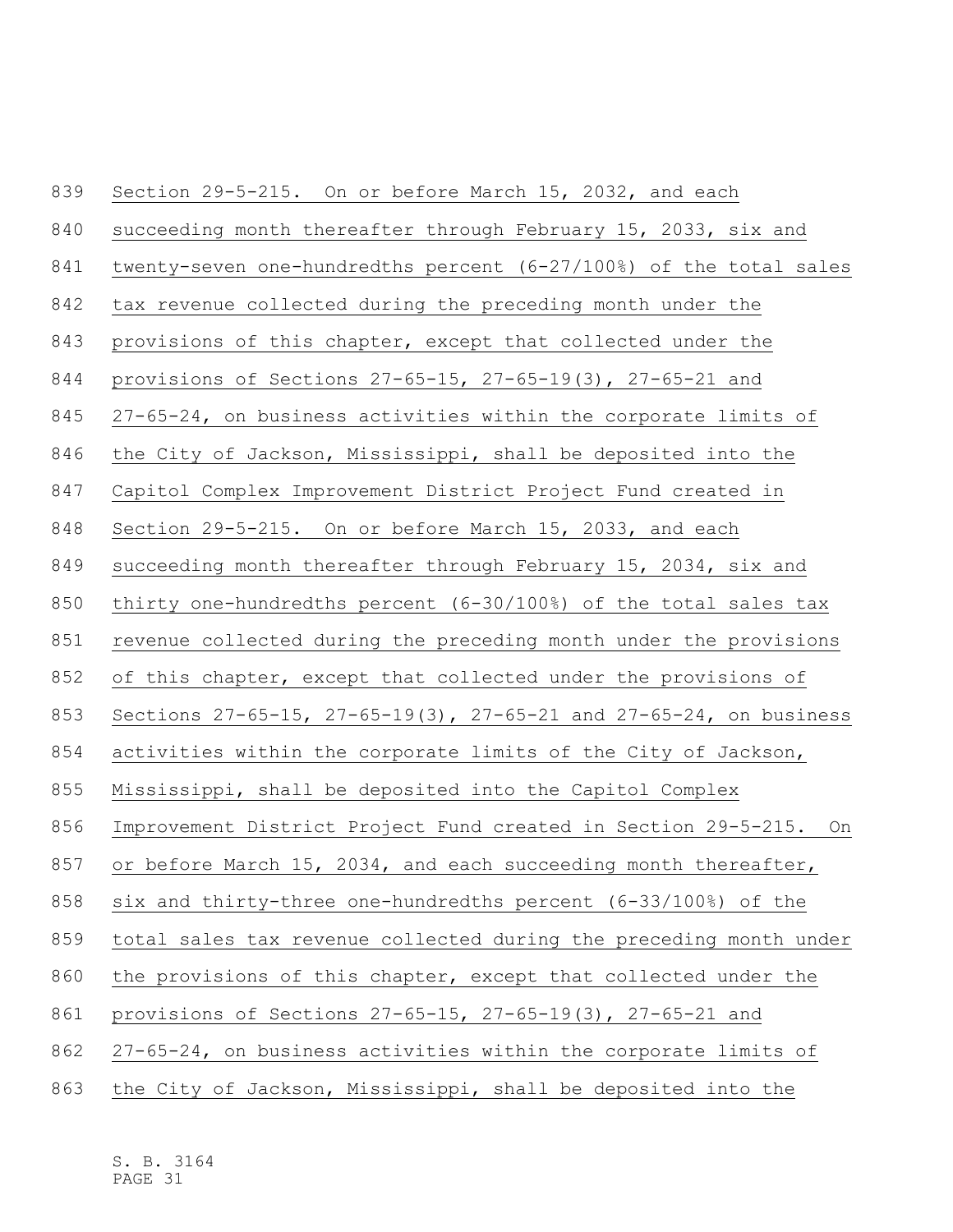## Capitol Complex Improvement District Project Fund created in Section 29-5-215.

 (d) (i) On or before the fifteenth day of the month that the diversion authorized by this section begins, and each 868 succeeding month thereafter, eighteen and one-half percent (18-1/2%) of the total sales tax revenue collected during the 870 preceding month under the provisions of this chapter, except that collected under the provisions of Sections 27-65-15, 27-65-19(3) and 27-65-21, on business activities within a redevelopment project area developed under a redevelopment plan adopted under the Tax Increment Financing Act (Section 21-45-1 et seq.) shall be allocated for distribution to the county in which the project area is located if: 877 1. The county:

 a. Borders on the Mississippi Sound and the State of Alabama, or

880 b. Is Harrison County, Mississippi, and the project area is within a radius of two (2) miles from the intersection of Interstate 10 and Menge Avenue;

 2. The county has issued bonds under Section 21-45-9 to finance all or a portion of a redevelopment project in 885 the redevelopment project area;

 3. Any debt service for the indebtedness 887 incurred is outstanding; and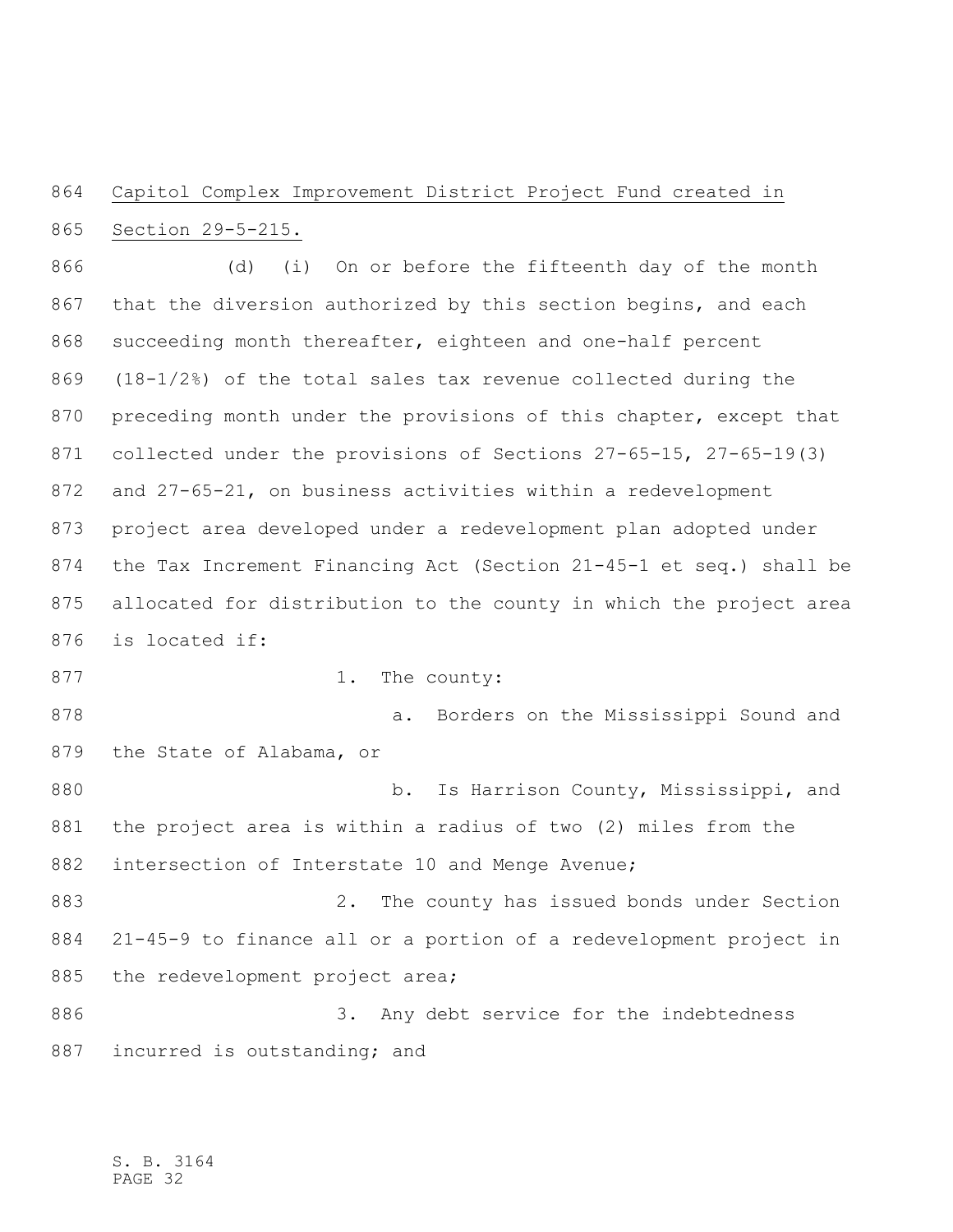4. A development with a value of Ten Million Dollars (\$10,000,000.00) or more is, or will be, located in the redevelopment area.

 (ii) Before any sales tax revenue may be allocated for distribution to a county under this paragraph, the county shall certify to the Department of Revenue that the requirements of this paragraph have been met, the amount of bonded indebtedness that has been incurred by the county for the redevelopment project and the expected date the indebtedness incurred by the county will be satisfied.

 (iii) The diversion of sales tax revenue authorized by this paragraph shall begin the month following the month in which the Department of Revenue determines that the requirements of this paragraph have been met. The diversion shall end the month the indebtedness incurred by the county is satisfied. All revenue received by the county under this paragraph shall be deposited in the fund required to be created in the tax increment financing plan under Section 21-45-11 and be utilized solely to satisfy the indebtedness incurred by the county.

S. B. 3164 PAGE 33 (2) On or before September 15, 1987, and each succeeding month thereafter, from the revenue collected under this chapter during the preceding month, One Million One Hundred Twenty-five Thousand Dollars (\$1,125,000.00) shall be allocated for distribution to municipal corporations as defined under subsection (1) of this section in the proportion that the number of gallons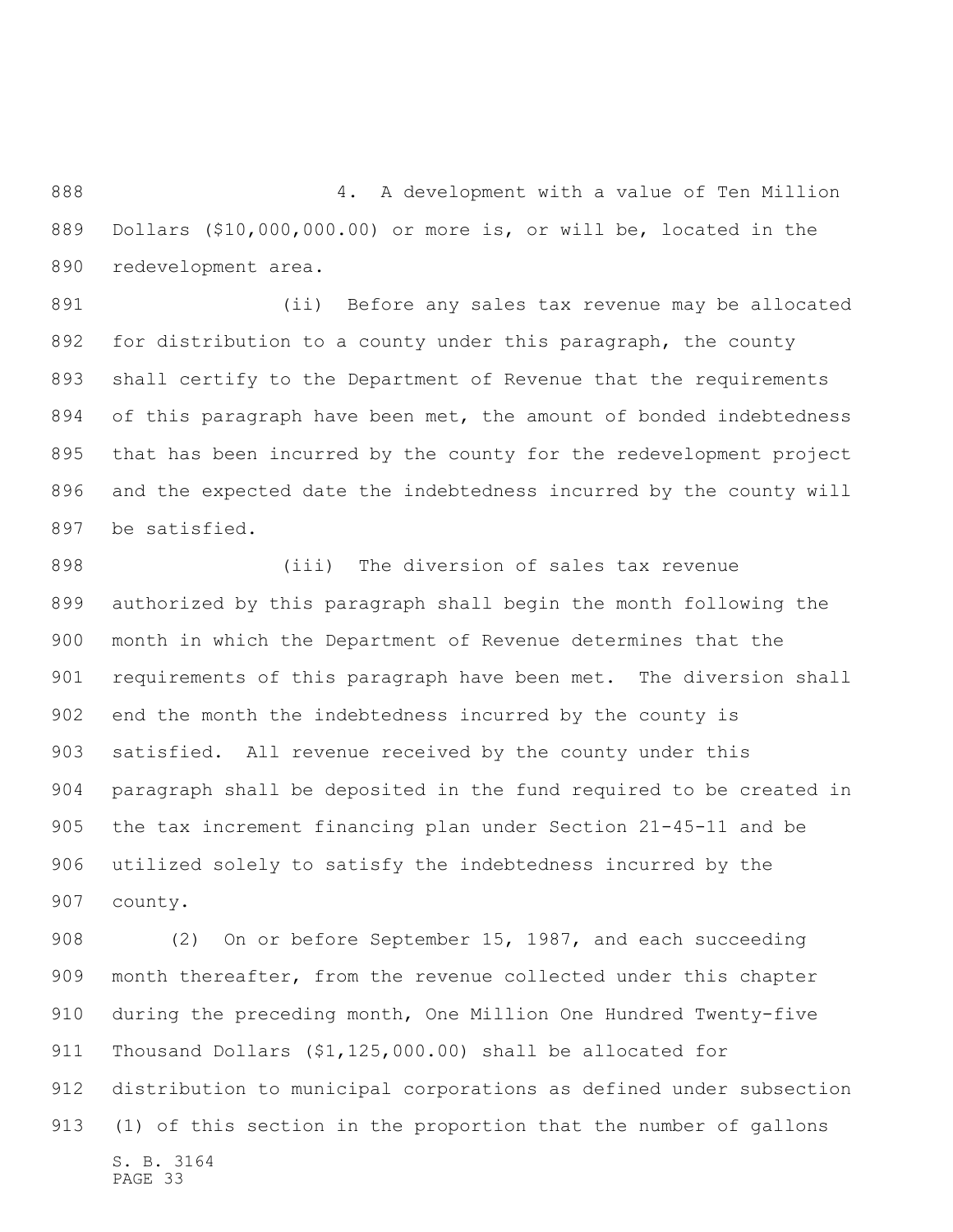of gasoline and diesel fuel sold by distributors to consumers and retailers in each such municipality during the preceding fiscal year bears to the total gallons of gasoline and diesel fuel sold by distributors to consumers and retailers in municipalities statewide during the preceding fiscal year. The Department of Revenue shall require all distributors of gasoline and diesel fuel to report to the department monthly the total number of gallons of gasoline and diesel fuel sold by them to consumers and retailers in each municipality during the preceding month. The Department of Revenue shall have the authority to promulgate such rules and regulations as is necessary to determine the number of gallons of gasoline and diesel fuel sold by distributors to consumers and retailers in each municipality. In determining the percentage allocation of funds under this subsection for the fiscal year 928 beginning July 1, 1987, and ending June 30, 1988, the Department of Revenue may consider gallons of gasoline and diesel fuel sold for a period of less than one (1) fiscal year. For the purposes 931 of this subsection, the term "fiscal year" means the fiscal year beginning July 1 of a year.

S. B. 3164 PAGE 34 933 (3) On or before September 15, 1987, and on or before the fifteenth day of each succeeding month, until the date specified in Section 65-39-35, the proceeds derived from contractors' taxes levied under Section 27-65-21 on contracts for the construction or reconstruction of highways designated under the highway program created under Section 65-3-97 shall, except as otherwise provided in Section 31-17-127, be deposited into the State Treasury to the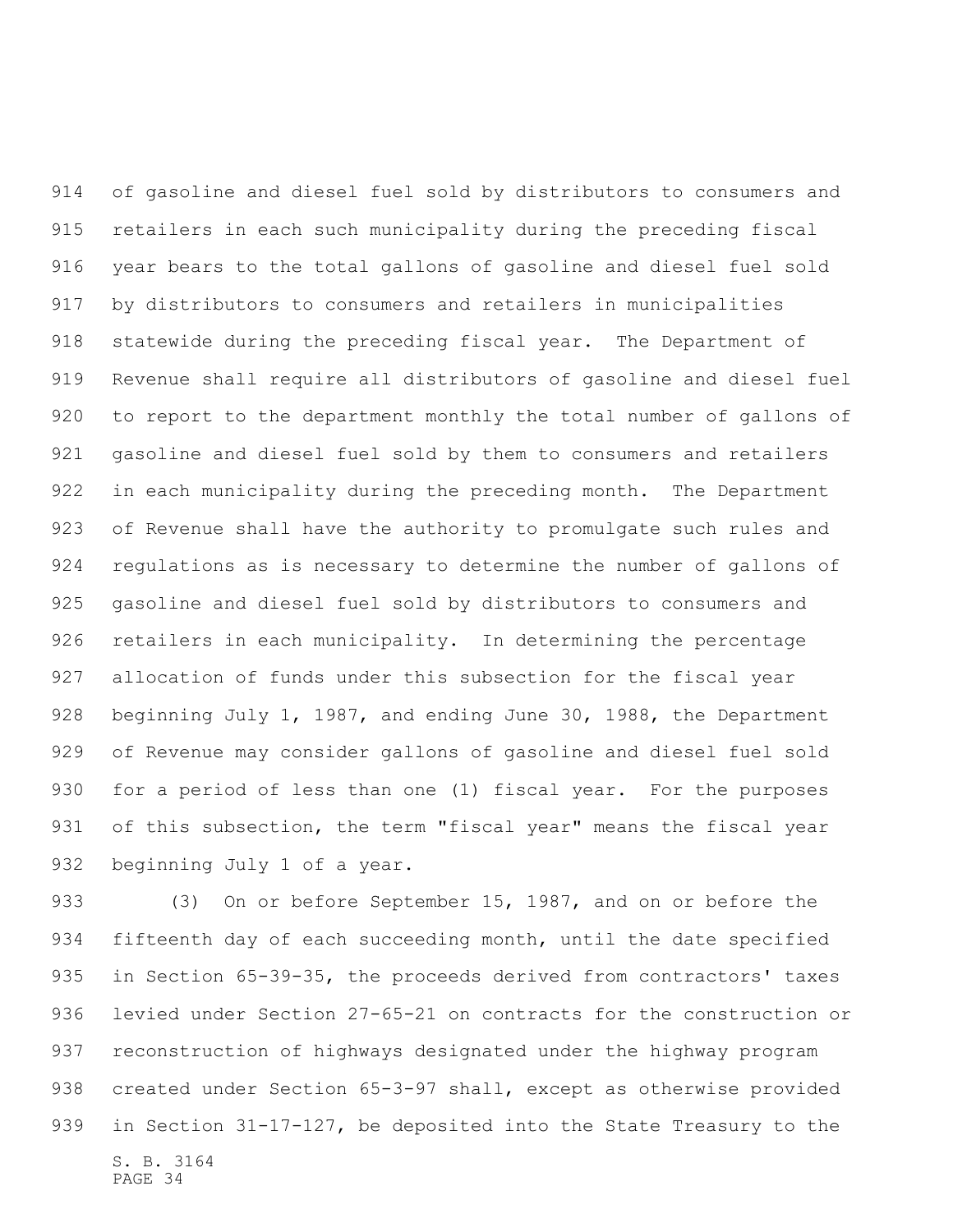credit of the State Highway Fund to be used to fund that highway program. The Mississippi Department of Transportation shall provide to the Department of Revenue such information as is necessary to determine the amount of proceeds to be distributed under this subsection.

S. B. 3164 (4) On or before August 15, 1994, and on or before the fifteenth day of each succeeding month through July 15, 1999, from the proceeds of gasoline, diesel fuel or kerosene taxes as provided in Section 27-5-101(a)(ii)1, Four Million Dollars (\$4,000,000.00) shall be deposited in the State Treasury to the 950 credit of a special fund designated as the "State Aid Road Fund," 951 created by Section 65-9-17. On or before August 15, 1999, and on 952 or before the fifteenth day of each succeeding month, from the total amount of the proceeds of gasoline, diesel fuel or kerosene taxes apportioned by Section 27-5-101(a)(ii)1, Four Million Dollars (\$4,000,000.00) or an amount equal to twenty-three and one-fourth percent (23-1/4%) of those funds, whichever is the greater amount, shall be deposited in the State Treasury to the 958 credit of the "State Aid Road Fund," created by Section 65-9-17. Those funds shall be pledged to pay the principal of and interest on state aid road bonds heretofore issued under Sections 19-9-51 through 19-9-77, in lieu of and in substitution for the funds previously allocated to counties under this section. Those funds may not be pledged for the payment of any state aid road bonds issued after April 1, 1981; however, this prohibition against the pledging of any such funds for the payment of bonds shall not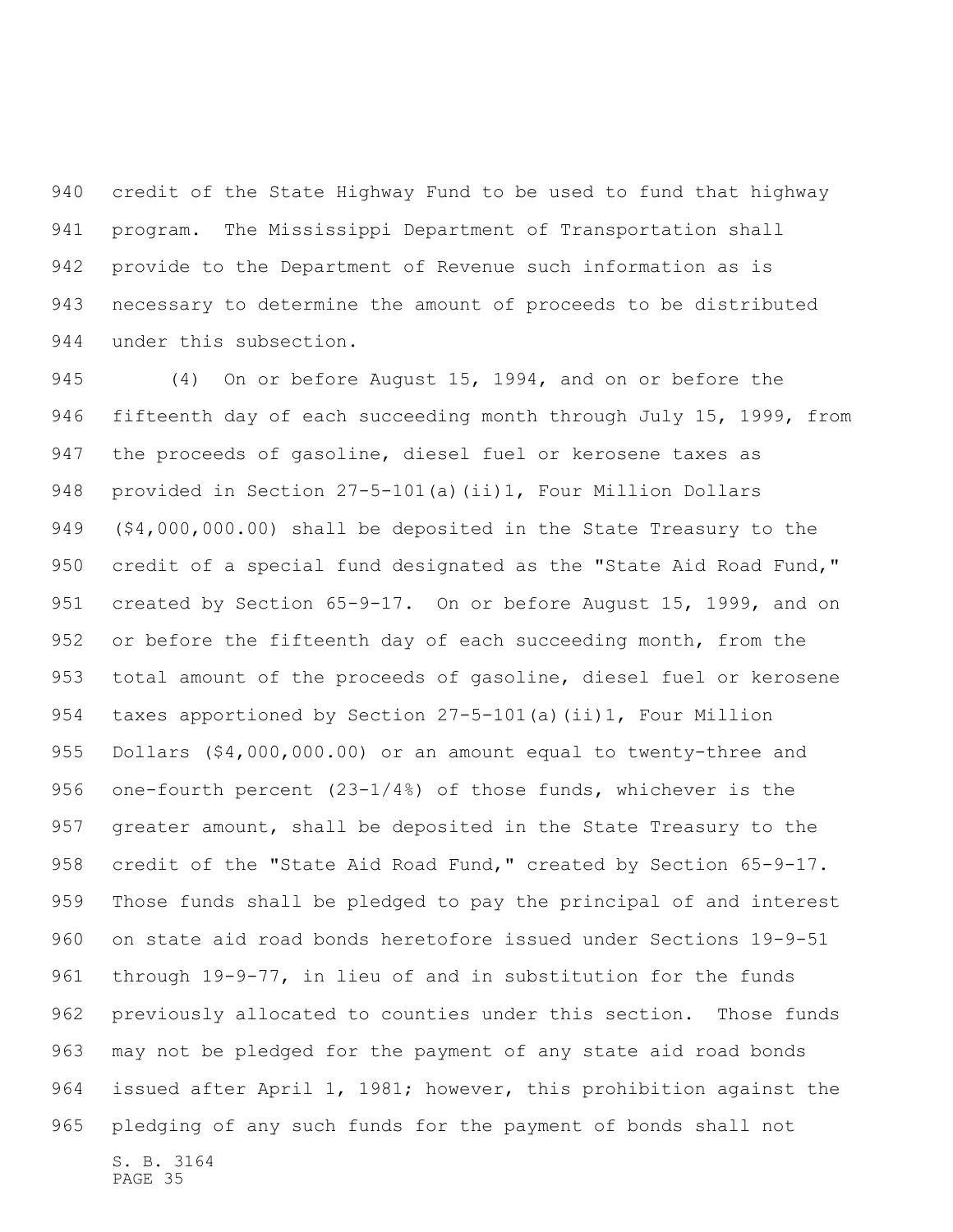apply to any bonds for which intent to issue those bonds has been published for the first time, as provided by law before March 29, 1981. From the amount of taxes paid into the special fund under this subsection and subsection (9) of this section, there shall be first deducted and paid the amount necessary to pay the expenses of the Office of State Aid Road Construction, as authorized by the Legislature for all other general and special fund agencies. The remainder of the fund shall be allocated monthly to the several counties in accordance with the following formula:

 (a) One-third (1/3) shall be allocated to all counties in equal shares;

 (b) One-third (1/3) shall be allocated to counties based on the proportion that the total number of rural road miles in a county bears to the total number of rural road miles in all 980 counties of the state; and

 (c) One-third (1/3) shall be allocated to counties based on the proportion that the rural population of the county bears to the total rural population in all counties of the state, according to the latest federal decennial census.

 For the purposes of this subsection, the term "gasoline, diesel fuel or kerosene taxes" means such taxes as defined in paragraph (f) of Section 27-5-101.

 The amount of funds allocated to any county under this subsection for any fiscal year after fiscal year 1994 shall not be less than the amount allocated to the county for fiscal year 1994.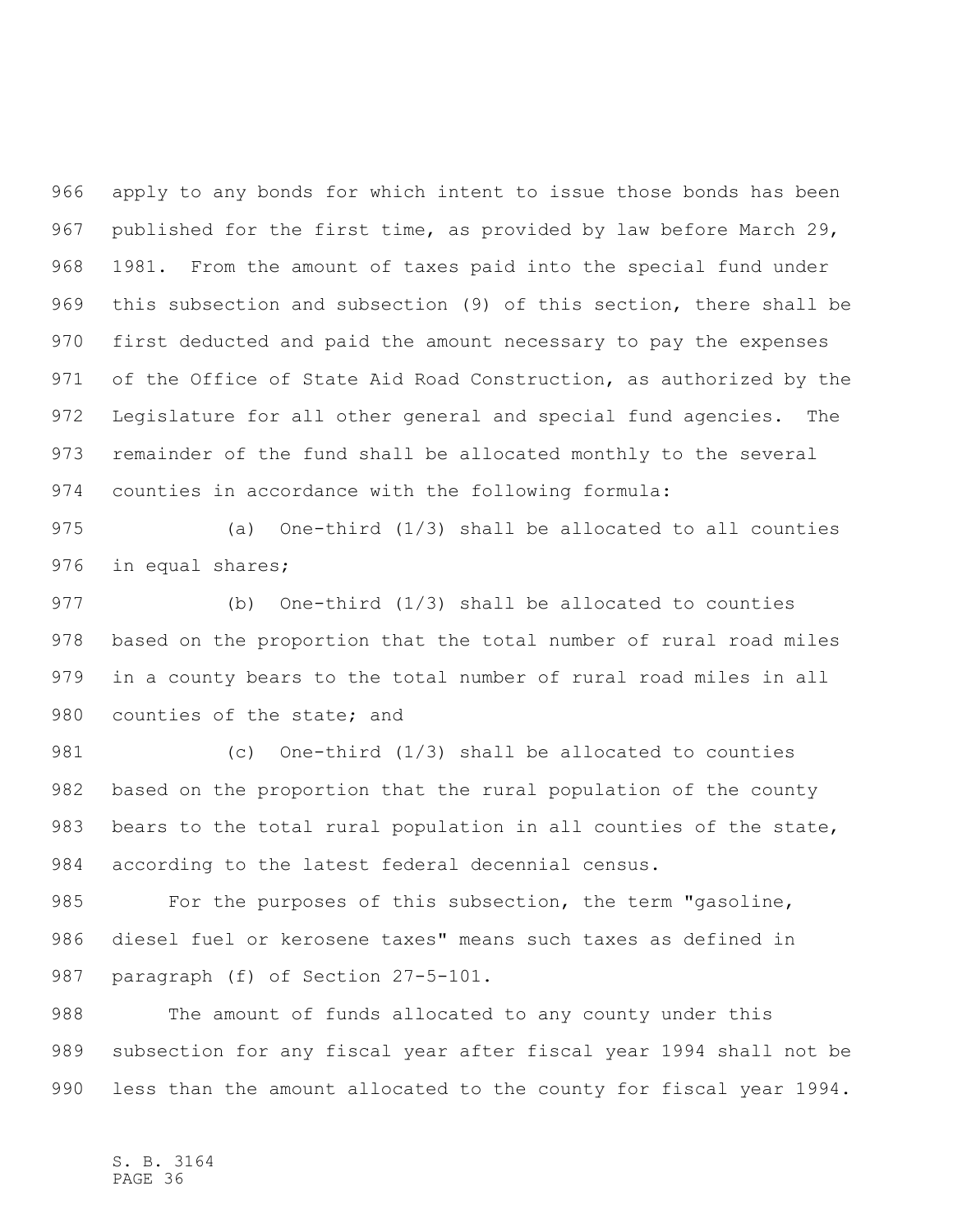Any reference in the general laws of this state or the Mississippi Code of 1972 to Section 27-5-105 shall mean and be construed to refer and apply to subsection (4) of Section 27-65-75.

 (5) One Million Six Hundred Sixty-six Thousand Six Hundred Sixty-six Dollars (\$1,666,666.00) each month shall be paid into the special fund known as the "State Public School Building Fund" created and existing under the provisions of Sections 37-47-1 through 37-47-67. Those payments into that fund are to be made on the last day of each succeeding month hereafter.

 (6) An amount each month beginning August 15, 1983, through November 15, 1986, as specified in Section 6, Chapter 542, Laws of 1983, shall be paid into the special fund known as the Correctional Facilities Construction Fund created in Section 6, Chapter 542, Laws of 1983.

S. B. 3164 (7) On or before August 15, 1992, and each succeeding month thereafter through July 15, 2000, two and two hundred sixty-six one-thousandths percent (2.266%) of the total sales tax revenue collected during the preceding month under the provisions of this chapter, except that collected under the provisions of Section 27-65-17(2), shall be deposited by the department into the School Ad Valorem Tax Reduction Fund created under Section 37-61-35. On or before August 15, 2000, and each succeeding month thereafter February 15, 2023, two and two hundred sixty-six one-thousandths percent (2.266%) of the total sales tax revenue collected during the preceding month under the provisions of this chapter, except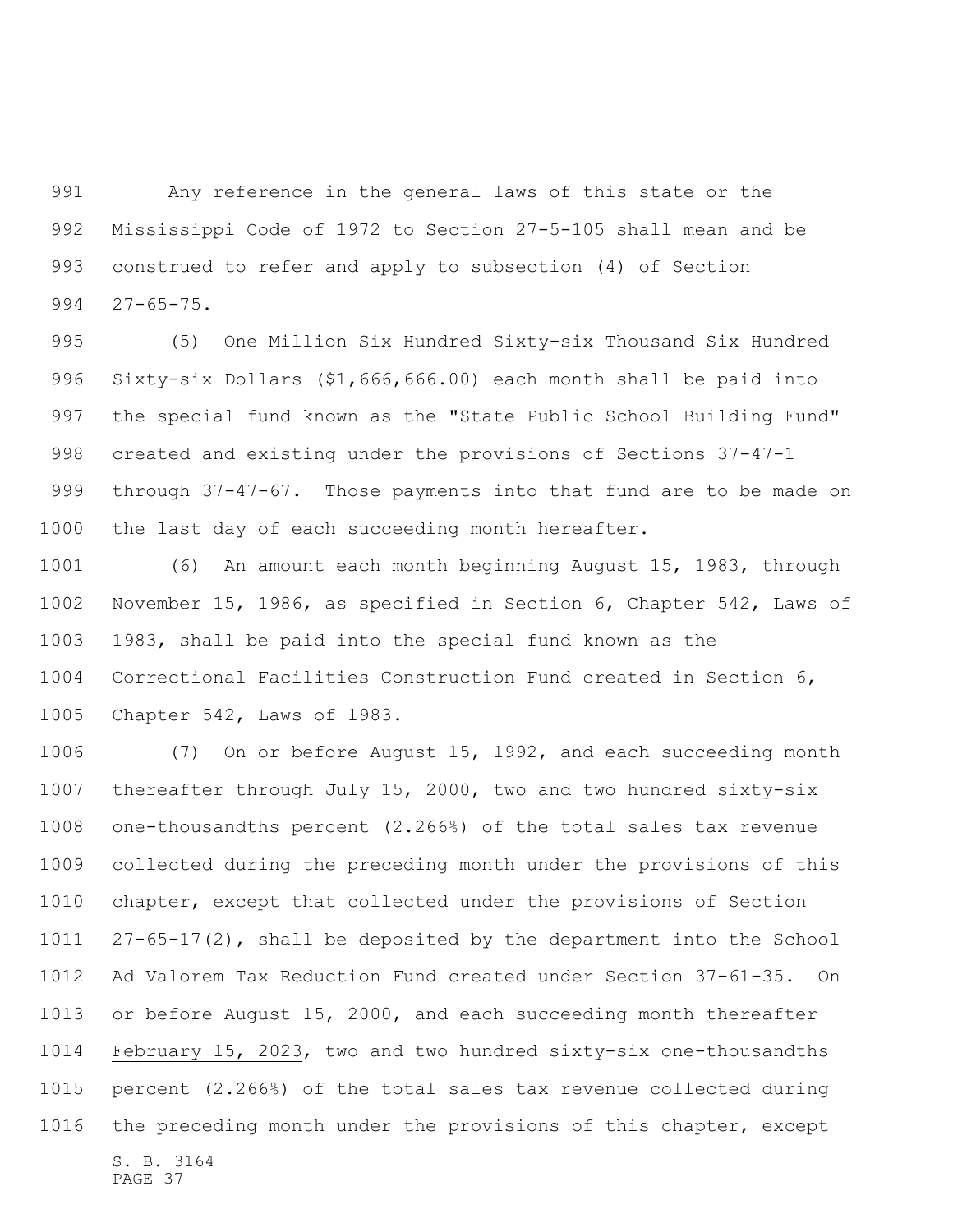S. B. 3164 that collected under the provisions of Section 27-65-17(2), shall be deposited into the School Ad Valorem Tax Reduction Fund created under Section 37-61-35 until such time that the total amount deposited into the fund during a fiscal year equals Forty-two Million Dollars (\$42,000,000.00). Thereafter, the amounts diverted under this subsection (7) during the fiscal year in excess of Forty-two Million Dollars (\$42,000,000.00) shall be deposited into the Education Enhancement Fund created under Section 37-61-33 for appropriation by the Legislature as other education needs and shall not be subject to the percentage appropriation requirements set forth in Section 37-61-33. On or before March 15, 2023, and each succeeding month thereafter through February 15, 2024, two and two hundred sixty-six one-thousandths percent (2.266%) of the total sales tax revenue collected during the preceding month under the provisions of this chapter, except that collected under the provisions of Section 27-65-17(1)(n) and (2), and two and thirty-five one-hundredths percent (2.35%) of the total sales tax revenue collected during the preceding month under the provisions of Section 27-65-17(1)(n) shall be deposited into the School Ad Valorem Tax Reduction Fund created under Section 37-61-35 until such time that the total amount deposited into the fund during a fiscal year equals Forty-two Million Dollars (\$42,000,000.00). Thereafter, the amounts diverted under this subsection (7) during the fiscal year in excess of Forty-two Million Dollars (\$42,000,000.00) shall be deposited into the Education Enhancement Fund created under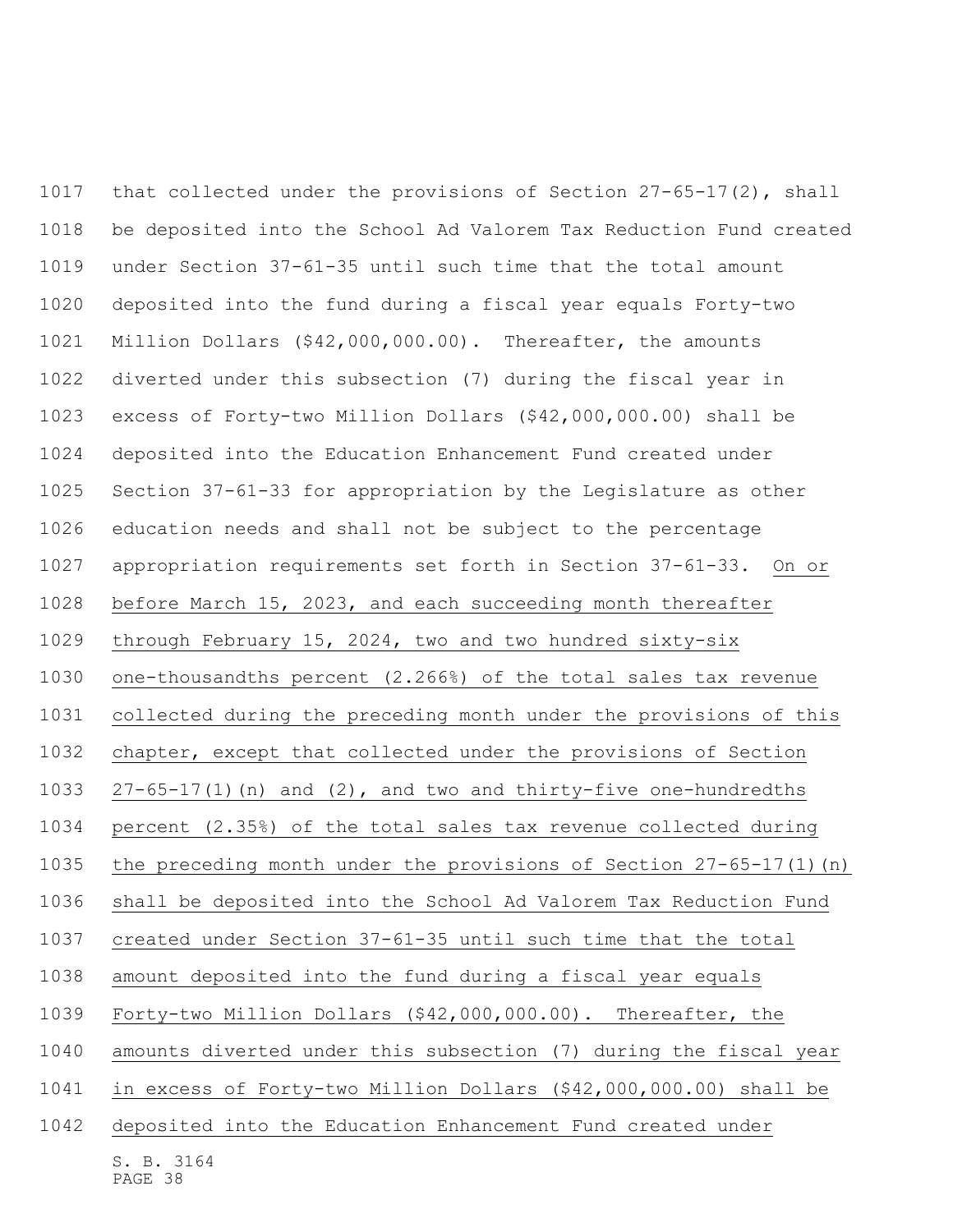| 1043 | Section 37-61-33 for appropriation by the Legislature as other        |
|------|-----------------------------------------------------------------------|
| 1044 | education needs and shall not be subject to the percentage            |
| 1045 | appropriation requirements set forth in Section 37-61-33. On or       |
| 1046 | before March 15, 2024, and each succeeding month thereafter           |
| 1047 | through February 15, 2025, two and two hundred sixty-six              |
| 1048 | one-thousandths percent (2.266%) of the total sales tax revenue       |
| 1049 | collected during the preceding month under the provisions of this     |
| 1050 | chapter, except that collected under the provisions of Section        |
| 1051 | $27-65-17(1)$ (n) and $(2)$ , and two and forty-four one-hundredths   |
| 1052 | percent (2.44%) of the total sales tax revenue collected during       |
| 1053 | the preceding month under the provisions of Section $27-65-17(1)$ (n) |
| 1054 | shall be deposited into the School Ad Valorem Tax Reduction Fund      |
| 1055 | created under Section 37-61-35 until such time that the total         |
| 1056 | amount deposited into the fund during a fiscal year equals            |
| 1057 | Forty-two Million Dollars (\$42,000,000.00). Thereafter, the          |
| 1058 | amounts diverted under this subsection (7) during the fiscal year     |
| 1059 | in excess of Forty-two Million Dollars (\$42,000,000.00) shall be     |
| 1060 | deposited into the Education Enhancement Fund created under           |
| 1061 | Section 37-61-33 for appropriation by the Legislature as other        |
| 1062 | education needs and shall not be subject to the percentage            |
| 1063 | appropriation requirements set forth in Section 37-61-33. On or       |
| 1064 | before March 15, 2025, and each succeeding month thereafter           |
| 1065 | through February 15, 2026, two and two hundred sixty-six              |
| 1066 | one-thousandths percent (2.266%) of the total sales tax revenue       |
| 1067 | collected during the preceding month under the provisions of this     |
| 1068 | chapter, except that collected under the provisions of Section        |
|      | S. B. 3164<br>PAGE 39                                                 |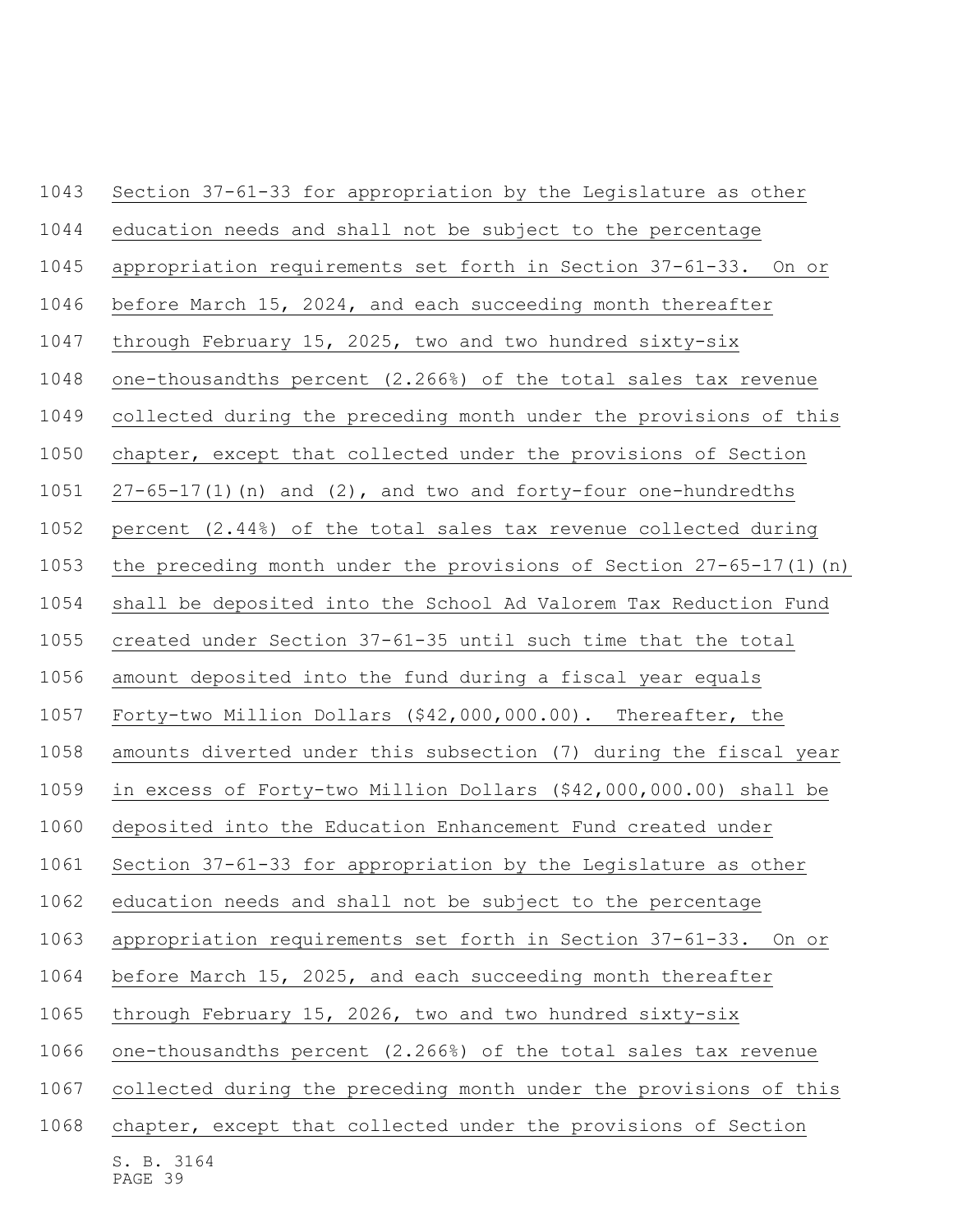| 1069 | $27-65-17(1)$ (n) and $(2)$ , and two and fifty-four one-hundredths   |
|------|-----------------------------------------------------------------------|
| 1070 | percent (2.54%) of the total sales tax revenue collected during       |
| 1071 | the preceding month under the provisions of Section $27-65-17(1)$ (n) |
| 1072 | shall be deposited into the School Ad Valorem Tax Reduction Fund      |
| 1073 | created under Section 37-61-35 until such time that the total         |
| 1074 | amount deposited into the fund during a fiscal year equals            |
| 1075 | Forty-two Million Dollars (\$42,000,000.00). Thereafter, the          |
| 1076 | amounts diverted under this subsection (7) during the fiscal year     |
| 1077 | in excess of Forty-two Million Dollars (\$42,000,000.00) shall be     |
| 1078 | deposited into the Education Enhancement Fund created under           |
| 1079 | Section 37-61-33 for appropriation by the Legislature as other        |
| 1080 | education needs and shall not be subject to the percentage            |
| 1081 | appropriation requirements set forth in Section 37-61-33. On or       |
| 1082 | before March 15, 2026, and each succeeding month thereafter           |
| 1083 | through February 15, 2027, two and two hundred sixty-six              |
| 1084 | one-thousandths percent (2.266%) of the total sales tax revenue       |
| 1085 | collected during the preceding month under the provisions of this     |
| 1086 | chapter, except that collected under the provisions of Section        |
| 1087 | $27-65-17(1)$ (n) and $(2)$ , and two and sixty-four one-hundredths   |
| 1088 | percent (2.64%) of the total sales tax revenue collected during       |
| 1089 | the preceding month under the provisions of Section $27-65-17(1)$ (n) |
| 1090 | shall be deposited into the School Ad Valorem Tax Reduction Fund      |
| 1091 | created under Section 37-61-35 until such time that the total         |
| 1092 | amount deposited into the fund during a fiscal year equals            |
| 1093 | Forty-two Million Dollars (\$42,000,000.00). Thereafter, the          |
| 1094 | amounts diverted under this subsection (7) during the fiscal year     |
|      | S. B. 3164                                                            |

PAGE 40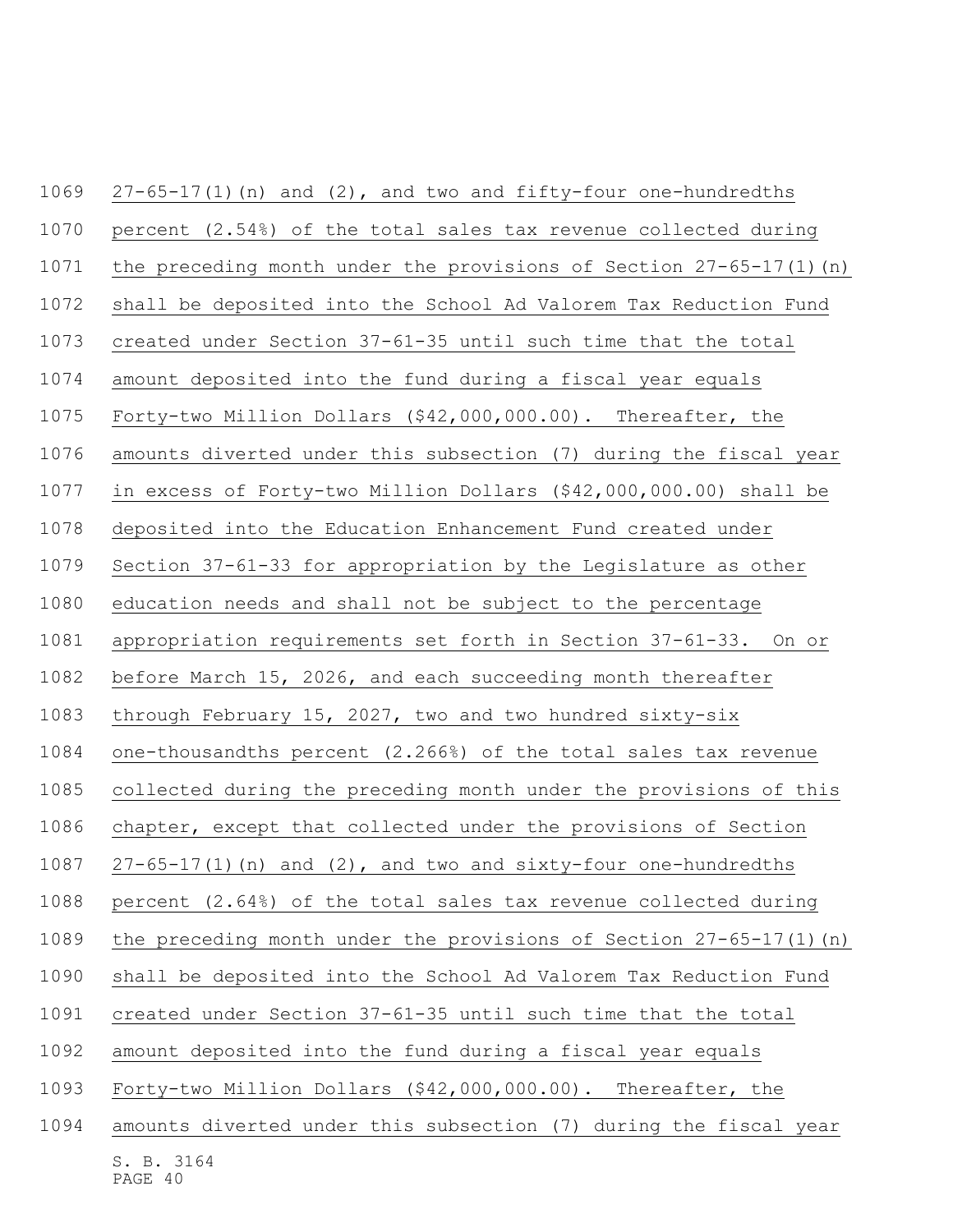| 1095 | in excess of Forty-two Million Dollars (\$42,000,000.00) shall be     |
|------|-----------------------------------------------------------------------|
| 1096 | deposited into the Education Enhancement Fund created under           |
| 1097 | Section 37-61-33 for appropriation by the Legislature as other        |
| 1098 | education needs and shall not be subject to the percentage            |
| 1099 | appropriation requirements set forth in Section 37-61-33. On or       |
| 1100 | before March 15, 2027, and each succeeding month thereafter           |
| 1101 | through February 15, 2028, two and two hundred sixty-six              |
| 1102 | one-thousandths percent (2.266%) of the total sales tax revenue       |
| 1103 | collected during the preceding month under the provisions of this     |
| 1104 | chapter, except that collected under the provisions of Section        |
| 1105 | $27-65-17(1)$ (n) and (2), and two and seventy-six one-hundredths     |
| 1106 | percent (2.76%) of the total sales tax revenue collected during       |
| 1107 | the preceding month under the provisions of Section $27-65-17(1)$ (n) |
| 1108 | shall be deposited into the School Ad Valorem Tax Reduction Fund      |
| 1109 | created under Section 37-61-35 until such time that the total         |
| 1110 | amount deposited into the fund during a fiscal year equals            |
| 1111 | Forty-two Million Dollars (\$42,000,000.00). Thereafter, the          |
| 1112 | amounts diverted under this subsection (7) during the fiscal year     |
| 1113 | in excess of Forty-two Million Dollars (\$42,000,000.00) shall be     |
| 1114 | deposited into the Education Enhancement Fund created under           |
| 1115 | Section 37-61-33 for appropriation by the Legislature as other        |
| 1116 | education needs and shall not be subject to the percentage            |
| 1117 | appropriation requirements set forth in Section 37-61-33. On or       |
| 1118 | before March 15, 2028, and each succeeding month thereafter           |
| 1119 | through February 15, 2029, two and two hundred sixty-six              |
| 1120 | one-thousandths percent (2.266%) of the total sales tax revenue       |
|      |                                                                       |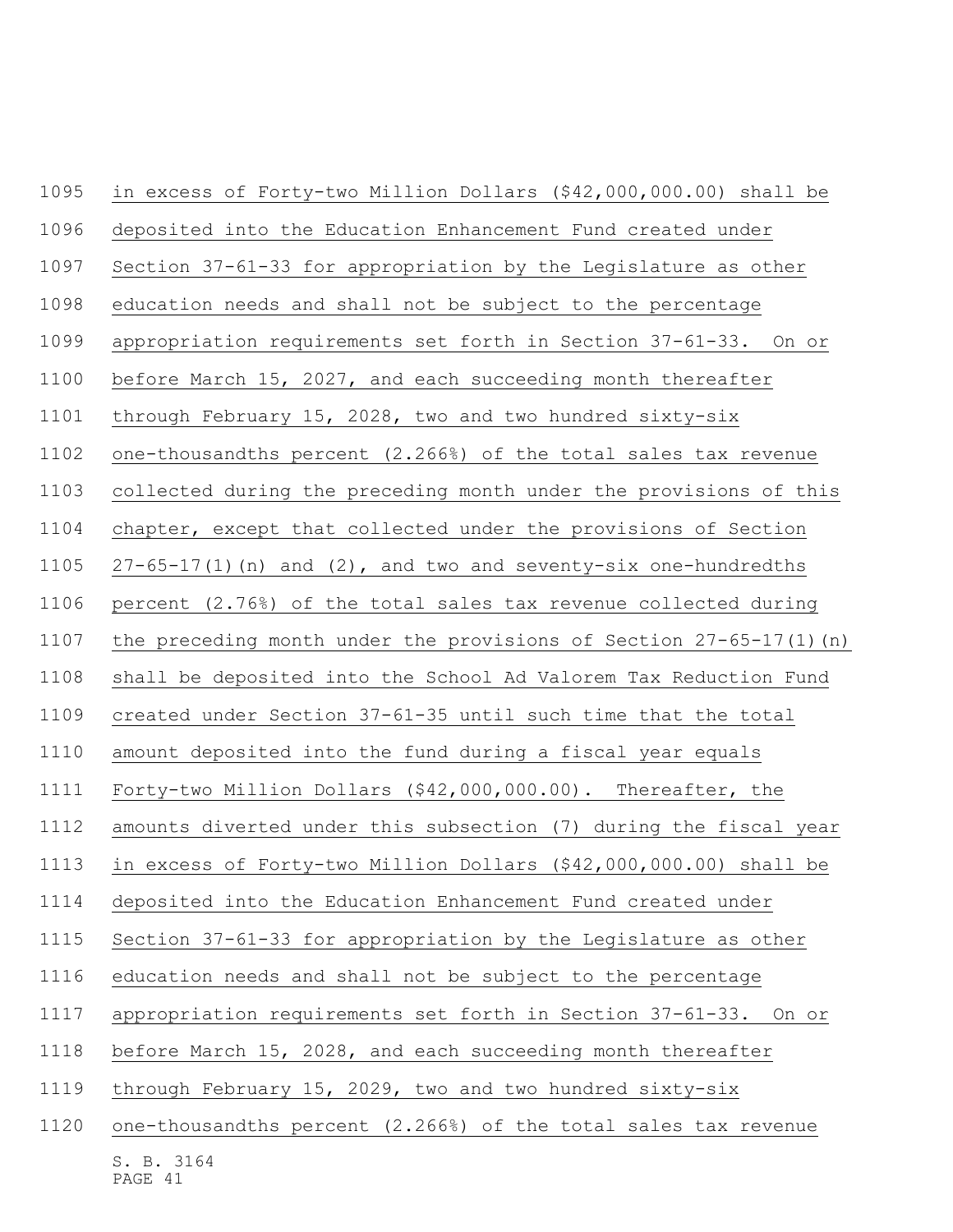| 1121 | collected during the preceding month under the provisions of this      |
|------|------------------------------------------------------------------------|
| 1122 | chapter, except that collected under the provisions of Section         |
| 1123 | $27-65-17(1)$ (n) and $(2)$ , and two and eighty-eight one-hundredths  |
| 1124 | percent (2.88%) of the total sales tax revenue collected during        |
| 1125 | the preceding month under the provisions of Section $27-65-17(1)$ (n)  |
| 1126 | shall be deposited into the School Ad Valorem Tax Reduction Fund       |
| 1127 | created under Section 37-61-35 until such time that the total          |
| 1128 | amount deposited into the fund during a fiscal year equals             |
| 1129 | Forty-two Million Dollars (\$42,000,000.00). Thereafter, the           |
| 1130 | amounts diverted under this subsection (7) during the fiscal year      |
| 1131 | in excess of Forty-two Million Dollars (\$42,000,000.00) shall be      |
| 1132 | deposited into the Education Enhancement Fund created under            |
| 1133 | Section 37-61-33 for appropriation by the Legislature as other         |
| 1134 | education needs and shall not be subject to the percentage             |
| 1135 | appropriation requirements set forth in Section 37-61-33. On or        |
| 1136 | before March 15, 2029, and each succeeding month thereafter            |
| 1137 | through February 15, 2030, two and two hundred sixty-six               |
| 1138 | one-thousandths percent (2.266%) of the total sales tax revenue        |
| 1139 | collected during the preceding month under the provisions of this      |
| 1140 | chapter, except that collected under the provisions of Section         |
| 1141 | $27-65-17(1)$ (n) and $(2)$ , and three and two one-hundredths percent |
| 1142 | (3.02%) of the total sales tax revenue collected during the            |
| 1143 | preceding month under the provisions of Section 27-65-17(1) (n)        |
| 1144 | shall be deposited into the School Ad Valorem Tax Reduction Fund       |
| 1145 | created under Section 37-61-35 until such time that the total          |
| 1146 | amount deposited into the fund during a fiscal year equals             |
|      | S. B. 3164                                                             |

PAGE 42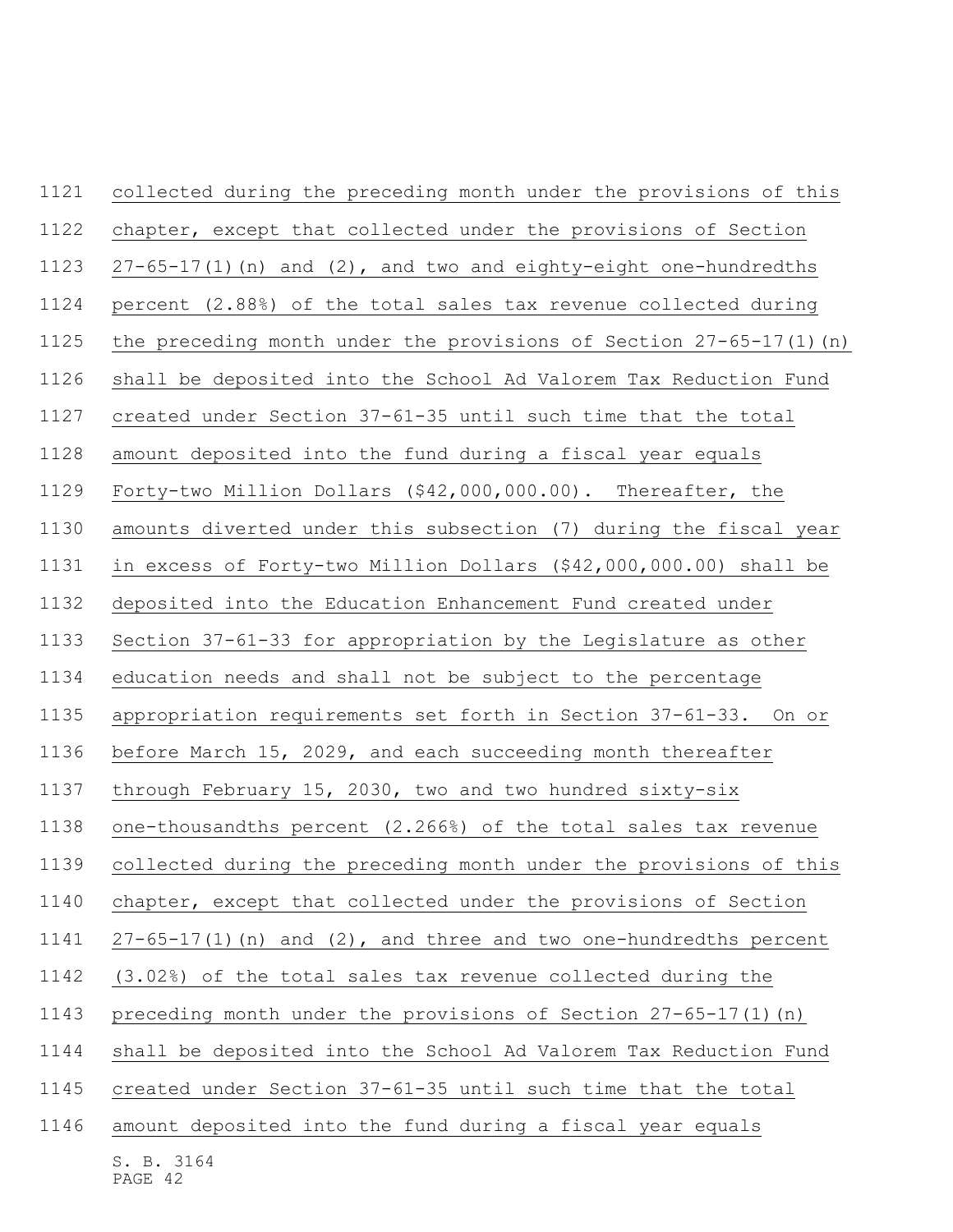| 1147 | Forty-two Million Dollars (\$42,000,000.00). Thereafter, the          |
|------|-----------------------------------------------------------------------|
| 1148 | amounts diverted under this subsection (7) during the fiscal year     |
| 1149 | in excess of Forty-two Million Dollars (\$42,000,000.00) shall be     |
| 1150 | deposited into the Education Enhancement Fund created under           |
| 1151 | Section 37-61-33 for appropriation by the Legislature as other        |
| 1152 | education needs and shall not be subject to the percentage            |
| 1153 | appropriation requirements set forth in Section 37-61-33. On or       |
| 1154 | before March 15, 2030, and each succeeding month thereafter           |
| 1155 | through February 15, 2031, two and two hundred sixty-six              |
| 1156 | one-thousandths percent (2.266%) of the total sales tax revenue       |
| 1157 | collected during the preceding month under the provisions of this     |
| 1158 | chapter, except that collected under the provisions of Section        |
| 1159 | $27-65-17(1)$ (n) and (2), and three and seventeen one-hundredths     |
| 1160 | percent (3.17%) of the total sales tax revenue collected during       |
| 1161 | the preceding month under the provisions of Section $27-65-17(1)$ (n) |
| 1162 | shall be deposited into the School Ad Valorem Tax Reduction Fund      |
| 1163 | created under Section 37-61-35 until such time that the total         |
| 1164 | amount deposited into the fund during a fiscal year equals            |
| 1165 | Forty-two Million Dollars (\$42,000,000.00). Thereafter, the          |
| 1166 | amounts diverted under this subsection (7) during the fiscal year     |
| 1167 | in excess of Forty-two Million Dollars (\$42,000,000.00) shall be     |
| 1168 | deposited into the Education Enhancement Fund created under           |
| 1169 | Section 37-61-33 for appropriation by the Legislature as other        |
| 1170 | education needs and shall not be subject to the percentage            |
| 1171 | appropriation requirements set forth in Section 37-61-33. On or       |
| 1172 | before March 15, 2031, and each succeeding month thereafter           |
|      |                                                                       |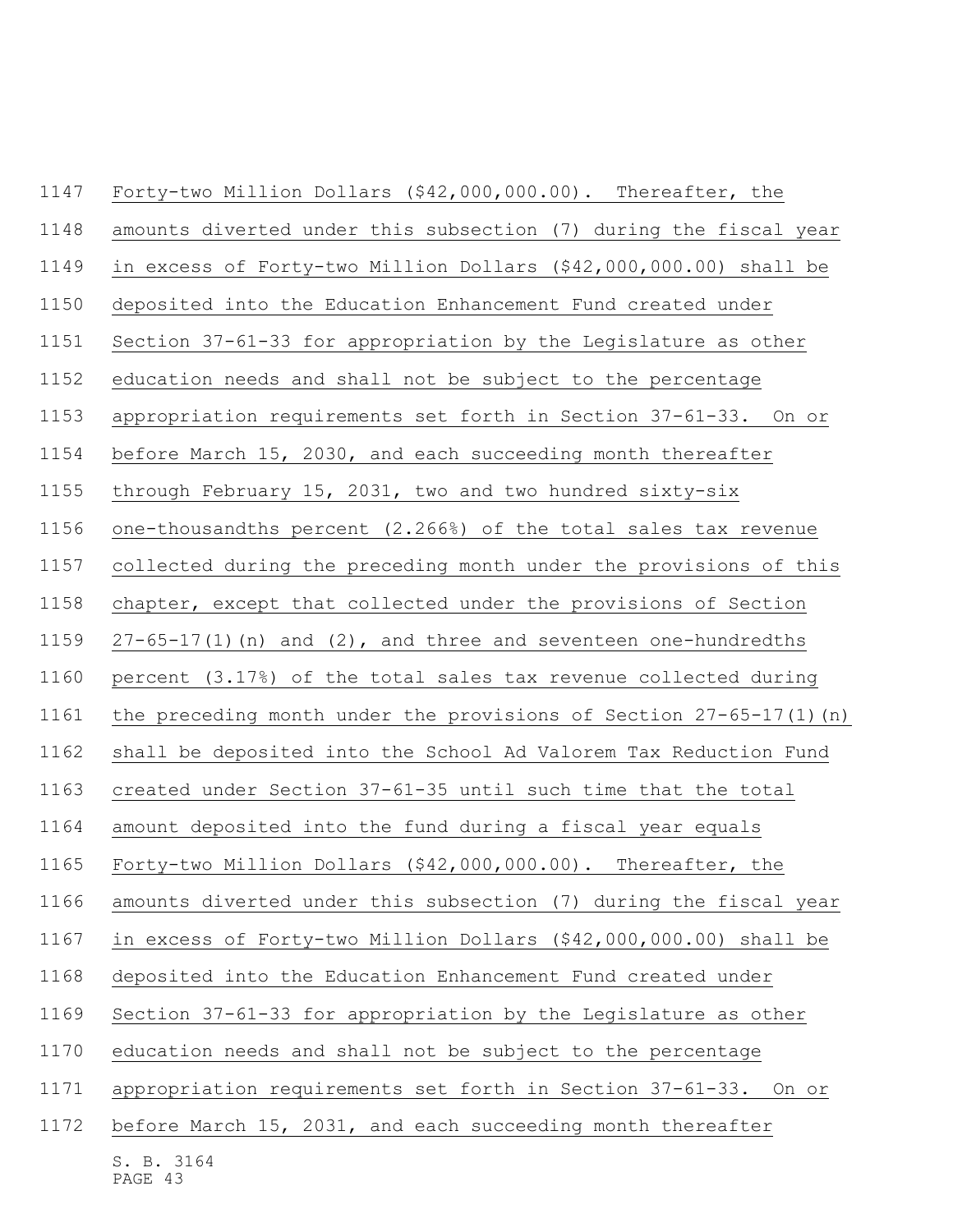| 1173 | through February 15, 2032, two and two hundred sixty-six               |
|------|------------------------------------------------------------------------|
| 1174 | one-thousandths percent (2.266%) of the total sales tax revenue        |
| 1175 | collected during the preceding month under the provisions of this      |
| 1176 | chapter, except that collected under the provisions of Section         |
| 1177 | $27-65-17(1)$ (n) and $(2)$ , and three and thirty-four one-hundredths |
| 1178 | percent (3.34%) of the total sales tax revenue collected during        |
| 1179 | the preceding month under the provisions of Section $27-65-17(1)$ (n)  |
| 1180 | shall be deposited into the School Ad Valorem Tax Reduction Fund       |
| 1181 | created under Section 37-61-35 until such time that the total          |
| 1182 | amount deposited into the fund during a fiscal year equals             |
| 1183 | Forty-two Million Dollars (\$42,000,000.00). Thereafter, the           |
| 1184 | amounts diverted under this subsection (7) during the fiscal year      |
| 1185 | in excess of Forty-two Million Dollars (\$42,000,000.00) shall be      |
| 1186 | deposited into the Education Enhancement Fund created under            |
| 1187 | Section 37-61-33 for appropriation by the Legislature as other         |
| 1188 | education needs and shall not be subject to the percentage             |
| 1189 | appropriation requirements set forth in Section 37-61-33. On or        |
| 1190 | before March 15, 2032, and each succeeding month thereafter            |
| 1191 | through February 15, 2033, two and two hundred sixty-six               |
| 1192 | one-thousandths percent (2.266%) of the total sales tax revenue        |
| 1193 | collected during the preceding month under the provisions of this      |
| 1194 | chapter, except that collected under the provisions of Section         |
| 1195 | $27-65-17(1)$ (n) and (2), and three and fifty-two one-hundredths      |
| 1196 | percent (3.52%) of the total sales tax revenue collected during        |
| 1197 | the preceding month under the provisions of Section 27-65-17(1) (n)    |
| 1198 | shall be deposited into the School Ad Valorem Tax Reduction Fund       |
|      | S. B. 3164                                                             |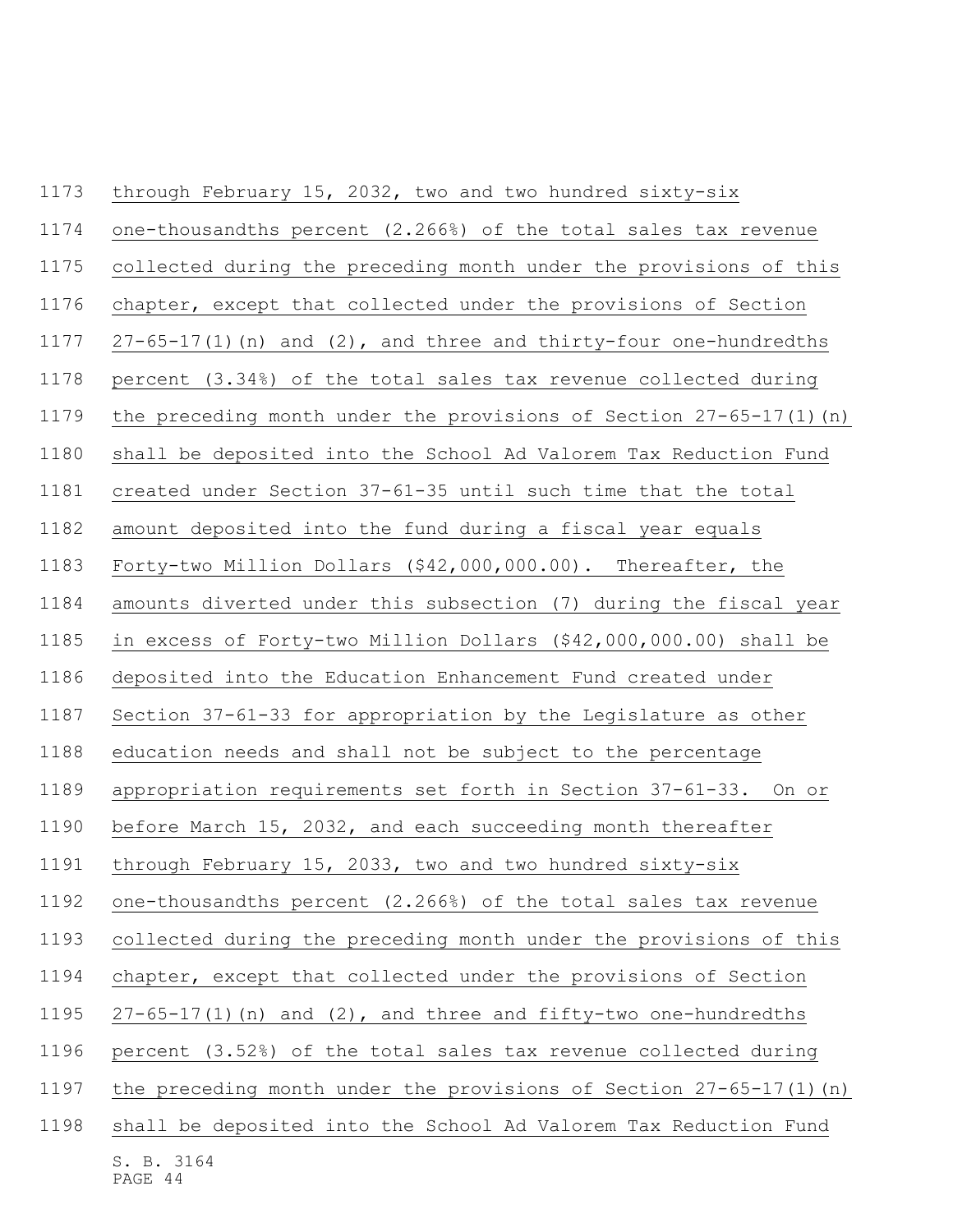| 1199 | created under Section 37-61-35 until such time that the total         |
|------|-----------------------------------------------------------------------|
| 1200 | amount deposited into the fund during a fiscal year equals            |
| 1201 | Forty-two Million Dollars (\$42,000,000.00). Thereafter, the          |
| 1202 | amounts diverted under this subsection (7) during the fiscal year     |
| 1203 | in excess of Forty-two Million Dollars (\$42,000,000.00) shall be     |
| 1204 | deposited into the Education Enhancement Fund created under           |
| 1205 | Section 37-61-33 for appropriation by the Legislature as other        |
| 1206 | education needs and shall not be subject to the percentage            |
| 1207 | appropriation requirements set forth in Section 37-61-33. On or       |
| 1208 | before March 15, 2033, and each succeeding month thereafter           |
| 1209 | through February 15, 2034, two and two hundred sixty-six              |
| 1210 | one-thousandths percent (2.266%) of the total sales tax revenue       |
| 1211 | collected during the preceding month under the provisions of this     |
| 1212 | chapter, except that collected under the provisions of Section        |
| 1213 | $27-65-17(1)$ (n) and (2), and three and seventy-three one-hundredths |
| 1214 | percent (3.73%) of the total sales tax revenue collected during       |
| 1215 | the preceding month under the provisions of Section $27-65-17(1)$ (n) |
| 1216 | shall be deposited into the School Ad Valorem Tax Reduction Fund      |
| 1217 | created under Section 37-61-35 until such time that the total         |
| 1218 | amount deposited into the fund during a fiscal year equals            |
| 1219 | Forty-two Million Dollars (\$42,000,000.00). Thereafter, the          |
| 1220 | amounts diverted under this subsection (7) during the fiscal year     |
| 1221 | in excess of Forty-two Million Dollars (\$42,000,000.00) shall be     |
| 1222 | deposited into the Education Enhancement Fund created under           |
| 1223 | Section 37-61-33 for appropriation by the Legislature as other        |
| 1224 | education needs and shall not be subject to the percentage            |
|      | S. B. 3164<br>PAGE 45                                                 |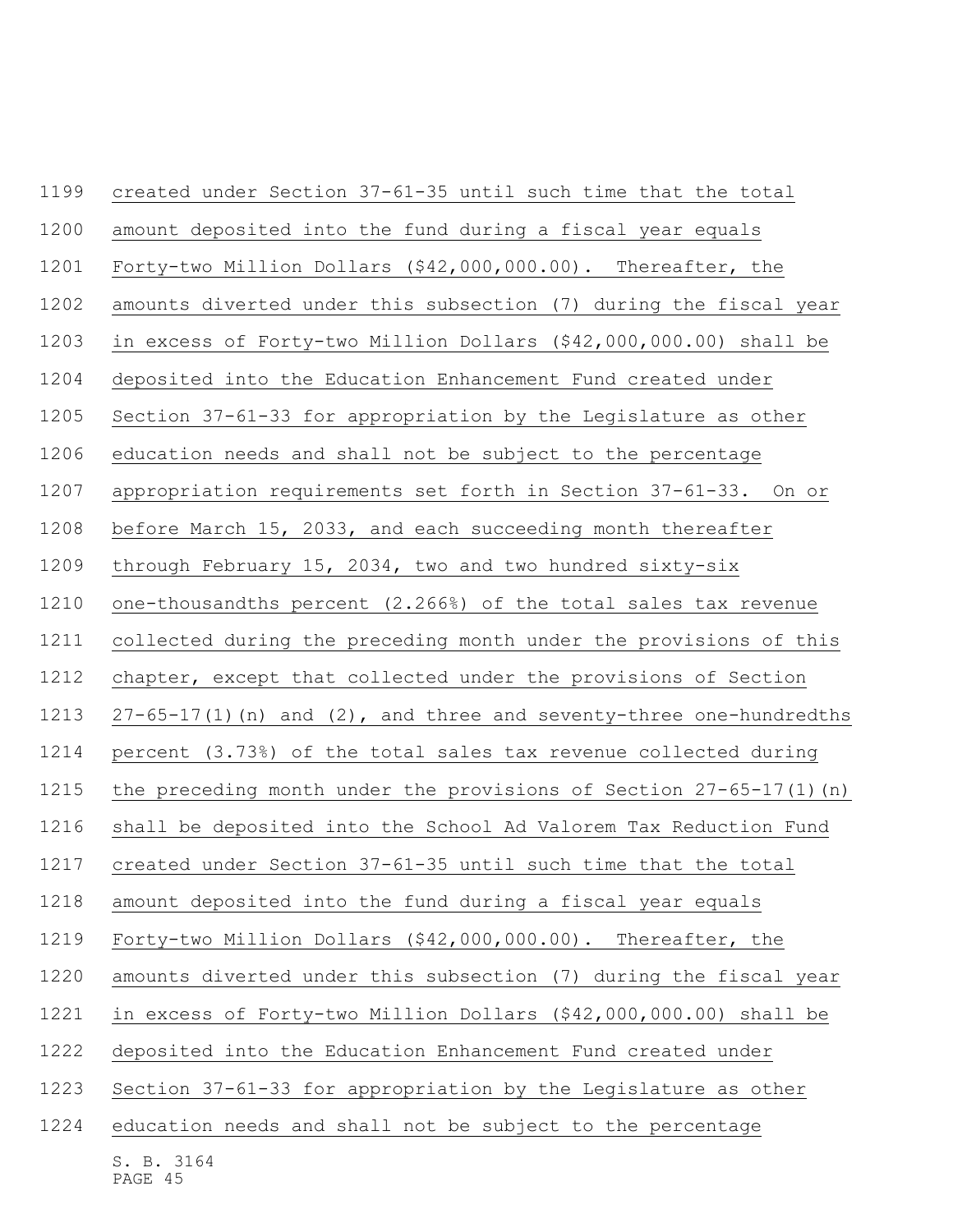S. B. 3164 appropriation requirements set forth in Section 37-61-33. On or before March 15, 2034, and each succeeding month thereafter, two and two hundred sixty-six one-thousandths percent (2.266%) of the total sales tax revenue collected during the preceding month under the provisions of this chapter, except that collected under the provisions of Section 27-65-17(1)(n) and (2), and three and ninety-seven one-hundredths percent (3.97%) of the total sales tax revenue collected during the preceding month under the provisions of Section 27-65-17(1)(n) shall be deposited into the School Ad Valorem Tax Reduction Fund created under Section 37-61-35 until such time that the total amount deposited into the fund during a fiscal year equals Forty-two Million Dollars (\$42,000,000.00). Thereafter, the amounts diverted under this subsection (7) during the fiscal year in excess of Forty-two Million Dollars (\$42,000,000.00) shall be deposited into the Education Enhancement Fund created under Section 37-61-33 for appropriation by the Legislature as other education needs and shall not be subject to the percentage appropriation requirements set forth in Section 37-61-33. (8) On or before August 15, 1992, and each succeeding month thereafter February 15, 2023, nine and seventy-three one-thousandths percent (9.073%) of the total sales tax revenue collected during the preceding month under the provisions of this chapter, except that collected under the provisions of Section 27-65-17(2), shall be deposited into the Education Enhancement Fund created under Section 37-61-33. On or before March 15, 2023,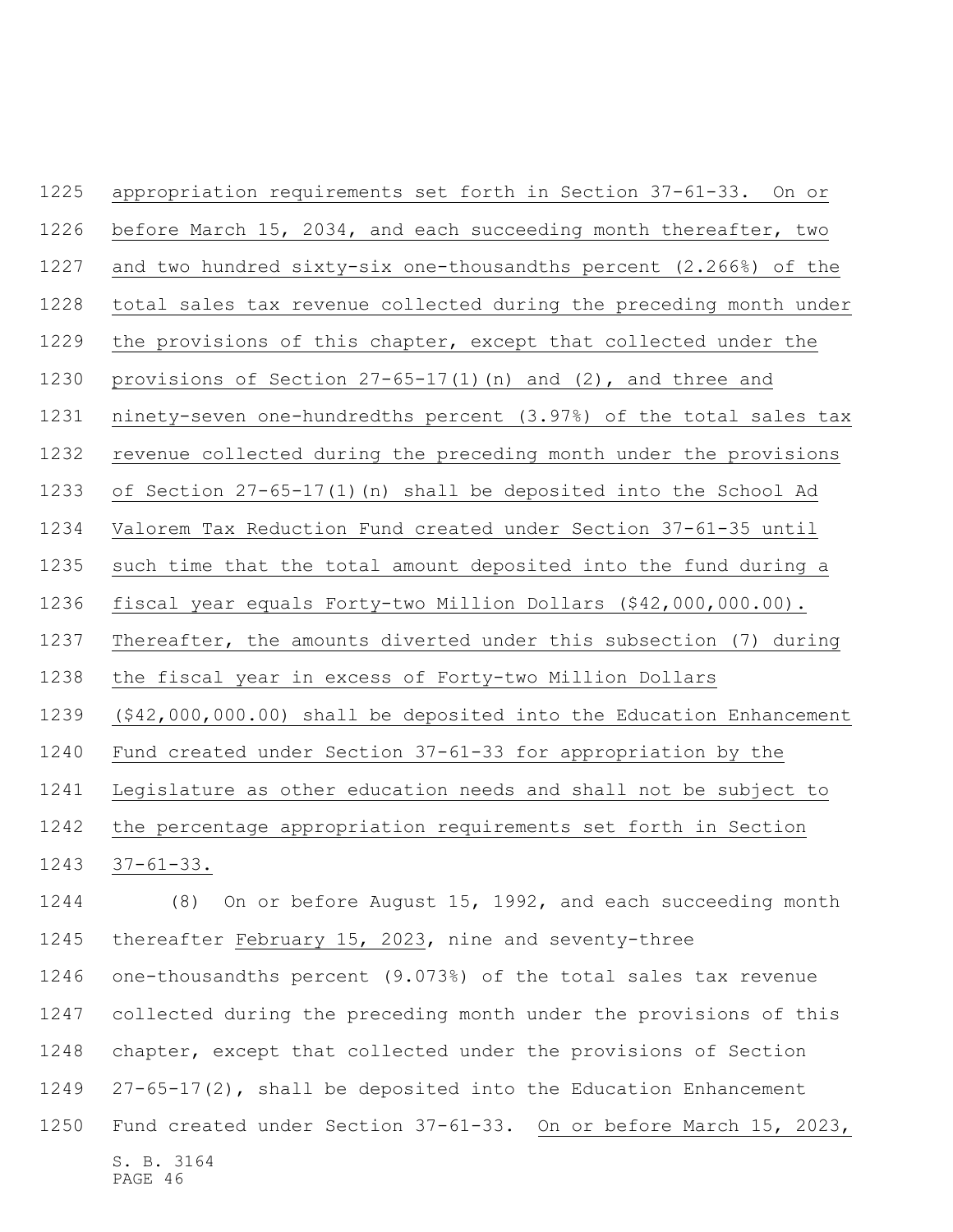| 1251 | and each succeeding month thereafter, nine and seventy-three        |
|------|---------------------------------------------------------------------|
| 1252 | one-thousandths percent (9.073%) of the total sales tax revenue     |
| 1253 | collected during the preceding month under the provisions of this   |
| 1254 | chapter, except that collected under the provisions of Section      |
| 1255 | $27-65-17(1)$ (n) and $(2)$ , shall be deposited into the Education |
| 1256 | Enhancement Fund created under Section 37-61-33. On or before       |
| 1257 | March 15, 2023, and each succeeding month thereafter through        |
| 1258 | February 15, 2024, nine and forty-one one-hundredths percent        |
| 1259 | (9.41%) of the total sales tax revenue collected during the         |
| 1260 | preceding month under the provisions of Section $27-65-17(1)$ (n)   |
| 1261 | shall be deposited into the Education Enhancement Fund created      |
| 1262 | under Section 37-61-33. On or before March 15, 2024, and each       |
| 1263 | succeeding month thereafter through February 15, 2025, nine and     |
| 1264 | seventy-seven one-hundredths percent (9.77%) of the total sales     |
| 1265 | tax revenue collected during the preceding month under the          |
| 1266 | provisions of Section 27-65-17(1) (n) shall be deposited into the   |
| 1267 | Education Enhancement Fund created under Section 37-61-33. On or    |
| 1268 | before March 15, 2025, and each succeeding month thereafter         |
| 1269 | through February 15, 2026, ten and sixteen one-hundredths percent   |
| 1270 | (10.16%) of the total sales tax revenue collected during the        |
| 1271 | preceding month under the provisions of Section 27-65-17(1)(n)      |
| 1272 | shall be deposited into the Education Enhancement Fund created      |
| 1273 | under Section 37-61-33. On or before March 15, 2026, and each       |
| 1274 | succeeding month thereafter through February 15, 2027, ten and      |
| 1275 | fifty-nine one-hundredths percent (10.59%) of the total sales tax   |
| 1276 | revenue collected during the preceding month under the provisions   |
|      | S. B. 3164<br>PAGE 47                                               |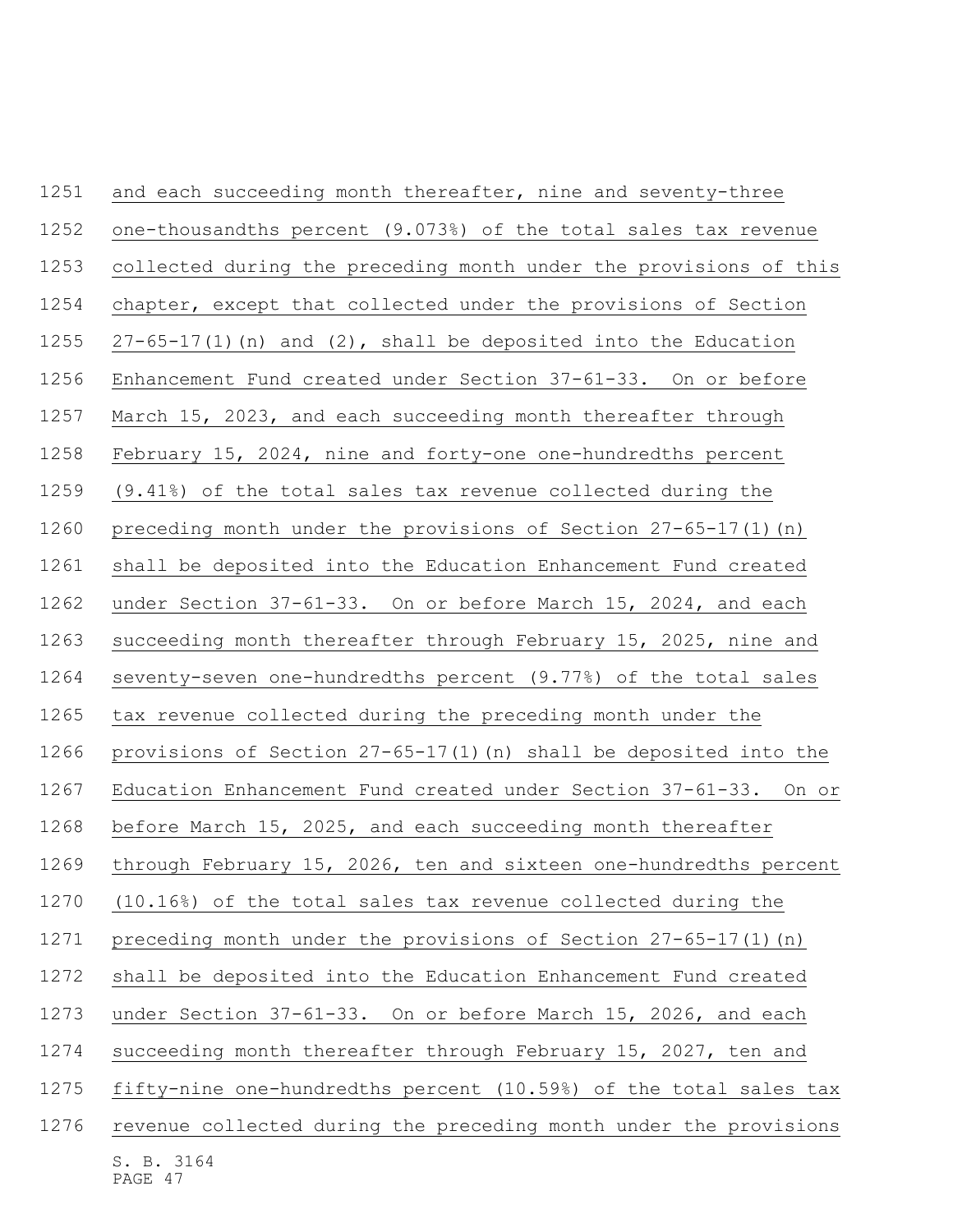| 1277 | of Section 27-65-17(1) (n) shall be deposited into the Education   |
|------|--------------------------------------------------------------------|
| 1278 | Enhancement Fund created under Section 37-61-33. On or before      |
| 1279 | March 15, 2027, and each succeeding month thereafter through       |
| 1280 | February 15, 2028, eleven and five one-hundredths percent (11.05%) |
| 1281 | of the total sales tax revenue collected during the preceding      |
| 1282 | month under the provisions of Section $27-65-17(1)$ (n) shall be   |
| 1283 | deposited into the Education Enhancement Fund created under        |
| 1284 | Section 37-61-33. On or before March 15, 2028, and each            |
| 1285 | succeeding month thereafter through February 15, 2029, eleven and  |
| 1286 | fifty-five one-hundredths percent (11.55%) of the total sales tax  |
| 1287 | revenue collected during the preceding month under the provisions  |
| 1288 | of Section 27-65-17(1) (n) shall be deposited into the Education   |
| 1289 | Enhancement Fund created under Section 37-61-33. On or before      |
| 1290 | March 15, 2029, and each succeeding month thereafter through       |
| 1291 | February 15, 2030, twelve and ten one-hundredths percent (12.10%)  |
| 1292 | of the total sales tax revenue collected during the preceding      |
| 1293 | month under the provisions of Section $27-65-17(1)$ (n) shall be   |
| 1294 | deposited into the Education Enhancement Fund created under        |
| 1295 | Section 37-61-33. On or before March 15, 2030, and each            |
| 1296 | succeeding month thereafter through February 15, 2031, twelve and  |
| 1297 | seventy one-hundredths percent (12.70%) of the total sales tax     |
| 1298 | revenue collected during the preceding month under the provisions  |
| 1299 | of Section 27-65-17(1) (n) shall be deposited into the Education   |
| 1300 | Enhancement Fund created under Section 37-61-33. On or before      |
| 1301 | March 15, 2031, and each succeeding month thereafter through       |
| 1302 | February 15, 2032, thirteen and thirty-seven one-hundredths        |
|      | S. B. 3164                                                         |

PAGE 48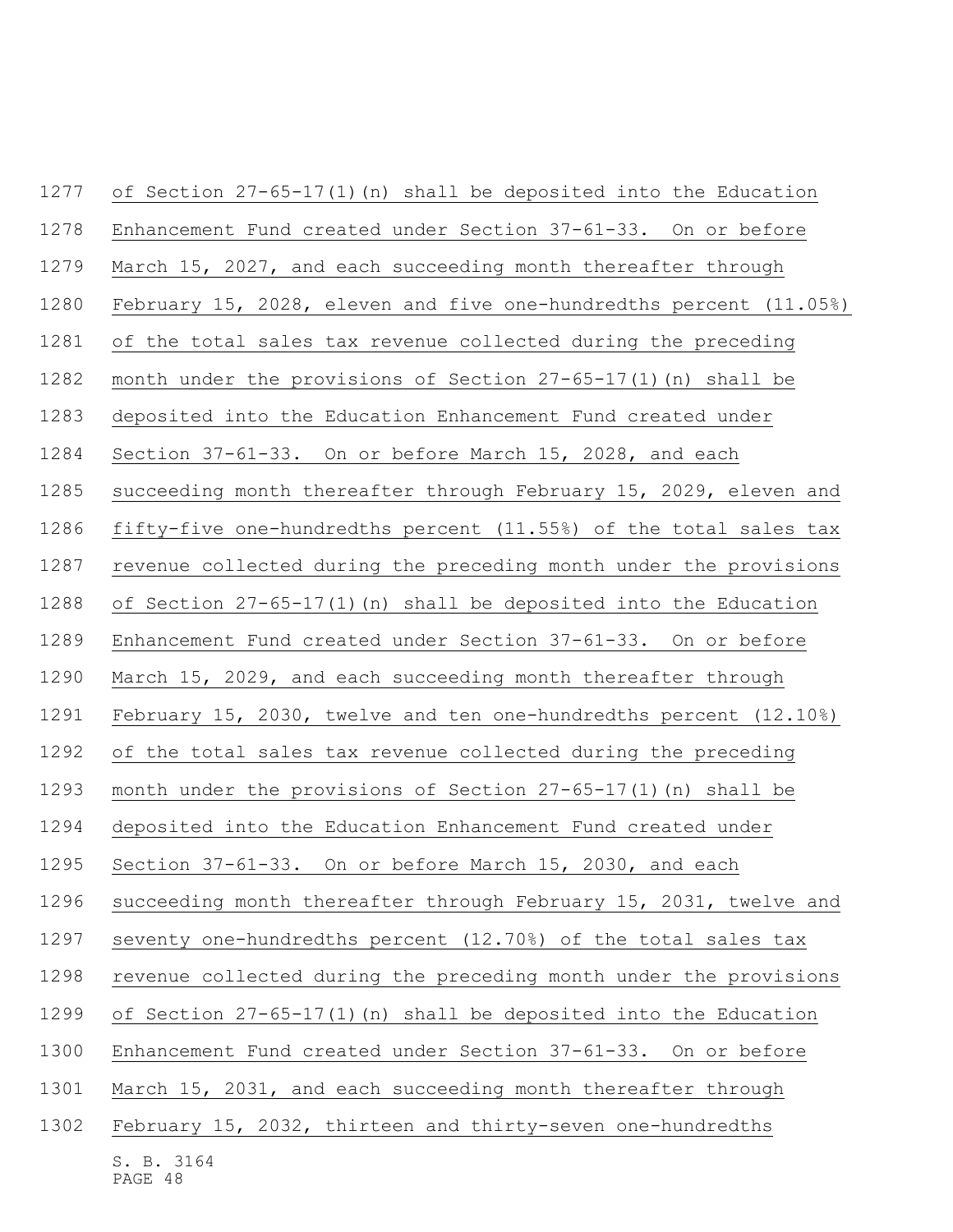| 1303 | percent (13.37%) of the total sales tax revenue collected during      |
|------|-----------------------------------------------------------------------|
| 1304 | the preceding month under the provisions of Section $27-65-17(1)$ (n) |
| 1305 | shall be deposited into the Education Enhancement Fund created        |
| 1306 | under Section 37-61-33. On or before March 15, 2032, and each         |
| 1307 | succeeding month thereafter through February 15, 2033, fourteen       |
| 1308 | and eleven one-hundredths percent (14.11%) of the total sales tax     |
| 1309 | revenue collected during the preceding month under the provisions     |
| 1310 | of Section 27-65-17(1) (n) shall be deposited into the Education      |
| 1311 | Enhancement Fund created under Section 37-61-33. On or before         |
| 1312 | March 15, 2033, and each succeeding month thereafter through          |
| 1313 | February 15, 2034, fourteen and ninety-four one-hundredths percent    |
| 1314 | (14.94%) of the total sales tax revenue collected during the          |
| 1315 | preceding month under the provisions of Section $27-65-17(1)$ (n)     |
| 1316 | shall be deposited into the Education Enhancement Fund created        |
| 1317 | under Section 37-61-33. On or before March 15, 2034, and each         |
| 1318 | succeeding month thereafter, fifteen and eighty-eight                 |
| 1319 | one-hundredths percent (15.88%) of the total sales tax revenue        |
| 1320 | collected during the preceding month under the provisions of          |
| 1321 | Section $27-65-17(1)$ (n) shall be deposited into the Education       |
| 1322 | Enhancement Fund created under Section 37-61-33.                      |
| 1323 | On or before August 15, 1994, and each succeeding month<br>(9)        |
| 1324 | thereafter, from the revenue collected under this chapter during      |
| 1325 | the preceding month, Two Hundred Fifty Thousand Dollars               |
| 1326 | (\$250,000.00) shall be paid into the State Aid Road Fund.            |
| 1327 | On or before August 15, 1994, and each succeeding month<br>(10)       |
| 1328 | thereafter through August 15, 1995, from the revenue collected        |
|      | S. B. 3164<br>PAGE 49                                                 |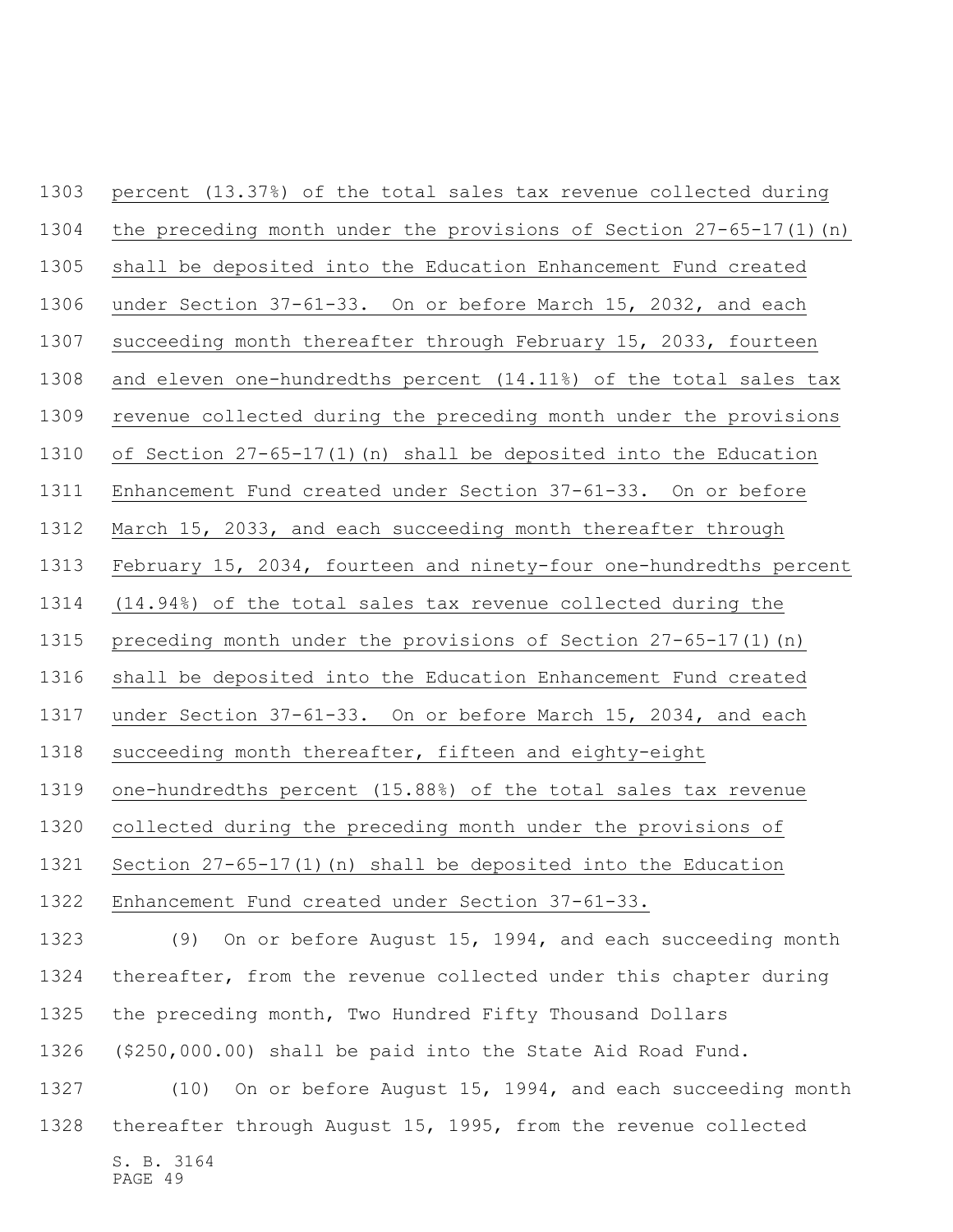under this chapter during the preceding month, Two Million Dollars (\$2,000,000.00) shall be deposited into the Motor Vehicle Ad Valorem Tax Reduction Fund established in Section 27-51-105.

 (11) Notwithstanding any other provision of this section to the contrary, on or before February 15, 1995, and each succeeding month thereafter, the sales tax revenue collected during the preceding month under the provisions of Section 27-65-17(2) and the corresponding levy in Section 27-65-23 on the rental or lease of private carriers of passengers and light carriers of property as defined in Section 27-51-101 shall be deposited, without diversion, into the Motor Vehicle Ad Valorem Tax Reduction Fund established in Section 27-51-105.

 (12) Notwithstanding any other provision of this section to the contrary, on or before August 15, 1995, and each succeeding month thereafter, the sales tax revenue collected during the preceding month under the provisions of Section 27-65-17(1) on retail sales of private carriers of passengers and light carriers of property, as defined in Section 27-51-101 and the corresponding levy in Section 27-65-23 on the rental or lease of these vehicles, shall be deposited, after diversion, into the Motor Vehicle Ad Valorem Tax Reduction Fund established in Section 27-51-105.

S. B. 3164 PAGE 50 (13) On or before July 15, 1994, and on or before the fifteenth day of each succeeding month thereafter, that portion of the avails of the tax imposed in Section 27-65-22 that is derived from activities held on the Mississippi State Fairgrounds Complex shall be paid into a special fund that is created in the State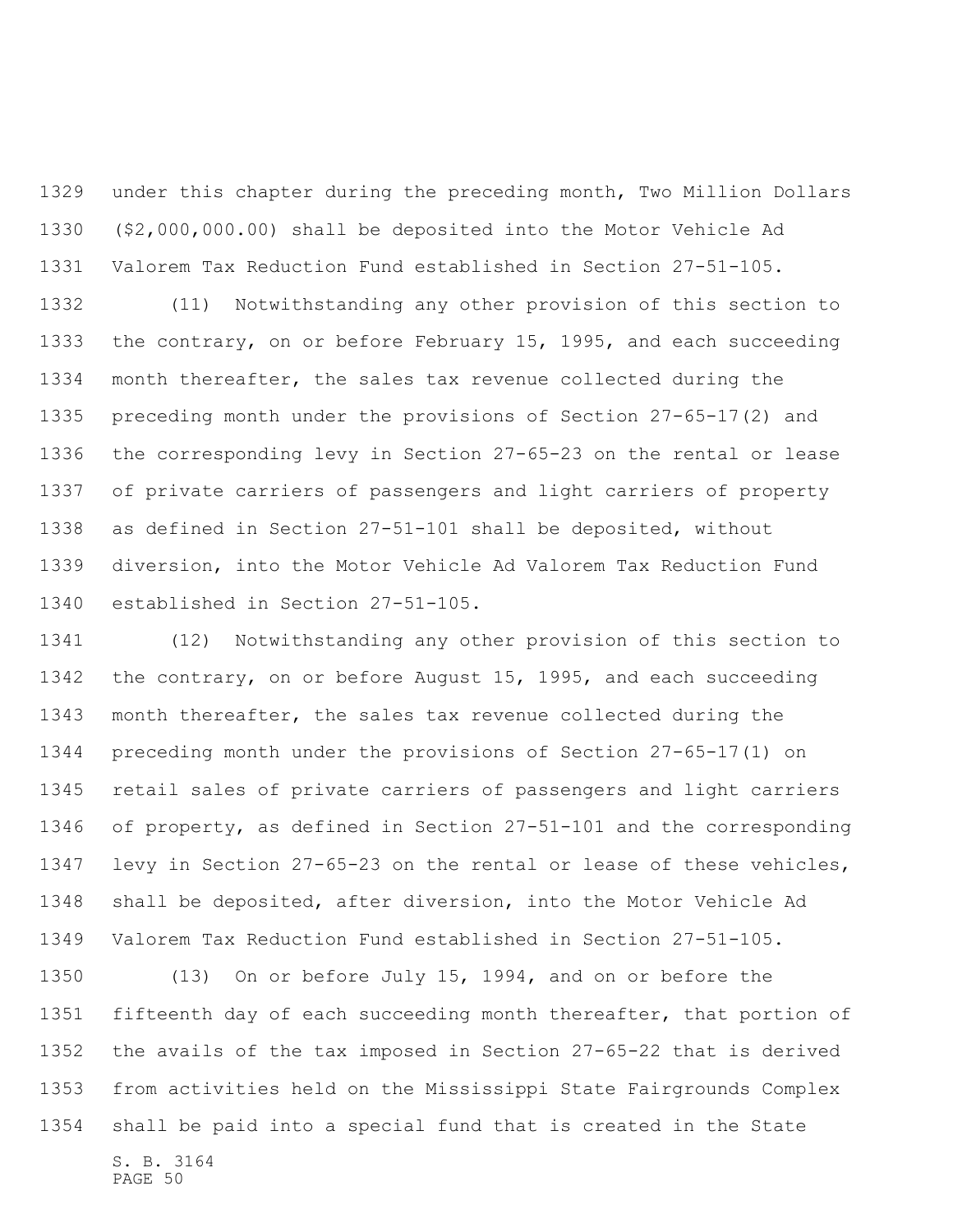Treasury and shall be expended upon legislative appropriation solely to defray the costs of repairs and renovation at the Trade Mart and Coliseum.

 (14) On or before August 15, 1998, and each succeeding month thereafter through July 15, 2005, that portion of the avails of the tax imposed in Section 27-65-23 that is derived from sales by cotton compresses or cotton warehouses and that would otherwise be paid into the General Fund shall be deposited in an amount not to exceed Two Million Dollars (\$2,000,000.00) into the special fund created under Section 69-37-39. On or before August 15, 2007, and each succeeding month thereafter through July 15, 2010, that portion of the avails of the tax imposed in Section 27-65-23 that is derived from sales by cotton compresses or cotton warehouses and that would otherwise be paid into the General Fund shall be deposited in an amount not to exceed Two Million Dollars (\$2,000,000.00) into the special fund created under Section 69-37-39 until all debts or other obligations incurred by the Certified Cotton Growers Organization under the Mississippi Boll Weevil Management Act before January 1, 2007, are satisfied in full. On or before August 15, 2010, and each succeeding month thereafter through July 15, 2011, fifty percent (50%) of that portion of the avails of the tax imposed in Section 27-65-23 that is derived from sales by cotton compresses or cotton warehouses and that would otherwise be paid into the General Fund shall be deposited into the special fund created under Section 69-37-39 until such time that the total amount deposited into the fund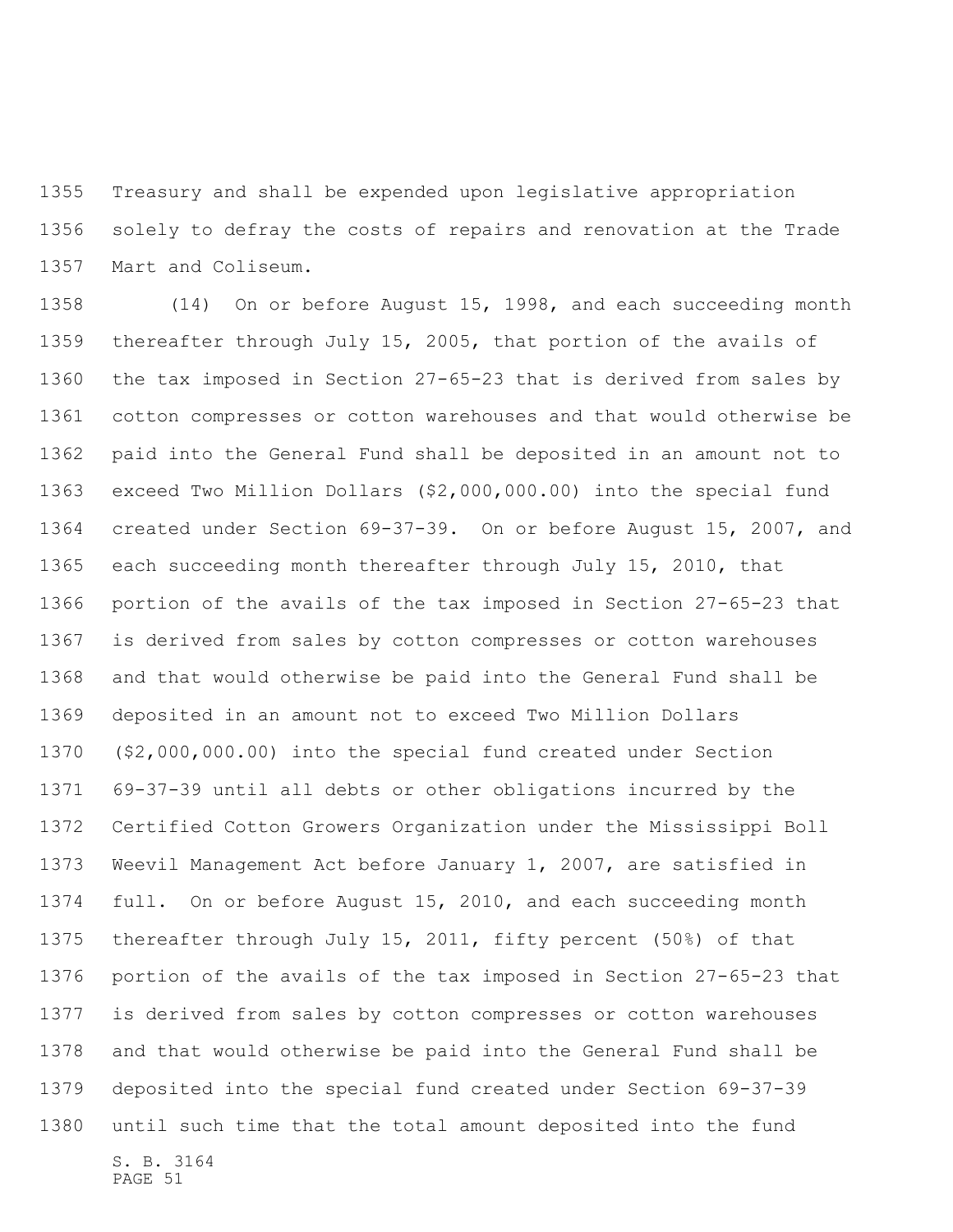during a fiscal year equals One Million Dollars (\$1,000,000.00). On or before August 15, 2011, and each succeeding month thereafter, that portion of the avails of the tax imposed in Section 27-65-23 that is derived from sales by cotton compresses or cotton warehouses and that would otherwise be paid into the General Fund shall be deposited into the special fund created under Section 69-37-39 until such time that the total amount deposited into the fund during a fiscal year equals One Million Dollars (\$1,000,000.00).

 (15) Notwithstanding any other provision of this section to the contrary, on or before September 15, 2000, and each succeeding month thereafter, the sales tax revenue collected during the preceding month under the provisions of Section 27-65-19(1)(d)(i)2, and 27-65-19(1)(d)(i)3 shall be deposited, without diversion, into the Telecommunications Ad Valorem Tax Reduction Fund established in Section 27-38-7.

 (16) (a) On or before August 15, 2000, and each succeeding month thereafter, the sales tax revenue collected during the preceding month under the provisions of this chapter on the gross proceeds of sales of a project as defined in Section 57-30-1 shall be deposited, after all diversions except the diversion provided for in subsection (1) of this section, into the Sales Tax Incentive Fund created in Section 57-30-3.

 (b) On or before August 15, 2007, and each succeeding month thereafter, eighty percent (80%) of the sales tax revenue collected during the preceding month under the provisions of this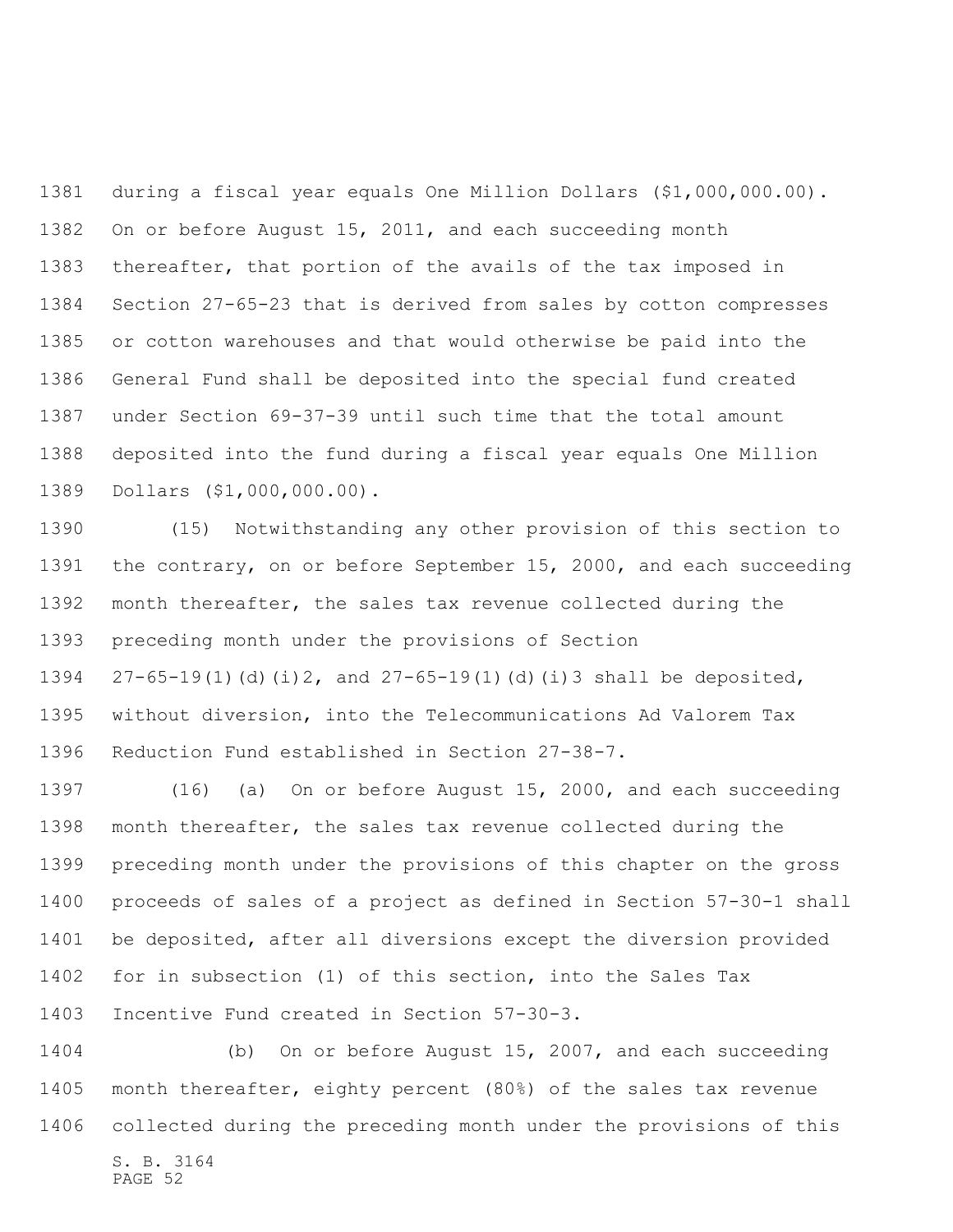chapter from the operation of a tourism project under the provisions of Sections 57-26-1 through 57-26-5, shall be deposited, after the diversions required in subsections (7) and (8) of this section, into the Tourism Project Sales Tax Incentive Fund created in Section 57-26-3.

 (17) Notwithstanding any other provision of this section to the contrary, on or before April 15, 2002, and each succeeding month thereafter, the sales tax revenue collected during the preceding month under Section 27-65-23 on sales of parking services of parking garages and lots at airports shall be deposited, without diversion, into the special fund created under Section 27-5-101(d).

(18) [Repealed]

 (19) (a) On or before August 15, 2005, and each succeeding month thereafter, the sales tax revenue collected during the preceding month under the provisions of this chapter on the gross proceeds of sales of a business enterprise located within a redevelopment project area under the provisions of Sections 57-91-1 through 57-91-11, and the revenue collected on the gross proceeds of sales from sales made to a business enterprise located in a redevelopment project area under the provisions of Sections 57-91-1 through 57-91-11 (provided that such sales made to a business enterprise are made on the premises of the business enterprise), shall, except as otherwise provided in this subsection (19), be deposited, after all diversions, into the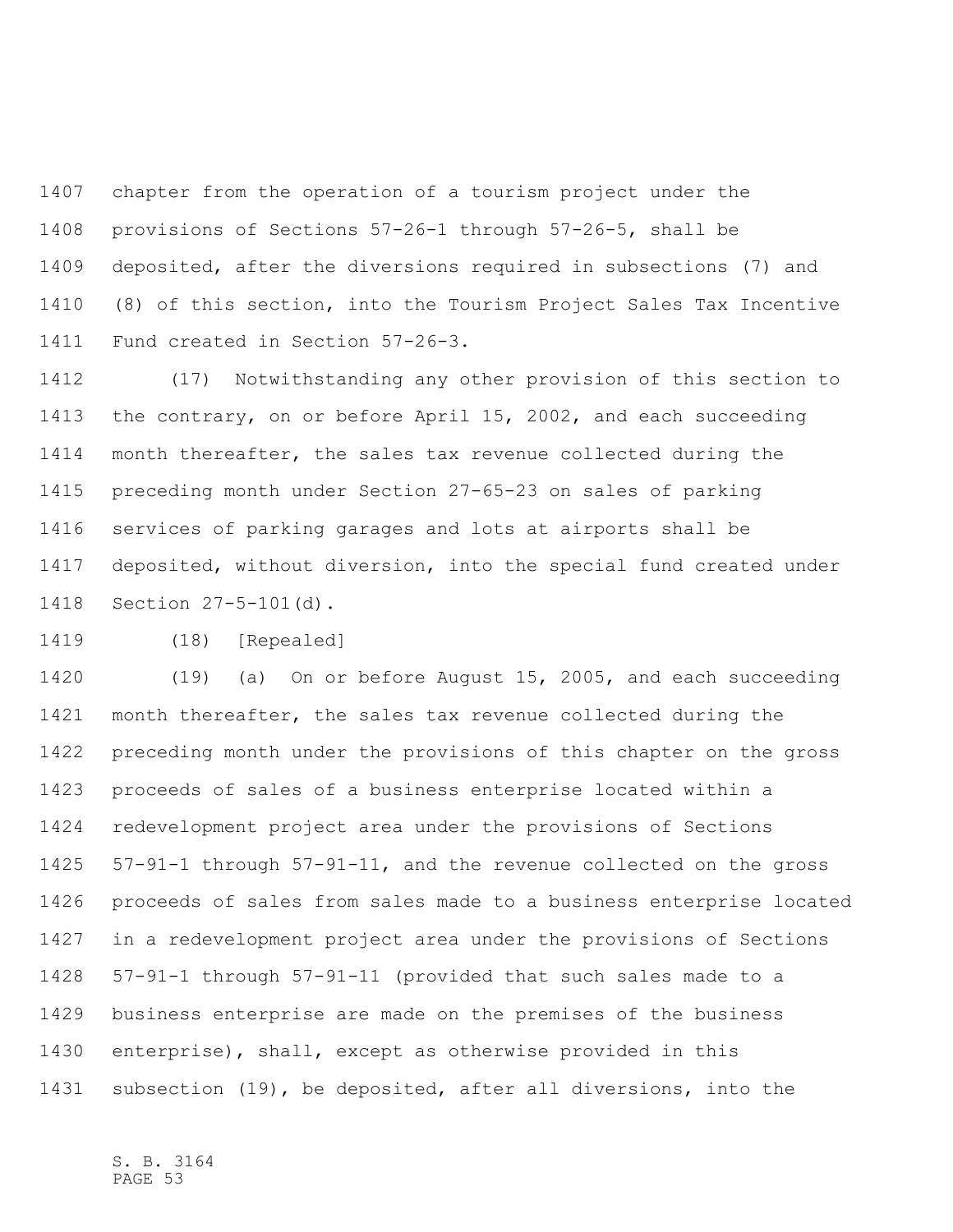Redevelopment Project Incentive Fund as created in Section 57-91-9.

 (b) For a municipality participating in the Economic Redevelopment Act created in Sections 57-91-1 through 57-91-11, the diversion provided for in subsection (1) of this section attributable to the gross proceeds of sales of a business enterprise located within a redevelopment project area under the provisions of Sections 57-91-1 through 57-91-11, and attributable to the gross proceeds of sales from sales made to a business enterprise located in a redevelopment project area under the provisions of Sections 57-91-1 through 57-91-11 (provided that such sales made to a business enterprise are made on the premises of the business enterprise), shall be deposited into the Redevelopment Project Incentive Fund as created in Section 57-91-9, as follows:

 (i) For the first six (6) years in which payments are made to a developer from the Redevelopment Project Incentive Fund, one hundred percent (100%) of the diversion shall be deposited into the fund;

 (ii) For the seventh year in which such payments are made to a developer from the Redevelopment Project Incentive Fund, eighty percent (80%) of the diversion shall be deposited into the fund;

 (iii) For the eighth year in which such payments are made to a developer from the Redevelopment Project Incentive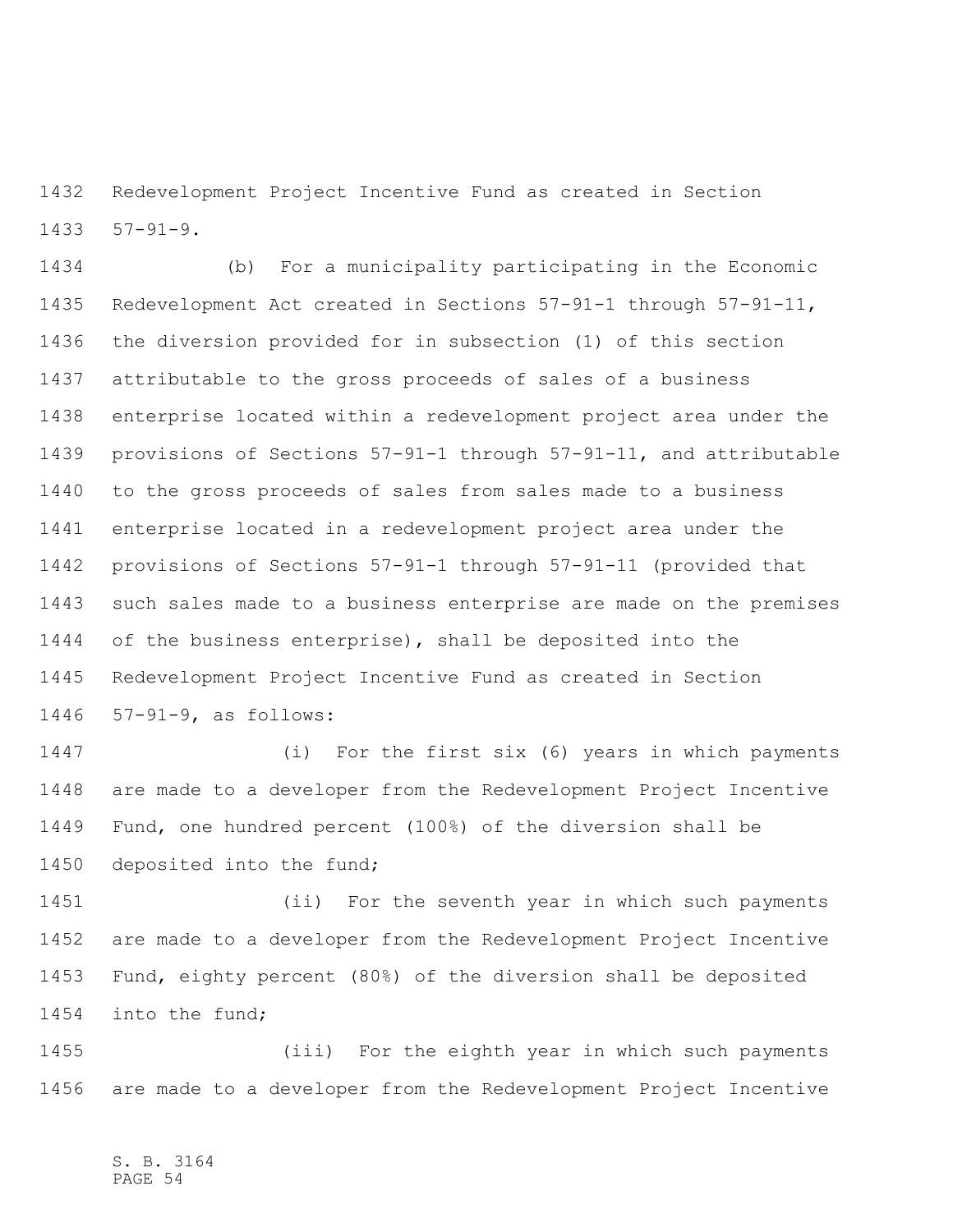Fund, seventy percent (70%) of the diversion shall be deposited into the fund;

 (iv) For the ninth year in which such payments are made to a developer from the Redevelopment Project Incentive Fund, sixty percent (60%) of the diversion shall be deposited into the fund; and

 (v) For the tenth year in which such payments are made to a developer from the Redevelopment Project Incentive Fund, fifty percent (50%) of the funds shall be deposited into the fund. (20) On or before January 15, 2007, and each succeeding month thereafter, eighty percent (80%) of the sales tax revenue collected during the preceding month under the provisions of this chapter from the operation of a tourism project under the provisions of Sections 57-28-1 through 57-28-5 shall be deposited, after the diversions required in subsections (7) and (8) of this section, into the Tourism Sales Tax Incentive Fund created in Section 57-28-3.

 (21) (a) On or before April 15, 2007, and each succeeding month thereafter through June 15, 2013, One Hundred Fifty Thousand Dollars (\$150,000.00) of the sales tax revenue collected during the preceding month under the provisions of this chapter shall be deposited into the MMEIA Tax Incentive Fund created in Section 57-101-3.

 (b) On or before July 15, 2013, and each succeeding month thereafter, One Hundred Fifty Thousand Dollars (\$150,000.00) of the sales tax revenue collected during the preceding month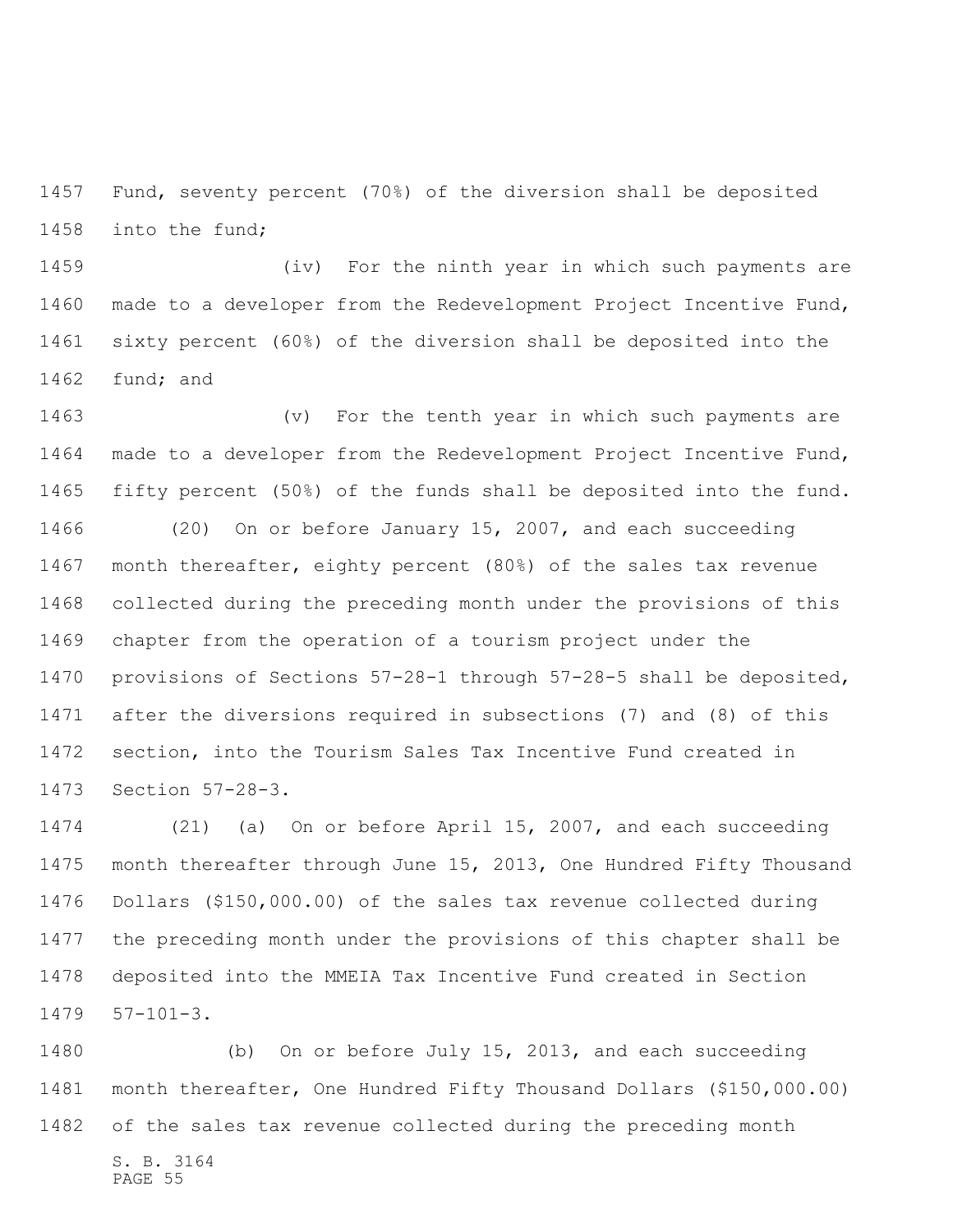under the provisions of this chapter shall be deposited into the Mississippi Development Authority Job Training Grant Fund created in Section 57-1-451.

 (22) Notwithstanding any other provision of this section to the contrary, on or before August 15, 2009, and each succeeding month thereafter, the sales tax revenue collected during the preceding month under the provisions of Section 27-65-201 shall be deposited, without diversion, into the Motor Vehicle Ad Valorem Tax Reduction Fund established in Section 27-51-105.

S. B. 3164 (23) (a) On or before August 15, 2019, and each month thereafter through July 15, 2020, one percent (1%) of the total sales tax revenue collected during the preceding month from restaurants and hotels shall be allocated for distribution to the Mississippi Development Authority Tourism Advertising Fund established under Section 57-1-64, to be used exclusively for the purpose stated therein. On or before August 15, 2020, and each month thereafter through July 15, 2021, two percent (2%) of the total sales tax revenue collected during the preceding month from restaurants and hotels shall be allocated for distribution to the Mississippi Development Authority Tourism Advertising Fund established under Section 57-1-64, to be used exclusively for the purpose stated therein. On or before August 15, 2021, and each month thereafter, three percent (3%) of the total sales tax revenue collected during the preceding month from restaurants and hotels shall be allocated for distribution to the Mississippi Development Authority Tourism Advertising Fund established under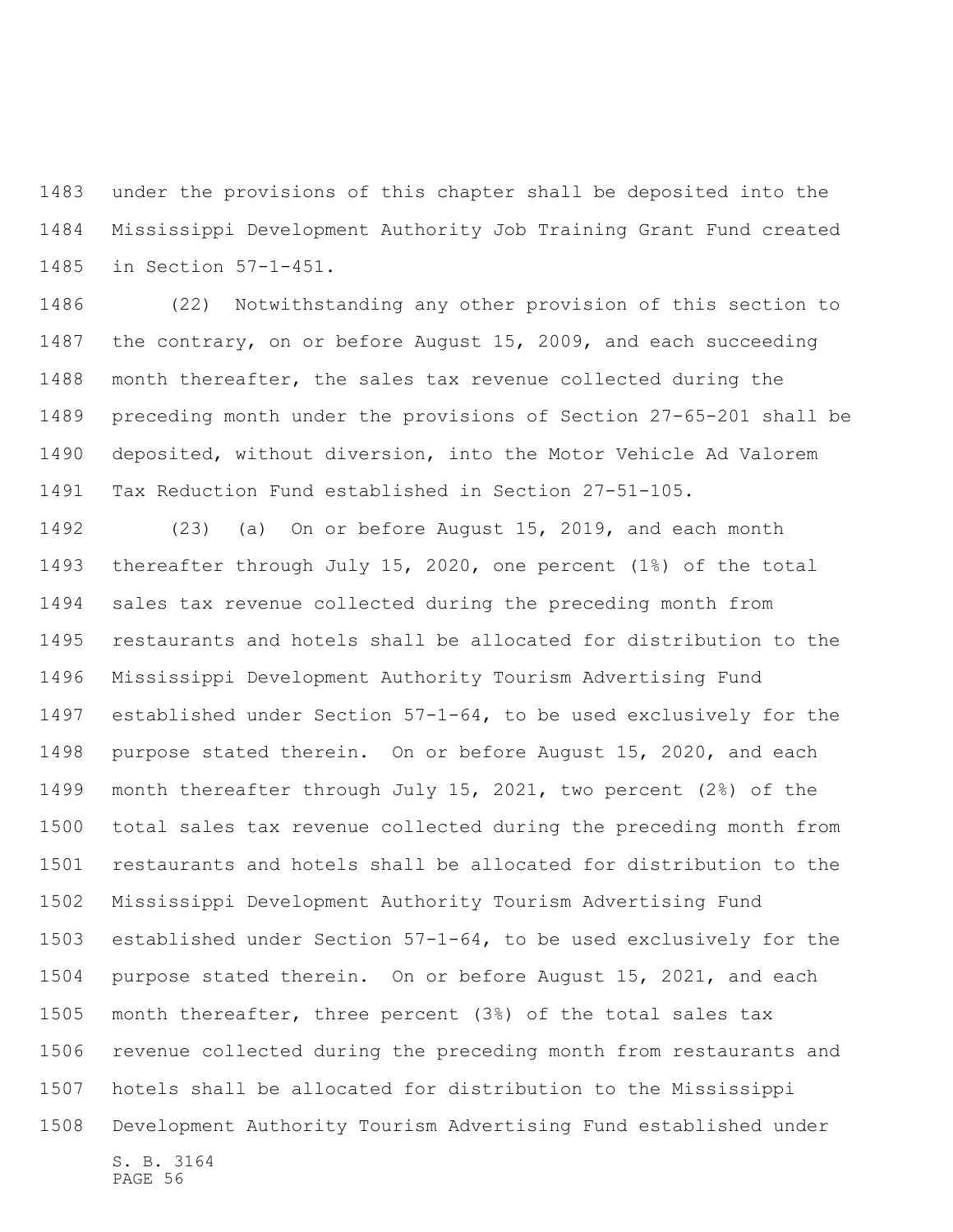Section 57-1-64, to be used exclusively for the purpose stated therein. The revenue diverted pursuant to this subsection shall not be available for expenditure until February 1, 2020.

 (b) The Joint Legislative Committee on Performance Evaluation and Expenditure Review (PEER) must provide an annual report to the Legislature indicating the amount of funds deposited into the Mississippi Development Authority Tourism Advertising Fund established under Section 57-1-64, and a detailed record of how the funds are spent.

 (24) The remainder of the amounts collected under the provisions of this chapter shall be paid into the State Treasury to the credit of the General Fund.

 (25) (a) It shall be the duty of the municipal officials of any municipality that expands its limits, or of any community that incorporates as a municipality, to notify the commissioner of that action thirty (30) days before the effective date. Failure to so notify the commissioner shall cause the municipality to forfeit the revenue that it would have been entitled to receive during this period of time when the commissioner had no knowledge of the action.

 (b) (i) Except as otherwise provided in subparagraph (ii) of this paragraph, if any funds have been erroneously disbursed to any municipality or any overpayment of tax is recovered by the taxpayer, the commissioner may make correction and adjust the error or overpayment with the municipality by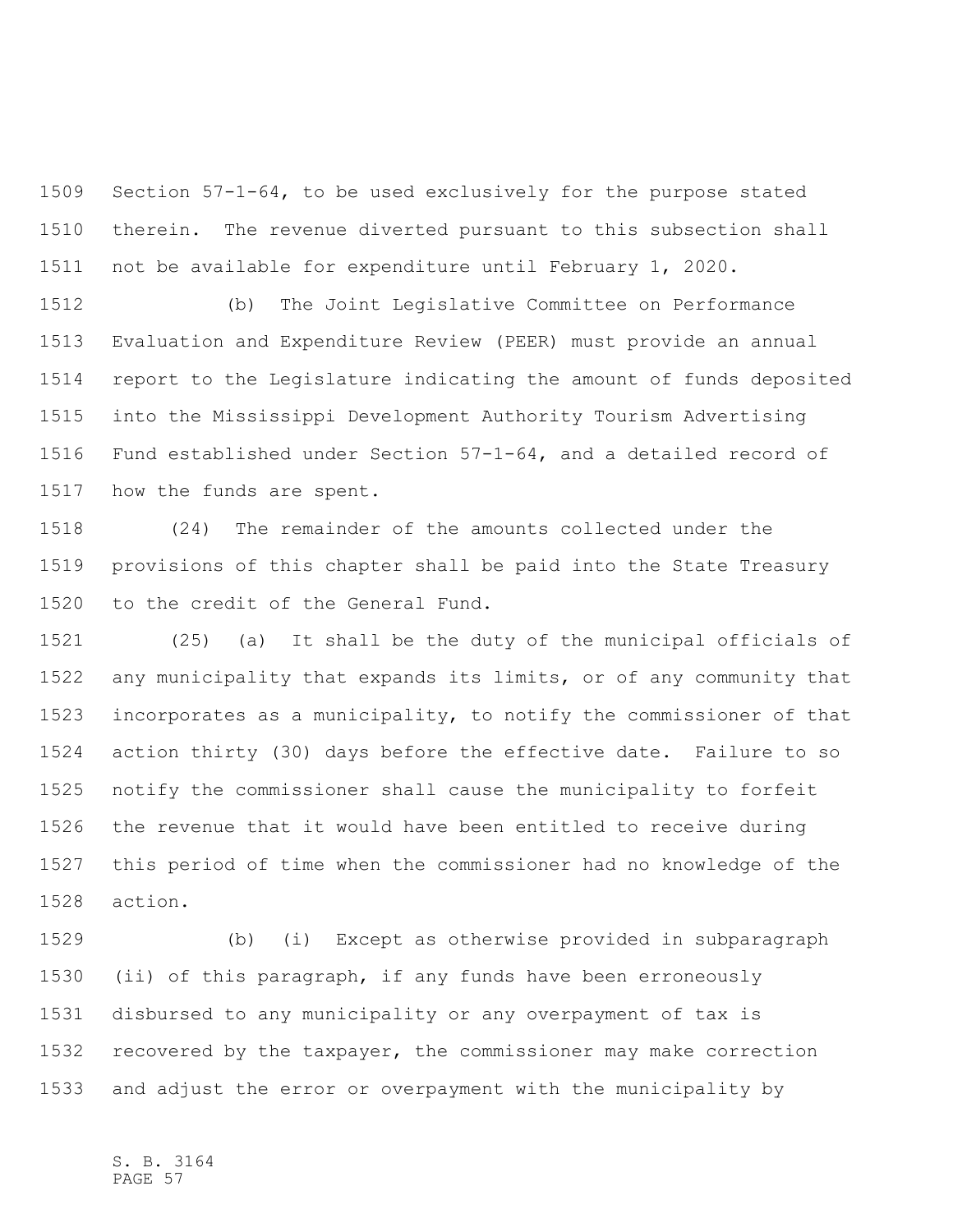withholding the necessary funds from any later payment to be made to the municipality.

 (ii) Subject to the provisions of Sections 27-65-51 and 27-65-53, if any funds have been erroneously disbursed to a municipality under subsection (1) of this section for a period of three (3) years or more, the maximum amount that may be recovered or withheld from the municipality is the total amount of funds erroneously disbursed for a period of three (3) years beginning with the date of the first erroneous disbursement. However, if during such period, a municipality provides written notice to the Department of Revenue indicating the erroneous disbursement of funds, then the maximum amount that may be recovered or withheld from the municipality is the total amount of funds erroneously disbursed for a period of one (1) year beginning with the date of the first erroneous disbursement.

 **SECTION 5.** Section 27-7-5, Mississippi Code of 1972, is amended as follows:

## **[Until January 1 of the next succeeding year after the date that the Commissioner of Revenue certifies that the reduction in revenue mandated by Section 27-7-21(p)(i) equals or exceeds the remaining revenue produced by the individual income tax, this section shall read as follows:]**

 27-7-5. (1) There is hereby assessed and levied, to be collected and paid as hereinafter provided, for the calendar year 1983 and fiscal years ending during the calendar year 1983 and all taxable years thereafter, upon the entire net income of every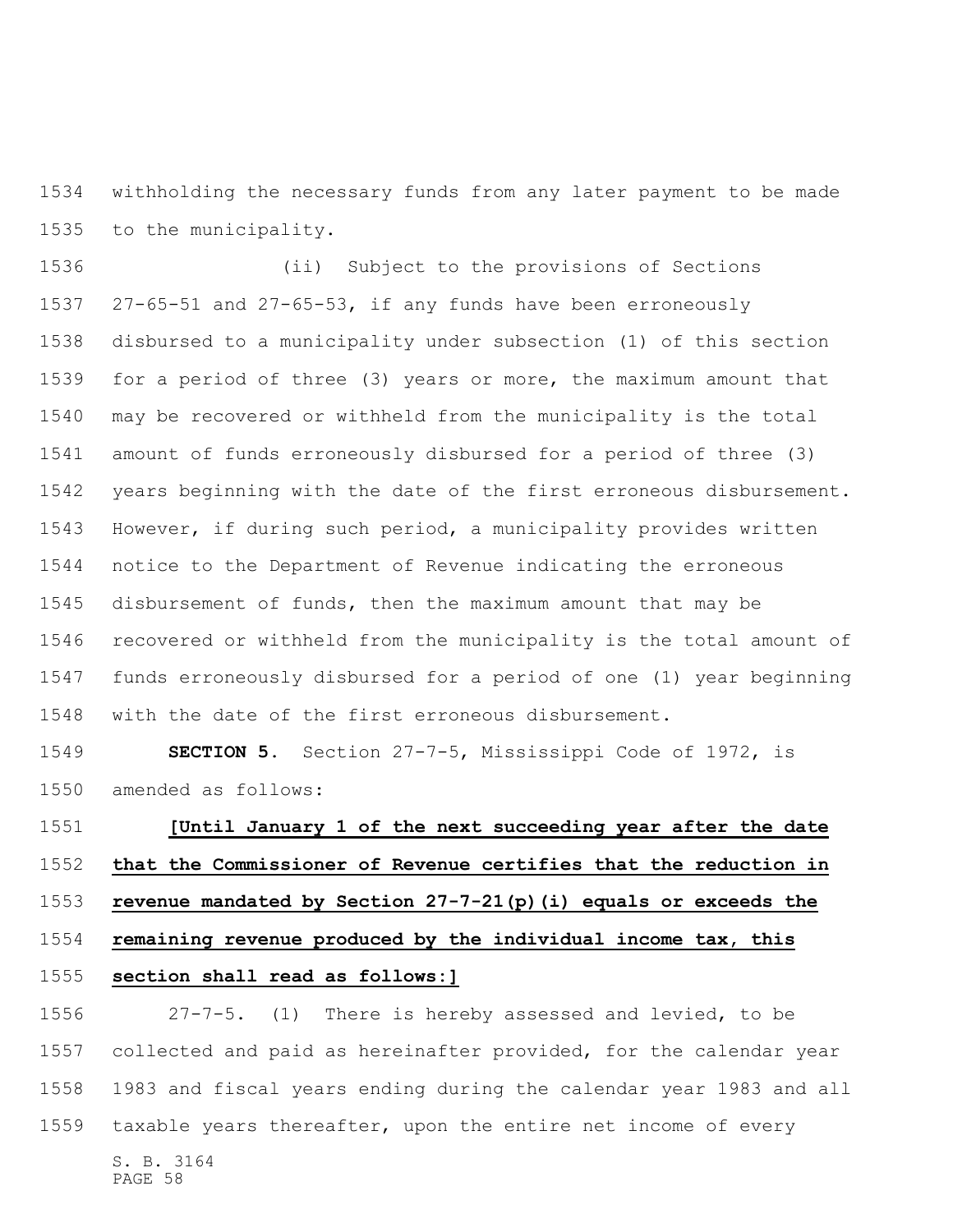resident individual, corporation, association, trust or estate, in excess of the credits provided, a tax at the following rates:

 (a) (i) Through calendar year 2017, on the first Five Thousand Dollars (\$5,000.00) of taxable income, or any part thereof, the rate shall be three percent (3%);

 (ii) For calendar year 2018, on the first One Thousand Dollars (\$1,000.00) of taxable income there shall be no tax levied, and on the next Four Thousand Dollars (\$4,000.00) of taxable income, or any part thereof, the rate shall be three percent (3%);

 (iii) For calendar year 2019, on the first Two Thousand Dollars (\$2,000.00) of taxable income there shall be no tax levied, and on the next Three Thousand Dollars (\$3,000.00) of taxable income, or any part thereof, the rate shall be three percent (3%);

 (iv) For calendar year 2020, on the first Three Thousand Dollars (\$3,000.00) of taxable income there shall be no tax levied, and on the next Two Thousand Dollars (\$2,000.00) of taxable income, or any part thereof, the rate shall be three percent (3%);

 (v) For calendar year 2021, on the first Four Thousand Dollars (\$4,000.00) of taxable income there shall be no tax levied, and on the next One Thousand Dollars (\$1,000.00) of taxable income, or any part thereof, the rate shall be three percent (3%);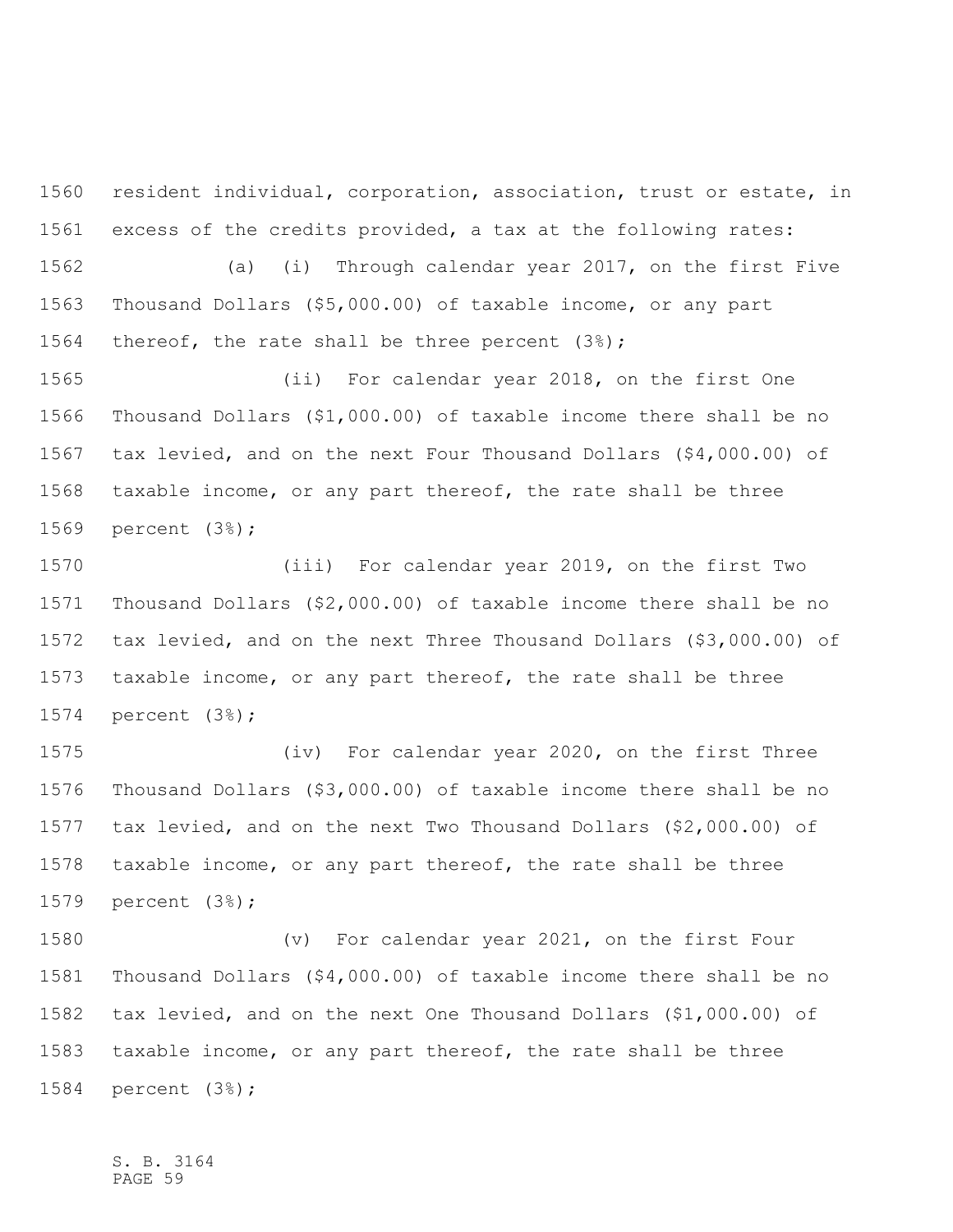(vi) For calendar year 2022 and all taxable years thereafter, there shall be no tax levied on the first Five Thousand Dollars (\$5,000.00) of taxable income;

 (b) On taxable income in excess of Five Thousand Dollars (\$5,000.00) up to and including Ten Thousand Dollars (\$10,000.00), or any part thereof, the rate shall be four percent (4%); and

 (c) On all taxable income in excess of Ten Thousand Dollars (\$10,000.00), the rate shall be five percent (5%).

 (2) An S corporation, as defined in Section 27-8-3(1)(g), shall not be subject to the income tax imposed under this section.

 (3) A like tax is hereby imposed to be assessed, collected and paid annually, except as hereinafter provided, at the rate specified in this section and as hereinafter provided, upon and with respect to the entire net income, from all property owned or sold, and from every business, trade or occupation carried on in this state by individuals, corporations, partnerships, trusts or estates, not residents of the State of Mississippi.

 (4) In the case of taxpayers having a fiscal year beginning in a calendar year with a rate in effect that is different than the rate in effect for the next calendar year and ending in the next calendar year, the tax due for that taxable year shall be determined by:

 (a) Computing for the full fiscal year the amount of tax that would be due under the rates in effect for the calendar year in which the fiscal year begins; and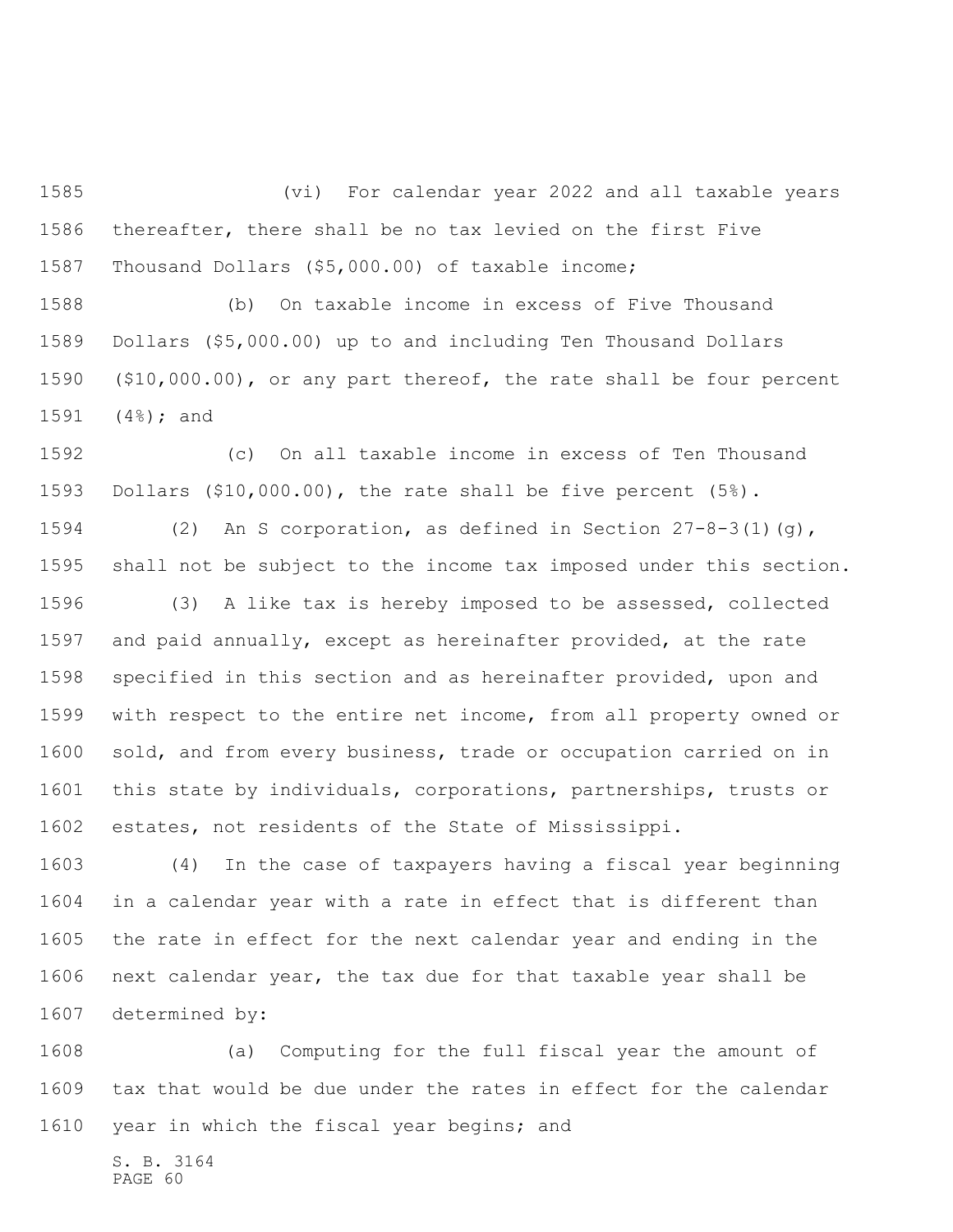(b) Computing for the full fiscal year the amount of tax that would be due under the rates in effect for the calendar 1613 year in which the fiscal year ends; and

 (c) Applying to the tax computed under paragraph (a) the ratio which the number of months falling within the earlier calendar year bears to the total number of months in the fiscal year; and

 (d) Applying to the tax computed under paragraph (b) the ratio which the number of months falling within the later calendar year bears to the total number of months within the fiscal year; and

 (e) Adding to the tax determined under paragraph (c) the tax determined under paragraph (d) the sum of which shall be the amount of tax due for the fiscal year.

 **[From and after January 1 of the next succeeding year after the date that the Commissioner of Revenue certifies that the reduction in revenue mandated by Section 27-7-21(p)(i) equals or exceeds the remaining revenue produced by the individual income tax, the individual income tax shall stand repealed and this** 

**section shall read as follows:]**

 27-7-5. (1) There is hereby assessed and levied, to be collected and paid as hereinafter provided, for the calendar year 1983 and fiscal years ending during the calendar year 1983 and all taxable years thereafter, upon the entire net income of every resident **\* \* \***individual, corporation, association, trust or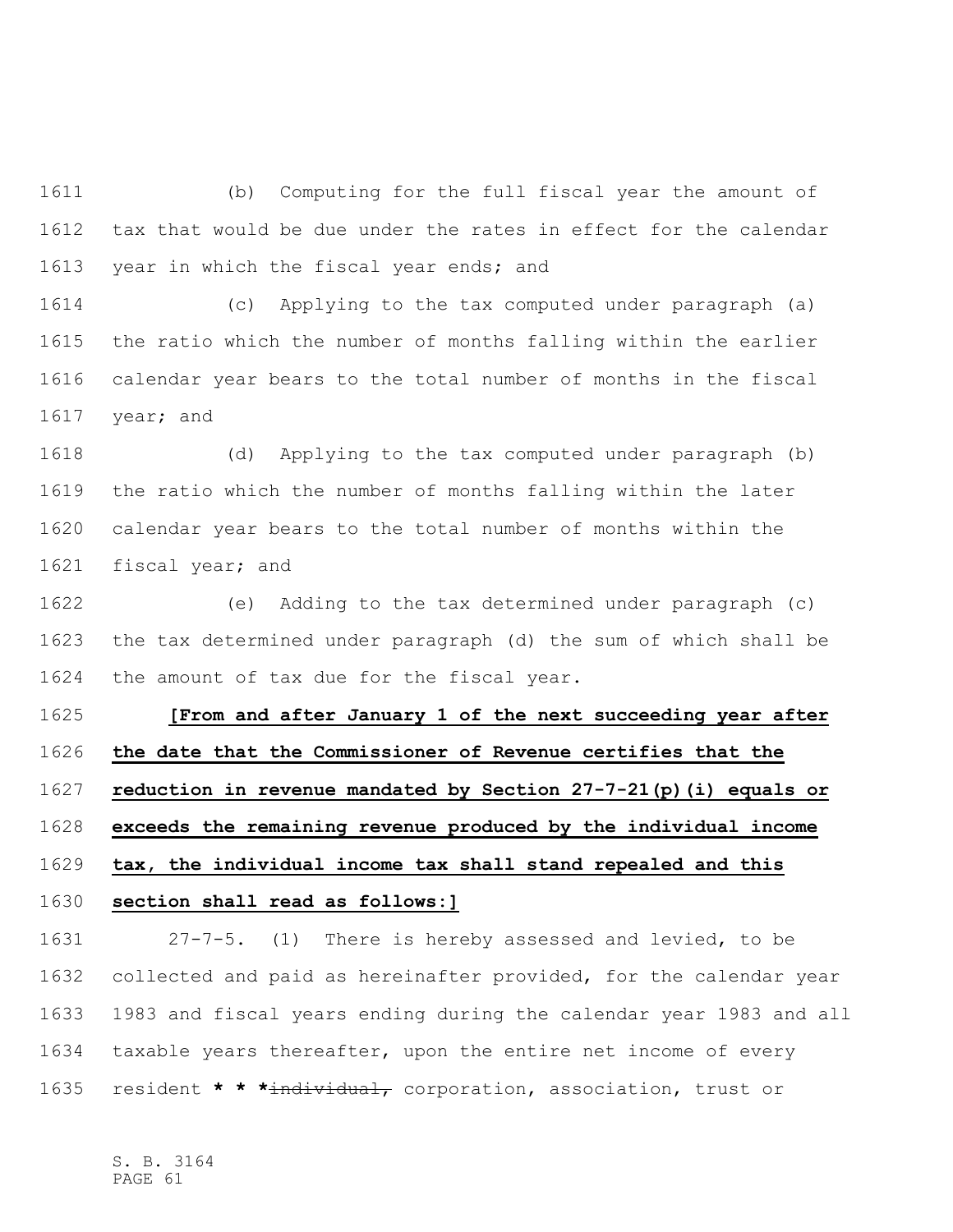estate, in excess of the credits provided, a tax at the following rates:

 (a) (i) Through calendar year 2017, on the first Five Thousand Dollars (\$5,000.00) of taxable income, or any part thereof, the rate shall be three percent (3%);

 (ii) For calendar year 2018, on the first One Thousand Dollars (\$1,000.00) of taxable income there shall be no tax levied, and on the next Four Thousand Dollars (\$4,000.00) of taxable income, or any part thereof, the rate shall be three percent (3%);

 (iii) For calendar year 2019, on the first Two Thousand Dollars (\$2,000.00) of taxable income there shall be no tax levied, and on the next Three Thousand Dollars (\$3,000.00) of taxable income, or any part thereof, the rate shall be three percent (3%);

 (iv) For calendar year 2020, on the first Three Thousand Dollars (\$3,000.00) of taxable income there shall be no tax levied, and on the next Two Thousand Dollars (\$2,000.00) of taxable income, or any part thereof, the rate shall be three percent (3%);

 (v) For calendar year 2021, on the first Four Thousand Dollars (\$4,000.00) of taxable income there shall be no tax levied, and on the next One Thousand Dollars (\$1,000.00) of taxable income, or any part thereof, the rate shall be three percent (3%);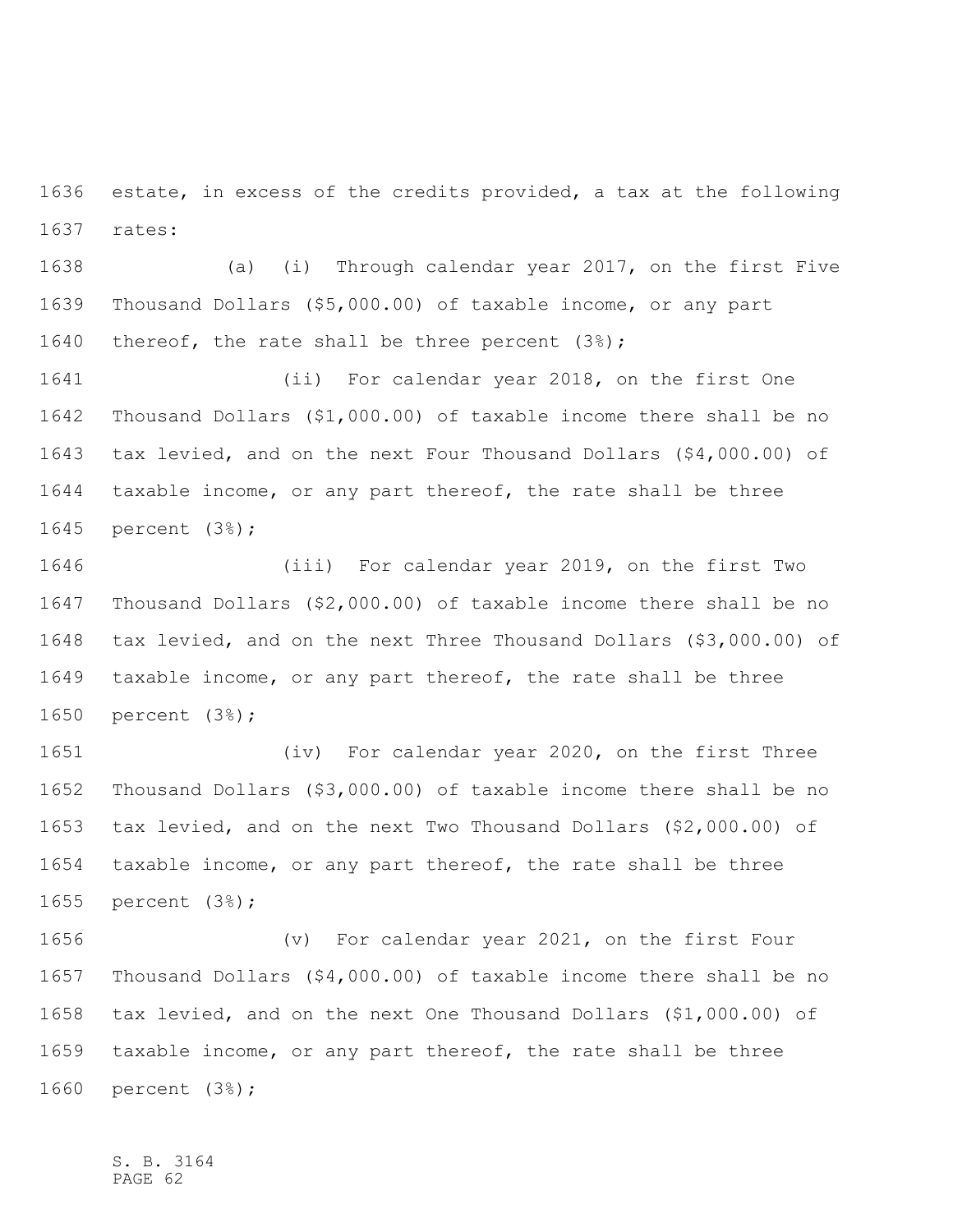(vi) For calendar year 2022 and all taxable years thereafter, there shall be no tax levied on the first Five Thousand Dollars (\$5,000.00) of taxable income;

 (b) On taxable income in excess of Five Thousand Dollars (\$5,000.00) up to and including Ten Thousand Dollars (\$10,000.00), or any part thereof, the rate shall be four percent (4%); and

 (c) On all taxable income in excess of Ten Thousand Dollars (\$10,000.00), the rate shall be five percent (5%).

 (2) An S corporation, as defined in Section 27-8-3(1)(g), shall not be subject to the income tax imposed under this section.

 (3) A like tax is hereby imposed to be assessed, collected and paid annually, except as hereinafter provided, at the rate specified in this section and as hereinafter provided, upon and with respect to the entire net income, from all property owned or sold, and from every business, trade or occupation carried on in this state by **\* \* \***individuals, corporations, partnerships, trusts or estates, not residents of the State of Mississippi.

 (4) In the case of taxpayers having a fiscal year beginning in a calendar year with a rate in effect that is different than the rate in effect for the next calendar year and ending in the next calendar year, the tax due for that taxable year shall be determined by:

 (a) Computing for the full fiscal year the amount of tax that would be due under the rates in effect for the calendar year in which the fiscal year begins; and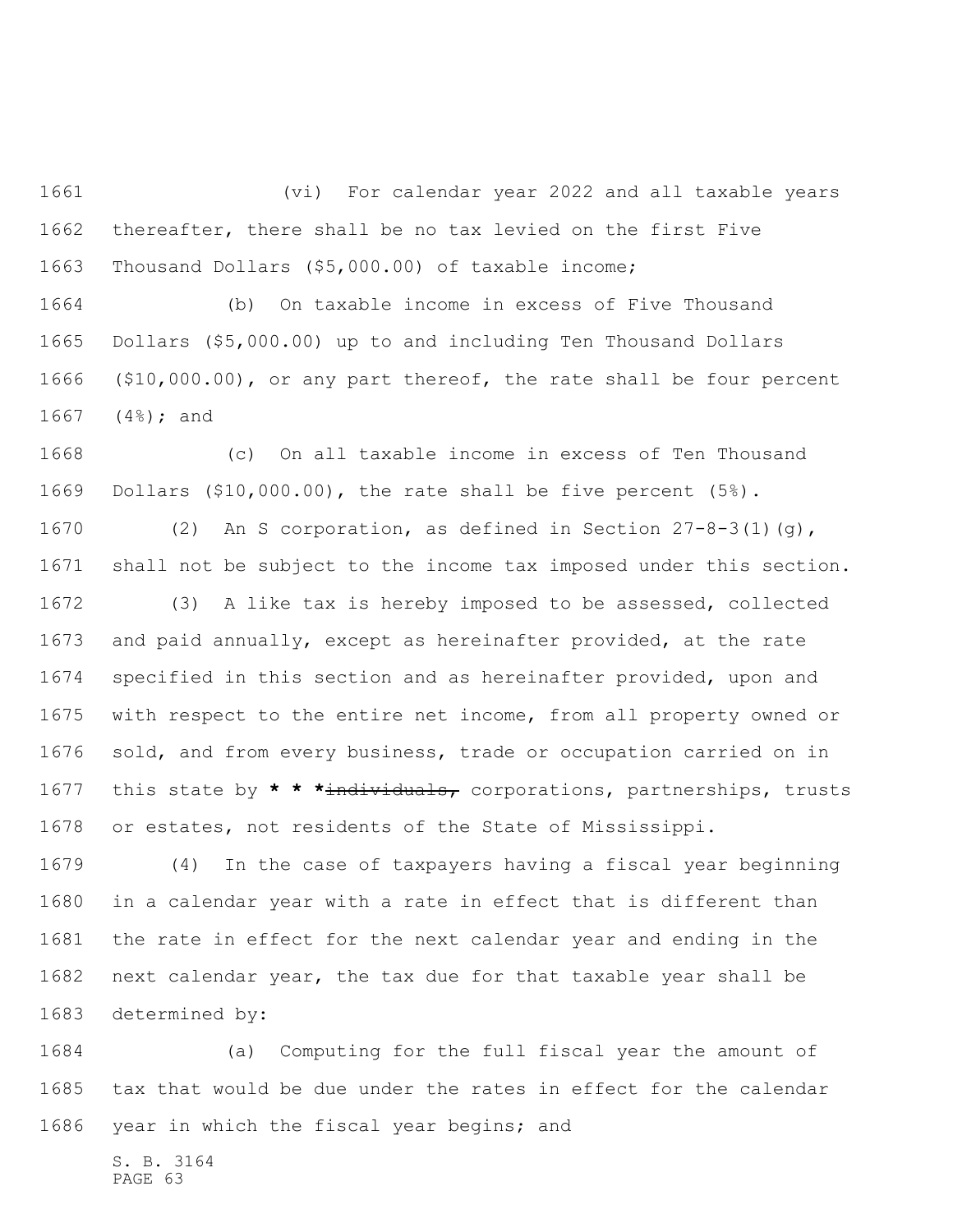(b) Computing for the full fiscal year the amount of tax that would be due under the rates in effect for the calendar 1689 year in which the fiscal year ends; and

 (c) Applying to the tax computed under paragraph (a) the ratio which the number of months falling within the earlier calendar year bears to the total number of months in the fiscal year; and

 (d) Applying to the tax computed under paragraph (b) the ratio which the number of months falling within the later calendar year bears to the total number of months within the fiscal year; and

 (e) Adding to the tax determined under paragraph (c) the tax determined under paragraph (d) the sum of which shall be the amount of tax due for the fiscal year.

 **SECTION 6.** Upon the effective date of this act, the State Fiscal Officer shall transfer the sum of Five Hundred Million Dollars (\$500,000,000.00) from the Capital Expense Fund created in Section 27-103-303 to the Budget Stabilization Fund created by Section 7 of this act.

S. B. 3164 **SECTION 7.** There is hereby created in the State Treasury a special fund to be designated as the "Budget Stabilization Fund," which shall consist of funds made available by the Legislature in any manner and funds from any other source designated for deposit into such fund. Unexpended amounts remaining in the special fund at the end of a fiscal year shall not lapse into the State General Fund, and any investment earnings or interest earned on amounts in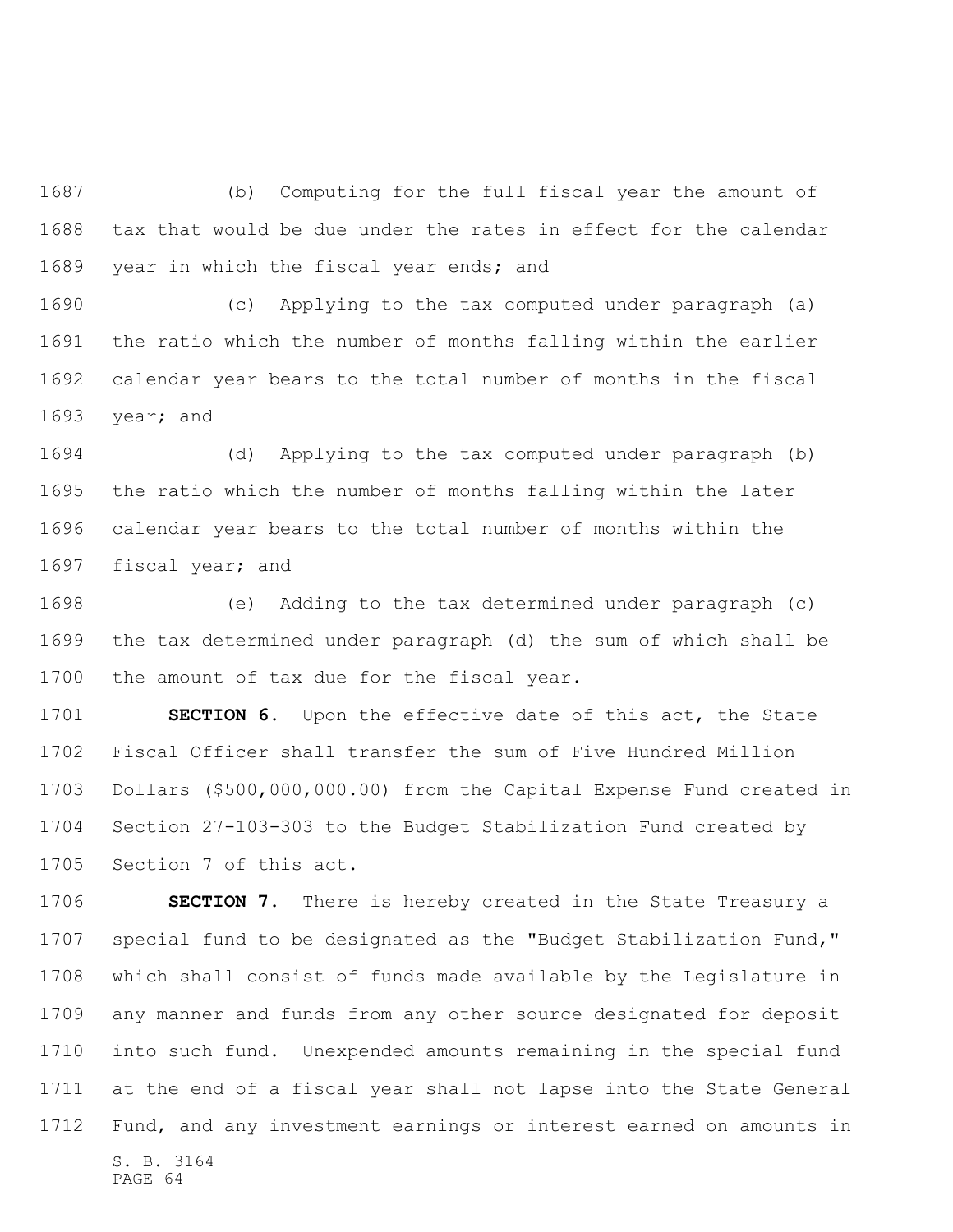1713 the fund shall be deposited to the credit of the fund; however, any unencumbered monies remaining in the special fund on July 1, 2026, shall be transferred to the Capital Expense Fund created in Section 27-103-303. Monies in the special fund shall only be appropriated by the Legislature for budgetary purposes related to losses of General Fund revenue.

 **SECTION 8.** Section 27-7-3, Mississippi Code of 1972, is brought forward as follows:

27-7-3. When used in this article:

 (a) "Taxpayer" includes any individual, partnership, corporation, association, trust or estate, subject to a tax imposed hereunder, or whose income is, in whole or in part, subject to a tax imposed hereunder.

 (b) "Domestic," when applied to any corporation or association, including partnerships, means created or organized in the State of Mississippi.

 (c) "Foreign," when applied to any corporation or association, including partnerships, means created or organized outside the State of Mississippi.

 (d) "Fiduciary" means a guardian, trustee, executor, administrator, receiver, conservator, or any person, whether individual or corporate, acting in any fiduciary capacity, for any person, trust, or estate.

S. B. 3164 PAGE 65 (e) "Resident" means a natural person and includes, for the purpose of determining liability for the tax imposed by this article upon or with reference to the income of any taxable year,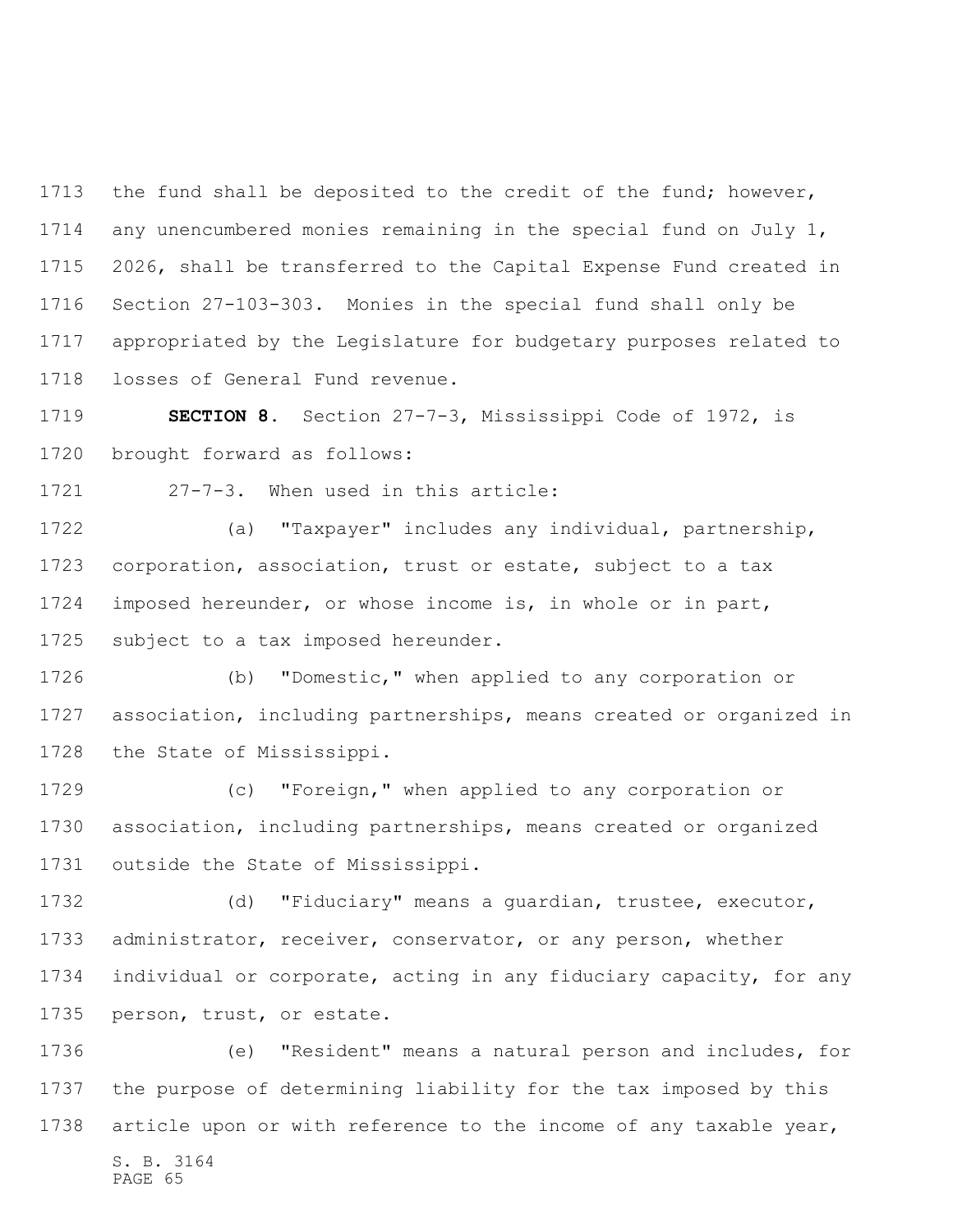any person domiciled in the State of Mississippi and any other person who maintains a legal or actual residence within the state.

 (f) "Nonresident," when used in connection with this article, shall apply to any natural person whose domicile and place of abode is without the State of Mississippi.

 (g) "Foreign country" or "foreign government" means any jurisdiction other than the one embraced within the United States. The words "United States" includes the states, the District of Columbia, and the territorial possessions of the United States.

 (h) "State Tax Commission" or "Tax Commission" means the Department of Revenue. "Commission" or "department" also means the Department of Revenue except where such words are specifically given other meanings.

 (i) "Commissioner," "Chairman of the Mississippi State Tax Commission," "Chairman of the State Tax Commission," "chairman of the commission" or "chairman" means the Commissioner of Revenue of the Department of Revenue.

 (j) "Taxable year" means the calendar year, or fiscal year ending during such calendar year, upon the basis of which the net income is computed hereunder. "Fiscal year" means an accounting period of twelve (12) months, ending on the last day of any month other than December.

 (k) "Paid or accrued" means paid or accrued, or paid or incurred, and these terms, "paid or incurred" or "paid or accrued," shall be construed according to the method of accounting or the basis on which the net income is computed. The term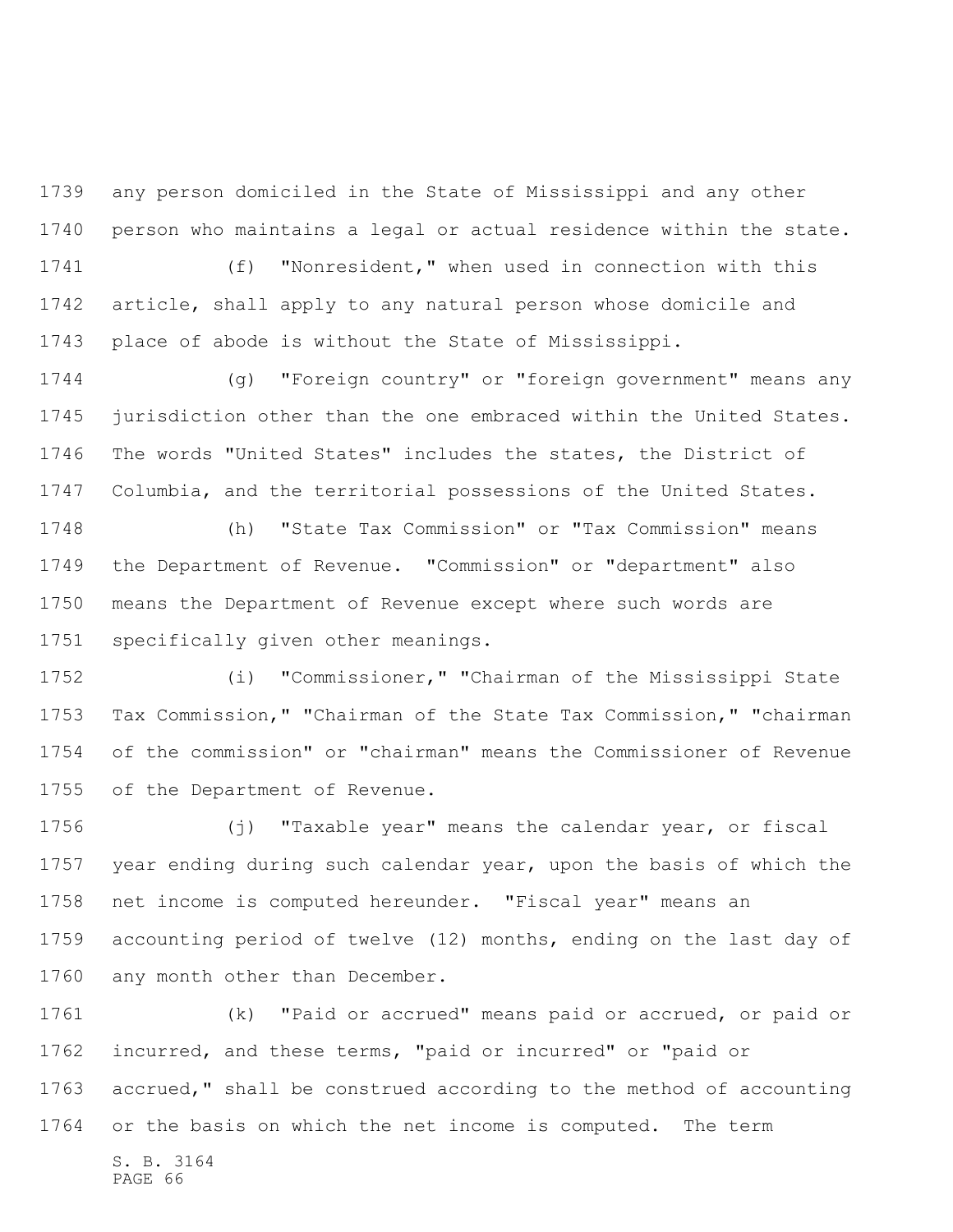"received for the purpose of computation of net income" means received or accrued, and the term "received or accrued" shall be construed according to the method of accounting or the basis on which the net income is computed.

 (l) "Dividend" means any distribution made by a corporation, association, trust or estate, to its shareholders or members, whether in cash, other property, or its own stock.

 **SECTION 9.** Section 27-7-27, Mississippi Code of 1972, is brought forward as follows:

 27-7-27. (1) The tax imposed under the income tax laws of the State of Mississippi shall apply to the income of estates of any kind or property held in trust except:

 (a) That a trust forming part of a pension plan, stock bonus plan, disability or death benefit plan or profit-sharing plan of an employer for the exclusive benefit of some or all of his or its employees, or their beneficiaries, to which contributions are made by such employer, or employees, or both, for the purpose of distributing to such employees, or their beneficiaries, the earnings and principal of the fund accumulated by the trust in accordance with such plan, shall not be taxable under the income tax laws of the State of Mississippi provided that the trust is irrevocable and no part of the trust corpus or income can be used for purposes other than for the exclusive benefit of employees, or their beneficiaries; but any amount actually distributed or made available to any distributee shall be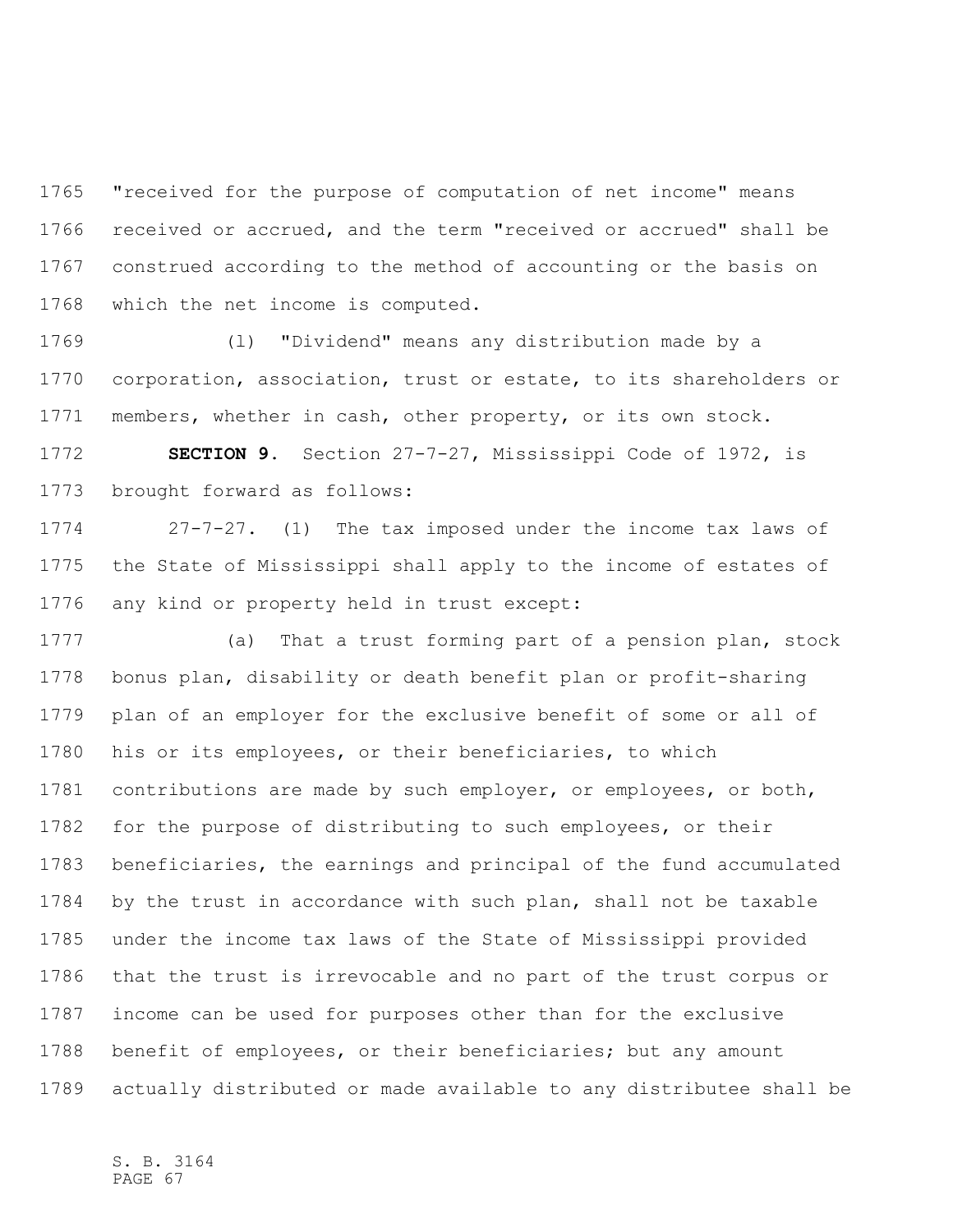taxable to him in the year in which so distributed or made available to the extent that it exceeds amounts paid in by him.

 (b) That all trusts of real or personal property, or real and personal property combined, created under a retirement plan for which provision has been made under the laws of the United States of America exempting such trust from federal income tax, shall be exempt from income taxation by the State of Mississippi.

 (2) Notwithstanding the provisions of subsection (1) of this section, a taxpayer shall include any Mississippi unrelated business taxable income in computing its taxable income under this chapter. As used in this subsection "Mississippi unrelated business taxable income" includes:

 (a) "Unrelated business taxable income" as defined under the provisions of the Internal Revenue Code, as amended, and not otherwise inconsistent with other provisions of this chapter, and

 (b) Any income attributable to an ownership interest in an S corporation.

 (3) A trust required to include the activity of a disregarded entity for federal income tax purposes shall do likewise for the purpose of computing income for this state.

 (4) Except as otherwise provided in this section, the gross and net income shall be determined in the same manner as is provided by law for any other taxpayer.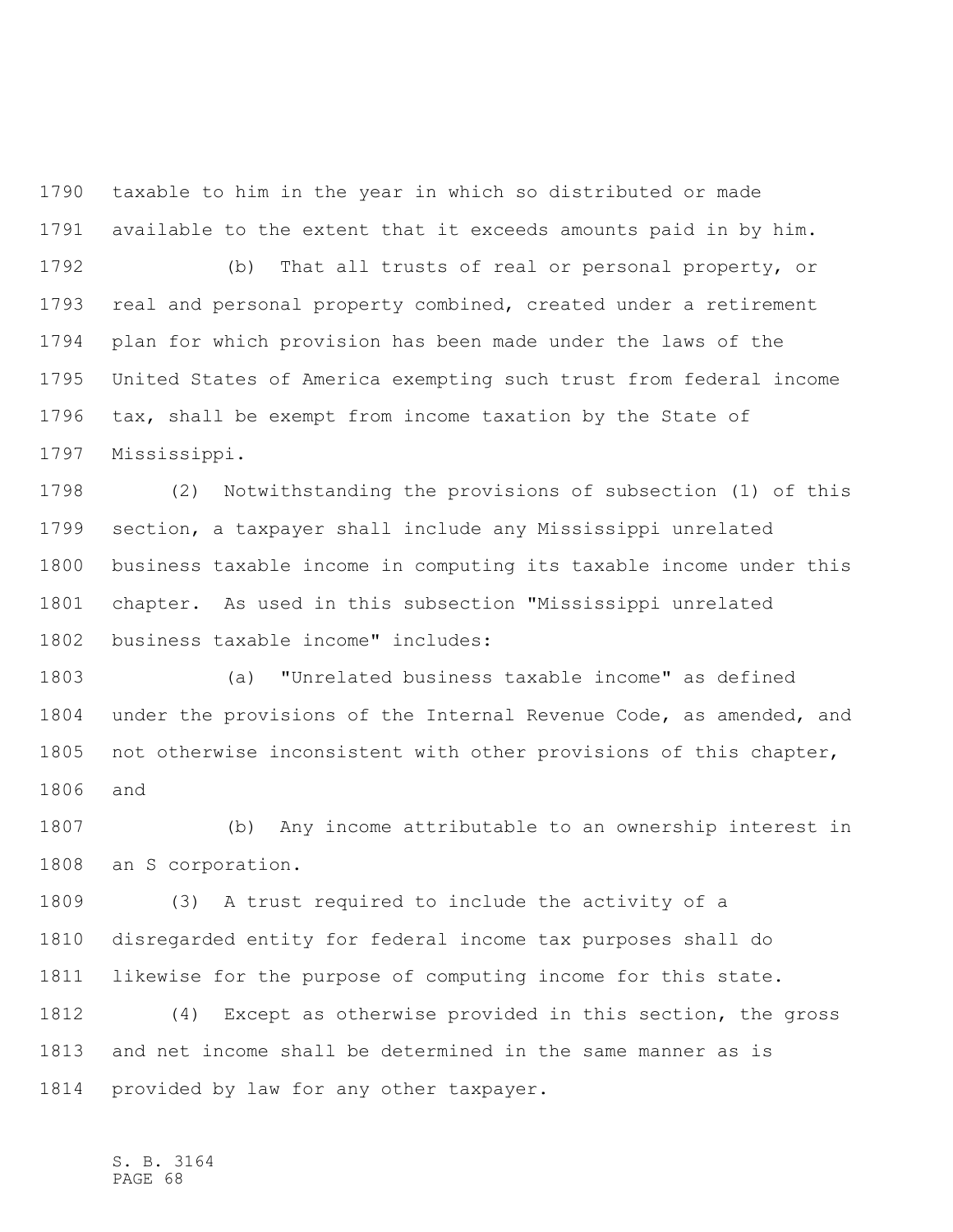**SECTION 10.** Section 27-7-22.5, Mississippi Code of 1972, is brought forward as follows:

 27-7-22.5. (1) (a) For any manufacturer, distributor, wholesale or retail merchant who pays to a county, municipality, school district, levee district or any other taxing authority of the state or a political subdivision thereof, ad valorem taxes imposed on commodities, raw materials, works-in-process, products, goods, wares and merchandise held for resale, a credit against the income taxes imposed under this chapter shall be allowed for the portion of the ad valorem taxes so paid in the amounts prescribed in subsection (2).

 (b) (i) For any person, firm or corporation who pays to a county, municipality, school district, levee district or any other taxing authority of the state or a political subdivision thereof, ad valorem taxes imposed on rental equipment, a credit against the income taxes imposed under this chapter shall be allowed for the portion of the ad valorem taxes so paid in the amounts prescribed in subsection (2).

 (ii) As used in this paragraph, "rental equipment" means any rental equipment or other rental items which are held for short-term rental to the public:

 1. Under rental agreements with no specific term;

S. B. 3164 PAGE 69 2. Under at-will or open-ended agreements; or 3. Under rental agreements with terms 1840 ordinarily of less than three hundred sixty-five (365) days; and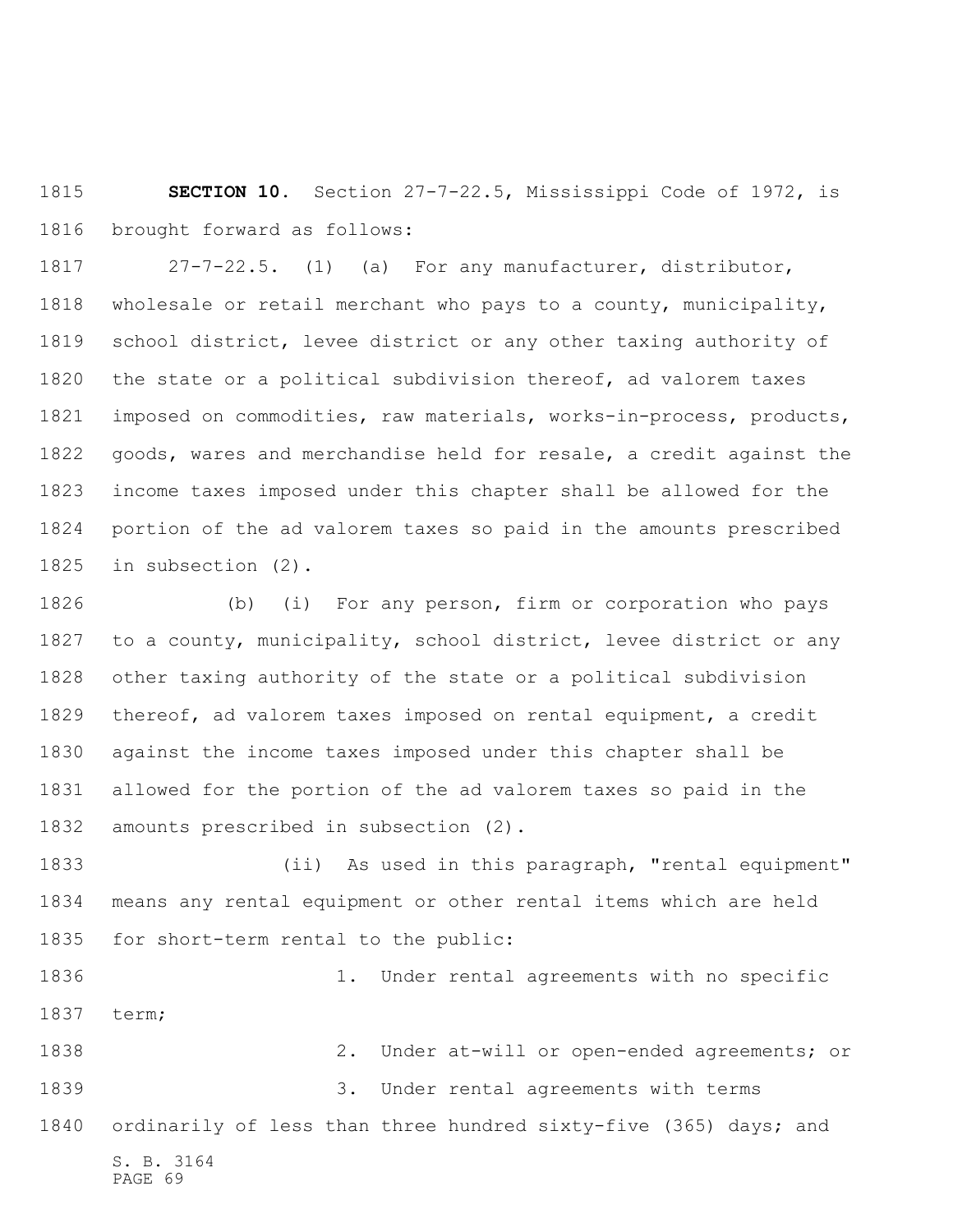4. Is not subject to privilege taxes imposed in Chapter 19, Title 27, Mississippi Code of 1972.

 (2) The tax credit allowed by this section shall not exceed the amounts set forth in paragraphs (a) through (g) of this subsection; and may be claimed for each location where such commodities, raw material, works-in-process, products, goods, wares, merchandise and/or rental equipment are found and upon which the ad valorem taxes have been paid. Any tax credit claimed under this section but not used in any taxable year may be carried forward for five (5) consecutive years from the close of the tax year in which the credit was earned.

 (a) For the 1994 taxable year, the tax credit for each location of the taxpayer shall not exceed the lesser of Two Thousand Dollars (\$2,000.00) or the amount of income taxes due the State of Mississippi that are attributable to such location.

 (b) For the 1995 taxable year, the tax credit for each location of the taxpayer shall not exceed the lesser of Three Thousand Dollars (\$3,000.00) or the amount of income taxes due the State of Mississippi that are attributable to such location.

 (c) For the 1996 taxable year, the tax credit for each location of the taxpayer shall not exceed the lesser of Four Thousand Dollars (\$4,000.00) or the amount of income taxes due the State of Mississippi that are attributable to such location.

 (d) For the 1997 taxable year and each taxable year thereafter through taxable year 2013, the tax credit for each location of the taxpayer shall not exceed the lesser of Five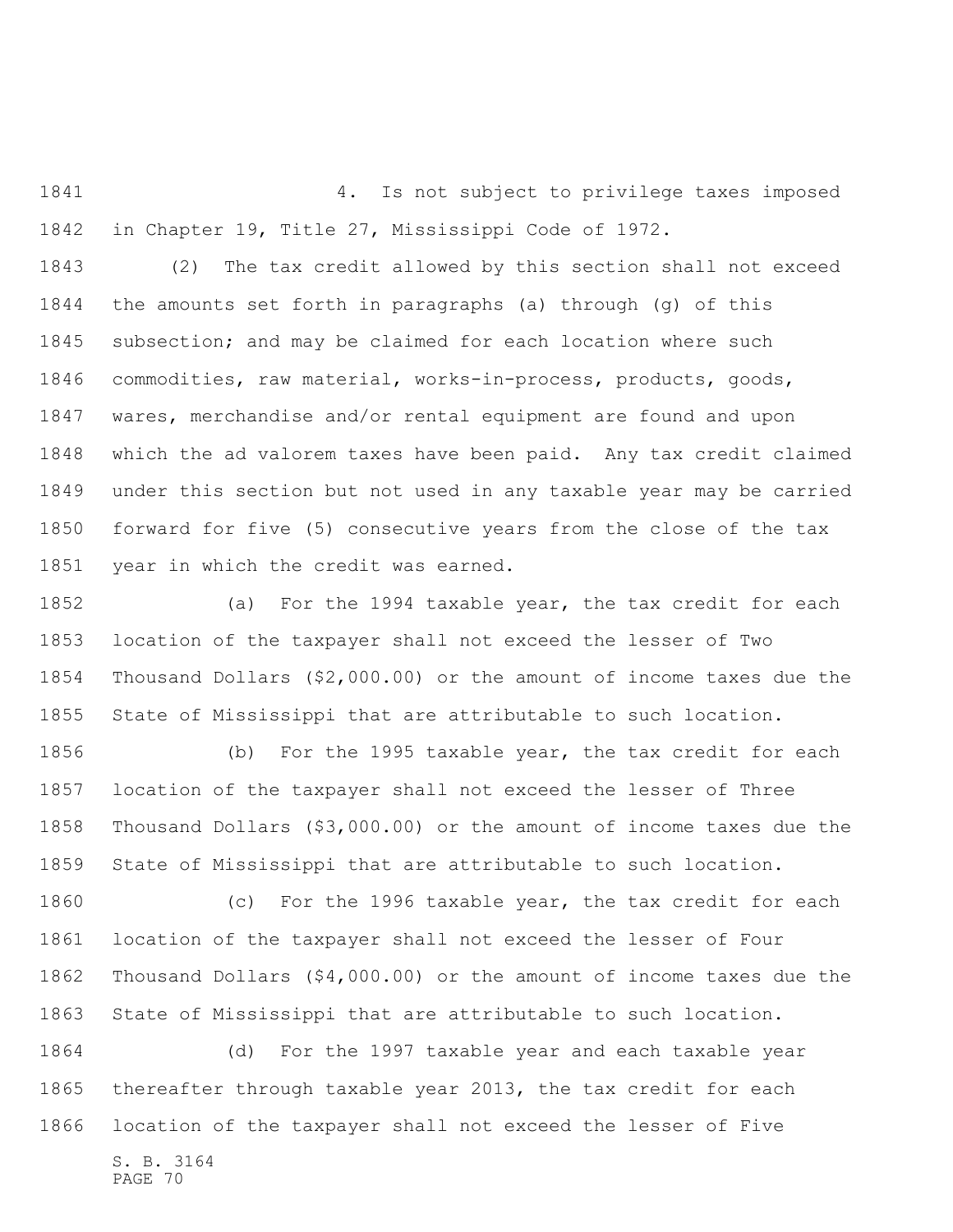Thousand Dollars (\$5,000.00) or the amount of income taxes due the State of Mississippi that are attributable to such location.

 (e) For the 2014 taxable year, the tax credit for each location of the taxpayer shall not exceed the lesser of Ten Thousand Dollars (\$10,000.00) or the amount of income taxes due the State of Mississippi that are attributable to such location.

 (f) For the 2015 taxable year, the tax credit for each location of the taxpayer shall not exceed the lesser of Fifteen Thousand Dollars (\$15,000.00) or the amount of income taxes due the State of Mississippi that are attributable to such location.

 (g) For the 2016 taxable year and each taxable year thereafter, the tax credit of the taxpayer shall be the lesser of the amount of the ad valorem taxes described in subsection (1) paid or the amount of income taxes due the State of Mississippi that are attributable to such location.

 (3) Any amount of ad valorem taxes paid by a taxpayer that is applied toward the tax credit allowed in this section may not be used as a deduction by the taxpayer for state income tax purposes. In the case of a taxpayer that is a partnership, limited liability company or S corporation, the credit may be applied only to the tax attributable to partnership, limited liability company or S corporation income derived from the taxpayer.

 **SECTION 11.** Section 27-7-22.15, Mississippi Code of 1972, is brought forward as follows: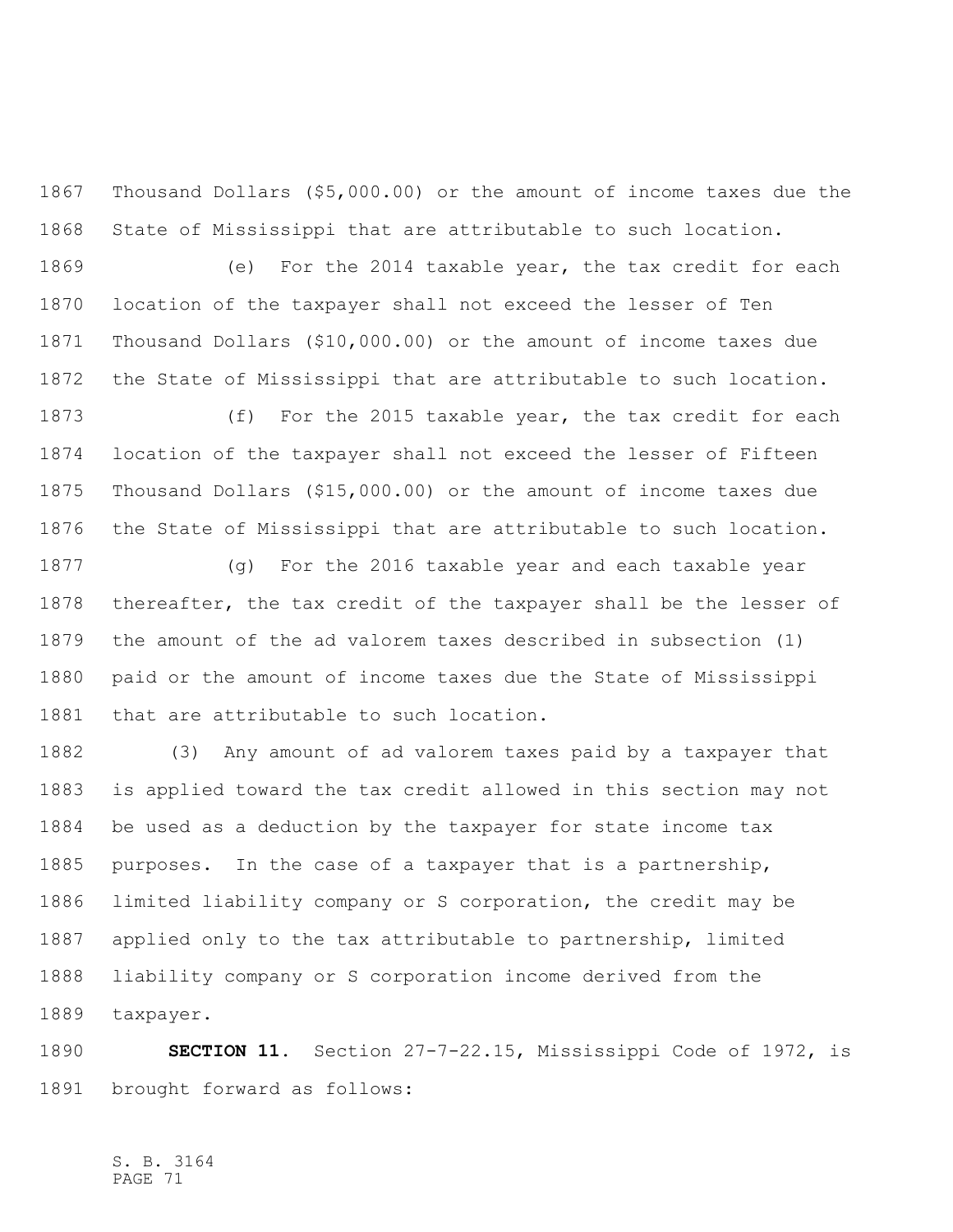27-7-22.15. (1) As used in this section, the following words and phrases shall have the meanings ascribed to herein unless the context clearly indicates otherwise:

 (a) "Approved reforestation practices" means the following practices for establishing a crop of trees suitable for manufacturing into forest products:

 (i) "Pine and hardwood tree planting practices" including the cost of seedlings, planting by hand or machine, and site preparation.

 (ii) "Mixed-stand regeneration practices" to establish a mixed-crop of pine and hardwood trees by planting or direct seeding, or both, including the cost of seedlings, seed/acorns, planting, seeding and site preparation.

 (iii) "Direct seeding practices" to establish a crop of pine or oak trees by directly applying seed/acorns to the site including the cost of seed/acorns, seeding and site preparation.

 (iv) "Post-planting site preparation practices" to reduce or control undesirable competition within the first growing season of an established crop of trees.

 Approved reforestation practices shall not include the establishment of orchards, Christmas trees or ornamental trees.

 (b) "Eligible tree species" means pine and hardwood commercial tree species suitable for manufacturing into forest products.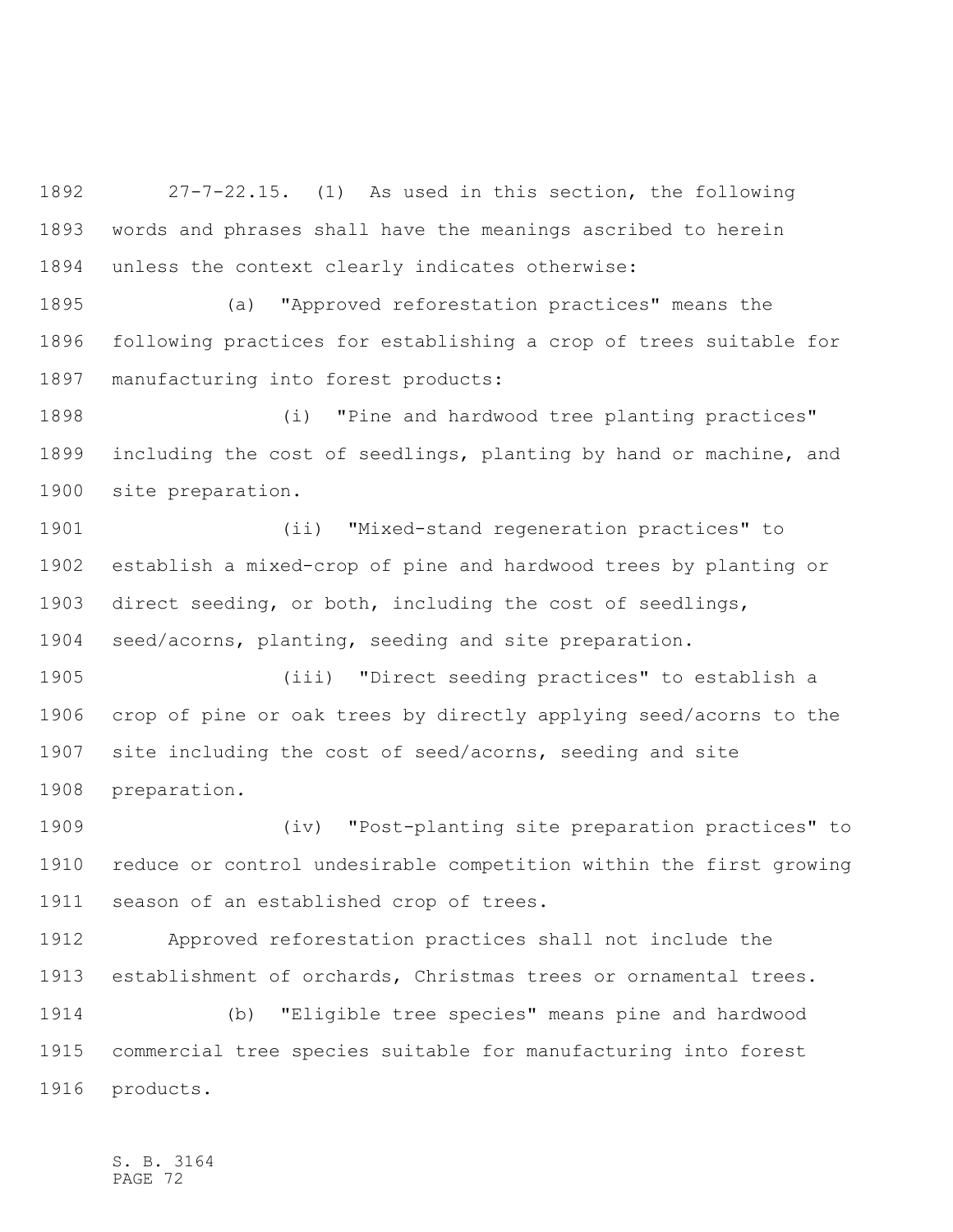(c) "Cost-share assistance" means partial financial payment for approved reforestation practices from the state government as authorized under Sections 49-19-201 through 49-19-227, or the federal government.

 (d) "Eligible owner" means a private individual, group or association, but the term shall not mean private corporations which manufacture products or provide public utility services of any type or any subsidiary of such corporations.

 (e) "Eligible lands" means nonindustrial private lands owned by a private individual, group or association, but shall not mean lands owned by private corporations which manufacture products or provide public utility services of any type or any subsidiary of such corporations.

 (f) "Reforestation prescription or plan" means a written description of the approved reforestation practices that the eligible owner plans to use and includes a legal description and map of the area to be reforested, a list of the tree seedling or seed species to be used in the reforestation and the site preparation practices that will be utilized.

S. B. 3164 PAGE 73 (2) Subject to the limitations provided in subsection (3) of this section, upon submission to the State Tax Commission of the written verification provided for in subsection (5) of this section and such other documentation as the State Tax Commission may require, any eligible owner who incurs costs for approved reforestation practices for eligible tree species on eligible lands shall be allowed a credit, in an amount equal to the lesser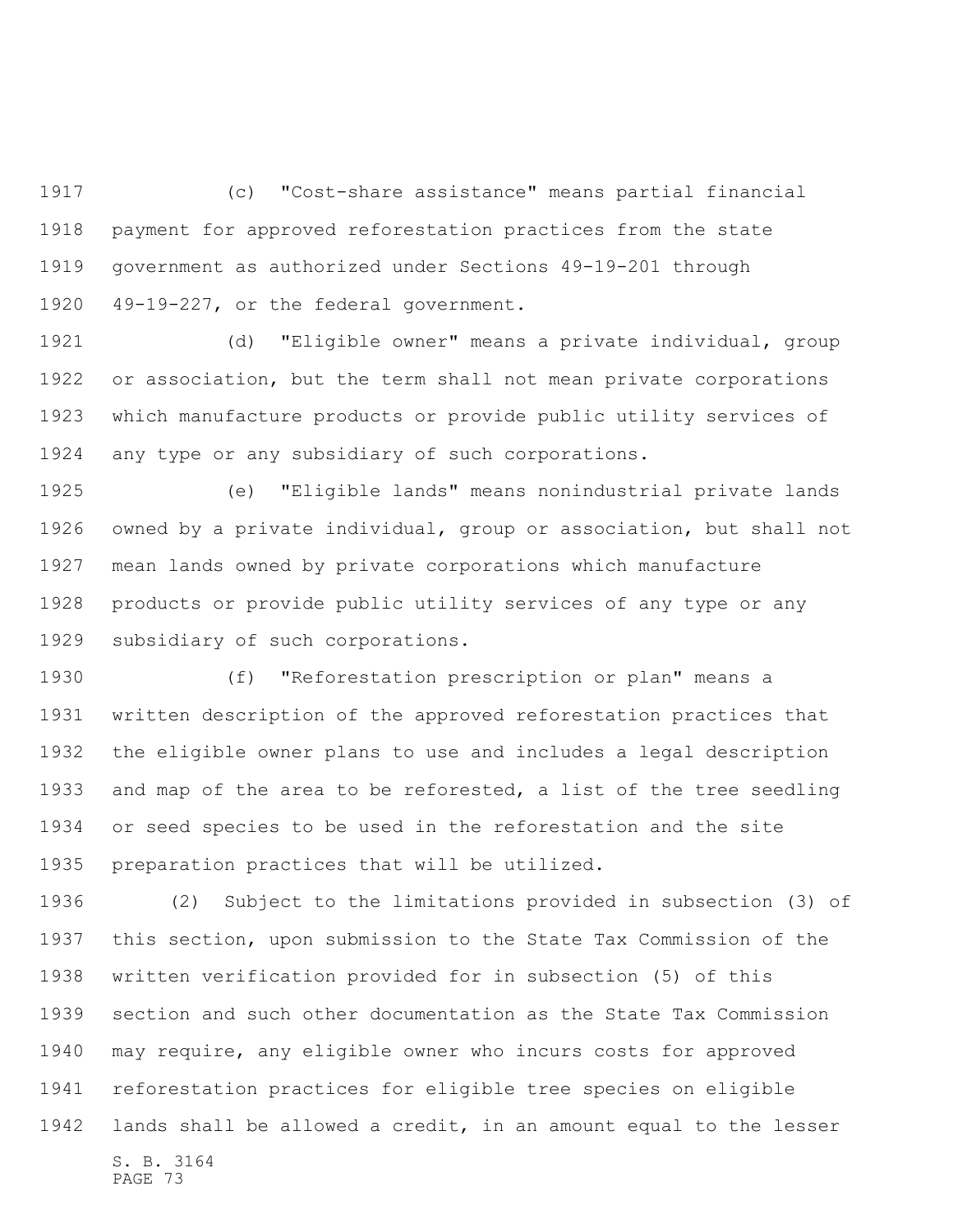of fifty percent (50%) of the actual costs of the approved reforestation practices or fifty percent (50%) of the average cost of approved practices as established by the Mississippi Forestry Commission under Section 49-19-219, against the taxes imposed pursuant to this chapter for the tax year in which the costs are incurred.

 (3) The maximum amount of the credit provided for in subsection (2) of this section that may be utilized in any one (1) taxable year shall not exceed the lesser of Ten Thousand Dollars (\$10,000.00) or the amount of income tax imposed upon the eligible owner for the taxable year reduced by the sum of all other credits allowable to the eligible owner under this chapter, except credit for tax payments made by or on behalf of the eligible owner. Any unused portion of the credit may be carried forward for succeeding tax years. The maximum dollar amount of the credit provided for in subsection (2) of this section that an eligible owner may utilize during his lifetime shall be Seventy-five Thousand Dollars (\$75,000.00) in the aggregate.

 (4) If an eligible owner receives any state or federal cost share assistance funds to defray the cost of an approved reforestation practice, the cost of that practice on the same acre or acres within the same tax year is not eligible for the credit provided in this section unless the eligible owner's adjusted gross income is less than the federal earned income credit level. (5) To be eligible for the tax credit, an eligible owner must have a reforestation prescription or plan prepared for the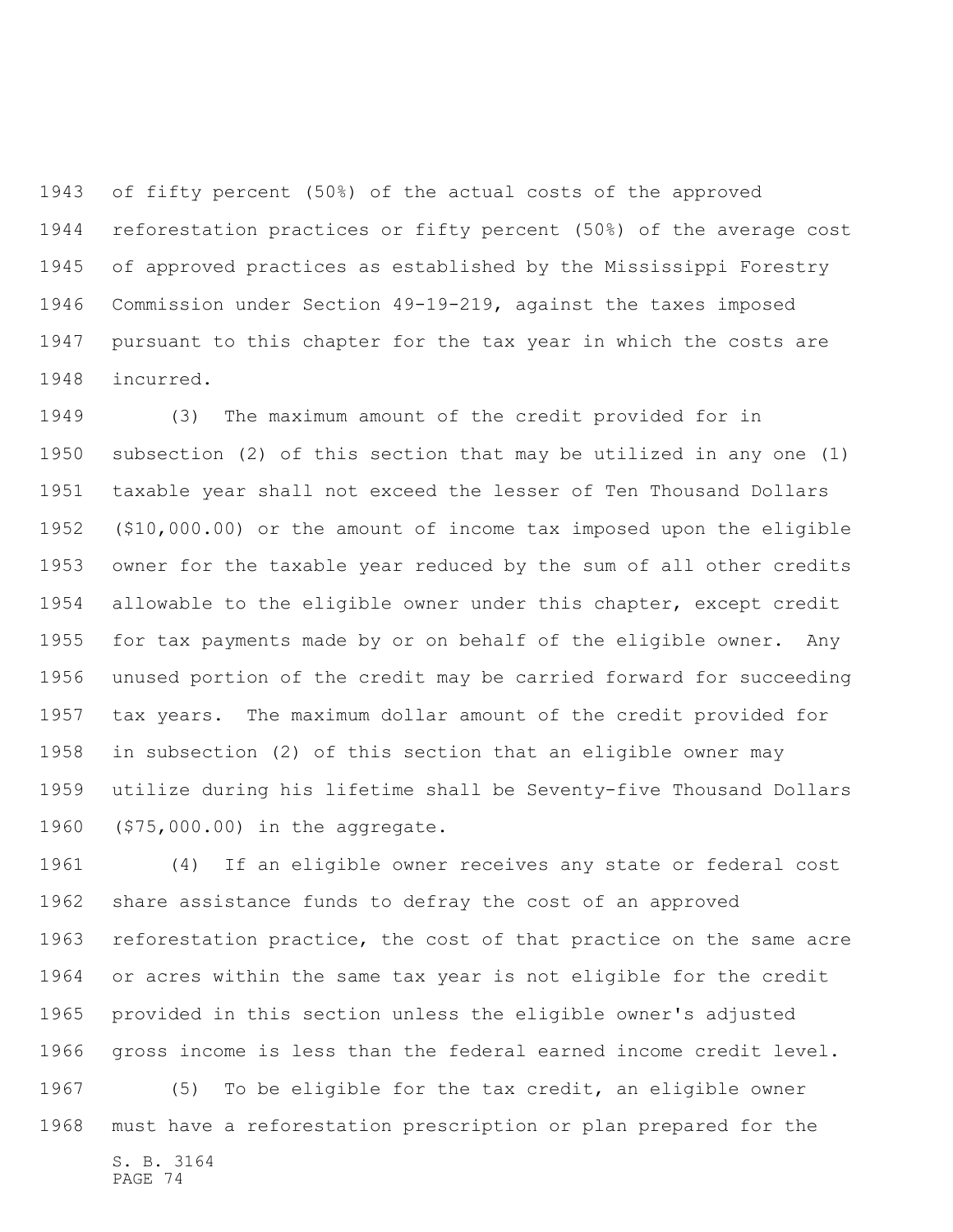eligible lands by a graduate forester of a college, school or university accredited by the Society of American Foresters or by a registered forester under the Foresters Registration Law of 1977. The forester must verify in writing that the reforestation practices were completed and that the reforestation prescription or plan was followed.

 **SECTION 12.** Section 27-7-22.21, Mississippi Code of 1972, is brought forward as follows:

 27-7-22.21. (1) As used in this section, the following words and phrases shall have the following meanings, unless the context clearly indicates otherwise:

 (a) "Eligible land" means nonindustrial private lands in the state that are adjacent to and along a stream which is fully nominated to the Mississippi Scenic Streams Stewardship Program, or nonindustrial private lands in the state which are considered to be priority sites for conservation under the Mississippi Natural Heritage Program.

 (b) "Eligible owner" means a private individual, group or association other than a private corporation, or any subsidiary thereof, which manufactures products or provides public utility services of any type.

S. B. 3164 (c) "Interest in land" means any right in real property, including access thereto or improvements thereon, or water, including, but not limited to, a fee simple easement, a conservation easement, provided such interest complies with the requirements of the United States Internal Revenue Code Section

PAGE 75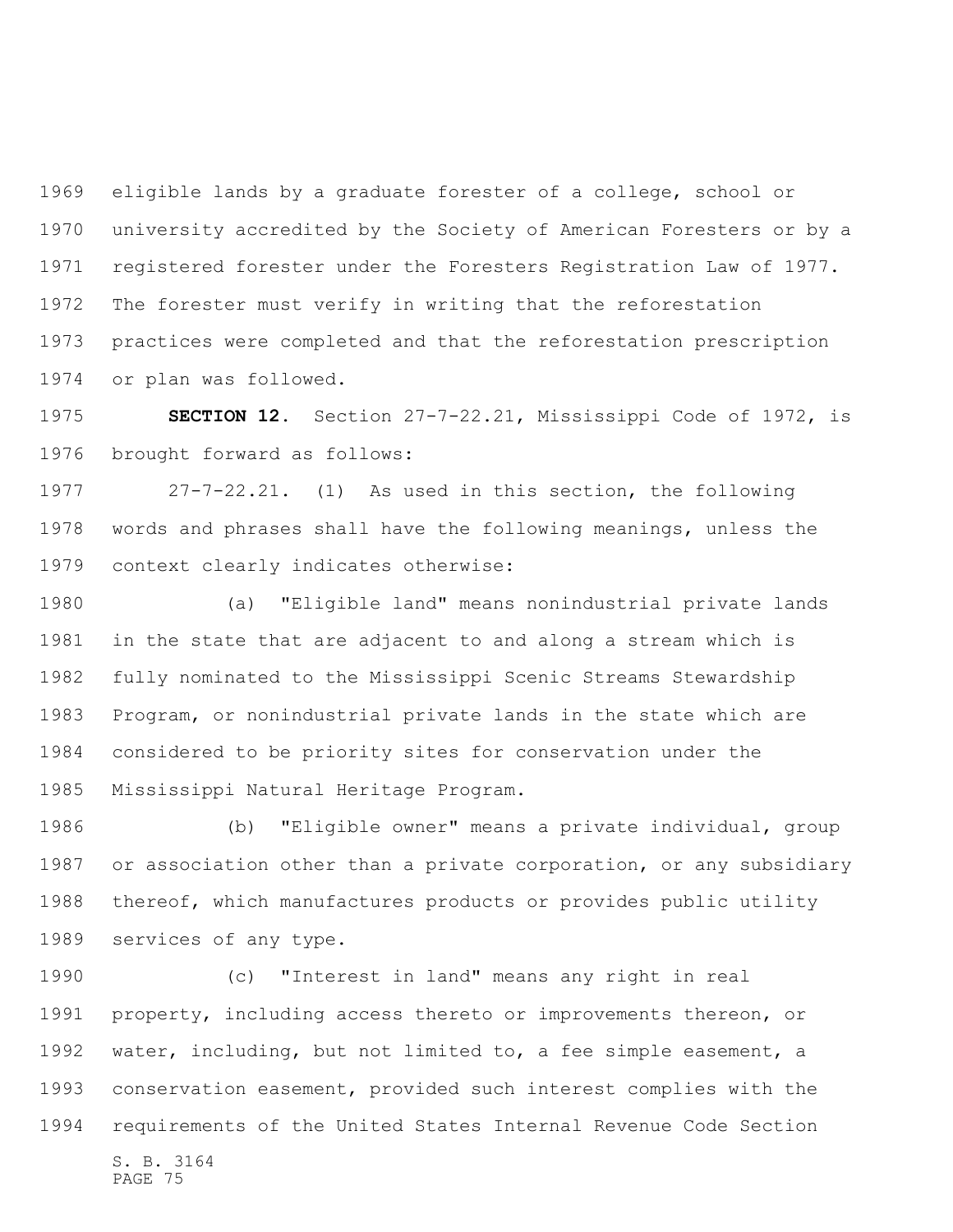170(h), partial interest, mineral right, remainder or future interest, or other interest or right in real property.

 (d) "Land" or "lands" means real property, with or without improvements thereon, rights-of-way, water and riparian rights, easements, privileges and all other rights or interests of any land or description in, relating to, or connected with real property.

 (e) "Allowable transaction costs" mean the costs of the appraisal of the lands or interests in lands, including conservation easements, that are being donated, of the baseline survey of the natural features, animals and plants present on the site, of engineering and surveying fees, of maintenance fees, of monitoring fees and of legal fees, including the costs of document preparation, title review and title insurance.

 (f) "Specified conservation purposes" mean the preservation of stream bank habitats and the stability of stream banks, or the protection of land necessary because of high biodiversity significance or high protection urgency due to the presence of exemplary natural communities or species of special concern, including threatened or endangered species.

 (2) For the taxable years beginning on or after January 1, 2003, for any income taxpayer who is an eligible owner, a credit against the taxes imposed by this chapter shall be allowed in the amounts provided in this section upon the donation of land or an interest in land for specified conservation purposes.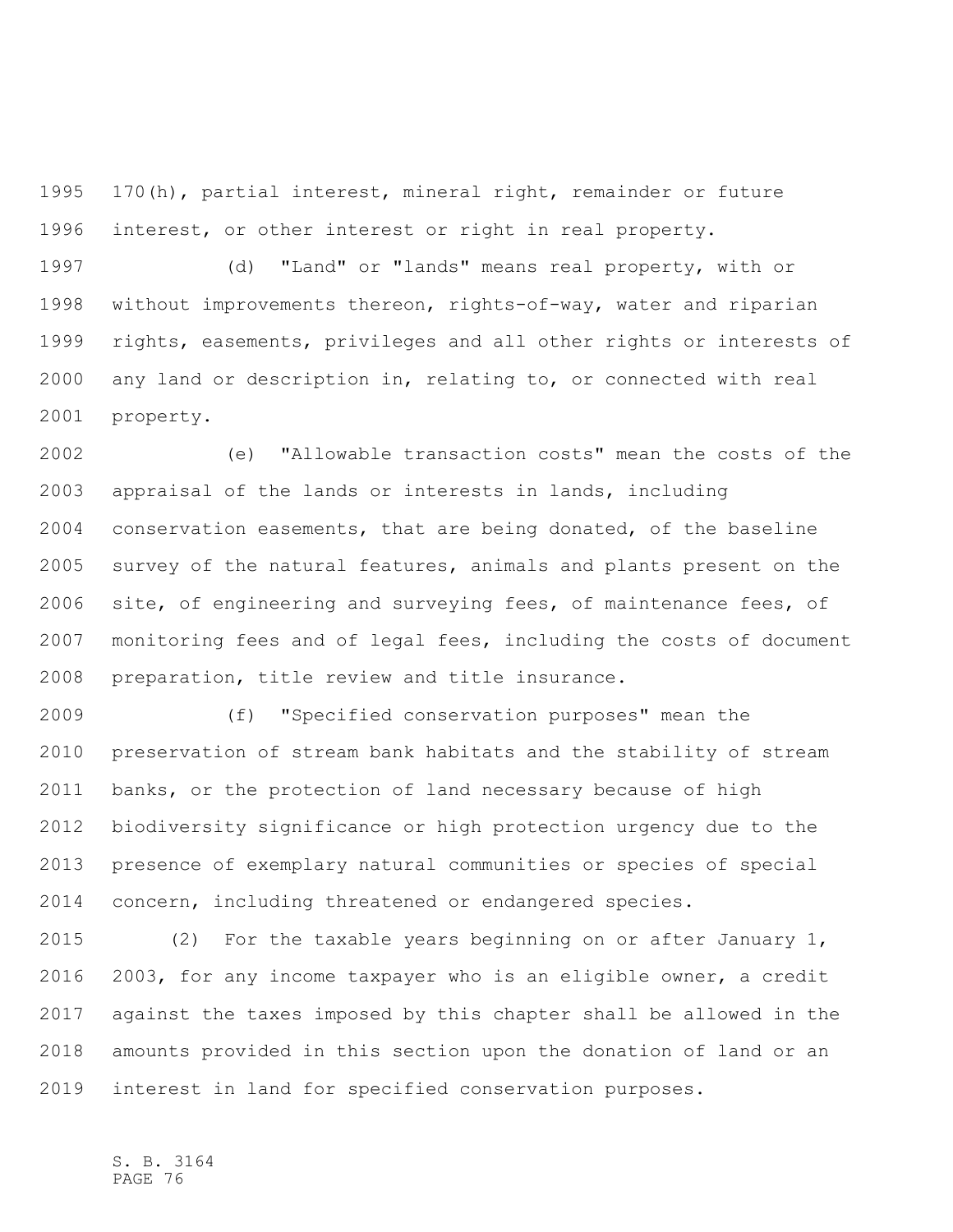(3) The credit provided for in this section shall be fifty percent (50%) of the allowable transaction costs involved in the donation for the tax year in which the allowable transaction costs occur. The aggregate amount of the credit provided in this section for allowable transaction costs shall not exceed the lesser of Ten Thousand Dollars (\$10,000.00) or the amount of tax imposed upon the taxpayer for the taxable year reduced by the sum of all other credits allowable to such taxpayer under this chapter, except credit for tax payments made by or on behalf of the taxpayer. Any unused portion of the credit may be carried forward for ten (10) succeeding tax years. The maximum dollar amount of the credit provided for in this section that an eligible owner may utilize during his lifetime shall be Ten Thousand Dollars (\$10,000.00) in the aggregate.

 (4) To be eligible for the credit provided for in this section, an eligible owner must demonstrate that the donation qualifies as a conservation contribution under Section 170(h) of the United States Internal Revenue Code of 1986, by means of being a donation in perpetuity, for conservation purposes and made to a qualified holder or donee. A letter from the donee indicating acceptance and a completed copy of the appropriate United States Internal Revenue Service form shall constitute proof of acceptance. The eligible owner also must submit any other documentation that the State Tax Commission may require.

 **SECTION 13.** Section 27-7-22.22, Mississippi Code of 1972, is brought forward as follows: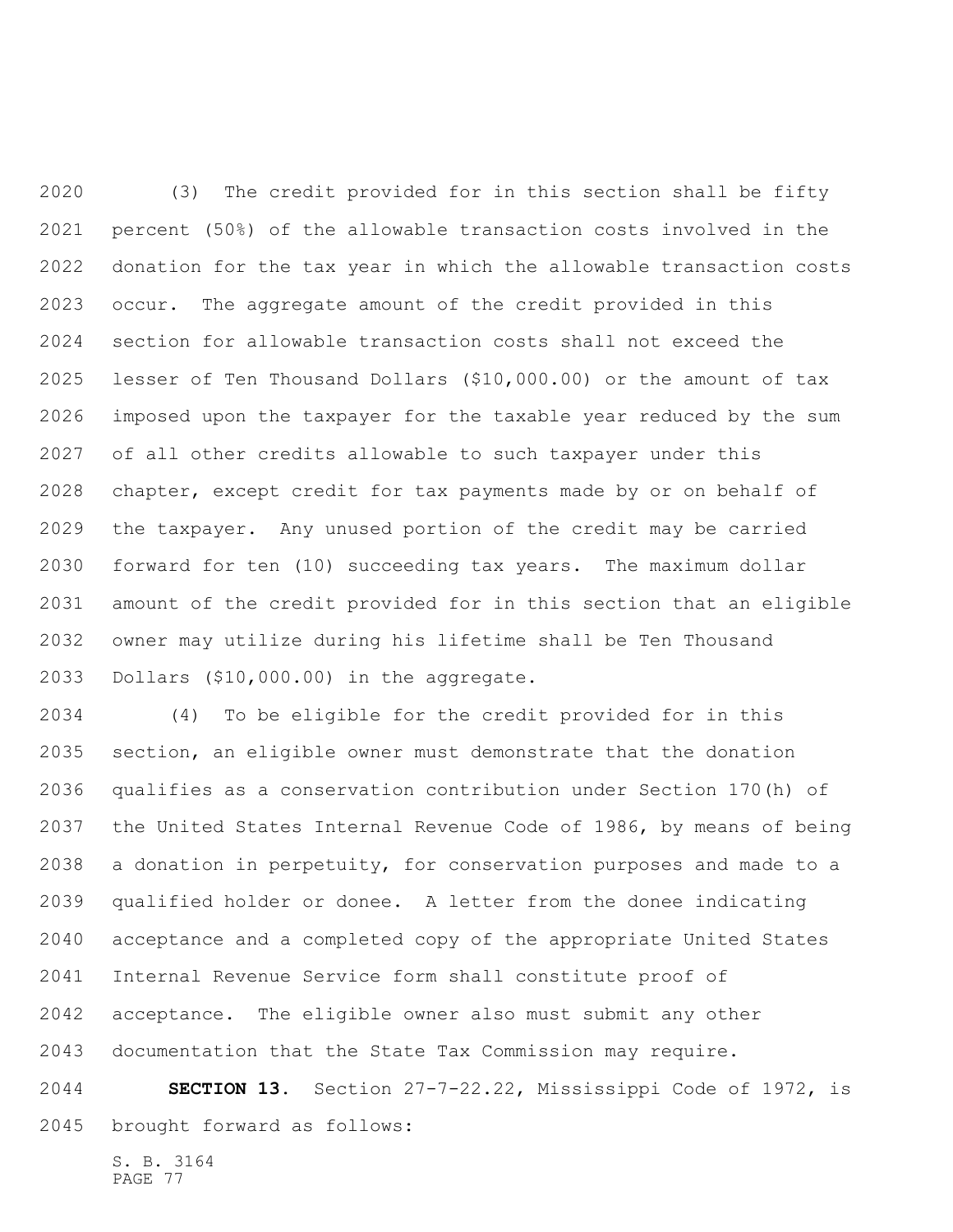27-7-22.22. (1) A credit is allowed against the taxes imposed by this chapter to a taxpayer for allowing land owned by the taxpayer to be used as a natural area preserve, a wildlife refuge or habitat area, a wildlife management area, or for the purpose of providing public outdoor recreational opportunities, as authorized under Section 49-1-29, 49-5-71 or 49-5-155, subject to the following conditions and limitations:

 (a) The land may not be under lease to the Mississippi Commission on Wildlife, Fisheries and Parks, and the commission must approve the land as being suitable for the uses described in this section.

 (b) The amount of the tax credit allowed by this section shall be Five Dollars and Fifty Cents (\$5.50) per acre of land in each taxable year.

 (c) In no event shall the amount of the tax credits allowed by this section for a taxable year exceed the taxpayer's liability for those taxes. Any unused credit amount shall be allowed to be carried forward for five (5) years from the close of the taxable year in which the land was approved for such a use. No such credit shall be allowed the taxpayer against prior years' tax liability.

S. B. 3164 PAGE 78 (2) To claim a credit allowed by this section, the taxpayer shall provide any information required by the Mississippi Commission on Wildlife, Fisheries and Parks or the Mississippi Commissioner of Revenue. Every taxpayer claiming a credit under this section shall maintain and make available for inspection by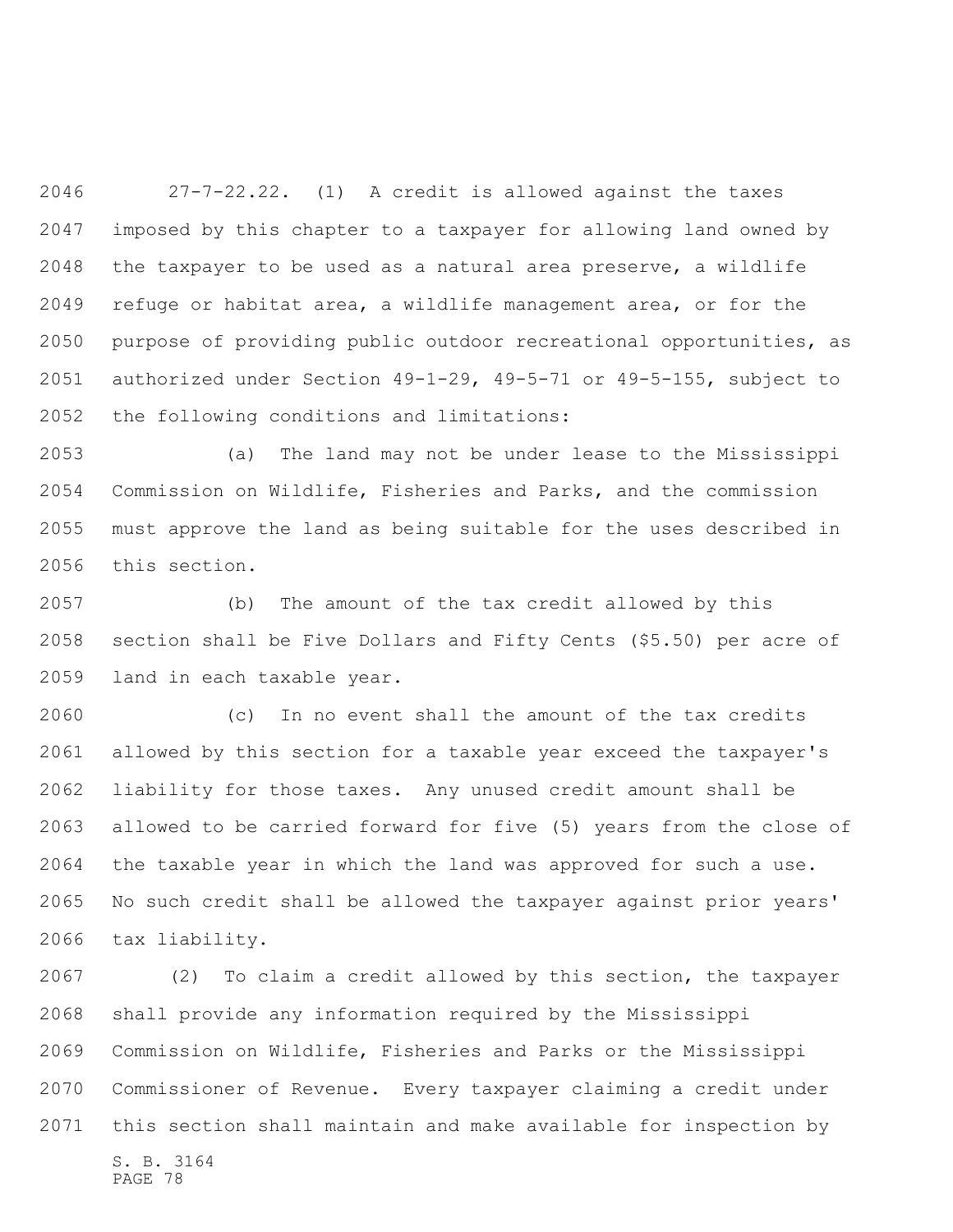the Mississippi Commission on Wildlife, Fisheries and Parks or the Mississippi Commissioner of Revenue any records that either entity considers necessary to determine and verify the amount of the credit to which the taxpayer is entitled. The burden of proving eligibility for a credit and the amount of the credit rests upon the taxpayer, and no credit may be allowed to a taxpayer that fails to maintain adequate records or to make them available for inspection.

 (3) Upon approval of the Commission on Wildlife, Fisheries and Parks under subsection (1)(a), a taxpayer seeking to claim any tax credit provided for under this section must submit an application to the Mississippi Commissioner of Revenue for approval of the tax credit. The Mississippi Commissioner of Revenue shall promulgate the rules and forms on which the application is to be submitted. The Mississippi Commissioner of Revenue shall review the application and may approve such application upon determining that it meets the requirements of this section within sixty (60) days after receiving the application.

 **SECTION 14.** Section 27-7-22.31, Mississippi Code of 1972, is amended as follows:

27-7-22.31. (1) As used in this section:

 (a) "Certified historic structure" means a property located in Mississippi that has been:

 (i) Listed individually on the National Register of Historic Places; or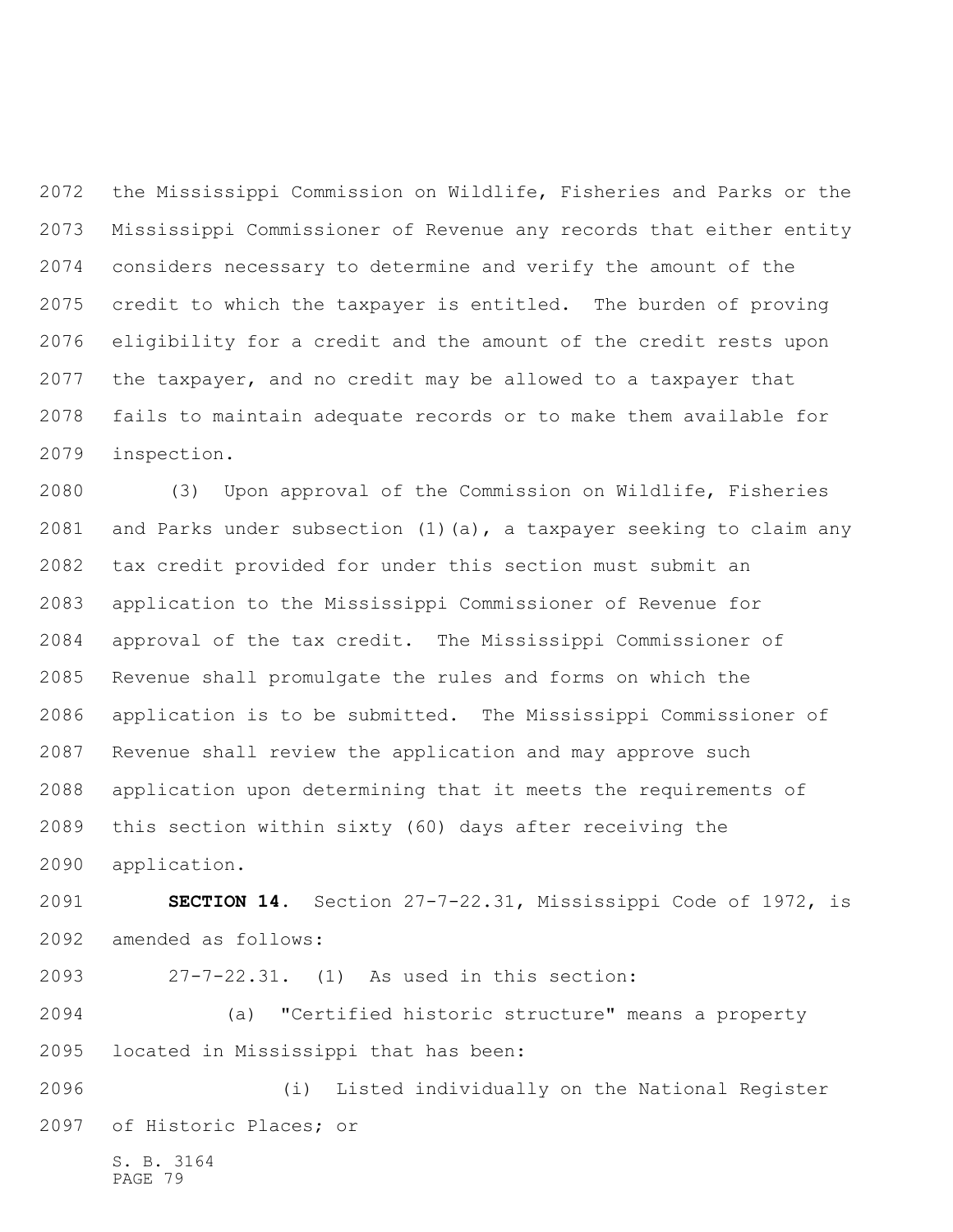(ii) Determined eligible for the National Register of Historic Places by the Secretary of the United States Department of the Interior and will be listed within thirty (30) months of claiming the rebate or credit authorized by this section; or

 (iii) Property designated a Mississippi Landmark by the Department of Archives and History pursuant to Section 39-7-3 et seq.

 (b) "Eligible property" means property located in Mississippi and offered or used for residential or business purposes.

 (c) "Structure in a certified historic district" means a structure (and its structural components) located in Mississippi which:

 (i) Is listed in the National Register of Historic Places; or

 (ii) Has been determined eligible for the National Register of Historic Places by the Secretary of the United States Department of the Interior and will be listed within thirty (30) months of claiming the rebate or credit authorized by this section; or

S. B. 3164 PAGE 80 (iii) Is located in a registered historic district listed on the National Register of Historic Places or located in a potential district that has been determined eligible for the National Register of Historic Places by the Secretary of the United States Department of the Interior and will be listed within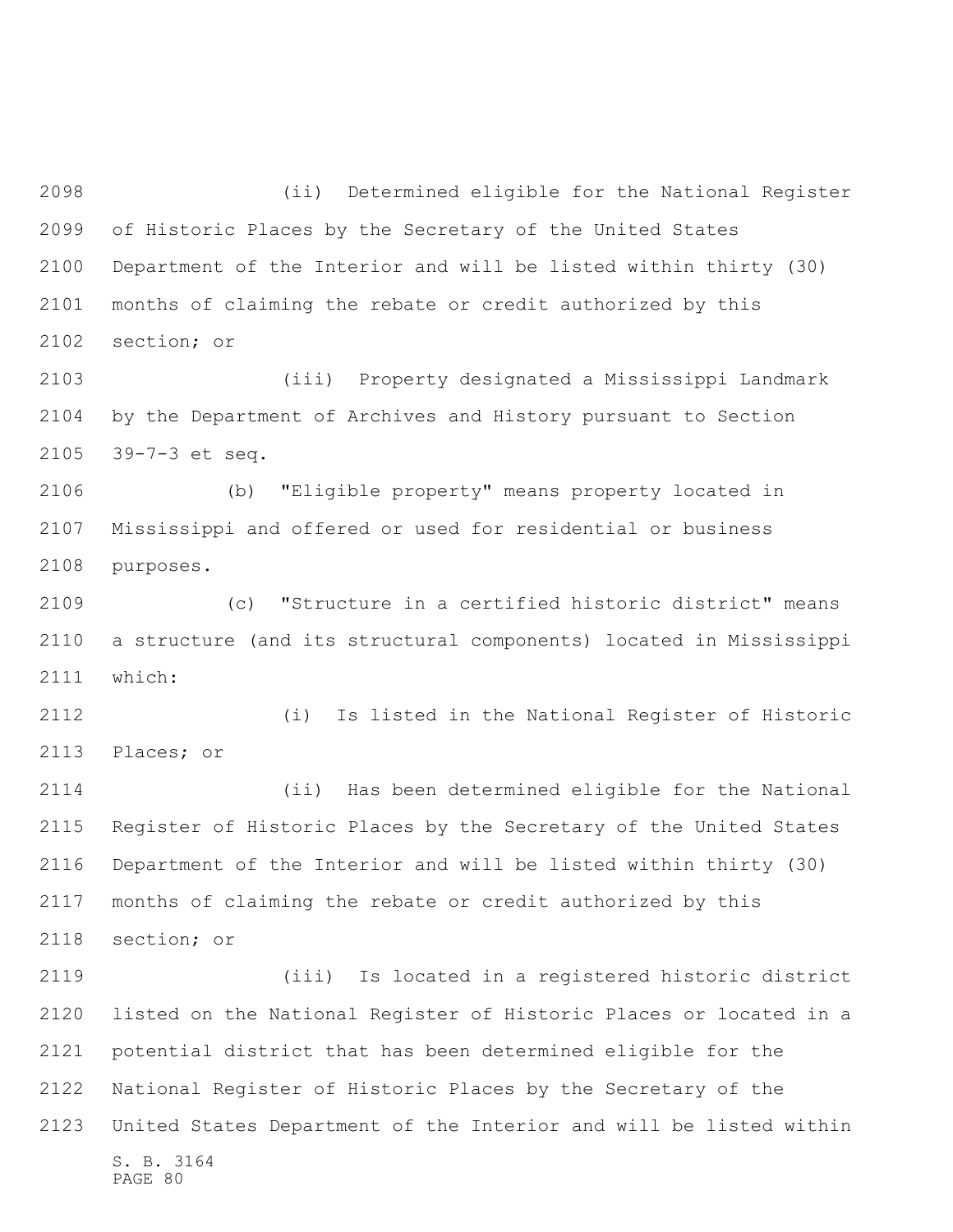thirty (30) months of claiming the rebate or credit authorized by this section, and is certified by the Secretary of the United States Department of the Interior as being of historic significance to the district; or

 (iv) Is certified by the Mississippi Department of Archives and History as contributing to the historic significance of:

 1. A certified historic district listed on the National Register of Historic Places; or

 2. A potential district that has been determined eligible for the National Register of Historic Places by the Secretary of the United States Department of the Interior and will be listed within thirty (30) months of claiming the rebate or credit authorized by this section; or

 3. A local district that has been certified by the United States Department of the Interior.

 (d) "Department" means the Department of Archives and History.

S. B. 3164 (2) Any taxpayer incurring costs and expenses for the rehabilitation of eligible property, which is a certified historic structure or a structure in a certified historic district, shall be entitled to a rebate or credit against the taxes imposed pursuant to this chapter in an amount equal to twenty-five percent (25%) of the total costs and expenses of rehabilitation incurred after January 1, 2006, which shall include, but not be limited to, qualified rehabilitation expenditures as defined under Section

PAGE 81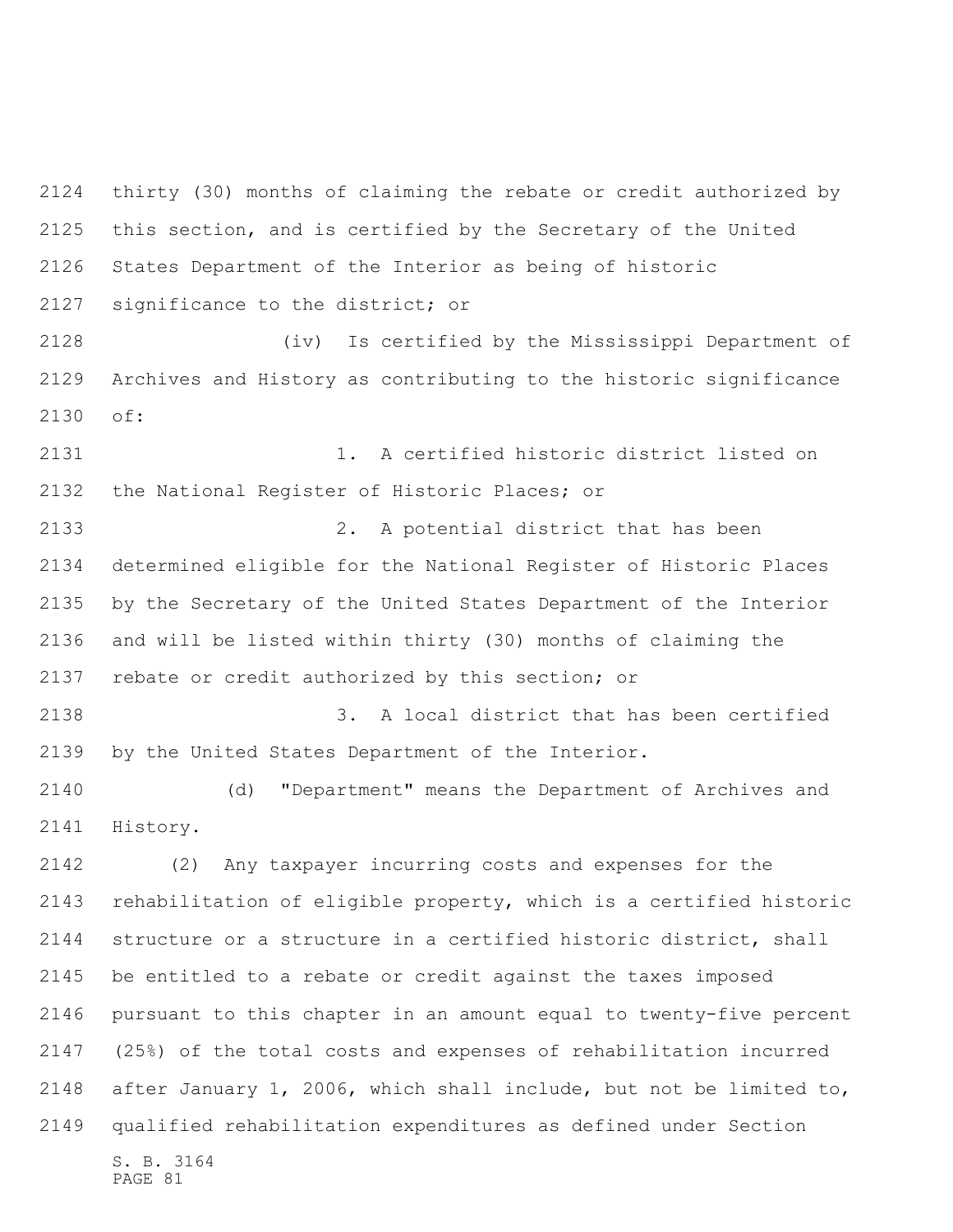2150  $47(c)(2)(A)$  of the Internal Revenue Code of 1986, as amended, and the related regulations thereunder:

 (a) If the costs and expenses associated with rehabilitation exceed:

 (i) Five Thousand Dollars (\$5,000.00) in the case of an owner-occupied dwelling; or

 (ii) Fifty percent (50%) of the adjusted basis in the property in the case of all other properties; and

 (b) The rehabilitation is consistent with the standards of the Secretary of the United States Department of the Interior as determined by the department.

 (3) Any taxpayer eligible for the rebate or credit authorized by this section may claim the rebate or credit in phases if:

 (a) There is a written set of architectural plans and specifications for all phases of the rehabilitation (written plans outlining and describing all phases of the rehabilitation shall be accepted as written plans and specifications);

 (b) The written set of architectural plans and specifications are completed before the physical work on the rehabilitation begins; and

 (c) The project receives final certification by the department within sixty (60) months of the project start date certified in the first phase.

S. B. 3164 (4) (a) (i) If the amount of the tax credit established by this section exceeds the total state income tax liability for the

PAGE 82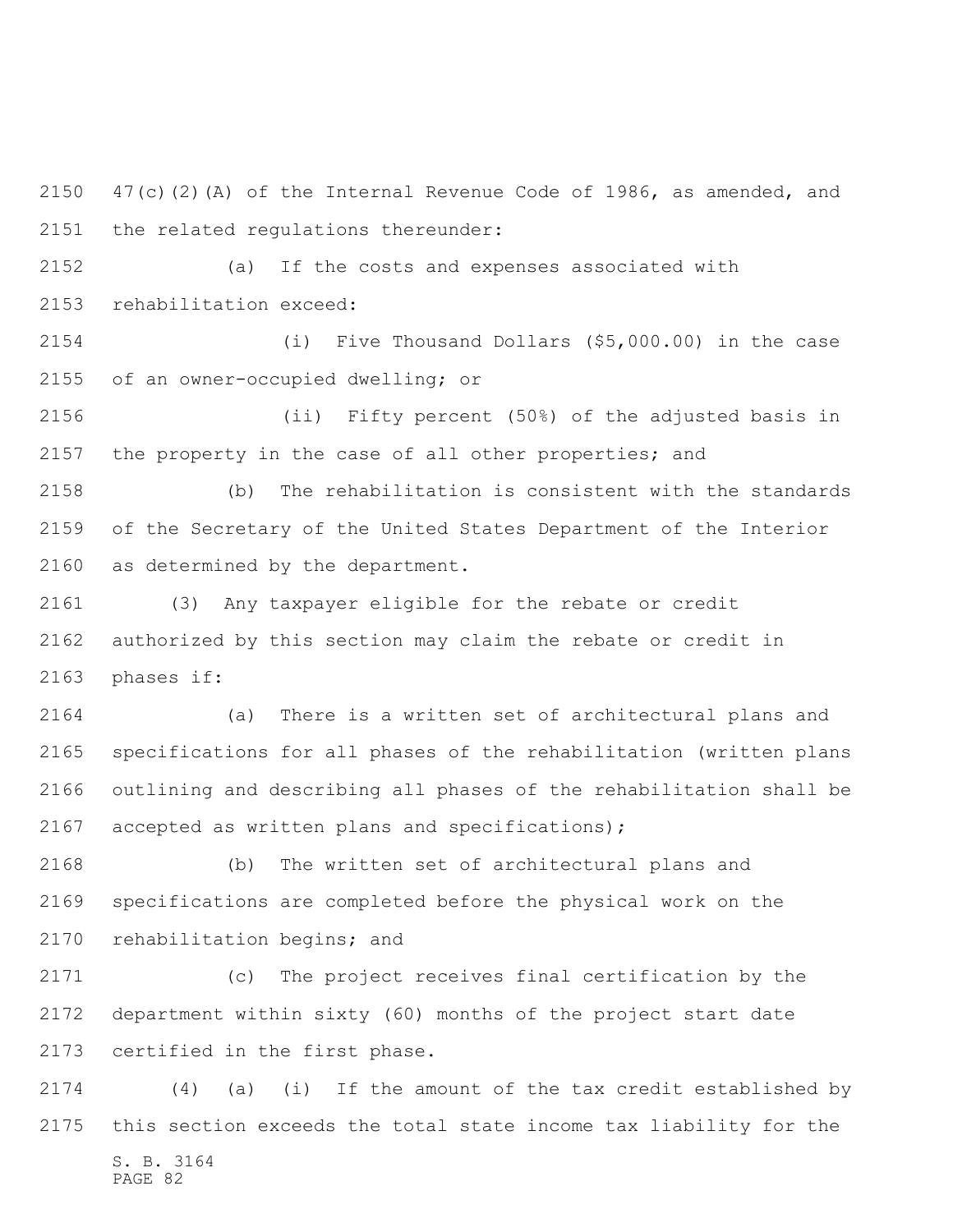credit year, the amount that exceeds the total state income tax liability may be carried forward for the ten (10) succeeding tax years.

 (ii) In lieu of claiming a tax credit, the taxpayer may elect to claim a rebate in the amount of seventy-five percent (75%) of the amount that would be eligible to claim as a credit. The election must be made in the year in which the rebate is certified.

 (iii) Rebate requests shall be submitted to the department on forms prescribed by the department. The department will then provide the taxpayer with a voucher for the approved amount. Within twelve (12) months of the issuance of the voucher by the department, the taxpayer may submit the voucher to the Department of Revenue to receive payment. Rebates shall be made from current tax collections.

S. B. 3164 PAGE 83 (b) Not-for-profit entities, including, but not limited to, nonprofit corporations organized under Section 79-11-101 et seq., shall be ineligible for the rebate or credit authorized by this section. Credits granted to a partnership, a limited liability company taxed as a partnership or multiple owners of property shall be passed through to the partners, members or owners on a pro rata basis or pursuant to an executed agreement among the partners, members or owners documenting an alternative distribution method. Partners, members or other owners of a pass-through entity are not eligible to elect a refund of excess credit in lieu of a carryforward of the credit. However, a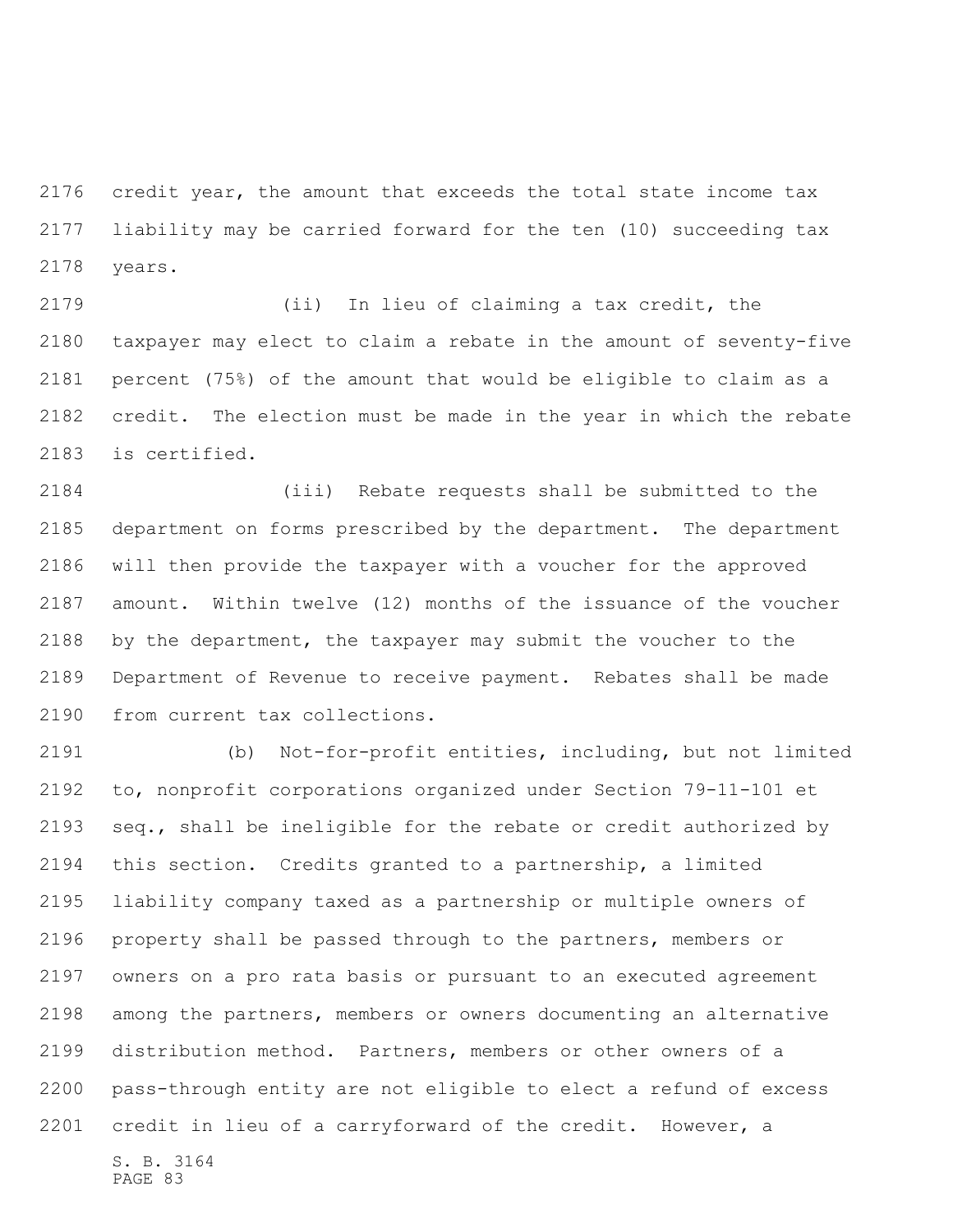partnership or limited liability company taxed as a partnership may elect to claim a rebate at the entity level on a form prescribed by the department. Additionally, excess tax credits that are attributable to rehabilitated property that was placed in service by a pass-through entity prior to January 1, 2011, and that have previously been allocated to and are held by another pass-through entity prior to January 1, 2011, may be refunded to such other pass-through entity.

S. B. 3164 (5) (a) (i) To claim the rebate or credit authorized pursuant to this section, the taxpayer shall apply to the department which shall determine the amount of eligible rehabilitation costs and expenses and whether the rehabilitation is consistent with the standards of the Secretary of the United States Department of the Interior. The department shall issue a certificate evidencing the date of the rebate or credit and amount of eligible rebate or credit if the taxpayer is found to be eligible for the tax rebate or credit. The taxpayer shall attach the certificate to all income tax returns on which the credit is claimed. Except as otherwise provided in this paragraph (a), the department shall not issue certificates evidencing the eligible rebate or credit which will result in rebates or credits being awarded in excess of Twelve Million Dollars (\$12,000,000.00) in any one (1) calendar year for projects with total qualified rehabilitation costs and expenses of One Million Seven Hundred Fifty Thousand Dollars (\$1,750,000.00) or more. The department shall also not issue certificates evidencing the eligible rebate

PAGE 84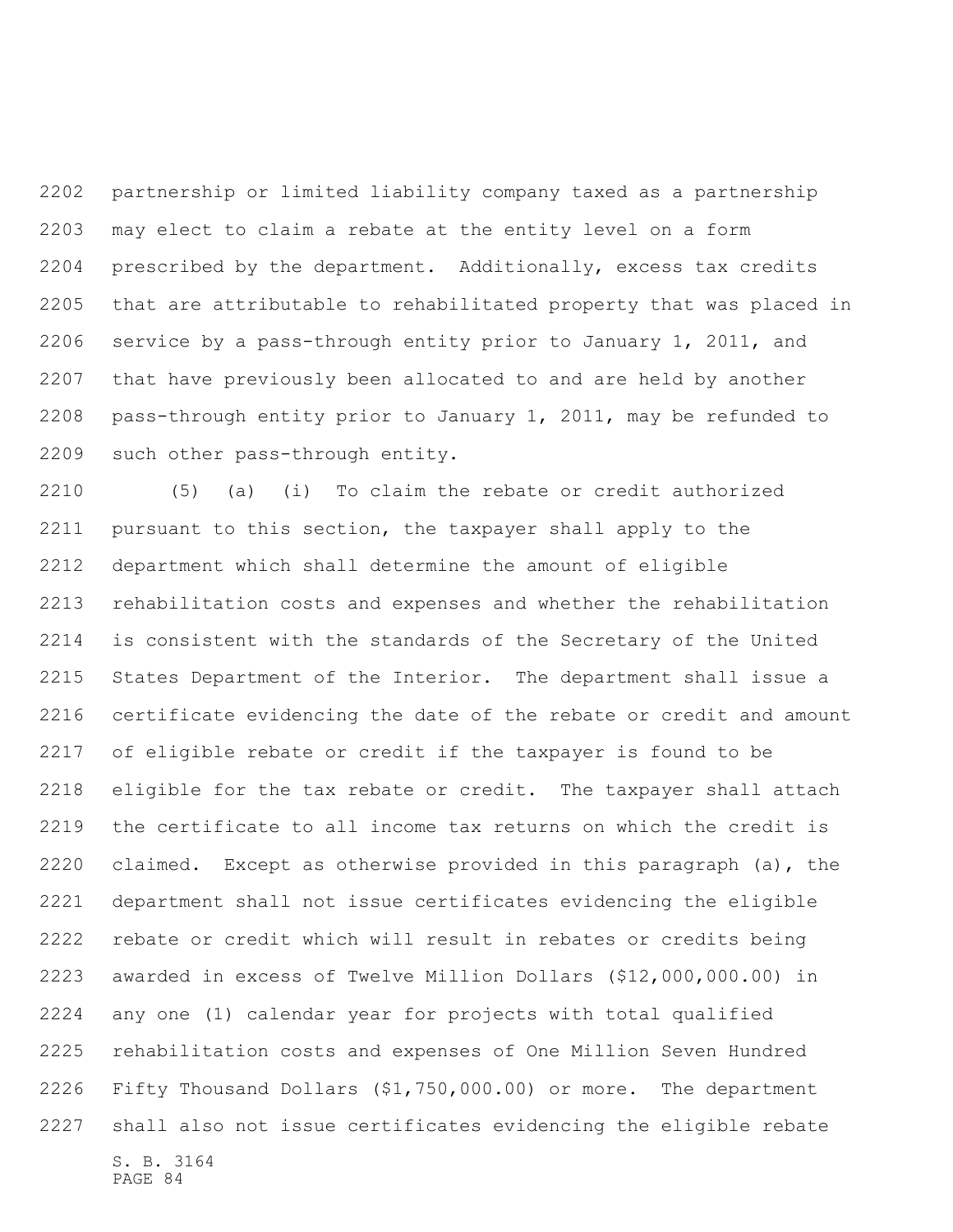or credit which will result in rebates or credits being awarded in excess of Twelve Million Dollars (\$12,000,000.00) in any one (1) calendar year for projects with total qualified rehabilitation costs and expenses of less than One Million Seven Hundred Fifty Thousand Dollars (\$1,750,000.00).

 (ii) If claiming a credit instead of a rebate, the taxpayer shall claim such credit on the income tax return for the tax year for which the credit is certified.

 (b) The date of the rebate or credit shall be certified in the following order:

 (i) The rebate or credit shall be certified based on the date of project completion.

 (ii) If the eligible rebate or credit exceeds the available limit in the year in which the project is completed, the rebate or credit shall be certified based on the date the certification is issued by the department. The department shall issue the certification in the first calendar year in which the requested rebate or credit would not exceed the calendar year limit.

 (c) The aggregate amount of tax rebates **\* \* \*** or, credits or grants that may be awarded under this section shall not exceed One Hundred Eighty Million Dollars (\$180,000,000.00).

2250 (6) (a) The rebate **\* \* \***-or, credit or grant received by a taxpayer pursuant to this section is subject to recapture if:

S. B. 3164 PAGE 85 (i) The property is one that has been determined eligible for the National Register of Historic Places but is not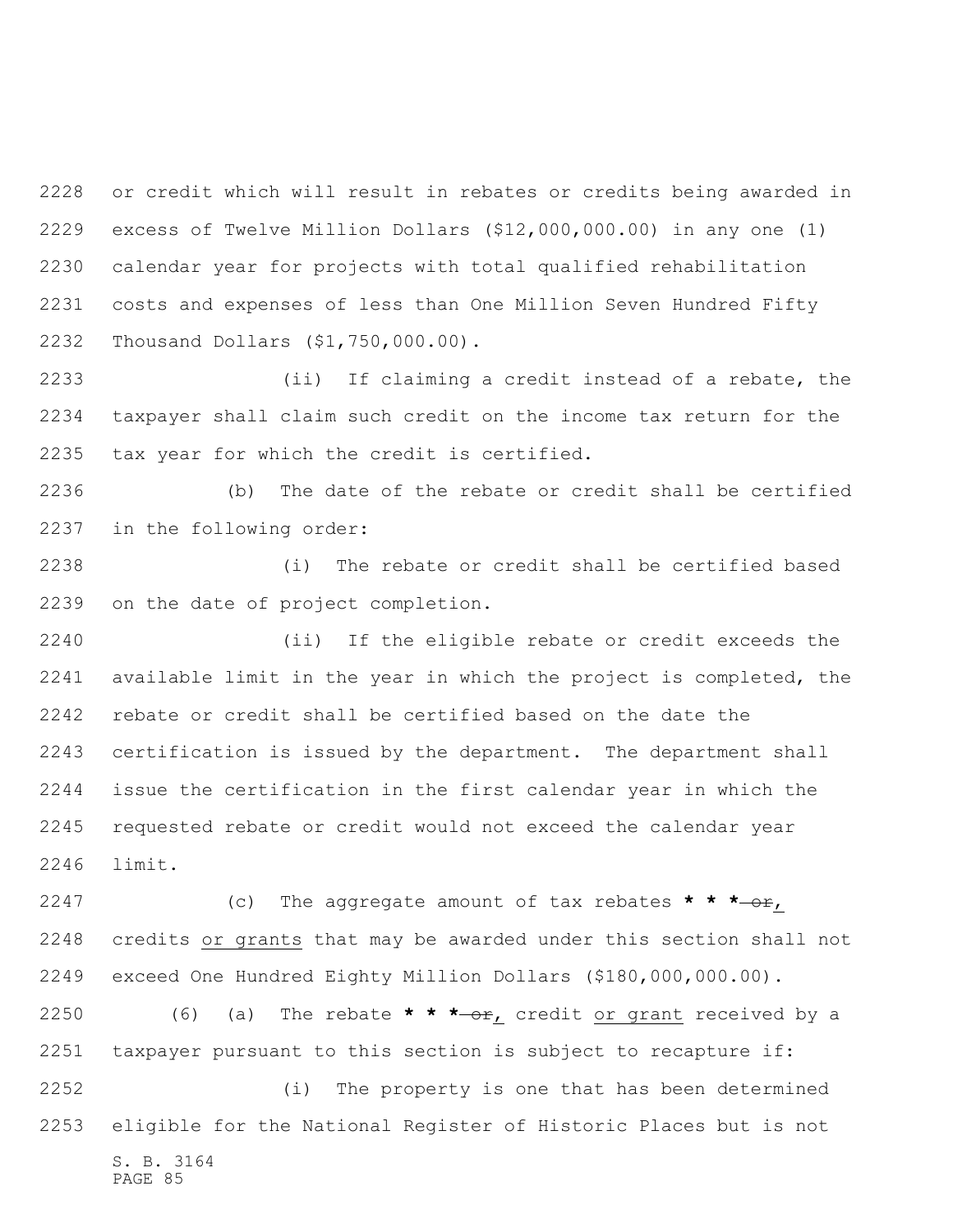listed on the National Register of Historic Places within thirty (30) months of claiming the rebate or credit authorized by this section;

 (ii) The potential district in which the property is located is not listed on the National Register of Historic Places within thirty (30) months of claiming the rebate or credit authorized by this section; or

 (iii) The project has not received final certification by the department within sixty (60) months of the project start date certified in the first phase.

 (b) The taxpayer shall notify the department and the Department of Revenue if any of the situations that subject the credit to recapture occur.

 (7) (a) The board of trustees of the department shall establish fees to be charged for the services performed by the department under this section and shall publish the fee schedule. The fees contained in the schedule shall be in amounts reasonably calculated to recover the costs incurred by the department for the administration of this section. Any taxpayer desiring to participate in the tax credits authorized by this section shall pay the appropriate fee as contained in the fee schedule to the department, which shall be used by the department, without appropriation, to offset the administrative costs of the department associated with its duties under this section.

S. B. 3164 PAGE 86 (b) There is hereby created within the State Treasury a special fund into which shall be deposited all the fees collected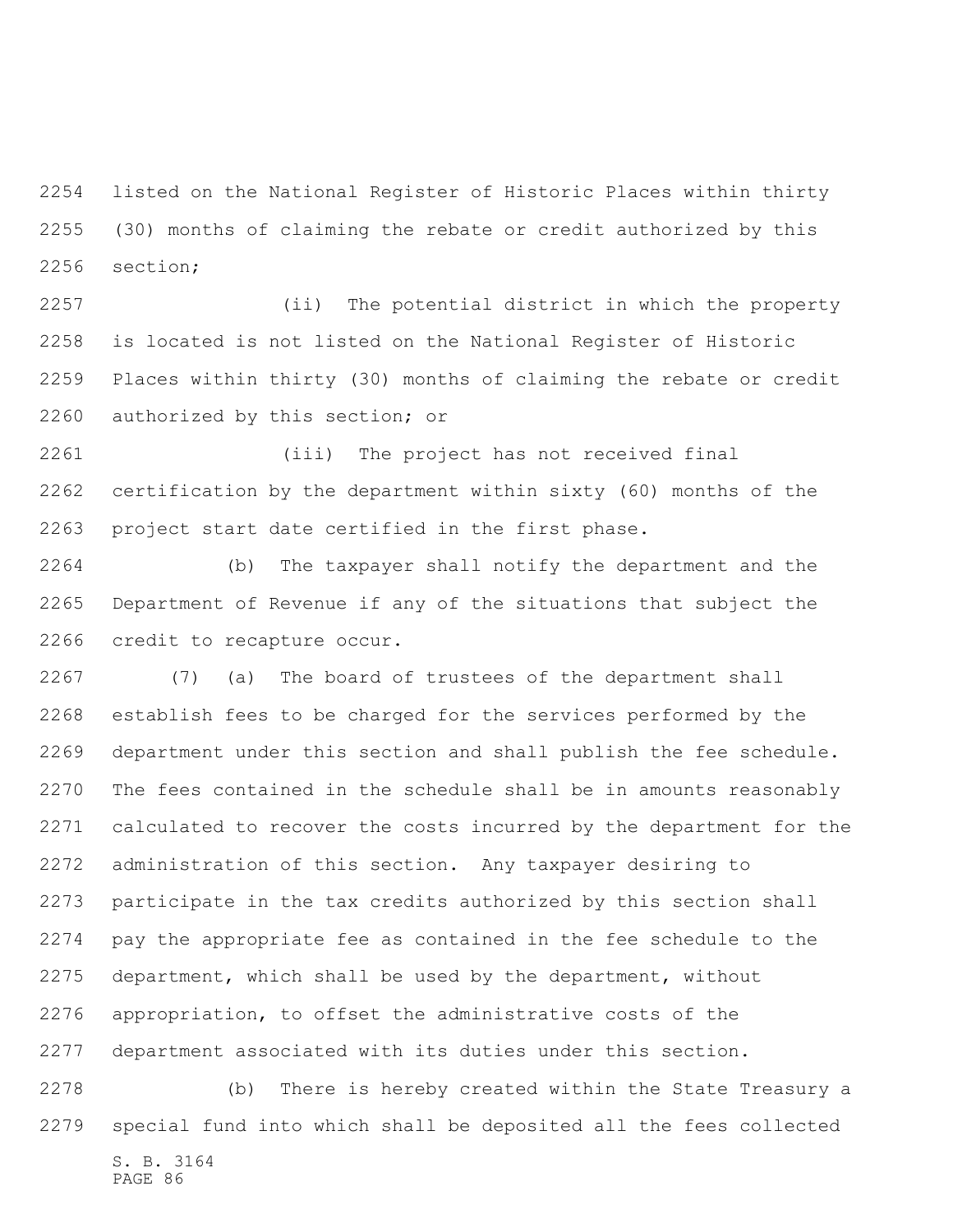by the department pursuant to this section. Money deposited into the fund shall not lapse at the end of any fiscal year and investment earnings on the proceeds in such special fund shall be deposited into such fund. Money from the fund shall be disbursed upon warrants issued by the State Fiscal Officer upon requisitions signed by the executive director of the department to assist the department in carrying out its duties under this section.

(8) This section shall only apply to taxpayers:

 (a) Who have been issued a certificate evidencing the eligible credit before December 31, 2030; or

 (b) Who, before December 31, 2030, have received a determination in writing from the Mississippi Department of Archives and History, in accordance with the department's Historic Preservation Certificate Application, Part 2, that the rehabilitation is consistent with the historic character of the property and that the property meets the United States Secretary of the Interior's Standards for Rehabilitation, or will meet the standards if certain specified conditions are met, and, who are issued a certificate evidencing the eligible credit on or after December 31, 2030.

S. B. 3164 PAGE 87 (9) Notwithstanding any other provision of this section to the contrary, from and after January 1, 2023, if the amount of the credit or rebate that a taxpayer is eligible to receive or to use is less than the amount of credit or rebate that the taxpayer would have been eligible to receive or to use if the taxpayer's income tax liability had been calculated using any applicable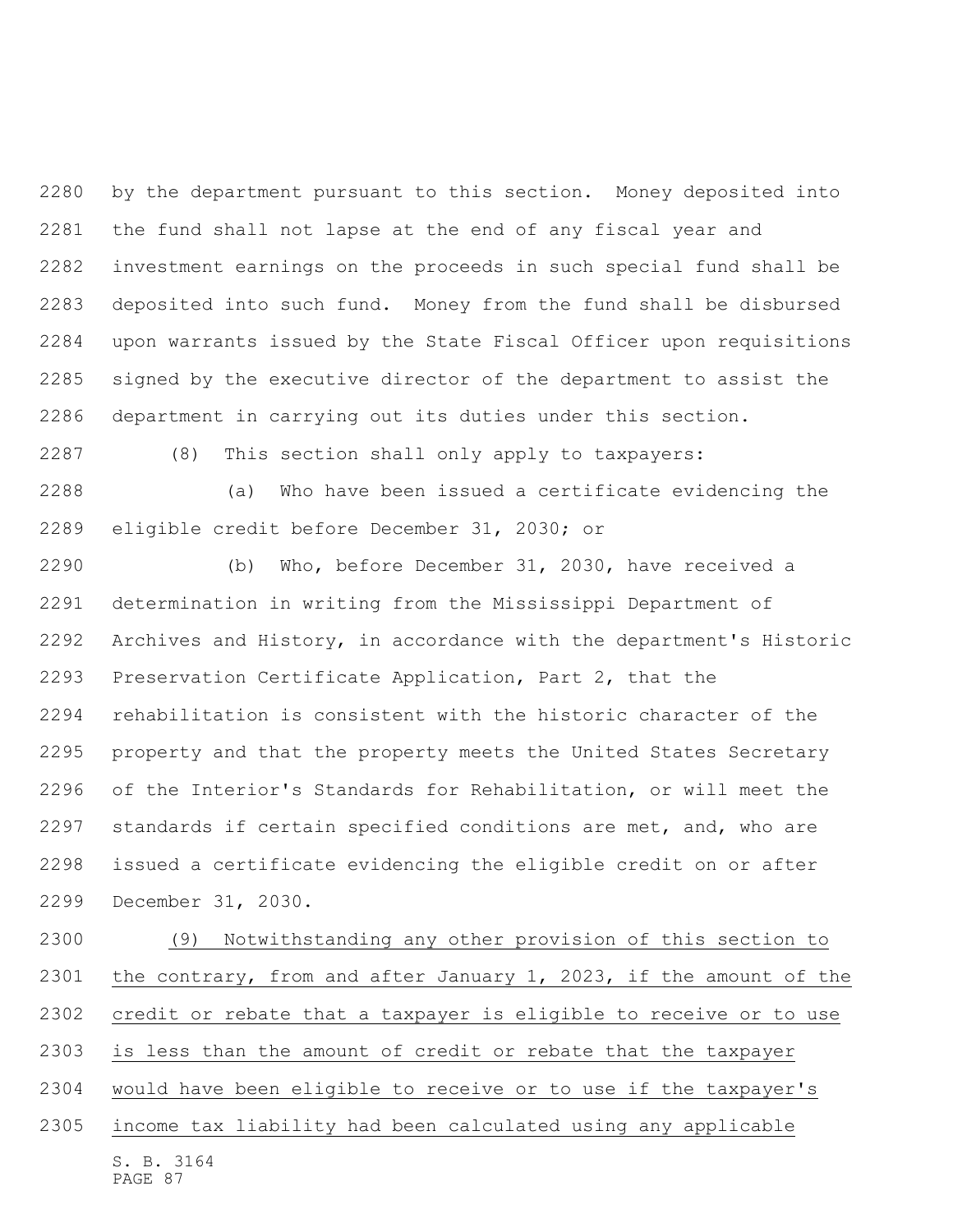as such exemptions existed before January 1, 2023, then the taxpayer shall receive a grant from the Department of Revenue equal to the difference between such two (2) amounts. Grants made by the Department of Revenue under this section shall be made from current tax collections. **SECTION 15.** Section 27-7-22.32, Mississippi Code of 1972, is

2306 income tax personal exemptions in Section  $27-7-21(b)$ , (c) and (d),

brought forward as follows:

## **[Through December 31, 2023, this section shall read as follows:]**

 27-7-22.32. (1) (a) There shall be allowed as a credit against the tax imposed by this chapter the amount of the qualified adoption expenses paid or incurred, not to exceed Two Thousand Five Hundred Dollars (\$2,500.00), for each dependent child legally adopted by a taxpayer under the laws of this state during calendar year 2006 or during any calendar year thereafter through calendar year 2017, and not to exceed Five Thousand Dollars (\$5,000.00) for each dependent child legally adopted by a taxpayer under the laws of this state during any calendar year thereafter. A taxpayer claiming a credit under this paragraph (a) may not claim a credit under paragraph (b) of this subsection for the adoption of the same child.

S. B. 3164 PAGE 88 (b) There shall be allowed as a credit against the tax imposed by this chapter the amount of Five Thousand Dollars (\$5,000.00) for each dependent child legally adopted by a taxpayer under the laws of this state through the Mississippi Department of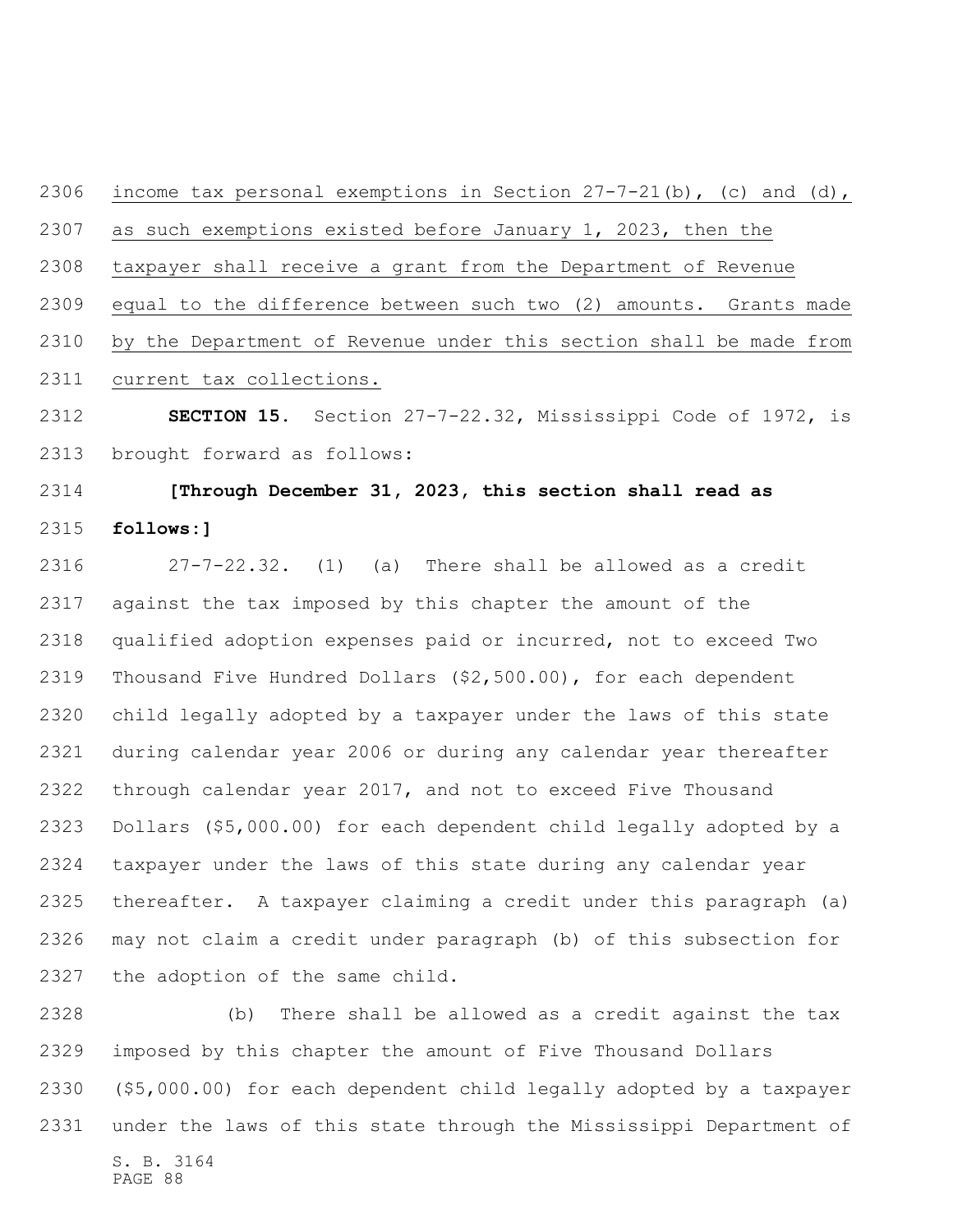Child Protection Services during calendar year 2018 or during any calendar year thereafter. A taxpayer claiming a credit under this paragraph (b) may not claim a credit under paragraph (a) of this subsection for the adoption of the same child.

 (2) The tax credit under this section may be claimed for the taxable year in which the adoption becomes final under the laws of this state. Any tax credit claimed under this section but not used in any taxable year may be carried forward for the five (5) succeeding tax years. A tax credit is allowed under this section for any child for which an exemption is claimed during the same taxable year under Section 27-7-21(e). For the purposes of this section, the term "qualified adoption expenses" means and has the same definition as that term has in 26 USCS 36C.

 **[From and after January 1, 2024, this section shall read as follows:]**

S. B. 3164 27-7-22.32. There shall be allowed as a credit against the tax imposed by this chapter the amount of the qualified adoption expenses paid or incurred, not to exceed Two Thousand Five Hundred Dollars (\$2,500.00), for each dependent child legally adopted by a taxpayer under the laws of this state during calendar year 2006 or during any calendar year thereafter. The tax credit under this section may be claimed for the taxable year in which the adoption becomes final under the laws of this state. Any tax credit claimed under this section but not used in any taxable year may be carried forward for the three (3) succeeding tax years. A tax credit is allowed under this section for any child for which an

PAGE 89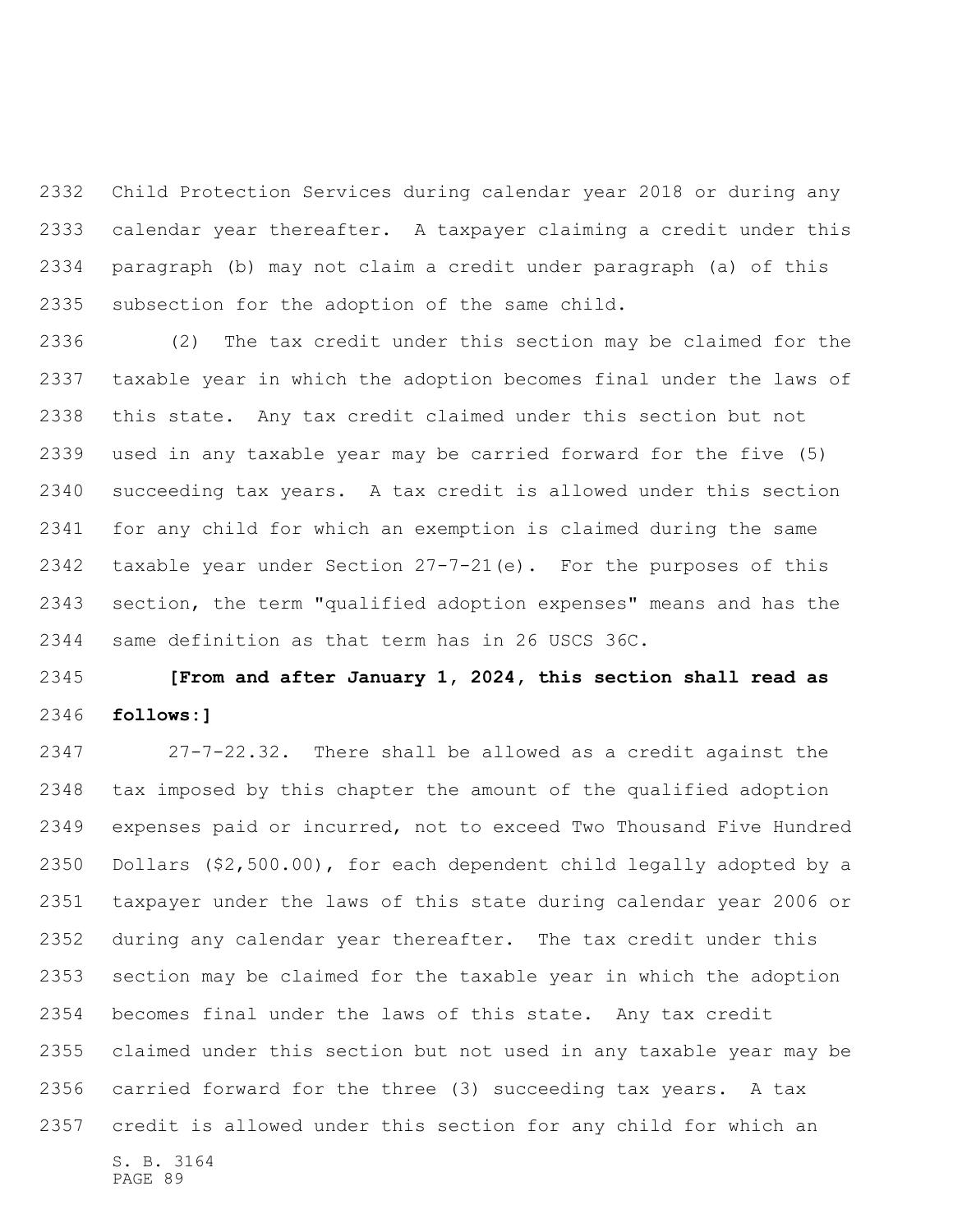exemption is claimed during the same taxable year under Section 27-7-21(e). For the purposes of this section, the term "qualified adoption expenses" means and has the same definition as that term has in 26 USCS 36C.

 **SECTION 16.** Section 27-7-22.33, Mississippi Code of 1972, is brought forward as follows:

 27-7-22.33. (1) A taxpayer shall be allowed a credit against the income taxes imposed under this chapter in an amount equal to twenty-five percent (25%) of the premium costs paid during the taxable year for a qualified long-term care insurance policy as defined in Section 7702B of the Internal Revenue Code that offers coverage to either the individual, the individual's spouse, the individual's parent or parent-in-law, or the individual's dependent as defined in Section 152 of the Internal Revenue Code.

 (2) No taxpayer shall be entitled to the credit with respect to the same expended amounts for qualified long-term care insurance which are claimed by another taxpayer.

 (3) The credit allowed by this section shall not exceed Five Hundred Dollars (\$500.00) or the taxpayer's income tax liability, whichever is less, for each qualified long-term care insurance policy. Any unused tax credit shall not be allowed to be carried forward to apply to the taxpayer's succeeding year's tax liability.

S. B. 3164 PAGE 90 (4) No credit shall be allowed under this section with respect to any premium for qualified long-term care insurance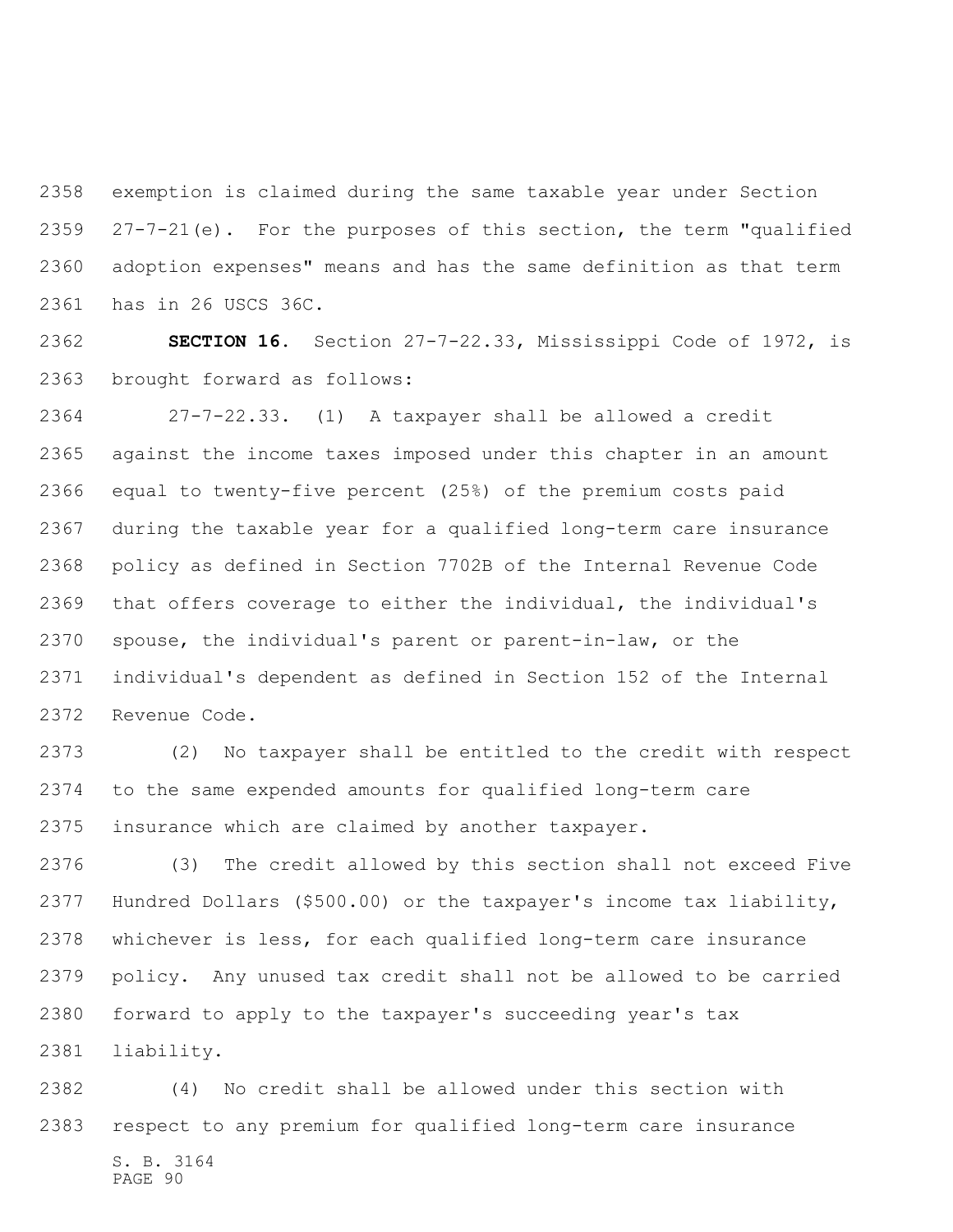either deducted or subtracted by the taxpayer in arriving at his net taxable income under this section or with respect to any premiums for qualified long-term care insurance which were excluded from his net taxable income.

 **SECTION 17.** Section 27-7-22.37, Mississippi Code of 1972, is brought forward as follows:

 27-7-22.37. (1) There shall be allowed as a credit against the tax imposed by Section 27-7-5 the amount of the qualified prekindergarten program support contributions paid to approved providers, lead partners or collaboratives, not to exceed One Million Dollars (\$1,000,000.00), by any individual, corporation or other entity having taxable income under the laws of this state during calendar year 2013 or during any calendar year thereafter. In order to qualify for a tax credit, such contributions may support the local match requirement of approved providers, lead partners or collaboratives as is necessary to match state-appropriated funds, and any such providers, lead partners or collaboratives shall be approved by the State Department of Education.

 (2) Any unused portion of the credit may be carried forward for three (3) tax years.

S. B. 3164 PAGE 91 (3) Any prekindergarten program support contribution shall be verified by submission to the Mississippi Department of Revenue of a copy of the receipt provided to the donor taxpayer by the prekindergarten program recipient or such other written verification as may be required by the Department of Revenue.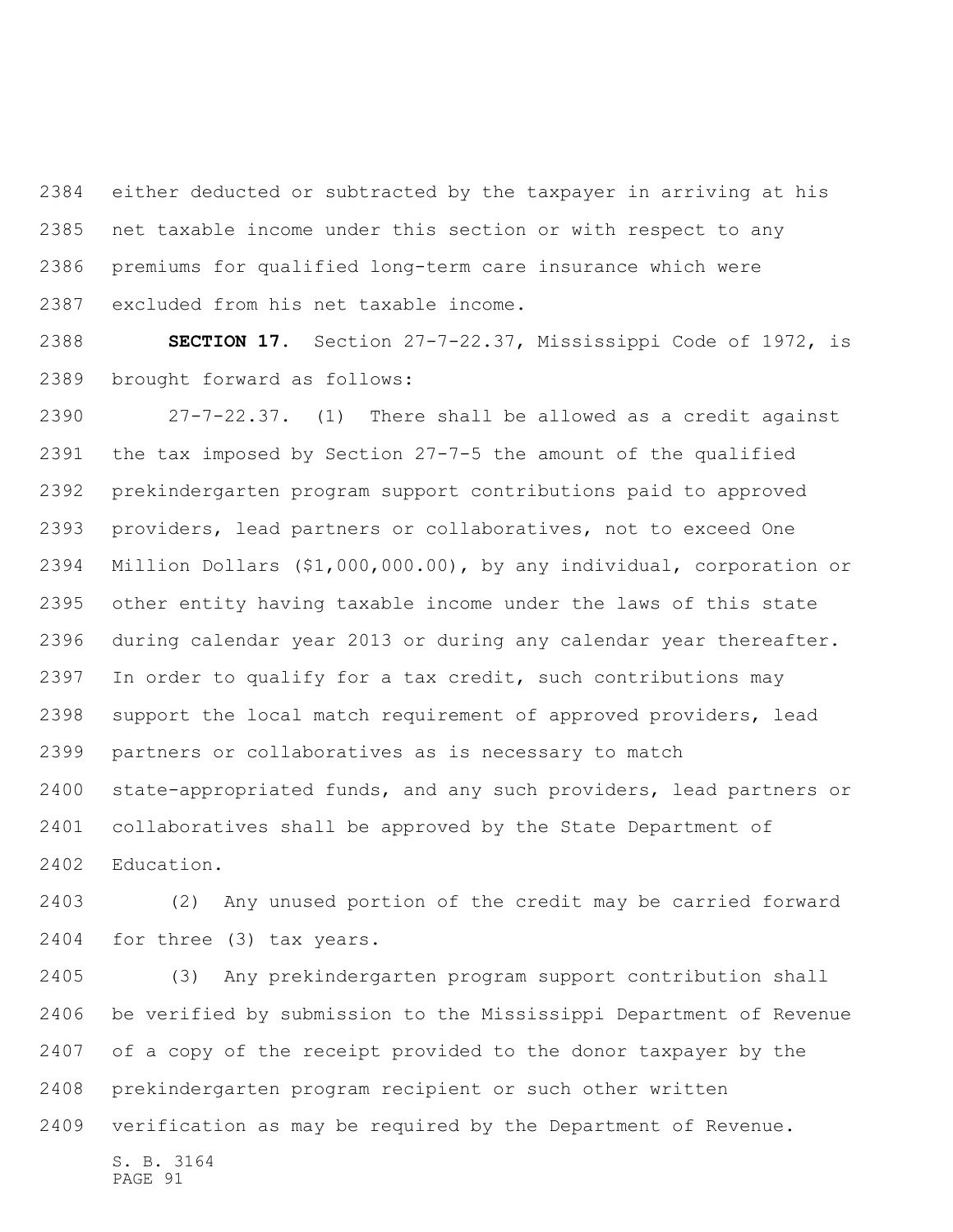(4) The maximum amount of donations accepted by the Department of Revenue in calendar year 2014 shall not exceed Eight Million Dollars (\$8,000,000.00), in calendar year 2015 shall not exceed Fifteen Million Dollars (\$15,000,000.00), and in calendar year 2016 and calendar years thereafter shall not exceed Thirty-two Million Dollars (\$32,000,000.00), or what is appropriated by the Legislature to fund Chapter 493, Laws of 2013 each year.

 (5) The Mississippi Department of Revenue shall promulgate rules necessary to effectuate the purposes of Chapter 493, Laws of 2013. Such rules shall include a means of informing the public of the existence of the prekindergarten support program and the application process for provider, lead partner and collaborative candidates.

 **SECTION 18.** Section 27-7-22.39, Mississippi Code of 1972, is brought forward as follows:

27-7-22.39. (1) As used in this section:

 (a) "Low-income residents" means persons whose household income is less than one hundred fifty percent (150%) of the federal poverty level.

S. B. 3164 PAGE 92 (b) "Qualifying charitable organization" means a charitable organization that is exempt from federal income taxation under Section 501(c)(3) of the Internal Revenue Code or is a designated community action agency that receives community services block grant program monies pursuant to 42 USC 9901. The organization must spend at least fifty percent (50%) of its budget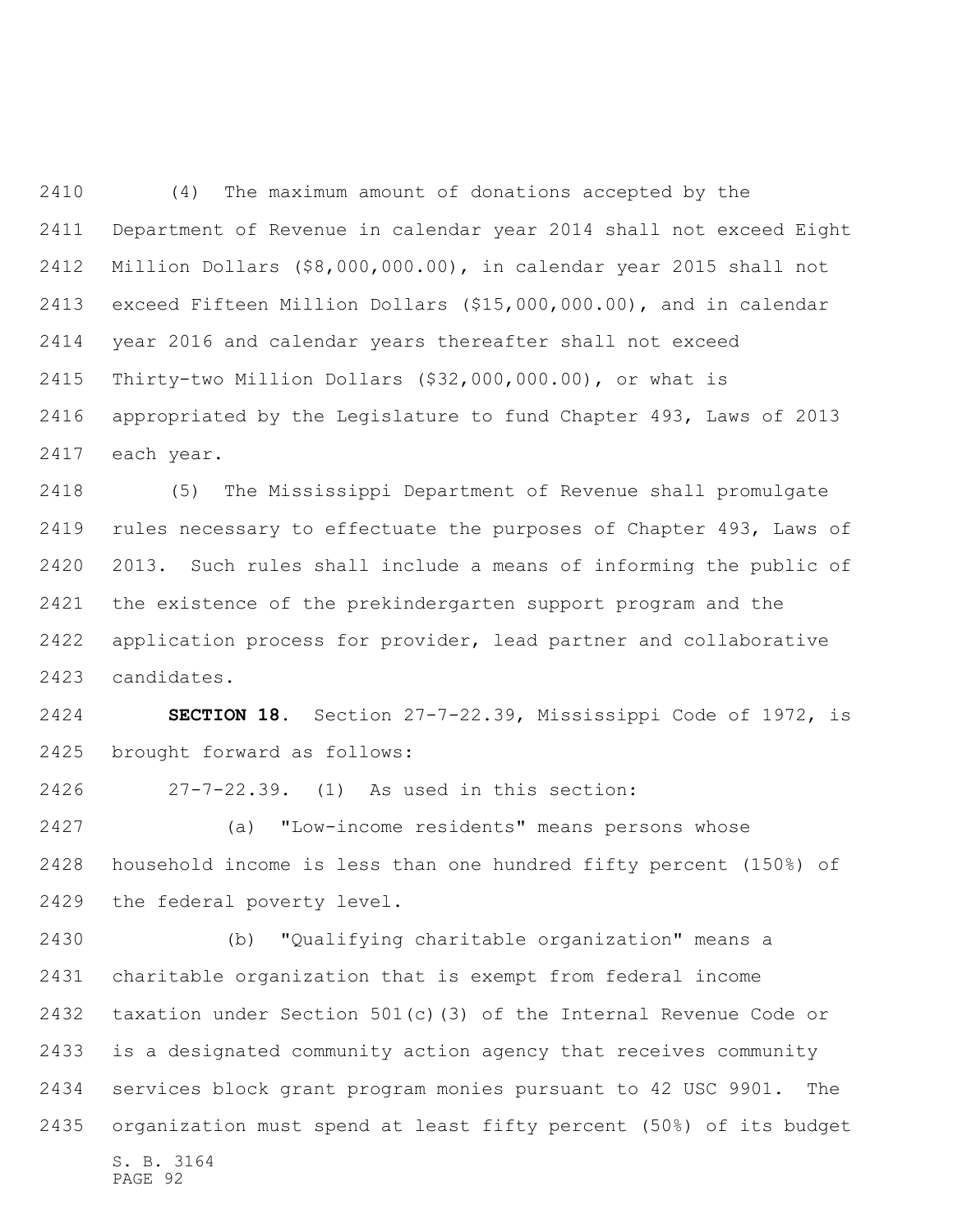on services to residents of this state who receive temporary assistance for needy families benefits or low-income residents of this state and their households or to children who have a chronic illness or physical, intellectual, developmental or emotional disability who are residents of this state. A charitable organization that is exempt from federal income tax under Section 501(c)(3) of the Internal Revenue Code and that meets all other requirements of this paragraph except that it does not spend at least fifty percent (50%) of its overall budget in Mississippi may be a qualifying charitable organization if it spends at least fifty percent (50%) of its Mississippi budget on services to qualified individuals in Mississippi and it certifies to the department that one hundred percent (100%) of the voluntary cash contributions from the taxpayer will be spent on services to qualified individuals in Mississippi. Taxpayers choosing to make donations through an umbrella charitable organization that collects donations on behalf of member charities shall designate that the donation be directed to a member charitable organization that would qualify under this section on a stand-alone basis. Qualifying charitable organization does not include any entity that provides, pays for or provides coverage of abortions or that financially supports any other entity that provides, pays for or provides coverage of abortions.

S. B. 3164 (c) "Qualifying foster care charitable organization" means a qualifying charitable organization that each operating year provides services to at least one hundred (100) qualified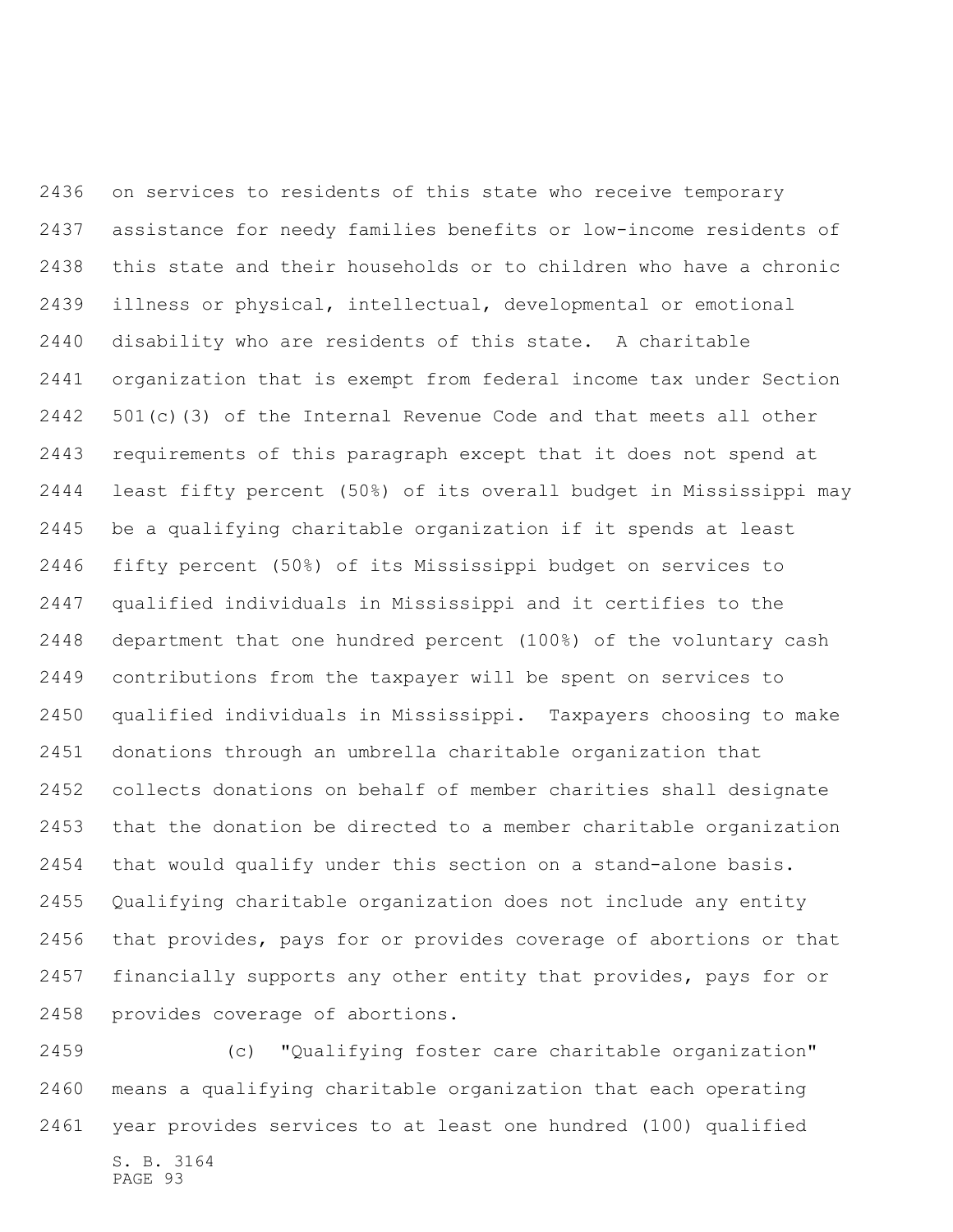individuals in this state and spends at least fifty percent (50%) of its budget on services to qualified individuals in this state. A charitable organization that is exempt from federal income tax under Section 501(c)(3) of the Internal Revenue Code and that meets all other requirements of this paragraph except that it does not spend at least fifty percent (50%) of its overall budget in Mississippi may be a qualifying foster care charitable organization if it spends at least fifty percent (50%) of its Mississippi budget on services to qualified individuals in Mississippi and it certifies to the department that one hundred percent (100%) of the voluntary cash contributions from the taxpayer will be spent on services to qualified individuals in Mississippi. For the purposes of this paragraph, "qualified individual" means a child in a foster care placement program established by the Department of Child Protection Services, a child placed under the Safe Families for Children model, or a child at significant risk of entering a foster care placement program established by the Department of Child Protection Services.

(d) "Services" means:

 (i) Cash assistance, medical care, child care, food, clothing, shelter, and job-placement services or any other assistance that is reasonably necessary to meet immediate basic needs and that is provided and used in this state;

 (ii) Job-training or education services or funding for parents, foster parents or guardians; or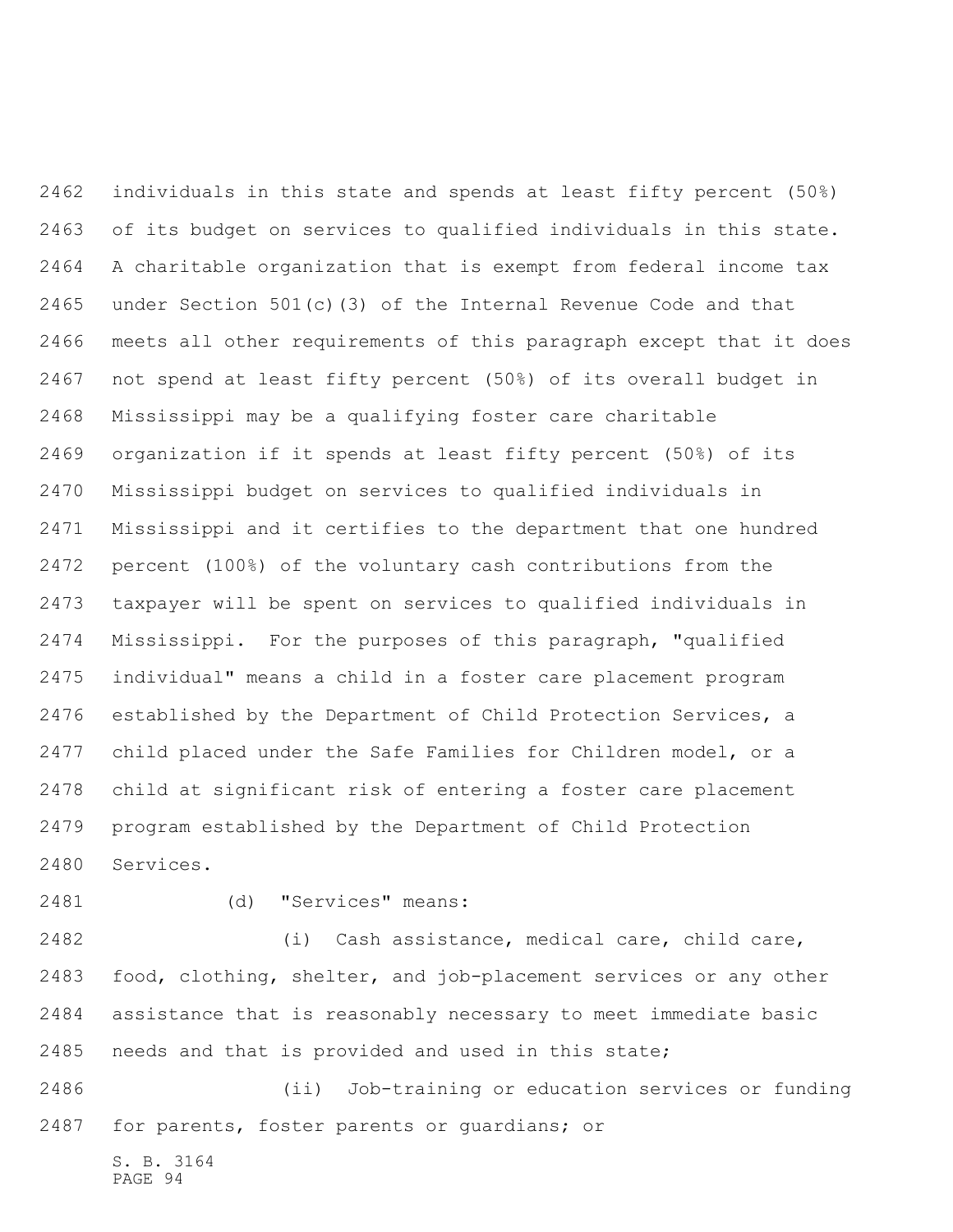(iii) Job-training or education services or funding provided as part of a foster care independent living program.

 (2) Except as provided in subsections (3) and (4) of this section, a credit is allowed against the taxes imposed by this chapter for voluntary cash contributions by the taxpayer during the taxable year to a qualifying charitable organization, other than a qualifying foster care charitable organization, not to exceed:

 (a) The lesser of Four Hundred Dollars (\$400.00) or the amount of the contribution in any taxable year for a single individual or a head of household.

 (b) The lesser of Eight Hundred Dollars (\$800.00) or the amount of the contribution in any taxable year for a married couple filing a joint return.

 (3) A separate credit is allowed against the taxes imposed by this chapter for voluntary cash contributions during the taxable year to a qualifying foster care charitable organization. A contribution to a qualifying foster care charitable organization does not qualify for, and shall not be included in, any credit amount under subsection (2) of this section. If the voluntary cash contribution by the taxpayer is to a qualifying foster care charitable organization, the credit shall not exceed:

 (a) The lesser of Five Hundred Dollars (\$500.00) or the amount of the contribution in any taxable year for a single individual or a head of household.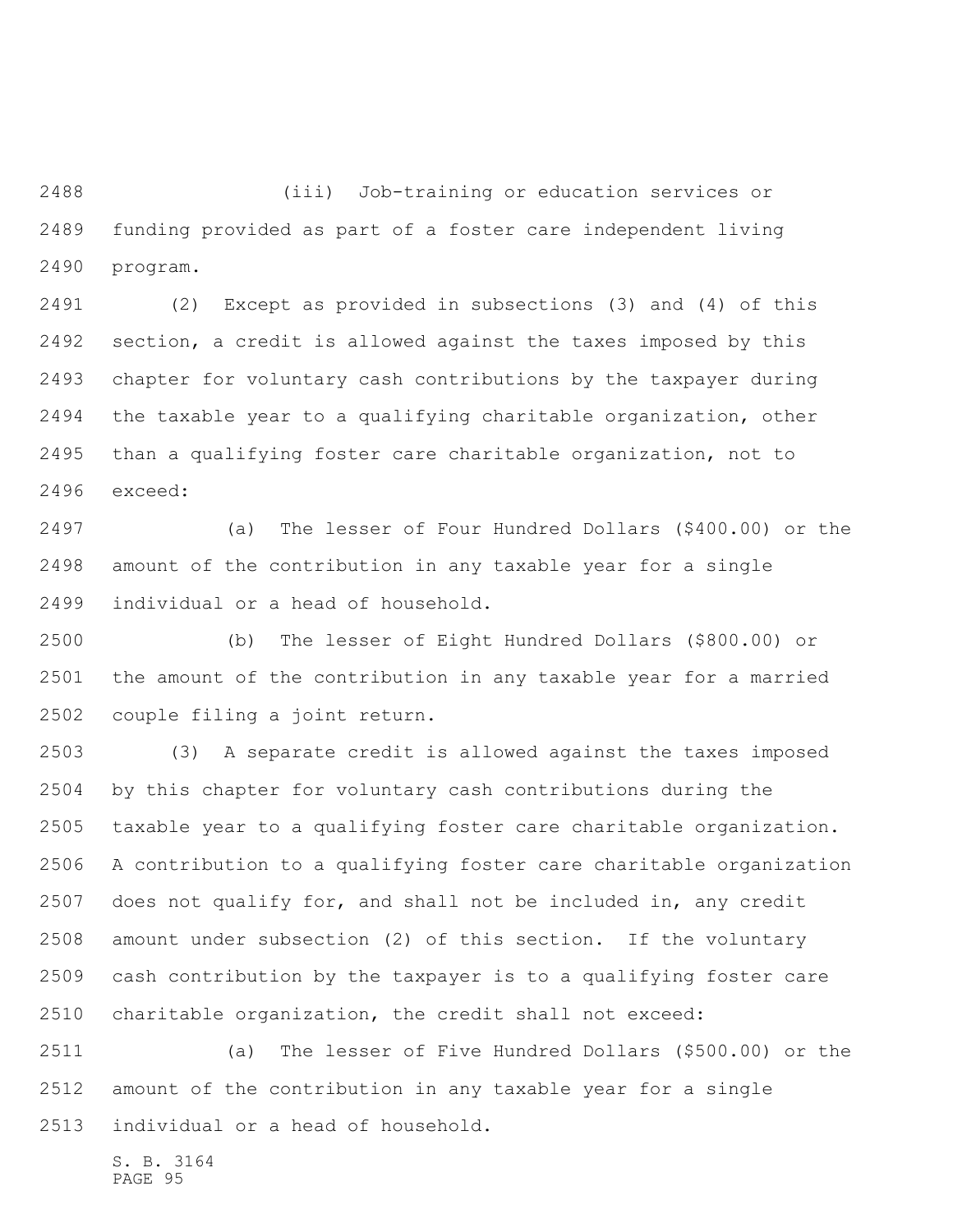(b) The lesser of One Thousand Dollars (\$1,000.00) or the amount of the contribution in any taxable year for a married couple filing a joint return.

 (4) Subsections (2) and (3) of this section provide separate credits against taxes imposed by this chapter depending on the recipients of the contributions. A taxpayer, including a married couple filing a joint return, in the same taxable year, may either or both:

 (a) Contribute to a qualifying charitable organization, other than a qualifying foster care charitable organization, and claim a credit under subsection (2) of this section.

 (b) Contribute to a qualifying foster care charitable organization and claim a credit under subsection (3) of this section.

 (5) A husband and wife who file separate returns for a taxable year in which they could have filed a joint return may each claim only one-half (1/2) of the tax credit that would have been allowed for a joint return.

 (6) If the allowable tax credit exceeds the taxes otherwise due under this chapter on the claimant's income, or if there are no taxes due under this chapter, the taxpayer may carry forward the amount of the claim not used to offset the taxes under this chapter for not more than five (5) consecutive taxable years' income tax liability.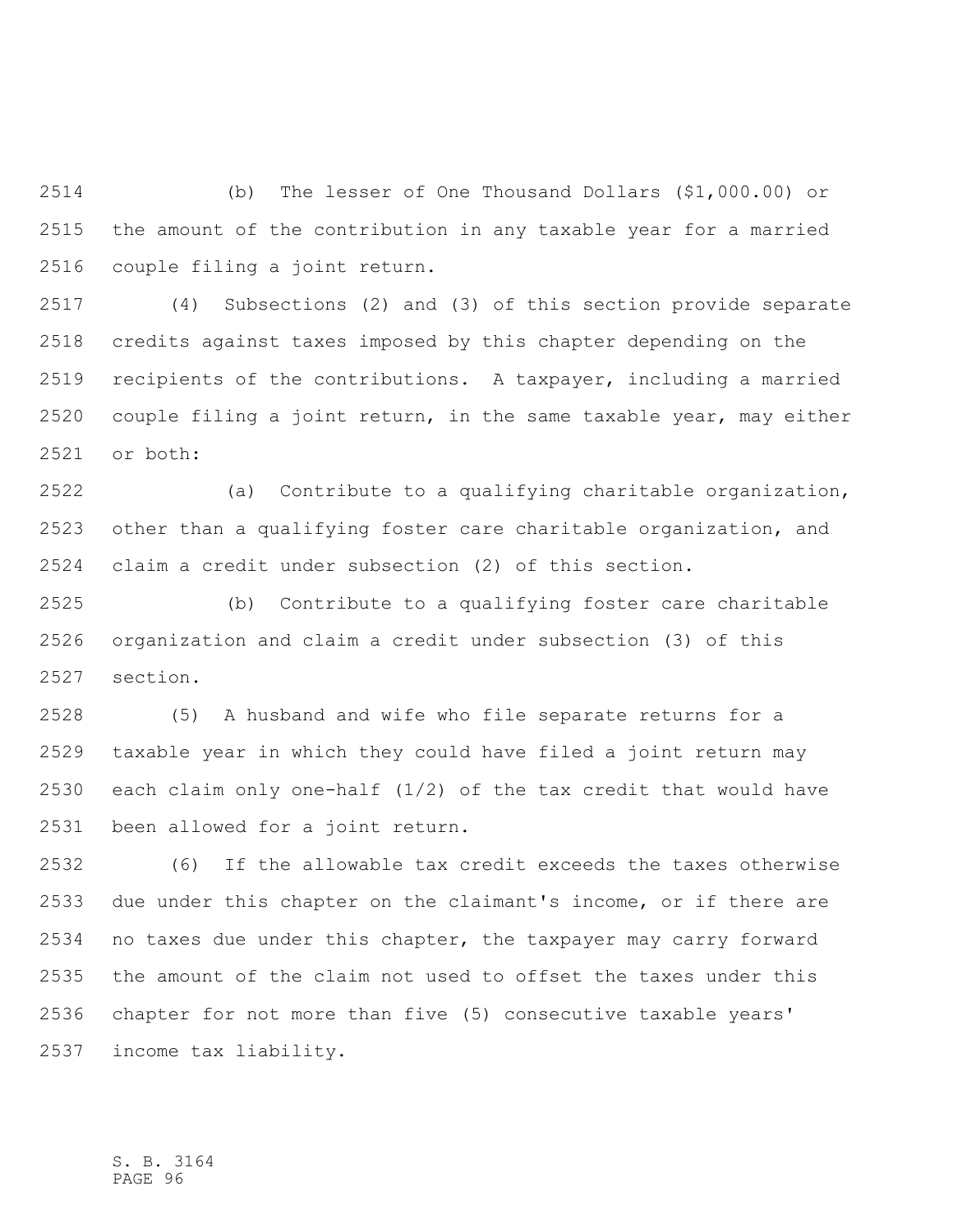(7) The credit allowed by this section is in lieu of a deduction pursuant to Section 170 of the Internal Revenue Code and taken for state tax purposes.

 (8) Taxpayers taking a credit authorized by this section shall provide the name of the qualifying charitable organization and the amount of the contribution to the department on forms provided by the department.

 (9) A qualifying charitable organization shall provide the department with a written certification that it meets all criteria to be considered a qualifying charitable organization. The organization shall also notify the department of any changes that may affect the qualifications under this section.

 (10) The charitable organization's written certification must be signed by an officer of the organization under penalty of perjury. The written certification shall include the following:

 (a) Verification of the organization's status under Section 501(c)(3) of the Internal Revenue Code or verification that the organization is a designated community action agency that receives community services block grant program monies pursuant to 42 USC 9901.

 (b) Financial data indicating the organization's budget for the organization's prior operating year and the amount of that budget spent on services to residents of this state who either:

 (i) Receive temporary assistance for needy families benefits;

S. B. 3164 PAGE 97 (ii) Are low-income residents of this state;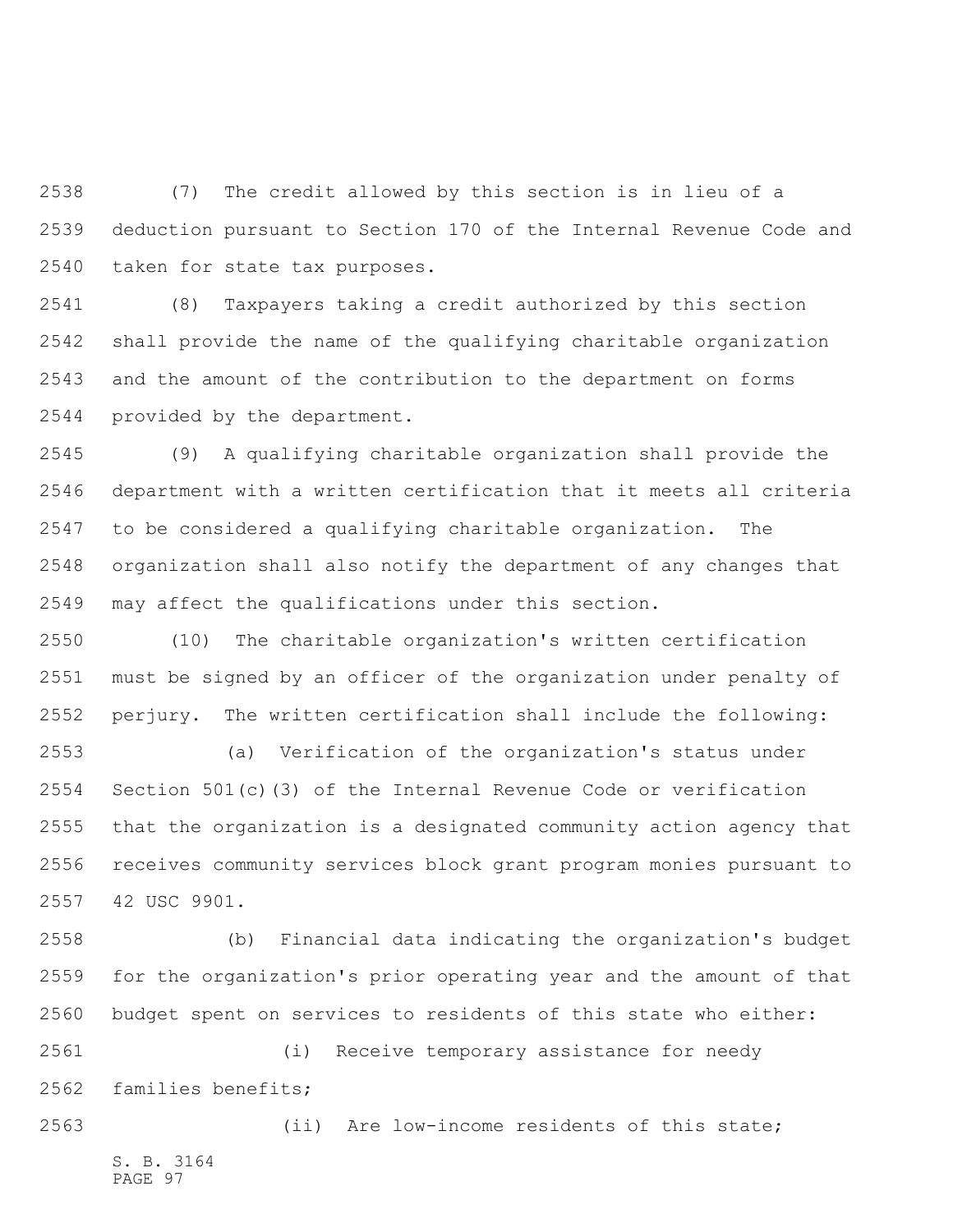(iii) Are children who have a chronic illness or physical, intellectual, developmental or emotional disability; or (iv) Are children in a foster care placement

 program established by the Department of Child Protection Services, children placed under the Safe Families for Children model or children at significant risk of entering a foster care placement program established by the Department of Child Protection Services.

 (c) A statement that the organization plans to continue spending at least fifty percent (50%) of its budget on services to residents of this state who receive temporary assistance for needy families benefits, who are low-income residents of this state, who are children who have a chronic illness or physical, intellectual, developmental or emotional disability or who are children in a foster care placement program established by the Department of Child Protection Services, children placed under the Safe Families for Children model or children at significant risk of entering a foster care placement program established by the Department of Child Protection Services. A charitable organization that is exempt from federal income tax under Section 501(c)(3) of the Internal Revenue Code and that meets all other requirements for a qualifying charitable organization or qualifying foster care charitable organization except that it does not spend at least fifty percent (50%) of its overall budget in Mississippi shall submit a statement that it spends at least fifty percent (50%) of its Mississippi budget on services to qualified individuals in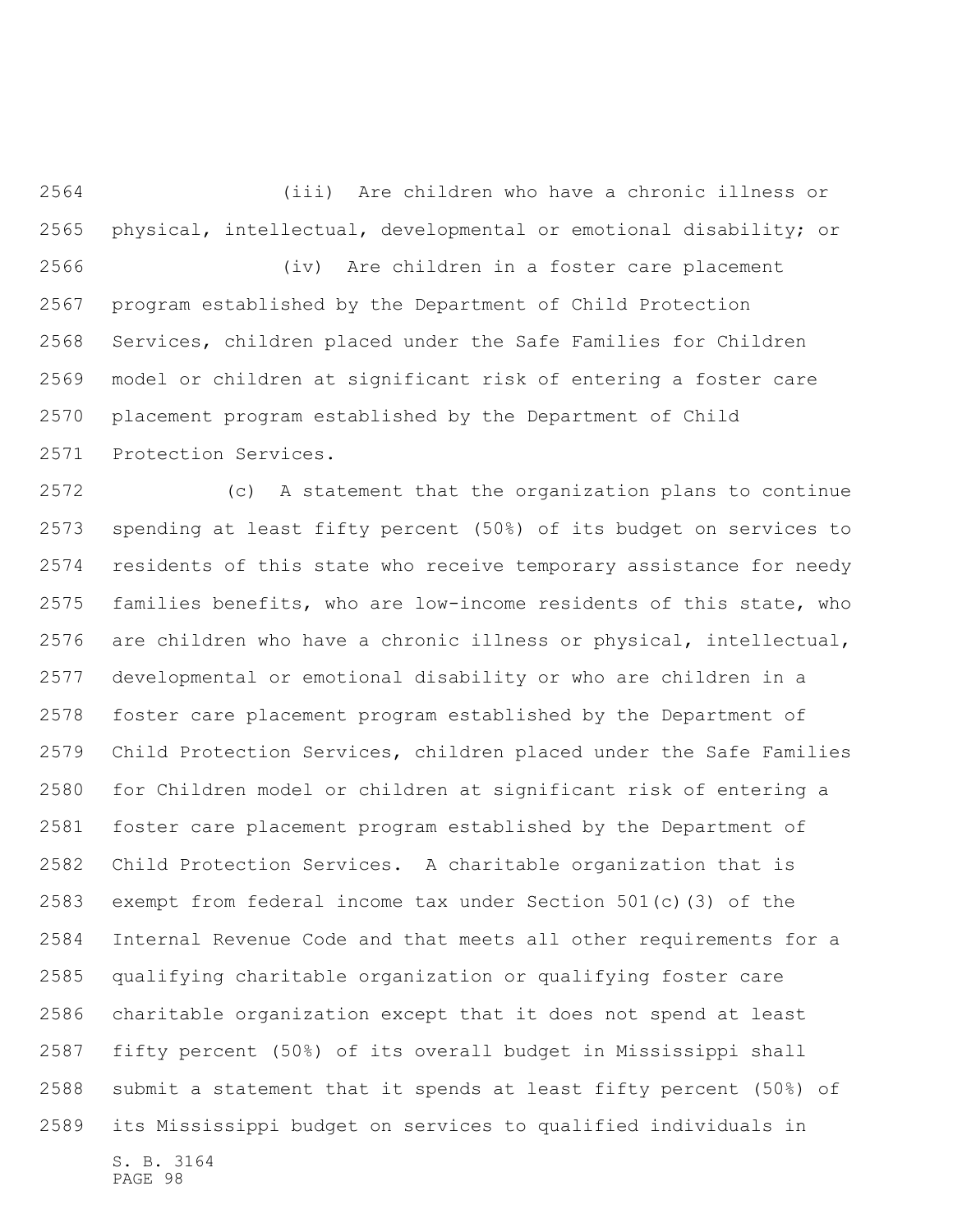Mississippi and that one hundred percent (100%) of the voluntary cash contributions it receives from Mississippi taxpayers will be spent on services to qualified individuals in Mississippi.

 (d) In the case of a foster care charitable organization, a statement that each operating year it provides services to at least one hundred (100) qualified individuals in this state.

 (e) A statement that the organization does not provide, pay for or provide coverage of abortions and does not financially support any other entity that provides, pays for or provides coverage of abortions.

 (f) Any other information that the department requires to administer this section.

 (11) The department shall review each written certification and determine whether the organization meets all the criteria to be considered a qualifying charitable organization and notify the organization of its determination. The department may also periodically request recertification from the organization. The department shall compile and make available to the public a list of the qualifying charitable organizations.

 (12) The aggregate amount of tax credits that may be awarded under this section in any calendar year shall not exceed Three Million Dollars (\$3,000,000.00). However, for calendar year 2021, and for each calendar year thereafter, the aggregate amount of tax credits that may be awarded under this section in any calendar year shall not exceed One Million Dollars (\$1,000,000.00). In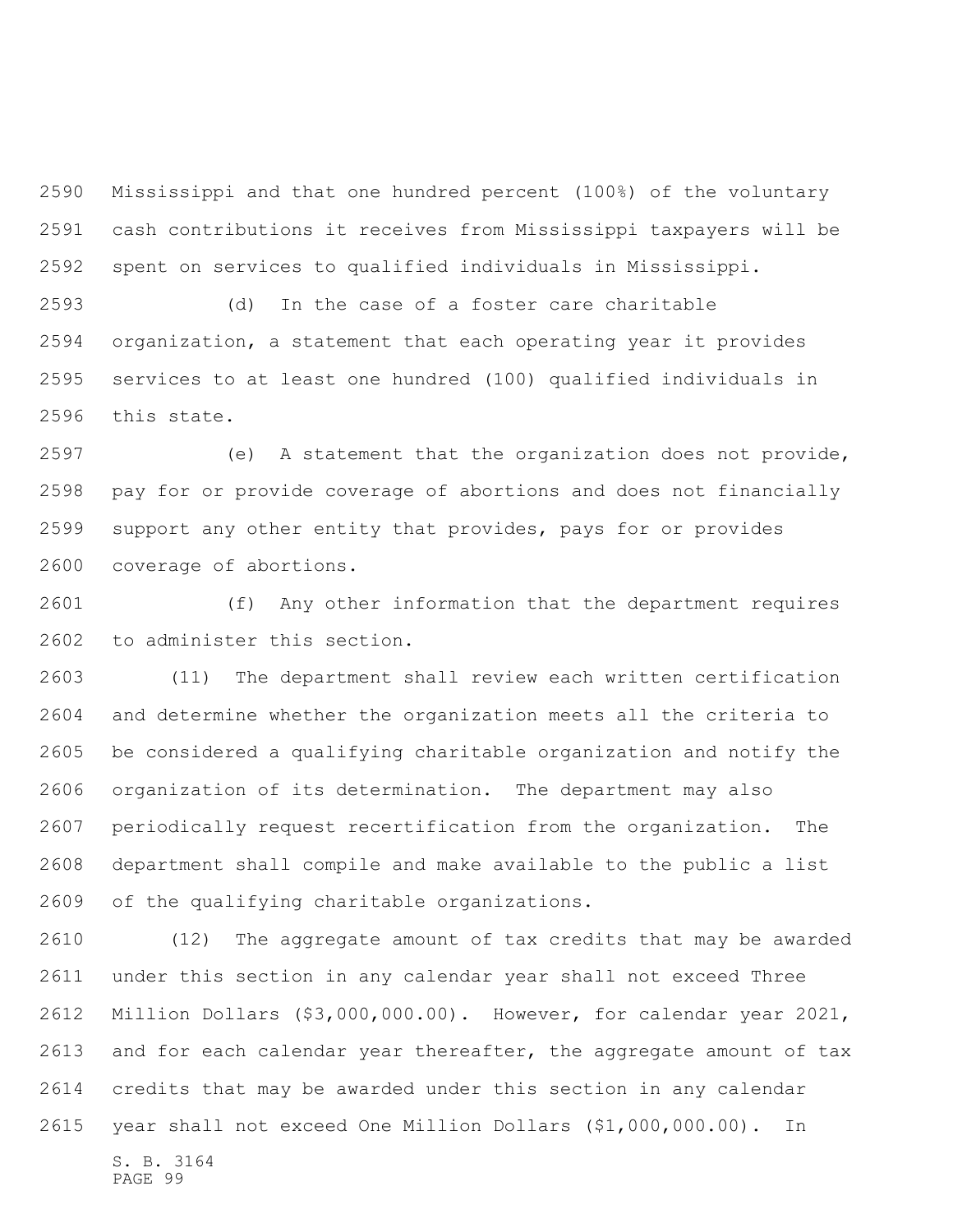addition, any tax credits not awarded under this section before June 1, 2020, may be allocated during calendar year 2020 under Section 27-7-22.41 for contributions by taxpayers to eligible charitable organizations described in Section 27-7-22.41(1)(b)(ii) as provided under such section, notwithstanding any limitation on the percentage of tax credits

that may be allocated for such contributions.

 (13) A taxpayer shall apply for credits with the department on forms prescribed by the department. In the application the taxpayer shall certify to the department the dollar amount of the contributions made or to be made during the calendar year. Within thirty (30) days after the receipt of an application, the department shall allocate credits based on the dollar amount of contributions as certified in the application. However, if the department cannot allocate the full amount of credits certified in the application due to the limit on the aggregate amount of credits that may be awarded under this section in a calendar year, the department shall so notify the applicant within thirty (30) days with the amount of credits, if any, that may be allocated to the applicant in the calendar year. Once the department has allocated credits to a taxpayer, if the contribution for which a credit is allocated has not been made as of the date of the allocation, then the contribution must be made not later than sixty (60) days from the date of the allocation. If the contribution is not made within such time period, the allocation shall be cancelled and returned to the department for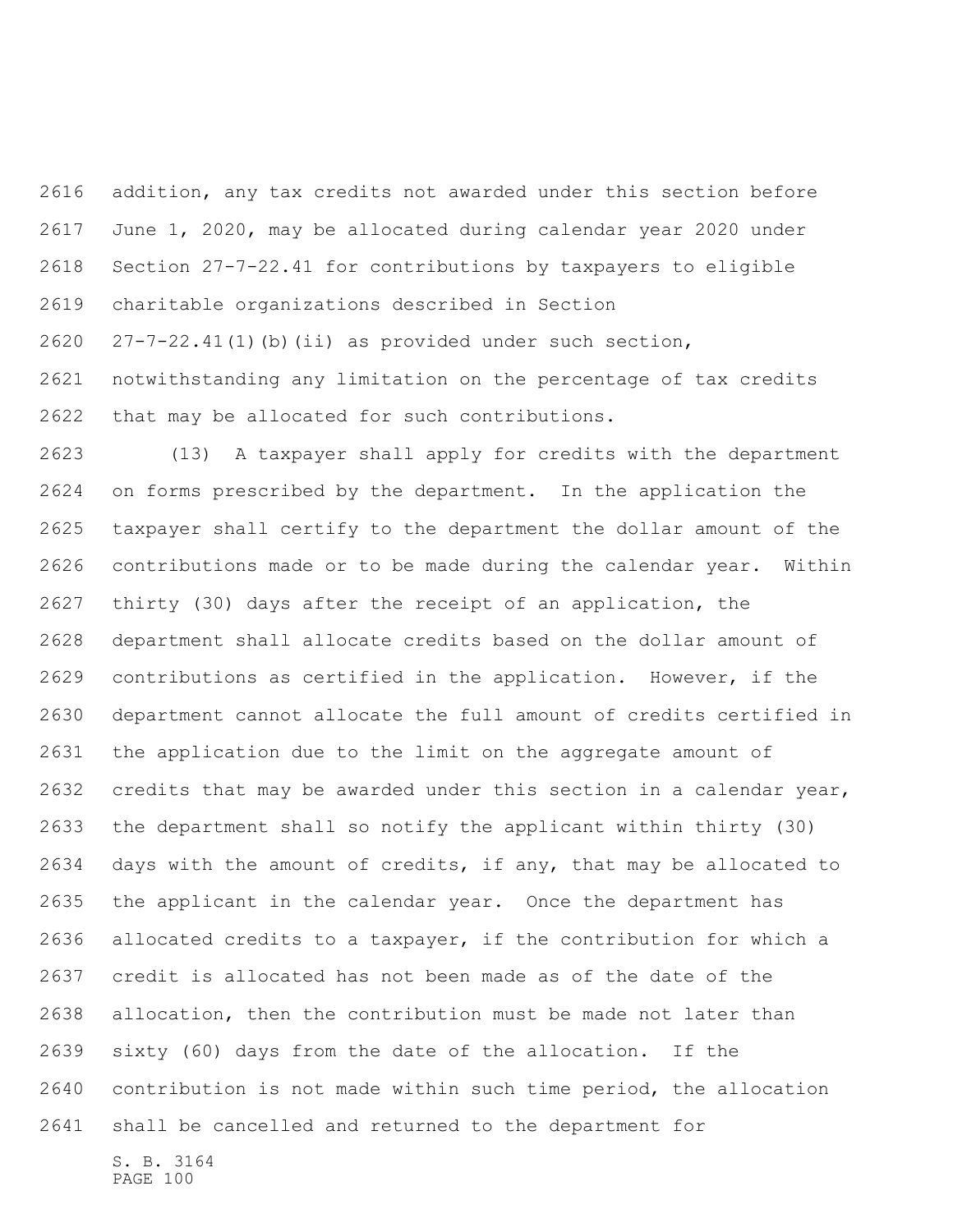reallocation. Upon final documentation of the contributions, if the actual dollar amount of the contributions is lower than the amount estimated, the department shall adjust the tax credit allowed under this section.

 (14) This section shall be repealed from and after January 1, 2025.

 **SECTION 19.** Section 27-7-22.41, Mississippi Code of 1972, is brought forward as follows:

 27-7-22.41. (1) For the purposes of this section, the following words and phrases shall have the meanings ascribed in this section unless the context clearly indicates otherwise:

 (a) "Department" means the Department of Revenue. (b) "Eligible charitable organization" means an organization that is exempt from federal income taxation under Section 501(c)(3) of the Internal Revenue Code and is:

 (i) Licensed by or under contract with the Mississippi Department of Child Protection Services and provides services for:

 1. The prevention and diversion of children from custody with the Department of Child Protection Services, 2. The safety, care and well-being of children in custody with the Department of Child Protection Services, or

 3. The express purpose of creating permanency for children through adoption; or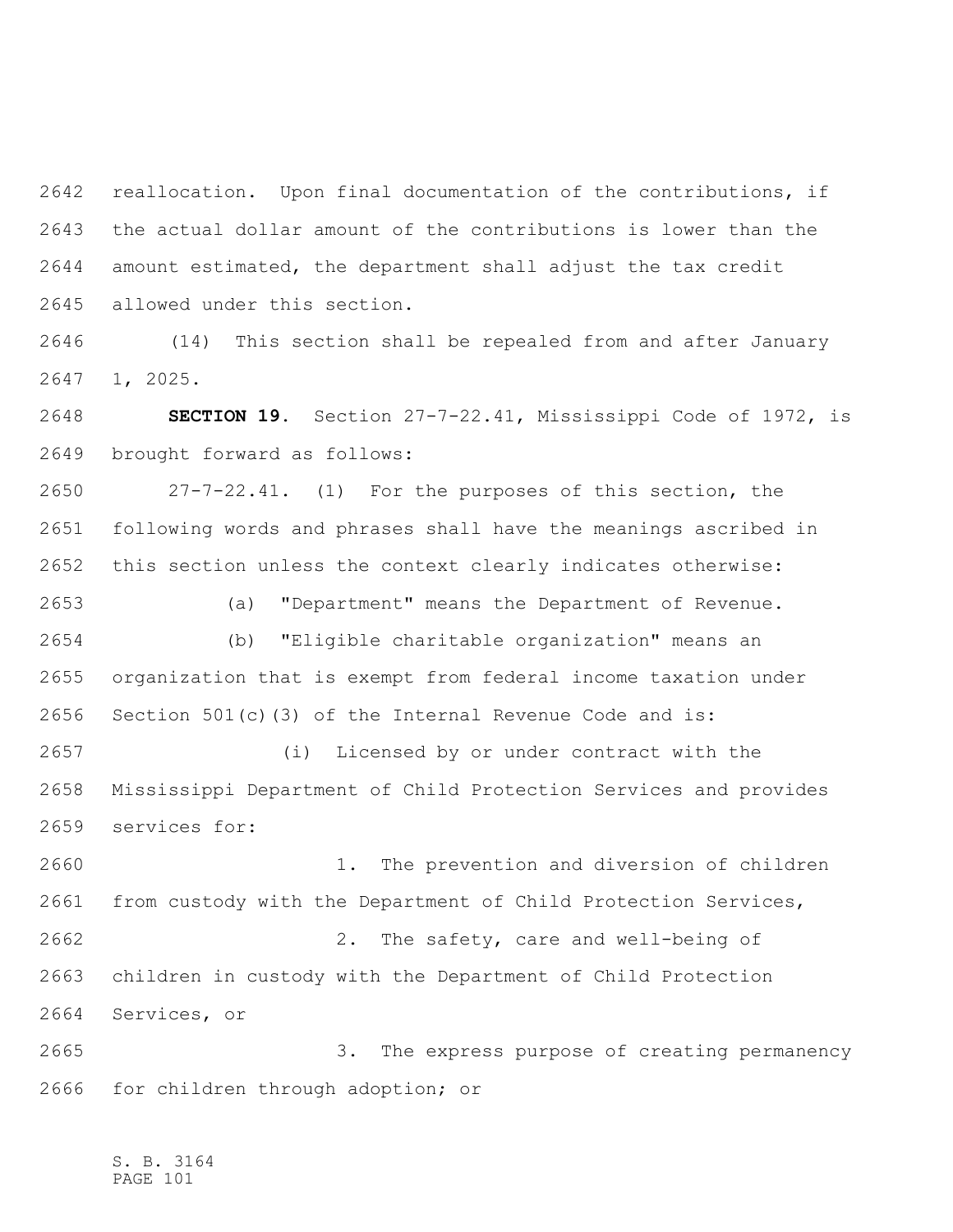(ii) Certified by the department as an educational services charitable organization and provides services to: 1. Children in a foster care placement program established by the Department of Child Protection Services, children placed under the Safe Families for Children model, or children at significant risk of entering a foster care placement program established by the Department of Child Protection Services,

 2. Children who have a chronic illness or physical, intellectual, developmental or emotional disability, or

 3. Children eligible for free or reduced price meals programs under Section 37-11-7, or selected for participation in the Promise Neighborhoods Program sponsored by the U.S. Department of Education.

S. B. 3164 (2) (a) The tax credit authorized in this section shall be available only to a taxpayer who is a business enterprise engaged in commercial, industrial or professional activities and operating as a corporation, limited liability company, partnership or sole proprietorship. Except as otherwise provided in this section, a credit is allowed against the taxes imposed by Sections 27-7-5, 27-15-103, 27-15-109 and 27-15-123, for voluntary cash contributions made by a taxpayer during the taxable year to an eligible charitable organization. From and after January 1, 2022, for a taxpayer that is not operating as a corporation, a credit is also allowed against ad valorem taxes assessed and levied on real

PAGE 102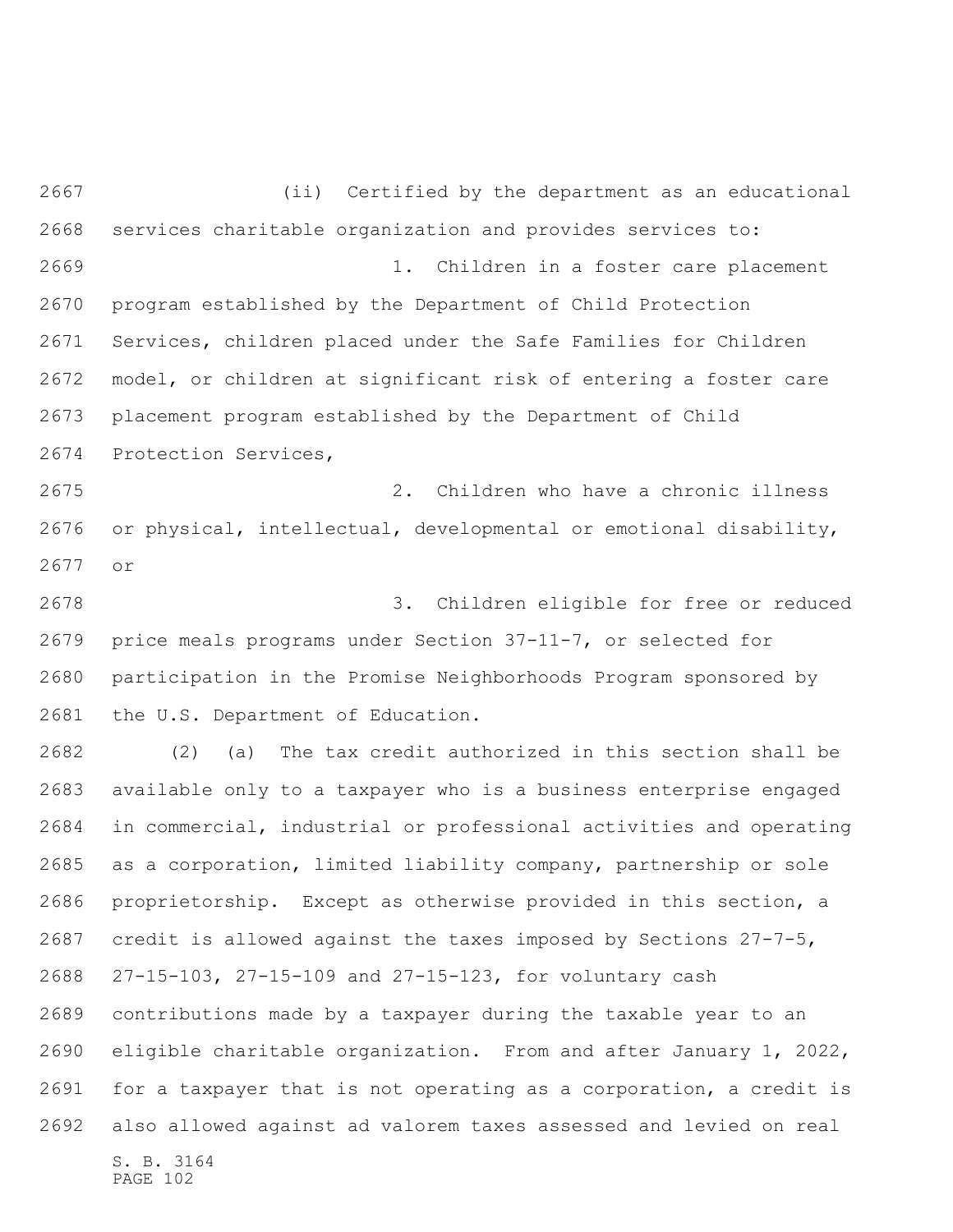property for voluntary cash contributions made by the taxpayer during the taxable year to an eligible charitable organization. The amount of credit that may be utilized by a taxpayer in a taxable year shall be limited to (i) an amount not to exceed fifty percent (50%) of the total tax liability of the taxpayer for the taxes imposed by such sections of law and (ii) an amount not to exceed fifty percent (50%) of the total tax liability of the taxpayer for ad valorem taxes assessed and levied on real property. Any tax credit claimed under this section but not used in any taxable year may be carried forward for five (5) consecutive years from the close of the tax year in which the credits were earned.

 (b) A contribution to an eligible charitable organization for which a credit is claimed under this section does not qualify for and shall not be included in any credit that may be claimed under Section 27-7-22.39.

 (c) A contribution for which a credit is claimed under this section may not be used as a deduction by the taxpayer for state income tax purposes.

 (3) Taxpayers taking a credit authorized by this section shall provide the name of the eligible charitable organization and the amount of the contribution to the department on forms provided by the department.

S. B. 3164 PAGE 103 (4) An eligible charitable organization shall provide the department with a written certification that it meets all criteria to be considered an eligible charitable organization. An eligible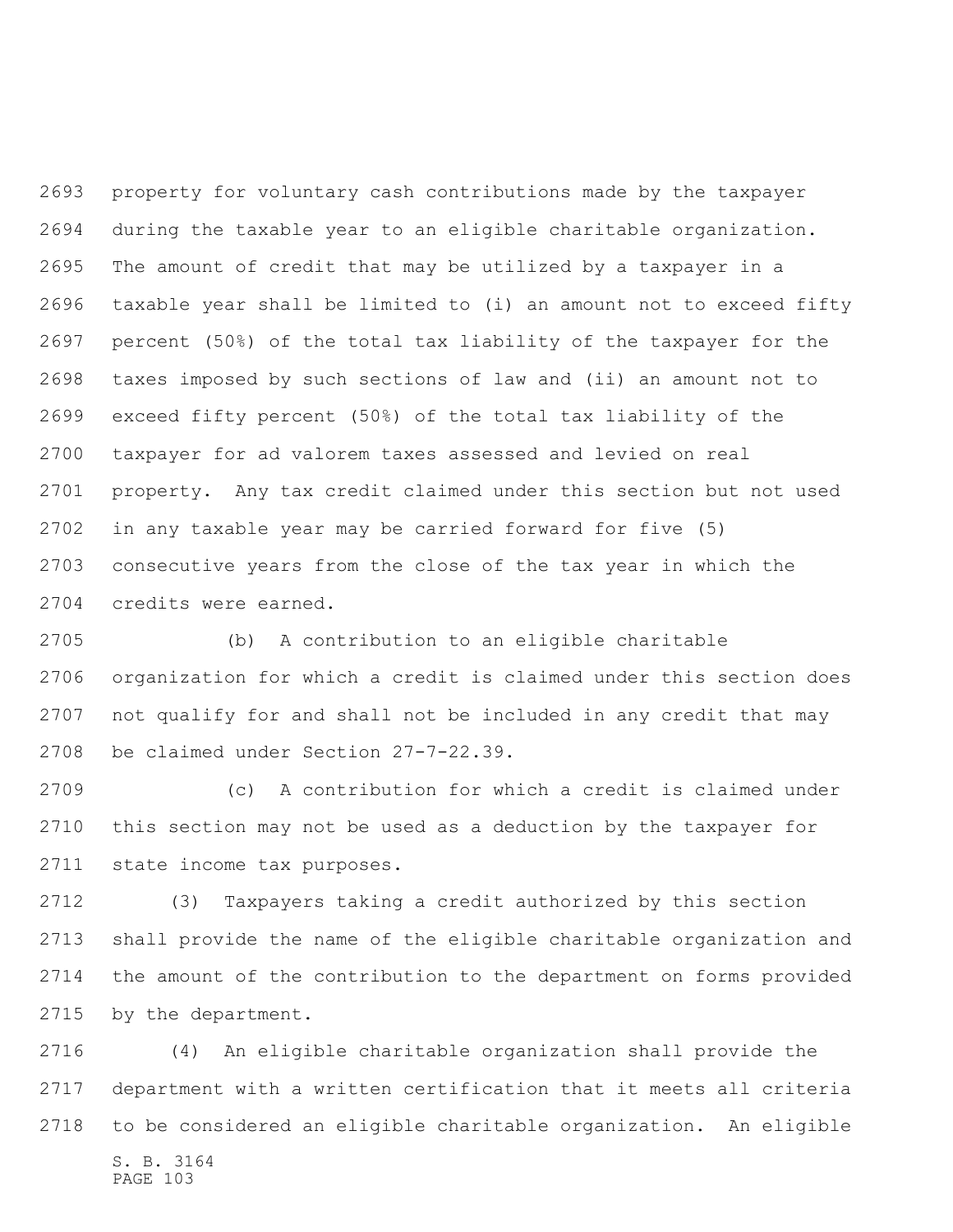charitable organization must also provide the department with written documented proof of its license and/or written contract with the Mississippi Department of Child Protection Services. The organization shall also notify the department of any changes that may affect eligibility under this section.

 (5) The eligible charitable organization's written certification must be signed by an officer of the organization under penalty of perjury. The written certification shall include the following:

 (a) Verification of the organization's status under Section 501(c)(3) of the Internal Revenue Code;

 (b) A statement that the organization does not provide, pay for or provide coverage of abortions and does not financially support any other entity that provides, pays for or provides coverage of abortions;

 (c) Any other information that the department requires to administer this section.

 (6) The department shall review each written certification and determine whether the organization meets all the criteria to be considered an eligible charitable organization and notify the organization of its determination. The department may also periodically request recertification from the organization. The department shall compile and make available to the public a list of eligible charitable organizations.

 (7) Tax credits authorized by this section that are earned by a partnership, limited liability company, S corporation or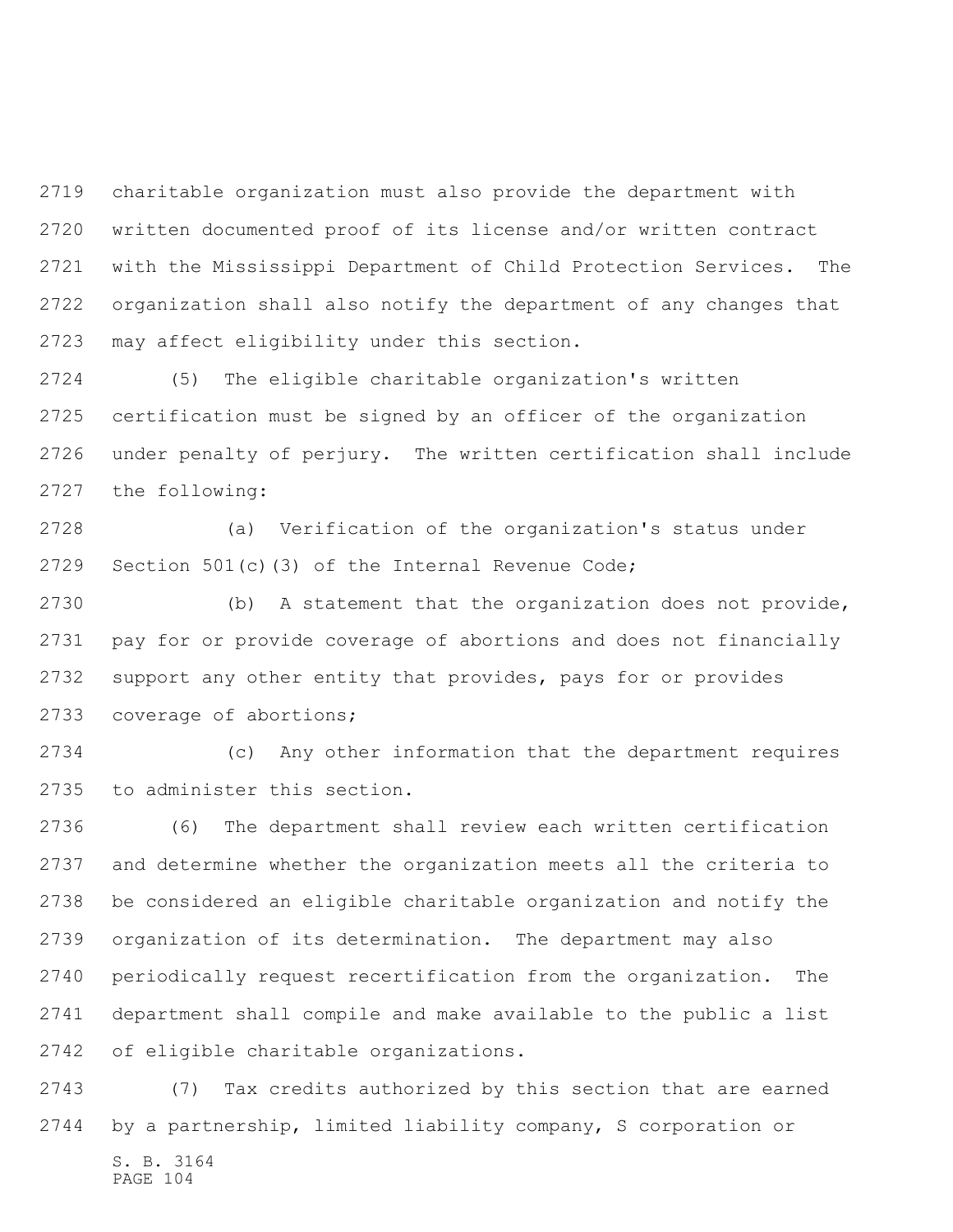other similar pass-through entity, shall be allocated among all partners, members or shareholders, respectively, either in proportion to their ownership interest in such entity or as the partners, members or shareholders mutually agree as provided in an executed document.

S. B. 3164 PAGE 105 (8) (a) A taxpayer shall apply for credits with the department on forms prescribed by the department. In the application the taxpayer shall certify to the department the dollar amount of the contributions made or to be made during the calendar year. Within thirty (30) days after the receipt of an application, the department shall allocate credits based on the dollar amount of contributions as certified in the application. However, if the department cannot allocate the full amount of credits certified in the application due to the limit on the aggregate amount of credits that may be awarded under this section in a calendar year, the department shall so notify the applicant within thirty (30) days with the amount of credits, if any, that may be allocated to the applicant in the calendar year. Once the department has allocated credits to a taxpayer, if the contribution for which a credit is allocated has not been made as of the date of the allocation, then the contribution must be made not later than sixty (60) days from the date of the allocation. If the contribution is not made within such time period, the allocation shall be cancelled and returned to the department for reallocation. Upon final documentation of the contributions, if the actual dollar amount of the contributions is lower than the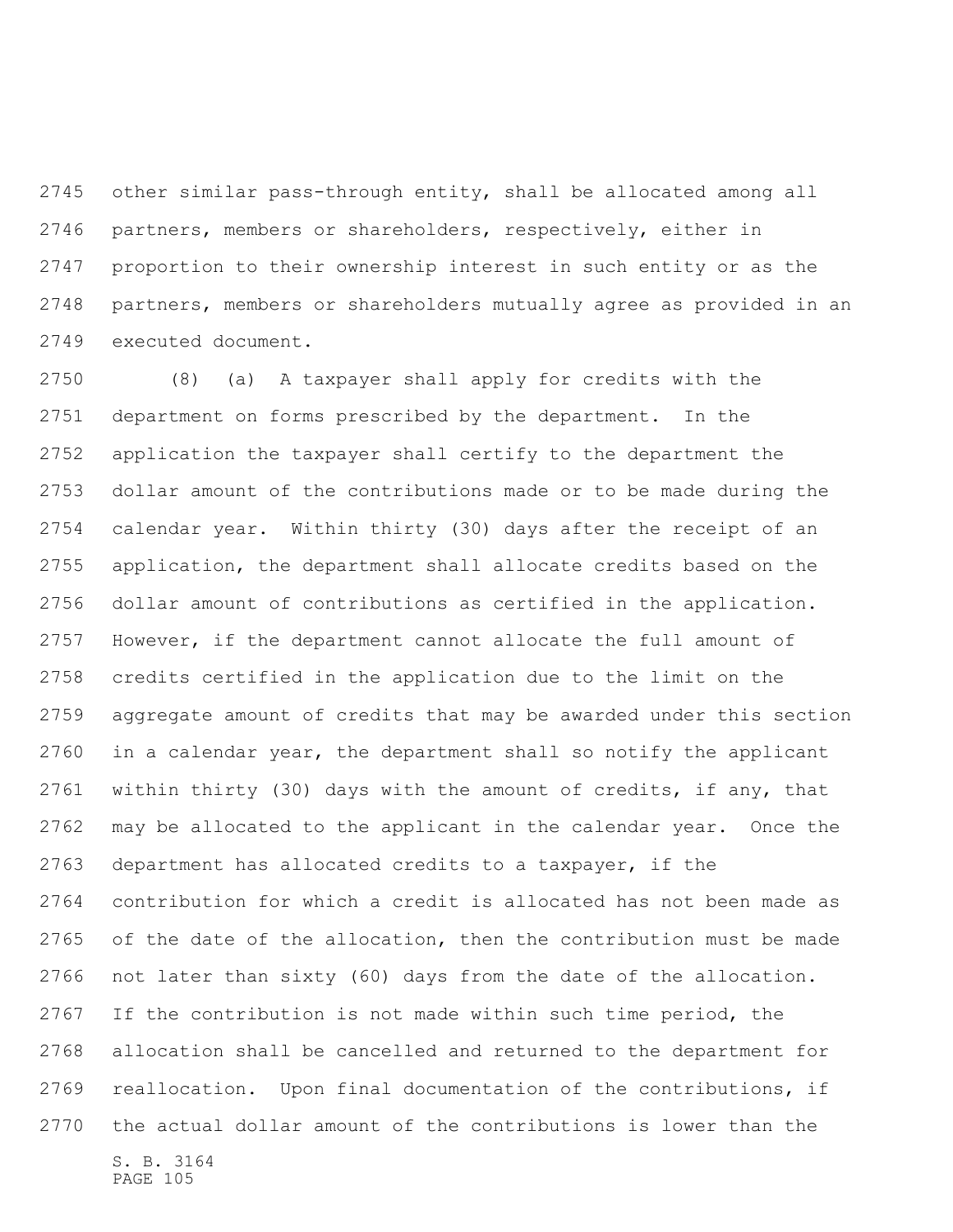amount estimated, the department shall adjust the tax credit allowed under this section.

 (b) A taxpayer who applied for a tax credit under this section during calendar year 2020, but who was unable to be awarded the credit due to the limit on the aggregate amount of credits authorized for calendar year 2020, shall be given priority for tax credits authorized to be allocated to taxpayers under this section by Section 27-7-22.39.

 (c) For the purposes of using a tax credit against ad valorem taxes assessed and levied on real property, a taxpayer shall present to the appropriate tax collector the tax credit documentation provided to the taxpayer by the Department of Revenue, and the tax collector shall apply the tax credit against such ad valorem taxes. The tax collector shall forward the tax credit documentation to the Department of Revenue along with the amount of the tax credit applied against ad valorem taxes, and the department shall disburse funds to the tax collector for the amount of the tax credit applied against ad valorem taxes. Such payments by the Department of Revenue shall be made from current tax collections.

 (9) The aggregate amount of tax credits that may be allocated by the department under this section during a calendar year shall not exceed Five Million Dollars (\$5,000,000.00), and not more than fifty percent (50%) of tax credits allocated during a calendar year may be allocated for contributions to eligible charitable organizations described in subsection (1)(b)(ii) of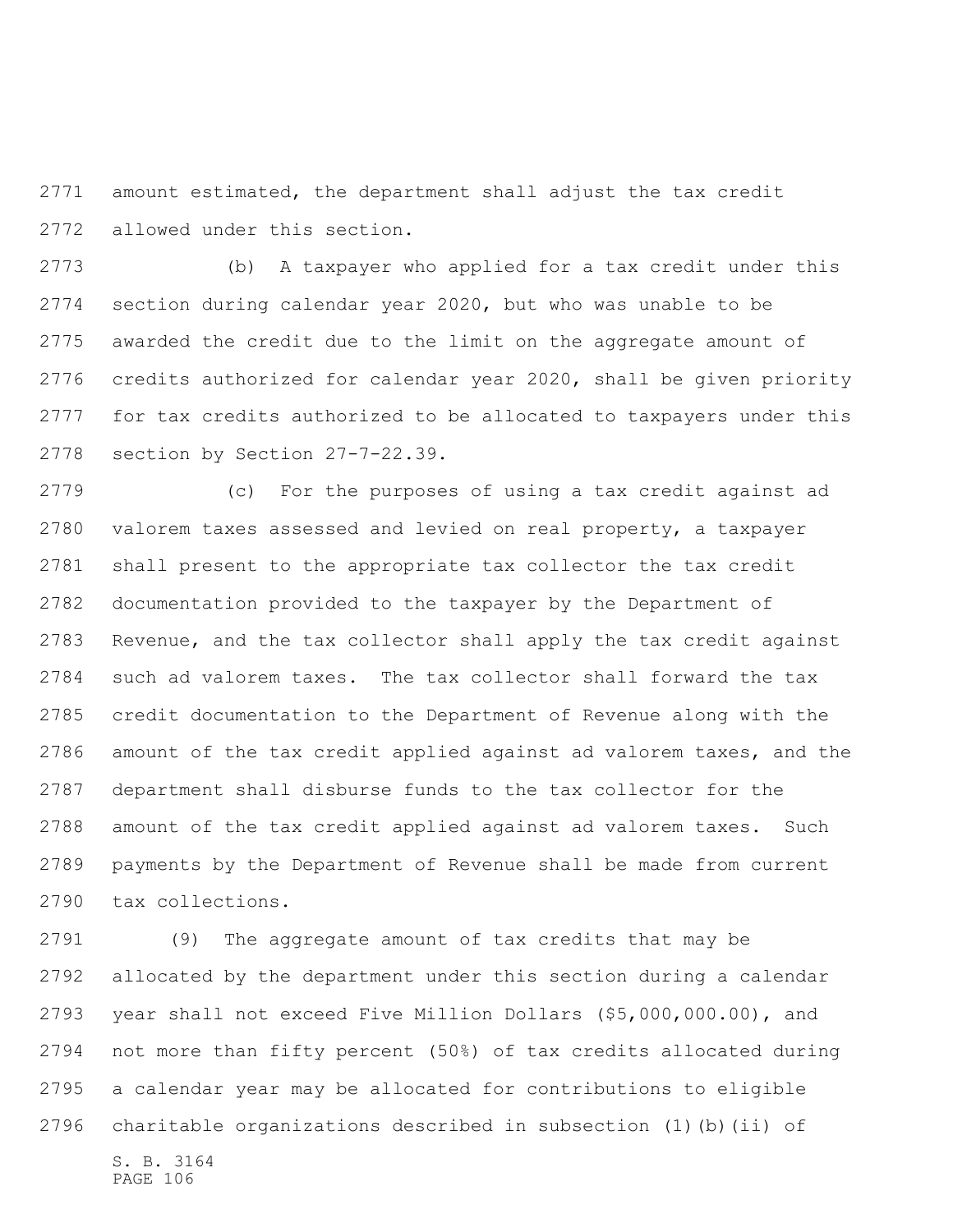S. B. 3164 this section. However, for calendar year 2021, the aggregate amount of tax credits that may be allocated by the department under this section during a calendar year shall not exceed Ten Million Dollars (\$10,000,000.00), and for calendar year 2022, and for each calendar year thereafter, the aggregate amount of tax credits that may be allocated by the department under this section during a calendar year shall not exceed Sixteen Million Dollars (\$16,000,000.00). For calendar year 2021, and for each calendar year thereafter, fifty percent (50%) of the tax credits allocated during a calendar year shall be allocated for contributions to eligible charitable organizations described in subsection 2808 (1)(b)(i) of this section and fifty percent  $(50\%)$  of the tax credits allocated during a calendar year shall be allocated for contributions to eligible charitable organizations described in subsection (1)(b)(ii) of this section. For calendar year 2022, and for each calendar year thereafter, of the amount of tax credits that may be allocated for contributions to eligible charitable organizations described in subsection (1)(b)(ii) of this section, fifteen percent (15%) of the tax credits shall be available solely for allocation for contributions to eligible 2817 charitable organizations described in subsection  $(1)$  (b)  $(ii)$  2; however, any such tax credits not allocated before April 1 of a calendar year may be allocated for contributions to eligible charitable organizations described in subsection (1)(b)(ii)1 of this section. For calendar year 2021, and for each calendar year thereafter, for credits allocated during a calendar year for

PAGE 107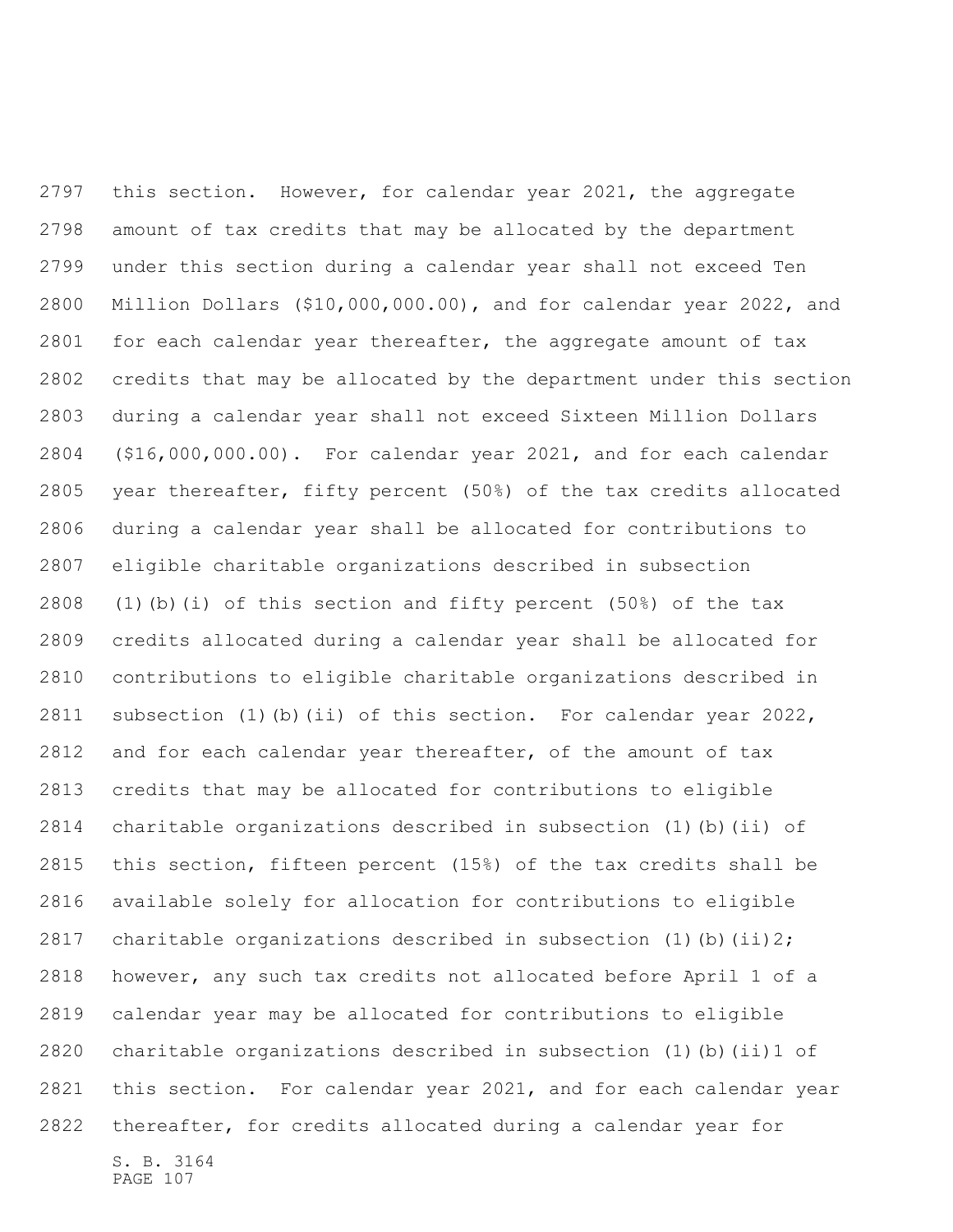contributions to eligible charitable organizations described in subsection (1)(b)(i) of this section, no more than twenty-five percent (25%) of such credits may be allocated for contributions to a single eligible charitable organization. Except as otherwise provided in this section, for calendar year 2021, and for each calendar year thereafter, for credits allocated during a calendar year for contributions to eligible charitable organizations described in subsection (1)(b)(ii) of this section, no more than five percent (5%) of such credits may be allocated for contributions to a single eligible charitable organization. However, for calendar year 2022, of the additional amount of tax credits authorized under this section, as amended by Chapter 480, Laws of 2021, for allocation for contributions to eligible charitable organizations described in subsection (1)(b)(ii) of this section, Two Million Dollars (\$2,000,000.00) of the tax credits shall be available solely for allocation for contributions to Magnolia Speech School; however, any such tax credits not allocated before April 1, 2022, may be allocated for contributions to eligible charitable organizations described in subsection (1)(b)(ii) of this section.

 **SECTION 20.** Section 27-7-207, Mississippi Code of 1972, is brought forward as follows:

 27-7-207. (1) Subject to the limitations provided for in this section, through calendar year 2023 a taxpayer shall be allowed a credit against the tax imposed by Chapter 7, Title 27, in an amount equal to twenty-five percent (25%) of a qualified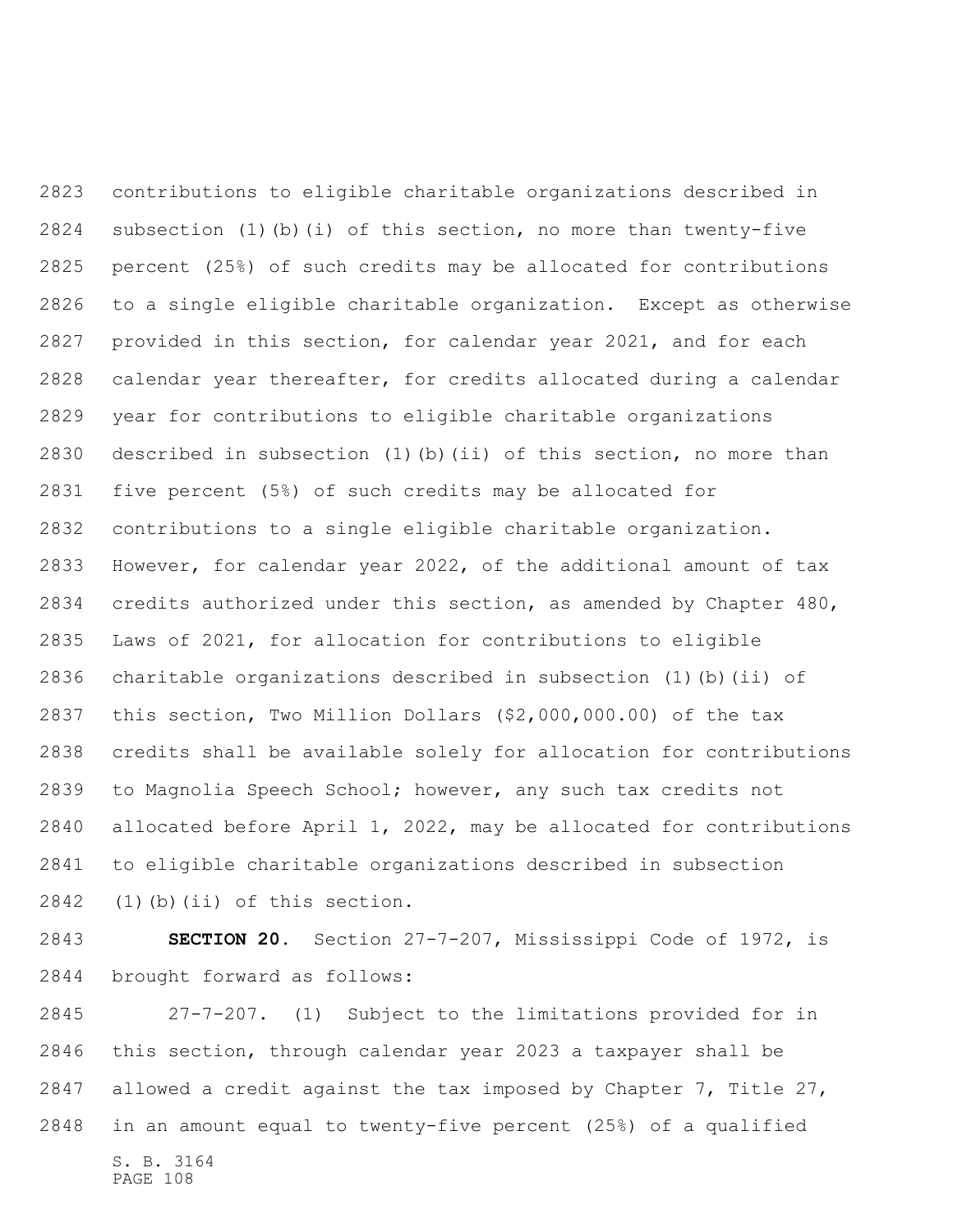contribution to an endowed fund at a qualified community foundation, subject to the following:

 (a) The minimum amount of a qualified contribution shall be One Thousand Dollars (\$1,000.00).

 (b) The maximum amount of a qualified contribution shall be Two Hundred Thousand Dollars (\$200,000.00).

 (c) The total qualified contributions from any qualified taxpayer eligible for the tax credit authorized under this section shall be Two Hundred Thousand Dollars (\$200,000.00) per year.

 (2) Except as otherwise provided in this subsection, the aggregate amount of tax credits authorized under this article shall not exceed Five Hundred Thousand Dollars (\$500,000.00) in any one (1) calendar year. The credits shall be awarded on a first-come, first-served basis. If the tax credits authorized for used in any calendar year are not utilized, the amount not utilized may be awarded or carried forward in up to five (5) subsequent calendar years from the year in which such credits are made available.

 (3) If the amount allowable as a credit exceeds the tax imposed by Chapter 7, Title 27, the amount of such excess may be carried forward for not more than five (5) subsequent taxable years.

S. B. 3164 PAGE 109 (4) From and after January 1, 2024, no additional credits shall be authorized under this section; however, any tax credits authorized prior to January 1, 2024, and not used, may be carried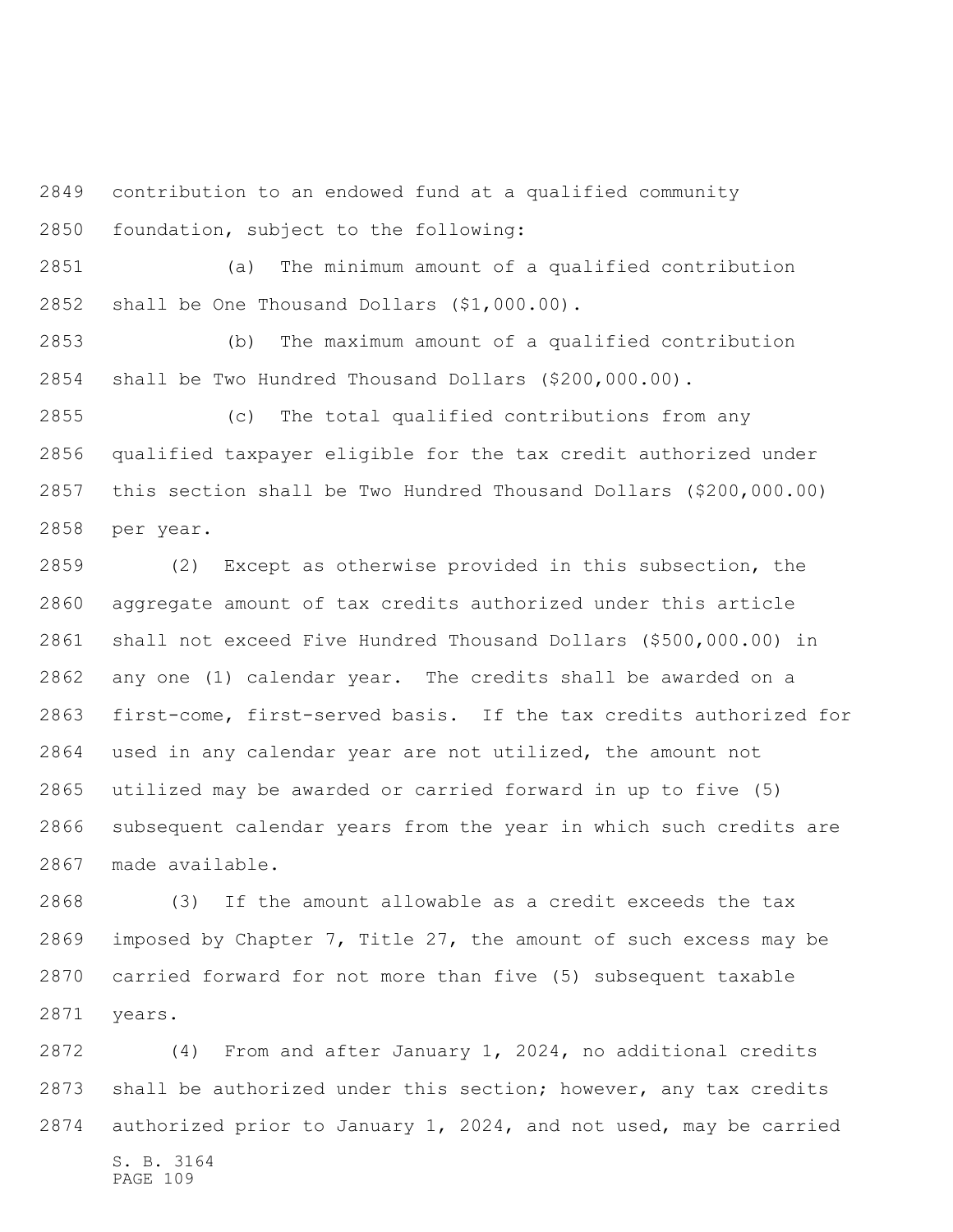forward for not more than five (5) taxable years subsequent to calendar year 2023.

 **SECTION 21.** Section 27-7-312, Mississippi Code of 1972, is brought forward as follows:

 27-7-312. (1) Of the revenue collected under the provisions of this article from the new direct jobs of a qualified business or industry as defined in Section 57-62-5 of the Mississippi Advantage Jobs Act, an amount equal to the estimated amount of the quarterly incentive payment for which such qualified business or industry is eligible shall be deposited into the Mississippi Advantage Jobs Incentive Payment Fund created pursuant to Section 57-62-1 et seq., on or before the twentieth day of the month following the close of each calendar quarter.

 (2) Of the revenue collected under the provisions of this article from the qualified jobs of a qualified business or industry as defined in Section 57-99-1, an amount equal to the estimated amount of the quarterly incentive payment for which such qualified business or industry is eligible shall be deposited into the MMEIA Withholding Rebate Fund created pursuant to Section 57-99-5, on or before the twentieth day of the month following the close of each calendar quarter.

S. B. 3164 PAGE 110 (3) Of the revenue collected under the provisions of this article from the qualified jobs of a qualified business or industry as defined in Section 57-100-1, an amount equal to the estimated amount of the quarterly incentive payment for which such qualified business or industry is eligible shall be deposited into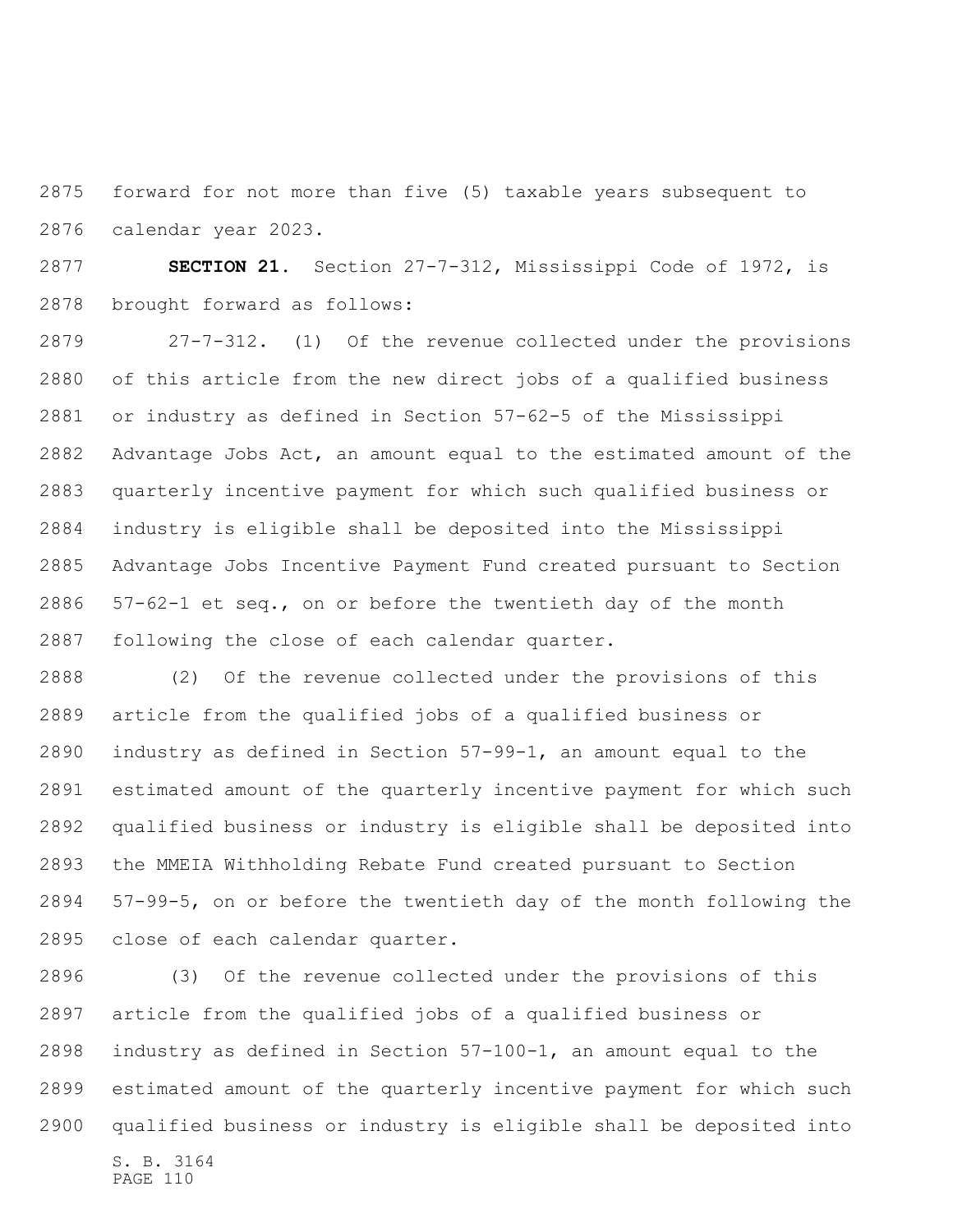the Existing Industry Withholding Rebate Fund created pursuant to Section 57-100-5, on or before the twentieth day of the month following the close of each calendar quarter.

 (4) Of the revenue collected under the provisions of this article from the qualified jobs of a qualified business or industry as defined in Section 57-99-21, an amount equal to the estimated amount of the quarterly incentive payment for which such qualified business or industry is eligible shall be deposited into the MMEIA Rebate Fund created pursuant to Section 57-99-25, on or before the twentieth day of the month following the close of each calendar quarter.

 **SECTION 22.** Section 57-62-5, Mississippi Code of 1972, is brought forward as follows:

 **[For businesses or industries that received or applied for incentive payments prior to July 1, 2005, this section shall read as follows:]**

 57-62-5. As used in this chapter, the following words and phrases shall have the meanings ascribed in this section unless the context clearly indicates otherwise:

S. B. 3164 PAGE 111 (a) "Qualified business or industry" means any corporation, limited liability company, partnership, sole proprietorship, business trust or other legal entity and subunits or affiliates thereof, pursuant to rules and regulations of the MDA, which provides an average annual salary, excluding benefits which are not subject to Mississippi income taxes, of at least one hundred twenty-five percent (125%) of the most recently published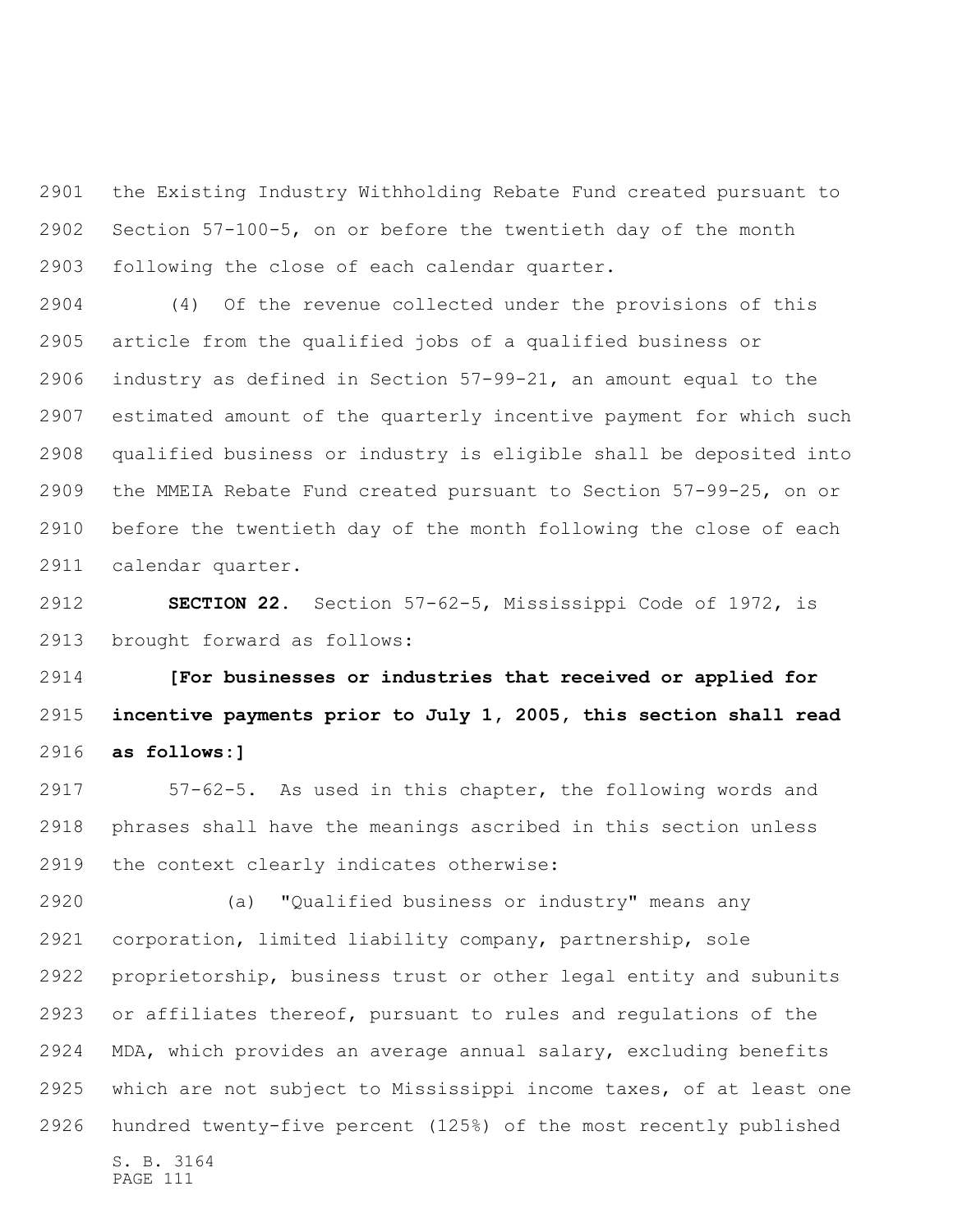state average annual wage or the most recently published average annual wage of the county in which the qualified business or industry is located as determined by the Mississippi Department of Employment Security, whichever is the lesser. An establishment shall not be considered to be a qualified business or industry unless it offers, or will offer within one hundred eighty (180) days of the date it receives the first incentive payment pursuant to the provisions of this chapter, a basic health benefits plan to the individuals it employs in new direct jobs in this state which is approved by the MDA. Qualified business or industry does not include retail business or gaming business;

 (b) "New direct job" means full-time employment in this state in a qualified business or industry that has qualified to receive an incentive payment pursuant to this chapter, which employment did not exist in this state before the date of approval by the MDA of the application of the qualified business or industry pursuant to the provisions of this chapter. "New direct job" shall include full-time employment in this state of employees who are employed by an entity other than the establishment that has qualified to receive an incentive payment and who are leased to the qualified business or industry, if such employment did not exist in this state before the date of approval by the MDA of the application of the establishment;

 (c) "Full-time job" means a job of at least thirty-five (35) hours per week;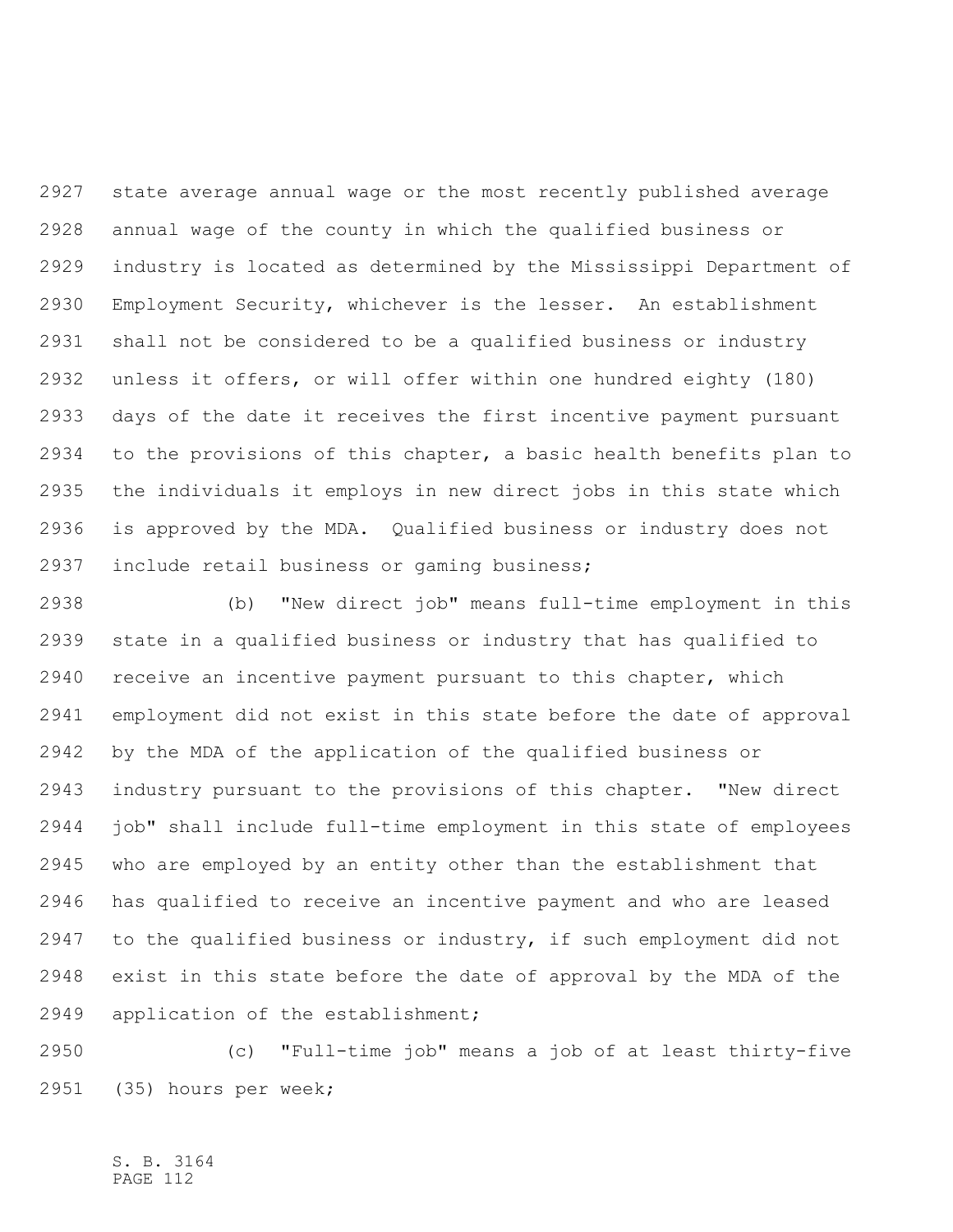(d) "Estimated direct state benefits" means the tax revenues projected by the MDA to accrue to the state as a result of the qualified business or industry;

 (e) "Estimated direct state costs" means the costs projected by the MDA to accrue to the state as a result of the qualified business or industry;

 (f) "Estimated net direct state benefits" means the estimated direct state benefits less the estimated direct state costs;

 (g) "Net benefit rate" means the estimated net direct state benefits computed as a percentage of gross payroll, provided that:

 (i) Except as otherwise provided in this paragraph  $(g)$ , the net benefit rate may be variable and shall not exceed four percent (4%) of the gross payroll; and shall be set in the sole discretion of the MDA;

 (ii) In no event shall incentive payments, cumulatively, exceed the estimated net direct state benefits;

 (h) "Gross payroll" means wages for new direct jobs of the qualified business or industry; and

 (i) "MDA" means the Mississippi Development Authority. **[For businesses or industries that received or applied for incentive payments from and after July 1, 2005, but prior to July 1, 2010, this section shall read as follows:]**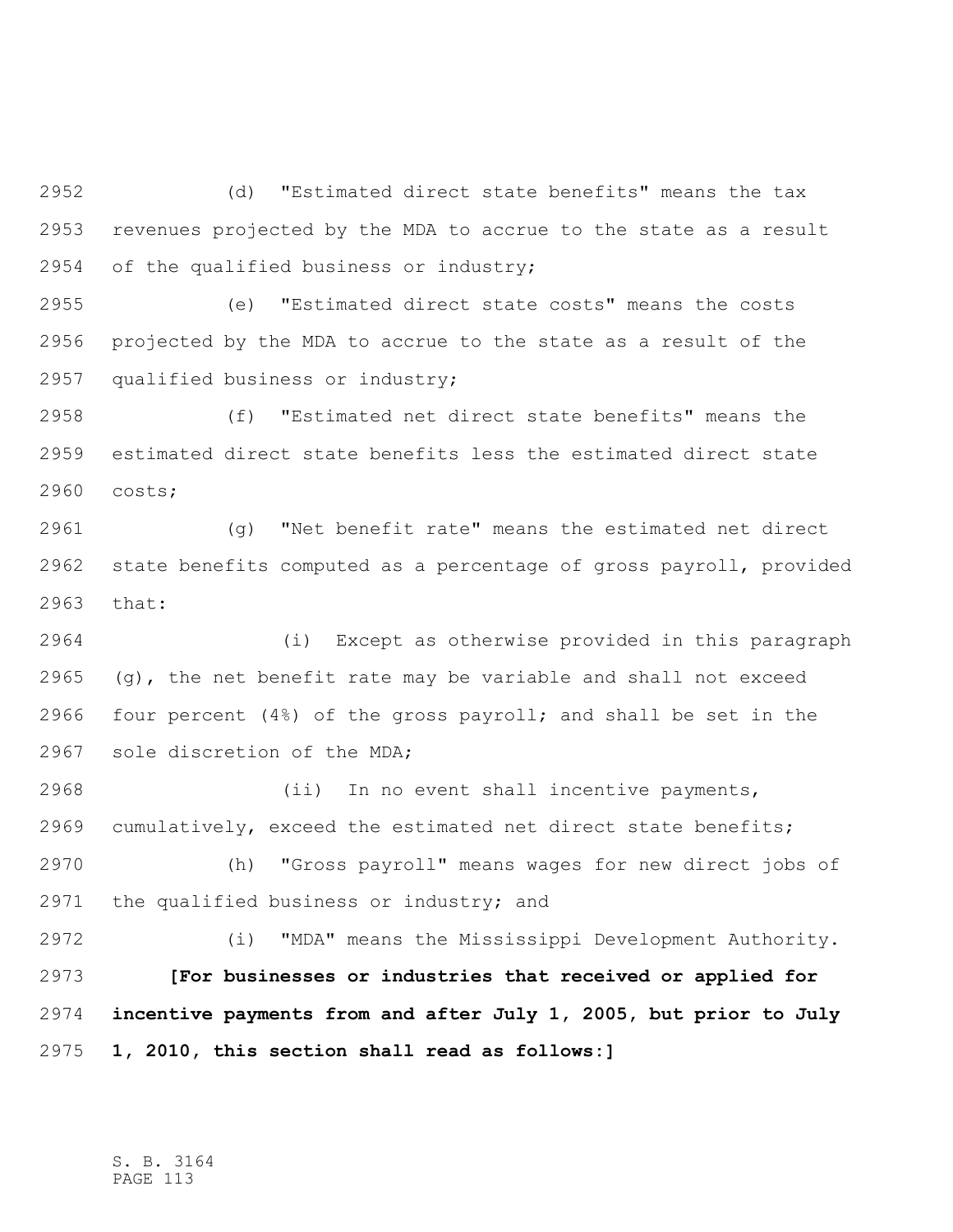57-62-5. As used in this chapter, the following words and phrases shall have the meanings ascribed in this section unless the context clearly indicates otherwise:

 (a) "Qualified business or industry" means any corporation, limited liability company, partnership, sole proprietorship, business trust or other legal entity and subunits or affiliates thereof, pursuant to rules and regulations of the MDA, which:

 (i) Is a data/information processing enterprise meeting minimum criteria established by the MDA that provides an average annual salary, excluding benefits which are not subject to Mississippi income taxes, of at least one hundred percent (100%) of the most recently published state average annual wage or the most recently published average annual wage of the county in which the qualified business or industry is located as determined by the Mississippi Department of Employment Security, whichever is the lesser, and creates not less than two hundred (200) new direct jobs if the enterprise is located in a Tier One or Tier Two area (as such areas are designated in accordance with Section 57-73-21), or which creates not less than one hundred (100) new jobs if the enterprise is located in a Tier Three area (as such areas are designated in accordance with Section 57-73-21);

S. B. 3164 (ii) Is a manufacturing or distribution enterprise meeting minimum criteria established by the MDA that provides an average annual salary, excluding benefits which are not subject to Mississippi income taxes, of at least one hundred ten percent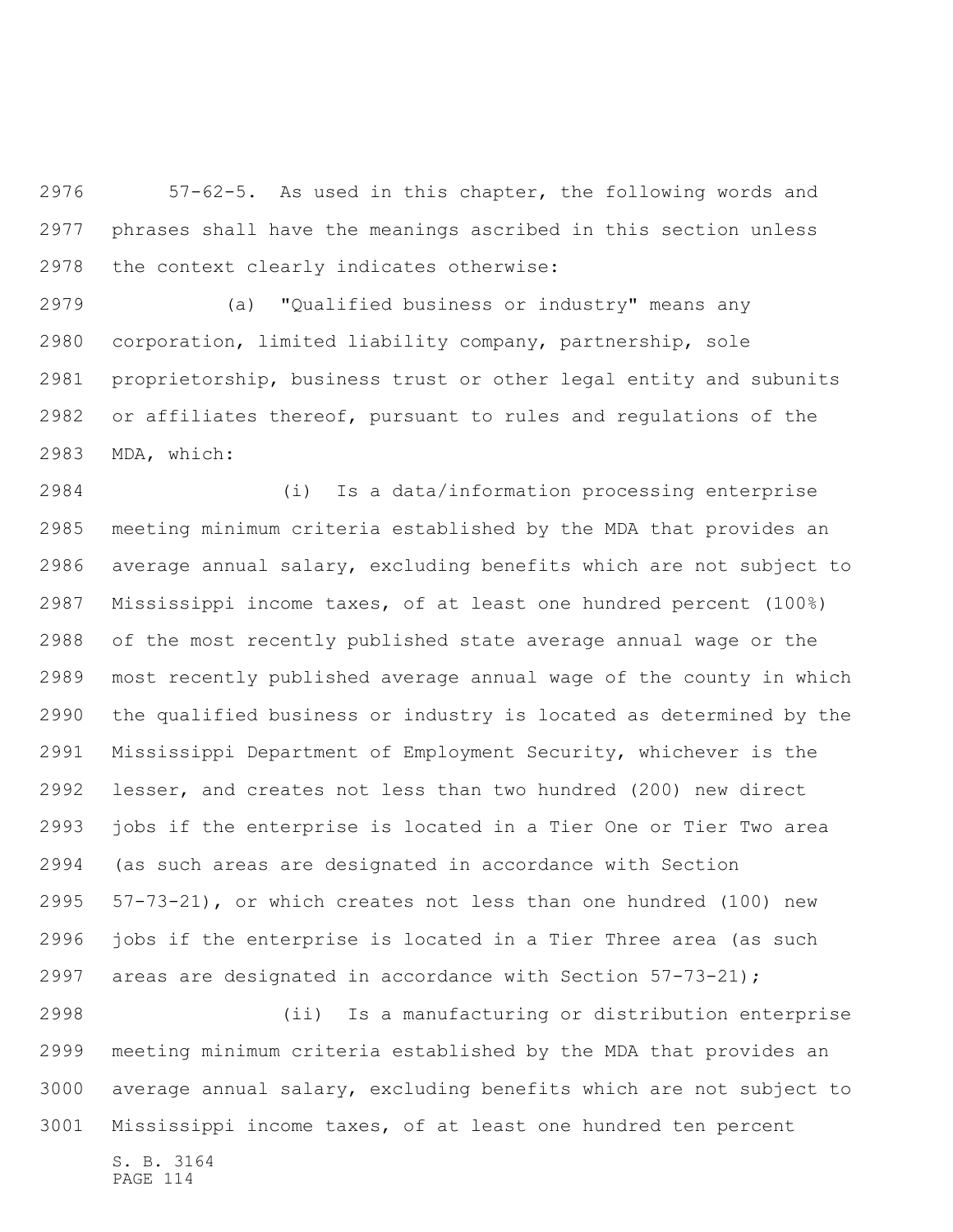(110%) of the most recently published state average annual wage or the most recently published average annual wage of the county in which the qualified business or industry is located as determined by the Mississippi Department of Employment Security, whichever is the lesser, invests not less than Twenty Million Dollars (\$20,000,000.00) in land, buildings and equipment, and creates not less than fifty (50) new direct jobs if the enterprise is located in a Tier One or Tier Two area (as such areas are designated in accordance with Section 57-73-21), or which creates not less than twenty (20) new jobs if the enterprise is located in a Tier Three area (as such areas are designated in accordance with Section 57-73-21);

S. B. 3164 (iii) Is a corporation, limited liability company, partnership, sole proprietorship, business trust or other legal entity and subunits or affiliates thereof, pursuant to rules and regulations of the MDA, which provides an average annual salary, excluding benefits which are not subject to Mississippi income taxes, of at least one hundred twenty-five percent (125%) of the most recently published state average annual wage or the most recently published average annual wage of the county in which the qualified business or industry is located as determined by the Mississippi Department of Employment Security, whichever is the lesser, and creates not less than twenty-five (25) new direct jobs if the enterprise is located in a Tier One or Tier Two area (as such areas are designated in accordance with Section 57-73-21), or which creates not less than ten (10) new jobs if the enterprise is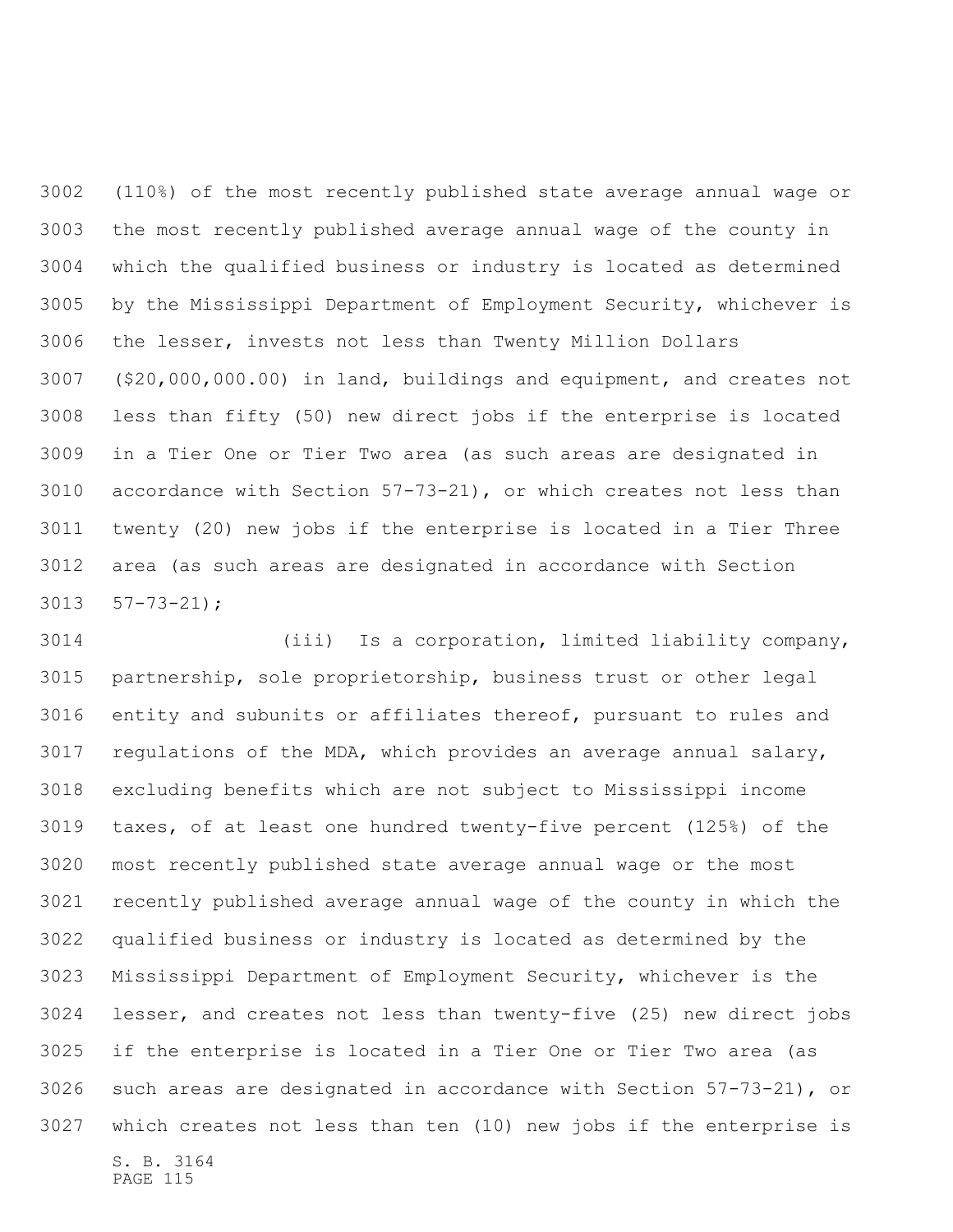located in a Tier Three area (as such areas are designated in accordance with Section 57-73-21). An establishment shall not be considered to be a qualified business or industry unless it offers, or will offer within one hundred eighty (180) days of the date it receives the first incentive payment pursuant to the provisions of this chapter, a basic health benefits plan to the individuals it employs in new direct jobs in this state which is approved by the MDA. Qualified business or industry does not include retail business or gaming business; or

 (iv) Is a research and development or a technology intensive enterprise meeting minimum criteria established by the MDA that provides an average annual salary, excluding benefits which are not subject to Mississippi income taxes, of at least one hundred fifty percent (150%) of the most recently published state average annual wage or the most recently published average annual wage of the county in which the qualified business or industry is located as determined by the Mississippi Department of Employment Security, whichever is the lesser, and creates not less than ten (10) new direct jobs.

 An establishment shall not be considered to be a qualified business or industry unless it offers, or will offer within one hundred eighty (180) days of the date it receives the first incentive payment pursuant to the provisions of this chapter, a basic health benefits plan to the individuals it employs in new direct jobs in this state which is approved by the MDA. Qualified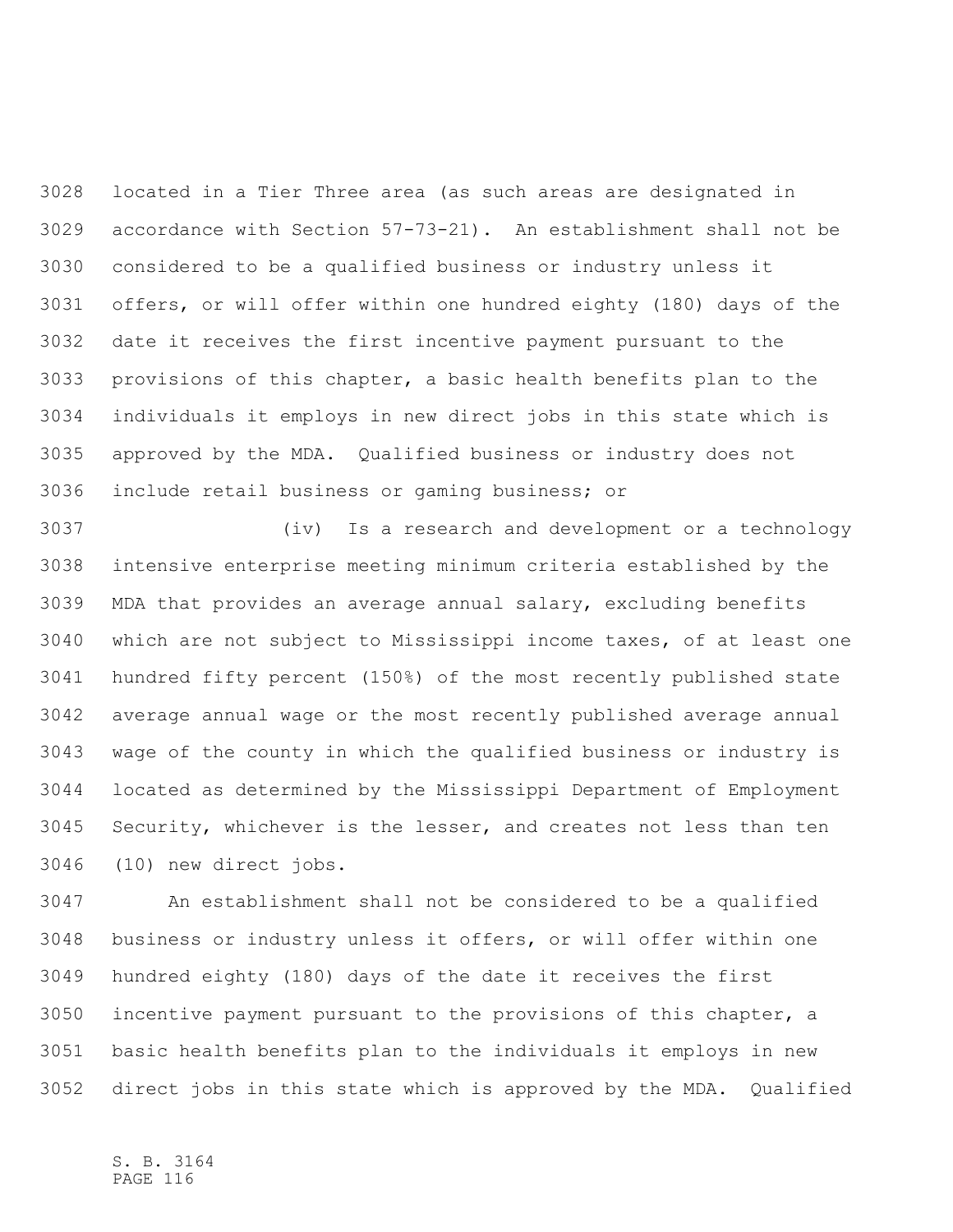business or industry does not include retail business or gaming business.

 (b) "New direct job" means full-time employment in this state in a qualified business or industry that has qualified to receive an incentive payment pursuant to this chapter, which employment did not exist in this state before the date of approval by the MDA of the application of the qualified business or industry pursuant to the provisions of this chapter. "New direct job" shall include full-time employment in this state of employees who are employed by an entity other than the establishment that has qualified to receive an incentive payment and who are leased to the qualified business or industry, if such employment did not exist in this state before the date of approval by the MDA of the application of the establishment.

 (c) "Full-time job" or "full-time employment" means a job of at least thirty-five (35) hours per week.

 (d) "Estimated direct state benefits" means the tax revenues projected by the MDA to accrue to the state as a result of the qualified business or industry.

 (e) "Estimated direct state costs" means the costs projected by the MDA to accrue to the state as a result of the qualified business or industry.

 (f) "Estimated net direct state benefits" means the estimated direct state benefits less the estimated direct state costs.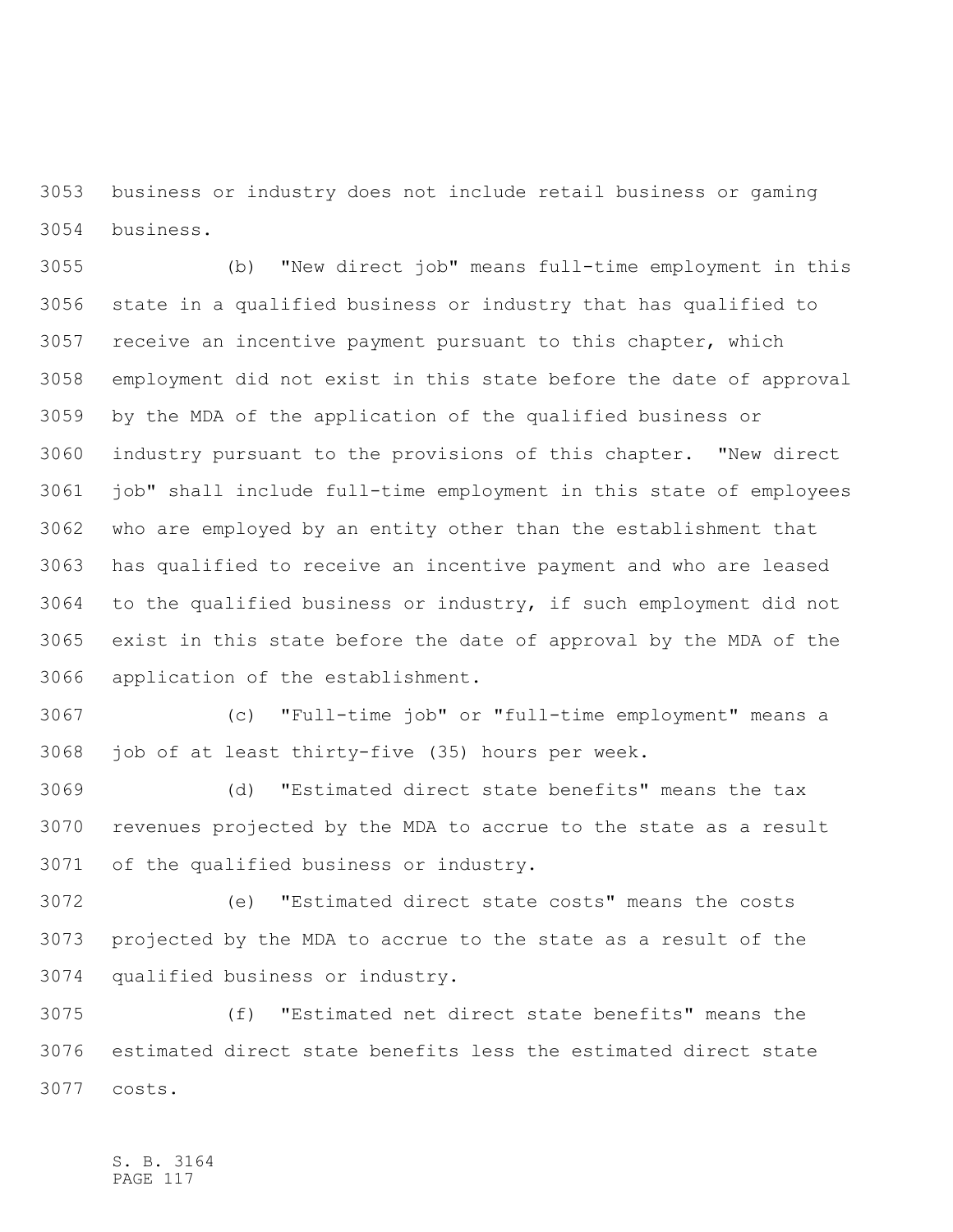(g) "Net benefit rate" means the estimated net direct state benefits computed as a percentage of gross payroll, provided that:

 (i) Except as otherwise provided in this paragraph (g), the net benefit rate may be variable and shall not exceed four percent (4%) of the gross payroll; and shall be set in the sole discretion of the MDA;

 (ii) In no event shall incentive payments, cumulatively, exceed the estimated net direct state benefits.

 (h) "Gross payroll" means wages for new direct jobs of the qualified business or industry.

 (i) "MDA" means the Mississippi Development Authority. **[For businesses or industries that apply for incentive payments from and after July 1, 2010, this section shall read as follows:]**

 57-62-5. As used in this chapter, the following words and phrases shall have the meanings ascribed in this section unless the context clearly indicates otherwise:

 (a) "Qualified business or industry" means any corporation, limited liability company, partnership, sole proprietorship, business trust or other legal entity and subunits or affiliates thereof, pursuant to rules and regulations of the MDA, which:

S. B. 3164 PAGE 118 (i) Is a data/information processing enterprise meeting minimum criteria established by the MDA that provides an average annual salary, excluding benefits which are not subject to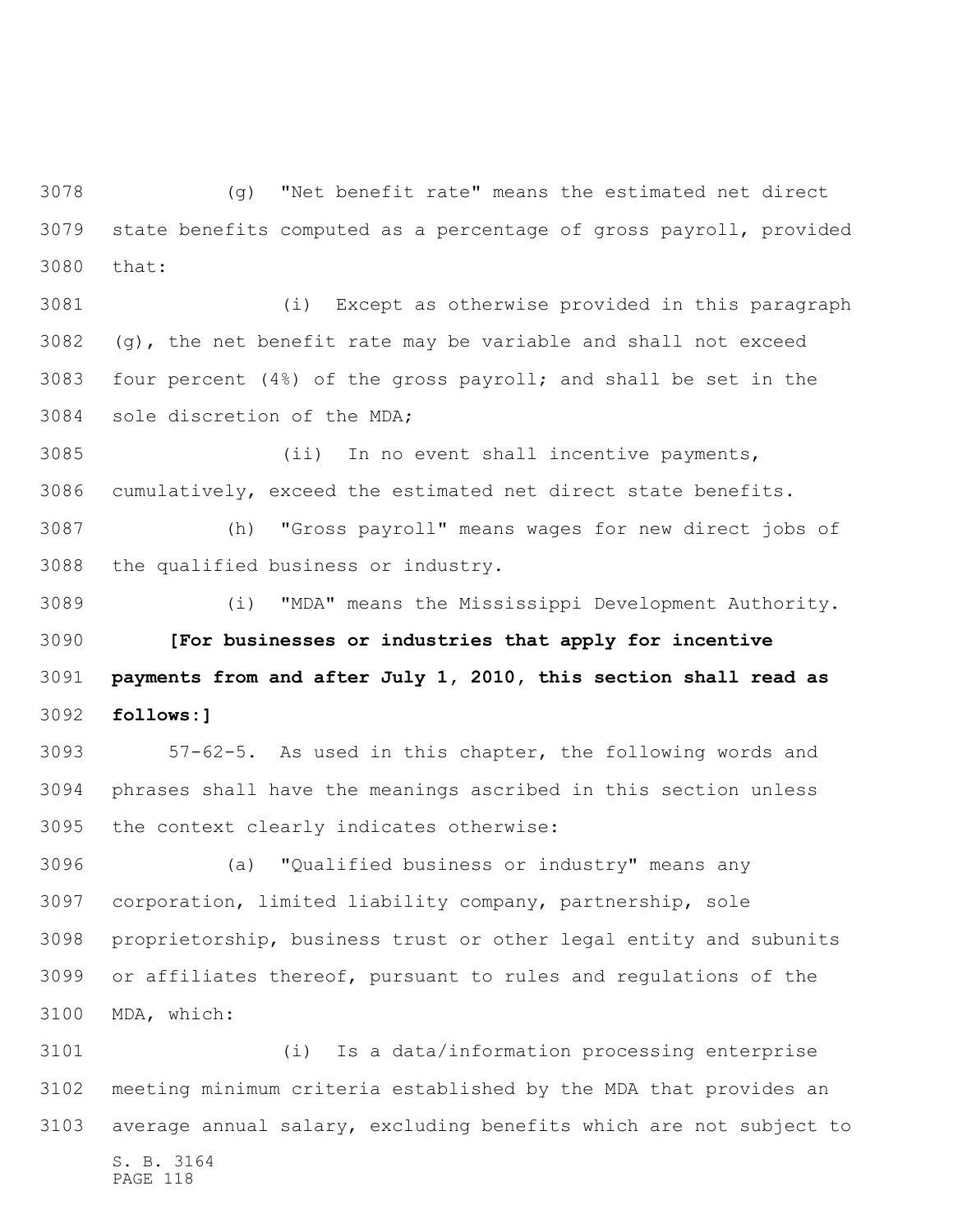Mississippi income taxes, of at least one hundred percent (100%) of the most recently published state average annual wage or the most recently published average annual wage of the county in which the qualified business or industry is located as determined by the Mississippi Department of Employment Security, whichever is the lesser, and creates not less than two hundred (200) new direct jobs;

 (ii) Is a corporation, limited liability company, partnership, sole proprietorship, business trust or other legal entity and subunits or affiliates thereof, pursuant to rules and regulations of the MDA, which provides an average annual salary, excluding benefits which are not subject to Mississippi income taxes, of at least one hundred ten percent (110%) of the most recently published state average annual wage or the most recently published average annual wage of the county in which the qualified business or industry is located as determined by the Mississippi Department of Employment Security, whichever is the lesser, and creates not less than twenty-five (25) new direct jobs; or (iii) Is a corporation, limited liability company,

 partnership, sole proprietorship, business trust or other legal entity and subunits or affiliates thereof, pursuant to rules and regulations of the MDA, which is a manufacturer that: 1. Provides an average annual salary, excluding benefits which are not subject to Mississippi income taxes, of at least one hundred ten percent (110%) of the most recently published state average annual wage or the most recently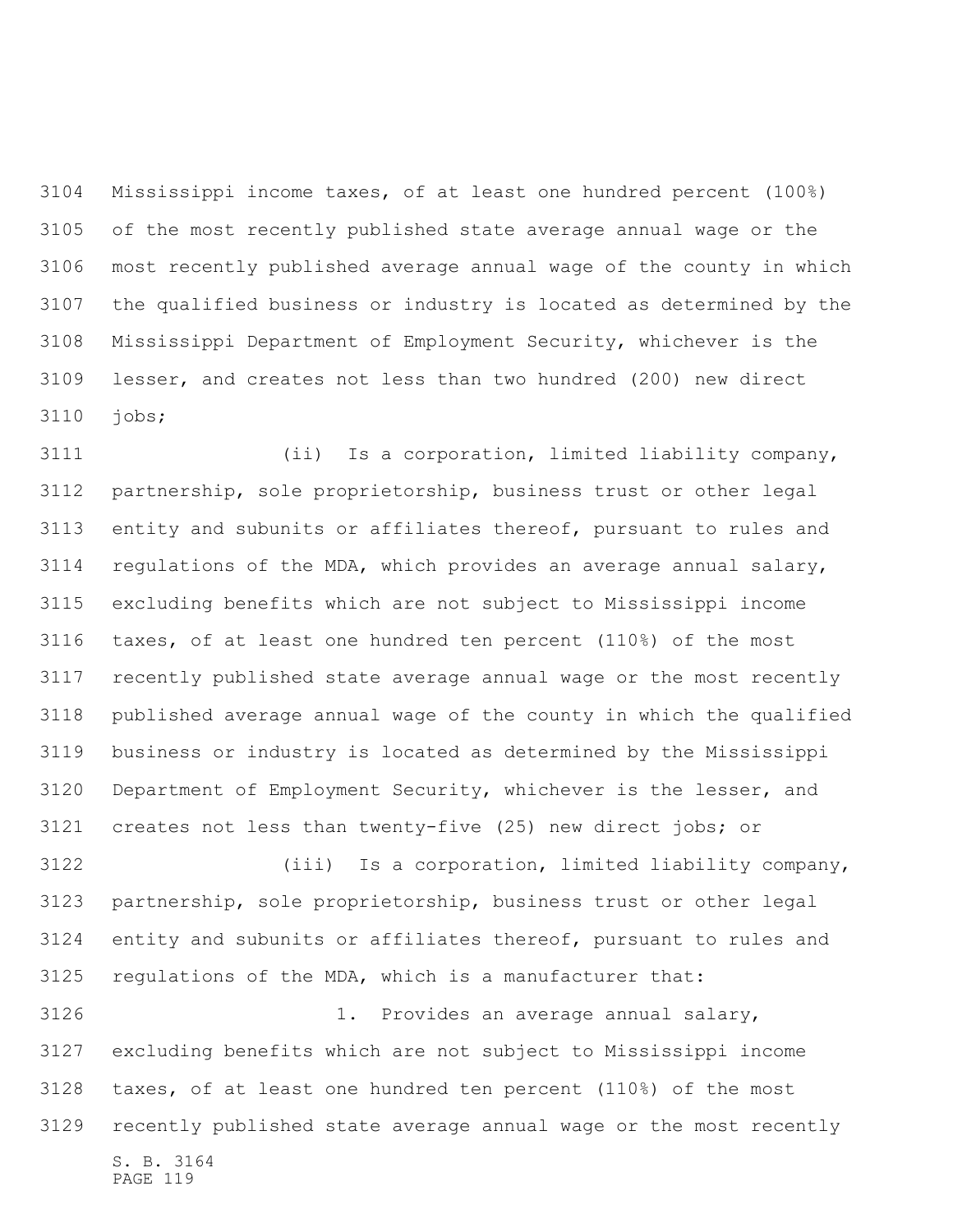published average annual wage of the county in which the qualified business or industry is located as determined by the Mississippi Department of Employment Security, whichever is the lesser; 2. Has a minimum of five thousand (5,000) existing employees as of the last day of the previous calendar year; and

 3. MDA determines will create not less than three thousand (3,000) new direct jobs within forty-eight (48) months of the date the MDA determines that the applicant is qualified to receive incentive payments.

 An establishment shall not be considered to be a qualified business or industry unless it offers, or will offer within one hundred eighty (180) days of the date it receives the first incentive payment pursuant to the provisions of this chapter, a basic health benefits plan to the individuals it employs in new direct jobs in this state which is approved by the MDA. Qualified business or industry does not include retail business or gaming business.

 (b) "New direct job" means full-time employment in this state in a qualified business or industry that has qualified to receive an incentive payment pursuant to this chapter, which employment did not exist in this state:

 (i) Before the date of approval by the MDA of the application of the qualified business or industry pursuant to the provisions of this chapter**.**; or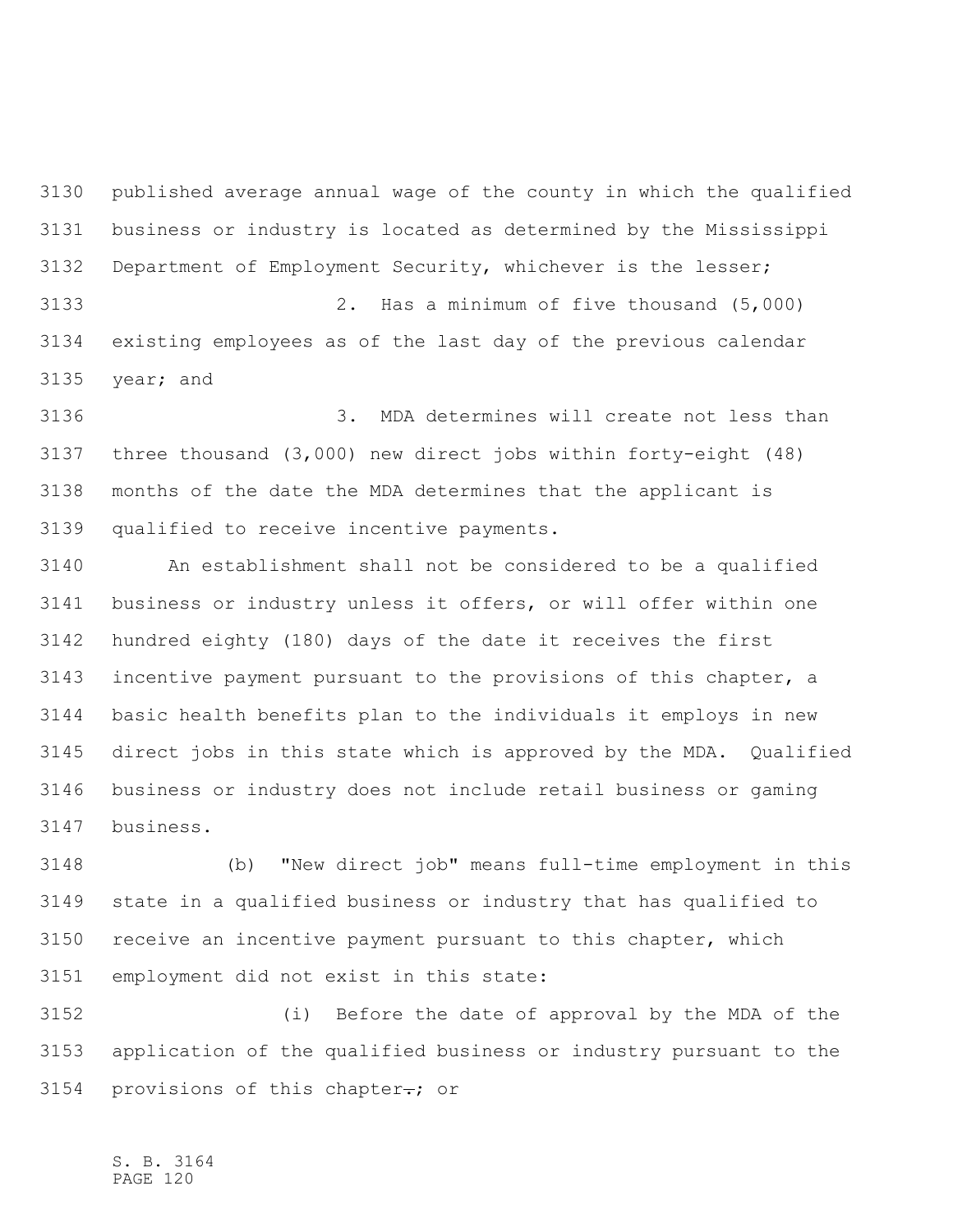(ii) Solely with respect to any farm equipment manufacturer that locates its North American headquarters to Mississippi between January 1, 2018, and December 31, 2020, before a specific date determined by the MDA that falls on or after the date that the MDA first issues to such farm equipment manufacturer one or more written commitments or offers of any incentives in connection with the new headquarters project and related facilities expected to result in the creation of such new job. "New direct job" shall include full-time employment in this state of employees who are employed by an entity other than the establishment that has qualified to receive an incentive payment

 and who are leased to the qualified business or industry, if such employment did not exist in this state before the date of approval by the MDA of the application of the establishment.

 (c) "Full-time job" or "full-time employment" means a job of at least thirty-five (35) hours per week.

 (d) "Gross payroll" means wages for new direct jobs of the qualified business or industry.

 (e) "MDA" means the Mississippi Development Authority. **SECTION 23.** Section 57-62-9, Mississippi Code of 1972, is amended as follows:

 **[For businesses or industries that received or applied for incentive payments prior to July 1, 2005, this section shall read as follows:]**

S. B. 3164 PAGE 121 57-62-9. (1) Except as otherwise provided in this section, a qualified business or industry that meets the qualifications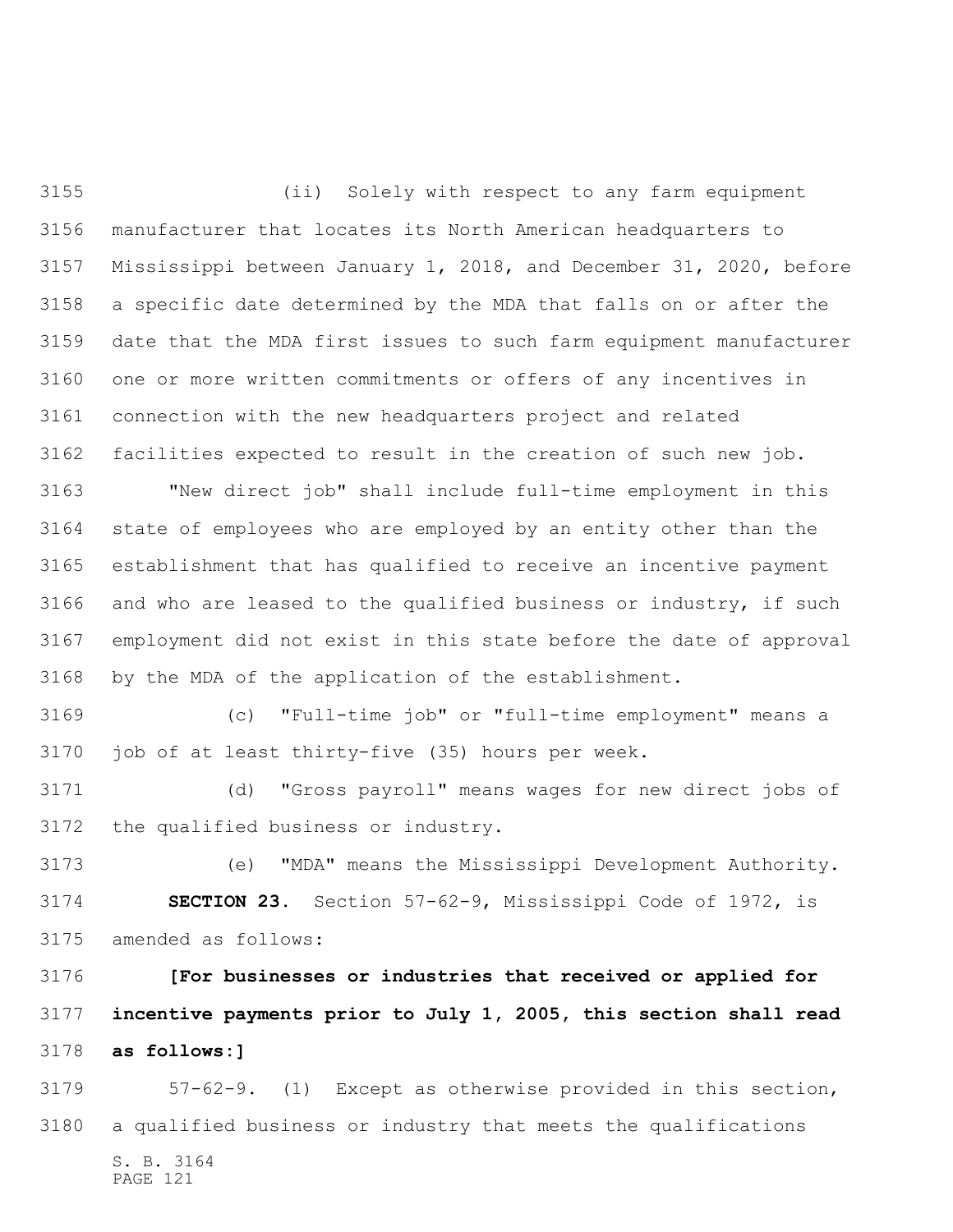specified in this chapter may receive quarterly incentive payments for a period not to exceed ten (10) years from the Department of Revenue pursuant to the provisions of this chapter in an amount which shall be equal to the net benefit rate multiplied by the actual gross payroll of new direct jobs for a calendar quarter as verified by the Mississippi Department of Employment Security, but not to exceed the amount of money previously paid into the fund by the employer. A qualified business or industry that is a project 3189 as defined in Section  $57-75-5(f)(iv)1$  may elect the date upon which the ten-year period will begin. Such date may not be later than sixty (60) months after the date the business or industry applied for incentive payments.

 (2) (a) A qualified business or industry that is a project 3194 as defined in Section  $57-75-5(f)(iv)1$  may apply to the MDA to receive incentive payments for an additional period not to exceed five (5) years beyond the expiration date of the initial ten-year period if:

 (i) The qualified business or industry creates at least three thousand (3,000) new direct jobs within five (5) years after the date the business or industry commences commercial production;

S. B. 3164 PAGE 122 (ii) Within five (5) years after the date the business or industry commences commercial production, the average annual wage of the jobs is at least one hundred fifty percent (150%) of the most recently published state average annual wage or the most recently published average annual wage of the county in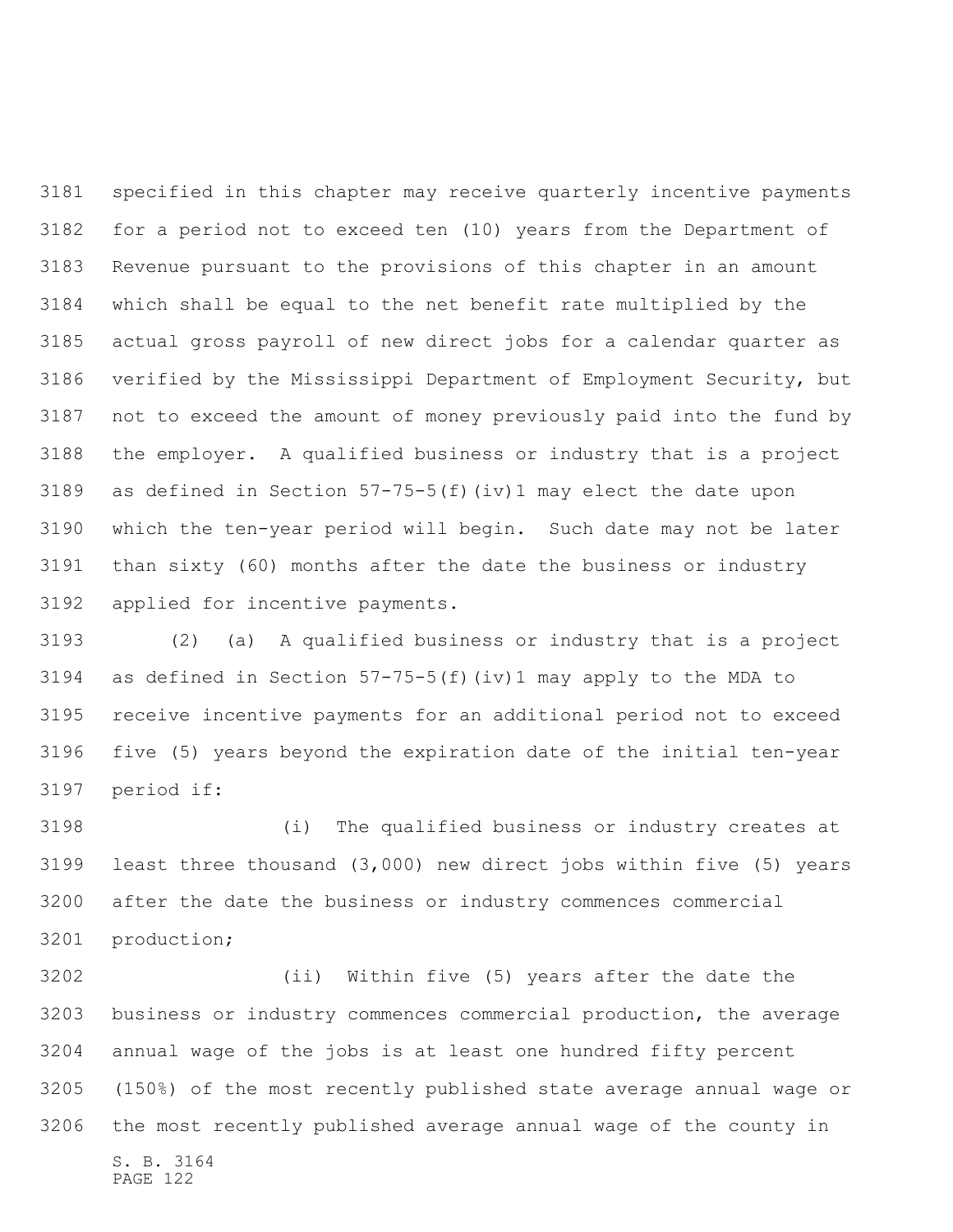which the qualified business or industry is located as determined by the Mississippi Department of Employment Security, whichever is the lesser. The criteria for the average annual wage requirement shall be based upon the state average annual wage or the average annual wage of the county whichever is appropriate, at the time of creation of the minimum number of jobs, and the threshold established at that time will remain constant for the duration of the additional period; and

 (iii) The qualified business or industry meets and maintains the job and wage requirements of subparagraphs (i) and (ii) of this paragraph (a) for four (4) consecutive calendar quarters.

 (b) A qualified business or industry that is a project 3220 as defined in Section  $57-75-5(f)(iv)1$  and qualified to receive incentive payments for the additional period provided in paragraph (a) of this subsection (2) may apply to the MDA to receive incentive payments for an additional period not to exceed ten (10) years beyond the expiration date of the additional period provided in paragraph (a) of this subsection (2) if:

 (i) The qualified business or industry creates at least four thousand (4,000) new direct jobs after qualifying for the additional incentive period provided in paragraph (a) of this subsection (2) but before the expiration of the additional period. For purposes of determining whether the business or industry meets the minimum jobs requirement of this subparagraph (i), the number of jobs the business or industry created in order to meet the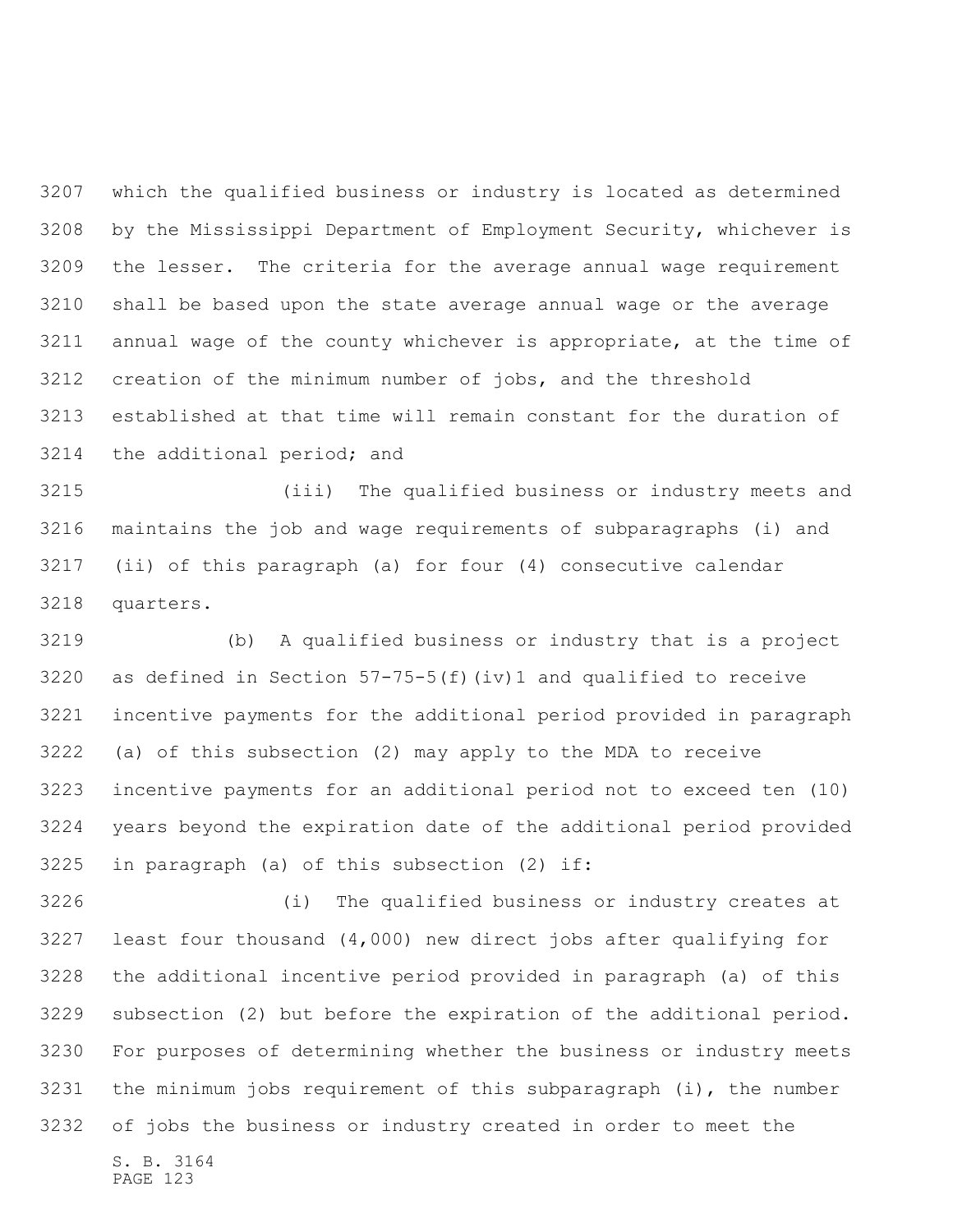minimum jobs requirement of paragraph (a) of this subsection (2) shall be subtracted from the minimum jobs requirement of this subparagraph (i);

 (ii) The average annual wage of the jobs is at least one hundred fifty percent (150%) of the most recently published state average annual wage or the most recently published average annual wage of the county in which the qualified business or industry is located as determined by the Mississippi Department of Employment Security, whichever is the lesser. The criteria for the average annual wage requirement shall be based upon the state average annual wage or the average annual wage of the county whichever is appropriate, at the time of creation of the minimum number of jobs, and the threshold established at that time will 3246 remain constant for the duration of the additional period; and

 (iii) The qualified business or industry meets and maintains the job and wage requirements of subparagraphs (i) and (ii) of this paragraph (b) for four (4) consecutive calendar quarters.

 (3) In order to receive incentive payments, an establishment shall apply to the MDA. The application shall be on a form prescribed by the MDA and shall contain such information as may be required by the MDA to determine if the applicant is qualified.

 (4) In order to qualify to receive such payments, the establishment applying shall be required to:

3257 (a) Be engaged in a qualified business or industry;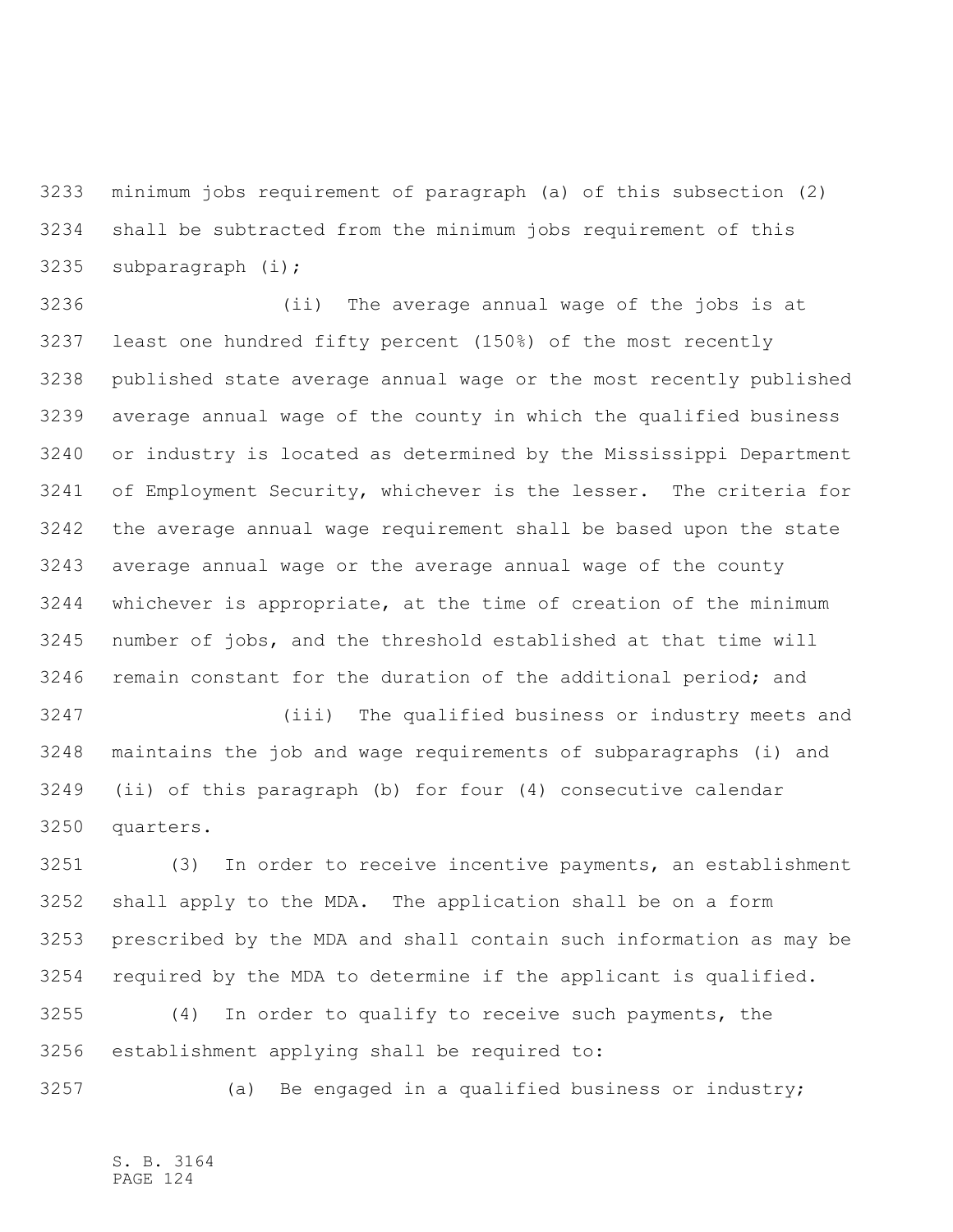(b) Provide an average salary, excluding benefits which are not subject to Mississippi income taxes, of at least one hundred twenty-five percent (125%) of the most recently published state average annual wage or the most recently published average annual wage of the county in which the qualified business or industry is located as determined by the Mississippi Department of Employment Security, whichever is the lesser. The criteria for this requirement shall be based upon the state average annual wage or the average annual wage of the county whichever is appropriate, at the time of application, and the threshold established upon application will remain constant for the duration of the project;

S. B. 3164 PAGE 125 (c) The business or industry must create and maintain a minimum of ten (10) full-time jobs in counties that have an average unemployment rate over the previous twelve-month period which is at least one hundred fifty percent (150%) of the most recently published state unemployment rate, as determined by the Mississippi Department of Employment Security or in Tier Three counties as determined under Section 57-73-21. In all other counties, the business or industry must create and maintain a minimum of twenty-five (25) full-time jobs. The criteria for this requirement shall be based on the designation of the county at the time of the application. The threshold established upon the application will remain constant for the duration of the project. The business or industry must meet its job creation commitment within twenty-four (24) months of the application approval. However, if the qualified business or industry is applying for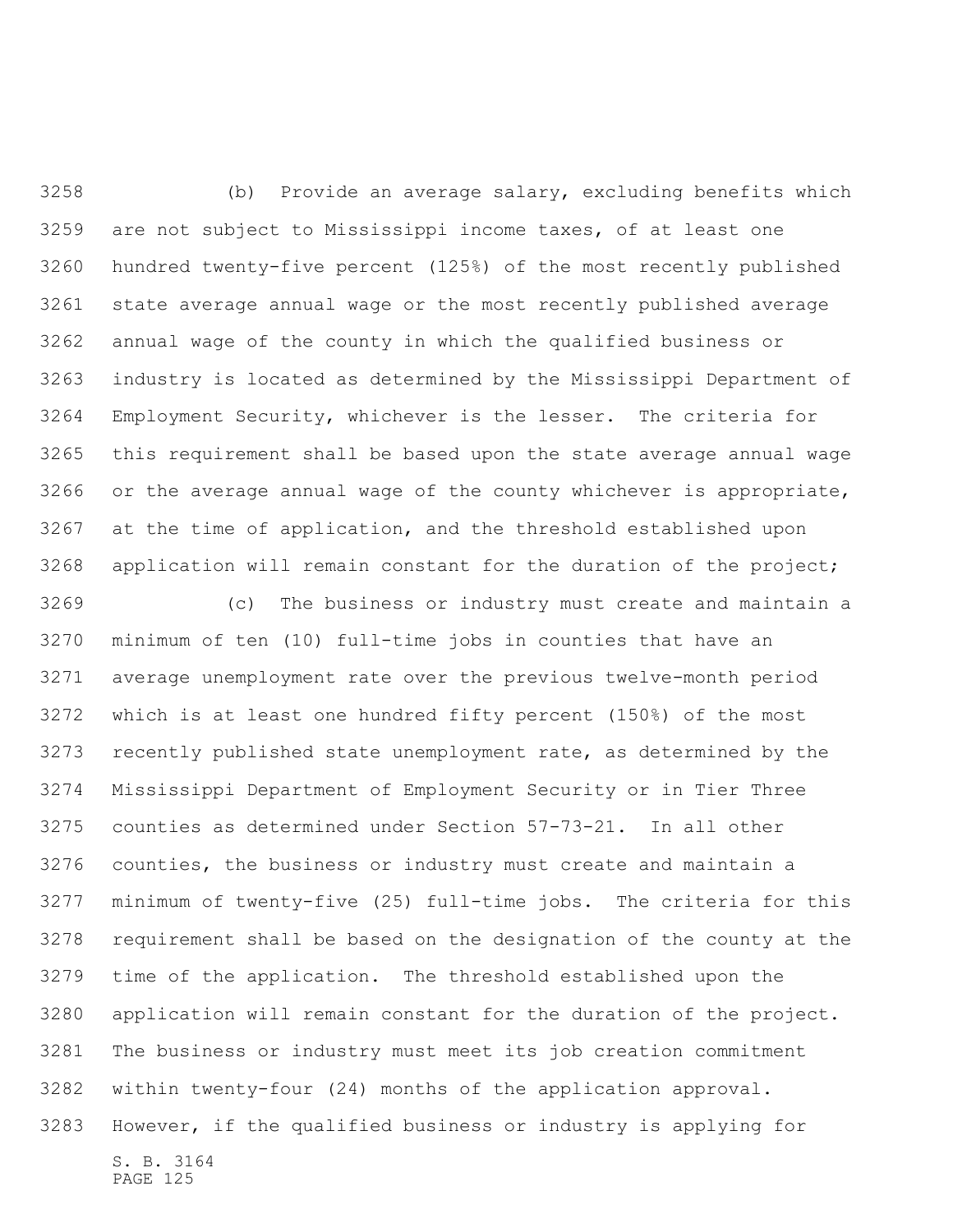incentive payments for an additional period under subsection (2) of this section, the business or industry must comply with the applicable job and wage requirements of subsection (2) of this section.

S. B. 3164 (5) The MDA shall determine if the applicant is qualified to receive incentive payments. If the applicant is determined to be qualified by the MDA, the MDA shall conduct a cost/benefit analysis to determine the estimated net direct state benefits and the net benefit rate applicable for a period not to exceed ten (10) years and to estimate the amount of gross payroll for the period. If the applicant is determined to be qualified to receive incentive payments for an additional period under subsection (2) of this section, the MDA shall conduct a cost/benefit analysis to determine the estimated net direct state benefits and the net benefit rate applicable for the appropriate additional period and to estimate the amount of gross payroll for the additional period. In conducting such cost/benefit analysis, the MDA shall consider quantitative factors, such as the anticipated level of new tax revenues to the state along with the cost to the state of the qualified business or industry, and such other criteria as deemed appropriate by the MDA, including the adequacy of retirement benefits that the business or industry provides to individuals it employs in new direct jobs in this state. In no event shall incentive payments, cumulatively, exceed the estimated net direct state benefits. Once the qualified business or industry is approved by the MDA, an agreement shall be deemed to exist between

```
PAGE 126
```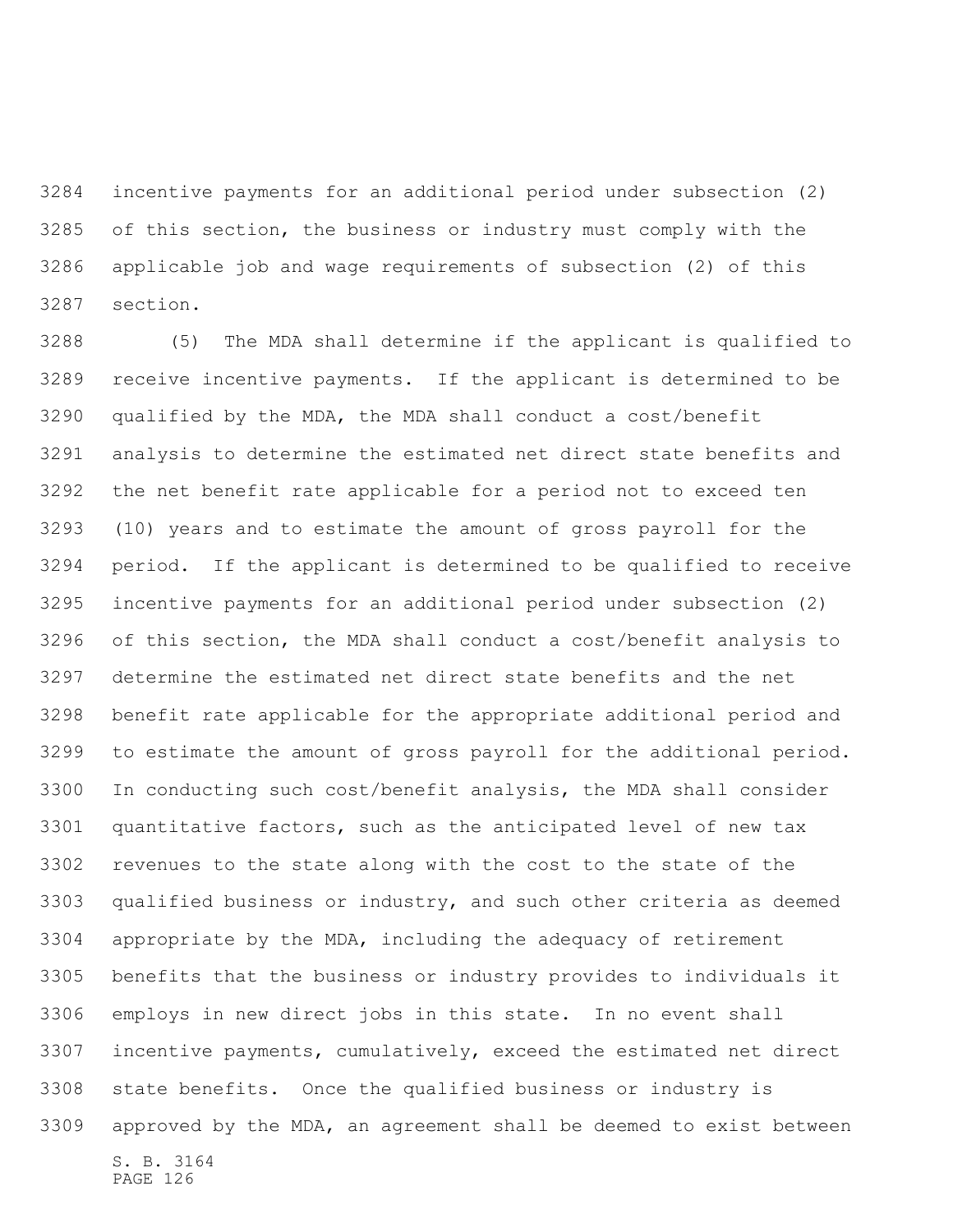the qualified business or industry and the State of Mississippi, requiring the continued incentive payment, together with any amount due pursuant to subsection (8) of this section, if applicable, to be made as long as the qualified business or industry retains its eligibility.

 (6) Upon approval of such an application, the MDA shall notify the Department of Revenue and shall provide it with a copy of the approved application and the estimated net direct state benefits. The Department of Revenue may require the qualified business or industry to submit such additional information as may be necessary to administer the provisions of this chapter. The qualified business or industry shall report to the Department of Revenue periodically to show its continued eligibility for incentive payments. The qualified business or industry may be audited by the Department of Revenue to verify such eligibility. In addition, the State Auditor may conduct performance and compliance audits under this chapter according to Section 7-7-211(o) and may bill the oversight agency.

 (7) If the qualified business or industry is located in an area that has been declared by the Governor to be a disaster area and as a result of the disaster the business or industry is unable to create or maintain the full-time jobs required by this section:

 (a) The Commissioner of Revenue may extend the period of time that the business or industry may receive incentive payments for a period of time not to exceed two (2) years;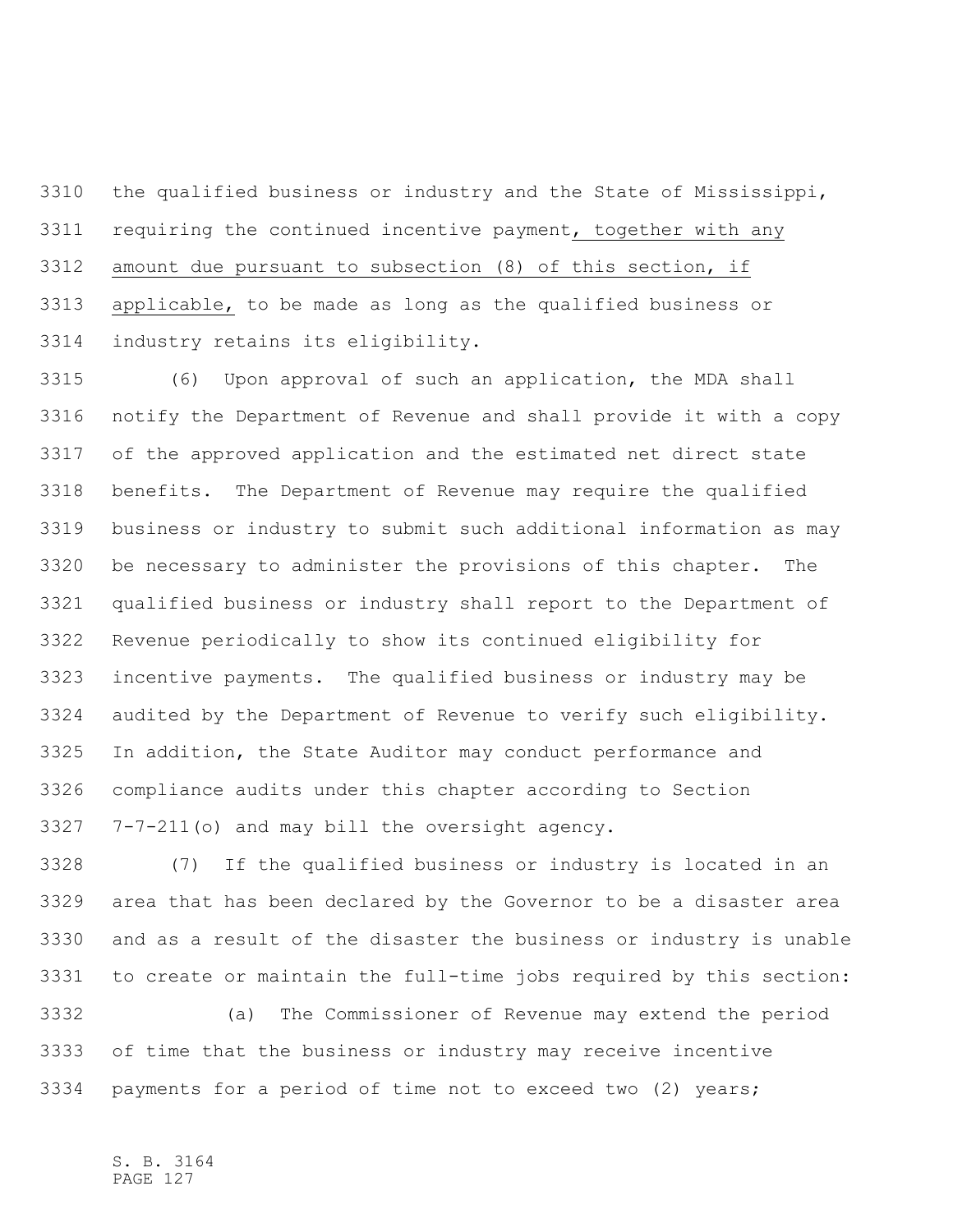(b) The Commissioner of Revenue may waive the requirement that a certain number of jobs be maintained for a period of time not to exceed twenty-four (24) months; and (c) The MDA may extend the period of time within which the jobs must be created for a period of time not to exceed twenty-four (24) months. (8) Notwithstanding any other provision of this section to the contrary, from and after January 1, 2023, if the amount of the incentive payment that a qualified business or industry is eligible to receive under this chapter is less than the amount that the incentive payment would have been if the payment had been calculated using any applicable income tax personal exemptions in Section 27-7-21(b), (c) and (d), as such exemptions existed before January 1, 2023, then the qualified business or industry also

shall receive a grant equal to the difference between such two (2)

amounts. Further, the term "incentive payment," as such term is

used in this chapter shall be deemed to not refer to or otherwise

include any grant payment payable to a qualified business or

industry pursuant to this subsection.

 **[For businesses or industries that received or applied for incentive payments from and after July 1, 2005, but prior to July 1, 2010, this section shall read as follows:]**

S. B. 3164 PAGE 128 57-62-9. (1) (a) Except as otherwise provided in this section, a qualified business or industry that meets the qualifications specified in this chapter may receive quarterly incentive payments for a period not to exceed ten (10) years from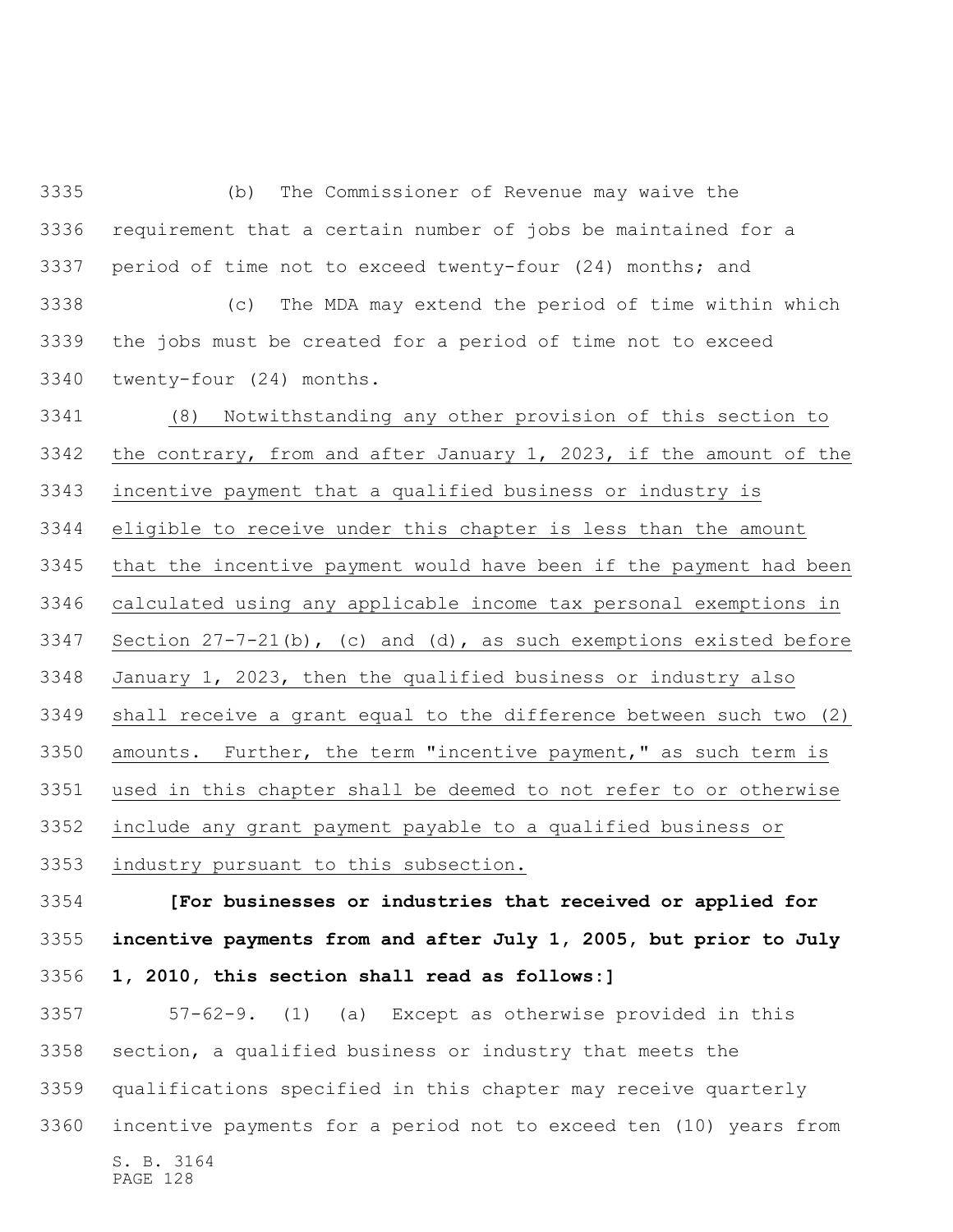the Department of Revenue pursuant to the provisions of this chapter in an amount which shall be equal to the net benefit rate multiplied by the actual gross payroll of new direct jobs for a calendar quarter as verified by the Mississippi Department of Employment Security, but not to exceed:

 (i) Ninety percent (90%) of the amount of money previously paid into the fund by the employer if the employer provides an average annual salary, excluding benefits which are not subject to Mississippi income taxes, of at least one hundred seventy-five percent (175%) of the most recently published state average annual wage or the most recently published average annual wage of the county in which the qualified business or industry is located as determined by the Mississippi Department of Employment Security, whichever is the lesser;

 (ii) Eighty percent (80%) of the amount of money previously paid into the fund by the employer if the employer provides an average annual salary, excluding benefits which are not subject to Mississippi income taxes, of at least one hundred twenty-five percent (125%) but less than one hundred seventy-five percent (175%) of the most recently published state average annual wage or the most recently published average annual wage of the county in which the qualified business or industry is located as determined by the Mississippi Department of Employment Security, whichever is the lesser; or

 (iii) Seventy percent (70%) of the amount of money previously paid into the fund by the employer if the employer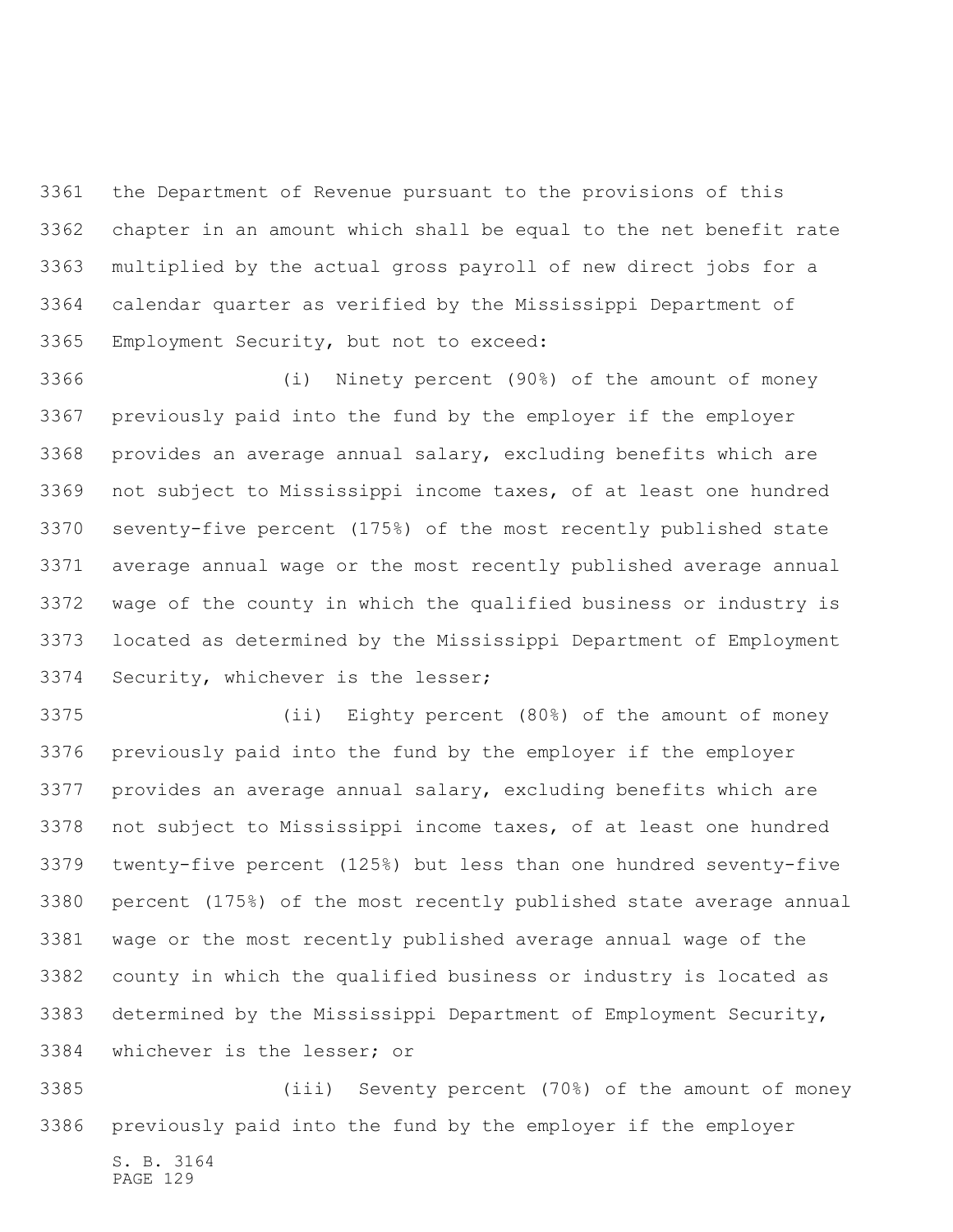provides an average annual salary, excluding benefits which are not subject to Mississippi income taxes, of less than one hundred twenty-five percent (125%) of the most recently published state average annual wage or the most recently published average annual wage of the county in which the qualified business or industry is located as determined by the Mississippi Department of Employment Security, whichever is the lesser.

 (b) A qualified business or industry that is a project as defined in Section 57-75-5(f)(iv)1 may elect the date upon which the ten-year period will begin. Such date may not be later than sixty (60) months after the date the business or industry applied for incentive payments.

 (2) (a) A qualified business or industry that is a project 3400 as defined in Section  $57-75-5(f)(iv)1$  may apply to the MDA to receive incentive payments for an additional period not to exceed five (5) years beyond the expiration date of the initial ten-year period if:

 (i) The qualified business or industry creates at least three thousand (3,000) new direct jobs within five (5) years after the date the business or industry commences commercial production;

S. B. 3164 PAGE 130 (ii) Within five (5) years after the date the business or industry commences commercial production, the average annual wage of the jobs is at least one hundred fifty percent (150%) of the most recently published state average annual wage or the most recently published average annual wage of the county in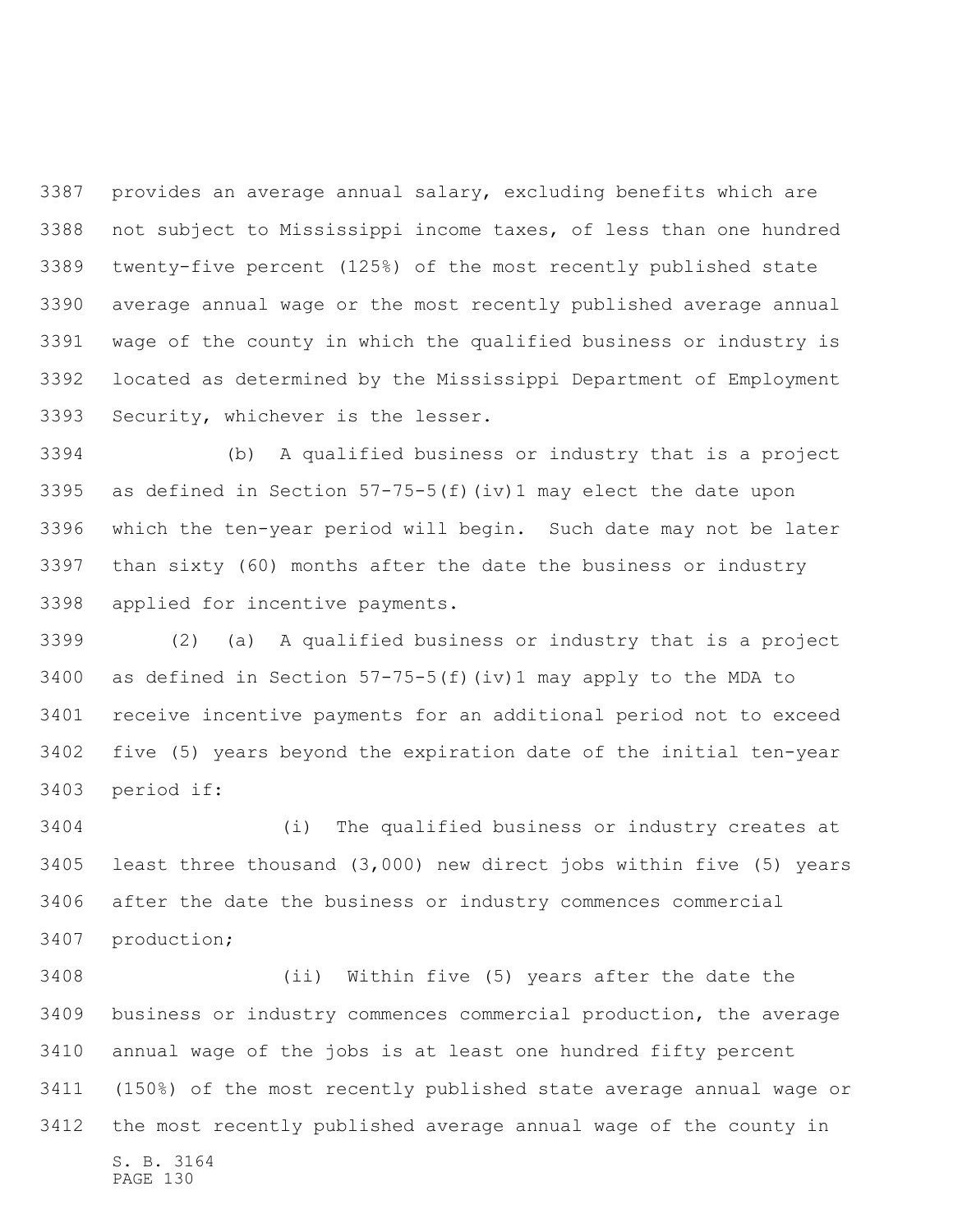which the qualified business or industry is located as determined by the Mississippi Department of Employment Security, whichever is the lesser. The criteria for the average annual wage requirement shall be based upon the state average annual wage or the average annual wage of the county whichever is appropriate, at the time of creation of the minimum number of jobs, and the threshold established at that time will remain constant for the duration of the additional period; and

 (iii) The qualified business or industry meets and maintains the job and wage requirements of subparagraphs (i) and (ii) of this paragraph (a) for four (4) consecutive calendar quarters.

 (b) A qualified business or industry that is a project 3426 as defined in Section  $57-75-5(f)(iv)1$  and qualified to receive incentive payments for the additional period provided in paragraph (a) of this subsection (2) may apply to the MDA to receive incentive payments for an additional period not to exceed ten (10) years beyond the expiration date of the additional period provided in paragraph (a) of this subsection (2) if:

 (i) The qualified business or industry creates at least four thousand (4,000) new direct jobs after qualifying for the additional incentive period provided in paragraph (a) of this subsection (2) but before the expiration of the additional period. For purposes of determining whether the business or industry meets the minimum jobs requirement of this subparagraph (i), the number of jobs the business or industry created in order to meet the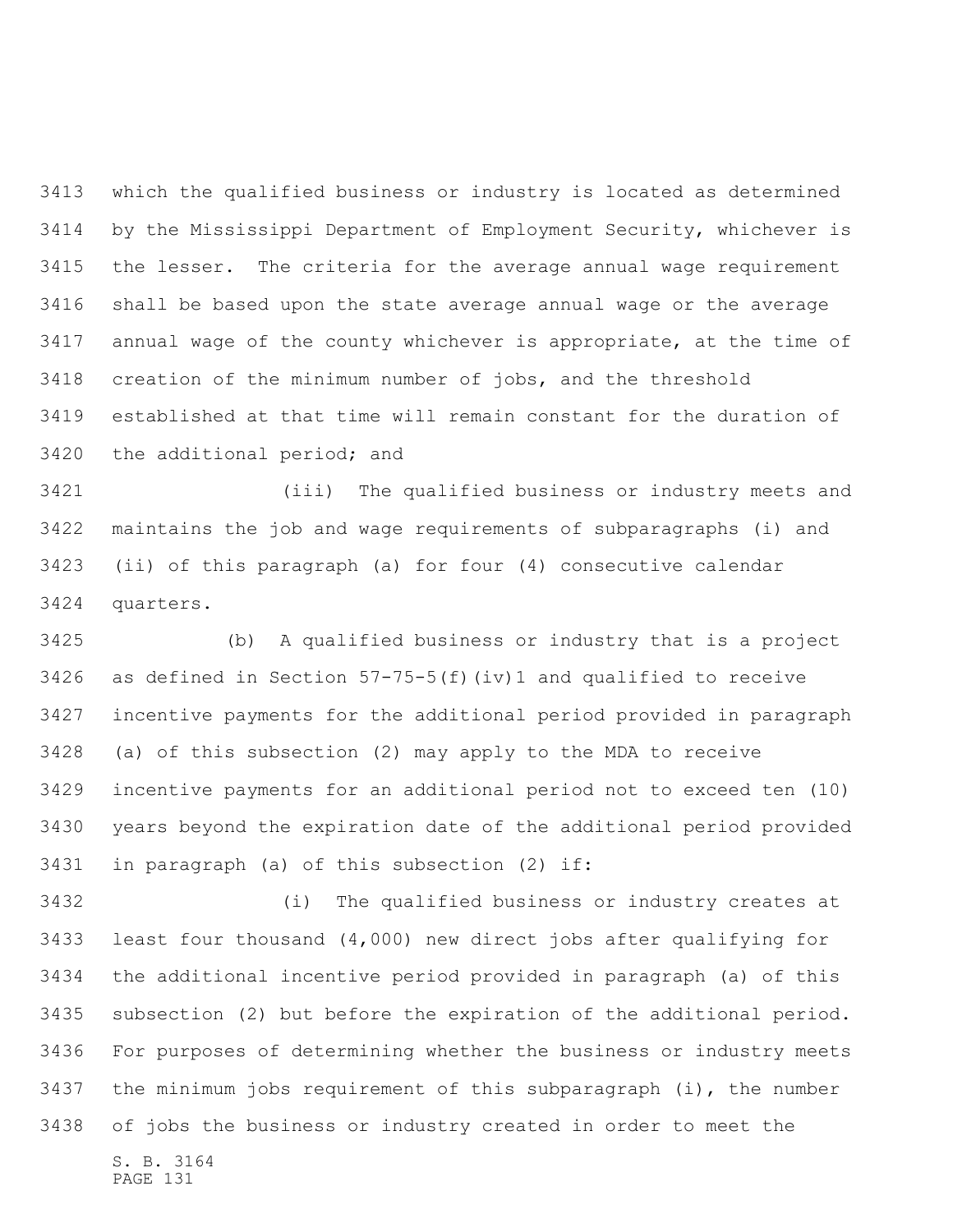minimum jobs requirement of paragraph (a) of this subsection (2) shall be subtracted from the minimum jobs requirement of this subparagraph (i);

 (ii) The average annual wage of the jobs is at least one hundred fifty percent (150%) of the most recently published state average annual wage or the most recently published average annual wage of the county in which the qualified business or industry is located as determined by the Mississippi Department of Employment Security, whichever is the lesser. The criteria for the average annual wage requirement shall be based upon the state average annual wage or the average annual wage of the county whichever is appropriate, at the time of creation of the minimum number of jobs, and the threshold established at that time will remain constant for the duration of the additional period; and

 (iii) The qualified business or industry meets and maintains the job and wage requirements of subparagraphs (i) and (ii) of this paragraph (b) for four (4) consecutive calendar quarters.

 (3) In order to receive incentive payments, an establishment shall apply to the MDA. The application shall be on a form prescribed by the MDA and shall contain such information as may be required by the MDA to determine if the applicant is qualified.

 (4) (a) In order to qualify to receive such payments, the establishment applying shall be required to meet the definition of the term "qualified business or industry";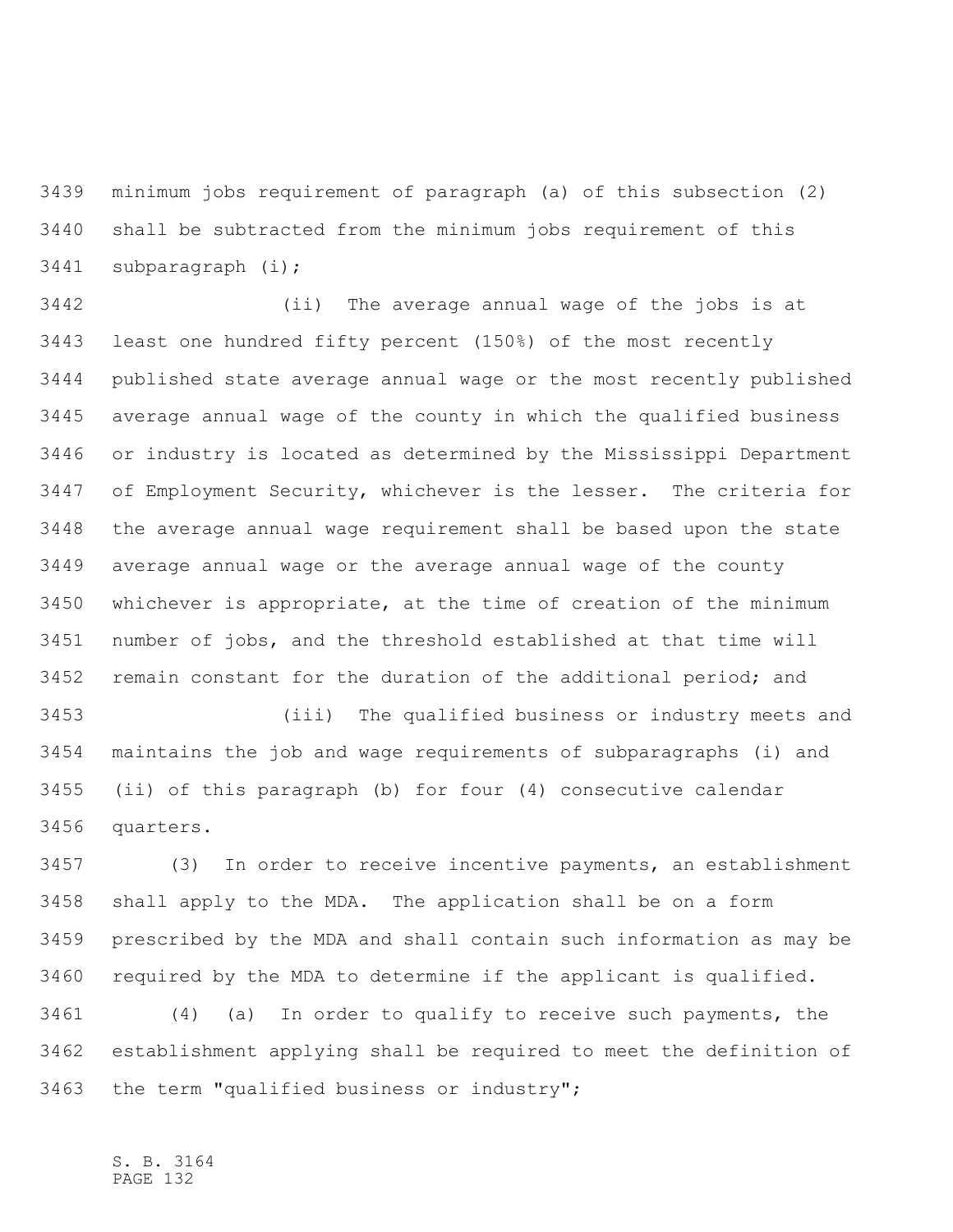(b) The criteria for the average annual salary requirement shall be based upon the state average annual wage or the average annual wage of the county whichever is appropriate, at the time of application, and the threshold established upon application will remain constant for the duration of the project;

 (c) The business or industry must meet its job creation commitment within twenty-four (24) months of the application approval. However, if the qualified business or industry is applying for incentive payments for an additional period under subsection (2) of this section, the business or industry must comply with the applicable job and wage requirements of subsection (2) of this section.

 (5) (a) The MDA shall determine if the applicant is qualified to receive incentive payments.

S. B. 3164 (b) If the applicant is determined to be qualified to receive incentive payments for an additional period under subsection (2) of this section, the MDA shall conduct a cost/benefit analysis to determine the estimated net direct state benefits and the net benefit rate applicable for the appropriate additional period and to estimate the amount of gross payroll for the additional period. In conducting such cost/benefit analysis, the MDA shall consider quantitative factors, such as the anticipated level of new tax revenues to the state along with the 3487 cost to the state of the qualified business or industry, and such other criteria as deemed appropriate by the MDA, including the adequacy of retirement benefits that the business or industry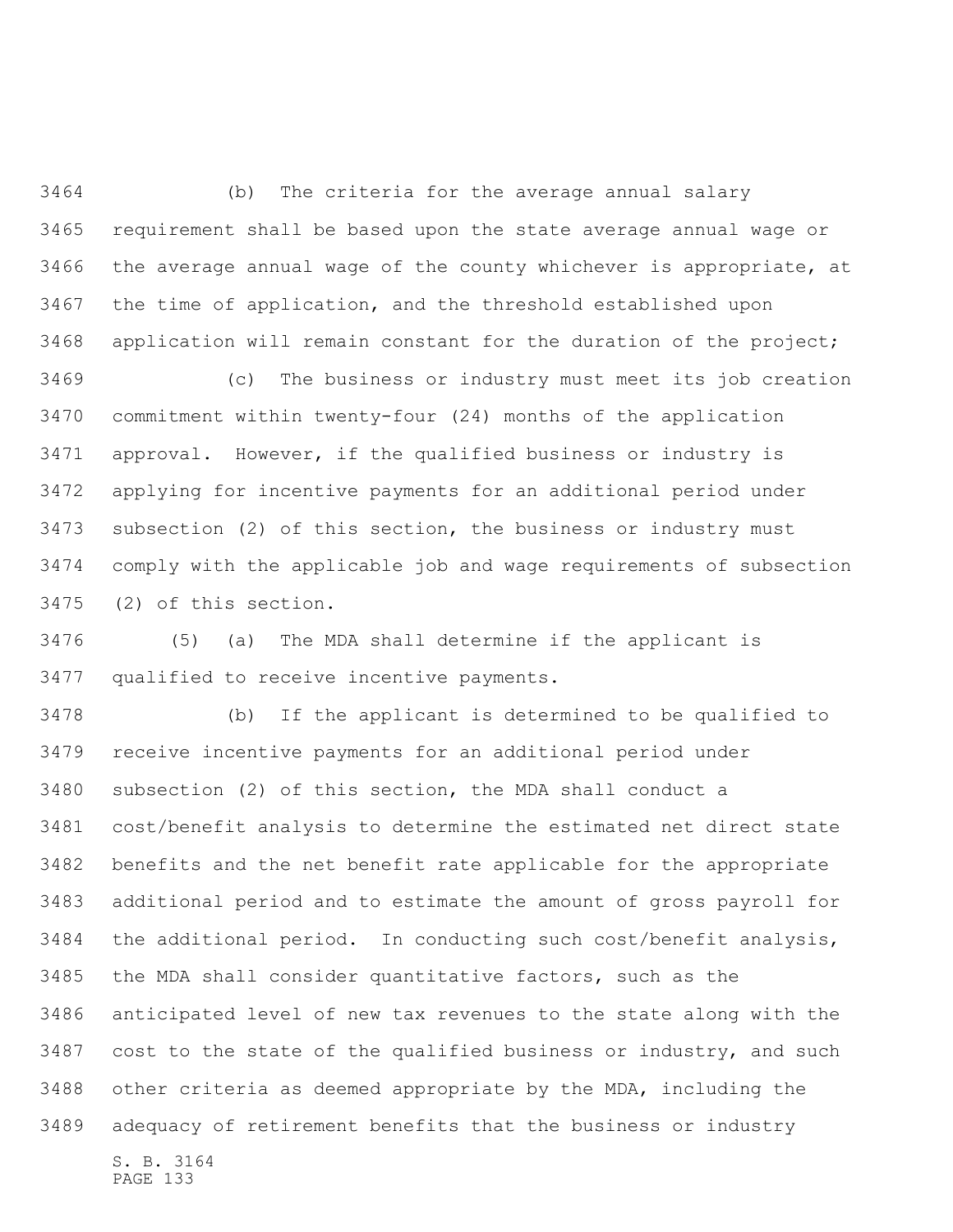provides to individuals it employs in new direct jobs in this state. In no event shall incentive payments, cumulatively, exceed the estimated net direct state benefits. Once the qualified business or industry is approved by the MDA, an agreement shall be deemed to exist between the qualified business or industry and the State of Mississippi, requiring the continued incentive payment, together with any amount due pursuant to subsection (8) of this section, if applicable, to be made as long as the qualified business or industry retains its eligibility.

 (6) Upon approval of such an application, the MDA shall notify the Department of Revenue and shall provide it with a copy of the approved application and the estimated net direct state benefits. The Department of Revenue may require the qualified business or industry to submit such additional information as may be necessary to administer the provisions of this chapter. The qualified business or industry shall report to the Department of Revenue periodically to show its continued eligibility for incentive payments. The qualified business or industry may be audited by the Department of Revenue to verify such eligibility. In addition, the State Auditor may conduct performance and compliance audits under this chapter according to Section 7-7-211(o) and may bill the oversight agency.

S. B. 3164 (7) If the qualified business or industry is located in an area that has been declared by the Governor to be a disaster area and as a result of the disaster the business or industry is unable to create or maintain the full-time jobs required by this section: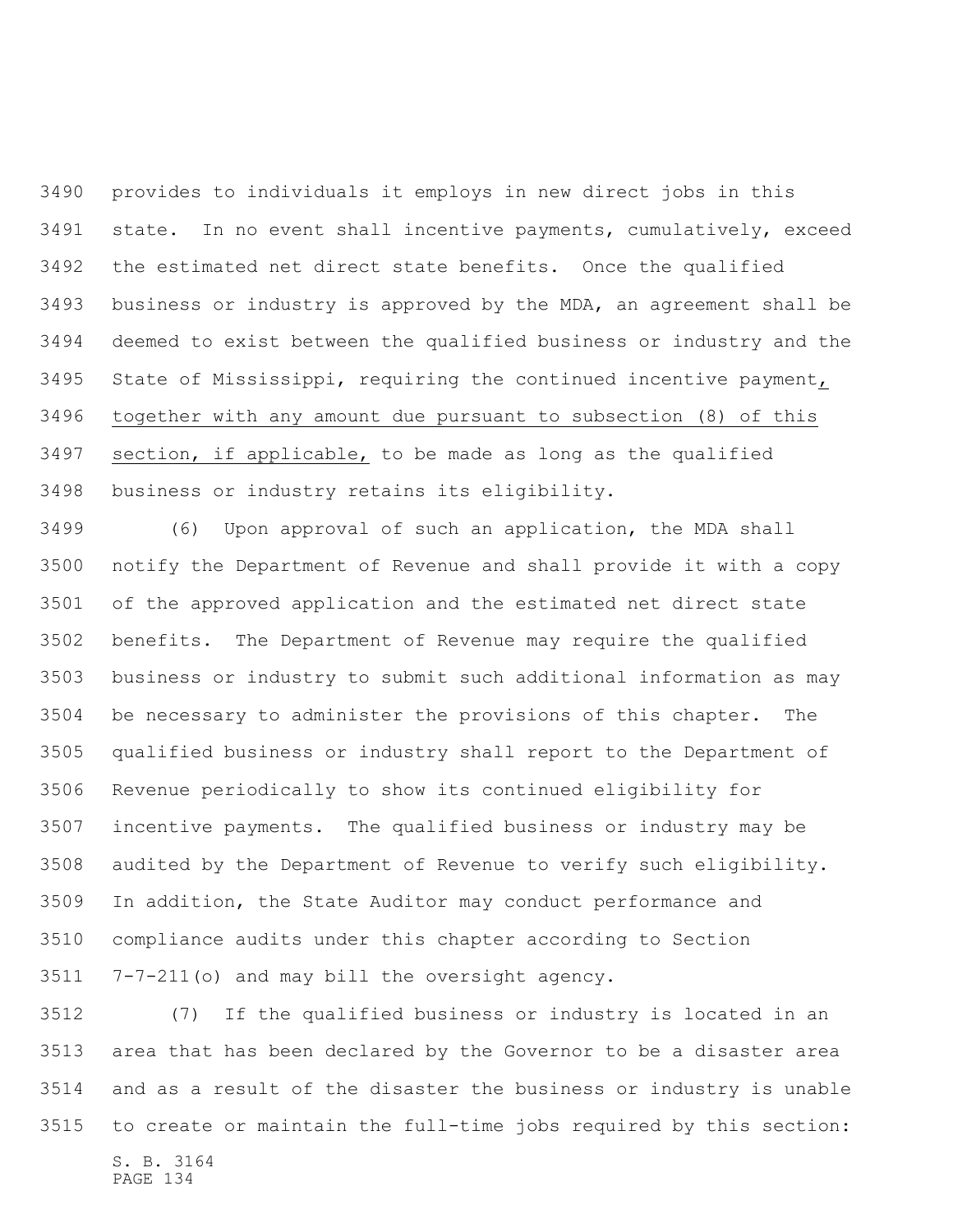(a) The Commissioner of Revenue may extend the period of time that the business or industry may receive incentive payments for a period of time not to exceed two (2) years; (b) The Commissioner of Revenue may waive the requirement that a certain number of jobs be maintained for a period of time not to exceed twenty-four (24) months; and (c) The MDA may extend the period of time within which the jobs must be created for a period of time not to exceed twenty-four (24) months. (8) Notwithstanding any other provision of this section to the contrary, from and after January 1, 2023, if the amount of the incentive payment that a qualified business or industry is eligible to receive under this chapter is less than the amount that the incentive payment would have been if the payment had been calculated using any applicable income tax personal exemptions in Section 27-7-21(b), (c) and (d), as such exemptions existed before January 1, 2023, then the qualified business or industry also shall receive a grant equal to the difference between such two (2) amounts. Further, the term "incentive payment", as such term is used in this chapter shall be deemed to not refer to or otherwise include any grant payment payable to a qualified business or industry pursuant to this subsection.

 **[For businesses or industries that apply for incentive payments from and after July 1, 2010, this section shall read as follows:]**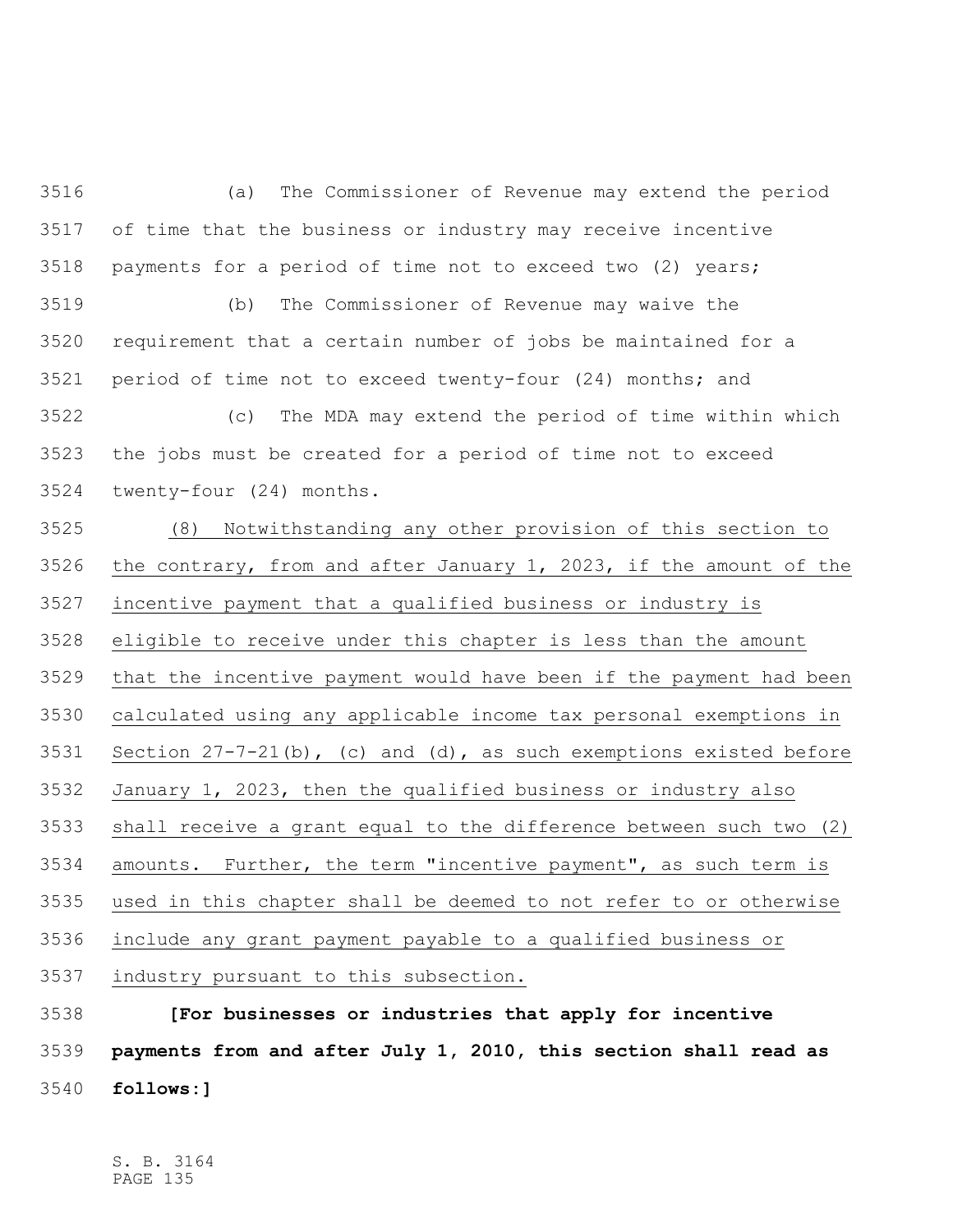57-62-9. (1) (a) Except as otherwise provided in this section, a qualified business or industry that meets the qualifications specified in this chapter may receive quarterly incentive payments for a period not to exceed ten (10) years from the Department of Revenue pursuant to the provisions of this chapter in an amount which shall be equal to ninety percent (90%) of the amount of actual income tax withheld for employees with new direct jobs, but in no event more than four percent (4%) of the total annual salary paid for new direct jobs during such period, excluding benefits which are not subject to Mississippi income taxes.

 (b) A qualified business or industry that is a project as defined in Section 57-75-5(f)(iv)1 may elect the date upon which the ten-year period will begin. Such date may not be later than sixty (60) months after the date the business or industry applied for incentive payments.

 (c) A qualified business or industry as defined in Section 57-62-5(a)(iii) may elect the date upon which the ten-year period will begin and may elect to begin receiving incentive payments as early as the second quarter after that date. Incentive payments will be calculated on all jobs above the existing number of jobs as of the date the MDA determines that the applicant is qualified to receive incentive payments. In the event that the qualified business or industry falls below the number of existing jobs at the time of determination that the applicant is qualified to receive the incentive payment, the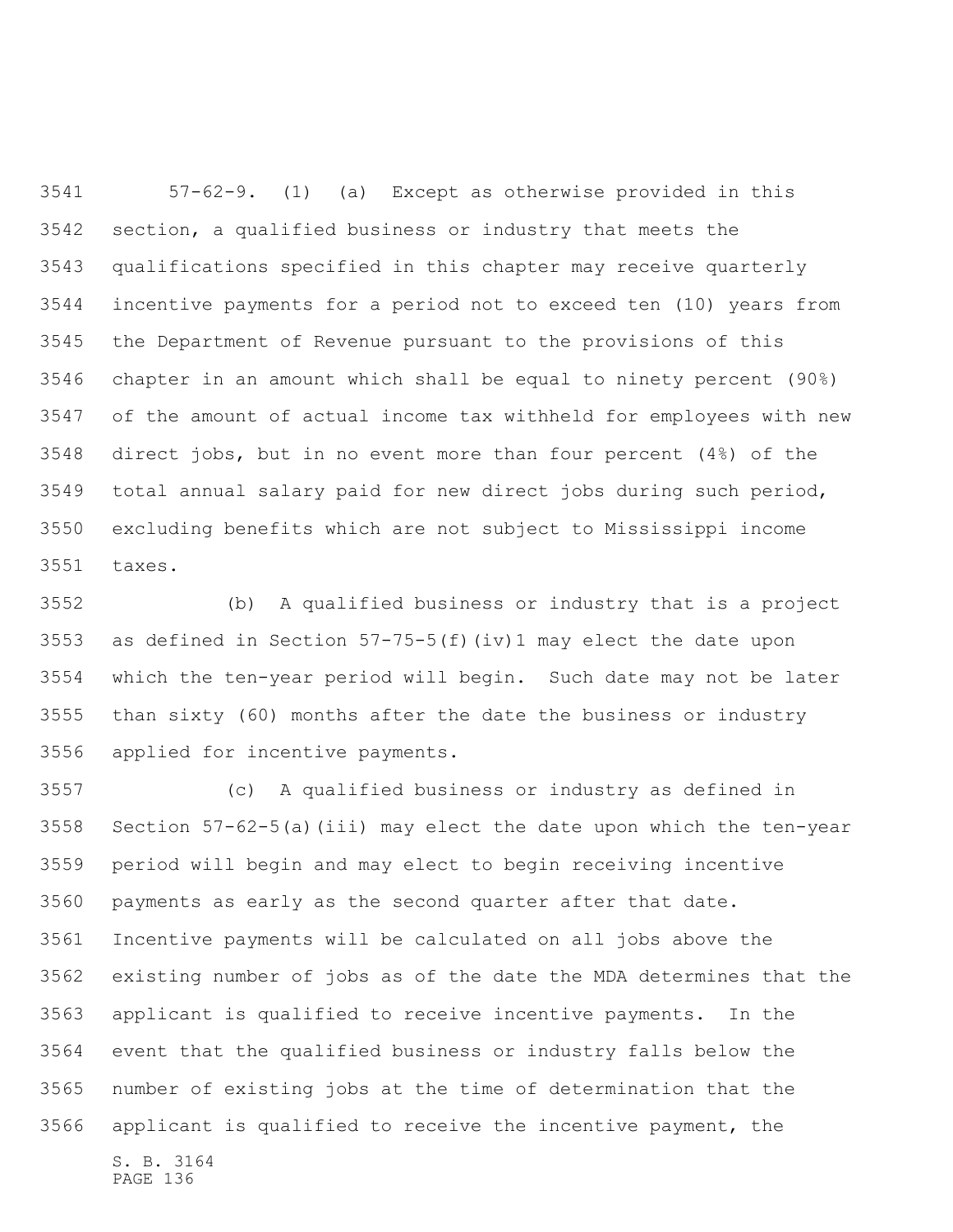incentive payment shall cease until the qualified business or industry once again exceeds that number. If after forty-eight (48) months, the qualified business or industry has failed to create at least three thousand (3,000) new direct jobs, incentive payments shall cease and the qualified business or industry shall not be qualified to receive further incentive payments.

 (2) (a) A qualified business or industry that is a project as defined in Section 57-75-5(f)(iv)1 may apply to the MDA to receive incentive payments for an additional period not to exceed five (5) years beyond the expiration date of the initial ten-year period if:

 (i) The qualified business or industry creates at least three thousand (3,000) new direct jobs within five (5) years after the date the business or industry commences commercial production;

 (ii) Within five (5) years after the date the business or industry commences commercial production, the average annual wage of the jobs is at least one hundred fifty percent (150%) of the most recently published state average annual wage or the most recently published average annual wage of the county in which the qualified business or industry is located as determined by the Mississippi Department of Employment Security, whichever is the lesser. The criteria for the average annual wage requirement shall be based upon the state average annual wage or the average annual wage of the county whichever is appropriate, at the time of creation of the minimum number of jobs, and the threshold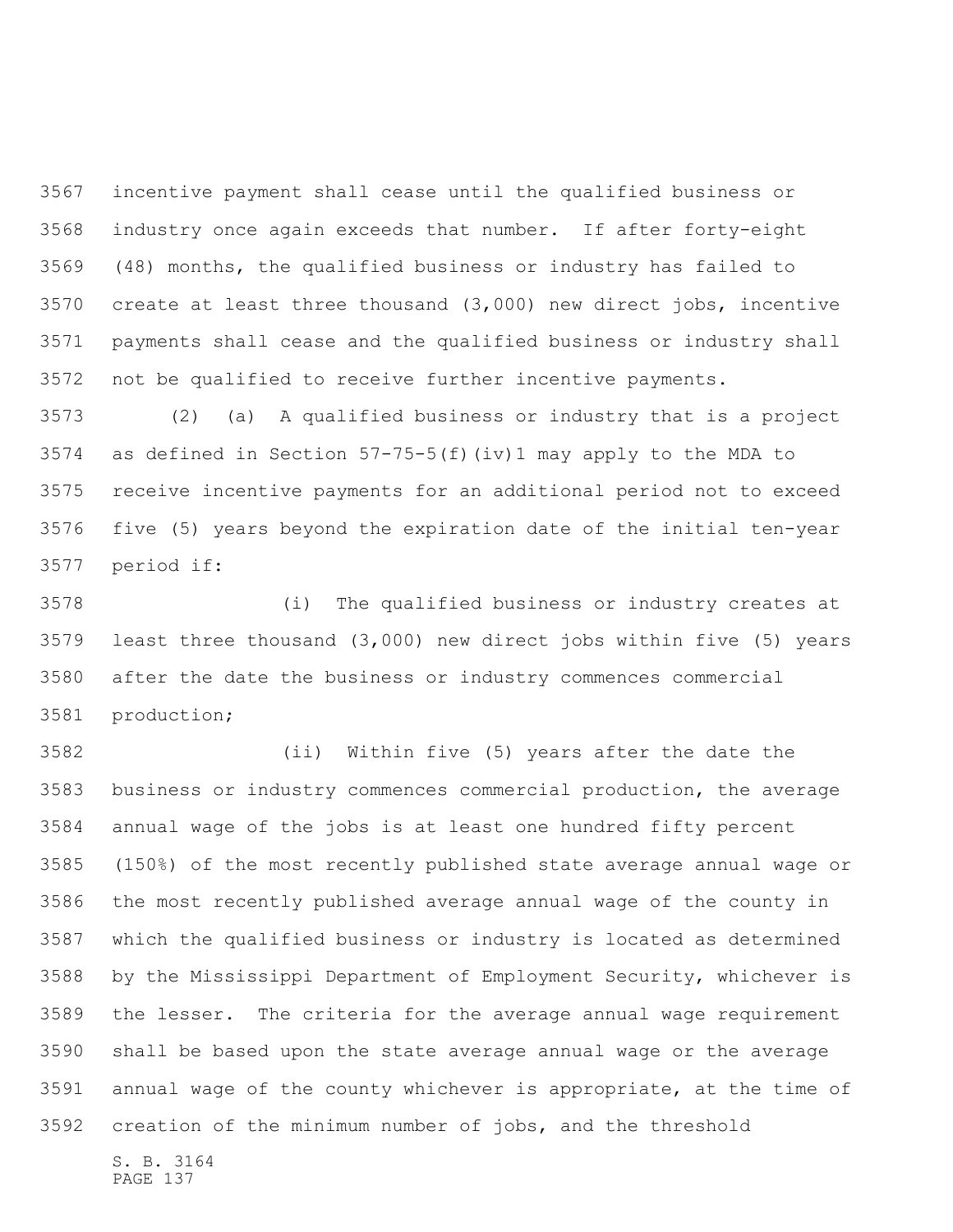established at that time will remain constant for the duration of the additional period; and

 (iii) The qualified business or industry meets and maintains the job and wage requirements of subparagraphs (i) and (ii) of this paragraph (a) for four (4) consecutive calendar quarters.

 (b) A qualified business or industry that is a project as defined in Section 57-75-5(f)(iv)1 and qualified to receive incentive payments for the additional period provided in paragraph (a) of this subsection (2) may apply to the MDA to receive incentive payments for an additional period not to exceed ten (10) years beyond the expiration date of the additional period provided in paragraph (a) of this subsection (2) if:

 (i) The qualified business or industry creates at least four thousand (4,000) new direct jobs after qualifying for the additional incentive period provided in paragraph (a) of this subsection (2) but before the expiration of the additional period. For purposes of determining whether the business or industry meets the minimum jobs requirement of this subparagraph (i), the number of jobs the business or industry created in order to meet the minimum jobs requirement of paragraph (a) of this subsection (2) shall be subtracted from the minimum jobs requirement of this subparagraph (i);

S. B. 3164 (ii) The average annual wage of the jobs is at least one hundred fifty percent (150%) of the most recently published state average annual wage or the most recently published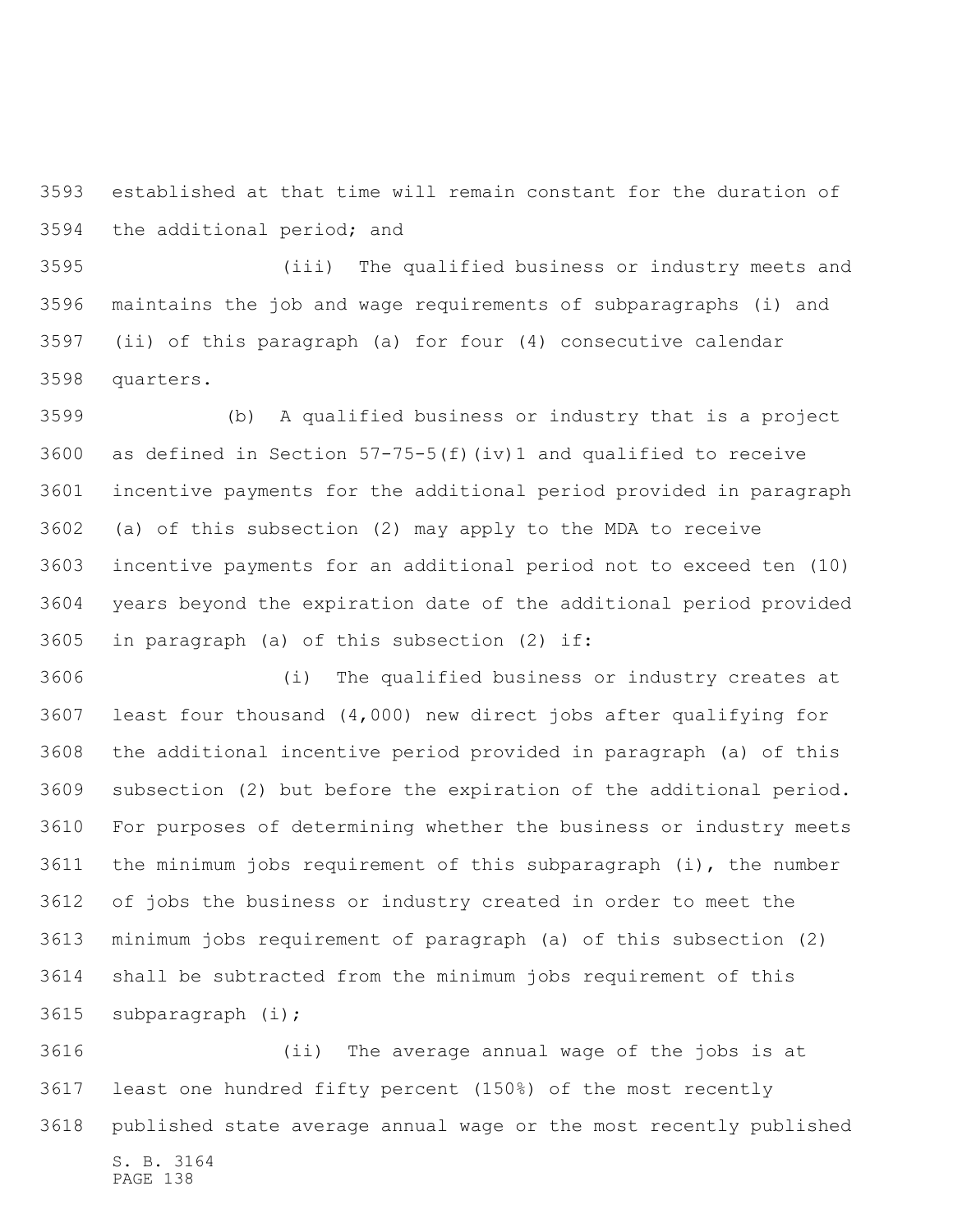average annual wage of the county in which the qualified business or industry is located as determined by the Mississippi Department of Employment Security, whichever is the lesser. The criteria for the average annual wage requirement shall be based upon the state average annual wage or the average annual wage of the county whichever is appropriate, at the time of creation of the minimum number of jobs, and the threshold established at that time will remain constant for the duration of the additional period; and

 (iii) The qualified business or industry meets and maintains the job and wage requirements of subparagraphs (i) and (ii) of this paragraph (b) for four (4) consecutive calendar quarters.

 (3) In order to receive incentive payments, an establishment shall apply to the MDA. The application shall be on a form prescribed by the MDA and shall contain such information as may be required by the MDA to determine if the applicant is qualified.

 (4) (a) In order to qualify to receive such payments, the establishment applying shall be required to meet the definition of the term "qualified business or industry";

 (b) The criteria for the average annual salary requirement shall be based upon the state average annual wage or the average annual wage of the county whichever is appropriate, at the time of application, and the threshold established upon application will remain constant for the duration of the project; (c) Except as otherwise provided for a qualified

S. B. 3164 PAGE 139 business or industry as defined in Section 57-62-5(a)(iii), the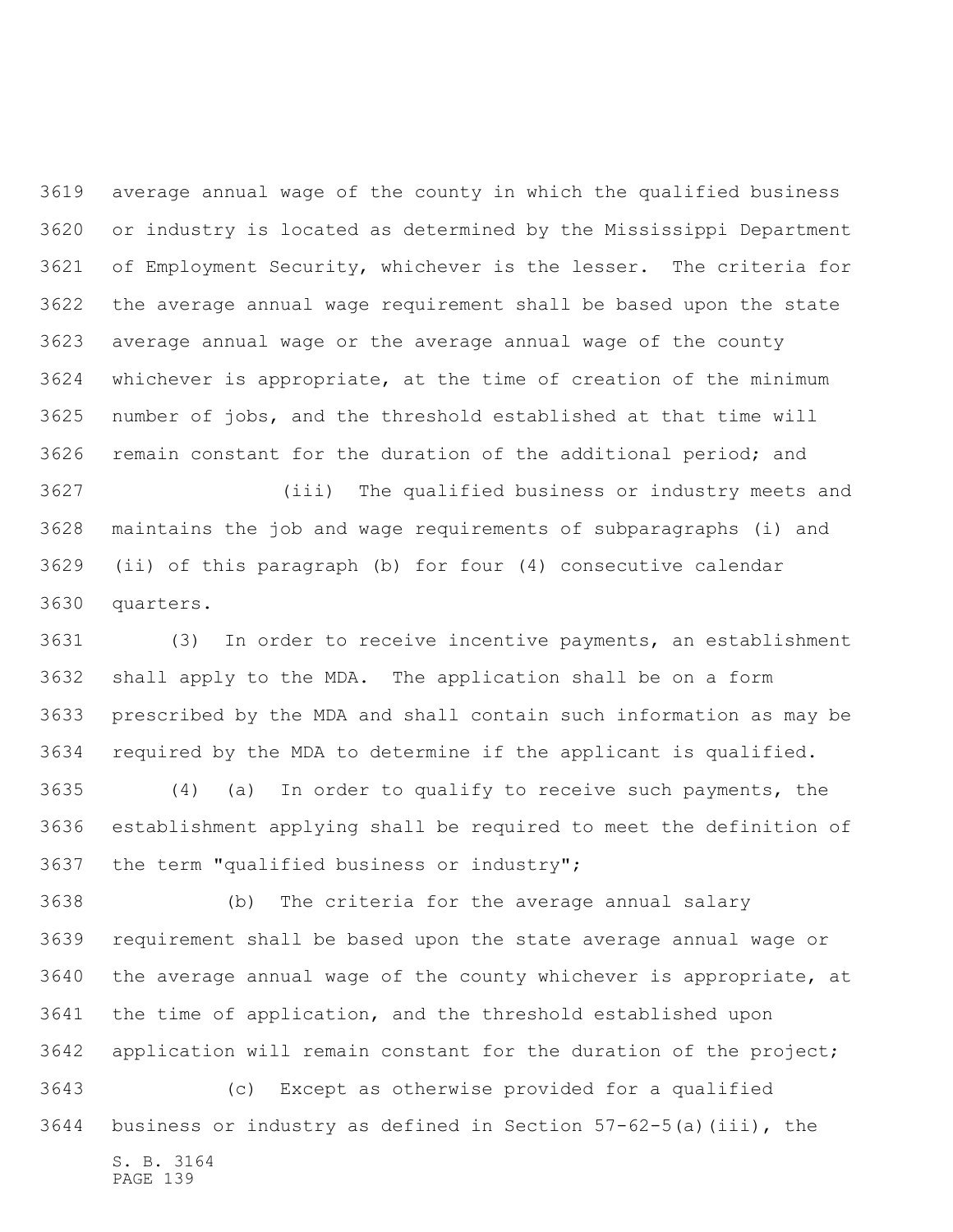business or industry must meet its job creation commitment within twenty-four (24) months of the application approval. However, if the qualified business or industry is applying for incentive payments for an additional period under subsection (2) of this section, the business or industry must comply with the applicable job and wage requirements of subsection (2) of this section.

 (5) (a) The MDA shall determine if the applicant is qualified to receive incentive payments.

 (b) If the applicant is determined to be qualified to receive incentive payments for an additional period under subsection (2) of this section, the MDA shall conduct an analysis to estimate the amount of gross payroll for the appropriate additional period. Incentive payments, cumulatively, shall not exceed ninety percent (90%) of the amount of actual income tax withheld for employees with new direct jobs, but in no event more than four percent (4%) of the total annual salary paid for new direct jobs during the additional period, excluding benefits which are not subject to Mississippi income taxes. Once the qualified business or industry is approved by the MDA, an agreement shall be deemed to exist between the qualified business or industry and the State of Mississippi, requiring the continued incentive payment, together with any amount due pursuant to subsection (8) of this section, if applicable, to be made as long as the qualified business or industry retains its eligibility.

S. B. 3164 PAGE 140 (6) Upon approval of such an application, the MDA shall notify the Department of Revenue and shall provide it with a copy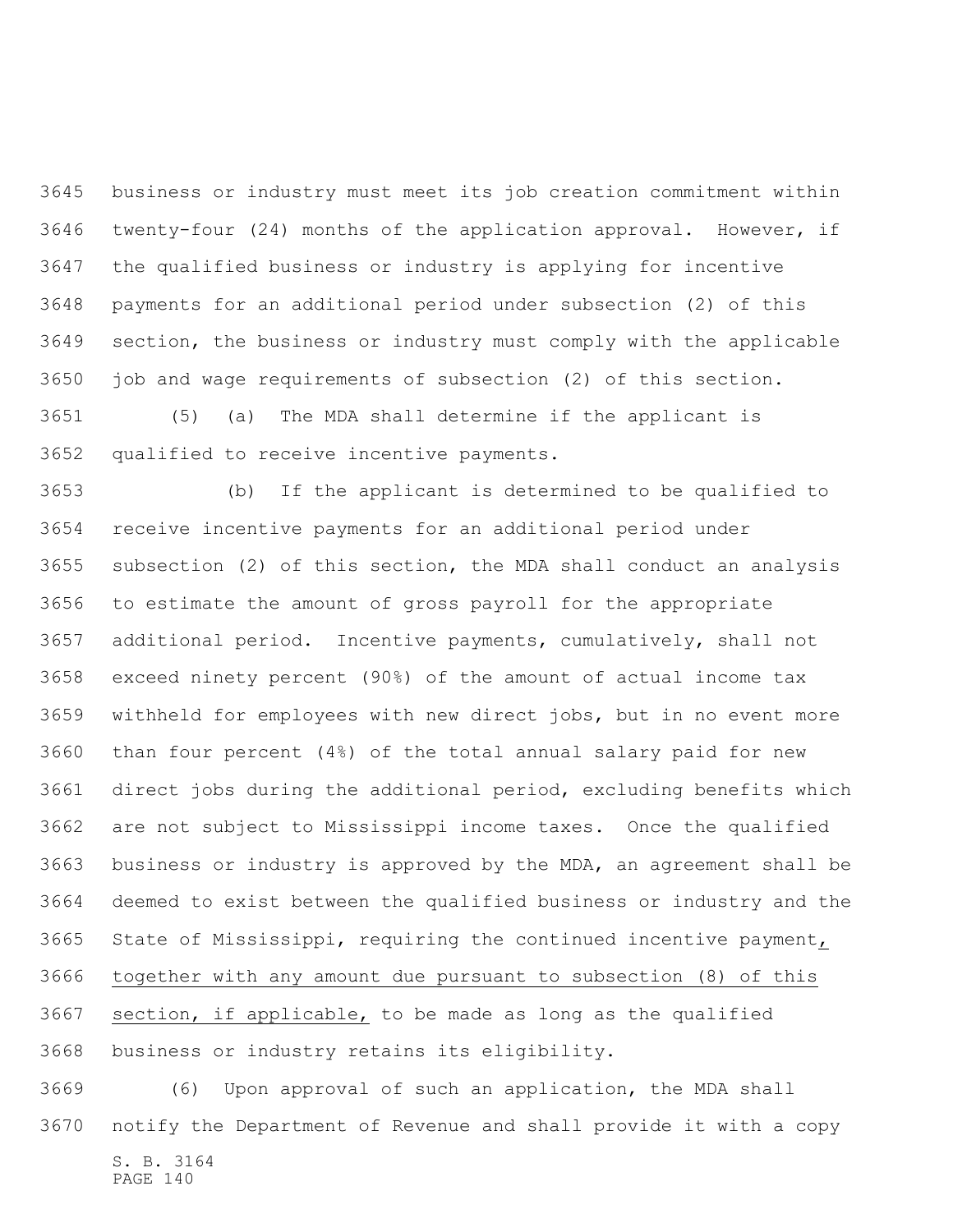of the approved application and the minimum job and salary requirements. The Department of Revenue may require the qualified business or industry to submit such additional information as may be necessary to administer the provisions of this chapter. The qualified business or industry shall report to the Department of Revenue periodically to show its continued eligibility for incentive payments. The qualified business or industry may be audited by the Department of Revenue to verify such eligibility. In addition, the State Auditor may conduct performance and compliance audits under this chapter according to Section 7-7-211(o) and may bill the oversight agency.

 (7) If the qualified business or industry is located in an area that has been declared by the Governor to be a disaster area and as a result of the disaster the business or industry is unable to create or maintain the full-time jobs required by this section:

 (a) The Commissioner of Revenue may extend the period of time that the business or industry may receive incentive payments for a period of time not to exceed two (2) years;

 (b) The Commissioner of Revenue may waive the requirement that a certain number of jobs be maintained for a period of time not to exceed twenty-four (24) months; and

 (c) The MDA may extend the period of time within which the jobs must be created for a period of time not to exceed twenty-four (24) months.

S. B. 3164 PAGE 141 (8) Notwithstanding any other provision of this section to the contrary, from and after January 1, 2023, if the amount of the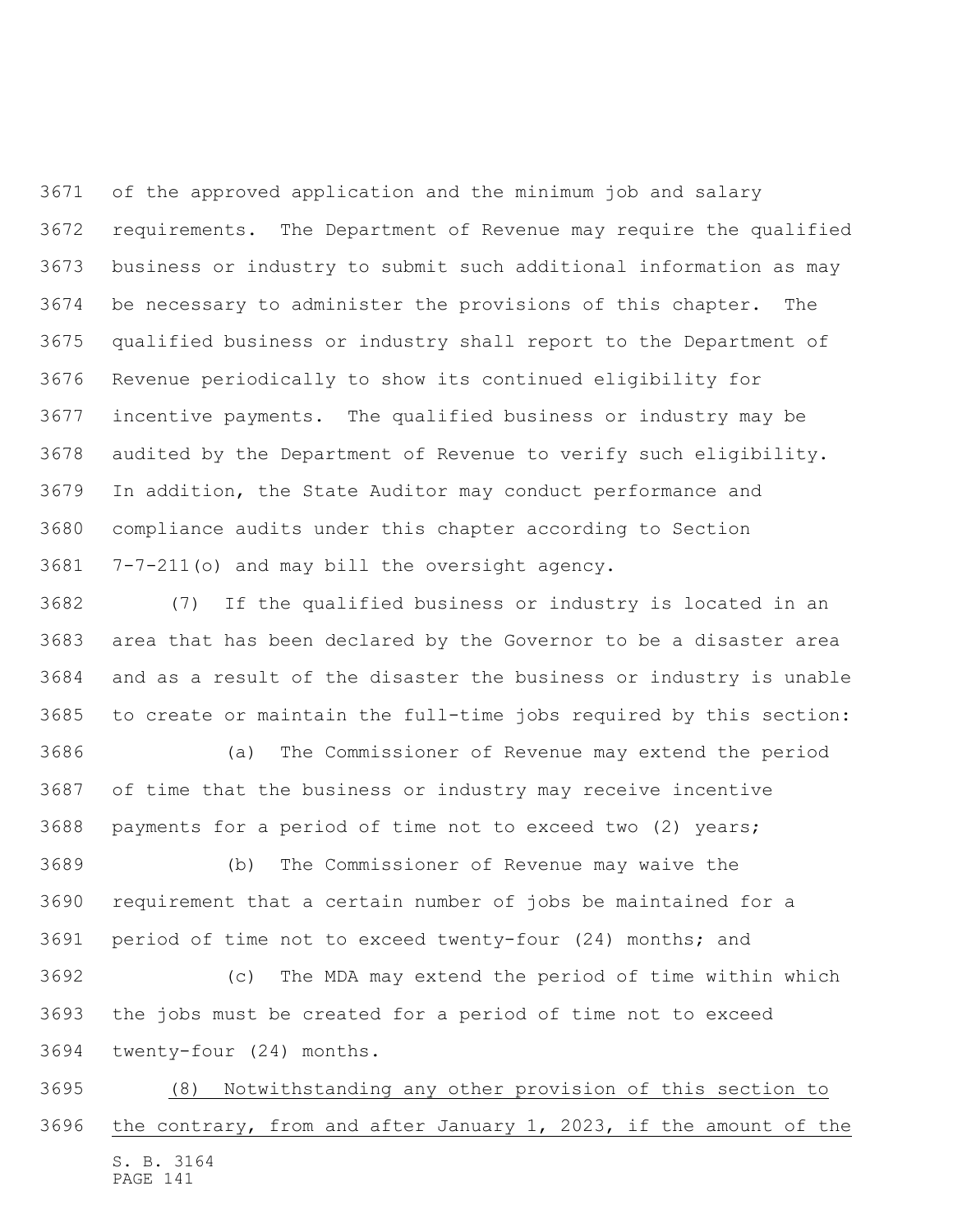incentive payment that a qualified business or industry is eligible to receive under this chapter is less than the amount that the incentive payment would have been if the payment had been calculated using any applicable income tax personal exemptions in Section 27-7-21(b), (c) and (d), as such exemptions existed before January 1, 2023, then the qualified business or industry also shall receive a grant equal to the difference between such two (2) amounts. Further, the term "incentive payment", as such term is used in this chapter shall be deemed to not refer to or otherwise include any grant payment payable to a qualified business or industry pursuant to this subsection.

 **SECTION 24.** Section 57-62-11, Mississippi Code of 1972, is amended as follows:

 57-62-11. (1) There is created in the State Treasury a special fund to be known as the Mississippi Advantage Jobs Incentive Payment Fund, into which shall be deposited withholding tax revenue required to be deposited into such fund pursuant to Section 27-7-312 and any other monies designated for deposit therein. The money in the fund shall be used for the purpose of making the incentive payments and grants authorized under this chapter.

S. B. 3164 (2) The Mississippi Advantage Jobs Incentive Payment Fund shall be administered by the Department of Revenue, and monies in the fund, less three percent (3%) to be retained by the Department of Revenue to pay the reasonable and necessary expenses of the Department of Revenue in administering its duties under this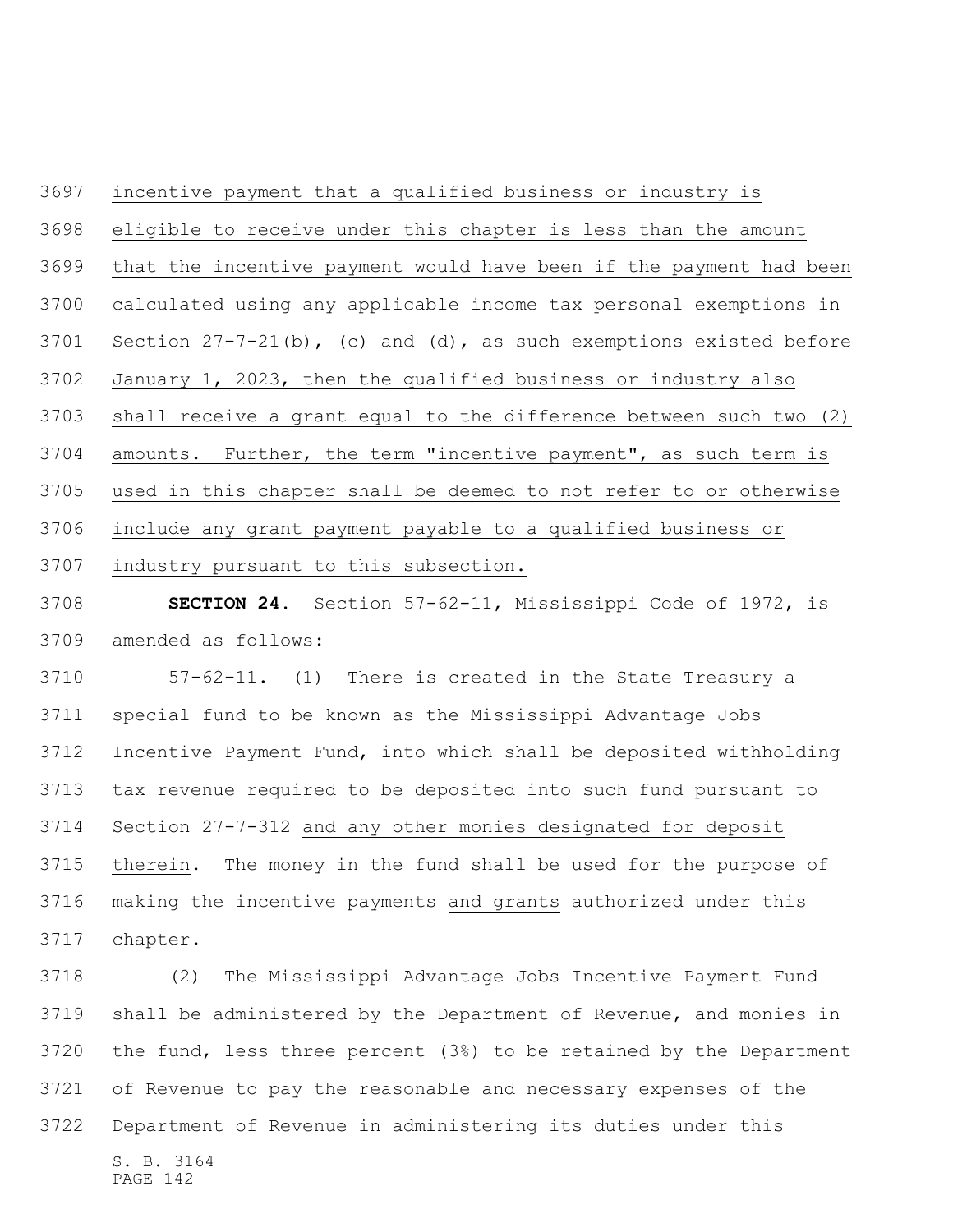chapter, shall be expended pursuant to the approved application. Amounts in the fund at the end of any fiscal year that are not necessary to make future incentive payments and grants shall be paid into the General Fund.

 (3) The liability of the State of Mississippi to make the incentive payments and grants authorized under this chapter shall be limited to the balance contained in the fund.

 **SECTION 25.** Section 57-62-13, Mississippi Code of 1972, is brought forward as follows:

S. B. 3164 57-62-13. (1) As soon as practicable after the end of a calendar quarter for which a qualified business or industry has qualified to receive an incentive payment, the qualified business or industry shall file a claim for the payment with the Department of Revenue and shall specify the actual number of new direct jobs created and maintained by the business or industry for the calendar quarter and the gross payroll thereof. The Department of Revenue shall verify the actual number of new direct jobs created and maintained by the business or industry and compliance with the average annual wage requirements for such business or industry under this chapter. If the qualified business or industry files a claim for an incentive payment during an additional incentive period provided under Section 57-62-9(2), the Department of Revenue shall verify the actual number of new direct jobs created and maintained by the business or industry and compliance with the average annual wage requirements for such business or industry under this chapter. If the Department of Revenue is not able to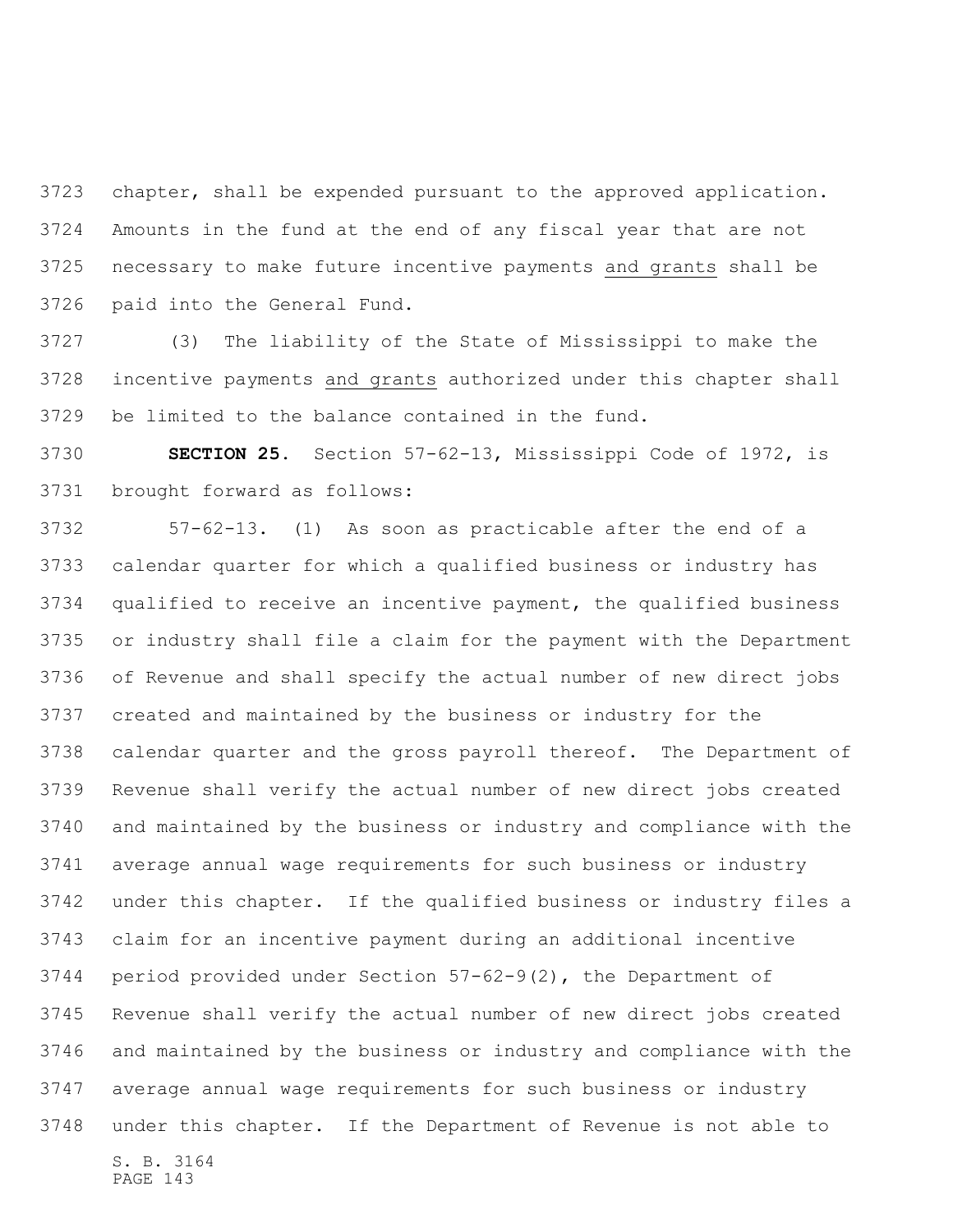provide such verification utilizing all available resources, the Department of Revenue may request such additional information from the business or industry as may be necessary.

 (2) (a) Except as otherwise provided in this chapter, the business or industry must meet the salary and job requirements of this chapter for four (4) consecutive calendar quarters prior to payment of the first incentive payment. Except as otherwise provided in Section 57-62-9, if the business or industry does not maintain the salary or job requirements of this chapter at any other time during the ten-year period after the date the first payment was made, the incentive payments shall not be made and shall not be resumed until such time as the actual verified number of new direct jobs created and maintained by the business or industry equals or exceeds the requirements of this chapter for one (1) calendar quarter.

S. B. 3164 (b) If the business or industry is qualified to receive incentive payments for an additional period provided under Section 57-62-9(2), the business or industry must meet the wage and job requirements of Section 57-62-9(2), for four (4) consecutive calendar quarters prior to payment of the first incentive payment. If the business or industry does not maintain the wage or job requirements of Section 57-62-9(2), at any other time during the appropriate additional period after the date the first payment was made, the incentive payments shall not be made and shall not be resumed until such time as the actual verified number of new direct jobs created and maintained by the business or industry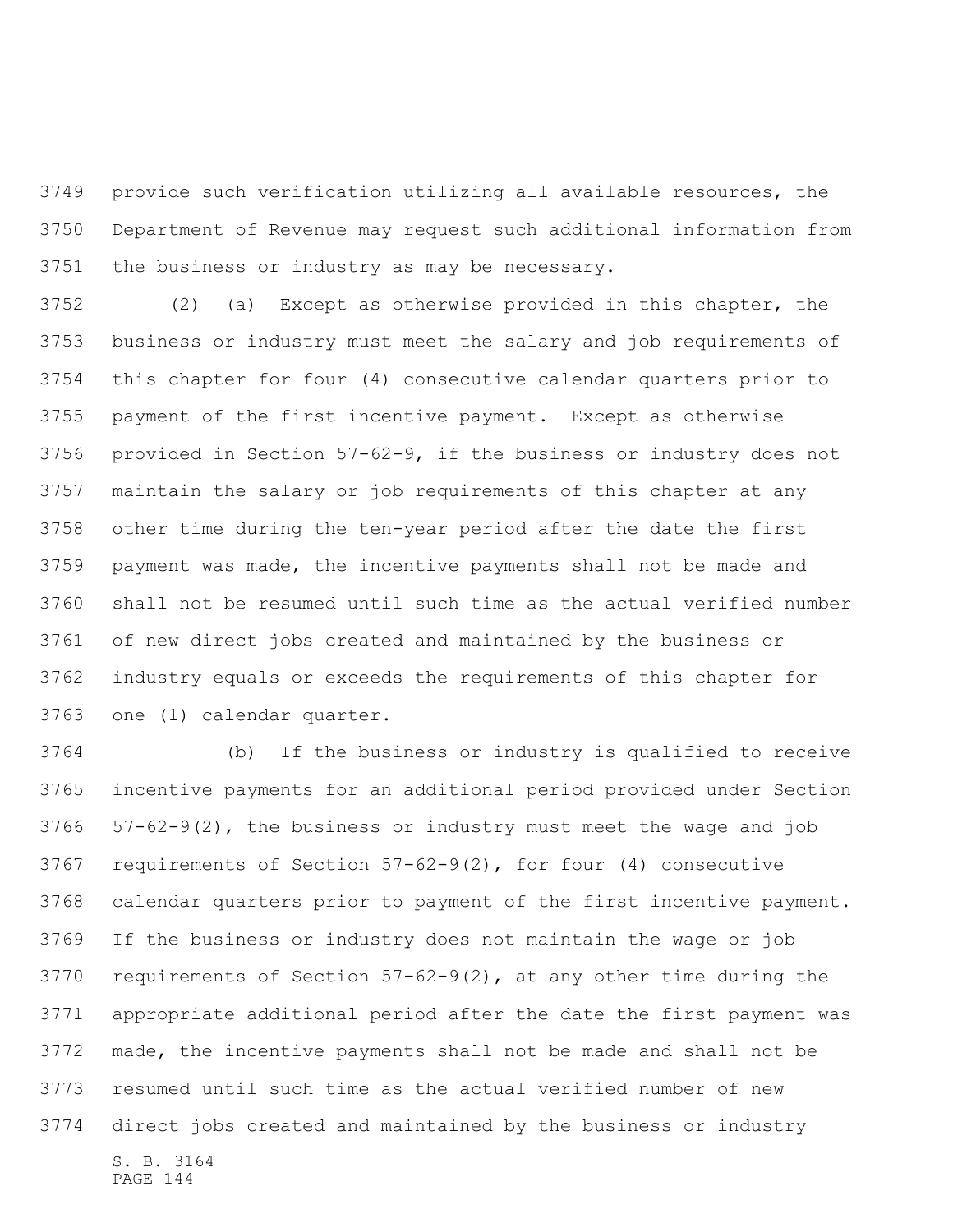equals or exceeds the amounts specified in Section 57-62-9(2), for one (1) calendar quarter.

 (3) An establishment that has qualified pursuant to this chapter may receive payments only in accordance with the provision under which it initially applied and was approved. If an establishment that is receiving incentive payments expands, it may apply for additional incentive payments based on the new gross payroll for new direct jobs anticipated from the expansion only, pursuant to this chapter.

 (4) As soon as practicable after verification of the qualified business or industry meeting the requirements of this chapter and all rules and regulations, the Department of Finance and Administration, upon requisition of the Department of Revenue, shall issue a warrant drawn on the Mississippi Advantage Jobs Incentive Payment Fund to the establishment in the amount of the incentive payment as determined pursuant to subsection (1) of this section for the calendar quarter.

 **SECTION 26.** Section 57-89-3, Mississippi Code of 1972, is brought forward as follows:

 57-89-3. As used in this chapter, the following terms shall have the meanings ascribed in this section unless the context clearly indicates otherwise:

S. B. 3164 (a) "Base investment" means the actual investment made and expended in Mississippi by a motion picture production company in connection with the production of a state-certified production in the state. The term "base investment" includes amounts

PAGE 145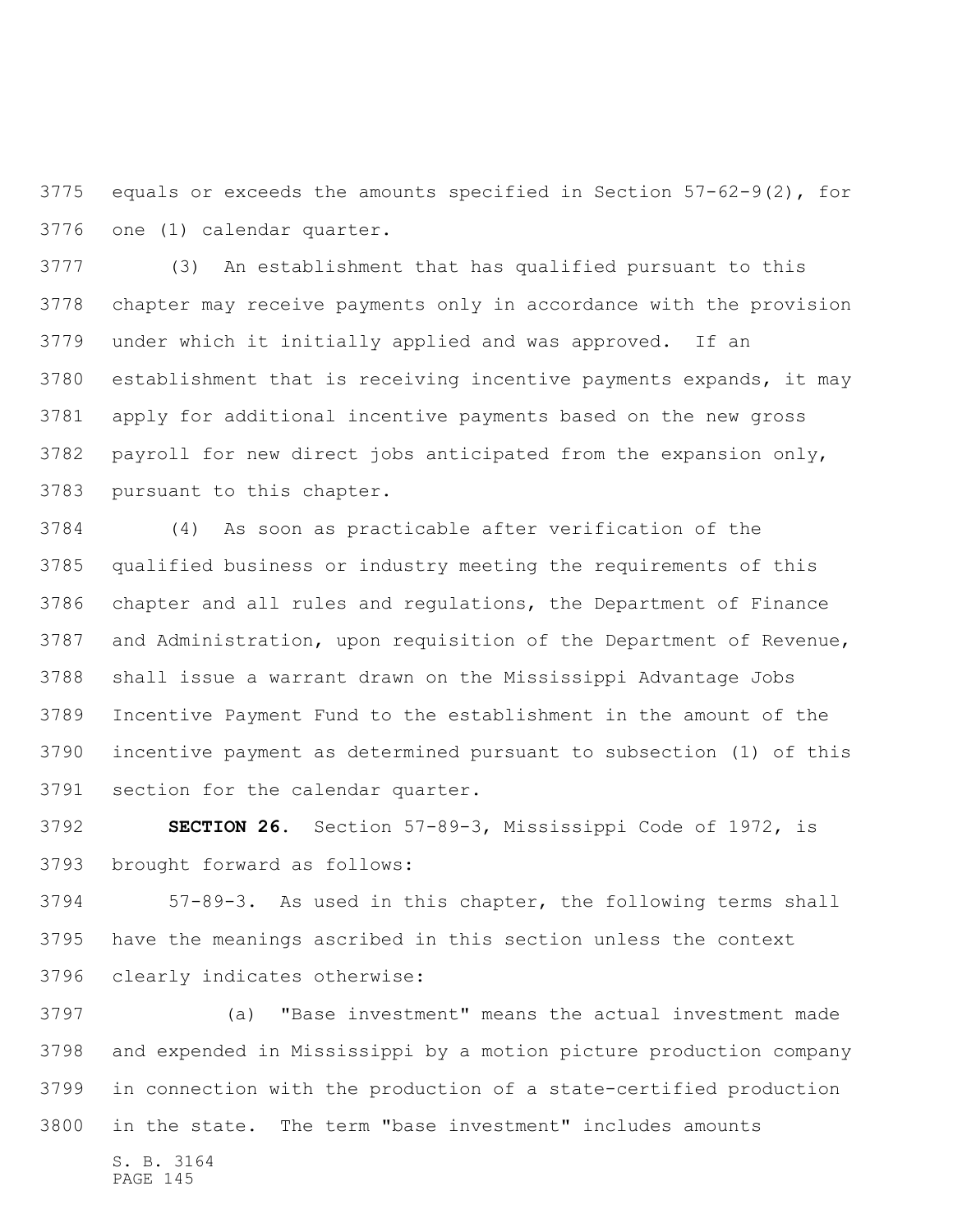expended in Mississippi by a motion picture production company as per diem and housing allowances in connection with the production of a state-certified production in the state. The term "base investment" shall not include payroll. However, in the case of a motion picture production company, or its owner, principal, member, production partner, independent contractor director or producer, or subsidiary company that (i) is designated and pre-qualified by the Mississippi Development Authority as Mississippi-based or a Mississippi resident; (ii) has filed income taxes in the State of Mississippi during each of the previous three (3) years; and (iii) has engaged in activities related to the production of at least two (2) motion pictures in Mississippi during the past ten (10) years, base investment may include payroll and fringes paid for any employee who is not a resident and whose wages are subject to the Mississippi Income Tax Withholding Law of 1968, if so requested by the motion picture production company. A motion picture production company must submit such a request to the Mississippi Development Authority at the time the company submits an application for approval as a state-certified production. In addition, if base investment includes payroll and fringes, and the payroll and fringes paid for an employee exceeds Five Million Dollars (\$5,000,000.00), then only the first Five Million Dollars (\$5,000,000.00) of such payroll and fringes may be included in base investment.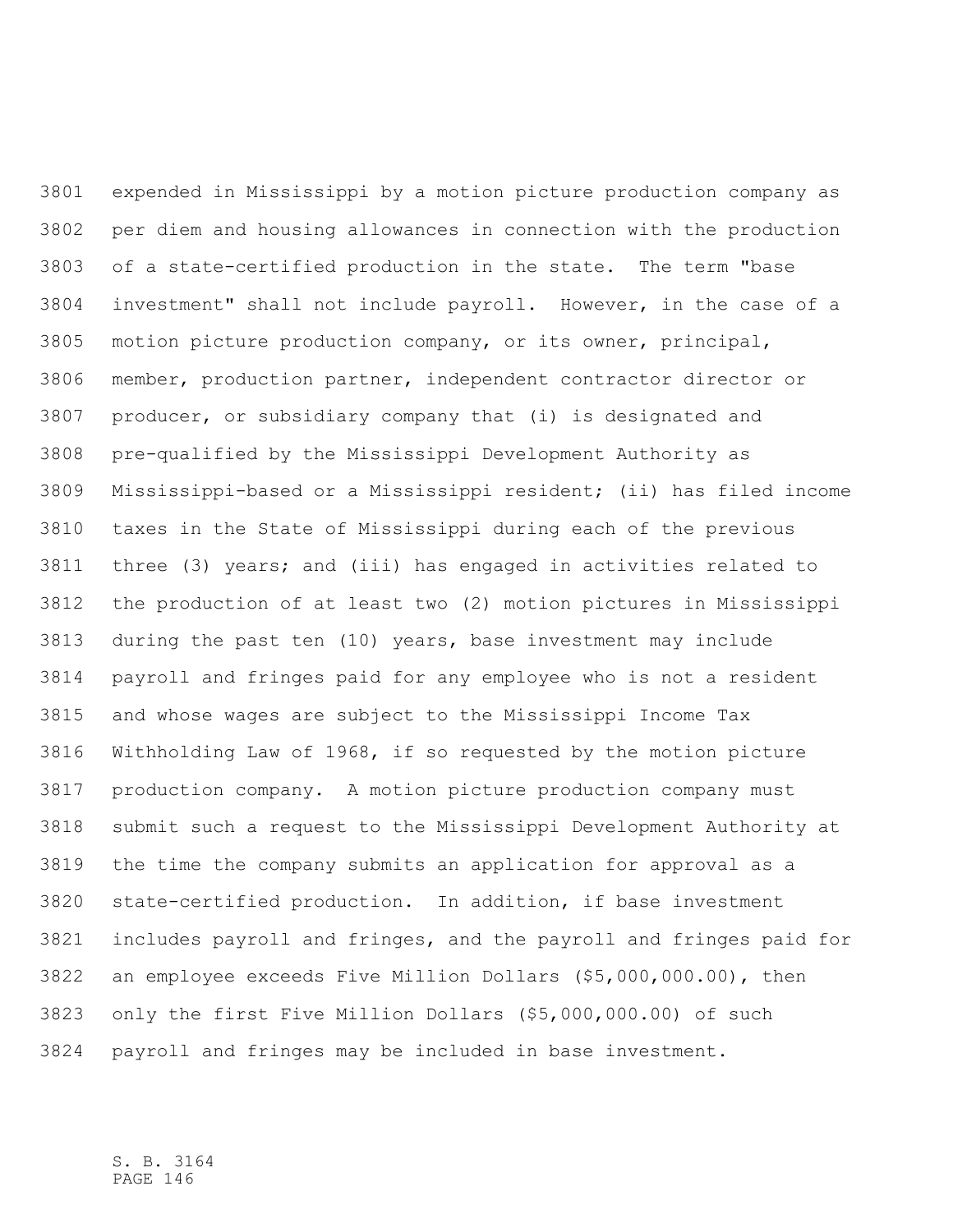(b) "Employee" means an individual directly involved in the physical production and/or post-production of a motion picture produced in the state and who is employed by a:

 (i) Motion picture production company that is directly involved in the physical production and/or post-production of a motion picture in the state;

 (ii) Personal service corporation retained by a motion picture production company to provide persons used directly in the physical production and/or post-production of a motion picture in the state; or

 (iii) Payroll service or loan-out company that is retained by a motion picture production company to provide employees who work directly in the physical production and/or post-production of a motion picture in the state.

 (c) "Fringes" means costs paid by a motion picture production company on or after September 1, 2013, for employee benefits that are not subject to state income tax. Fringes may include, but are not limited to, payments by an employer for unemployment insurance, Federal Insurance Contribution Act (FICA), workers' compensation insurance, pension and welfare benefits and health insurance premiums.

S. B. 3164 PAGE 147 (d) "Motion picture" means a nationally distributed feature-length film, video, DVD, television program or series, commercial, or computer or video game made in Mississippi, in whole or in part, for theatrical or DVD release or television viewing or as a television pilot or viewing through streaming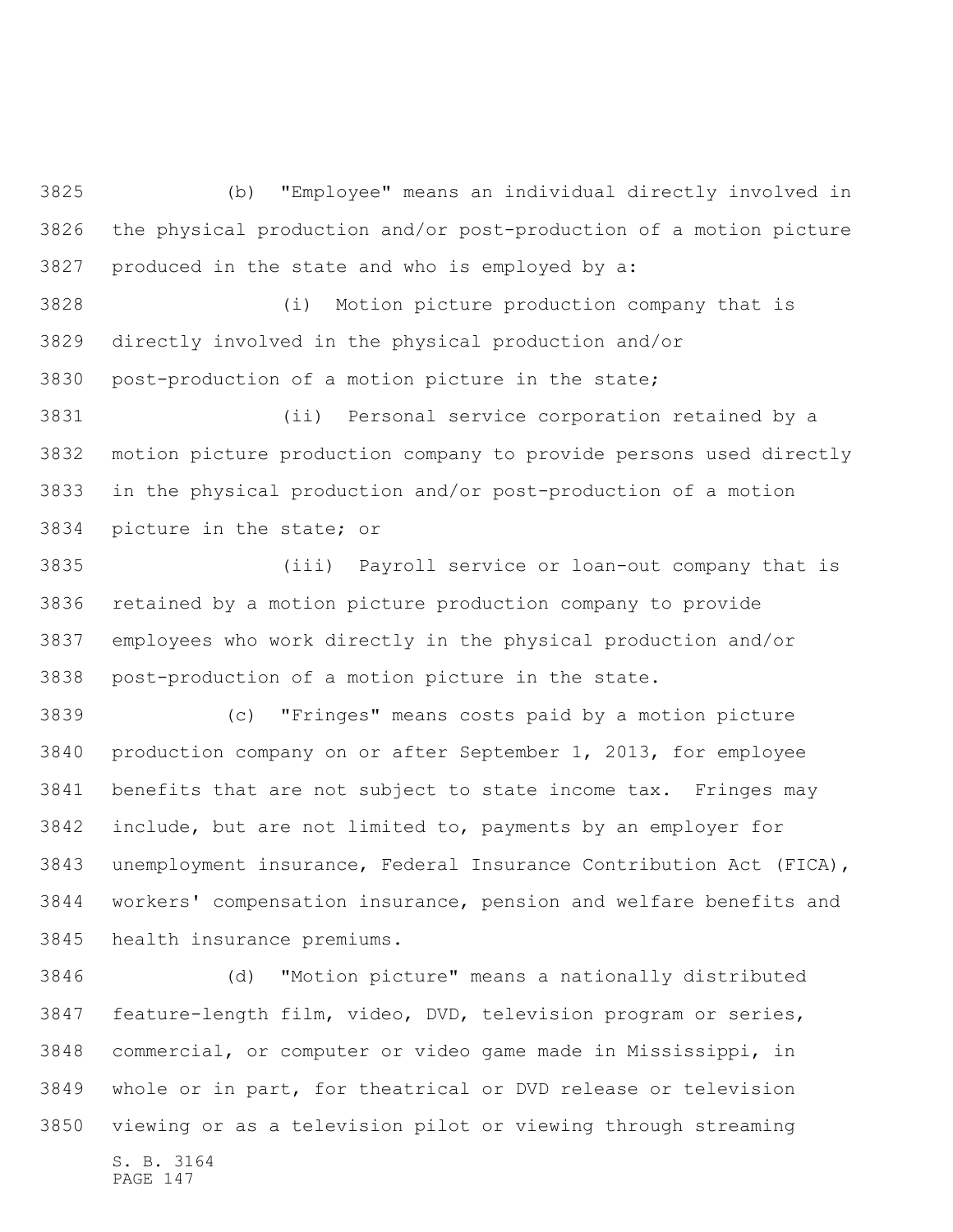video or internet delivery, or for playing on a video game console, personal computer or handheld device. The term "motion picture" shall not include the production of television coverage of news and athletic events, or a film, video, DVD, television program, series, or commercial that contains any material or performance defined in Section 97-29-103.

 (e) "Motion picture production company" means a company engaged in the business of producing nationally distributed motion pictures, videos, DVDs, television programs or series, commercials, or computer or video games intended for a theatrical release, for television viewing or for playing on a video game console, personal computer or handheld device. The term "motion picture production company" includes a company engaged in the business of making such productions through the use of animation, interactive media, preproduction and post-production 3D applications, video game cinematics, virtual production, visual effects, and motion capture within the fields of feature film, television, commercials and games. The term "motion picture production company" shall not mean or include any company owned, affiliated, or controlled, in whole or in part, by any company or person which is in default on a loan made by the state or a loan guaranteed by the state, or any company or person who has ever declared bankruptcy under which an obligation of the company or person to pay or repay public funds or monies was discharged as a part of such bankruptcy.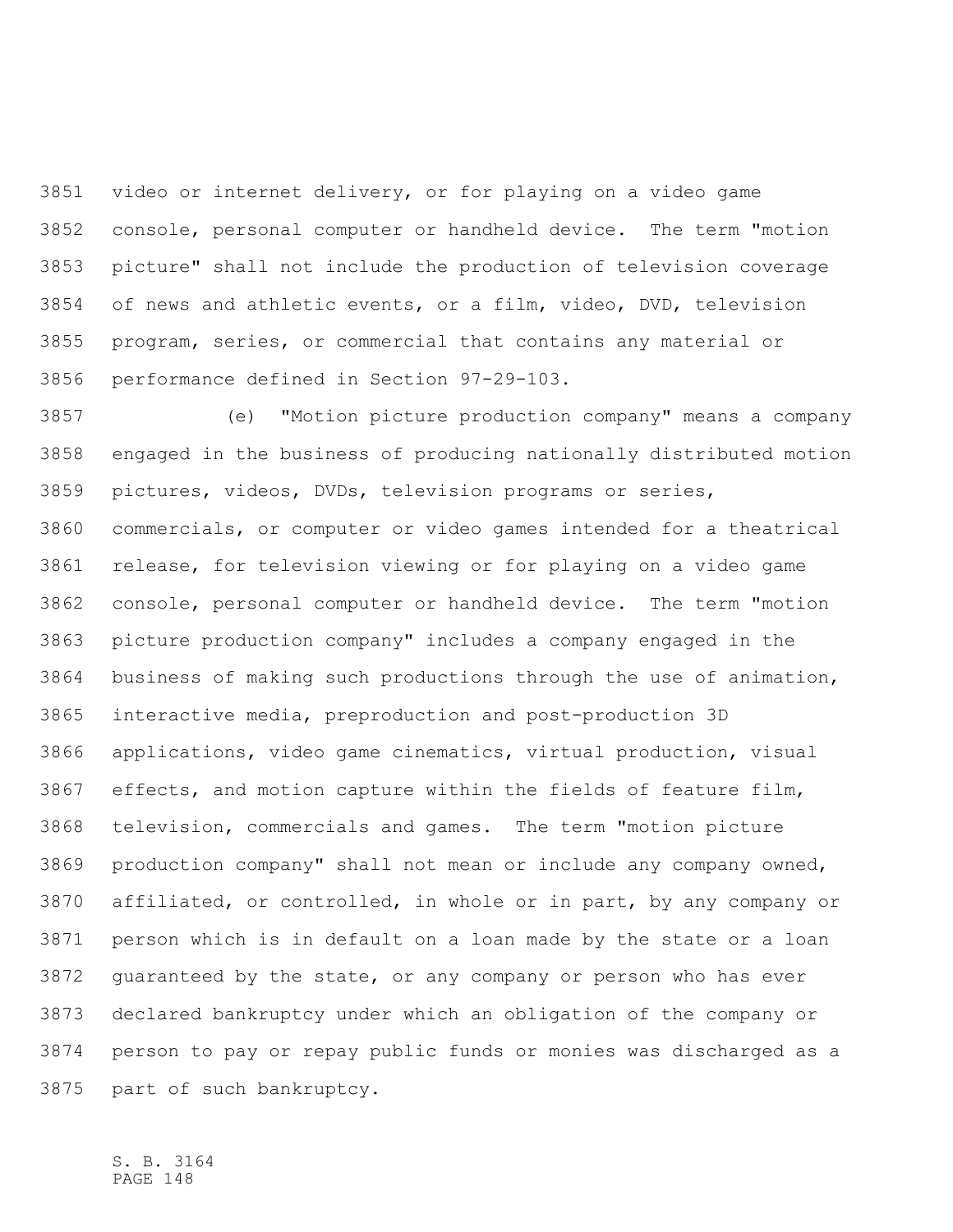(f) "Payroll" means salary, wages or other compensation including related benefits paid to employees upon which Mississippi income tax is due and has been withheld.

 (g) "Resident" or "resident of Mississippi" means a natural person, and for the purpose of determining eligibility for the rebate provided by Section 57-89-7, any person domiciled in the State of Mississippi and any other person who maintains a permanent place of abode within the state and spends in the aggregate more than six (6) months of each year within the state.

(h) "State" means the State of Mississippi.

 (i) "State-certified production" means a motion picture approved by the Mississippi Development Authority produced by a motion picture production company in the state. An application for approval as a state-certified production must be submitted to the Mississippi Development Authority before production of the project begins.

 **SECTION 27.** Section 57-89-7, Mississippi Code of 1972, is brought forward as follows:

 57-89-7. (1) (a) A motion picture production company that expends at least Fifty Thousand Dollars (\$50,000.00) in base investment, payroll and/or fringes, in the state shall be entitled to a rebate of a portion of the base investment made by the motion picture production company. Subject to the provisions of this section, the amount of the rebate shall be equal to twenty-five percent (25%) of the base investment made by the motion picture production company.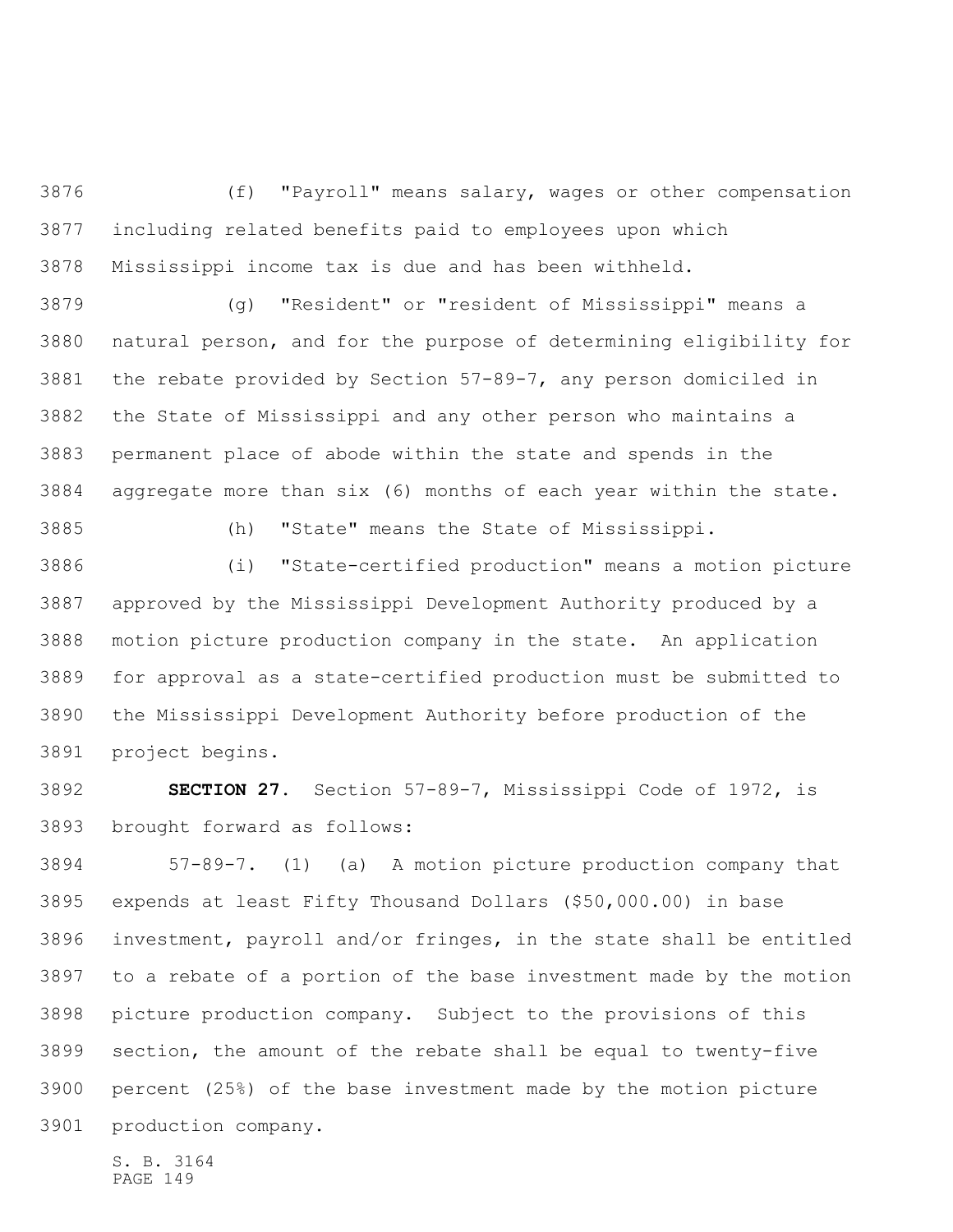(b) In addition to the rebates authorized under paragraphs (a), (c) and (d) of this subsection, a motion picture production company may receive a rebate equal to twenty-five percent (25%) of payroll and fringes paid for any employee who is not a resident and whose wages are subject to the Mississippi Income Tax Withholding Law of 1968. However, if the payroll and fringes paid for an employee exceeds Five Million Dollars (\$5,000,000.00), then the rebate is authorized only for the first Five Million Dollars (\$5,000,000.00) of such payroll and fringes.

 (c) In addition to the rebates authorized under paragraphs (a), (b) and (d) of this subsection, a motion picture production company may receive a rebate equal to thirty percent (30%) of payroll and fringes paid for any employee who is a resident and whose wages are subject to the Mississippi Income Tax Withholding Law of 1968. However, if the payroll and fringes paid for an employee exceeds Five Million Dollars (\$5,000,000.00), then the rebate is authorized only for the first Five Million Dollars (\$5,000,000.00) of such payroll and fringes.

 (d) In addition to the rebates authorized in paragraphs (a), (b) and (c) of this subsection, a motion picture production company may receive an additional rebate equal to five percent (5%) of the payroll and fringes paid for any employee who is an honorably discharged veteran of the United States Armed Forces and whose wages are subject to the Mississippi Income Tax Withholding Law of 1968.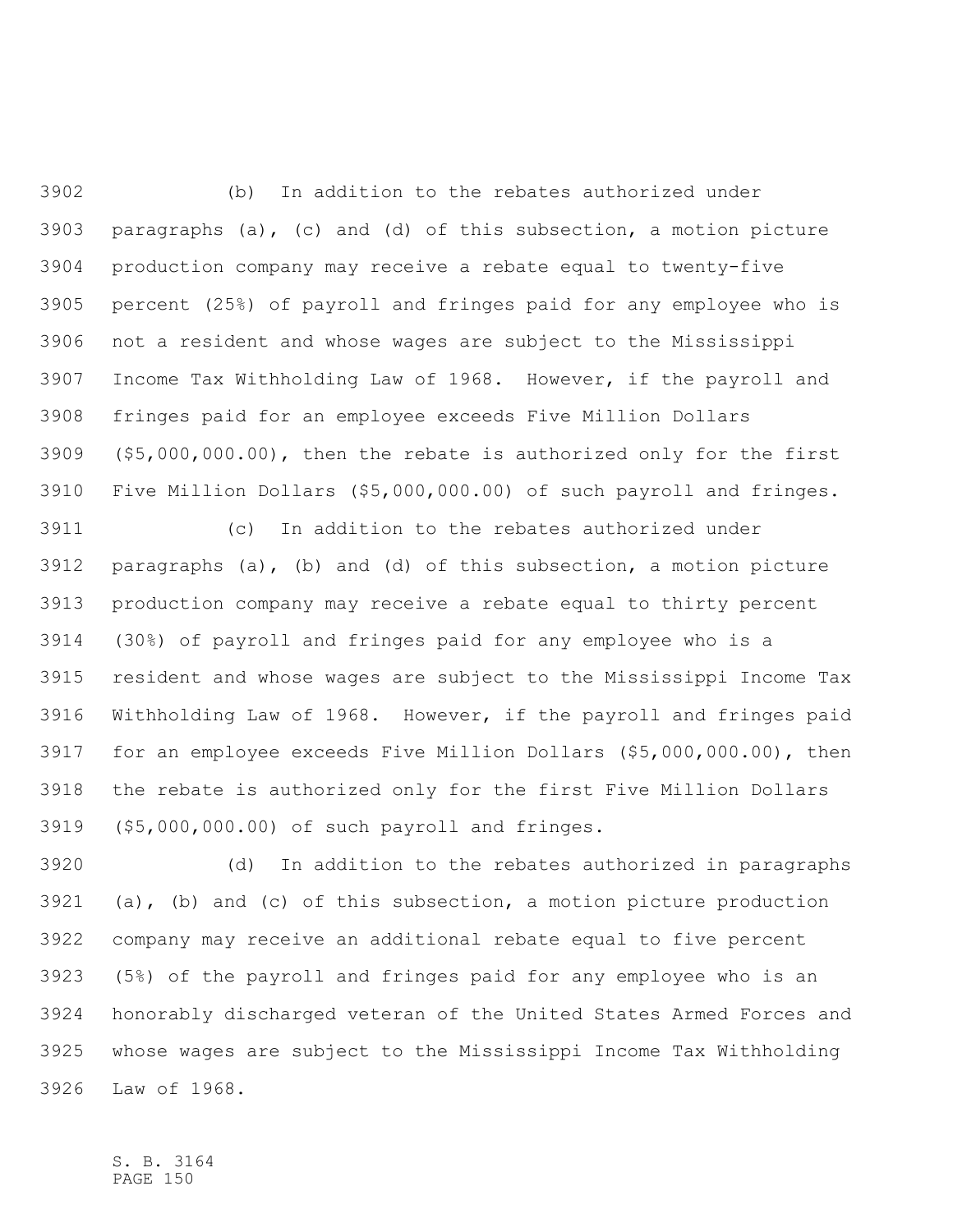(e) If a motion picture has physical production activities and/or post-production activities both inside and outside the state, then the motion picture production company shall be required to provide an itemized accounting for each employee regarding such activities inside and outside the state for the purposes of proration of eligible payroll based on the percentage of activities performed in the state.

 (f) The total amount of rebates authorized for a motion picture project shall not exceed Ten Million Dollars (\$10,000,000.00) in the aggregate.

 (g) The total amount of rebates authorized in any fiscal year shall not exceed Twenty Million Dollars (\$20,000,000.00) in the aggregate.

 (2) A motion picture production company desiring a rebate under this section must submit a rebate request to the Department of Revenue upon completion of the project. The request must include a detailed accounting of the base investment made by the motion picture production company and any other information required by the Department of Revenue. Rebates made by the Department of Revenue under this section shall be made from current income tax collections. The Department of Revenue shall not approve any application for a rebate under subsection (1)(b) of this section after July 1, 2017.

S. B. 3164 (3) The Department of Revenue shall have all powers necessary to implement and administer the provisions of this section, and the Department of Revenue shall promulgate rules and

PAGE 151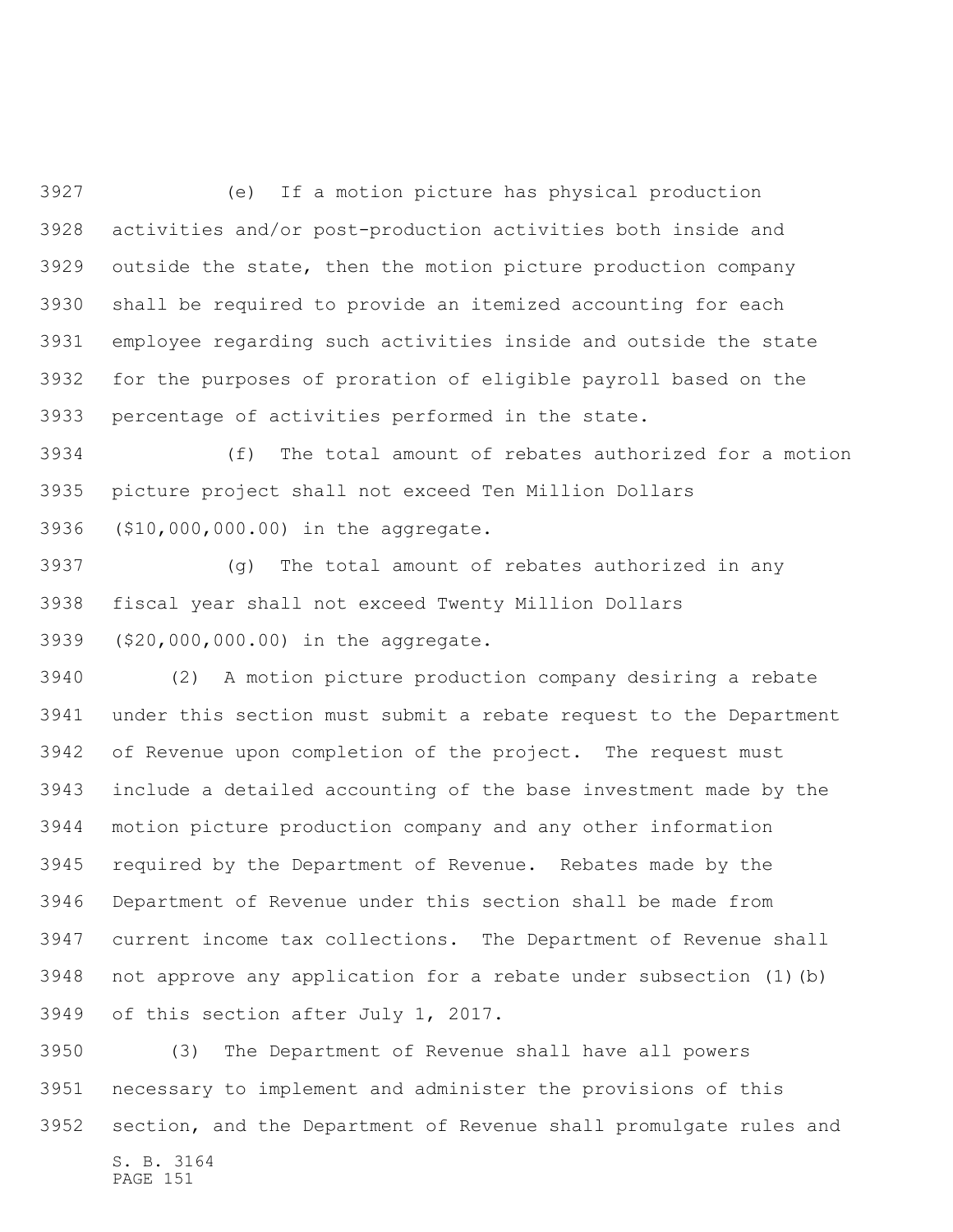regulations, in accordance with the Mississippi Administrative Procedures Law, necessary for the implementation of this section. (4) The State Auditor may conduct performance and compliance audits under this chapter according to Section 7-7-211(o) and may bill the oversight agency.

 **SECTION 28.** Section 57-99-1, Mississippi Code of 1972, is amended as follows:

 57-99-1. As used in Sections 57-99-1 through 57-99-9, the following words and phrases shall have the meanings ascribed in this section unless the context clearly indicates otherwise:

 (a) "Qualified business or industry" means any company and affiliates thereof, pursuant to rules and regulations of the MDA, which is:

 (i) A project that has been certified by the MMEIA as a project defined in Section 57-75-5(f)(xxi) and creates at least one thousand five hundred (1,500) jobs within sixty (60) months of the beginning of the project;

 (ii) A project that has been certified by the MMEIA as a project defined in Section 57-75-5(f)(xxii) and creates at least five hundred (500) jobs within seventy-two (72) months of the beginning of the project;

(iii) A project:

 1. That has been certified by the MMEIA as a project defined in Section 57-75-5(f)(xxviii);

S. B. 3164 PAGE 152 2. Creates at least twenty-five (25) jobs within sixty (60) months of the beginning of the project; and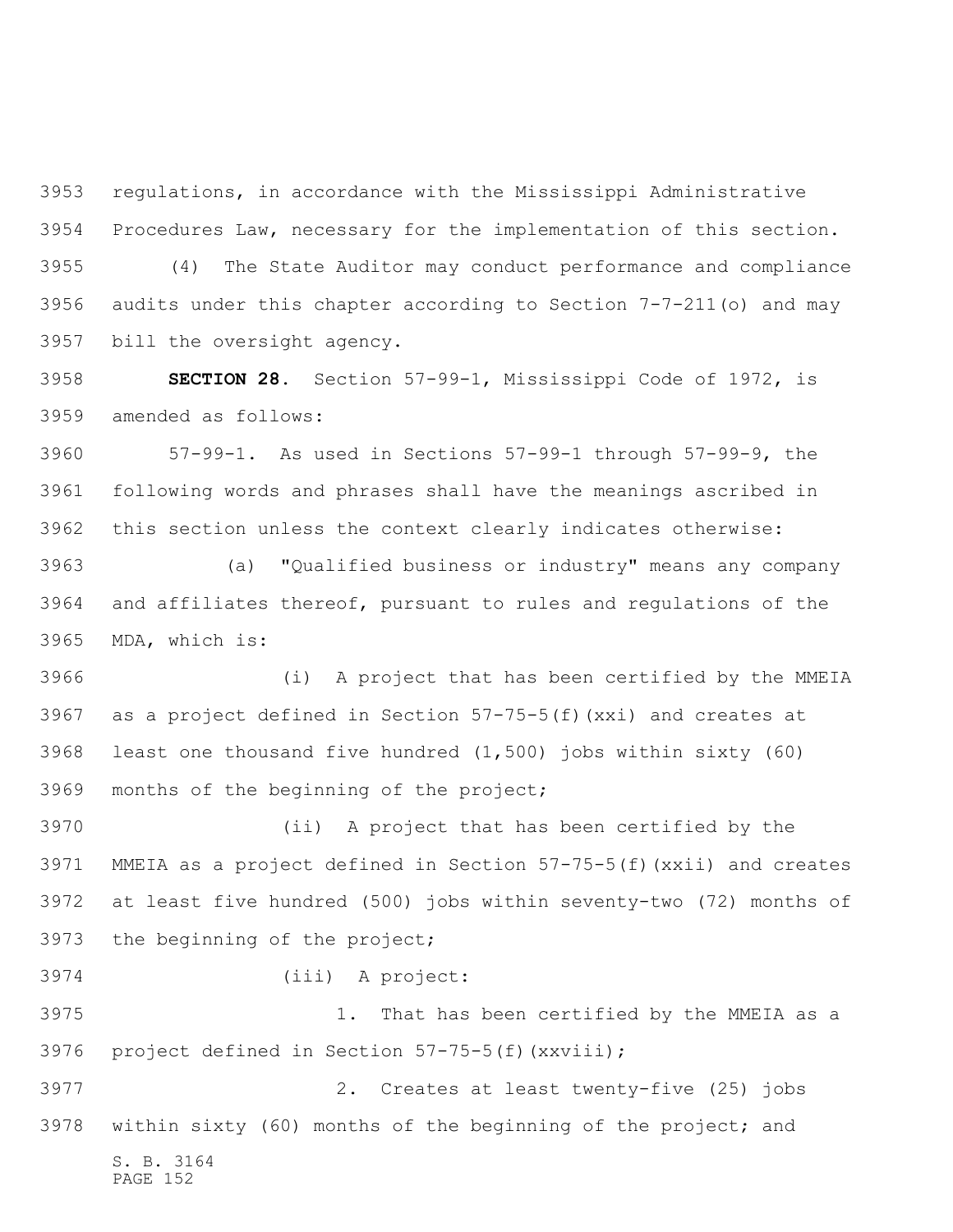3. In which the average annual wages and taxable benefits of the jobs created by such project are at least one hundred ten percent (110%) of the most recently published average annual wage of the state or the most recently published average annual wage of the county in which the project is located, as determined by the Mississippi Department of Employment Security, whichever is the lesser; or (iv) A project: 1. That has been certified by the MMEIA as a project defined in Section 57-75-5(f)(xxix); 2. That creates at least twenty-five (25) jobs within sixty (60) months following the date required by the MMEIA and prescribed by written agreement between the MMEIA and the enterprise establishing the project described in item 1 of this subparagraph (iv); and 3. In which the average annual wages of the jobs created by such project are at least one hundred ten percent (110%) of the most recently published average annual wage of the state, as determined by the Mississippi Department of Employment Security. (b) "Qualified job" means full-time employment in this state within the project site of a qualified business or industry that has qualified to receive an incentive payment pursuant to Sections 57-99-1 through 57-99-9, which employment did not exist

 in this state before the date of approval by the MDA of the application of the qualified business or industry pursuant to the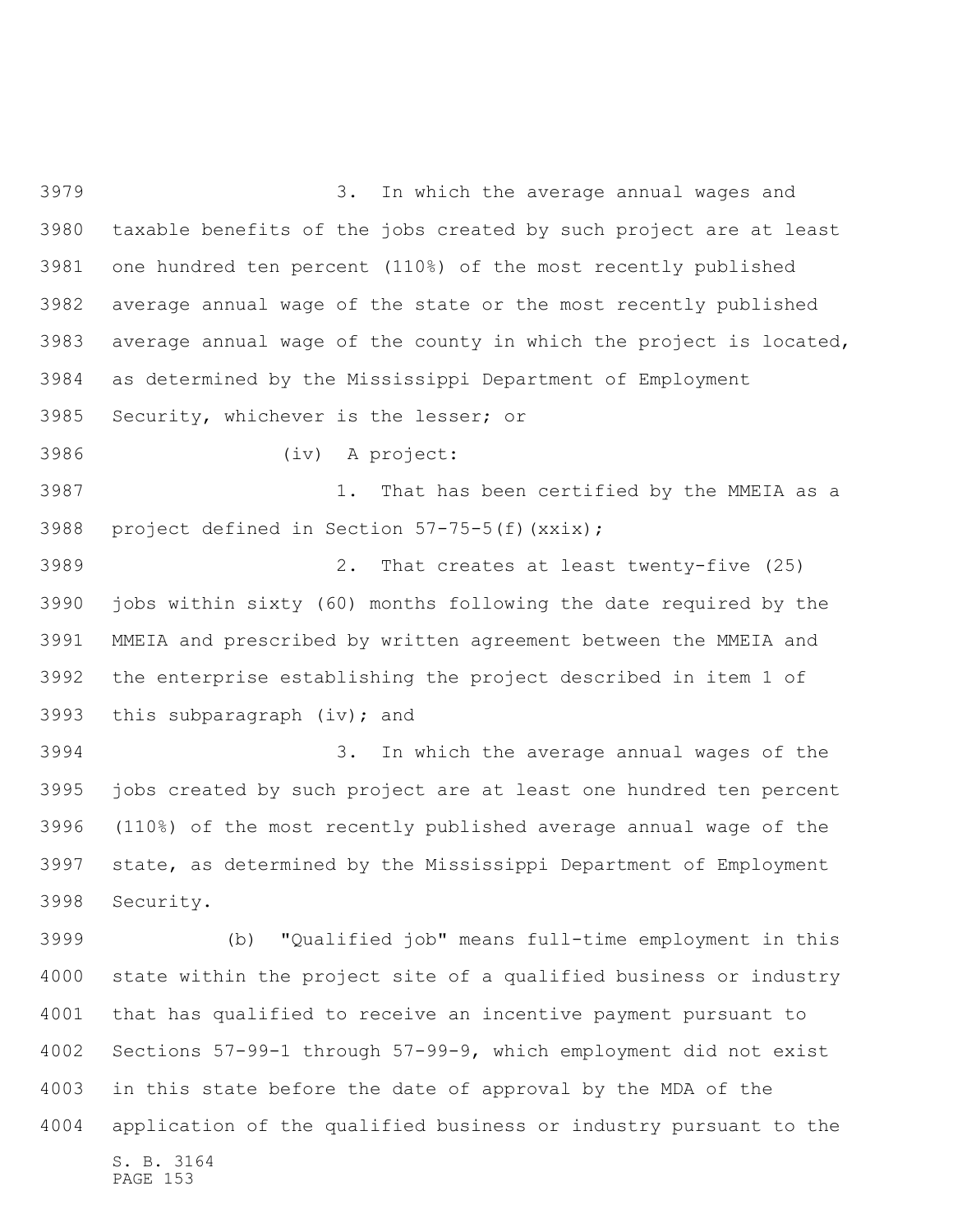provisions of Sections 57-99-1 through 57-99-9. "Qualified job" also shall include full-time employment in this state of employees who are employed by an entity other than the establishment that has qualified to receive an incentive payment such as employees who are leased to and managed by the qualified business or industry, if such employment did not exist in this state before the date of approval by the MDA of the application of the establishment; provided, however, that in order for a qualified business or industry to receive incentive payments for such employees, the actual employer of the employees must agree to such payments being made to the qualified business or industry.

 (c) "Full-time employment" means a job of at least thirty-five (35) hours per week.

 (d) "Rebate amount" means the amount of Mississippi income taxes withheld from employees in qualified jobs that is available for rebate to the qualified business or industry, provided that:

 (i) Except as otherwise provided in this paragraph 4023 (d), the rebate amount shall be three and one-half percent (3-1/2%) of the wages and taxable benefits for qualified jobs; and (ii) Except as otherwise provided in Section 57-99-3(5), in no event shall incentive payments exceed the actual Mississippi income taxes withheld from employees in qualified jobs that are available for rebate to the qualified business or industry.

S. B. 3164 PAGE 154 (e) "MDA" means the Mississippi Development Authority.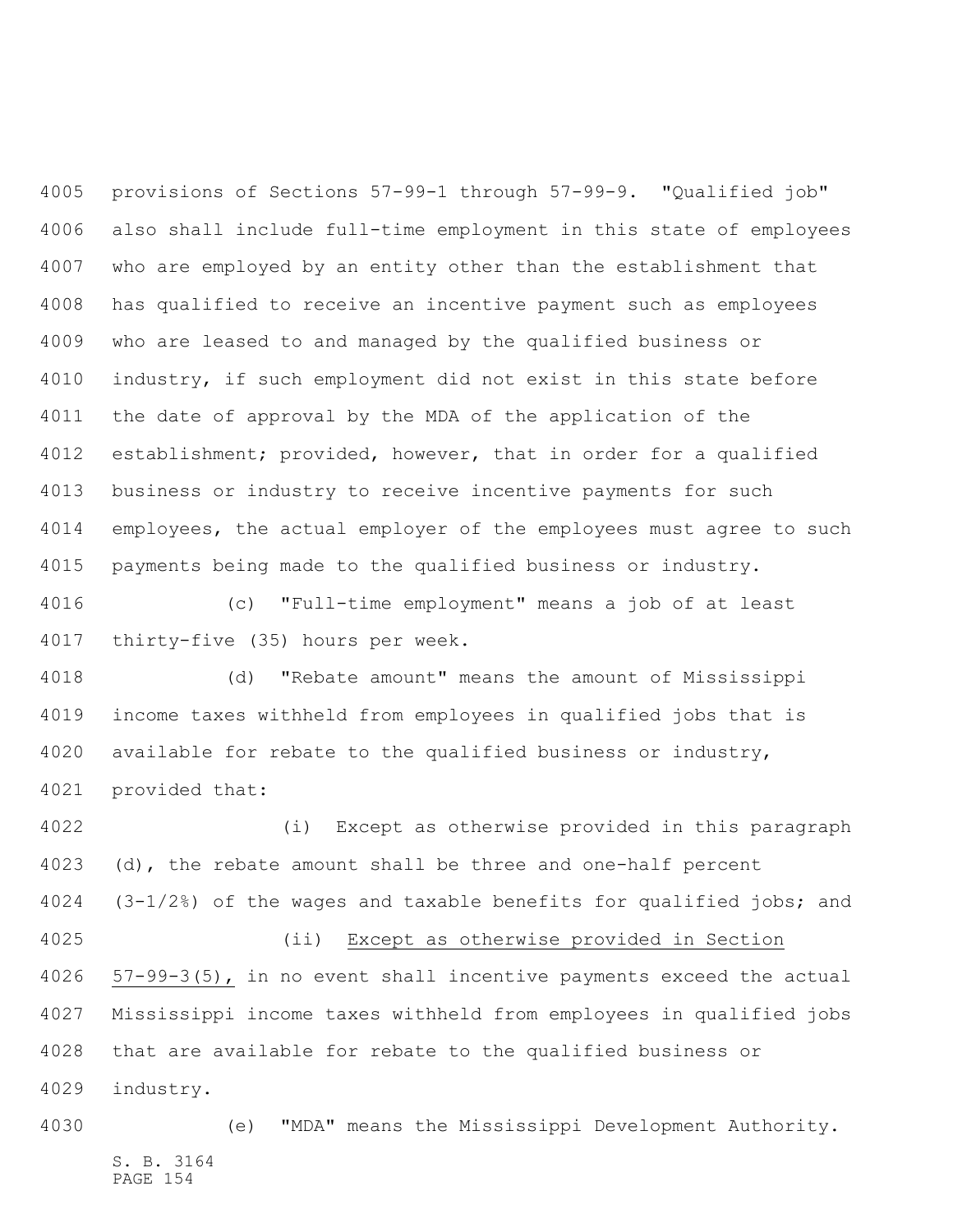(f) "MMEIA" means the Mississippi Major Economic Impact Authority.

 **SECTION 29.** Section 57-99-3, Mississippi Code of 1972, is amended as follows:

 57-99-3. (1) Except as otherwise provided in this section, a qualified business or industry that meets the qualifications specified in Sections 57-99-1 through 57-99-9 may receive quarterly incentive payments for a period not to exceed twenty-five (25) years from the Department of Revenue pursuant to the provisions of Sections 57-99-1 through 57-99-9 in an amount which shall be equal to the lesser of three and one-half percent (3-1/2%) of the wages and taxable benefits for qualified jobs or the actual amount of Mississippi income tax withheld by the employer for the qualified jobs. A qualified business or industry may elect the date upon which the incentive rebate period will begin. Such date may not be later than sixty (60) months after 4047 the date the business or industry applied for incentive payments; however, in the case of a qualified business or industry described in Section 57-99-1(a)(ii), such date may not be later than seventy-two (72) months after the date the business or industry applied for incentive payments, or for a qualified business or industry described in Section 57-99-1(a)(iv), such date may not be later than the date that is sixty (60) months after the earlier of:

 (a) The date the qualified business or industry applied for incentive payments; or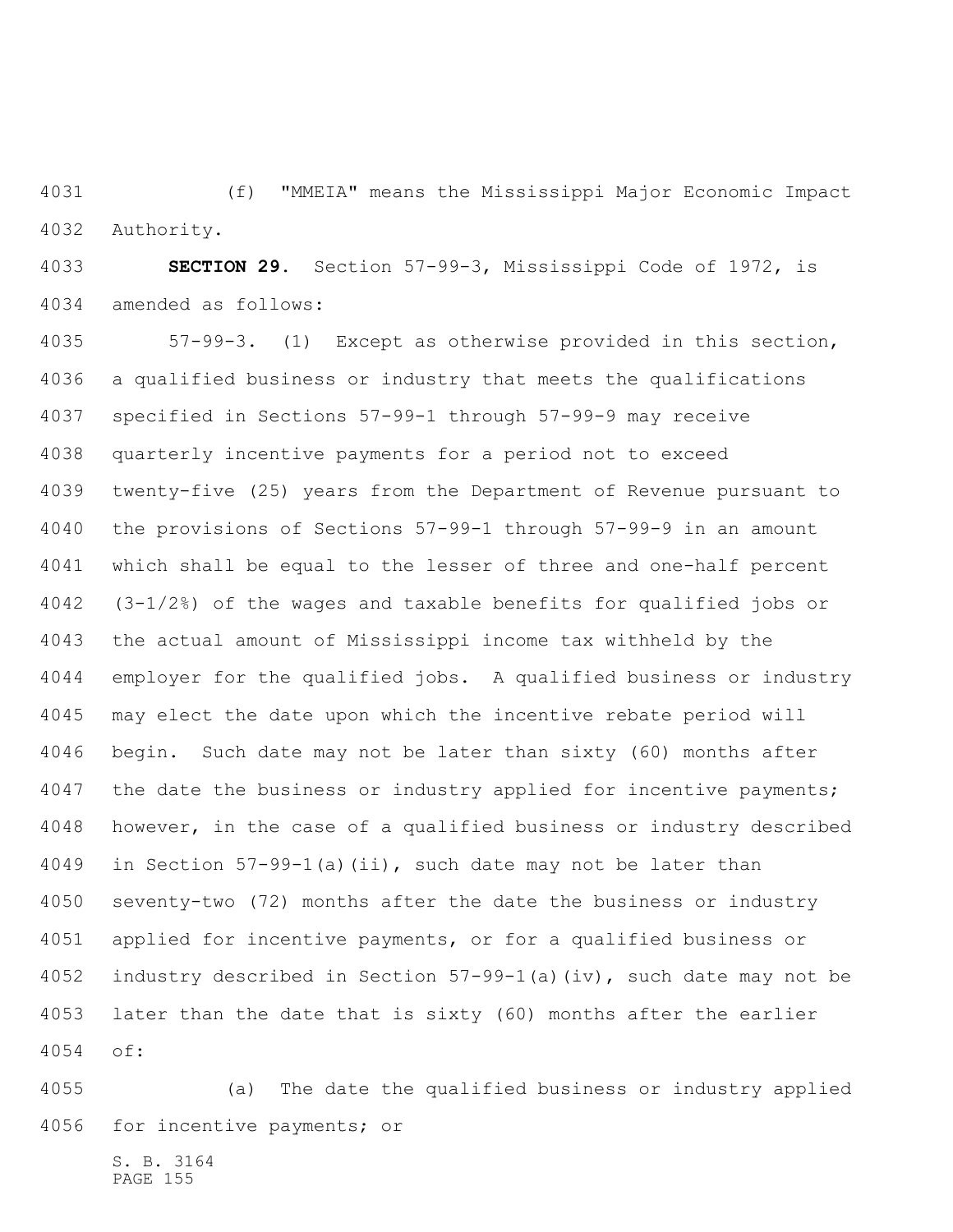(b) The start of commercial production as defined in a definitive agreement between such qualified business or industry and the MDA.

 (2) In order to receive incentive payments, an establishment shall apply to the MDA. The application shall be on a form prescribed by the MDA and shall contain such information as may be required by the MDA to determine if the applicant is qualified.

 (3) In order to qualify to receive such payments, the establishment applying shall be required to:

4066 (a) Be engaged in a qualified business or industry; and (b) The business or industry must create and maintain

 the minimum number of qualified jobs as set forth in Section 57-99-1. Establishments that are approved as a qualified business or industry under Sections 57-99-1 through 57-99-9 may not receive incentive payments under Section 57-62-1 et seq.

 (4) Upon approval of such an application, the MDA shall notify the Department of Revenue and shall provide it with a copy of the approved application. The Department of Revenue may require the qualified business or industry to submit such additional information as may be necessary to administer the provisions of Sections 57-99-1 through 57-99-9. The qualified business or industry shall report to the Department of Revenue periodically to show its continued eligibility for incentive payments. The qualified business or industry may be audited by the Department of Revenue to verify such eligibility.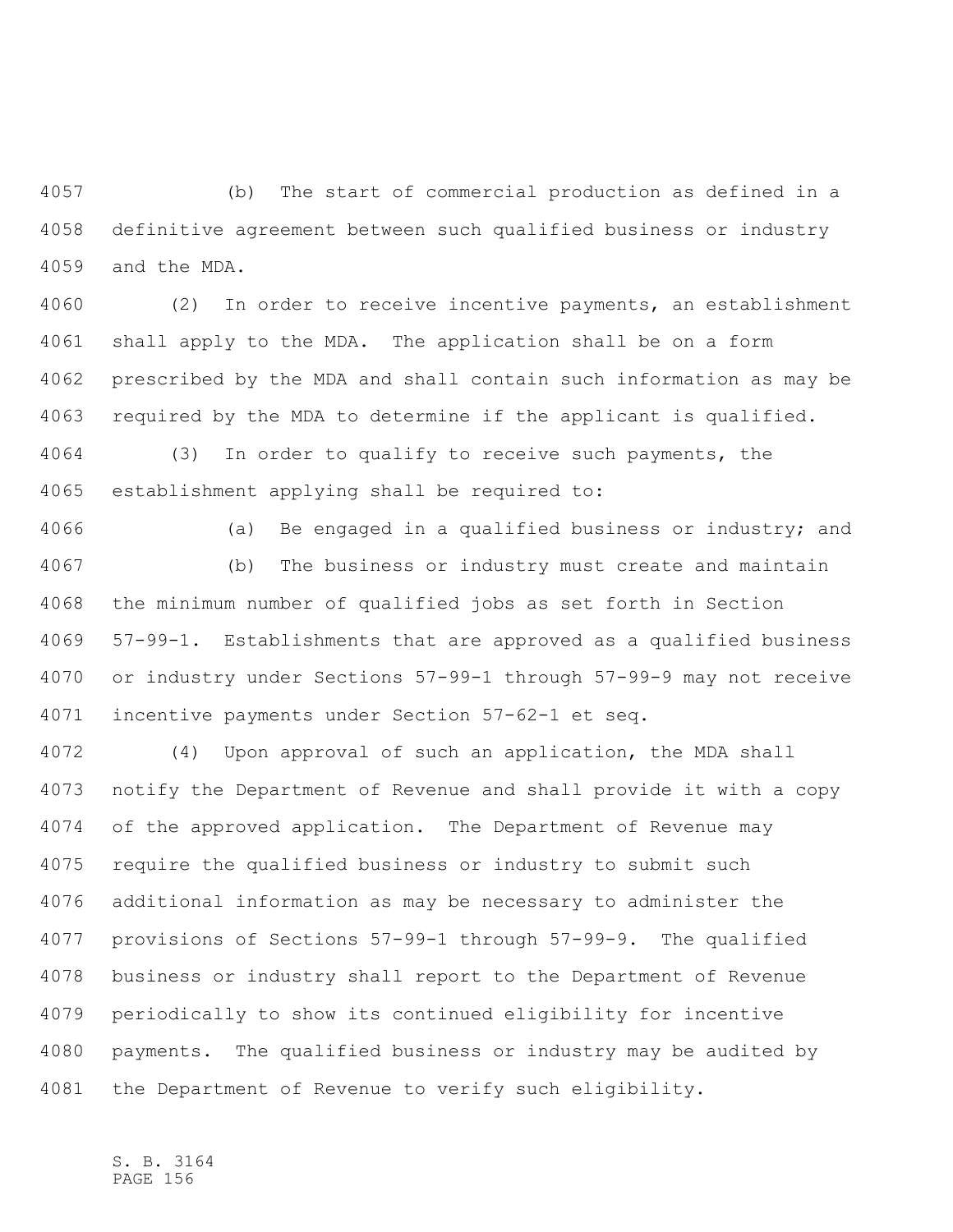(5) Notwithstanding any other provision of Sections 57-99-1 through 57-99-9 to the contrary, from and after January 1, 2023, if the amount of the incentive payments that a qualified business or industry is eligible to receive under Sections 57-99-1 through 57-99-9 is less than the amount that the incentive payments would have been if the payments had been calculated using any applicable 4088 income tax personal exemptions in Section  $27-7-21$  (b), (c) and (d), as such exemptions existed before January 1, 2023, then the qualified business or industry also shall receive a grant equal to the difference between such two (2) amounts. Further, the term "incentive payment", as such term is used in Sections 57-99-1 through 57-99-9 shall be deemed to not refer to or otherwise include any grant payment payable to a qualified business or industry pursuant to this subsection.

 **SECTION 30.** Section 57-99-5, Mississippi Code of 1972, is amended as follows:

 57-99-5. (1) There is created in the State Treasury a special fund to be known as the "MMEIA Withholding Rebate Fund," into which shall be deposited withholding tax revenue required to be deposited into such fund pursuant to Section 27-7-312 and any other monies designated for deposit therein. The money in the fund shall be used for the purpose of making the incentive payments and grants authorized under Sections 57-99-1 through 57-99-9.

S. B. 3164 PAGE 157 (2) The liability of the State of Mississippi to make the incentive payments and grants authorized under Sections 57-99-1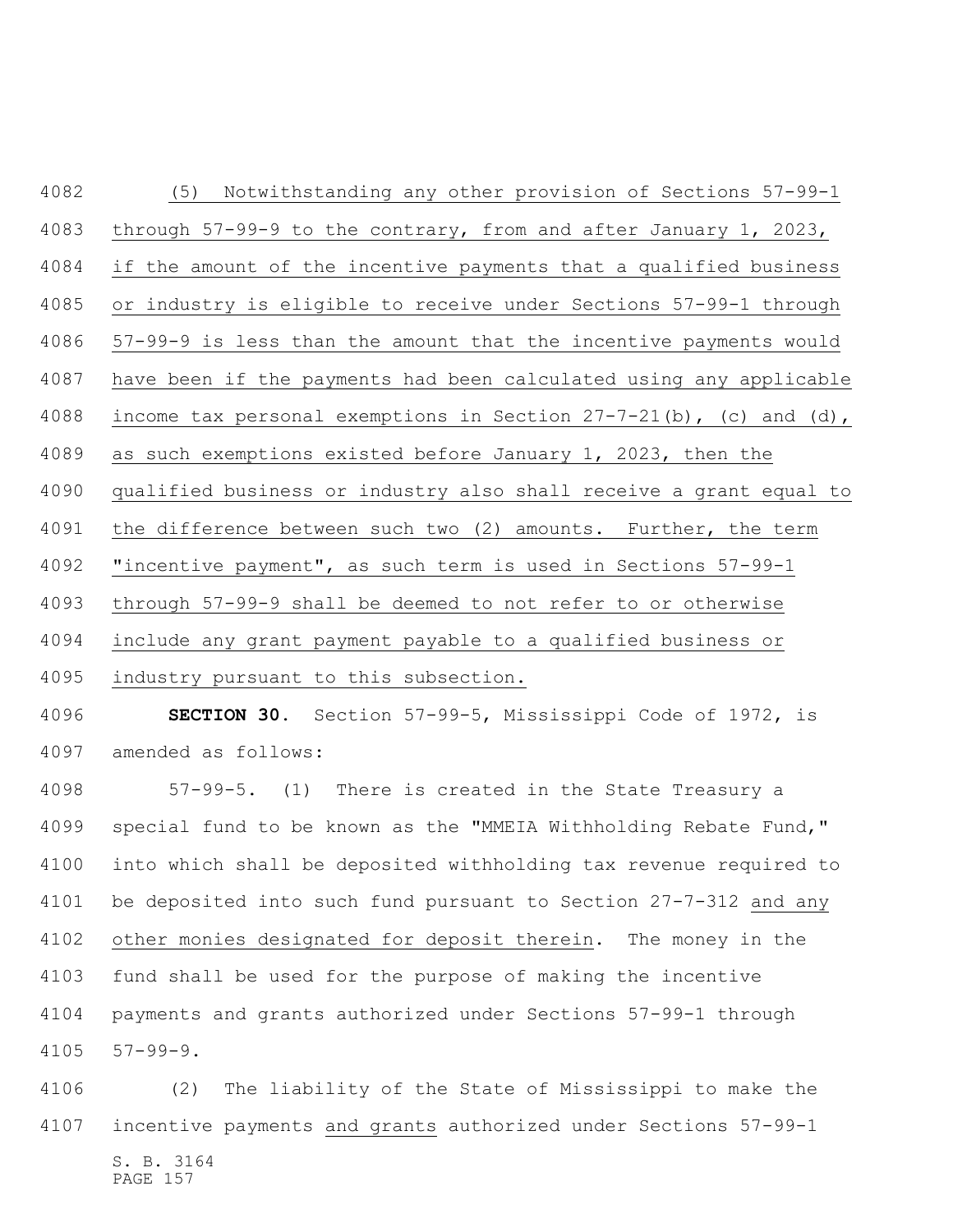through 57-99-9 shall be limited to the balance contained in the fund.

 **SECTION 31.** Section 57-99-7, Mississippi Code of 1972, is brought forward as follows:

 57-99-7. (1) As soon as practicable after the end of a calendar quarter for which a qualified business or industry has qualified to receive an incentive payment, the qualified business or industry shall file a claim for the payment with the State Tax Commission and shall specify the actual number of qualified jobs created and maintained by the business or industry for the 4118 calendar quarter and the wages and taxable benefits thereof. The State Tax Commission shall verify the actual number of qualified jobs created and maintained by the business or industry. If the State Tax Commission is not able to provide such verification utilizing all available resources, the State Tax Commission may request such additional information from the business or industry as may be necessary.

 (2) The business or industry must meet the job requirements of Sections 57-99-1 through 57-99-9 for four (4) consecutive calendar quarters prior to payment of the first incentive payment. If the business or industry does not maintain the job requirements of Sections 57-99-1 through 57-99-9 at any other time during the twenty-five-year period after the date the first payment was made, the incentive payments shall not be made and shall not be resumed until such time as the actual verified number of qualified jobs created and maintained by the business or industry equals or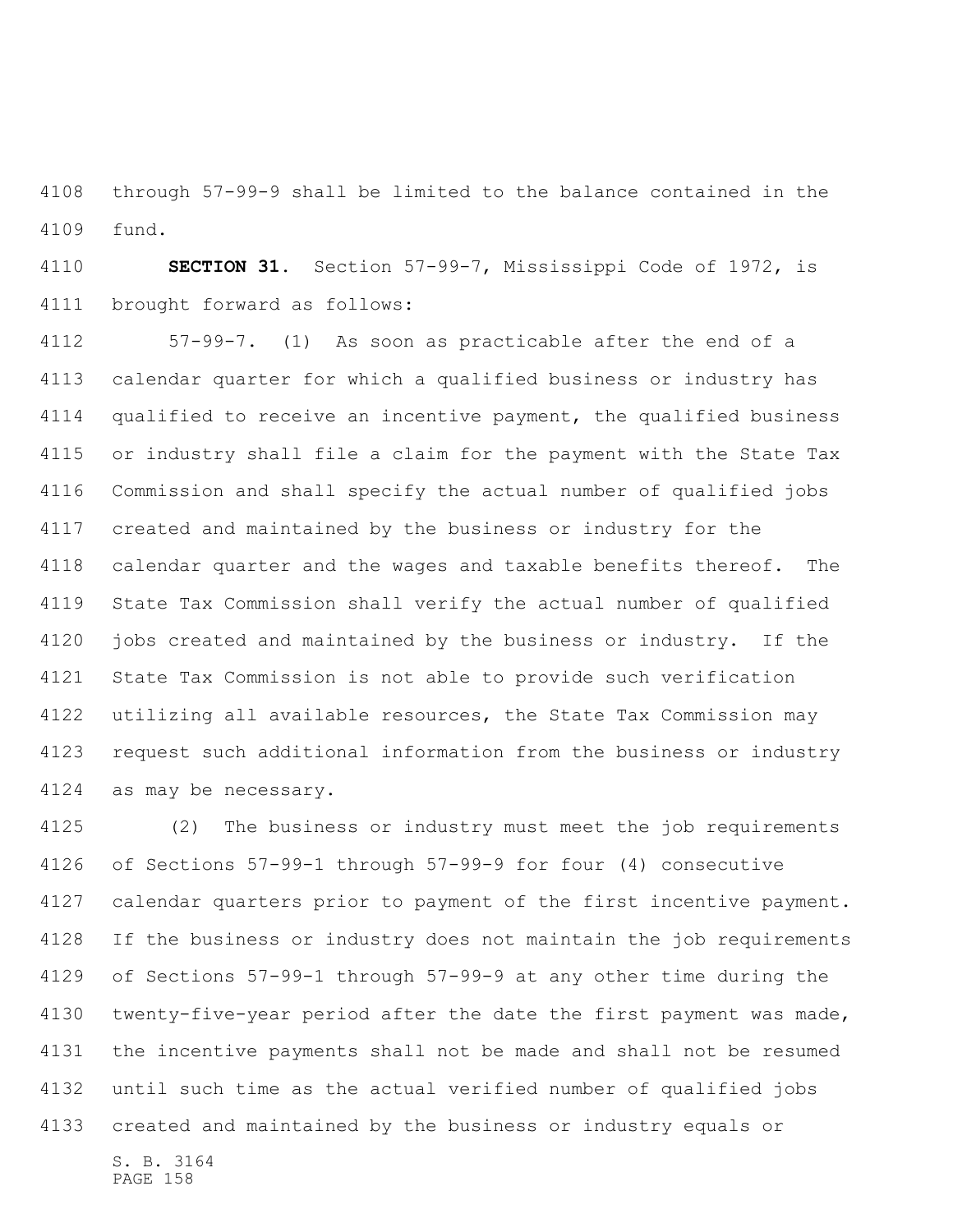exceeds the requirements of Sections 57-99-1 through 57-99-9 for one (1) calendar quarter.

 (3) An establishment that has qualified pursuant to Sections 57-99-1 through 57-99-9 may receive payments only in accordance with the provision under which it initially applied and was approved. If an establishment that is receiving incentive payments expands, it may apply for additional incentive payments based on the wages and taxable benefits for qualified jobs anticipated from the expansion only, pursuant to Sections 57-99-1 through 57-99-9.

 (4) As soon as practicable after verification of the qualified business or industry meeting the requirements of Sections 57-99-1 through 57-99-9 and all rules and regulations, the Department of Finance and Administration, upon requisition of the State Tax Commission, shall issue a warrant drawn on the MMEIA Withholding Rebate Fund to the establishment in the amount of the rebate as determined pursuant to subsection (1) of this section for the calendar quarter.

 **SECTION 32.** Section 57-99-21, Mississippi Code of 1972, is brought forward as follows:

 57-99-21. As used in Sections 57-99-21 through 57-99-29, the following words and phrases shall have the meanings ascribed in this section unless the context clearly indicates otherwise:

 (a) "Qualified business or industry" means any enterprise which is a project that has been certified by the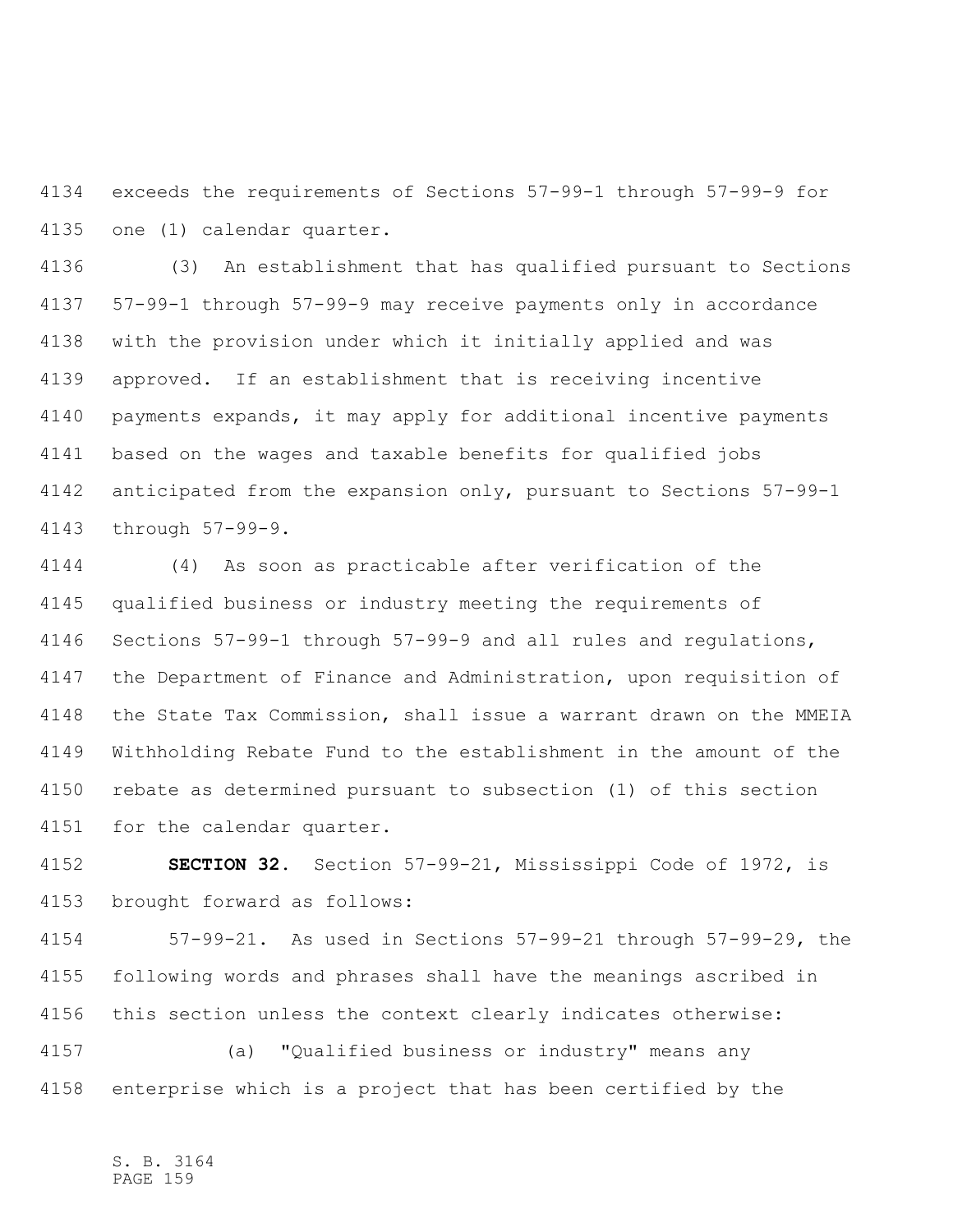Mississippi Major Economic Impact Authority (MMEIA) as a project defined in Section 57-75-5(f)(xxiv).

 (b) "Qualified job" means full-time employment at the location of the manufacturing plant in this state of a qualified business or industry that has qualified to receive an incentive payment pursuant to Sections 57-99-21 through 57-99-29, which employment existed in this state at the location of the manufacturing plant on July 1, 2009.

 (c) "Full-time employment" means a job of at least thirty-five (35) hours per week.

 (d) "Rebate amount" means the amount of Mississippi income taxes withheld from employees in qualified jobs that is available for rebate to the qualified business or industry, provided that:

 (i) Except as otherwise provided in this paragraph (d), the rebate amount shall be one percent (1%) of the wages and taxable benefits for qualified jobs;

 (ii) In no event shall incentive payments exceed the actual Mississippi income taxes withheld from employees in qualified jobs that are available for rebate to the qualified business or industry; and

 (iii) In no event shall the aggregate amount of incentive payments authorized under Sections 57-99-21 through 57-99-29 exceed Six Million Dollars (\$6,000,000.00).

(e) "MDA" means the Mississippi Development Authority.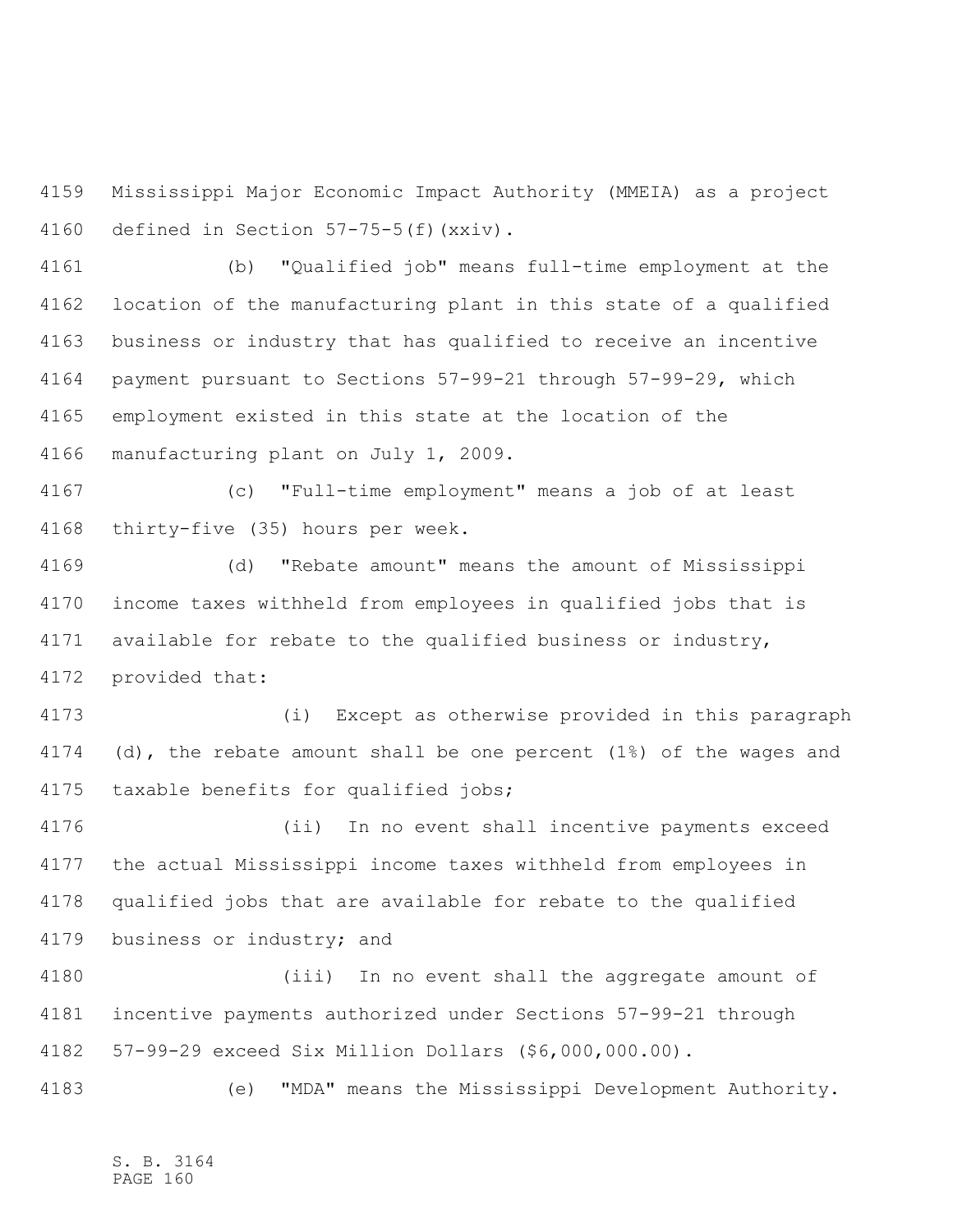**SECTION 33.** Section 57-99-23, Mississippi Code of 1972, is brought forward as follows:

 57-99-23. (1) Except as otherwise provided in this section, a qualified business or industry that meets the qualifications specified in Sections 57-99-21 through 57-99-29 may receive quarterly incentive payments for a period not to exceed ten (10) years from the State Tax Commission pursuant to the provisions of Sections 57-99-21 through 57-99-29 in an amount which shall be equal to the lesser of one percent (1%) of the wages and taxable benefits for qualified jobs or the actual amount of Mississippi income tax withheld by the employer for the qualified jobs.

 (2) In order to receive incentive payments, an establishment shall apply to the MDA by not later than July 1, 2010. The application shall be on a form prescribed by the MDA and shall contain such information as may be required by the MDA to determine if the applicant is qualified.

 (3) In order to qualify to receive such payments, the establishment applying shall be required to:

 (a) Be engaged in a qualified business or industry; and (b) The business or industry must maintain a minimum of one thousand two hundred (1,200) qualified jobs.

 (4) Upon approval of such an application, the MDA shall notify the State Tax Commission and shall provide it with a copy of the approved application. The State Tax Commission may require the qualified business or industry to submit such additional information as may be necessary to administer the provisions of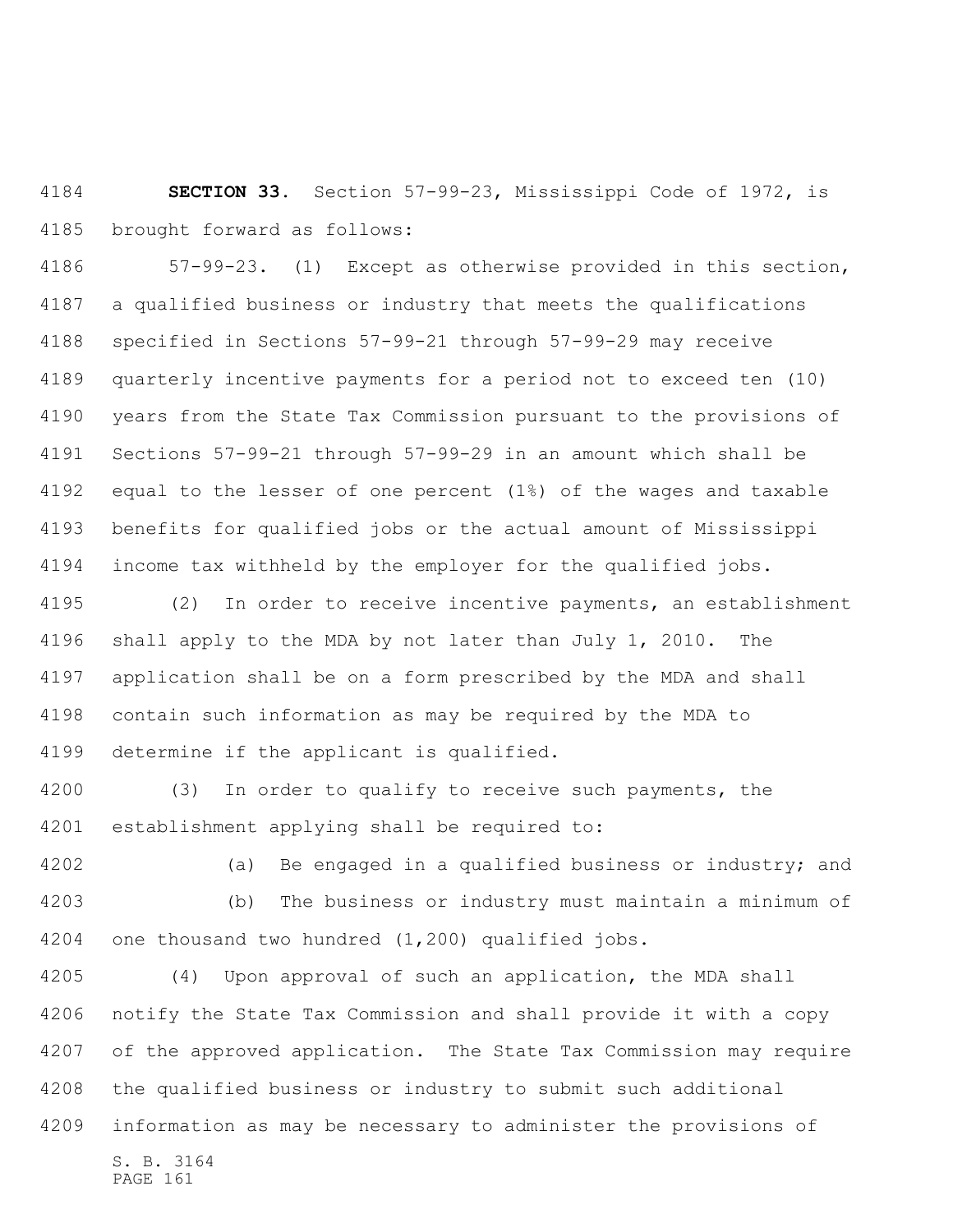Sections 57-99-21 through 57-99-29. The qualified business or industry shall report to the State Tax Commission periodically to show its continued eligibility for incentive payments. The qualified business or industry may be audited by the State Tax Commission to verify such eligibility.

 **SECTION 34.** Section 57-99-25, Mississippi Code of 1972, is brought forward as follows:

 57-99-25. (1) There is created in the State Treasury a special fund to be known as the "MMEIA Rebate Fund" into which shall be deposited withholding tax revenue required to be deposited into such fund pursuant to Section 27-7-312. The money in the fund shall be used for the purpose of making the incentive payments authorized under Sections 57-99-21 through 57-99-29.

 (2) The liability of the State of Mississippi to make the incentive payments authorized under Sections 57-99-21 through 57-99-29 shall be limited to the balance contained in the fund.

 **SECTION 35.** Section 57-99-27, Mississippi Code of 1972, is brought forward as follows:

S. B. 3164 57-99-27. (1) As soon as practicable after the end of a calendar quarter for which a qualified business or industry has qualified to receive an incentive payment, the qualified business or industry shall file a claim for the payment with the State Tax Commission and shall specify the actual number of qualified jobs created and maintained by the business or industry for the 4234 calendar quarter and the wages and taxable benefits thereof. The State Tax Commission shall verify the actual number of qualified

PAGE 162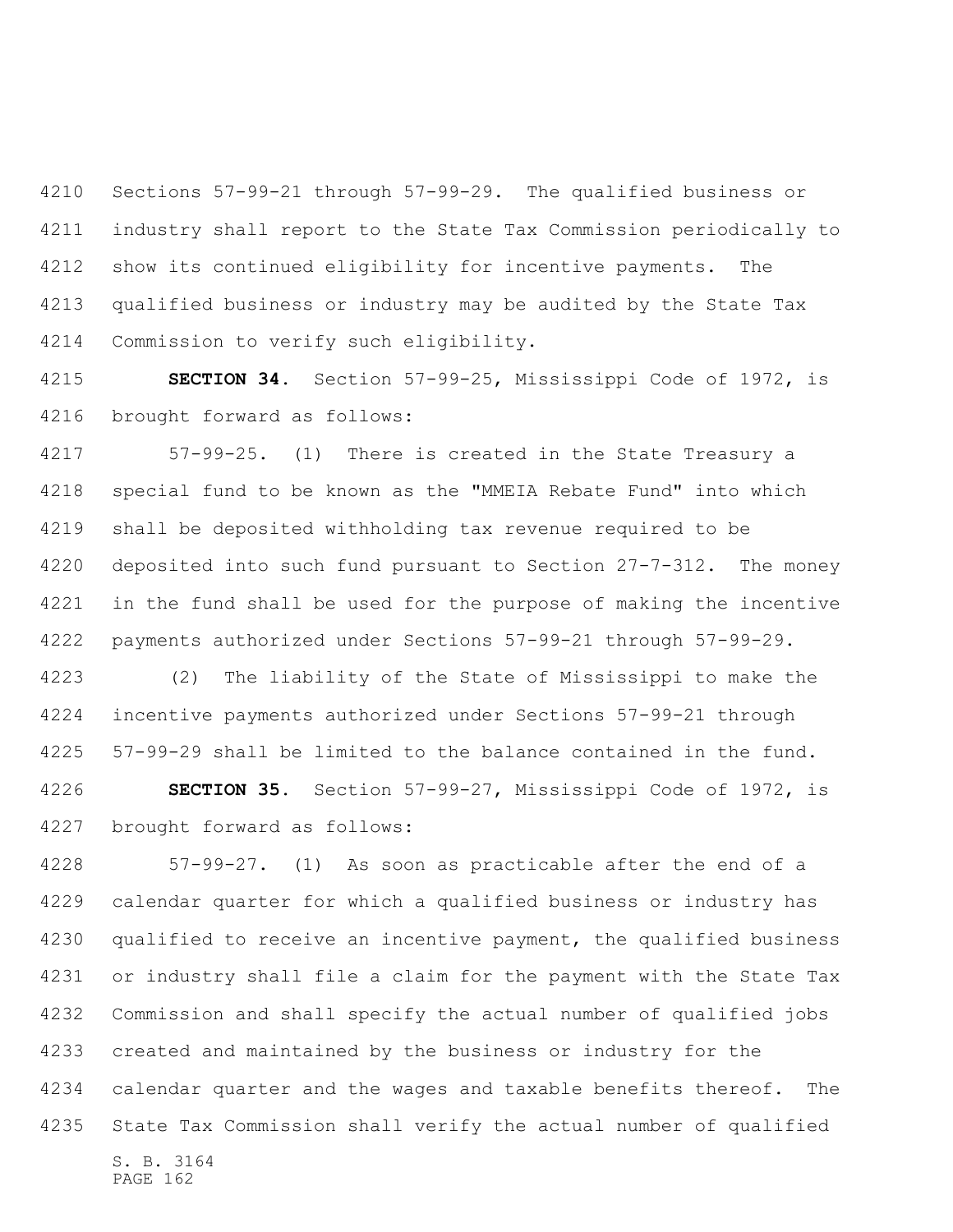jobs maintained by the business or industry. If the State Tax Commission is not able to provide such verification utilizing all available resources, the State Tax Commission may request such additional information from the business or industry as may be necessary.

 (2) If the business or industry does not maintain the job requirements of Sections 57-99-21 through 57-99-29 at any other time during the ten-year period after the date the first payment was made, the incentive payments shall not be made and shall not be resumed until such time as the actual verified number of qualified jobs created and maintained by the business or industry equals or exceeds the requirements of Sections 57-99-21 through 57-99-29 for one (1) calendar quarter.

 (3) An establishment that has qualified pursuant to Sections 57-99-21 through 57-99-29 may receive payments only in accordance with the provision under which it initially applied and was approved.

 (4) As soon as practicable after verification of the qualified business or industry meeting the requirements of Sections 57-99-21 through 57-99-29 and all rules and regulations, the Department of Finance and Administration, upon requisition of the State Tax Commission, shall issue a warrant drawn on the MMEIA Withholding Rebate Fund to the establishment in the amount of the rebate as determined pursuant to subsection (1) of this section for the calendar quarter.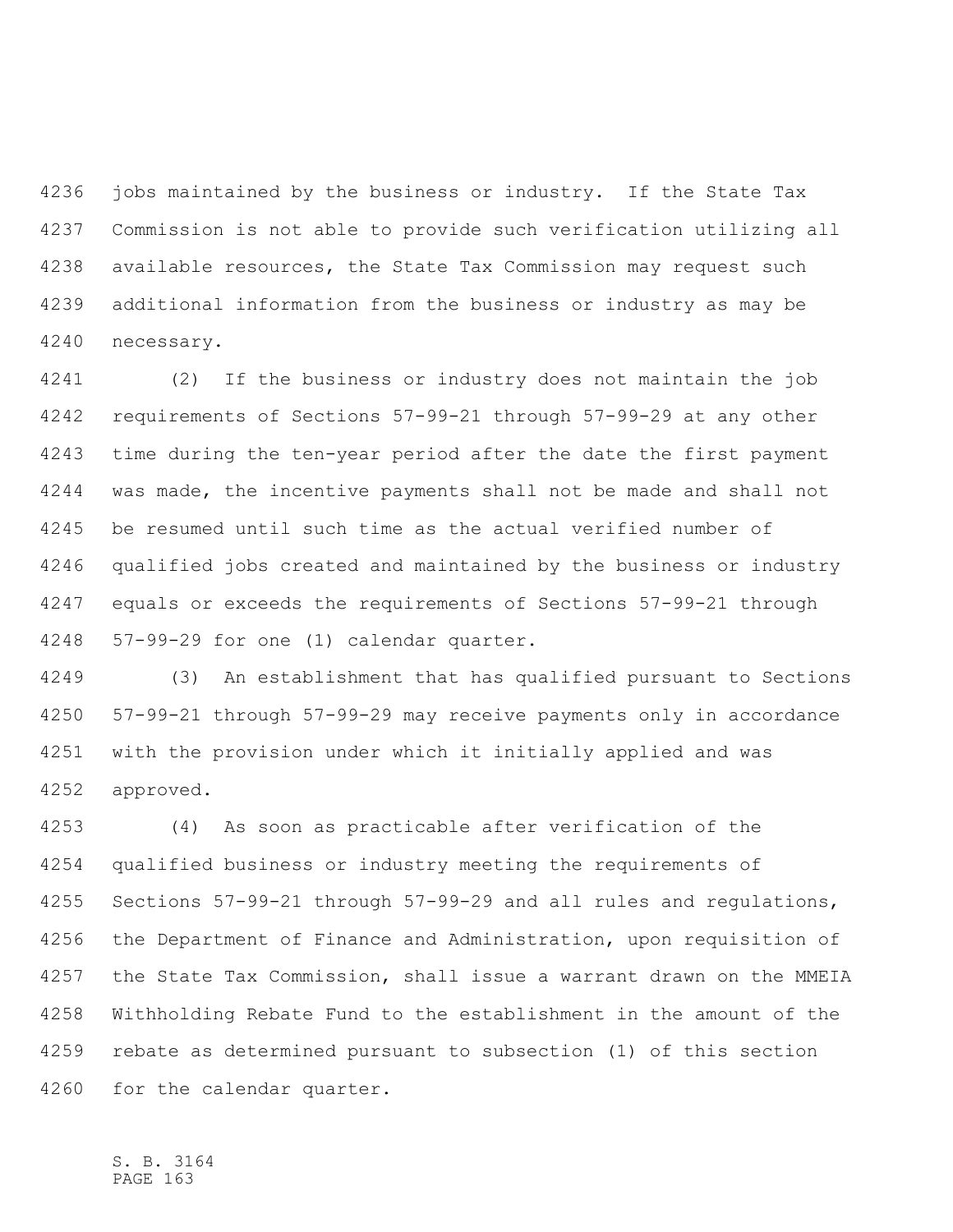**SECTION 36.** Section 37-148-3, Mississippi Code of 1972, is brought forward as follows:

 37-148-3. As used in this chapter, the following words and phrases have the meanings ascribed in this section unless the context clearly indicates otherwise:

 (a) "College" means the state institutions of higher learning in Mississippi which are accredited by the Southern Association of Colleges and Schools.

 (b) "Investor" means a natural person, partnership, limited liability company, association, corporation, business trust or other business entity, not formed for the specific purpose of acquiring the rebate offered, which is subject to Mississippi income tax.

 (c) "Qualified research" means the systematic investigative process that is undertaken for the purpose of discovering information. The term "qualified research" does not include research conducted outside the State of Mississippi or 4278 research expenses that are already being funded by any grant, contract or otherwise by another person or governmental entity.

 (d) "Research agreement" means a written contract, grant or cooperative agreement entered into between a person and a college or research corporation for the performance of qualified research. All qualified research costs generating a SMART Business Rebate must be spent by the college or research corporation on qualified research undertaken according to a research agreement.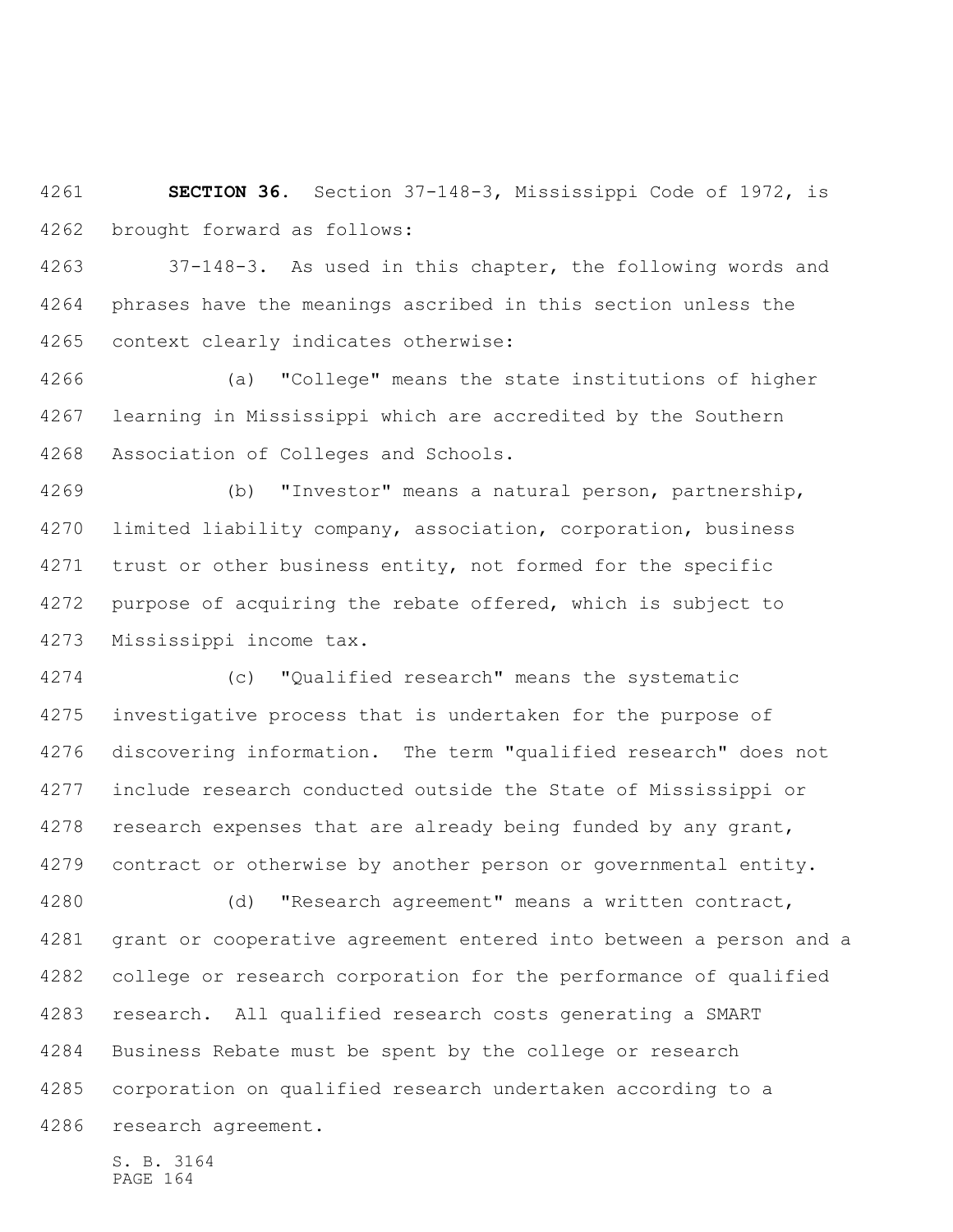(e) "Research corporation" means any research corporation formed under Section 37-147-15 if the corporation is wholly owned by or affiliated with a college and all income and 4290 profits of the corporation inure to the benefit of the college.

 (f) "Qualified research costs" means costs paid or incurred by an investor to a college or research corporation for qualified research undertaken according to a research agreement.

 (g) "State" means the State of Mississippi or a governmental entity of the State of Mississippi.

 (h) "IHL" means the Board of Trustees of State Institutions of Higher Learning in Mississippi.

 (i) "SMART Business" means Strengthening Mississippi Academic Research Through Business.

 (j) "Applicant" means a college or research corporation applying for SMART Business Accelerate Initiative funds to develop state-owned intellectual property into products and services.

 (k) "Qualified validation expense" includes, but is not limited to, services that accelerate the development of early product concepts, conducting proof-of-concept studies, and manufacturing prototypes to perform research validation. Qualified validation expense does not include salaries or wages associated with a licensee of state-owned intellectual property, legal fees or any payment in conflict with state law.

 (l) "Research validation" means research intended to validate the commercial viability of state-owned intellectual property.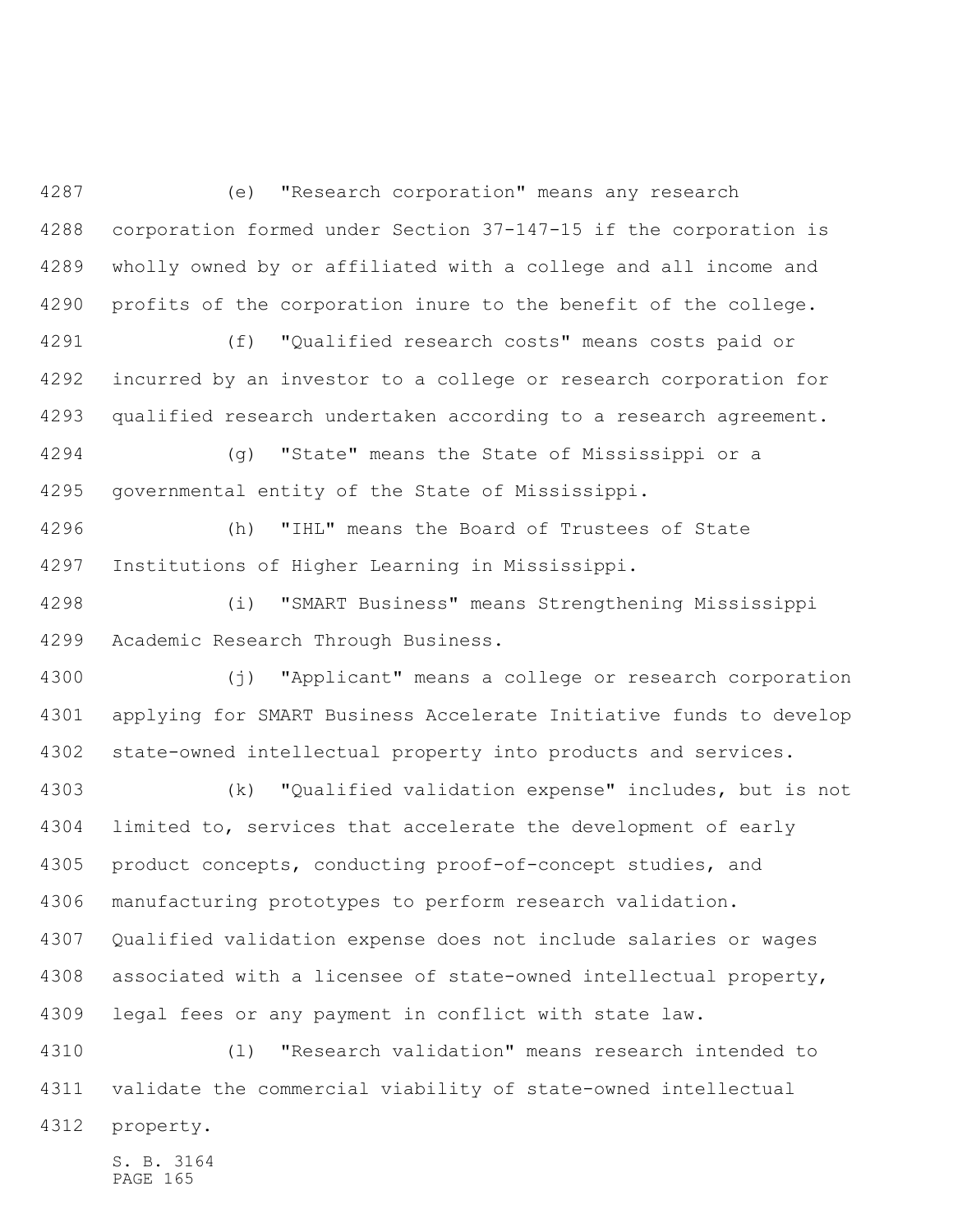(m) "Disbursement" means a grant of funds to support research validation.

 **SECTION 37.** Section 37-148-5, Mississippi Code of 1972, is brought forward as follows:

 37-148-5. (1) The SMART Business Act shall include the SMART Business Rebate to promote research partnerships between colleges and investors and the SMART Business Accelerate Initiative to promote the development of state-owned intellectual property.

 (2) The SMART Business Rebate shall be implemented as follows:

 (a) Subject to the provisions of this chapter, an investor incurring qualified research costs subject to a research agreement is eligible for a rebate equal to twenty-five percent (25%) of the investor's qualified research costs.

 (b) An investor incurring research costs may not claim a rebate pursuant to this chapter greater than One Million Dollars (\$1,000,000.00) in any fiscal year.

 (c) The total amount of rebates issued under the SMART Business Rebate by the state in any fiscal year may not exceed Three Million Five Hundred Thousand Dollars (\$3,500,000.00).

 (d) Investors desiring to apply for the SMART Business rebate authorized by this chapter shall submit an application to IHL which must contain, at a minimum, the following:

 (i) A description of the qualified research to be conducted by the college or research corporation;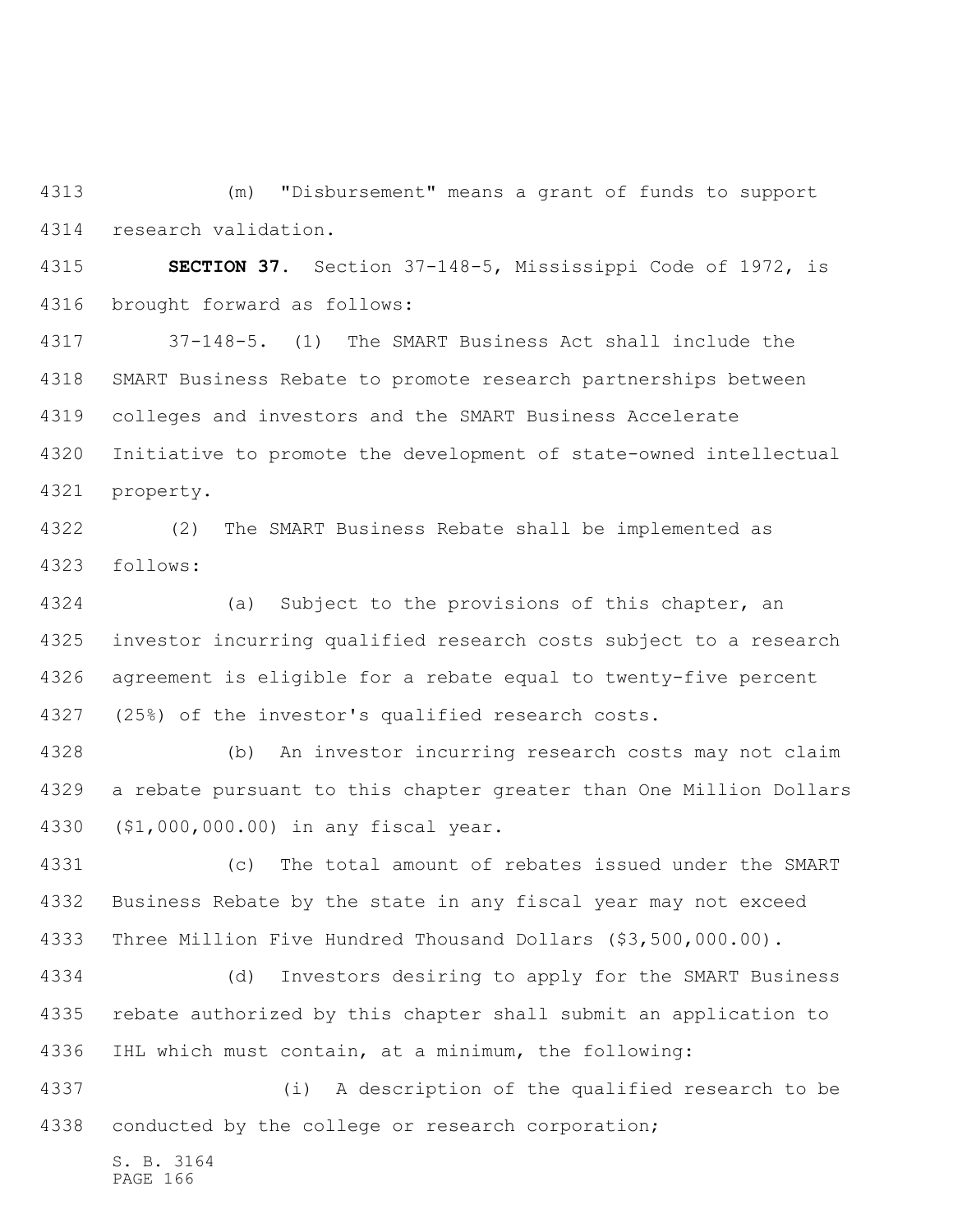(ii) A proposed budget; (iii) An estimated date for completion of the qualified research; and (iv) Such additional information as may be requested by IHL. (e) IHL shall review each application to determine if the investor has satisfied all of the requirements of this section. (f) Within sixty (60) days of receiving an application, IHL shall issue or refuse to issue a SMART Business Rebate certificate. The SMART Business Rebate certificate must include the amount of the rebate the investor is eligible to claim, subject to subsection (1) of this section. IHL must notify the Department of Revenue when a SMART Business Rebate certificate is issued. (g) To claim a rebate, the investor must submit a rebate allocation claim to the Department of Revenue. The rebate allocation claim must include, at a minimum, the SMART Business Rebate certificate issued by IHL and proof of payment to the college or research corporation for qualified research conducted

 according to the research agreement. (h) The Department of Revenue may request an audit from the investor submitting a rebate allocation claim, at the investor's expense, to verify the investor has satisfied the

requirements of this chapter.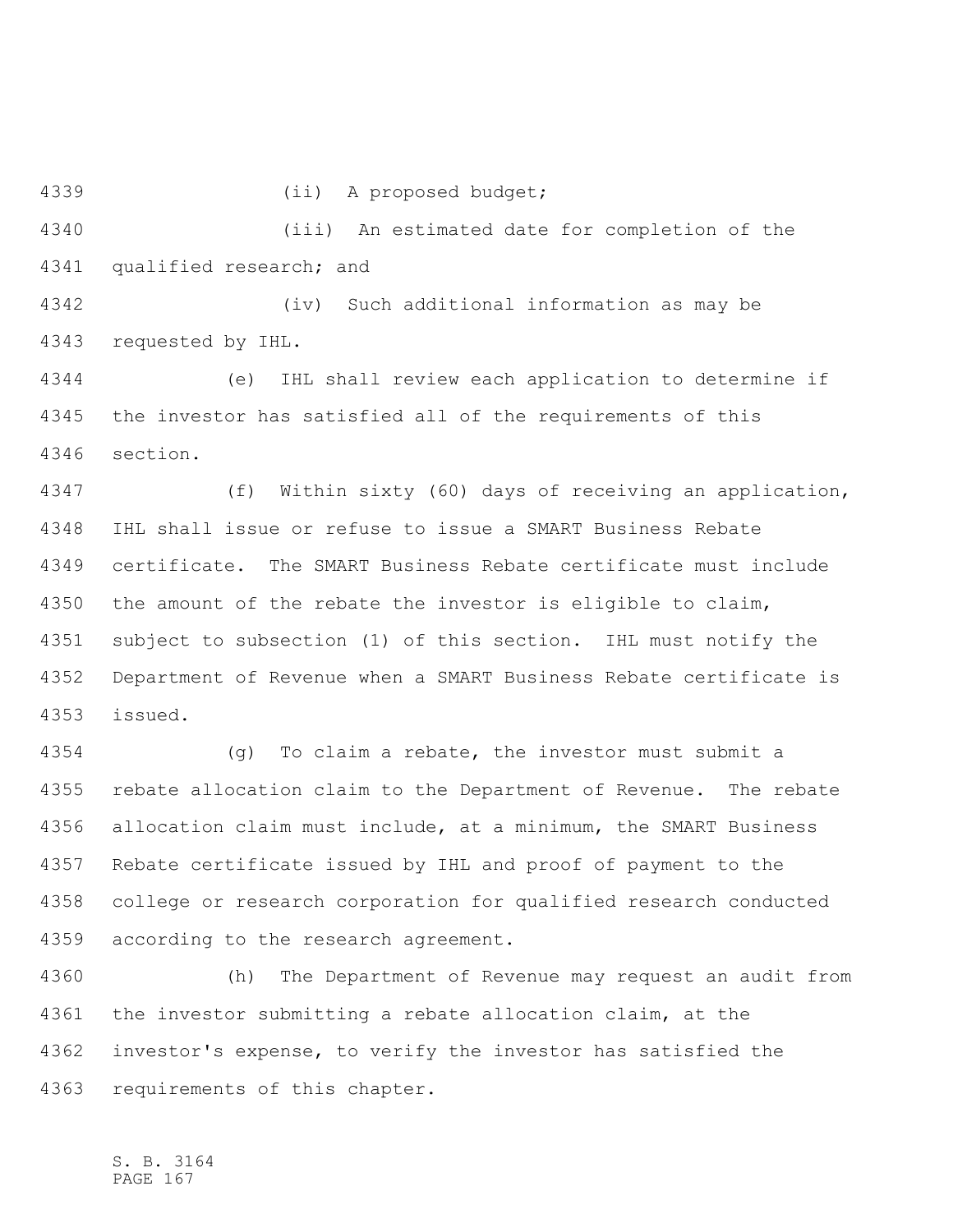(i) The Department of Revenue shall issue rebates available under this subsection from current income tax collections.

 (j) Rebates must be allocated to investors by the Department of Revenue in the order that SMART Business Rebate certificates are issued by IHL.

 (3) The SMART Business Accelerate Initiative shall be implemented as follows:

 (a) Subject to the provisions of this chapter, an applicant performing research validation pursuant to a research agreement is eligible for a disbursement of up to One Hundred Fifty Thousand Dollars (\$150,000.00) for the applicant's qualified validation expenses.

 (b) The total amount of disbursements issued by the state under the SMART Business Accelerate Initiative in any fiscal year may not exceed One Million Five Hundred Thousand Dollars (\$1,500,000.00).

 (c) Applicants desiring to apply for a SMART Business Accelerate Initiative disbursement authorized by this chapter shall submit an application to IHL which must contain, at a minimum, the following:

 (i) A description of the research validation to be conducted by the college or research corporation using funds from the disbursement;

 (ii) A proposed budget of qualified validation expenses;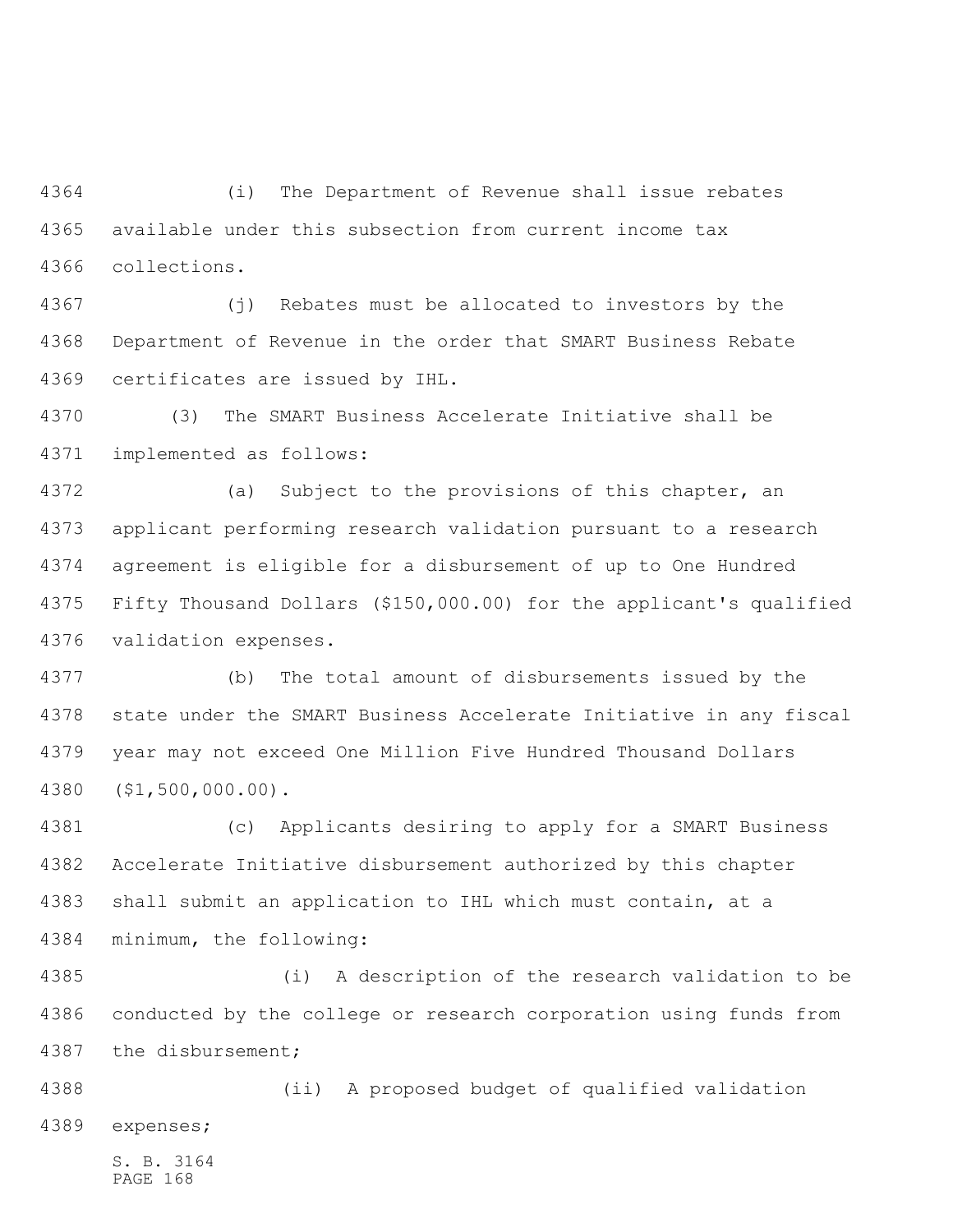(iii) A certified determination from the applicant that the proposed research validation is necessary to develop state-owned intellectual property into products and services; and

 (iv) Such additional information as may be requested by IHL.

 (d) IHL shall review each application to determine if the applicant has satisfied all of the requirements of this section.

 (e) Within sixty (60) days of receiving an application, IHL shall issue or refuse to issue a SMART Business Accelerate Initiative disbursement certificate. The SMART Business Accelerate Initiative disbursement certificate must include the amount of the disbursement the applicant is eligible to receive, subject to paragraphs (a) and (b) of this subsection. IHL must notify the Department of Revenue when a SMART Business Accelerate Initiative disbursement certificate is issued.

 (f) IHL shall develop a process for accepting, reviewing and selecting proposals for SMART Business Accelerate Initiative disbursements and notifying the Department of Revenue when applicants have been selected to receive disbursements.

 (g) The Department of Revenue shall issue disbursements available under this subsection from current income tax collections.

 **SECTION 38.** Section 57-105-1, Mississippi Code of 1972, is brought forward as follows:

57-105-1. (1) As used in this section: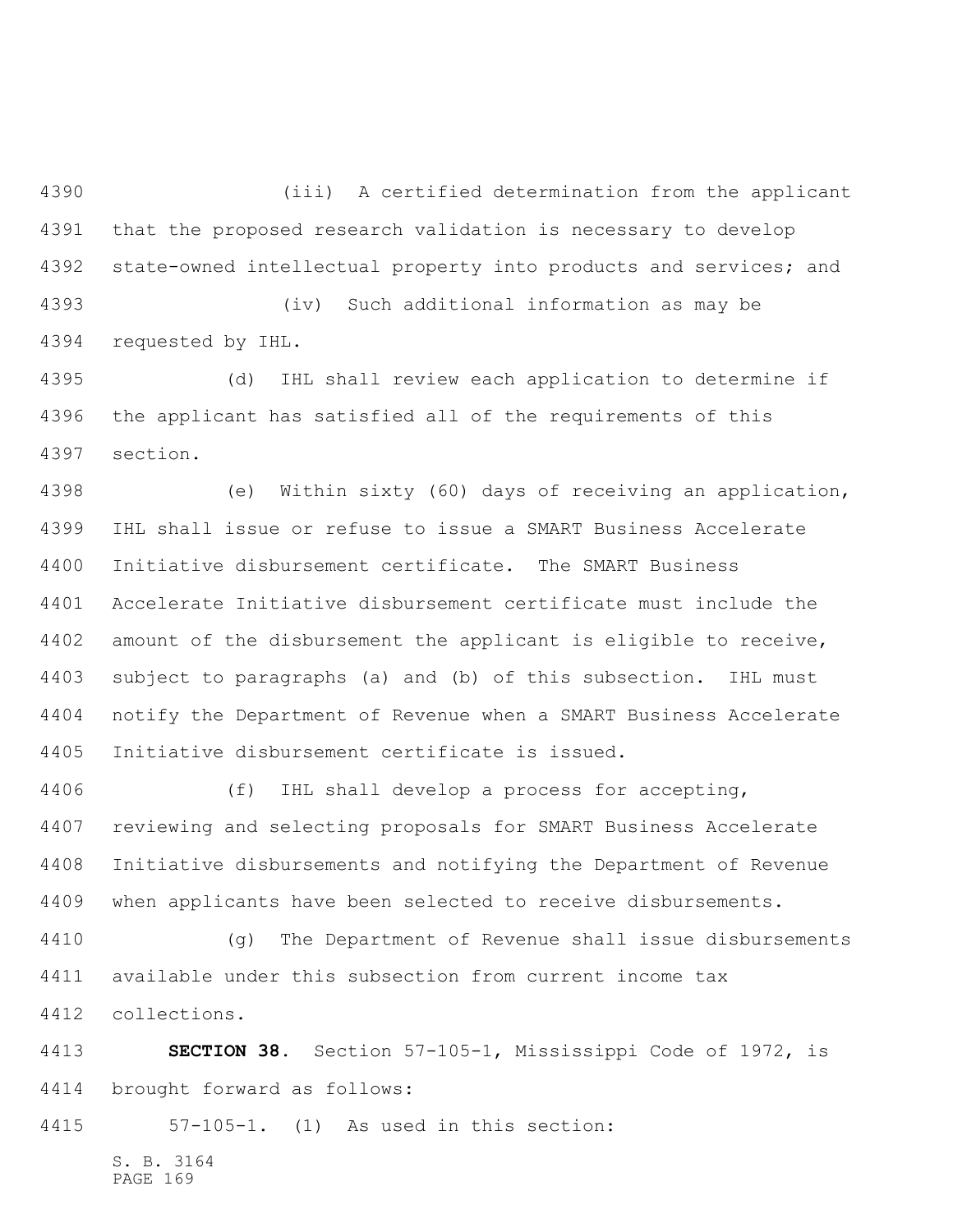(a) "Adjusted purchase price" means the investment in the qualified community development entity for the qualified equity investment, substantially all of the proceeds of which are used to make qualified low-income community investments in Mississippi.

 For the purposes of calculating the amount of qualified low-income community investments held by a qualified community development entity, an investment will be considered held by a qualified community development entity even if the investment has been sold or repaid; provided that the qualified community development entity reinvests an amount equal to the capital returned to or recovered by the qualified community development entity from the original investment, exclusive of any profits realized, in another qualified low-income community investment in Mississippi, including any federal Indian reservation located within the geographical boundary of Mississippi within twelve (12) months of the receipt of such capital. A qualified community development entity will not be required to reinvest capital returned from the qualified low-income community investments after the sixth anniversary of the issuance of the qualified equity investment, the proceeds of which were used to make the qualified low-income community investment, and the qualified low-income community investment will be considered held by the qualified community development entity through the seventh anniversary of the qualified equity investment's issuance.

(b) "Applicable percentage" means: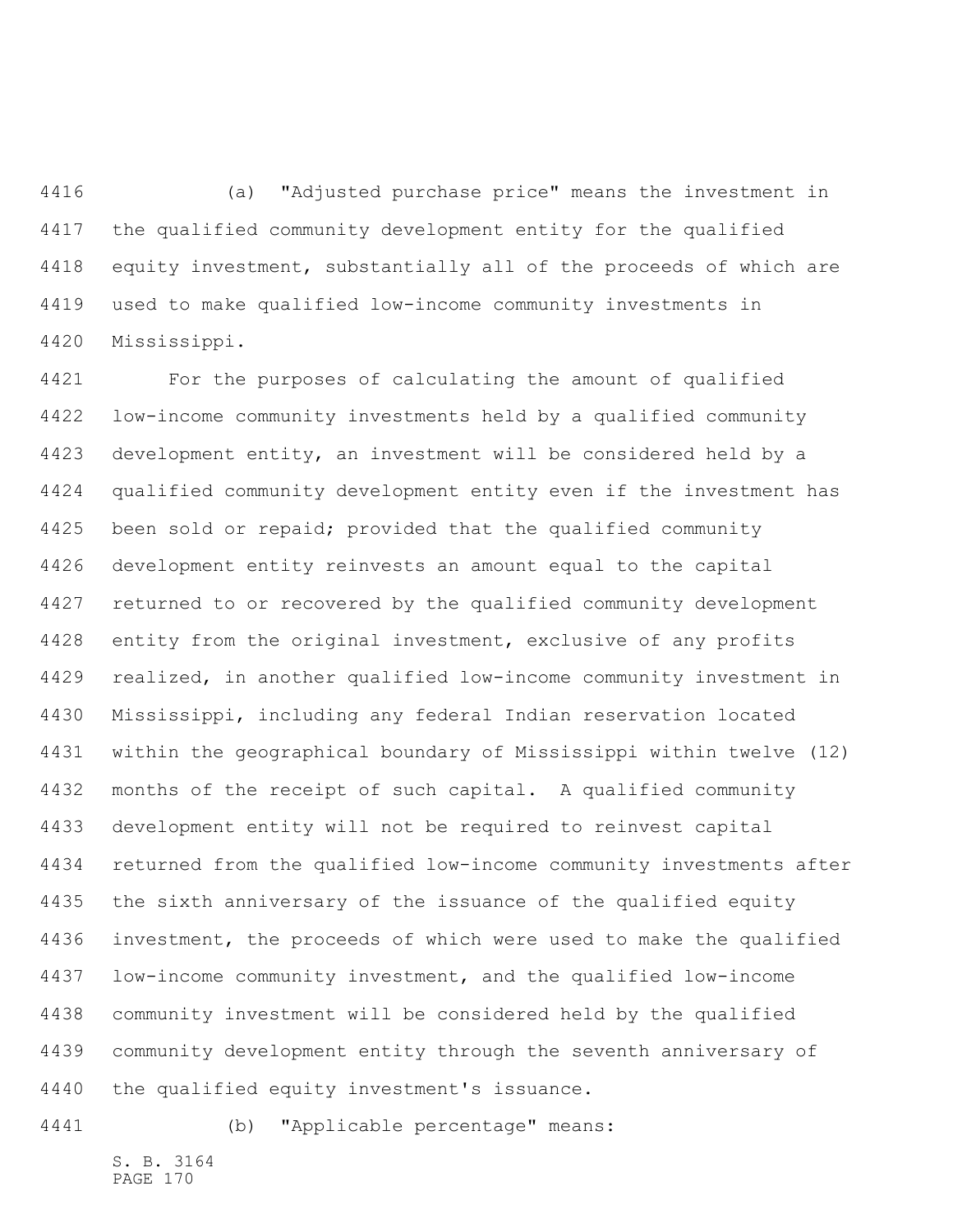S. B. 3164 (i) For any equity investment issued prior to July 1, 2008, four percent (4%) for each of the second through seventh credit allowance dates for purposes of the taxes imposed by Section 27-7-5 and one and one-third percent (1-1/3%) for each of the second through seventh credit allowance dates for purposes of the taxes imposed by Sections 27-15-103, 27-15-109 and 27-15-123. (ii) For any equity investment issued from and after July 1, 2008, eight percent (8%) for each of the first through third credit allowance dates for purposes of the taxes imposed by Section 27-7-5 or the taxes imposed by Sections 27-15-103, 27-15-109 and 27-15-123. (c) "Credit allowance date" means, with respect to any qualified equity investment: (i) The later of: 1. The date upon which the qualified equity investment is initially made; or 2. The date upon which the Mississippi Development Authority issues a certificate under subsection (4) of this section; and (ii) 1. For equity investments issued prior to July 1, 2008, each of the subsequent six (6) anniversary dates of 4463 the date upon which the investment is initially made; or 2. For equity investments issued from and after July 1, 2008, each of the subsequent two (2) anniversary dates of the date determined as provided for in subparagraph (i) of this paragraph.

PAGE 171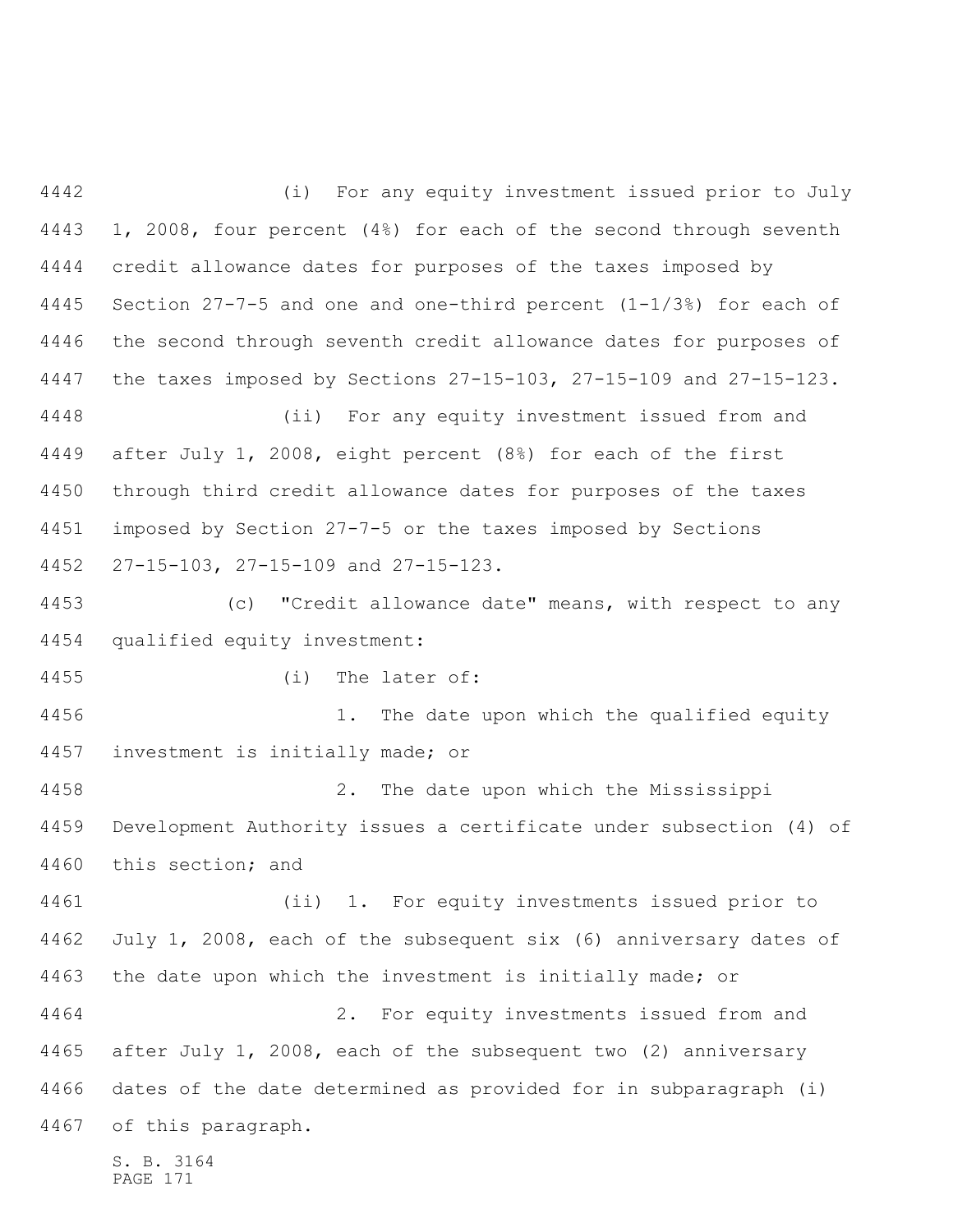(d) "Qualified community development entity" shall have the meaning ascribed to such term in Section 45D of the Internal Revenue Code of 1986, as amended, if the entity has entered into an Allocation Agreement with the Community Development Financial Institutions Fund of the United States Department of the Treasury with respect to credits authorized by Section 45D of the Internal Revenue Code of 1986, as amended.

 (e) "Qualified active low-income community business" shall have the meaning ascribed to such term in Section 45D of the Internal Revenue Code of 1986, as amended.

 (f) "Qualified equity investment" shall have the meaning ascribed to such term in Section 45D of the Internal Revenue Code of 1986, as amended. The investment does not have to be designated as a qualified equity investment by the Community Development Financial Institutions Fund of the United States Treasury to be considered a qualified equity investment under this section but otherwise must meet the definition under the Internal Revenue Code. In addition to meeting the definition in Section 45D of the Internal Revenue Code such investment must also: (i) Have been acquired after January 1, 2007, at 4488 its original issuance solely in exchange for cash; and (ii) Have been allocated by the Mississippi

Development Authority.

S. B. 3164 PAGE 172 For the purposes of this section, such investment shall be deemed a qualified equity investment on the later of the date such qualified equity investment is made or the date on which the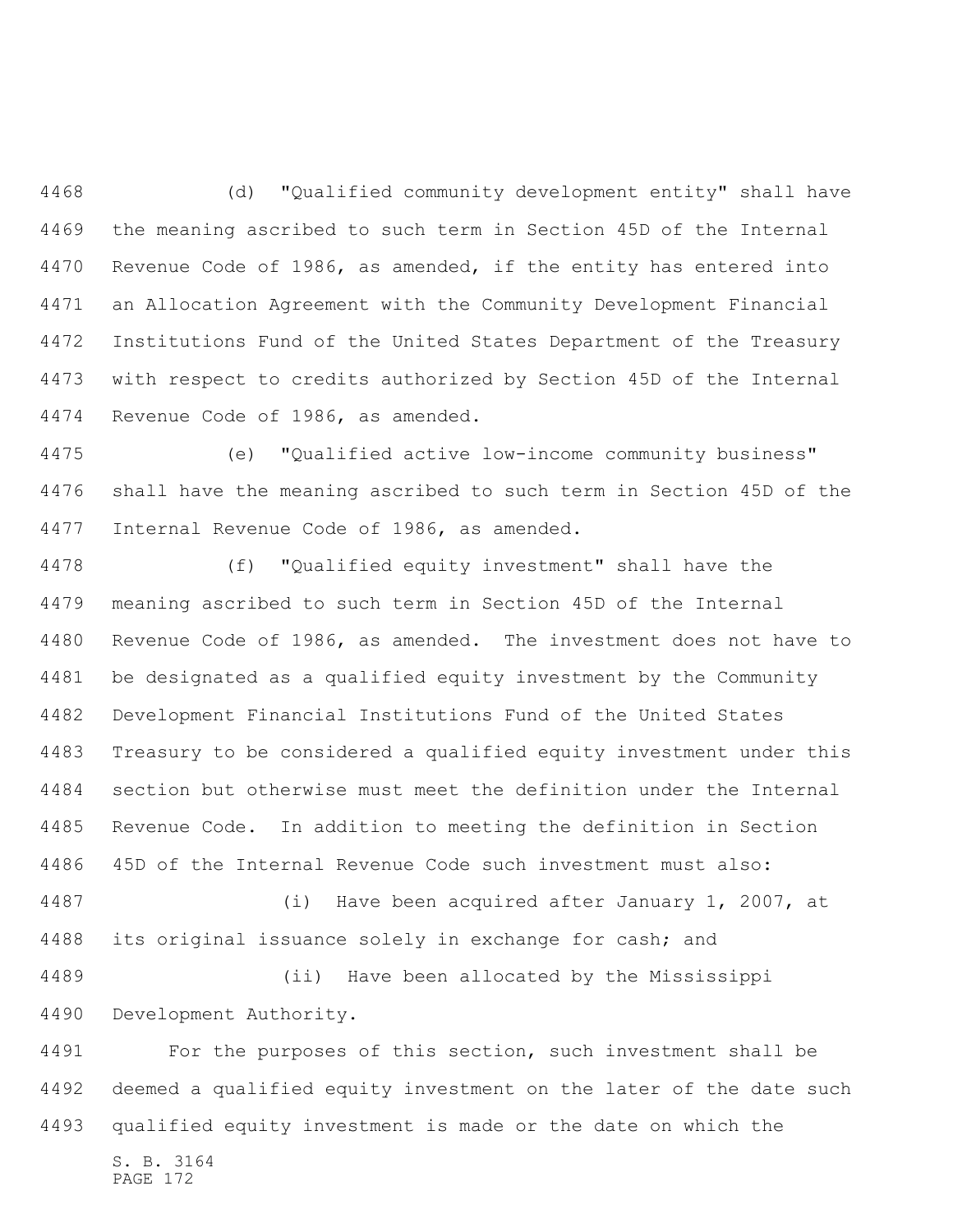Mississippi Development Authority issues a certificate under subsection (4) of this section allocating credits based on such investment.

 (g) "Qualified low-income community investment" shall have the meaning ascribed to such term in Section 45D of the Internal Revenue Code of 1986, as amended; provided, however, that the maximum amount of qualified low-income community investments issued for a single qualified active low-income community business, on an aggregate basis with all of its affiliates, that may be included for purposes of allocating any credits under this section shall not exceed Ten Million Dollars (\$10,000,000.00), in the aggregate, whether issued by one (1) or several qualified community development entities.

S. B. 3164 PAGE 173 (2) A taxpayer that holds a qualified equity investment on the credit allowance date shall be entitled to a credit applicable against the taxes imposed by Sections 27-7-5, 27-15-103, 27-15-109 and 27-15-123 during the taxable year that includes the credit allowance date. The amount of the credit shall be equal to the applicable percentage of the adjusted purchase price paid to the qualified community development entity for the qualified equity investment. The amount of the credit that may be utilized in any one (1) tax year shall be limited to an amount not greater than the total tax liability of the taxpayer for the taxes imposed by the above-referenced sections. The credit shall not be refundable or transferable. Any unused portion of the credit may be carried forward for seven (7) taxable years beyond the credit allowance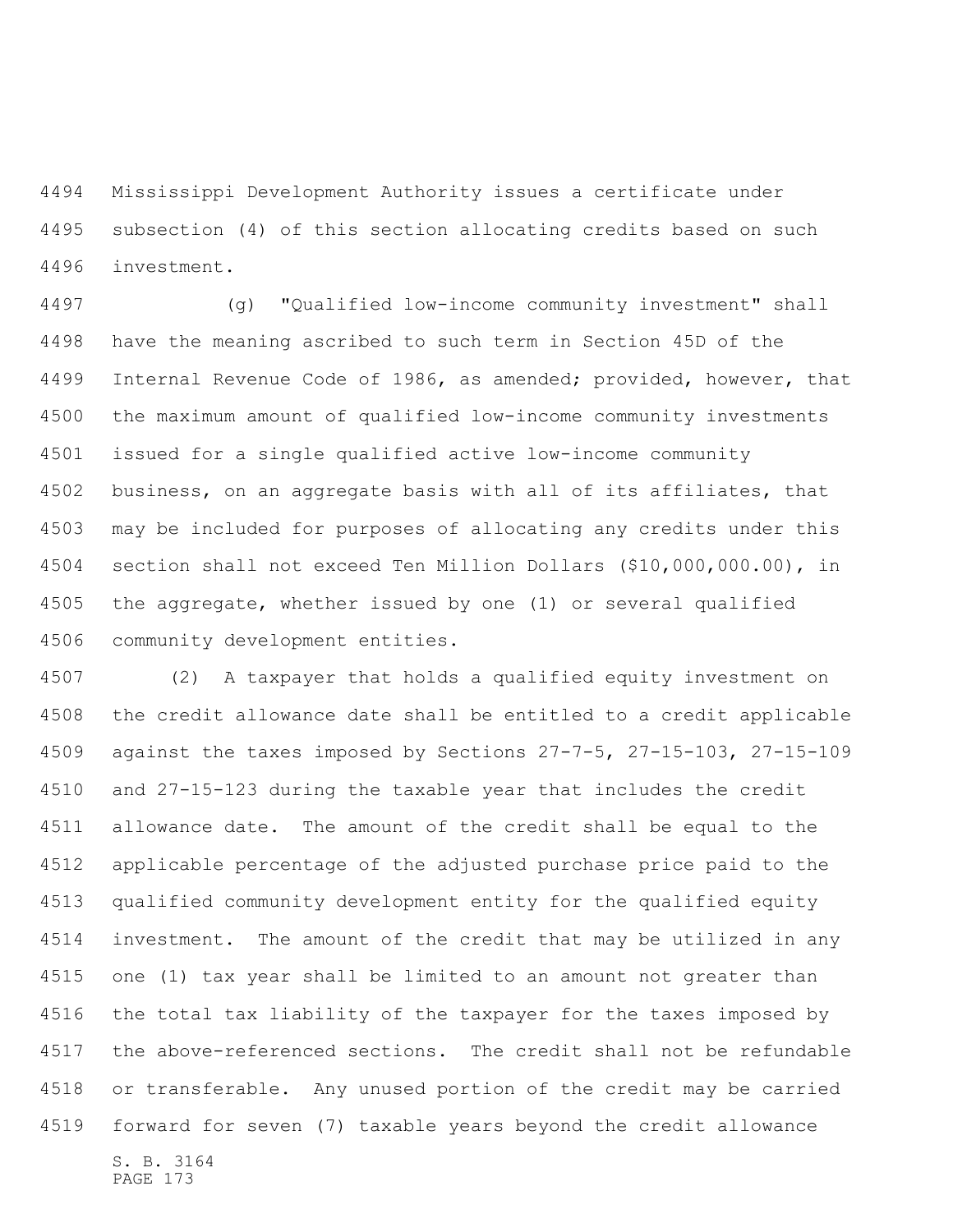date on which the credit was earned. The maximum aggregate amount of qualified equity investments that may be allocated by the Mississippi Development Authority may not exceed an amount that would result in taxpayers claiming in any one (1) state fiscal year credits in excess of Fifteen Million Dollars (\$15,000,000.00), exclusive of credits that might be carried forward from previous taxable years; however, a maximum of one-third (1/3) of this amount may be allocated as credits for taxes imposed by Sections 27-15-103, 27-15-109 and 27-15-123. Any taxpayer claiming a credit under this section against the taxes imposed by Sections 27-7-5, 27-15-103, 27-15-109 and 27-15-123 shall not be required to pay any additional tax under Section 27-15-123 as a result of claiming such credit. The Mississippi Development Authority shall allocate credits within this limit as provided for in subsection (4) of this section.

 (3) Tax credits authorized by this section that are earned by a partnership, limited liability company, S corporation or other similar pass-through entity, shall be allocated among all partners, members or shareholders, respectively, either in proportion to their ownership interest in such entity or as the partners, members or shareholders mutually agree as provided in an executed document. Such allocation shall be made each taxable year of such pass-through entity which contains a credit allowance date.

S. B. 3164 PAGE 174 (4) The qualified community development entity shall apply for credits with the Mississippi Development Authority on forms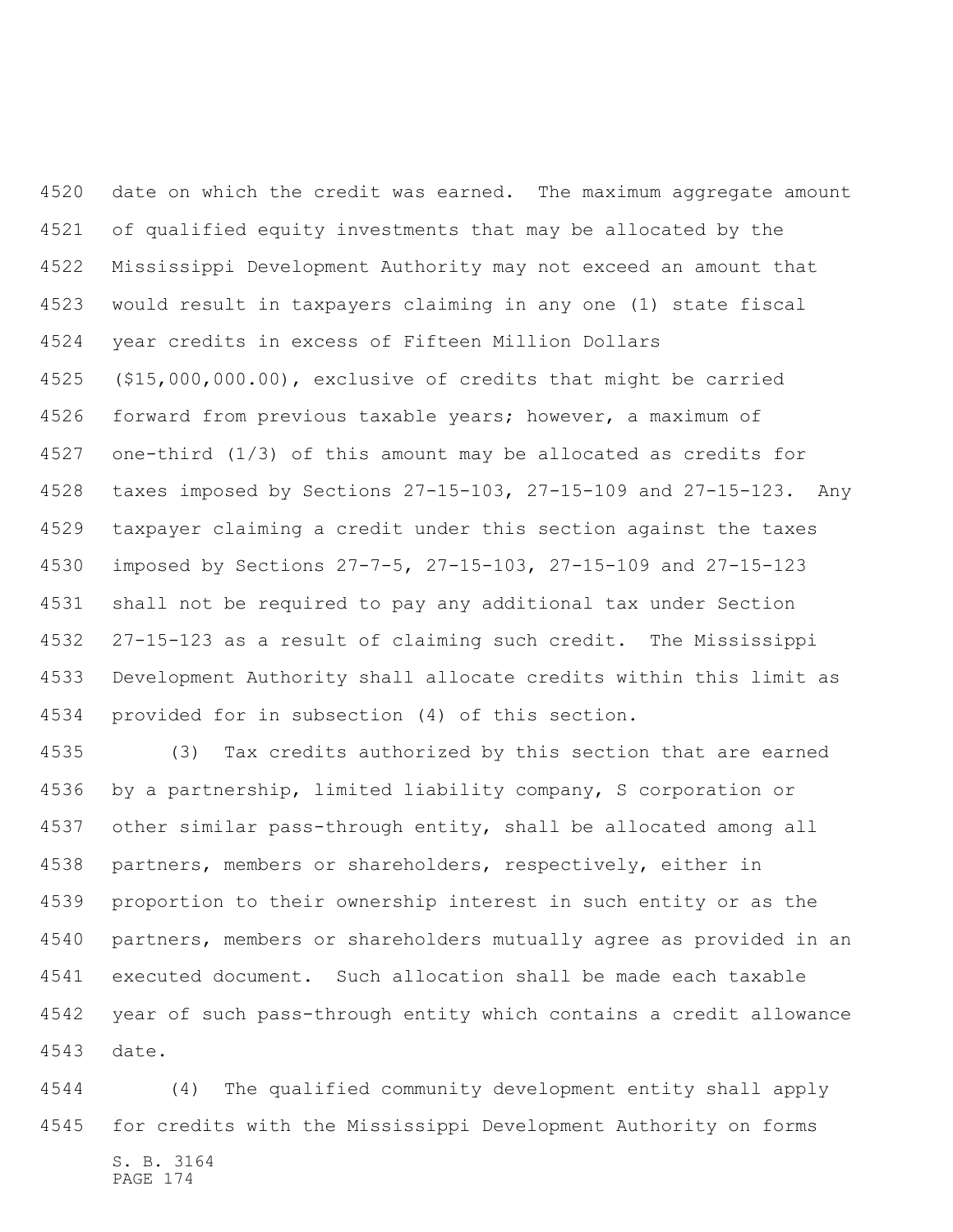prescribed by the Mississippi Development Authority. The qualified community development entity must pay an application fee of One Thousand Dollars (\$1,000.00) to the Mississippi Development Authority at the time the application is submitted. In the application the qualified community development entity shall certify to the Mississippi Development Authority the dollar amount of the qualified equity investments made or to be made in this state, including in any federal Indian reservation located within the state's geographical boundary, during the first twelve-month period following the initial credit allowance date. The Mississippi Development Authority shall allocate credits based on the dollar amount of qualified equity investments as certified in the application. Once the Mississippi Development Authority has allocated credits to a qualified community development entity, if the corresponding qualified equity investment has not been issued as of the date of such allocation, then the corresponding qualified equity investment must be issued not later than one hundred twenty (120) days from the date of such allocation. If the qualified equity investment is not issued within such time period, the allocation shall be cancelled and returned to the Mississippi Development Authority for reallocation. Upon final documentation of the qualified low-income community investments, if the actual dollar amount of the investments is lower than the amount estimated, the Mississippi Development Authority shall adjust the tax credit allowed under this section. The Department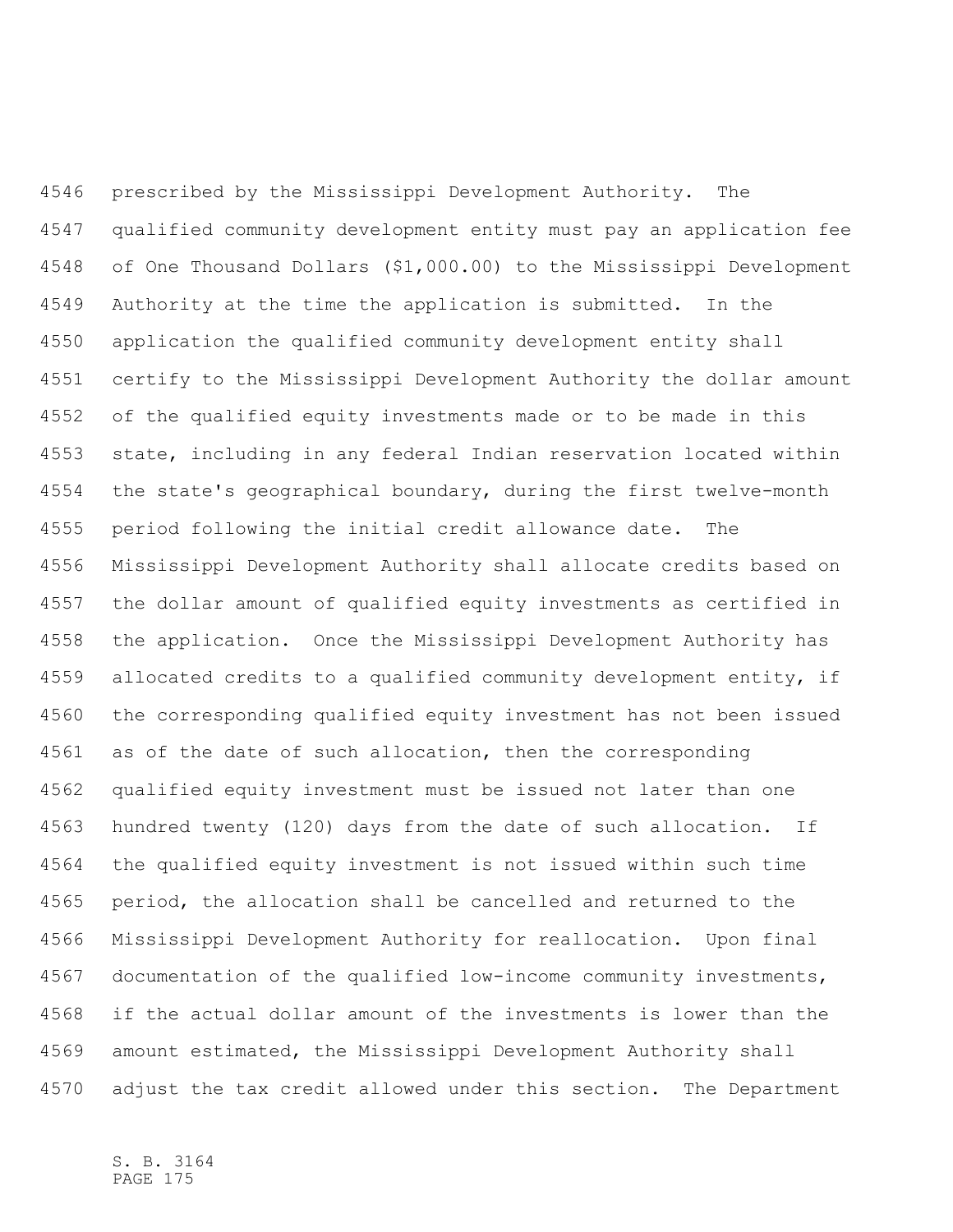of Revenue may recapture all of the credit allowed under this section if:

 (a) Any amount of federal tax credits available with respect to a qualified equity investment that is eligible for a tax credit under this section is recaptured under Section 45D of the Internal Revenue Code of 1986, as amended; or

 (b) The qualified community development entity redeems or makes any principal repayment with respect to a qualified equity investment prior to the seventh anniversary of the issuance 4580 of the qualified equity investment; or

 (c) The qualified community development entity fails to maintain at least eighty-five percent (85%) of the proceeds of the qualified equity investment in qualified low-income community investments in Mississippi at any time prior to the seventh anniversary of the issuance of the qualified equity investment.

 Any credits that are subject to recapture under this subsection shall be recaptured from the taxpayer that actually claimed the credit.

 The Mississippi Development Authority shall not allocate any 4590 credits under this section after July 1, 2021 2024.

S. B. 3164 PAGE 176 (5) Each qualified community development entity that receives qualified equity investments to make qualified low-income community investments in Mississippi must annually report to the Mississippi Development Authority the North American Industry Classification System Code, the county, the dollars invested, the number of jobs assisted and the number of jobs assisted with wages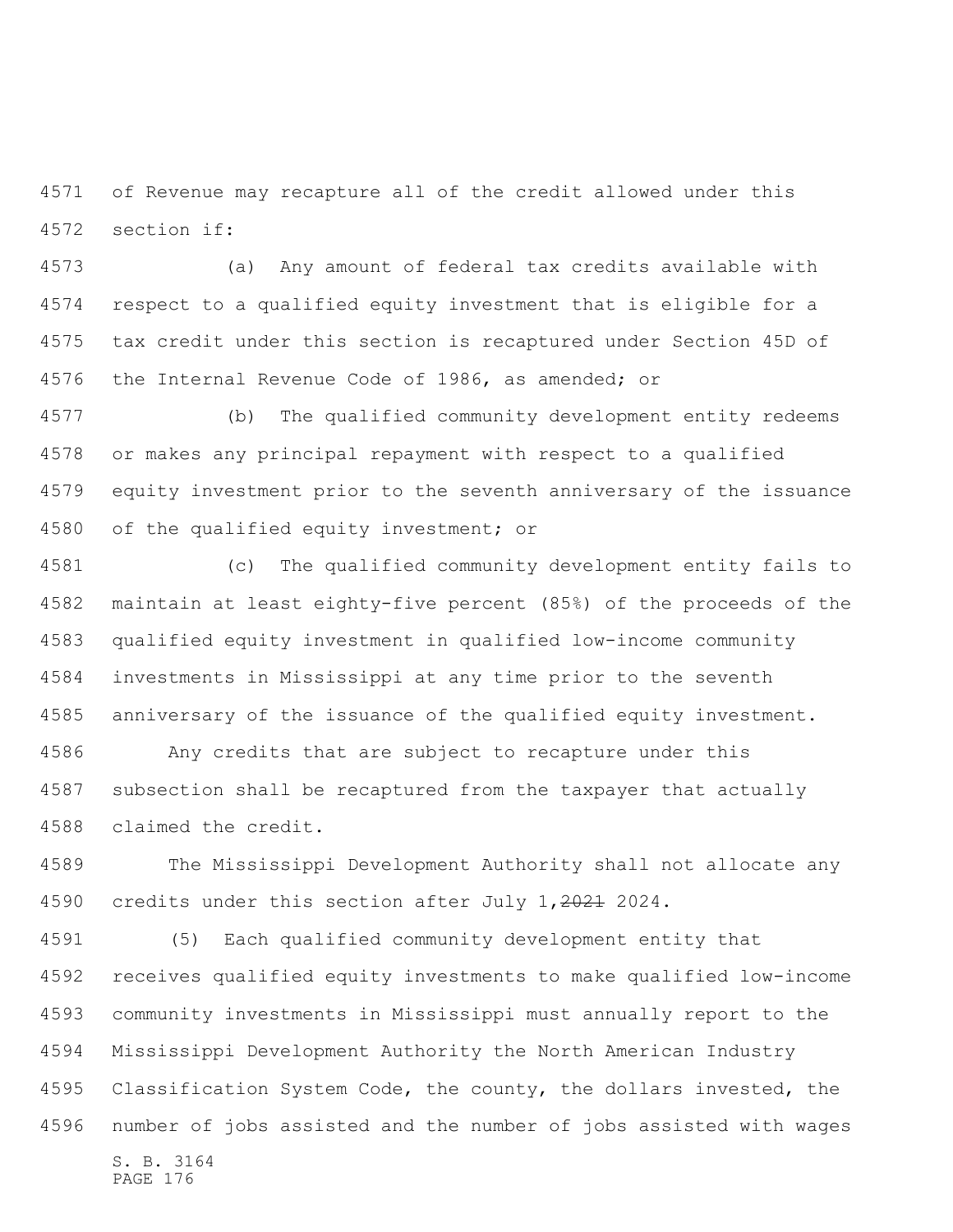over one hundred percent (100%) of the federal poverty level for a family of four (4) of each qualified low-income community investment.

 (6) The Mississippi Development Authority shall file an annual report on all qualified low-income community investments with the Governor, the Clerk of the House of Representatives, the Secretary of the Senate and the Secretary of State describing the North American Industry Classification System Code, the county, the dollars invested, the number of jobs assisted and the number of jobs assisted with wages over one hundred percent (100%) of the federal poverty level for a family of four (4) of each qualified low-income community investment. The annual report will be posted on the Mississippi Development Authority's Internet website.

 (7) (a) The purpose of this subsection is to authorize the creation and establishment of public benefit corporations for financing arrangements regarding public property and facilities.

(b) As used in this subsection:

 (i) "New Markets Tax Credit transaction" means any financing transaction which utilizes either this section or Section 45D of the Internal Revenue Code of 1986, as amended.

 (ii) "Public benefit corporation" means a nonprofit corporation formed or designated by a public entity to carry out the purposes of this subsection.

 (iii) "Public entity or public entities" includes utility districts, regional solid waste authorities, regional utility authorities, community hospitals, regional airport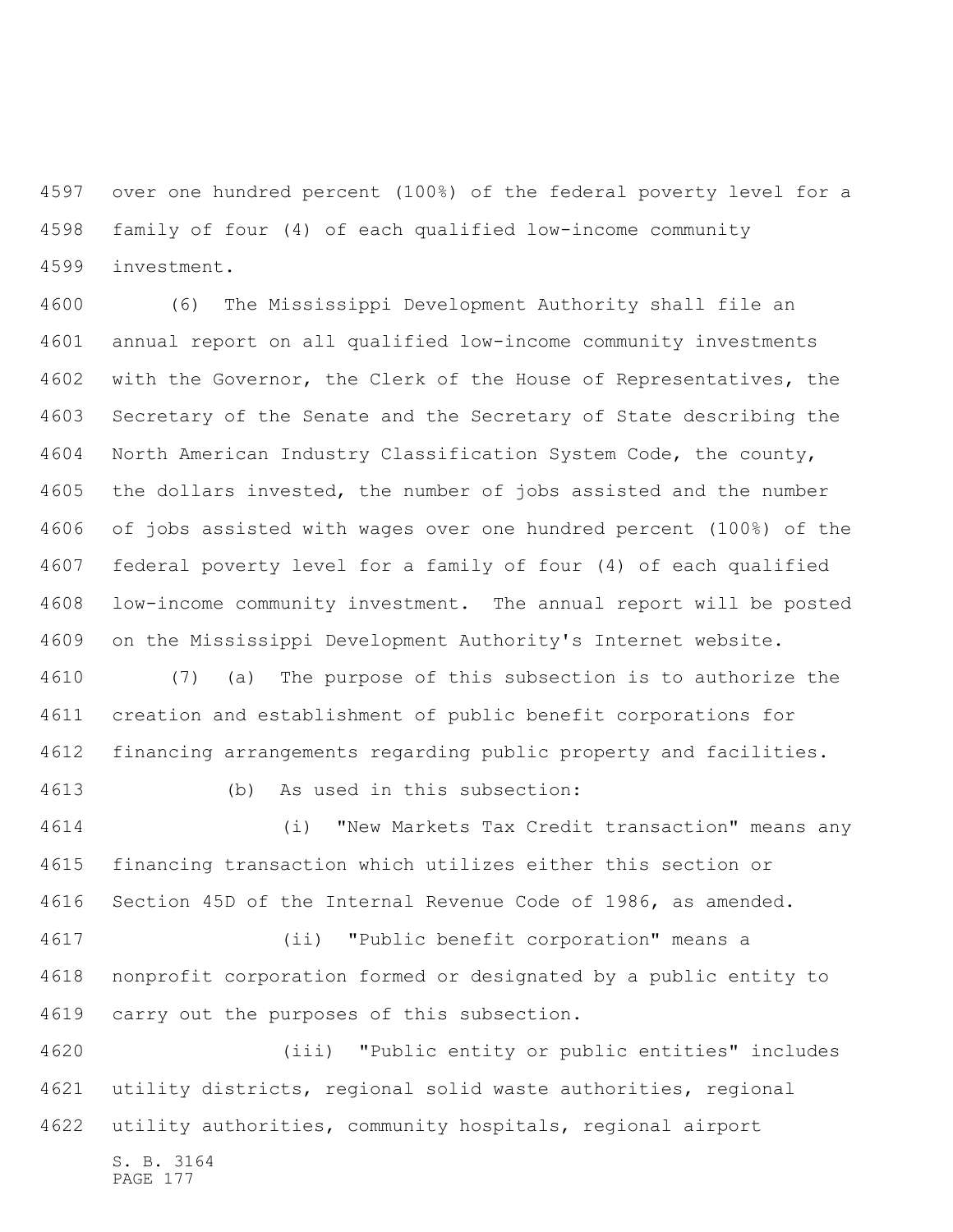authorities, municipal airport authorities, community and junior colleges, educational building corporations established by or on behalf of the state institutions of higher learning, school districts, planning and development districts, county economic development districts, urban renewal agencies, any other regional or local economic development authority, agency or governmental entity, and any other regional or local industrial development authority, agency or governmental entity.

 (iv) "Public property or facilities" means any property or facilities owned or leased by a public entity or public benefit corporation.

 (c) Notwithstanding any other provision of law to the contrary, public entities are authorized pursuant to this subsection to create one or more public benefit corporations or designate an existing corporation as a public benefit corporation for the purpose of entering into financing agreements and engaging in New Markets Tax Credit transactions, which shall include, without limitation, arrangements to plan, acquire, renovate, construct, lease, sublease, manage, operate and/or improve new or existing public property or facilities located within the boundaries or service area of the public entity. Any financing arrangement authorized under this subsection shall further any purpose of the public entity and may include a term of up to fifty (50) years.

S. B. 3164 (d) Notwithstanding any other provision of law to the contrary and in order to facilitate the acquisition, renovation,

PAGE 178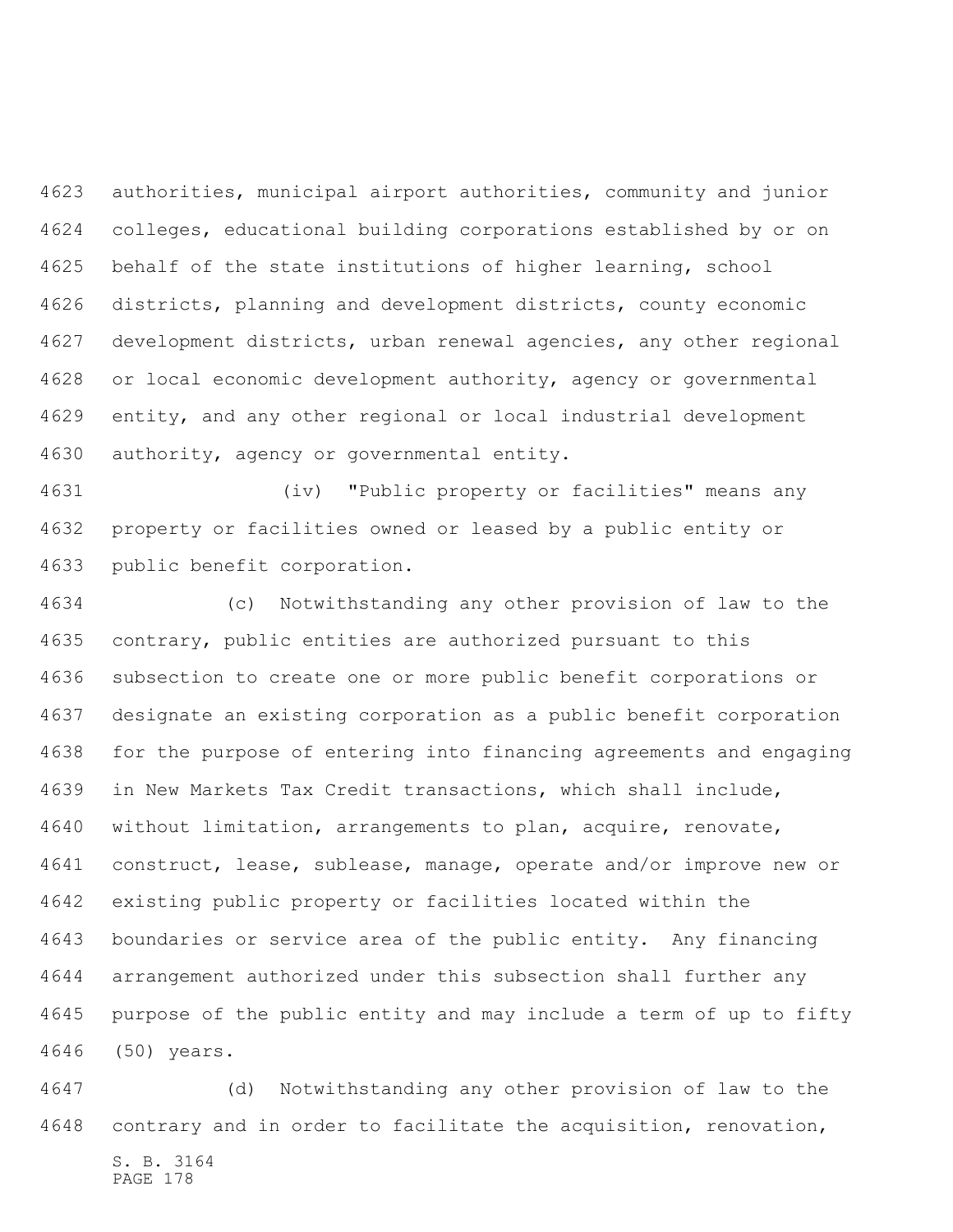construction, leasing, subleasing, management, operating and/or improvement of new or existing public property or facilities to further any purpose of a public entity, public entities are authorized to enter into financing arrangements in order to transfer public property or facilities to and/or from public benefit corporations, including, without limitation, sales, sale-leasebacks, leases and lease-leasebacks, provided such transfer is related to any New Markets Tax Credit transaction furthering any purpose of the public entity. Any such transfer under this paragraph (d) and the public property or facilities transferred in connection therewith shall be exempted from any limitation or requirements with respect to leasing, acquiring, and/or constructing public property or facilities.

S. B. 3164 PAGE 179 (e) With respect to a New Markets Tax Credit transaction, public entities and public benefit corporations are authorized to enter into financing arrangements with any governmental, nonprofit or for-profit entity in order to leverage funds not otherwise available to public entities for the acquisition, construction and/or renovation of properties transferred to such public benefit corporations. The use of any funds loaned by or contributed by a public benefit corporation or borrowed by or otherwise made available to a public benefit corporation in such financing arrangement shall be dedicated solely to (i) the development of new properties or facilities and/or the renovation of existing properties or facilities or operation of properties or facilities, and/or (ii) the payment of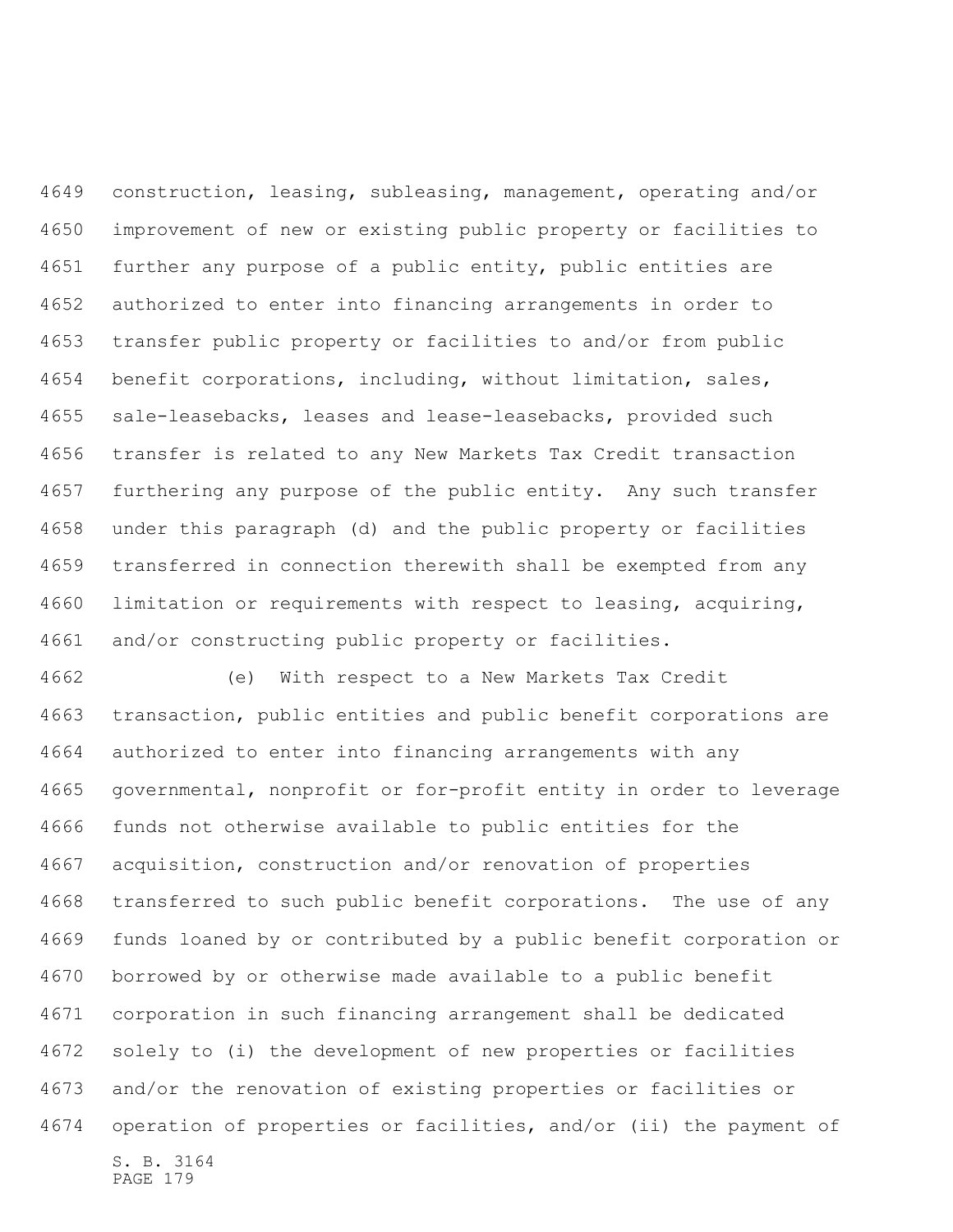costs and expenditures related to any such financing arrangements, including, but not limited to, funding any reserves required in connection therewith, the repayment of any indebtedness incurred in connection therewith, and the payment of fees and expenses incurred in connection with the closing, administration, accounting and/or compliance with respect to the New Markets Tax Credit transaction.

 (f) A public benefit corporation created pursuant to this subsection shall not be a political subdivision of the state but shall be a nonprofit corporation organized and governed under the provisions of the laws of this state and shall be a special purpose corporation established to facilitate New Markets Tax Credit transactions consistent with the requirements of this section.

 (g) Neither this subsection nor anything herein contained is or shall be construed as a restriction or limitation upon any powers which the public entity or public benefit corporation might otherwise have under any laws of this state, and this subsection is cumulative to any such powers. This subsection does and shall be construed to provide a complete additional and alternative method for the doing of the things authorized thereby and shall be regarded as supplemental and additional to powers conferred by other laws.

 (8) The Mississippi Development Authority shall promulgate rules and regulations to implement the provisions of this section.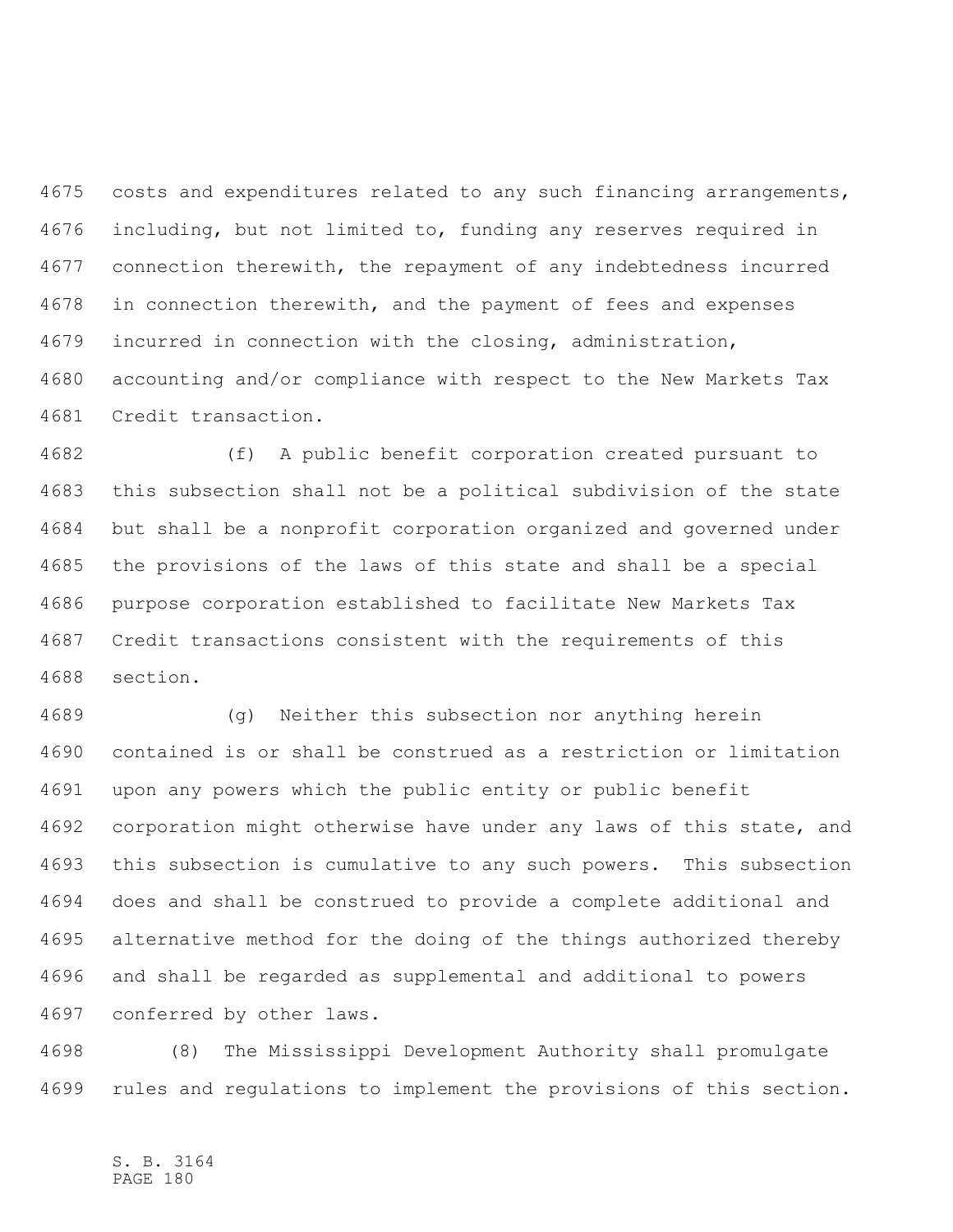**SECTION 39.** Section 27-25-503, Mississippi Code of 1972, is brought forward as follows:

 27-25-503. (1) (a) Except as otherwise provided in this section, there is levied, to be collected as provided in this article, annual privilege taxes upon every person engaging or continuing within this state in the business of producing, or severing oil from the soil or water for sale, transport, storage, profit or for commercial use. The amount of the tax shall be measured by the value of the oil produced, and shall be levied and assessed at the rate of six percent (6%) of the value of the oil at the point of production.

 (b) The tax shall be levied and assessed at the rate of three percent (3%) of the value of the oil at the point of production on oil produced by an enhanced oil recovery method in which carbon dioxide is used; provided, that such carbon dioxide is transported by pipeline to the oil well site and on oil produced by any other enhanced oil recovery method approved and permitted by the State Oil and Gas Board on or after April 1, 1994, pursuant to Section 53-3-101 et seq.

 (c) (i) The tax shall be levied and assessed at the rate of one and three-tenths percent (1.3%) of the value of the oil at the point of production on oil produced from a horizontally drilled well or from any horizontally drilled recompletion well from which production commences from and after July 1, 2013, for a period of thirty (30) months beginning on the date of first sale of production or until payout of the well cost is achieved,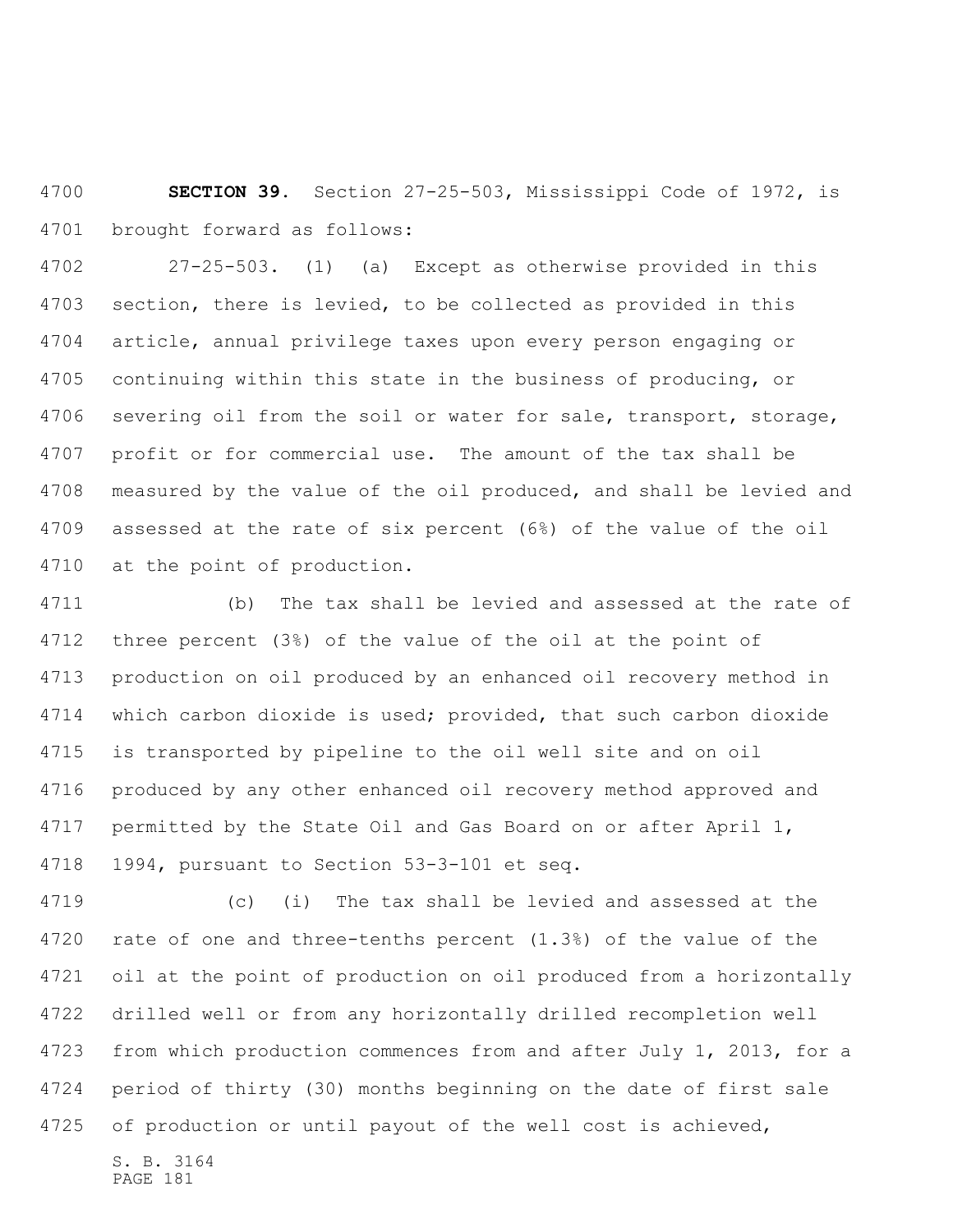whichever first occurs. Thereafter, the tax shall be levied and assessed as provided for in paragraph (a) of this subsection.

 (ii) Payout of a horizontally drilled well or horizontally drilled recompletion well shall be deemed to have 4730 occurred the first day of the next month after gross revenues, less royalties and severance taxes, equal to the cost to drill and complete the well.

 (iii) Each operator must apply by letter to the State Oil and Gas Board for the reduced rate provided in this paragraph (c), and shall provide the board with the status of payout on a semiannual basis of any horizontally drilled well or horizontally drilled recompletion well by signed affidavit executed by a company representative.

 (iv) This paragraph (c) shall be repealed from and after July 1, 2023; however, any horizontally drilled well or horizontally drilled recompletion well from which production commences before July 1, 2023, shall be taxed as provided for in this paragraph (c) notwithstanding that the repeal of this paragraph (c) has become effective.

 (2) The tax is levied upon the entire production in this state regardless of the place of sale or to whom sold, or by whom used, or the fact that the delivery may be made to points outside the state, and the tax shall accrue at the time the oil is severed from the soil, or water, and in its natural, unrefined or unmanufactured state.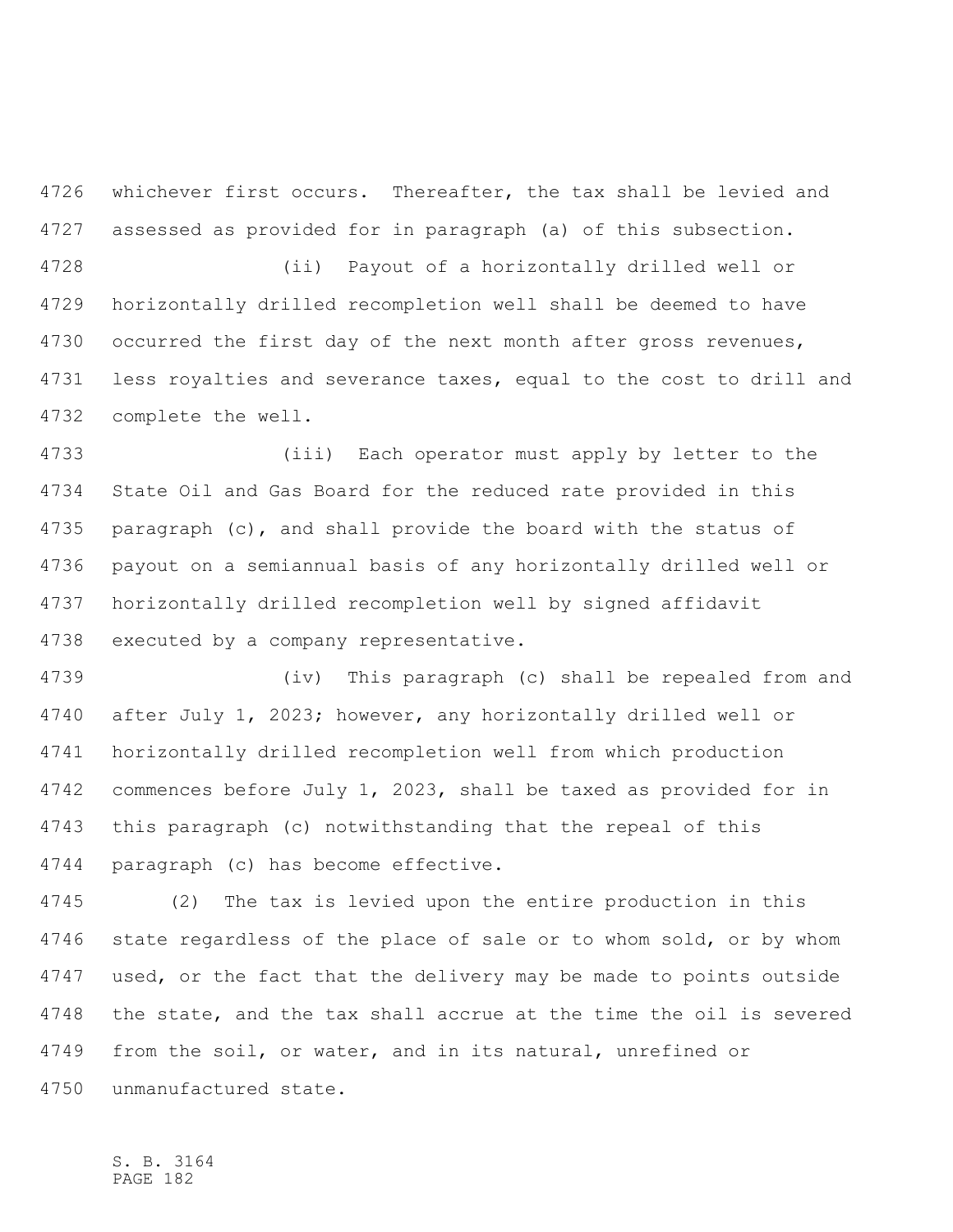(3) (a) Oil produced from a discovery well for which drilling or re-entry commenced on or after April 1, 1994, but before July 1, 1999, shall be exempt from the taxes levied under this section for a period of five (5) years beginning on the date of first sale of production from such well, provided that the average monthly sales price of such oil does not exceed Twenty-five Dollars (\$25.00) per barrel. The exemption for oil produced from a discovery well as described in this paragraph (a) shall be repealed from and after July 1, 2003, provided that any such production for which a permit was granted by the board before July 1, 2003, shall be exempt for an entire period of five (5) years, notwithstanding that the repeal of this provision has become effective. Oil produced from development wells or replacement wells drilled in connection with discovery wells for which drilling commenced on or after January 1, 1994, but before July 1, 1999, shall be assessed at the rate of three percent (3%) of the value of the oil at the point of production for a period of three (3) years. The reduced rate of assessment of oil produced from development wells or replacement wells as described in this paragraph (a) shall be repealed from and after January 1, 2003, provided that any such production for which drilling commenced before January 1, 2003, shall be assessed at the reduced rate for an entire period of three (3) years, notwithstanding that the repeal of this provision has become effective.

S. B. 3164 PAGE 183 (b) Oil produced from a discovery well for which drilling or re-entry commenced on or after July 1, 1999, shall be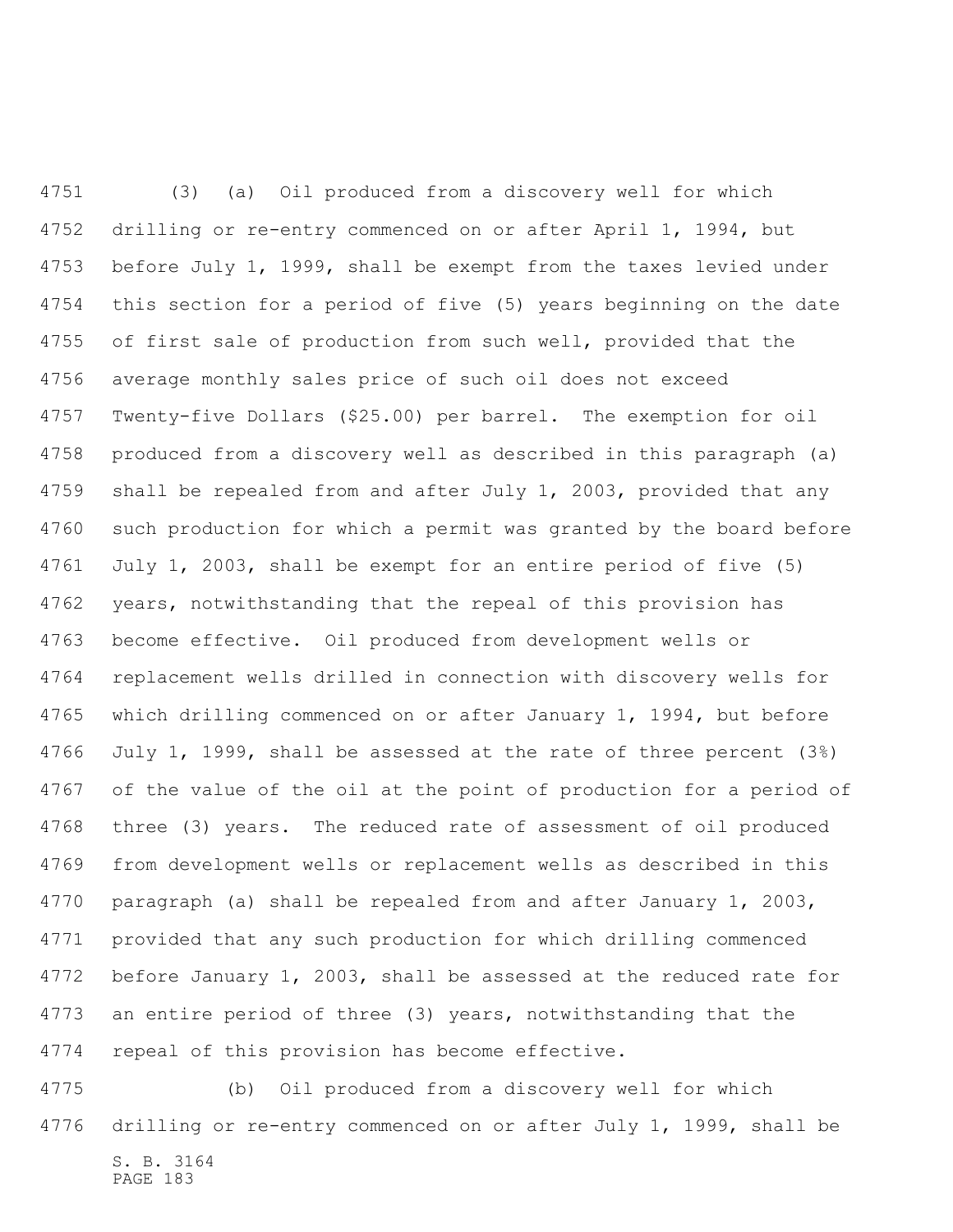assessed at the rate of three percent (3%) of the value of the oil at the point of production for a period of five (5) years beginning on the date of first sale of production from such well, provided that the average monthly sales price of such oil does not exceed Twenty Dollars (\$20.00) per barrel. The reduced rate of assessment of oil produced from a discovery well as described in this paragraph (b) shall be repealed from and after July 1, 2003, provided that any such production for which a permit was granted by the board before July 1, 2003, shall be assessed at the reduced rate for an entire period of five (5) years, notwithstanding that the repeal of this provision has become effective. Oil produced from development wells or replacement wells drilled in connection with discovery wells for which drilling commenced on or after July 1, 1999, shall be assessed at the rate of three percent (3%) of the value of the oil at the point of production for a period of three (3) years. The reduced rate of assessment of oil produced from development wells or replacement wells as described in this paragraph (b) shall be repealed from and after January 1, 2003, provided that any such production for which drilling commenced before July 1, 2003, shall be assessed at the reduced rate for an entire period of three (3) years, notwithstanding that the repeal of this provision has become effective.

S. B. 3164 (4) (a) Oil produced from a development well for which drilling commenced on or after April 1, 1994, but before July 1, 1999, and for which three-dimensional seismic was utilized in connection with the drilling of such well shall be assessed at the

PAGE 184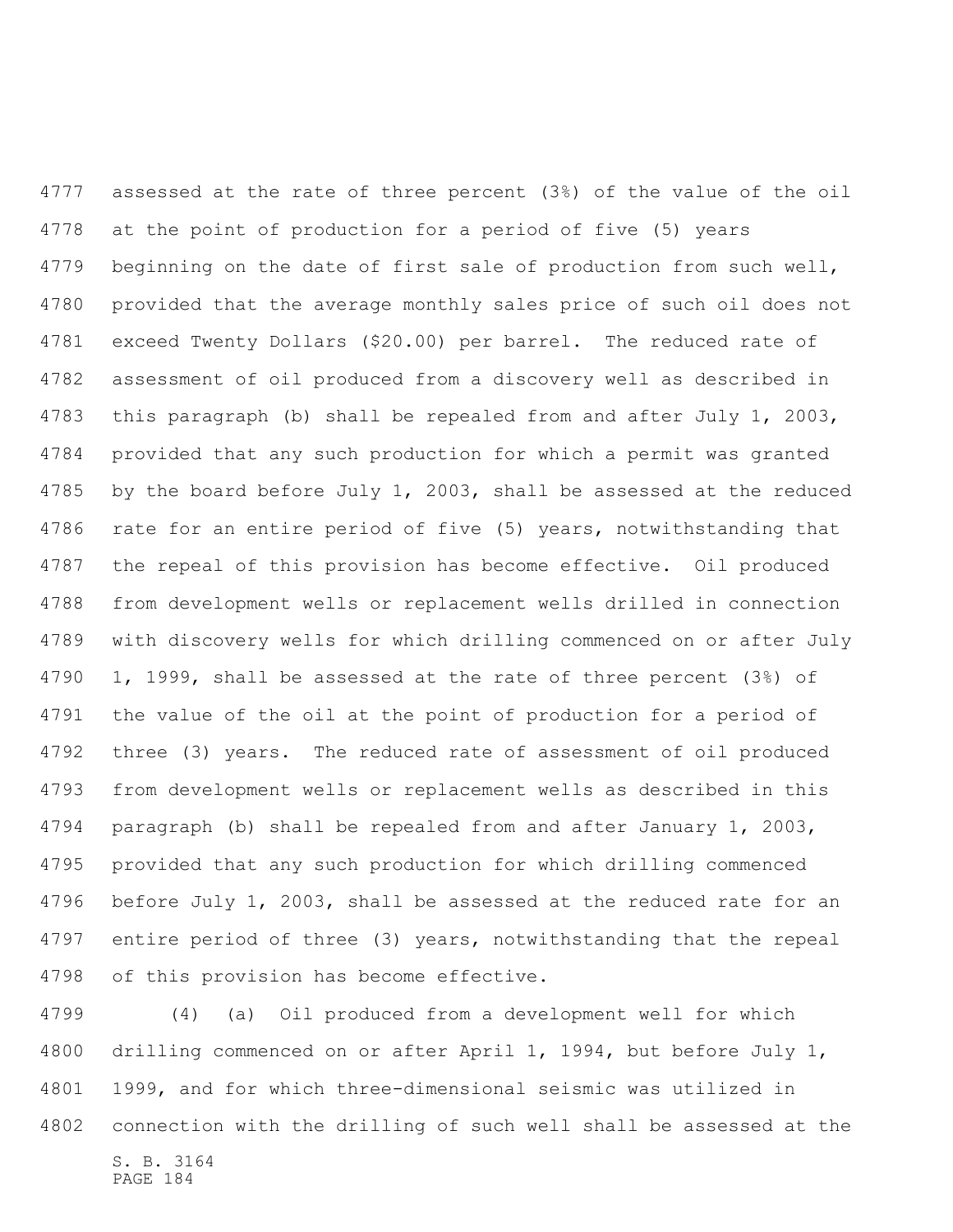rate of three percent (3%) of the value of the oil at the point of production for a period of five (5) years, provided that the average monthly sales price of such oil does not exceed Twenty-five Dollars (\$25.00) per barrel. The reduced rate of assessment of oil produced from a development well as described in this paragraph (a) and for which three-dimensional seismic was utilized shall be repealed from and after July 1, 2003, provided that any such production for which a permit was granted by the 4811 board before July 1, 2003, shall be assessed at the reduced rate for an entire period of five (5) years, notwithstanding that the repeal of this provision has become effective.

 (b) Oil produced from a development well for which drilling commenced on or after July 1, 1999, and for which three-dimensional seismic was utilized in connection with the drilling of such well shall be assessed at the rate of three percent (3%) of the value of the oil at the point of production for a period of five (5) years, provided that the average monthly sales price of such oil does not exceed Twenty Dollars (\$20.00) per barrel. The reduced rate of assessment of oil produced from a development well as described in this paragraph (b) and for which three-dimensional seismic was utilized shall be repealed from and after July 1, 2003, provided that any such production for which a permit was granted by the board before July 1, 2003, shall be assessed at the reduced rate for an entire period of five (5) years, notwithstanding that the repeal of this provision has become effective.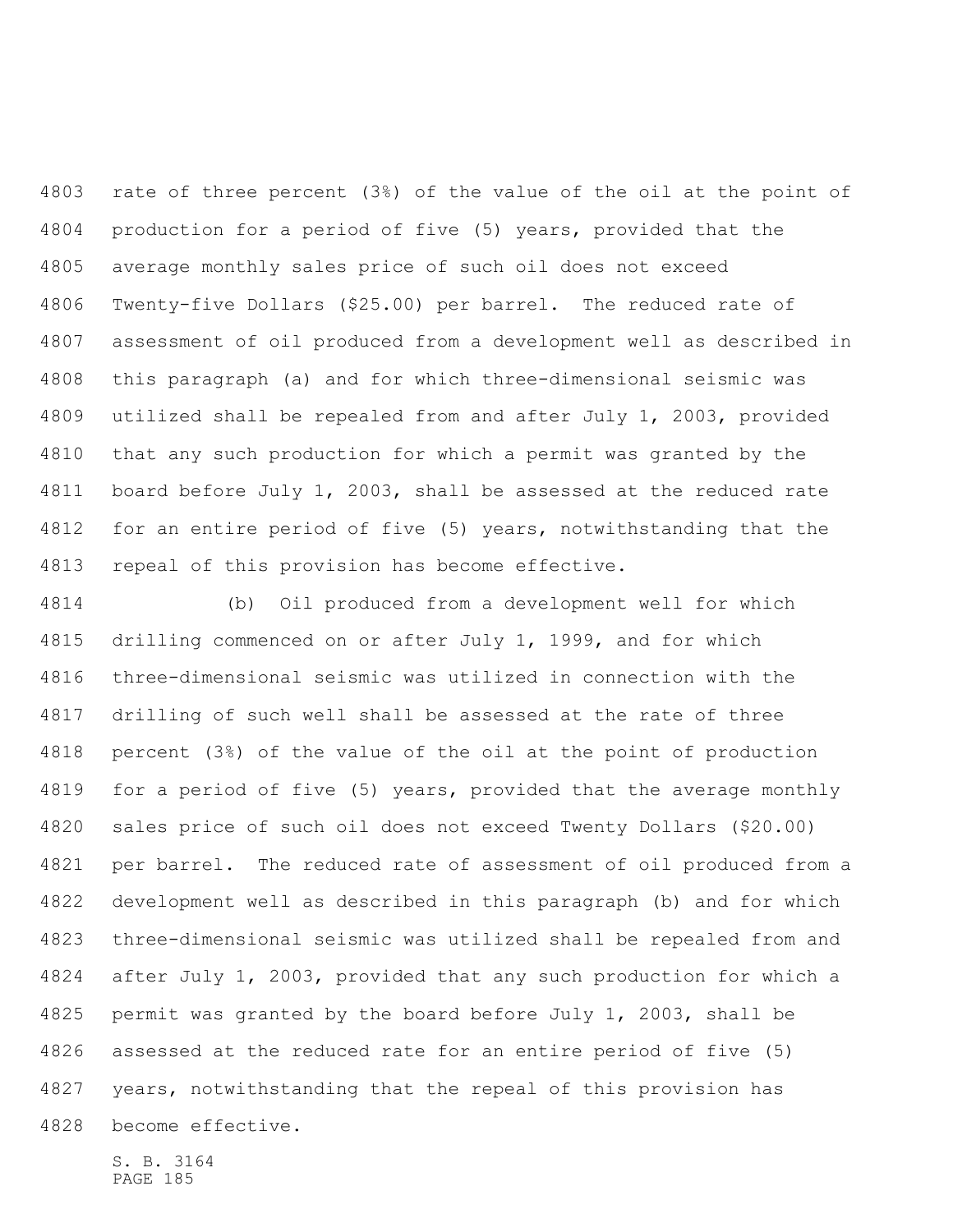(5) (a) Oil produced before July 1, 1999, from a two-year inactive well as defined in Section 27-25-501 shall be exempt from the taxes levied under this section for a period of three (3) years beginning on the date of first sale of production from such well, provided that the average monthly sales price of such oil does not exceed Twenty-five Dollars (\$25.00) per barrel. The exemption for oil produced from an inactive well shall be repealed from and after July 1, 2003, provided that any such production which began before July 1, 2003, shall be exempt for an entire period of three (3) years, notwithstanding that the repeal of this provision has become effective.

 (b) Oil produced on or after July 1, 1999, from a two-year inactive well as defined in Section 27-25-501 shall be exempt from the taxes levied under this section for a period of three (3) years beginning on the date of first sale of production from such well, provided that the average monthly sales price of such oil does not exceed Twenty Dollars (\$20.00) per barrel. The exemption for oil produced from an inactive well shall be repealed from and after July 1, 2003, provided that any such production which began before July 1, 2003, shall be exempt for an entire period of three (3) years, notwithstanding that the repeal of this provision has become effective.

(6) [Repealed]

 (7) The State Oil and Gas Board shall have the exclusive authority to determine the qualification of wells defined in paragraphs (n) through (t) of Section 27-25-501.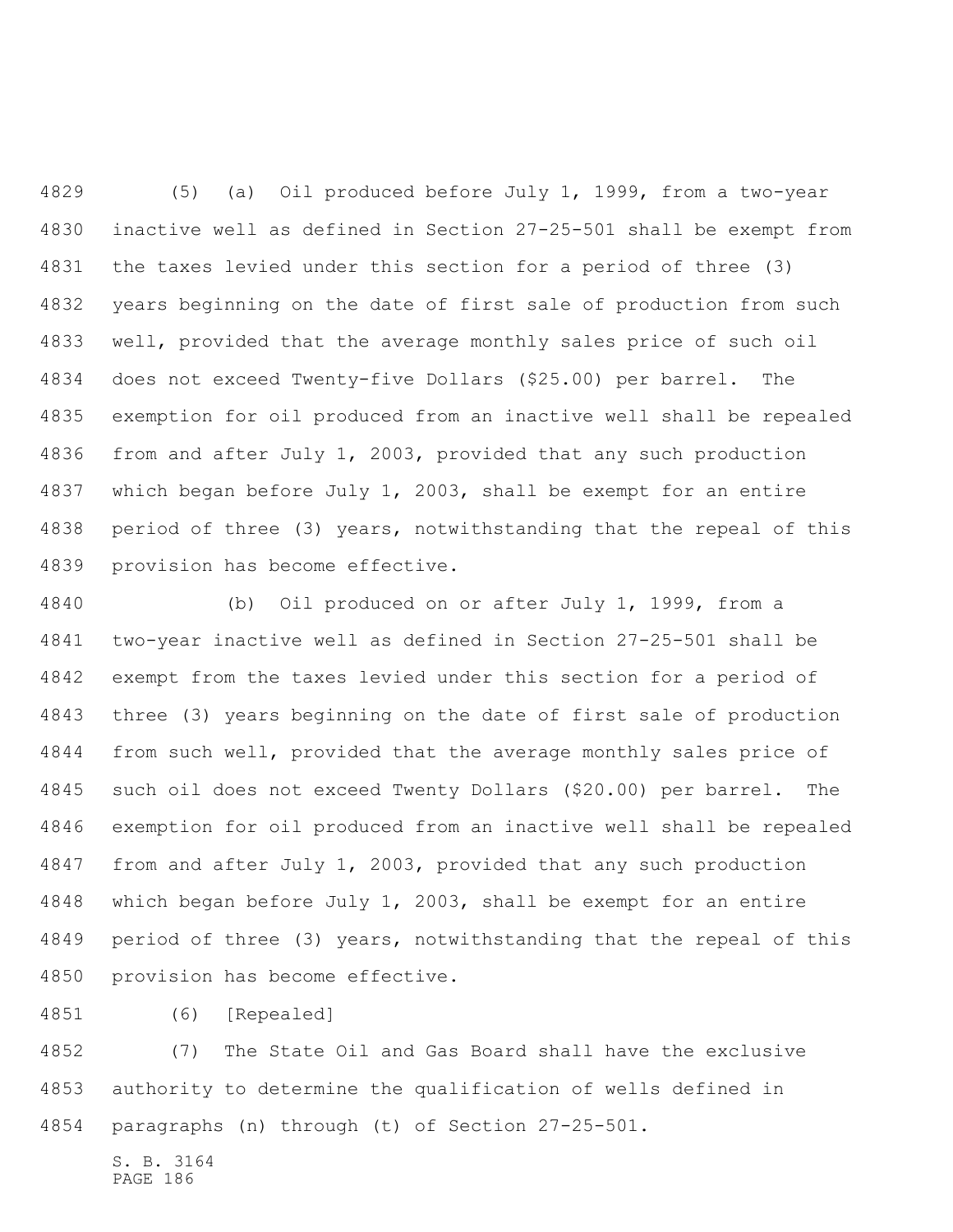**SECTION 40.** Section 27-25-505, Mississippi Code of 1972, is brought forward as follows:

 **[With regard to any county which is exempt from the provisions of Section 19-2-3, this section shall read as follows:]** 27-25-505. (1) All taxes levied in this article and collected by the Department of Revenue shall be paid into the State Treasury on the same day collected.

 (2) Except as otherwise provided in this section, the commissioner shall apportion all the tax collections made pursuant to this article to the state and to the county in which the oil was produced, in accordance with the following schedule and so certify such apportionment to the State Treasurer at the end of each month:

 On the first Six Hundred Thousand Dollars (\$600,000.00) or any part thereof, sixty-six and two-thirds percent (66-2/3%) to the state and thirty-three and one-third percent (33-1/3%) to the county.

S. B. 3164 PAGE 187 Above and exceeding Six Hundred Thousand Dollars (\$600,000.00), or any part thereof, ninety percent (90%) to the state and ten percent (10%) to the county through June 30, 1989; eighty-five percent (85%) to the state and fifteen percent (15%) to the county from July 1, 1989, through June 30, 1990; eighty percent (80%) to the state and twenty percent (20%) to the county from July 1, 1990, through June 30, 2015; seventy-nine percent (79%) to the state and twenty-one percent (21%) to the county from July 1, 2015, through June 30, 2016; seventy-eight percent (78%)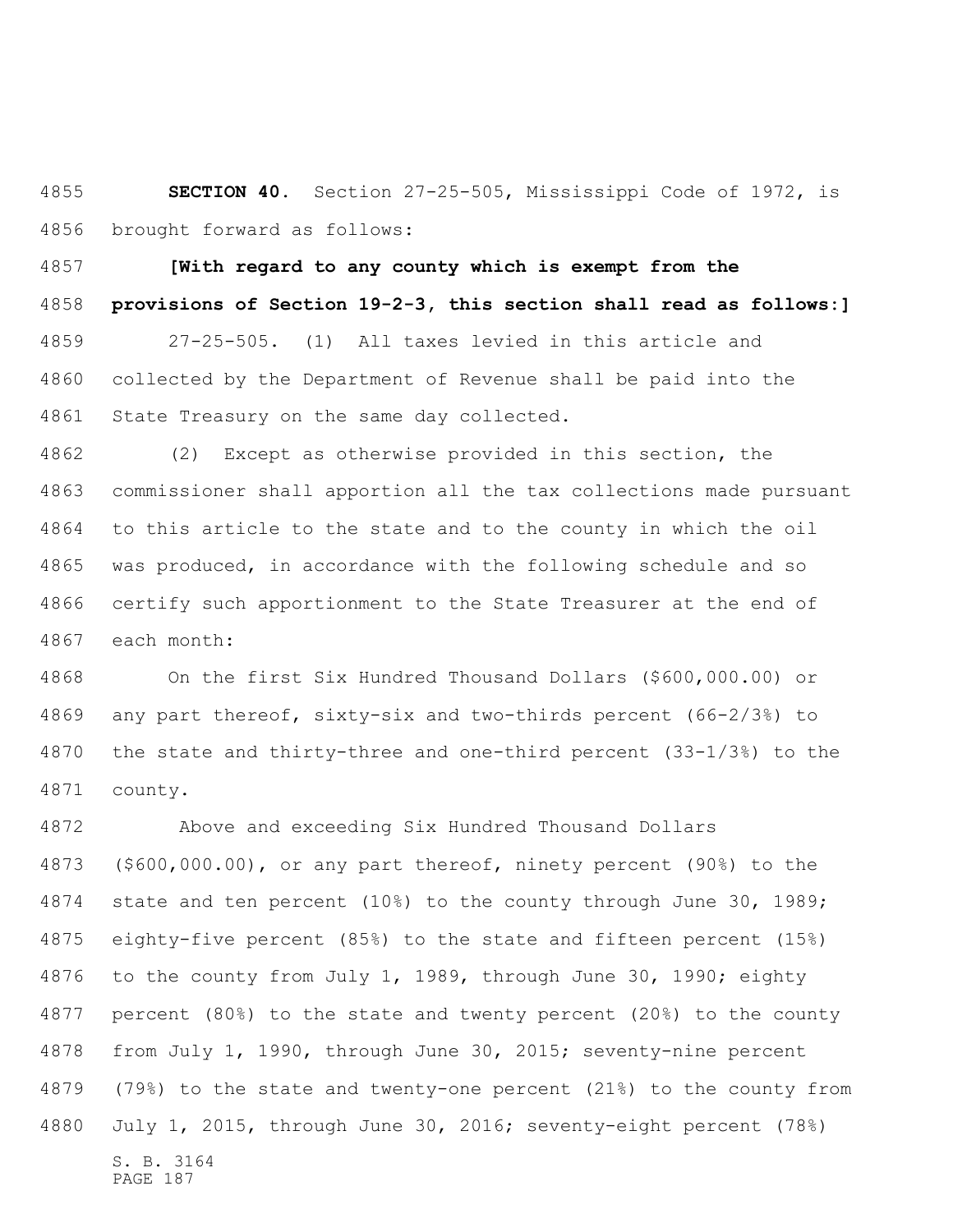to the state and twenty-two percent (22%) to the county from July 1, 2016, through June 30, 2017; seventy-seven percent (77%) to the state and twenty-three percent (23%) to the county from July 1, 2017, through June 30, 2018; seventy-six percent (76%) to the state and twenty-four percent (24%) to the county from July 1, 2018, through June 30, 2019; and seventy-four percent (74%) to the state and twenty-six percent (26%) to the county for each fiscal year thereafter.

 (3) The state's share of all oil severance taxes collected pursuant to this article shall be deposited as provided for in Section 27-25-506.

 (4) The commissioner shall apportion all the tax collections made pursuant to Section 27-25-503(1)(c) to the county in which the oil was produced.

 (5) The State Treasurer shall remit the county's share of taxes collected pursuant to this article on or before the twentieth day of the month next succeeding the month in which the collections were made, for division among the municipalities and taxing districts of the county. He shall accompany his remittance with a report to the county receiving the funds prepared by the commissioner showing from whom the tax was collected. Upon 4902 receipt of the funds, the board of supervisors of the county shall allocate the funds to the municipalities and to the various maintenance and bond and interest funds of the county, school districts, supervisors districts and road districts, as provided in this subsection.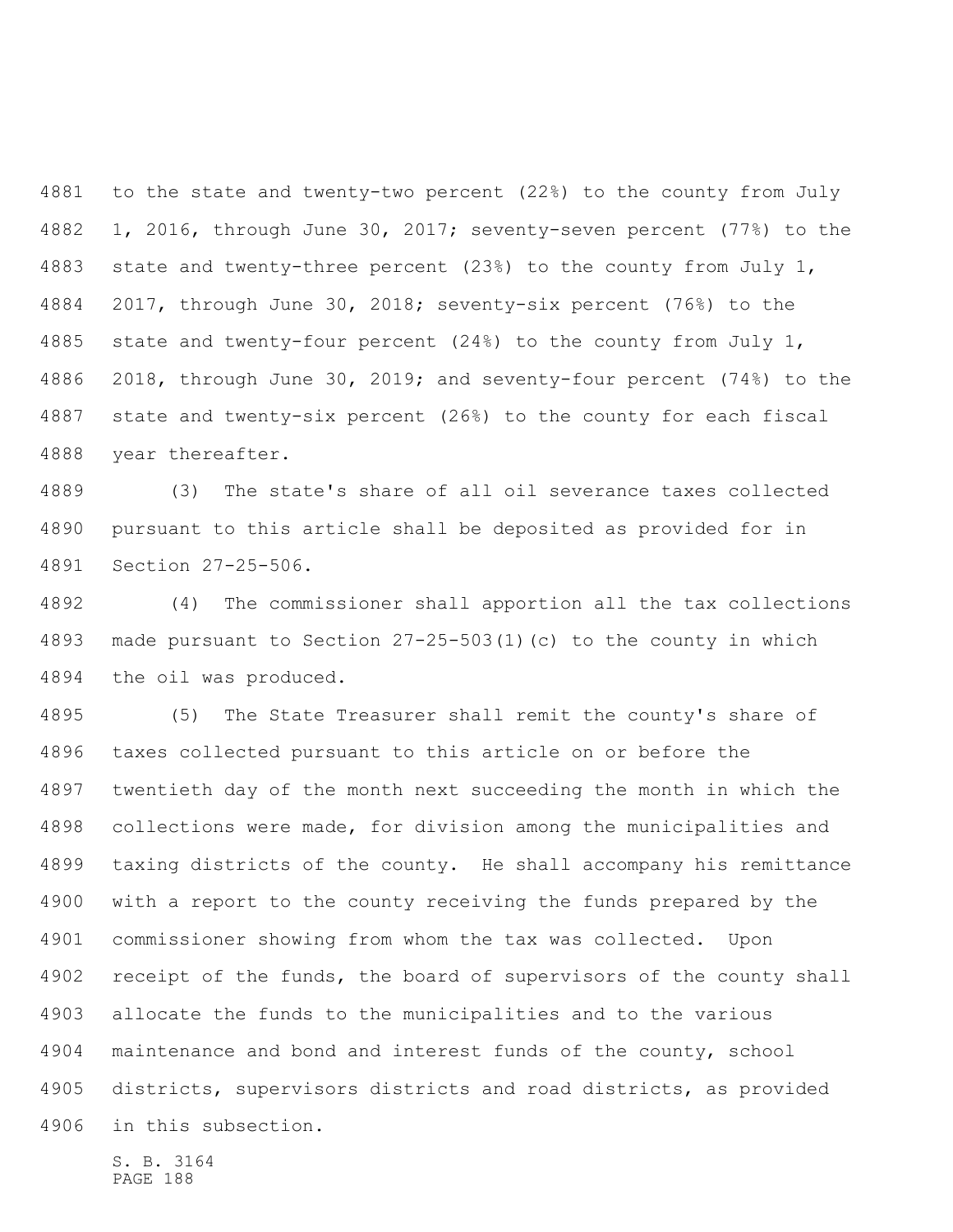(6) Except as provided in subsection (8) of this section, when there are any oil producing properties within the corporate limits of any municipality, then the municipality shall participate in the division of the tax returned to the county in which the municipality is located, in the proportion which the tax on production of oil from any properties located within the municipal corporate limits bears to the tax on the total 4914 production of oil in the county. In no event, however, shall the amount allocated to municipalities exceed one-third (1/3) of the 4916 tax produced in the municipality and returned to the county. Any amount received by any municipality as a result of the allocation provided for in this subsection shall be used only for such purposes as are authorized by law.

 (7) Except as provided in subsection (8) of this section, the balance remaining of any amount of tax returned to the county after the allocation to municipalities shall be divided among the various maintenance and bond interest funds of the county, school districts, supervisors districts and road districts, in the discretion of the board of supervisors, and the board shall make the division in consideration of the needs of the various taxing districts. The funds so allocated shall be used only for purposes as are authorized by law.

 (8) Any amount above and exceeding Six Hundred Thousand Dollars (\$600,000.00) that is remitted to the county that is more than twenty percent (20%) of the taxes above and exceeding Six Hundred Thousand Dollars (\$600,000.00) collected on oil produced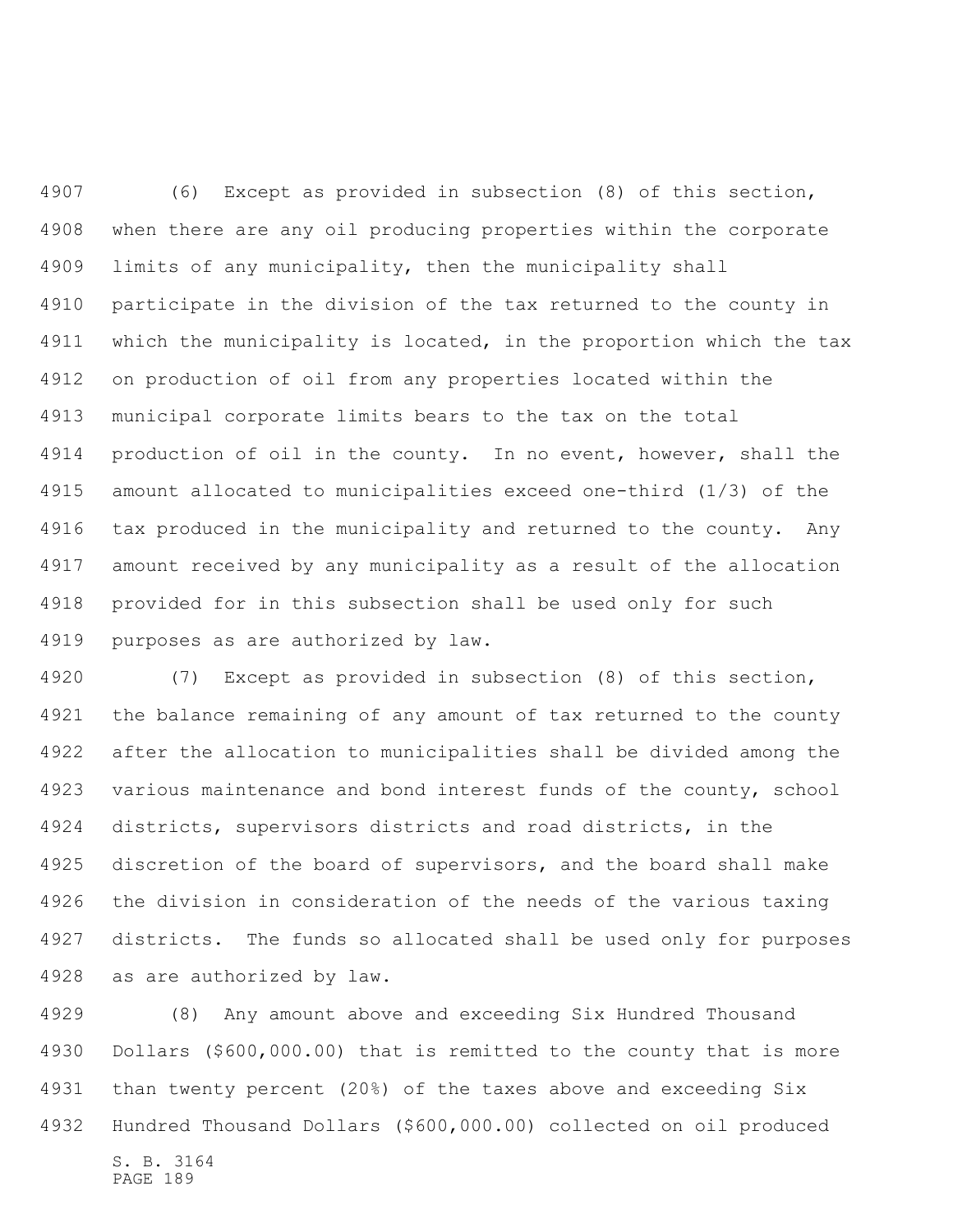in the county, shall be utilized by the county for infrastructure repairs.

 **[With regard to any county which is required to operate on a countywide system of road administration as described in Section 19-2-3, this section shall read as follows:]**

 27-25-505. (1) All taxes levied in this article and collected by the Department of Revenue shall be paid into the State Treasury on the same day collected.

 (2) Except as otherwise provided in this section, the commissioner shall apportion all the tax collections made pursuant to this article to the state and to the county in which the oil was produced, in accordance with the following schedule and so certify such apportionment to the State Treasurer at the end of each month:

 On the first Six Hundred Thousand Dollars (\$600,000.00) or any part thereof, sixty-six and two-thirds percent (66-2/3%) to the state and thirty-three and one-third percent (33-1/3%) to the county.

S. B. 3164 PAGE 190 Above and exceeding Six Hundred Thousand Dollars (\$600,000.00), or any part thereof, ninety percent (90%) to the state and ten percent (10%) to the county through June 30, 1989; eighty-five percent (85%) to the state and fifteen percent (15%) to the county from July 1, 1989, through June 30, 1990; eighty percent (80%) to the state and twenty percent (20%) to the county from July 1, 1990, through June 30, 2015; seventy-nine percent (79%) to the state and twenty-one percent (21%) to the county from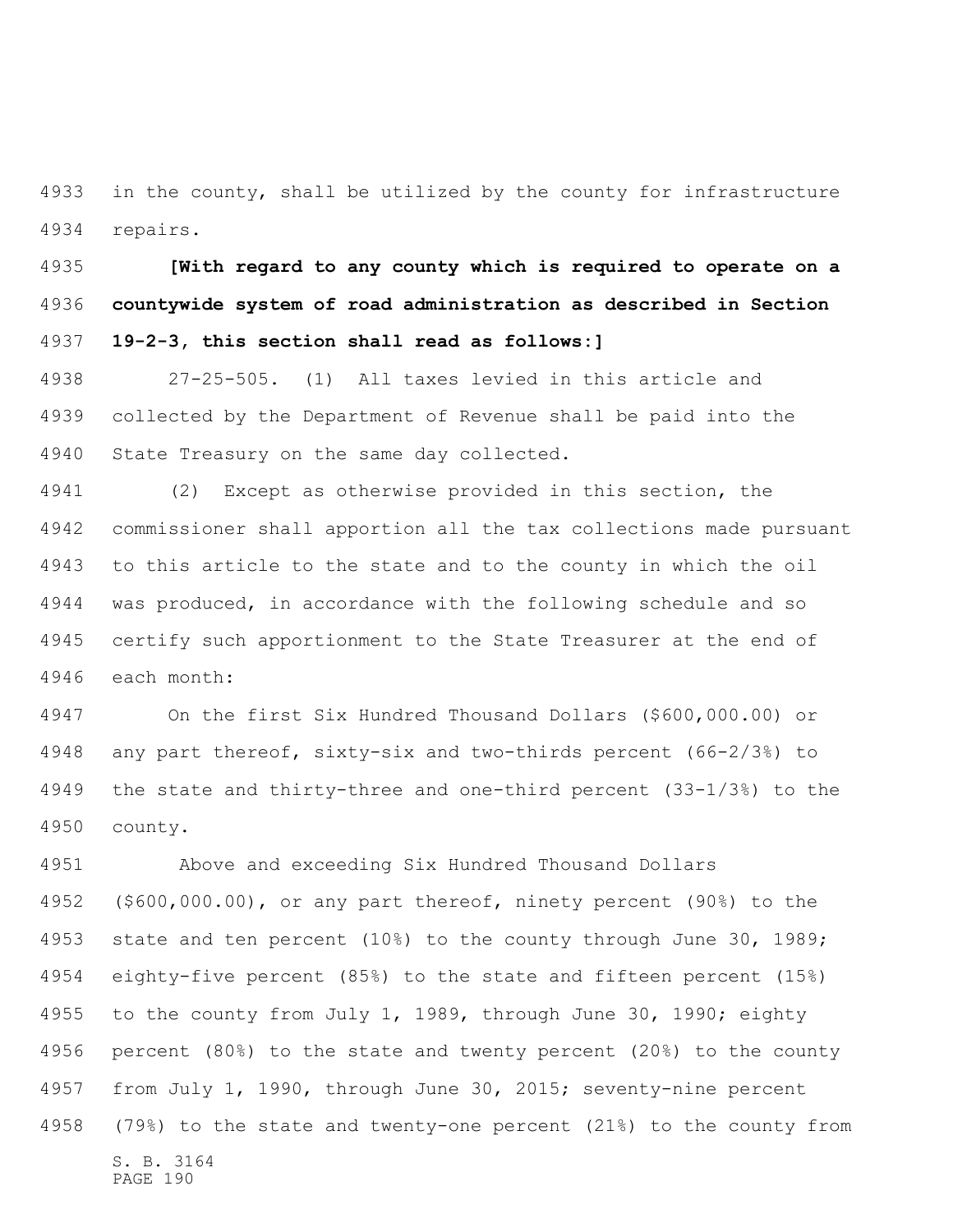July 1, 2015, through June 30, 2016; seventy-eight percent (78%) to the state and twenty-two percent (22%) to the county from July 1, 2016, through June 30, 2017; seventy-seven percent (77%) to the state and twenty-three percent (23%) to the county from July 1, 2017, through June 30, 2018; seventy-six percent (76%) to the state and twenty-four percent (24%) to the county from July 1, 2018, through June 30, 2019; and seventy-four percent (74%) to the state and twenty-six percent (26%) to the county for each fiscal year thereafter.

 (3) The state's share of all oil severance taxes collected pursuant to this article shall be deposited as provided for in Section 27-25-506.

 (4) The commissioner shall apportion all the tax collections made pursuant to the tax levied in Section 27-25-503(1)(c) to the county in which the oil was produced.

 (5) The State Treasurer shall remit the county's share of the taxes collected pursuant to this article on or before the twentieth day of the month next succeeding the month in which the collections were made, for division among the municipalities and taxing districts of the county. He shall accompany his remittance with a report to the county receiving the funds prepared by the commissioner showing from whom the tax was collected. Upon 4981 receipt of the funds, the board of supervisors of the county shall allocate the funds to the municipalities and to the various maintenance and bond and interest funds of the county and school districts, as provided in this subsection.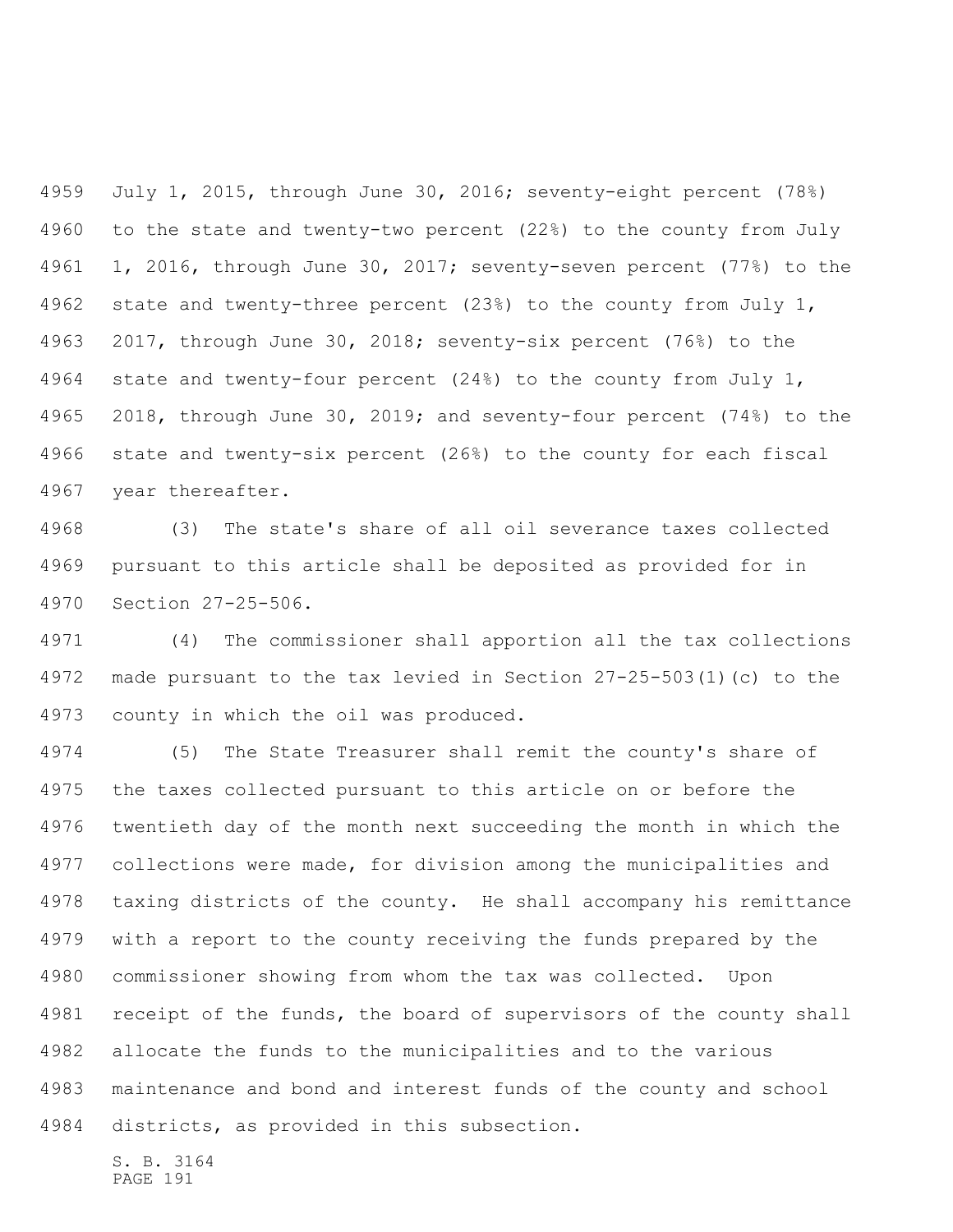(6) Except as provided in subsection (8) of this section, when there are any oil producing properties within the corporate limits of any municipality, then the municipality shall participate in the division of the tax returned to the county in which the municipality is located, in the proportion which the tax on production of oil from any properties located within the municipal corporate limits bears to the tax on the total 4992 production of oil in the county. In no event, however, shall the amount allocated to municipalities exceed one-third (1/3) of the tax produced in the municipality and returned to the county. Any amount received by any municipality as a result of the allocation provided in this subsection shall be used only for such purposes as are authorized by law.

 (7) Except as provided in subsection (8) of this section, the balance remaining of any amount of tax returned to the county after the allocation to municipalities shall be divided among the various maintenance and bond interest funds of the county and school districts, in the discretion of the board of supervisors, and the board shall make the division in consideration of the needs of the various taxing districts. The funds so allocated shall be used only for purposes as are authorized by law.

 (8) Any amount above and exceeding Six Hundred Thousand Dollars (\$600,000.00) that is remitted to the county that is more than twenty percent (20%) of the taxes above and exceeding Six Hundred Thousand Dollars (\$600,000.00) collected on oil produced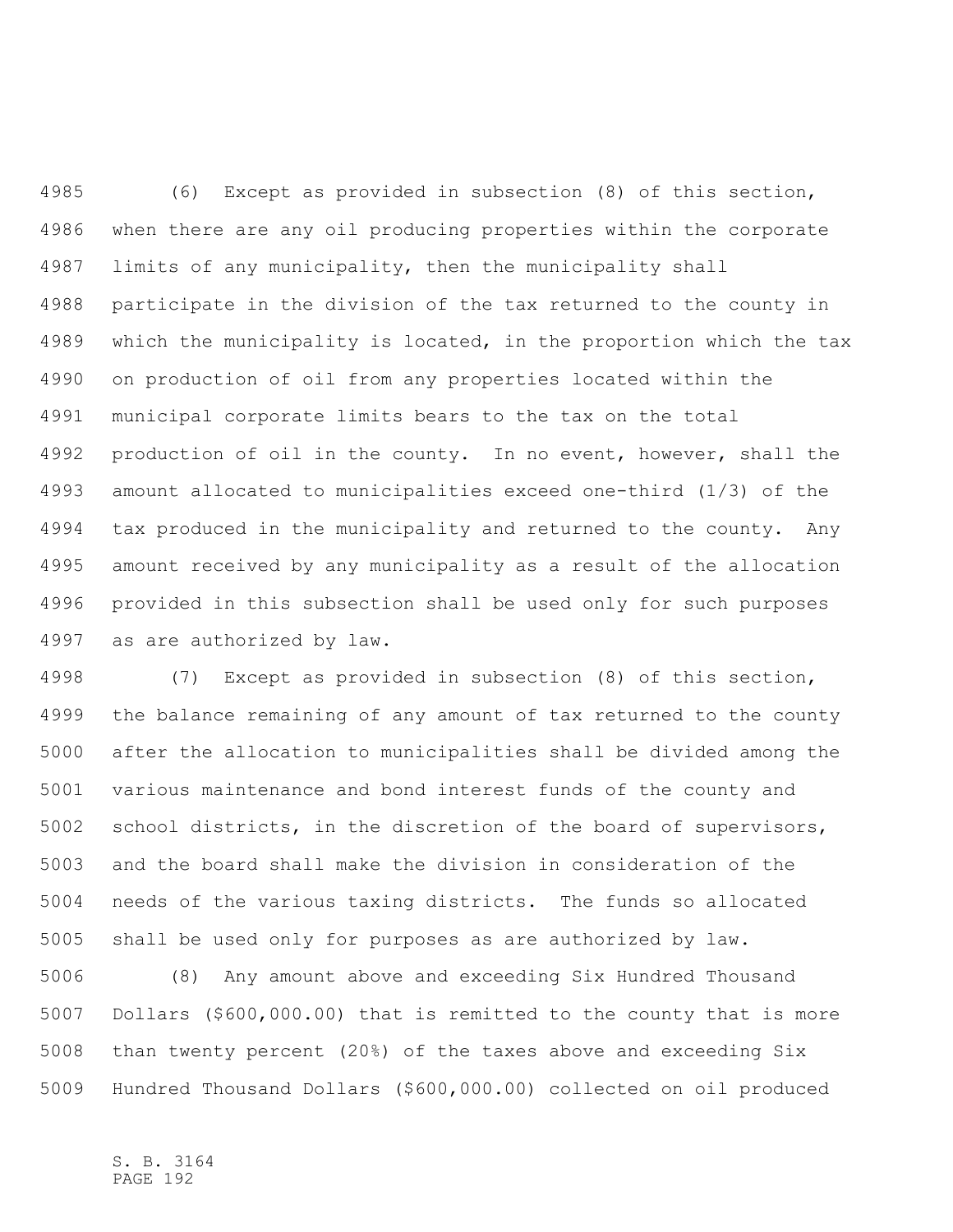in the county, shall be utilized by the county for infrastructure repairs.

 **SECTION 41.** Section 27-25-703, Mississippi Code of 1972, is brought forward as follows:

 27-25-703. (1) (a) Except as otherwise provided in this section, there is hereby levied, to be collected as provided in this article, annual privilege taxes upon every person engaging or continuing within this state in the business of producing, or severing gas from below the soil or water for sale, transport, storage, profit or for commercial use. The amount of the tax shall be measured by the value of the gas produced and shall be levied and assessed at a rate of six percent (6%) of the value of the gas at the point of production, except as otherwise provided in subsection (4) of this section.

 (b) (i) The tax shall be levied and assessed at the rate of one and three-tenths percent (1.3%) of the value of the gas at the point of production on gas produced from a horizontally drilled well or from any horizontally drilled recompletion well from which production commences from and after July 1, 2013, for a period of thirty (30) months beginning on the date of first sale of production or until payout of the well cost is achieved, whichever first occurs. Thereafter, the tax shall be levied and assessed as provided for in paragraph (a) of this subsection.

 (ii) Payout of a horizontally drilled well or horizontally drilled recompletion well shall be deemed to have occurred the first day of the next month after gross revenues,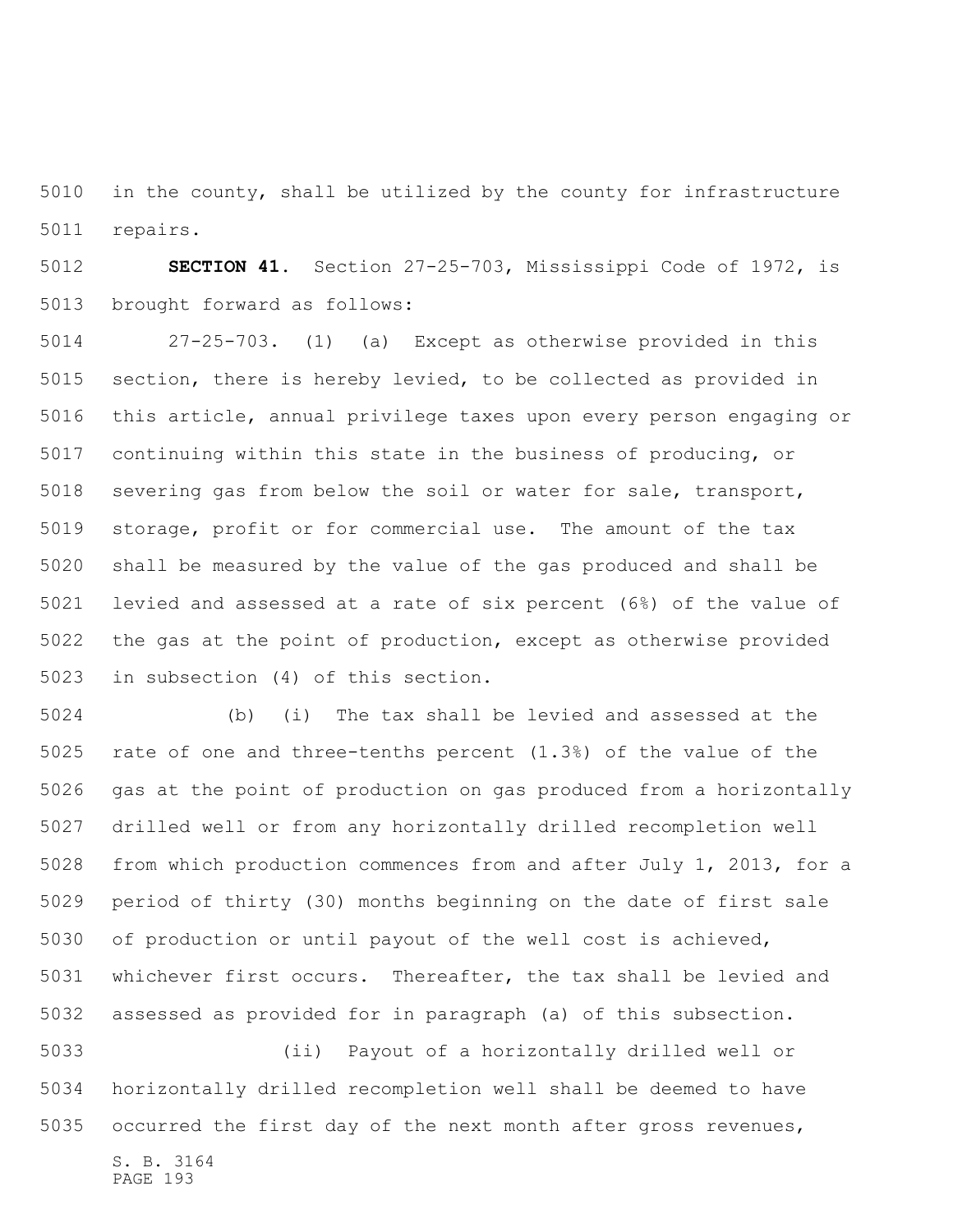less royalties and severance taxes, equal to the cost to drill and complete the well.

 (iii) Each operator must apply by letter to the State Oil and Gas Board for the reduced rate provided in this paragraph (b), and shall provide the board with the status of payout on a semiannual basis of any horizontally drilled well or horizontally drilled recompletion well by signed affidavit executed by a company representative.

 (iv) This paragraph (b) shall be repealed from and after July 1, 2023; however, any horizontally drilled well or horizontally drilled recompletion well from which production commences before July 1, 2023, shall be taxed as provided for in this paragraph (b) notwithstanding that the repeal of this paragraph (b) has become effective.

 (2) The tax is levied upon the entire production in this state, regardless of the place of sale or to whom sold or by whom used, or the fact that the delivery may be made to points outside the state, but not levied upon that gas, lawfully injected into the earth for cycling, repressuring, lifting or enhancing the recovery of oil, nor upon gas lawfully vented or flared in connection with the production of oil, nor upon gas condensed into liquids on which the oil severance tax of six percent (6%) is paid; however, if any gas so injected into the earth is sold for such purposes, then the gas so sold shall not be excluded in computing the tax. The tax shall accrue at the time the gas is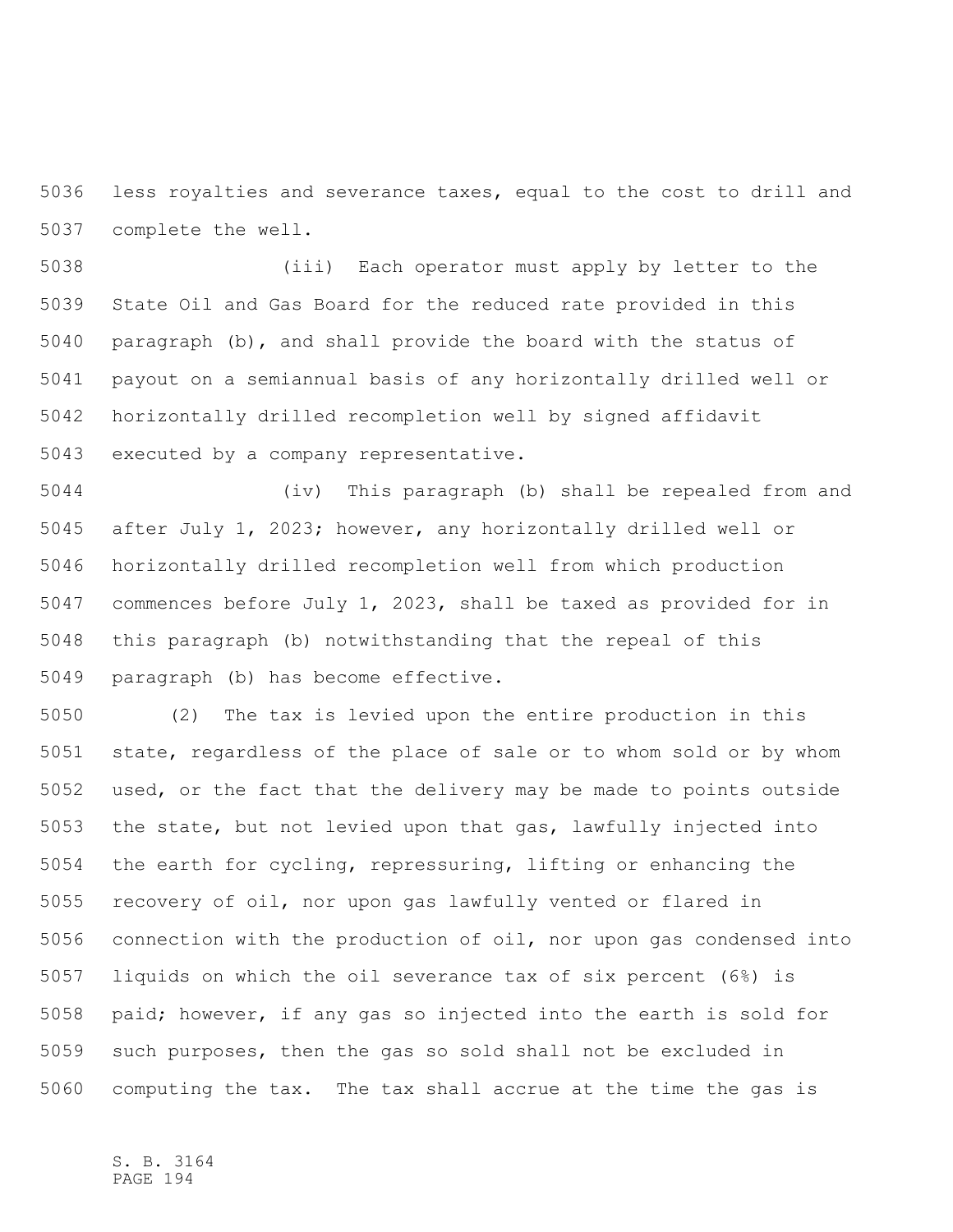produced or severed from the soil or water, and in its natural, unrefined or unmanufactured state.

 (3) Natural gas and condensate produced from any wells for which drilling is commenced after March 15, 1987, and before July 1, 1990, shall be exempt from the tax levied under this section for a period of two (2) years beginning on the date of first sale of production from such wells.

 (4) (a) Any well which begins commercial production of occluded natural gas from coal seams on or after March 20, 1990, and before July 1, 1993, shall be taxed at the rate of three and one-half percent (3-1/2%) of the gross value of the occluded natural gas from coal seams at the point of production for a period of five (5) years after such well begins production.

 (b) Any well which begins commercial production of occluded natural gas from coal seams on or after July 1, 2004, and before July 1, 2007, shall be taxed at the rate of three percent (3%) of the gross value of the occluded natural gas from coal seams at the point of production for a period of five (5) years beginning on the date of the first sale of production from such well.

S. B. 3164 PAGE 195 (5) (a) Natural gas produced from discovery wells for which drilling or re-entry commenced on or after April 1, 1994, but before July 1, 1999, shall be exempt from the tax levied under this section for a period of five (5) years beginning on the earlier of one (1) year from completion of the well or the date of first sale from such well, provided that the average monthly sales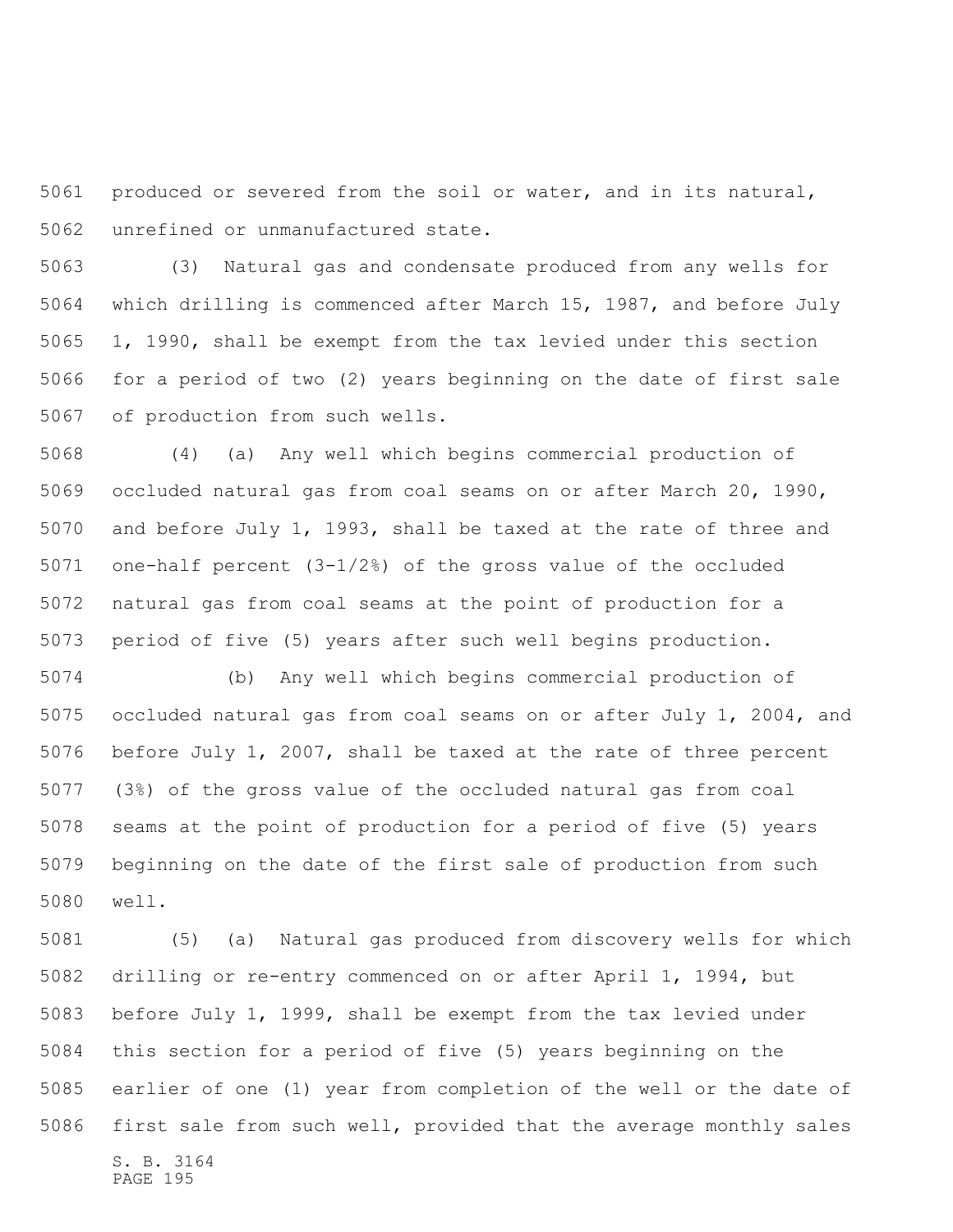price of such gas does not exceed Three Dollars and Fifty Cents (\$3.50) per one thousand (1,000) cubic feet. The exemption for natural gas produced from discovery wells as described in this paragraph (a) shall be repealed from and after July 1, 2003, provided that any such production for which a permit was granted by the board before July 1, 2003, shall be exempt for an entire period of five (5) years, notwithstanding that the repeal of this provision has become effective. Natural gas produced from development wells or replacement wells drilled in connection with discovery wells for which drilling commenced on or after January 1, 1994, shall be assessed at a rate of three percent (3%) of the value thereof at the point of production for a period of three (3) years. The reduced rate of assessment of natural gas produced from development wells or replacement wells as described in this paragraph (a) shall be repealed from and after January 1, 2003, provided that any such production for which drilling commenced before January 1, 2003, shall be assessed at the reduced rate for an entire period of three (3) years, notwithstanding that the repeal of this provision has become effective.

S. B. 3164 PAGE 196 (b) Natural gas produced from discovery wells for which drilling or re-entry commenced on or after July 1, 1999, shall be assessed at a rate of three percent (3%) of the value thereof at the point of production for a period of five (5) years beginning on the earlier of one (1) year from completion of the well or the date of first sale from such well, provided that the average monthly sales price of such gas does not exceed Two Dollars and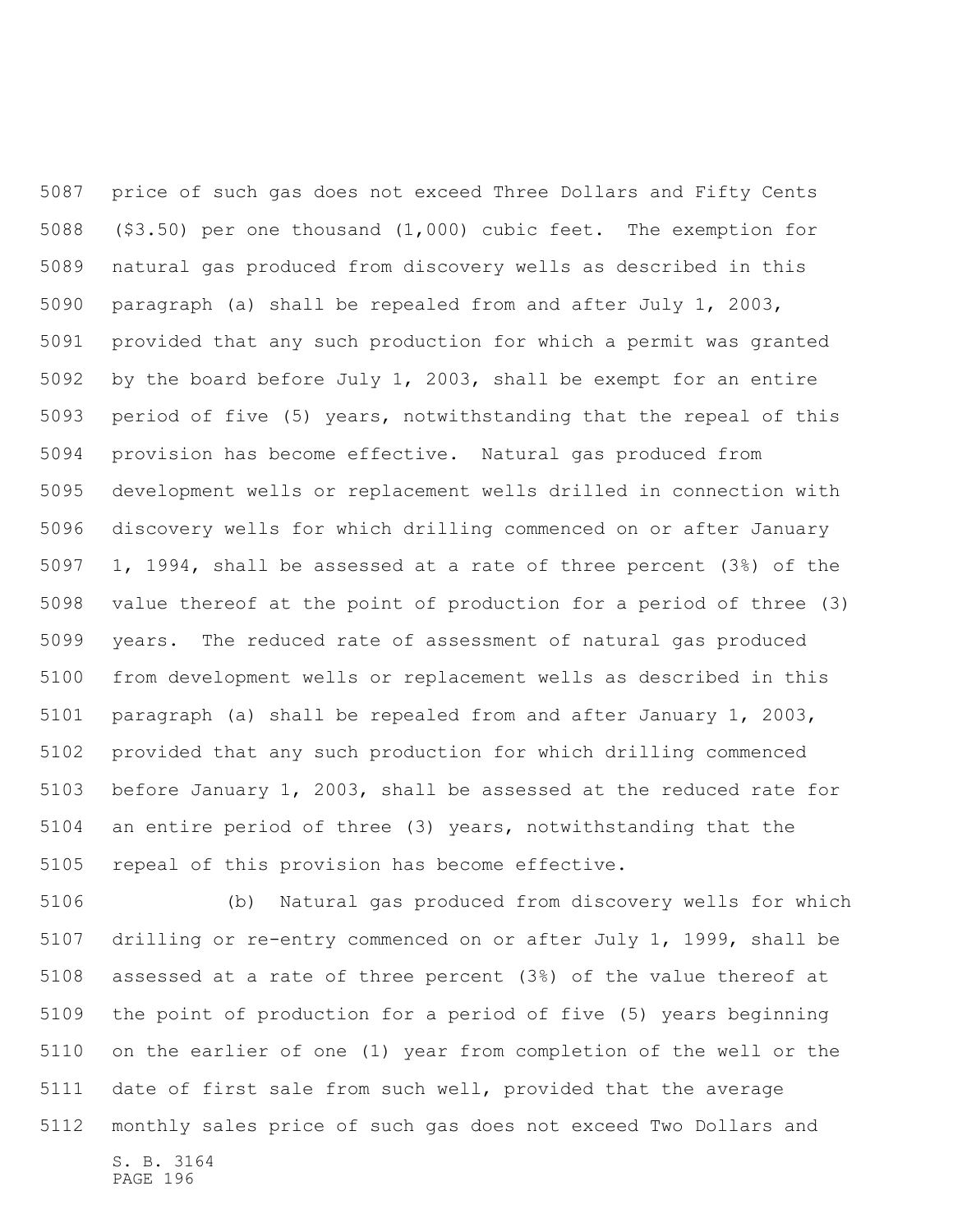Fifty Cents (\$2.50) per one thousand (1,000) cubic feet. The reduced rate of assessment of natural gas produced from discovery wells as described in this paragraph (b) shall be repealed from and after July 1, 2003, provided that any such production for which a permit was granted by the board before July 1, 2003, shall be assessed at the reduced rate for an entire period of five (5) years, notwithstanding that the repeal of this provision has become effective. Natural gas produced from development wells or replacement wells drilled in connection with discovery wells for which drilling commenced on or after July 1, 1999, shall be assessed at a rate of three percent (3%) of the value thereof at the point of production for a period of three (3) years. The reduced rate of assessment of natural gas produced from development wells or replacement wells as described in this paragraph (b) shall be repealed from and after January 1, 2003, provided that any such production for which drilling commenced before January 1, 2003, shall be assessed at the reduced rate for an entire period of three (3) years, notwithstanding that the repeal of this provision has become effective.

S. B. 3164 (6) (a) Gas produced from a development well for which drilling commenced on or after April 1, 1994, but before July 1, 1999, and for which three-dimensional seismic was utilized in connection with the drilling of such well, shall be assessed at a rate of three percent (3%) of the value of the gas at the point of production for a period of five (5) years, provided that the average monthly sales price of such gas does not exceed Three

PAGE 197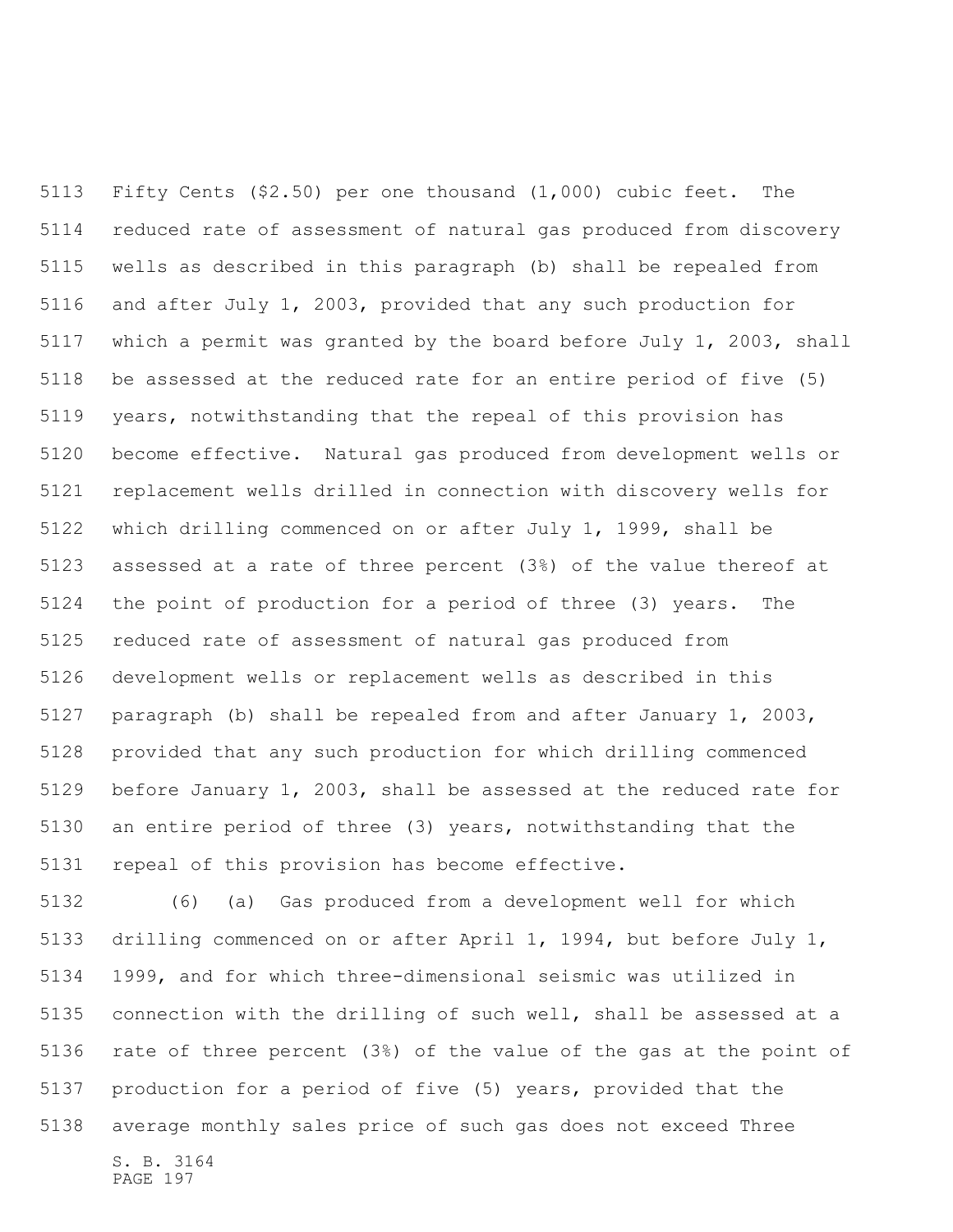Dollars and Fifty Cents (\$3.50) per one thousand (1,000) cubic feet. The reduced rate of assessment of gas produced from a development well as described in this subsection and for which three-dimensional seismic was utilized shall be repealed from and after July 1, 2003, provided that any such production for which a permit was granted by the board before July 1, 2003, shall be assessed at the reduced rate for an entire period of five (5) years, notwithstanding that the repeal of this provision has become effective.

 (b) Gas produced from a development well for which drilling commenced on or after July 1, 1999, and for which three-dimensional seismic was utilized in connection with the drilling of such well, shall be assessed at a rate of three percent (3%) of the value of the gas at the point of production for a period of five (5) years, provided that the average monthly sales price of such gas does not exceed Two Dollars and Fifty Cents (\$2.50) per one thousand (1,000) cubic feet. The reduced rate of assessment of gas produced from a development well as described in this paragraph (b) and for which three-dimensional seismic was utilized shall be repealed from and after July 1, 2003, provided that any such production for which a permit was granted by the board before July 1, 2003, shall be assessed at the reduced rate for an entire period of five (5) years, notwithstanding that the repeal of this provision has become effective.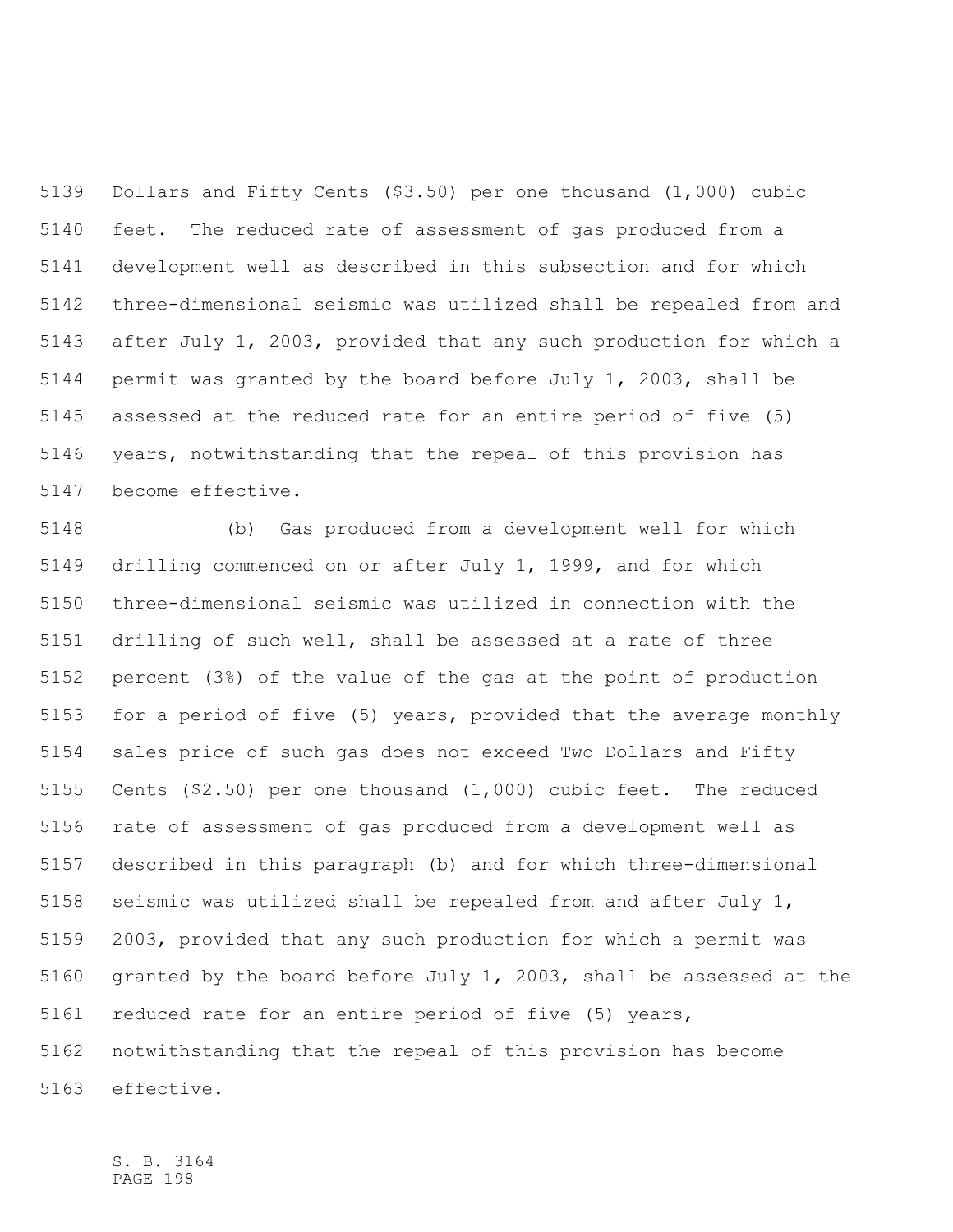(7) (a) Natural gas produced before July 1, 1999, from a two-year inactive well as defined in Section 27-25-701 shall be exempt from the taxes levied under this section for a period of three (3) years beginning on the date of first sale of production from such well, provided that the average monthly sales price of such gas does not exceed Three Dollars and Fifty Cents (\$3.50) per one thousand (1,000) cubic feet. The exemption for natural gas produced from an inactive well as described in this subsection shall be repealed from and after July 1, 2003, provided that any such production which began before July 1, 2003, shall be exempt for an entire period of three (3) years, notwithstanding that the repeal of this provision has become effective.

 (b) Natural gas produced on or after July 1, 1999, from a two-year inactive well as defined in Section 27-25-701 shall be exempt from the taxes levied under this section for a period of three (3) years beginning on the date of first sale of production from such well, provided that the average monthly sales price of such gas does not exceed Two Dollars and Fifty Cents (\$2.50) per one thousand (1,000) cubic feet. The exemption for natural gas produced from an inactive well as described in this paragraph (b) shall be repealed from and after July 1, 2003, provided that any such production which began before July 1, 2003, shall be exempt for an entire period of three (3) years, notwithstanding that the repeal of this provision has become effective.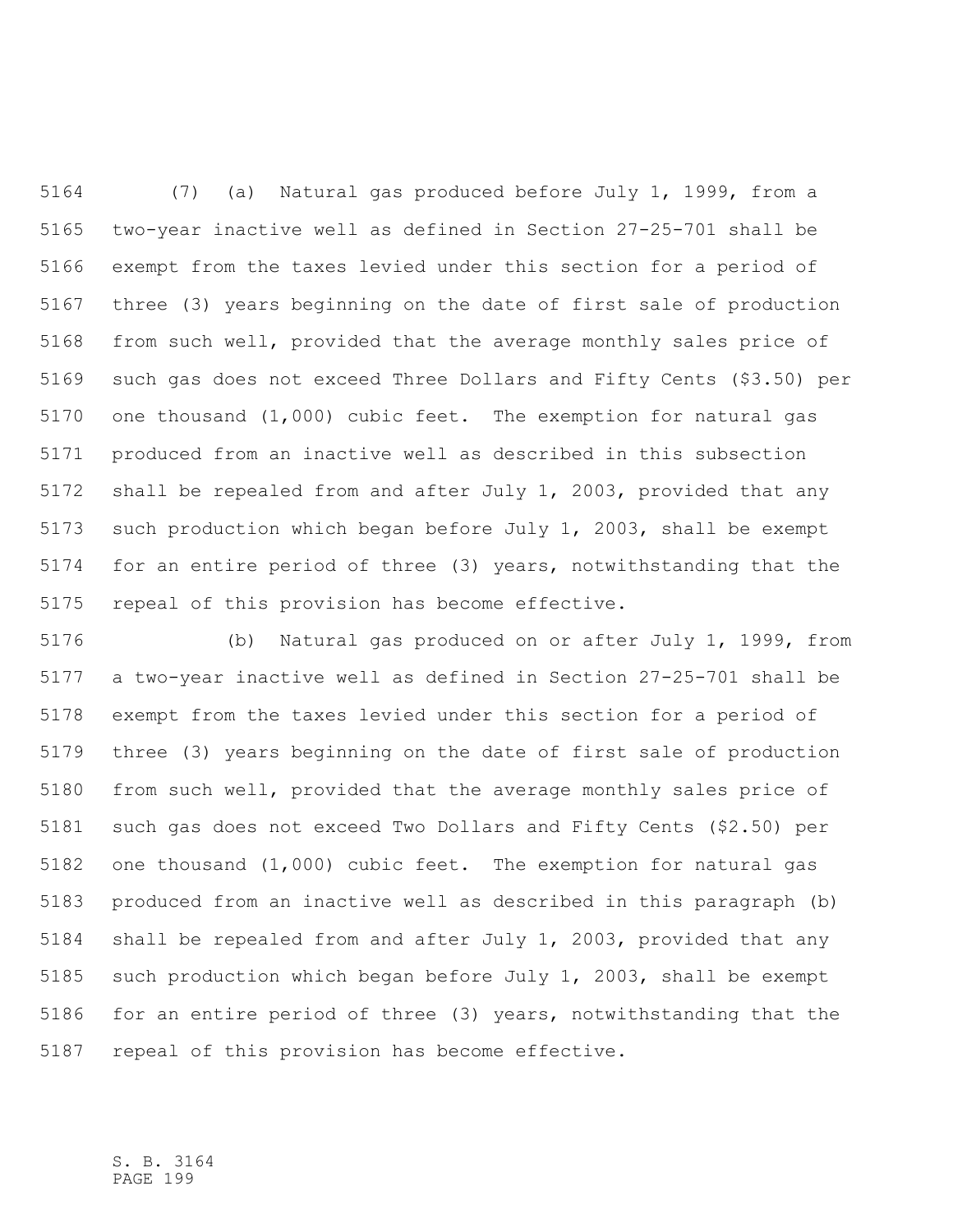(8) The State Oil and Gas Board shall have the exclusive authority to determine the qualification of wells defined in paragraphs (n) through (t) of Section 27-25-701.

 **SECTION 42.** Section 27-25-705, Mississippi Code of 1972, is brought forward as follows:

 **[With regard to any county which is exempt from the provisions of Section 19-2-3, this section shall read as follows:]**

 27-25-705. (1) All taxes levied in this article and collected by the department shall be paid into the State Treasury on the same day in which the taxes are collected.

 (2) Except as otherwise provided in this section, the commissioner shall apportion all the tax collections made pursuant to this article to the state and to the county in which the gas was produced, in the proportion of sixty-six and two-thirds percent (66-2/3%) to the state and thirty-three and one-third percent (33-1/3%) to the county.

 (3) The commissioner shall apportion all the tax collections made pursuant to Section 27-25-703(1)(b) to the county in which the gas is produced.

 (4) When the producer of gas subject to the tax levied in this article increases the price of the gas sold and such increase is subject to approval by a federal regulatory board or commission, and when the producer of the gas so requests, the State Treasurer is hereby authorized to hold the severance tax collected on the price increase in escrow until such time as the price increase or a portion thereof is finally granted or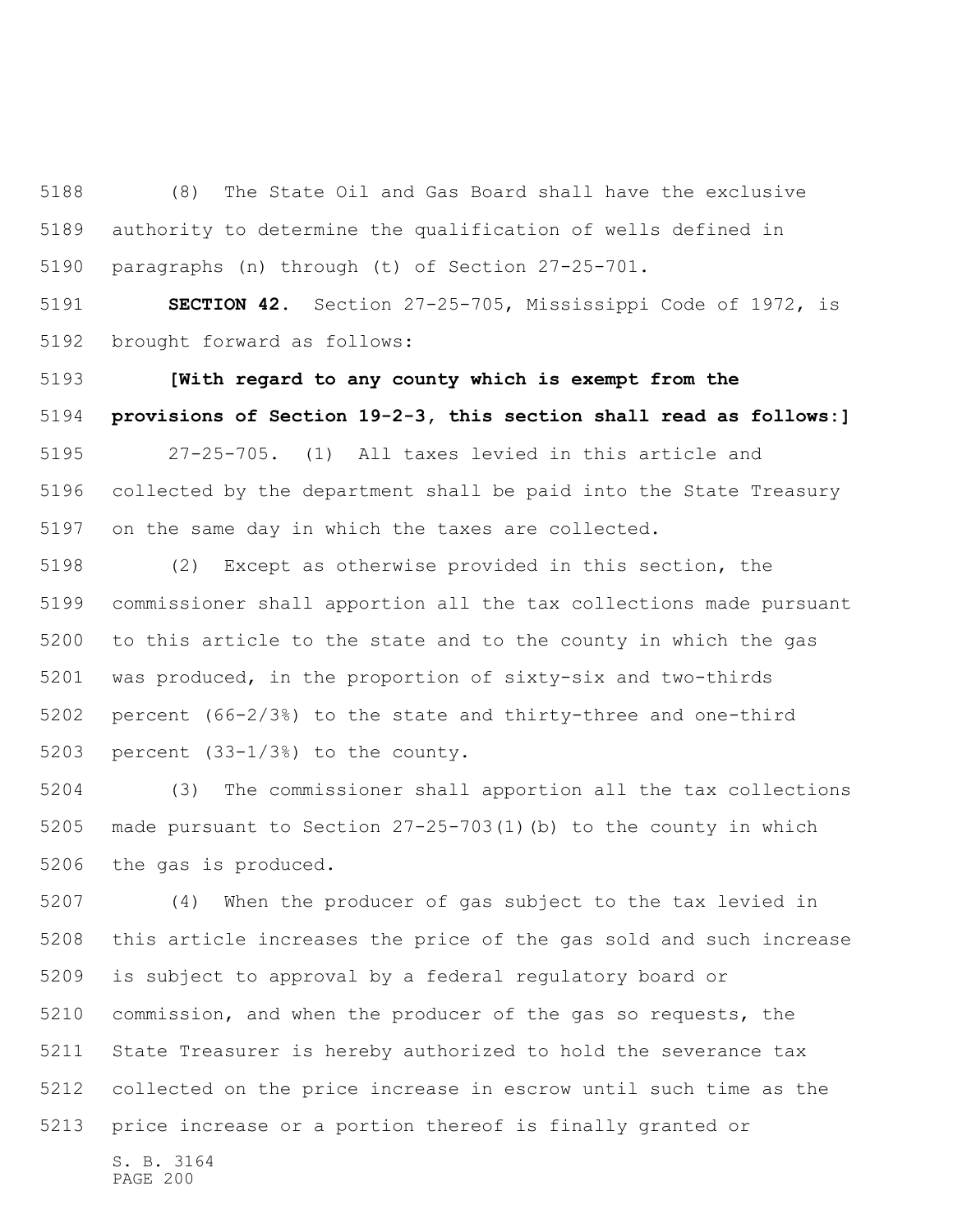approved. The severance tax thus held in escrow shall be deposited by the State Treasurer to an account in a state depository to be invested in an interest-bearing account in the manner provided by law. When the price increase in question or a portion thereof is granted or approved, the commissioner shall compute the correct severance tax due on the increase and certify the amount of tax thus computed. This amount and interest earned from the depository shall be distributed to the General Fund and to the county or counties proportionately as provided in this subsection. The balance, if any, of the tax and interest held in escrow on the price increase shall be returned to the taxpayer.

 (5) The state's share of all gas severance taxes collected pursuant to this section shall be deposited as provided for in Section 27-25-506.

 (6) The commissioner shall certify at the end of each month the apportionment to each county to the State Treasurer, who shall remit the county's share of the funds on or before the twentieth day of the month next succeeding the month in which the collections were made for division among the municipalities and taxing districts of the county. The commissioner shall submit a report to the State Treasurer for distribution to each county receiving the funds showing from whom the tax and interest, if any, were collected. Upon receipt of the funds, the board of supervisors of the county shall allocate the funds to the municipalities and to the various maintenance and bond and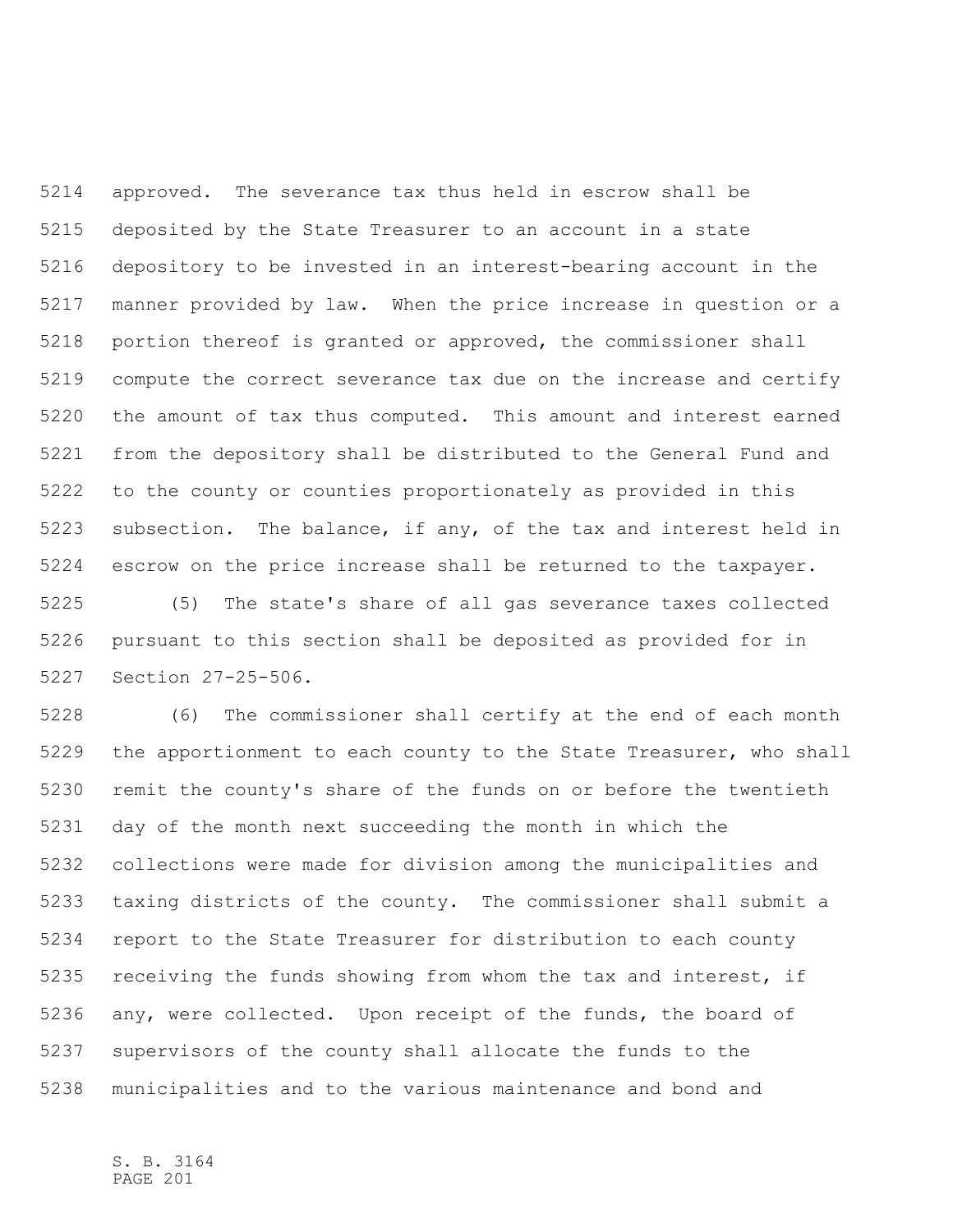interest funds of the county, school districts, supervisors districts and road districts, as provided in this subsection. When there are any gas producing properties within the corporate limits of any municipality, then the municipality shall participate in the division of the tax and interest, if any, returned to the county in which the municipality is located in the proportion which the tax on production of gas from properties located within the municipal corporate limits bears to the tax on total production of gas in the county. In no event, however, shall the amount allocated to the municipalities exceed one-third (1/3) of the tax and interest produced in the municipality and returned to the county. Any amount received by any municipality as a result of the allocation provided for in this subsection shall be used for such purposes as are authorized by law.

 The balance remaining of any funds returned to the county after the allocation to municipalities shall be divided among the various maintenance and bond and interest funds of the county, school districts, supervisors districts and road districts, in the discretion of the board of supervisors, and the board shall make the division in consideration of the needs of the various taxing districts. The funds so allocated shall be used only for such purposes as are authorized by law.

 **[With regard to any county which is required to operate on a countywide system of road administration as described in Section 19-2-3, this section shall read as follows:]**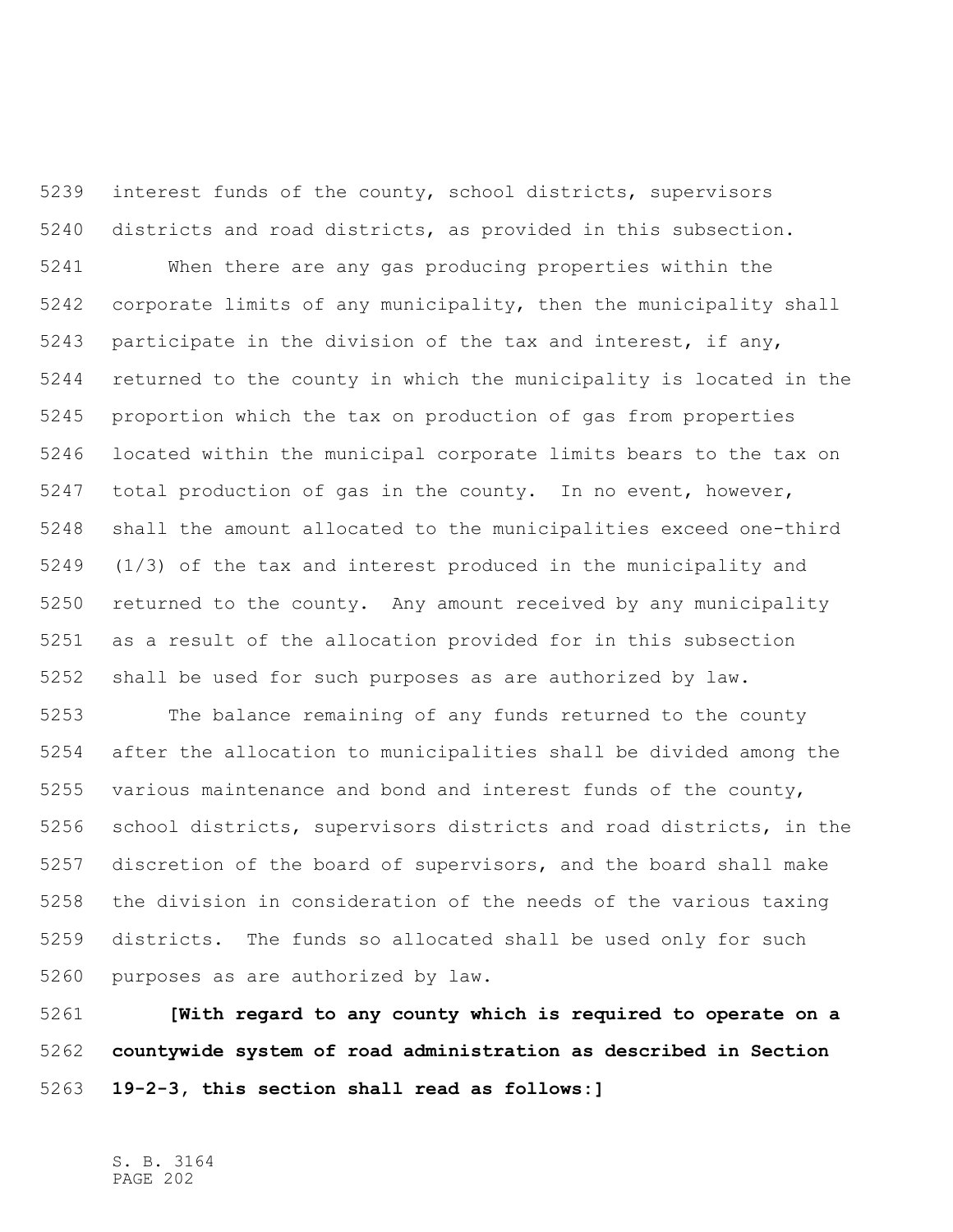27-25-705. (1) All taxes herein levied in this article and collected by the department shall be paid into the State Treasury on the same day in which the taxes are collected.

 (2) Except as otherwise provided in this section, the commissioner shall apportion all the tax collections made pursuant to this article to the state and to the county in which the gas was produced, in the proportion of sixty-six and two-thirds percent (66-2/3%) to the state and thirty-three and one-third percent (33-1/3%) to the county.

 (3) The commissioner shall apportion all the tax collections made pursuant to Section 27-25-703(1)(b) to the county in which the gas is produced.

S. B. 3164 PAGE 203 (4) When the producer of gas subject to the tax levied in this article increases the price of the gas sold and the increase is subject to approval by a federal regulatory board or commission, and when the producer of the gas so requests, the State Treasurer is hereby authorized to hold the severance tax collected on the price increase in escrow until such time as the price increase or a portion thereof is finally granted or approved. The severance tax thus held in escrow shall be deposited by the State Treasurer to an account in a state depository to be invested in an interest-bearing account in the manner provided by law. When the price increase in question or a portion thereof is granted or approved, the commissioner shall compute the correct severance tax due on the increase and certify the amount of tax thus computed. This amount and interest earned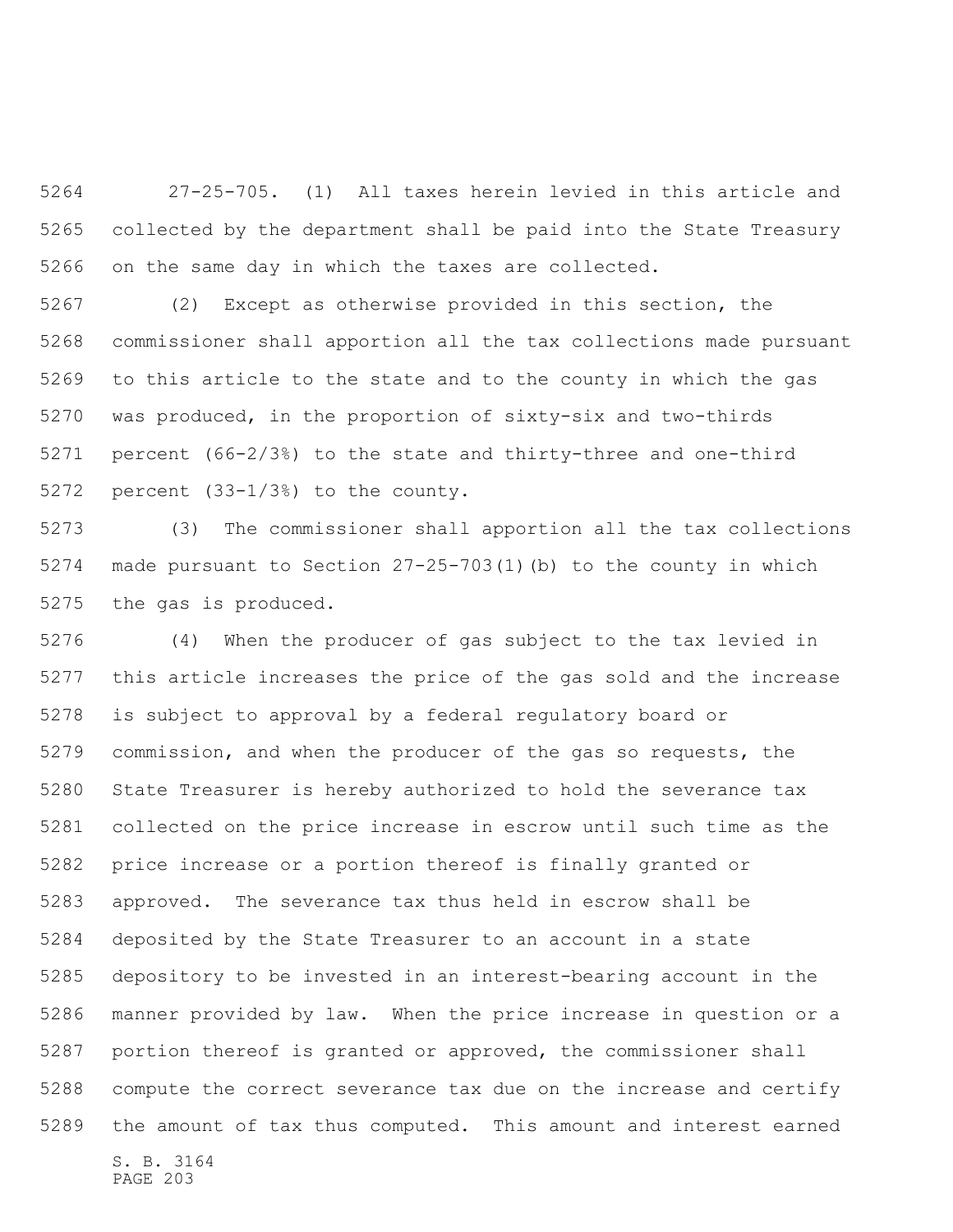from the depository shall be distributed to the General Fund and to the county or counties proportionately as provided in this subsection. The balance, if any, of the tax and interest held in escrow on the price increase shall be returned to the taxpayer. (5) The state's share of all gas severance taxes collected pursuant to this section shall be deposited as provided for in Section 27-25-506.

 (6) The commissioner shall certify at the end of each month the apportionment to each county to the State Treasurer, who shall remit the county's share of the funds on or before the twentieth day of the month next succeeding the month in which the collections were made for division among the municipalities and taxing districts of the county. The commissioner shall submit a report to the State Treasurer for distribution to each county receiving the funds showing from whom the tax and interest, if any, were collected. Upon receipt of the funds, the board of supervisors of the county shall allocate the funds to the municipalities and to the various maintenance and bond and interest funds of the county and school districts, as provided in this subsection.

S. B. 3164 PAGE 204 When there are any gas producing properties within the corporate limits of any municipality, then the municipality shall participate in the division of the tax and interest, if any, returned to the county in which the municipality is located in the proportion which the tax on production of gas from properties located within the municipal corporate limits bears to the tax on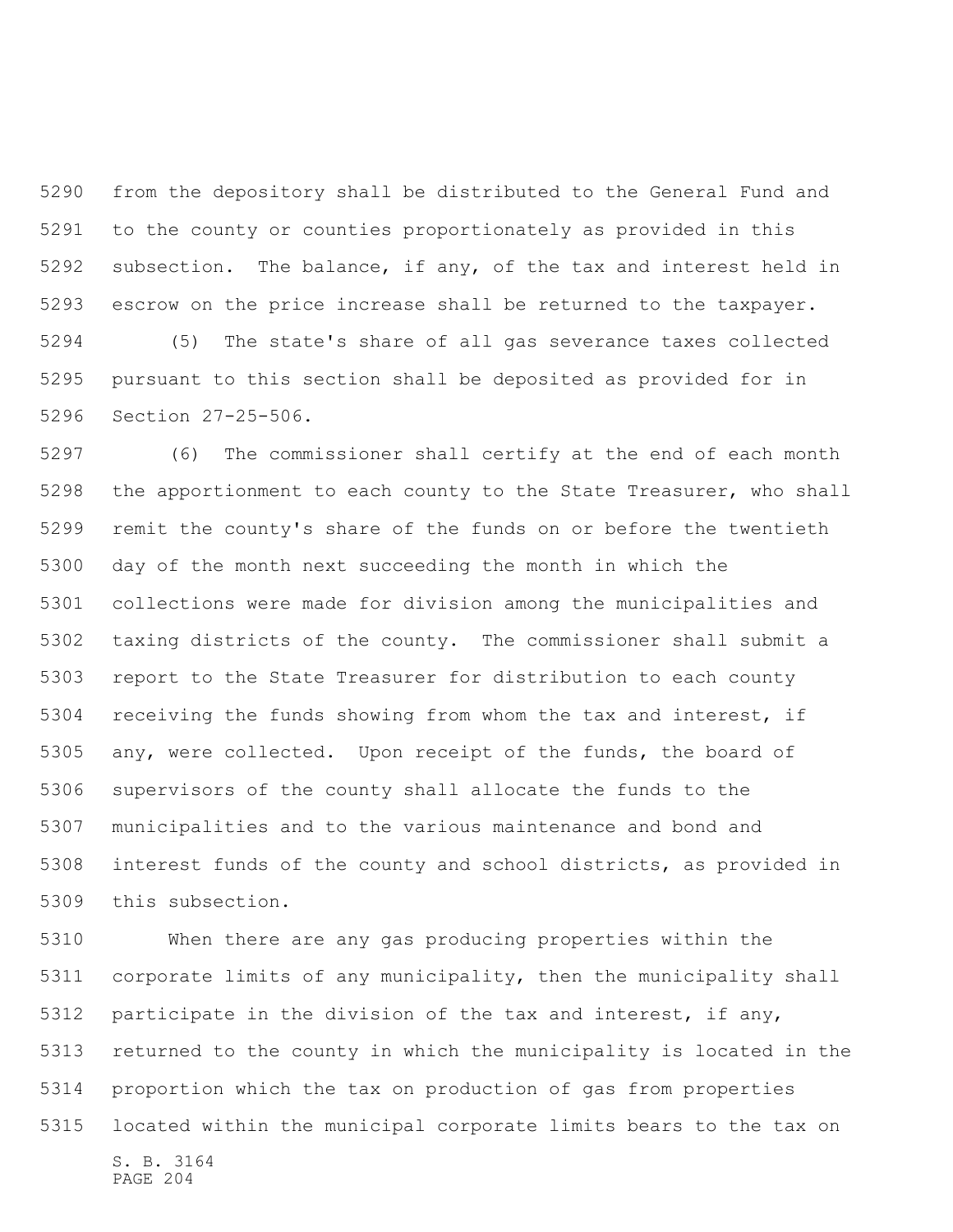total production of gas in the county. In no event, however, shall the amount allocated to the municipalities exceed one-third (1/3) of the tax and interest produced in the municipality and returned to the county. Any amount received by any municipality as a result of the allocation provided for in this subsection shall be used for such purposes as are authorized by law.

 The balance remaining of any funds returned to the county after the allocation to municipalities shall be divided among the various maintenance and bond and interest funds of the county and school districts, in the discretion of the board of supervisors, and the board shall make the division in consideration of the needs of the various taxing districts. The funds so allocated shall be used only for such purposes as are authorized by law.

 **SECTION 43.** Section 27-65-19, Mississippi Code of 1972, is brought forward as follows:

S. B. 3164 27-65-19. (1) (a) (i) Except as otherwise provided in this subsection, upon every person selling to consumers, electricity, current, power, potable water, steam, coal, natural gas, liquefied petroleum gas or other fuel, there is hereby levied, assessed and shall be collected a tax equal to seven percent (7%) of the gross income of the business. Provided, gross income from sales to consumers of electricity, current, power, natural gas, liquefied petroleum gas or other fuel for residential heating, lighting or other residential noncommercial or nonagricultural use, and sales of potable water for residential, noncommercial or nonagricultural use shall be excluded from

PAGE 205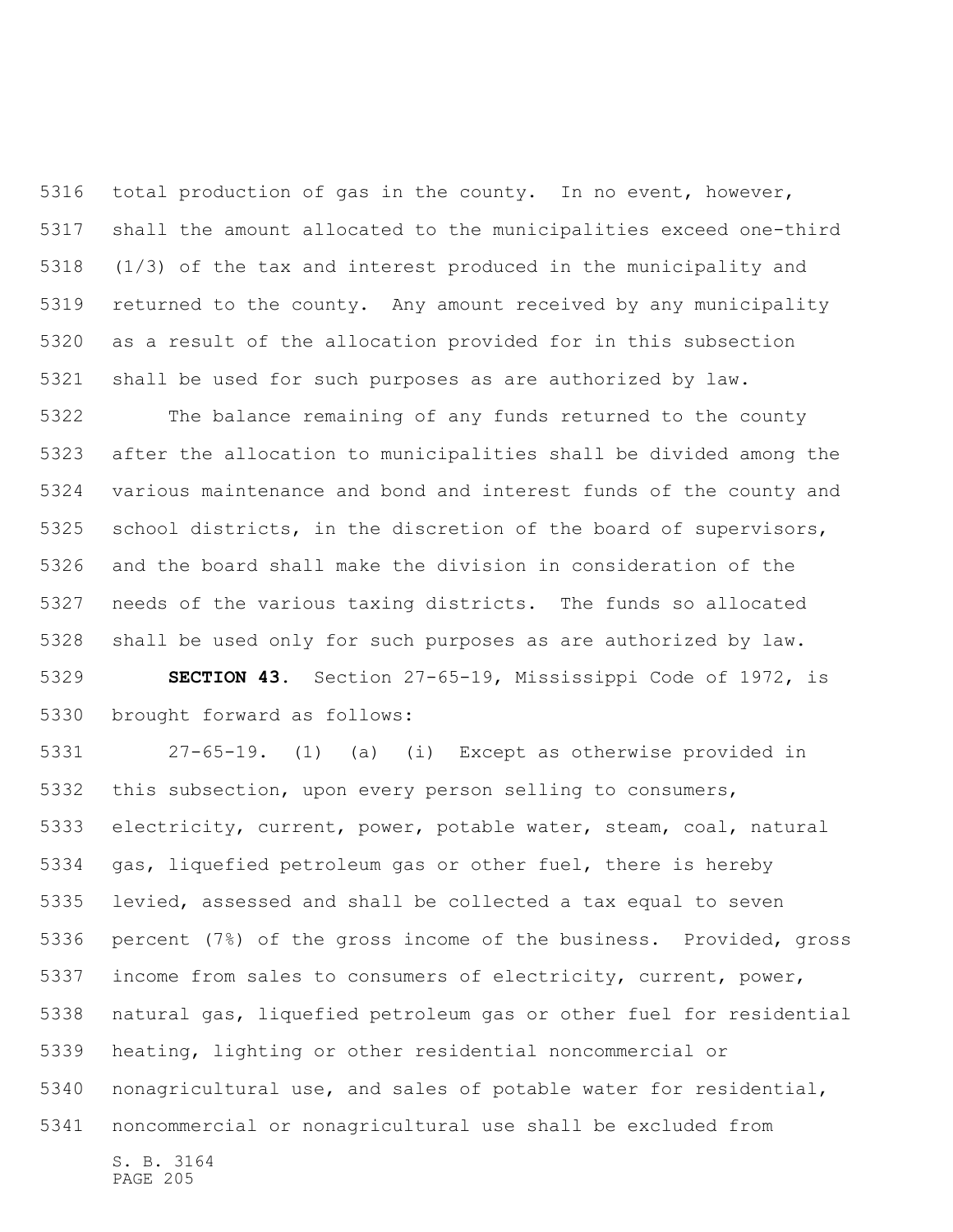taxable gross income of the business. Provided further, upon every such seller using electricity, current, power, potable water, steam, coal, natural gas, liquefied petroleum gas or other fuel for nonindustrial purposes, there is hereby levied, assessed and shall be collected a tax equal to seven percent (7%) of the cost or value of the product or service used.

 (ii) Gross income from sales to a church that is exempt from federal income taxation under 26 USCS Section 501(c)(3) of electricity, current, power, natural gas, liquefied petroleum gas or other fuel for heating, lighting or other use, and sales of potable water to such a church shall be excluded from taxable gross income of the business if the electricity, current, power, natural gas, liquefied petroleum gas or potable water is utilized on property that is primarily used for religious or educational purposes.

 (b) (i) There is hereby levied, assessed and shall be collected a tax equal to one and one-half percent (1-1/2%) of the gross income of the business from the sale of naturally occurring carbon dioxide and anthropogenic carbon dioxide lawfully injected into the earth for:

 1. Use in an enhanced oil recovery project, including, but not limited to, use for cycling, repressuring or lifting of oil; or

 2. Permanent sequestration in a geological formation.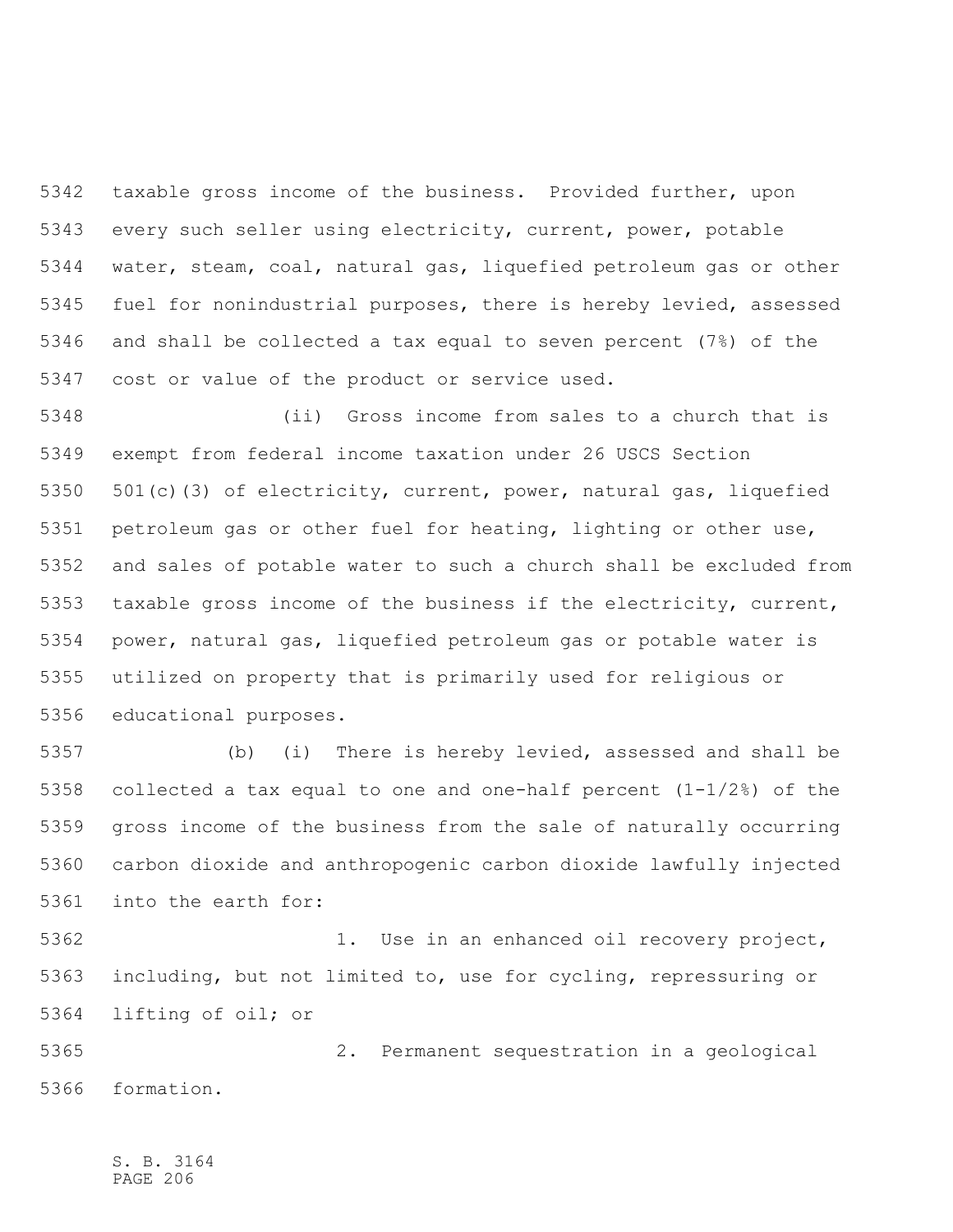(ii) The one and one-half percent (1-1/2%) rate provided for in this subsection shall apply to electricity, current, power, steam, coal, natural gas, liquefied petroleum gas or other fuel that is sold to a producer of oil and gas for use directly in enhanced oil recovery using carbon dioxide and/or the permanent sequestration of carbon dioxide in a geological formation.

 (c) The one and one-half percent (1-1/2%) rate provided for in this subsection shall not apply to sales of fuel for automobiles, trucks, truck-tractors, buses, farm tractors or airplanes.

S. B. 3164 PAGE 207 (d) (i) Upon every person providing services in this state, there is hereby levied, assessed and shall be collected: 1. A tax equal to seven percent (7%) of the gross income received from all charges for intrastate telecommunications services. 2. A tax equal to seven percent (7%) of the gross income received from all charges for interstate telecommunications services. 3. A tax equal to seven percent (7%) of the gross income received from all charges for international telecommunications services. 4. A tax equal to seven percent (7%) of the gross income received from all charges for ancillary services. 5. A tax equal to seven percent (7%) of the gross income received from all charges for products delivered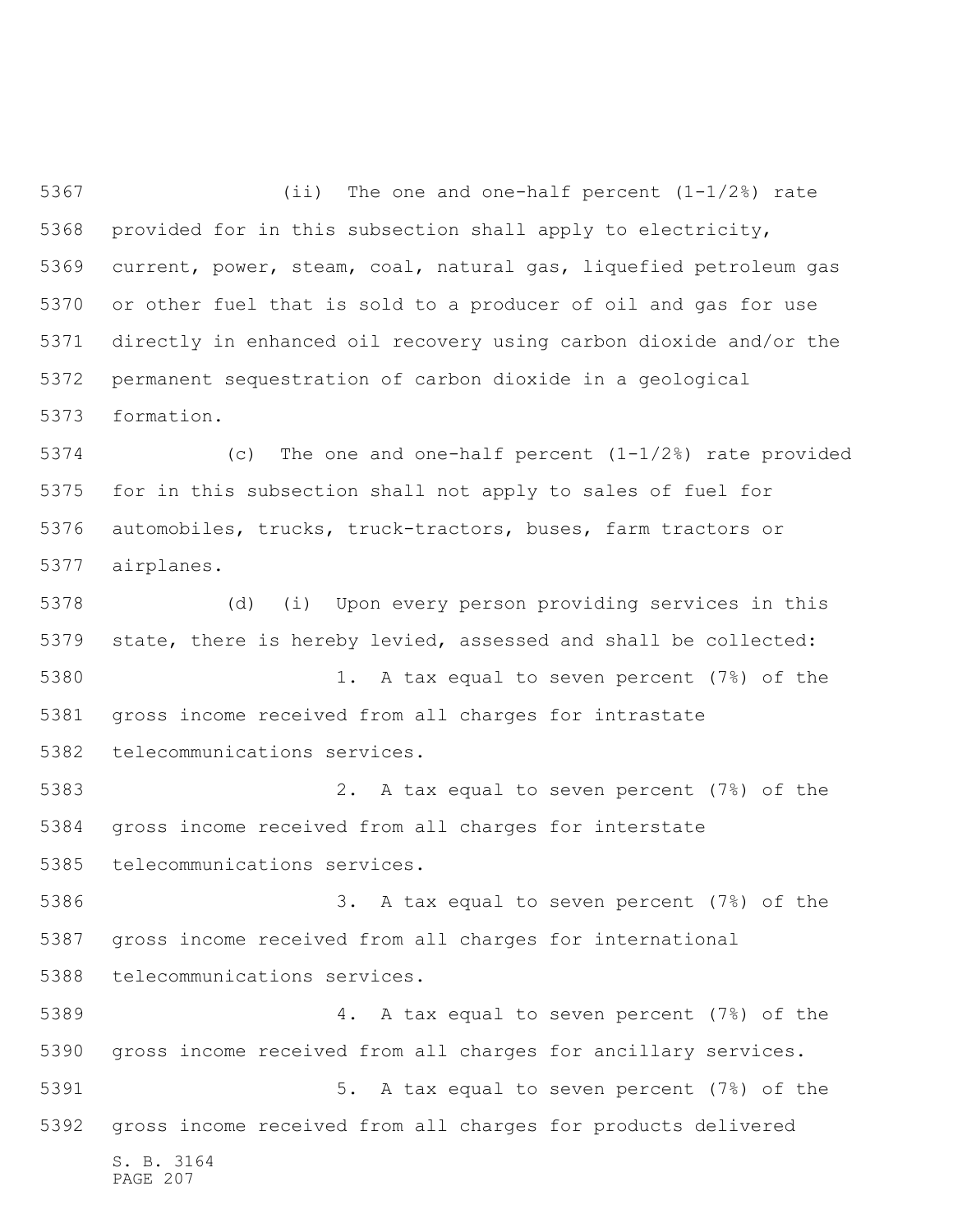electronically, including, but not limited to, software, music, games, reading materials or ring tones.

 (ii) A person, upon proof that he has paid a tax in another state on an event described in subparagraph (i) of this paragraph (d), shall be allowed a credit against the tax imposed in this paragraph (d) on interstate telecommunications service charges to the extent that the amount of such tax is properly due and actually paid in such other state and to the extent that the rate of sales tax imposed by and paid in such other state does not exceed the rate of sales tax imposed by this paragraph (d).

 (iii) Charges by one (1) telecommunications provider to another telecommunications provider holding a permit issued under Section 27-65-27 for services that are resold by such other telecommunications provider, including, but not limited to, access charges, shall not be subject to the tax levied pursuant to this paragraph (d).

S. B. 3164 PAGE 208 (iv) For purposes of this paragraph (d): 1. "Telecommunications service" means the electronic transmission, conveyance or routing of voice, data, audio, video or any other information or signals to a point, or between points. The term "telecommunications service" includes such transmission, conveyance or routing in which computer processing applications are used to act on the form, code or protocol of the content for purposes of transmission, conveyance or routing without regard to whether such service is referred to as voice over Internet protocol services or is classified by the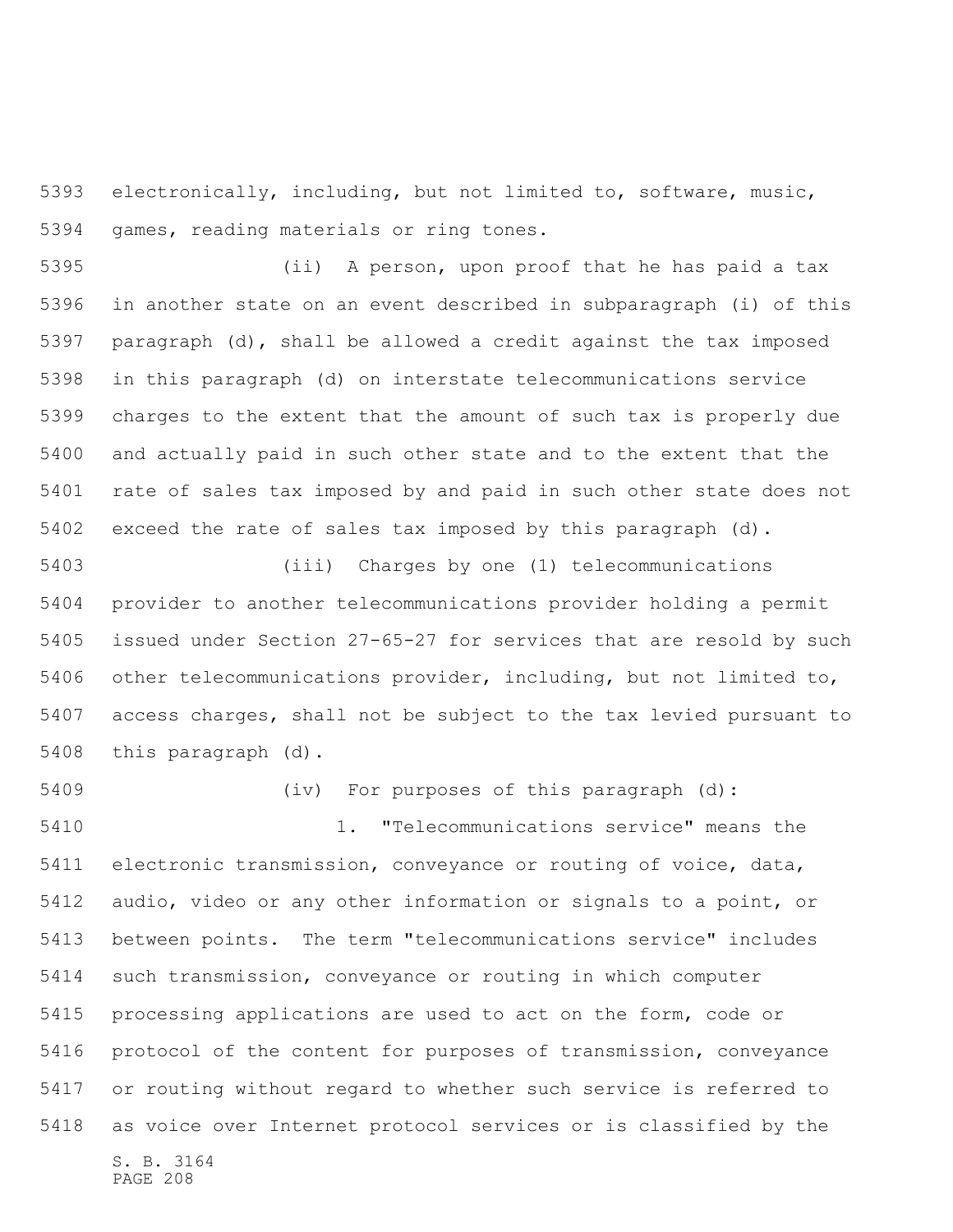Federal Communications Commission as enhanced or value added. The term "telecommunications service" shall not include: a. Data processing and information services that allow data to be generated, acquired, stored, processed or retrieved and delivered by an electronic transmission to a purchaser where such purchaser's primary purpose for the underlying transaction is the processed data or information; b. Installation or maintenance of wiring or equipment on a customer's premises; c. Tangible personal property; d. Advertising, including, but not limited to, directory advertising; e. Billing and collection services provided to third parties; f. Internet access service; g. Radio and television audio and video programming services regardless of the medium, including the furnishing of transmission, conveyance and routing of such services by the programming service provider. Radio and television audio and video programming services shall include, but not be limited to, cable service as defined in 47 USCS 522(6) and audio and video programming services delivered by commercial mobile radio service providers, as defined in 47 CFR 20.3; h. Ancillary services; or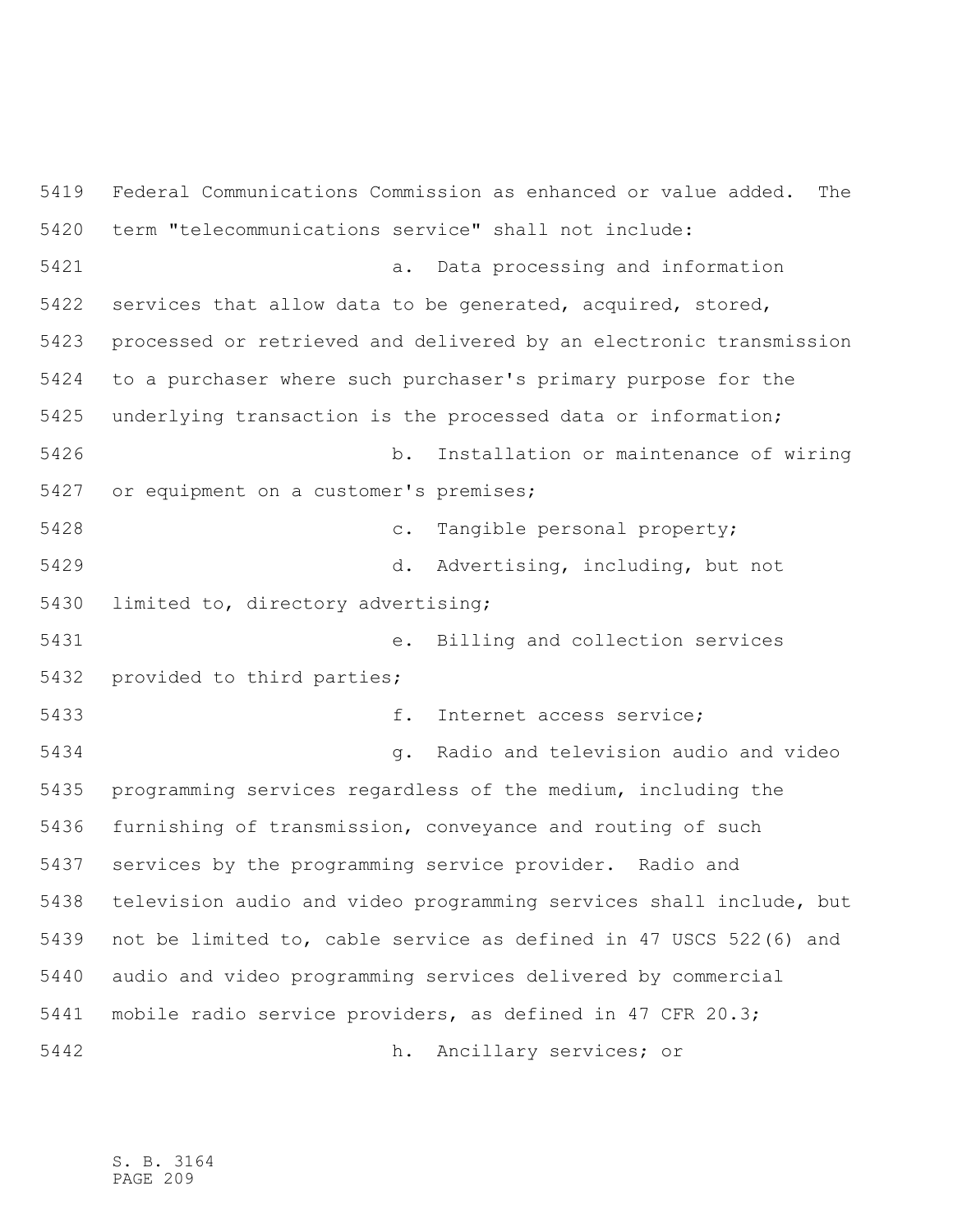S. B. 3164 i. Digital products delivered electronically, including, but not limited to, software, music, video, reading materials or ring tones. 2. "Ancillary services" means services that are associated with or incidental to the provision of telecommunications services, including, but not limited to, detailed telecommunications billing, directory assistance, vertical service and voice mail service. a. "Conference bridging" means an ancillary service that links two (2) or more participants of an audio or video conference call and may include the provision of a telephone number. Conference bridging does not include the telecommunications services used to reach the conference bridge. b. "Detailed telecommunications billing service" means an ancillary service of separately stating information pertaining to individual calls on a customer's billing statement. c. "Directory assistance" means an ancillary service of providing telephone number information and/or address information. d. "Vertical service" means an ancillary service that is offered in connection with one or more telecommunications services, which offers advanced calling features that allow customers to identify callers and to manage multiple calls and call connections, including conference bridging services.

PAGE 210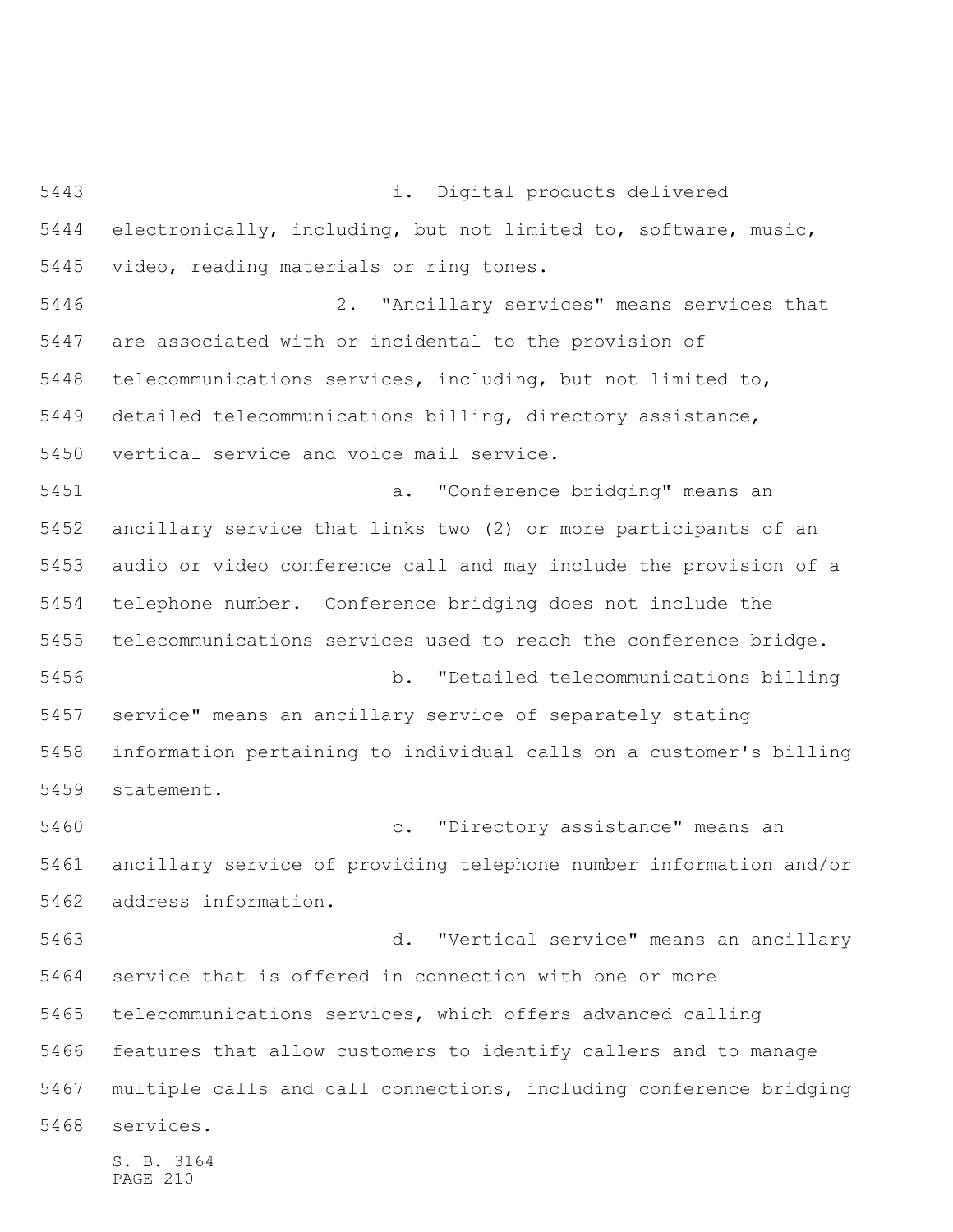e. "Voice mail service" means an ancillary service that enables the customer to store, send or receive recorded messages. Voice mail service does not include any vertical services that the customer may be required to have in order to utilize the voice mail service.

 3. "Intrastate" means telecommunications service that originates in one (1) United States state or United States territory or possession, and terminates in the same United States state or United States territory or possession.

 4. "Interstate" means a telecommunications service that originates in one (1) United States state or United States territory or possession, and terminates in a different United States state or United States territory or possession. 5. "International" means a telecommunications service that originates or terminates in the United States and terminates or originates outside the United States, respectively. (v) For purposes of paragraph (d), the following sourcing rules shall apply: 1. Except for the defined telecommunications

 services in item 3 of this subparagraph, the sales of telecommunications services sold on a call-by-call basis shall be sourced to:

 a. Each level of taxing jurisdiction where the call originates and terminates in that jurisdiction, or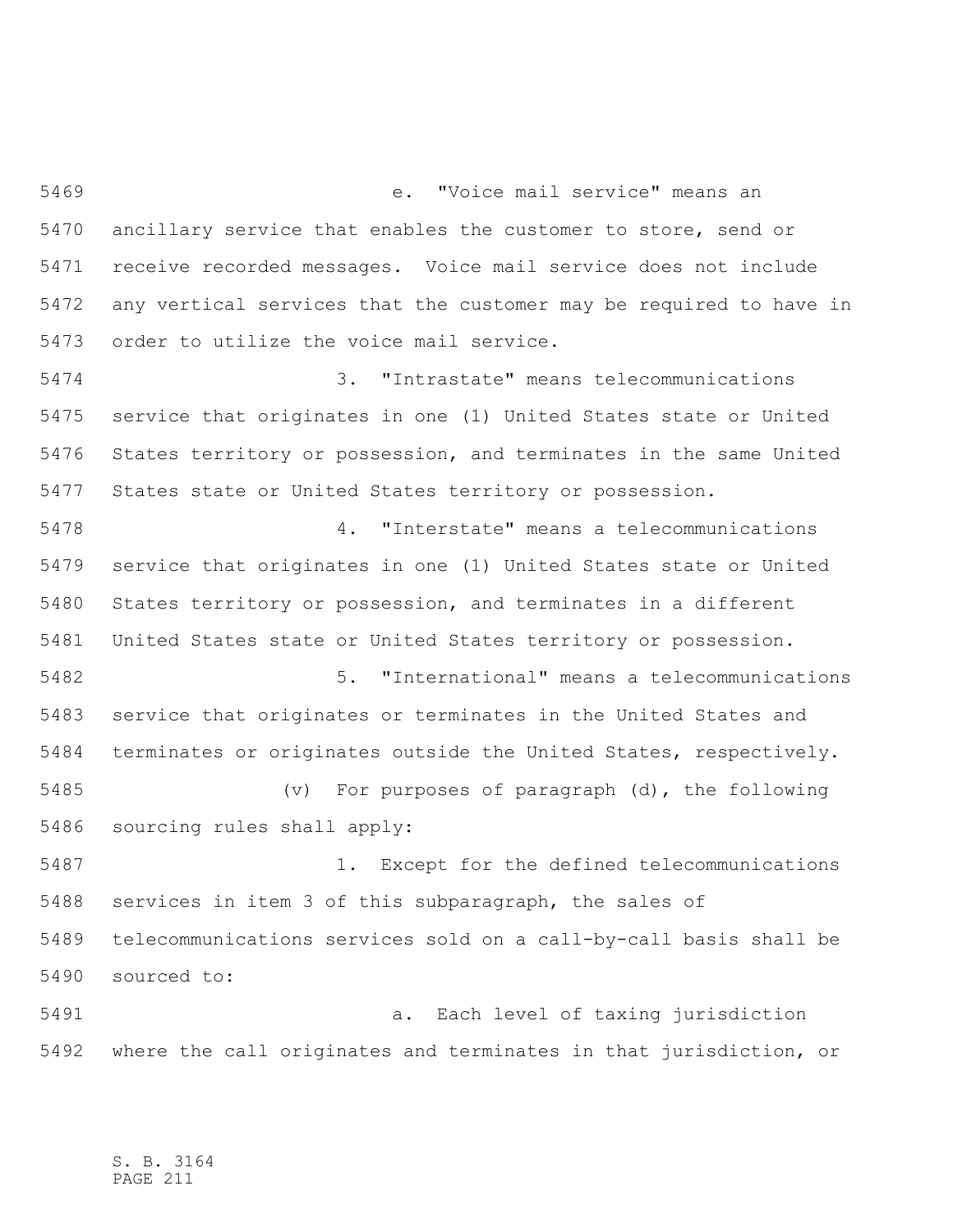S. B. 3164 PAGE 212 b. Each level of taxing jurisdiction where the call either originates or terminates and in which the service address is also located. 2. Except for the defined telecommunications services in item 3 of this subparagraph, a sale of telecommunications services sold on a basis other than a call-by-call basis, is sourced to the customer's place of primary use. 3. The sale of the following telecommunications services shall be sourced to each level of taxing jurisdiction as follows: a. A sale of mobile telecommunications services other than air-to-ground radiotelephone service and prepaid calling service is sourced to the customer's place of primary use as required by the Mobile Telecommunication Sourcing Act. A. A home service provider shall be responsible for obtaining and maintaining the customer's place of primary use. The home service provider shall be entitled to rely on the applicable residential or business street address supplied by such customer, if the home service provider's reliance is in good faith; and the home service provider shall be held harmless from liability for any additional taxes based on a different determination of the place of primary use for taxes that are customarily passed on to the customer as a separate itemized charge. A home service provider shall be allowed to treat the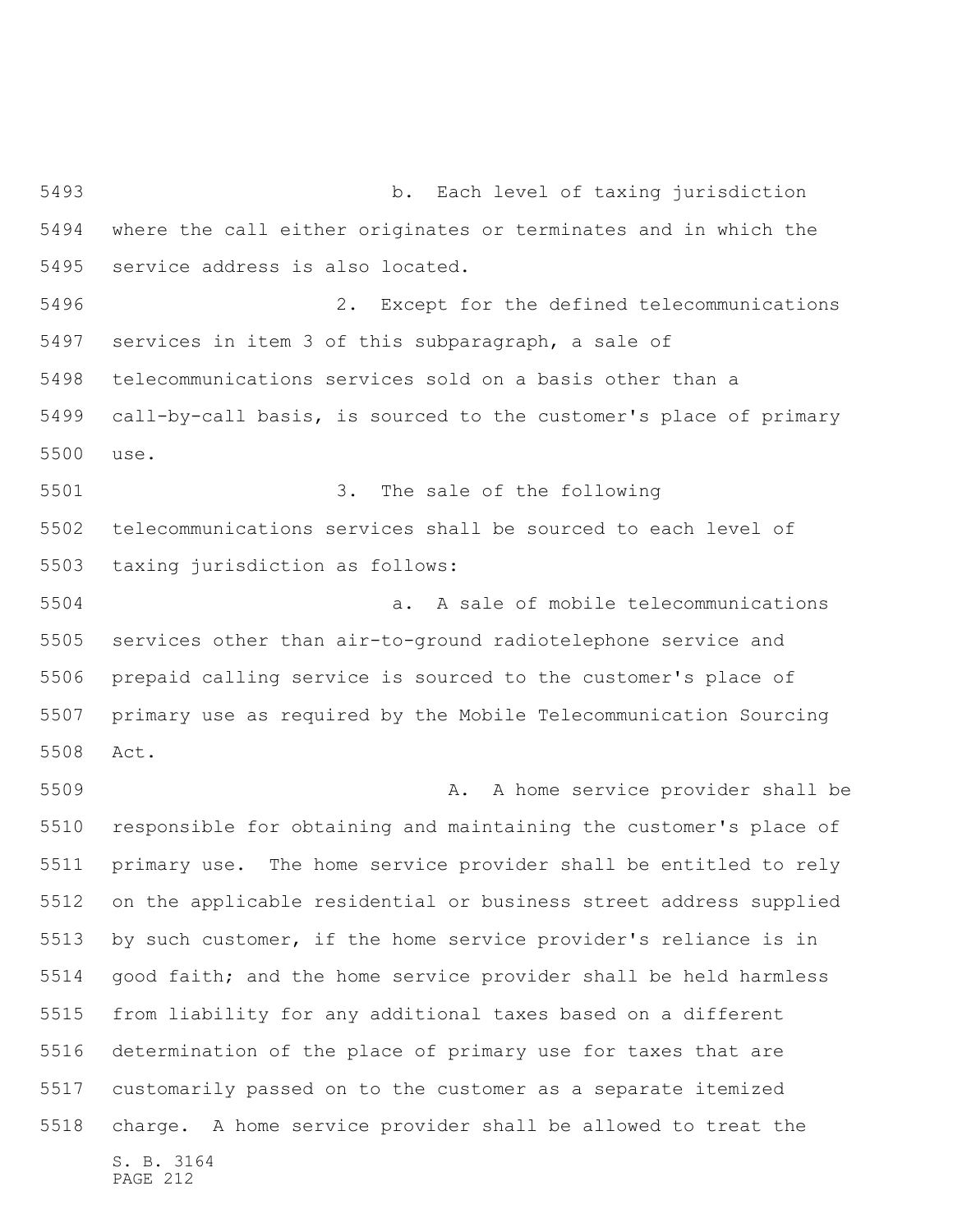S. B. 3164 PAGE 213 address used for purposes of the tax levied by this chapter for any customer under a service contract in effect on August 1, 2002, as that customer's place of primary use for the remaining term of such service contract or agreement, excluding any extension or renewal of such service contract or agreement. Month-to-month services provided after the expiration of a contract shall be treated as an extension or renewal of such contract or agreement. B. If the commissioner determines that the address used by a home service provider as a customer's place of primary use does not meet the definition of the term "place of primary use" as defined in subitem a.A. of this item 3, the commissioner shall give binding notice to the home service provider to change the place of primary use on a prospective basis from the date of notice of determination; however, the customer shall have the opportunity, prior to such notice of determination, to demonstrate that such address satisfies the definition. C. The department has the right to collect any taxes due directly from the home service provider's customer that has failed to provide an address that meets the definition of the term "place of primary use" which resulted in a failure of tax otherwise due being remitted. b. A sale of postpaid calling service is sourced to the origination point of the telecommunications signal as first identified by either: A. The seller's telecommunications system; or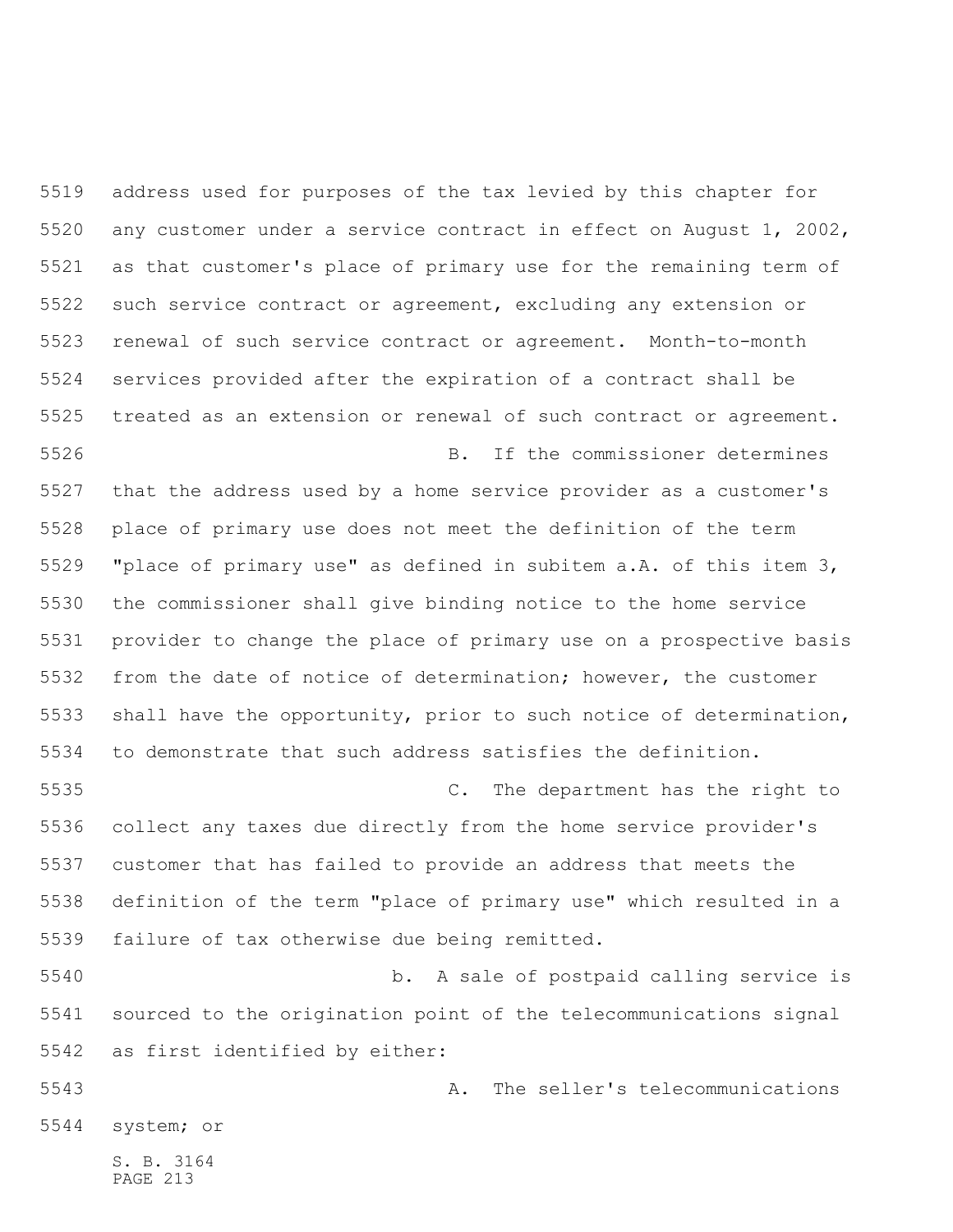S. B. 3164 PAGE 214 B. Information received by the seller from its service provider, where the system used to transport such signals is not that of the seller. c. A sale of a prepaid calling service or prepaid wireless calling service shall be subject to the tax imposed by this paragraph if the sale takes place in this state. If the customer physically purchases a prepaid calling service or prepaid wireless calling service at the vendor's place of business, the sale is deemed to take place at the vendor's place of business. If the customer does not physically purchase the service at the vendor's place of business, the sale of a prepaid calling card or prepaid wireless calling card is deemed to take place at the first of the following locations that applies to the sale: A. The customer's shipping address, if the sale involves a shipment; 5561 B. The customer's billing address; C. Any other address of the customer that is known by the vendor; or D. The address of the vendor, or alternatively, in the case of a prepaid wireless calling service, the location associated with the mobile telephone number. 4. A sale of a private communication service is sourced as follows: a. Service for a separate charge related to a customer channel termination point is sourced to each level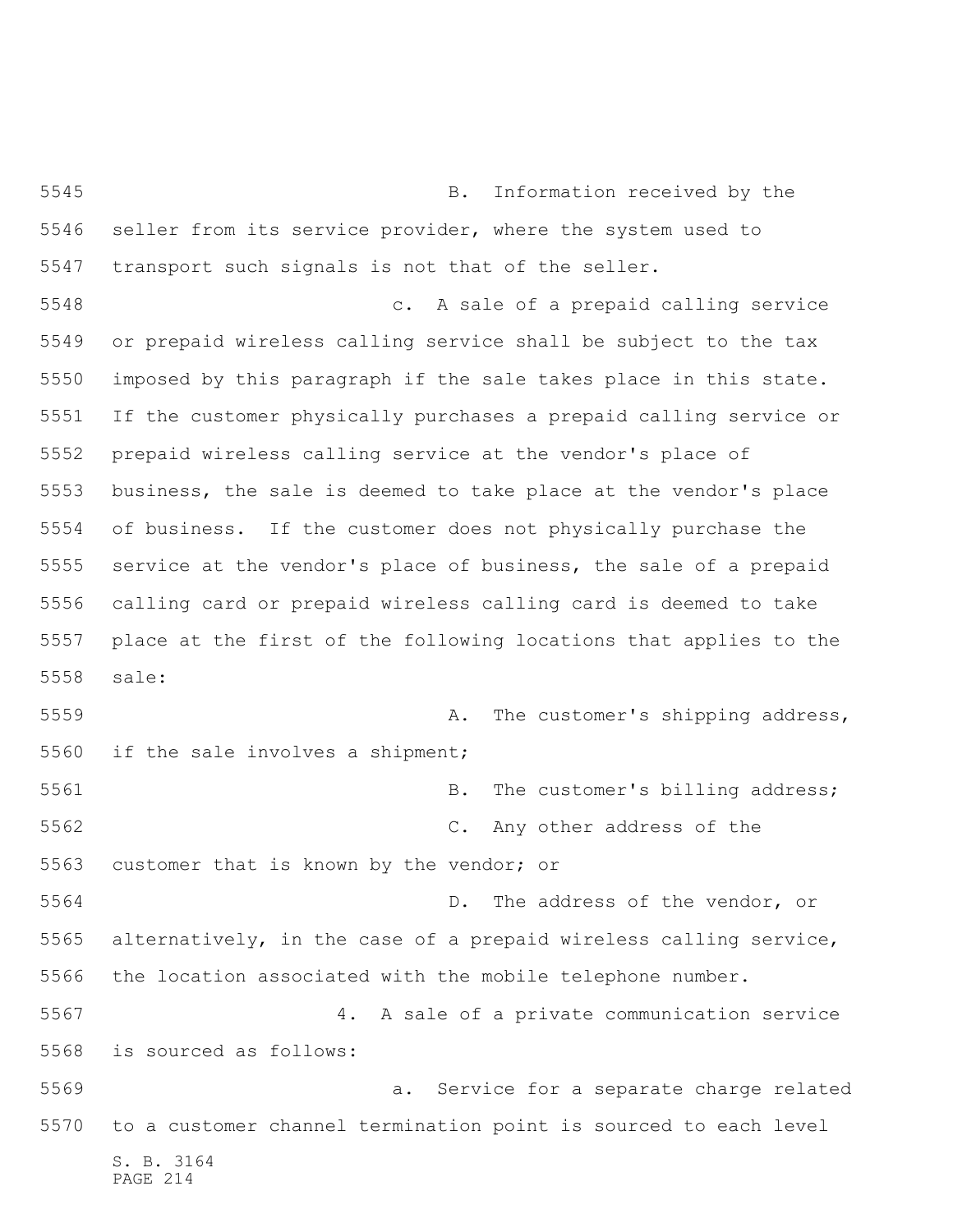of jurisdiction in which such customer channel termination point is located.

 b. Service where all customer termination points are located entirely within one (1) jurisdiction or levels of jurisdiction is sourced in such jurisdiction in which the customer channel termination points are located.

 c. Service for segments of a channel between two (2) customer channel termination points located in different jurisdictions and which segments of a channel are separately charged is sourced fifty percent (50%) in each level of jurisdiction in which the customer channel termination points are located.

 d. Service for segments of a channel located in more than one (1) jurisdiction or levels of jurisdiction and which segments are not separately billed is sourced in each jurisdiction based on the percentage determined by dividing the number of customer channel termination points in such jurisdiction by the total number of customer channel termination points.

 5. A sale of ancillary services is sourced to the customer's place of primary use.

 (vi) For purposes of subparagraph (v) of this paragraph (d):

S. B. 3164 PAGE 215 1. "Air-to-ground radiotelephone service" means a radio service, as that term is defined in 47 CFR 22.99, in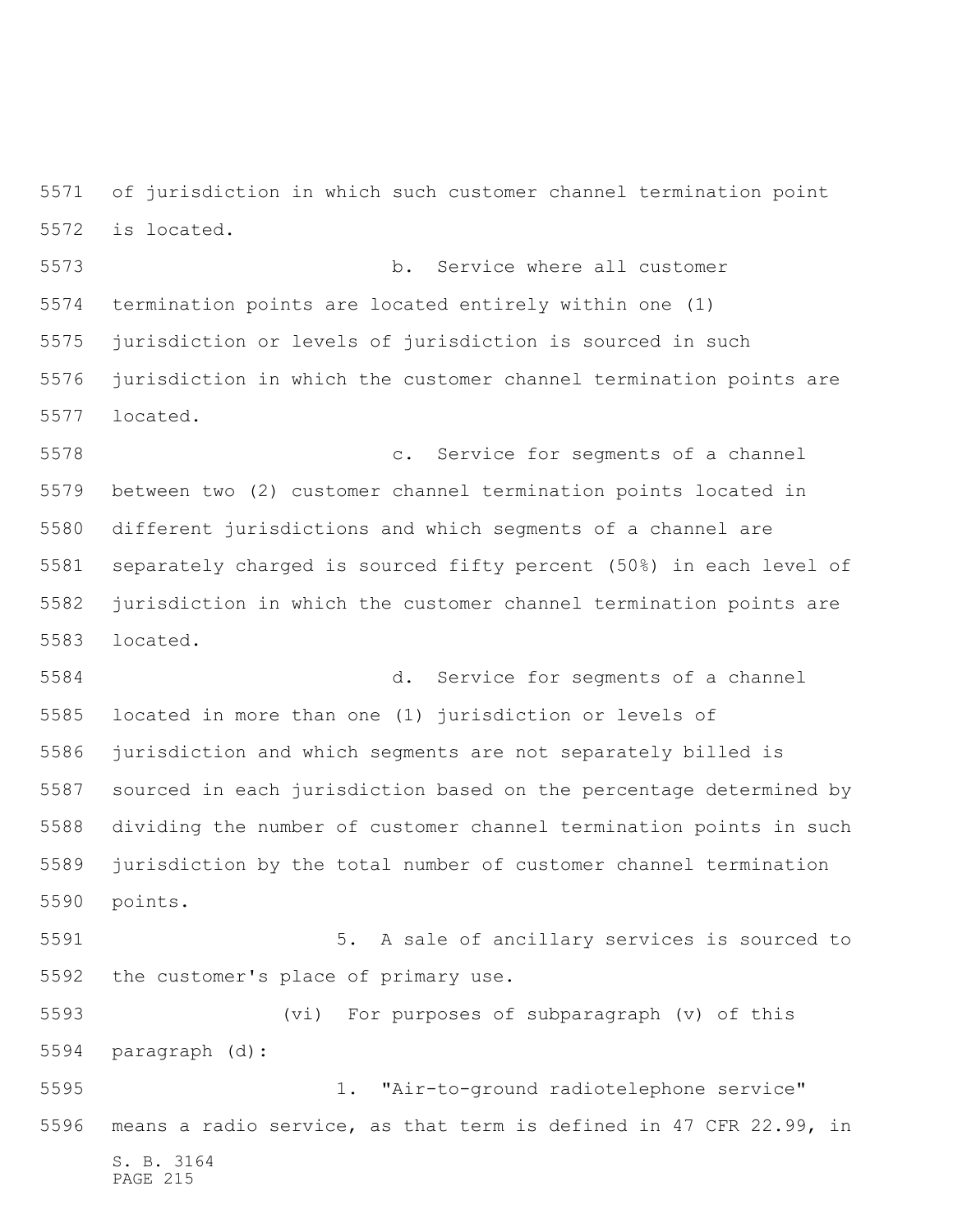which common carriers are authorized to offer and provide radio telecommunications service for hire to subscribers in aircraft. 2. "Call-by-call basis" means any method of charging for telecommunications services where the price is measured by individual calls.

 3. "Communications channel" means a physical or virtual path of communications over which signals are transmitted between or among customer channel termination points. 4. "Customer" means the person or entity that contracts with the seller of telecommunications services. If the end user of telecommunications services is not the contracting party, the end user of the telecommunications service is the customer of the telecommunications service. Customer does not include a reseller of telecommunications service or for mobile telecommunications service of a serving carrier under an agreement to serve the customer outside the home service provider's licensed service area.

 5. "Customer channel termination point" means the location where the customer either inputs or receives the communications.

 6. "End user" means the person who utilizes the telecommunications service. In the case of an entity, "end user" means the individual who utilizes the service on behalf of the entity.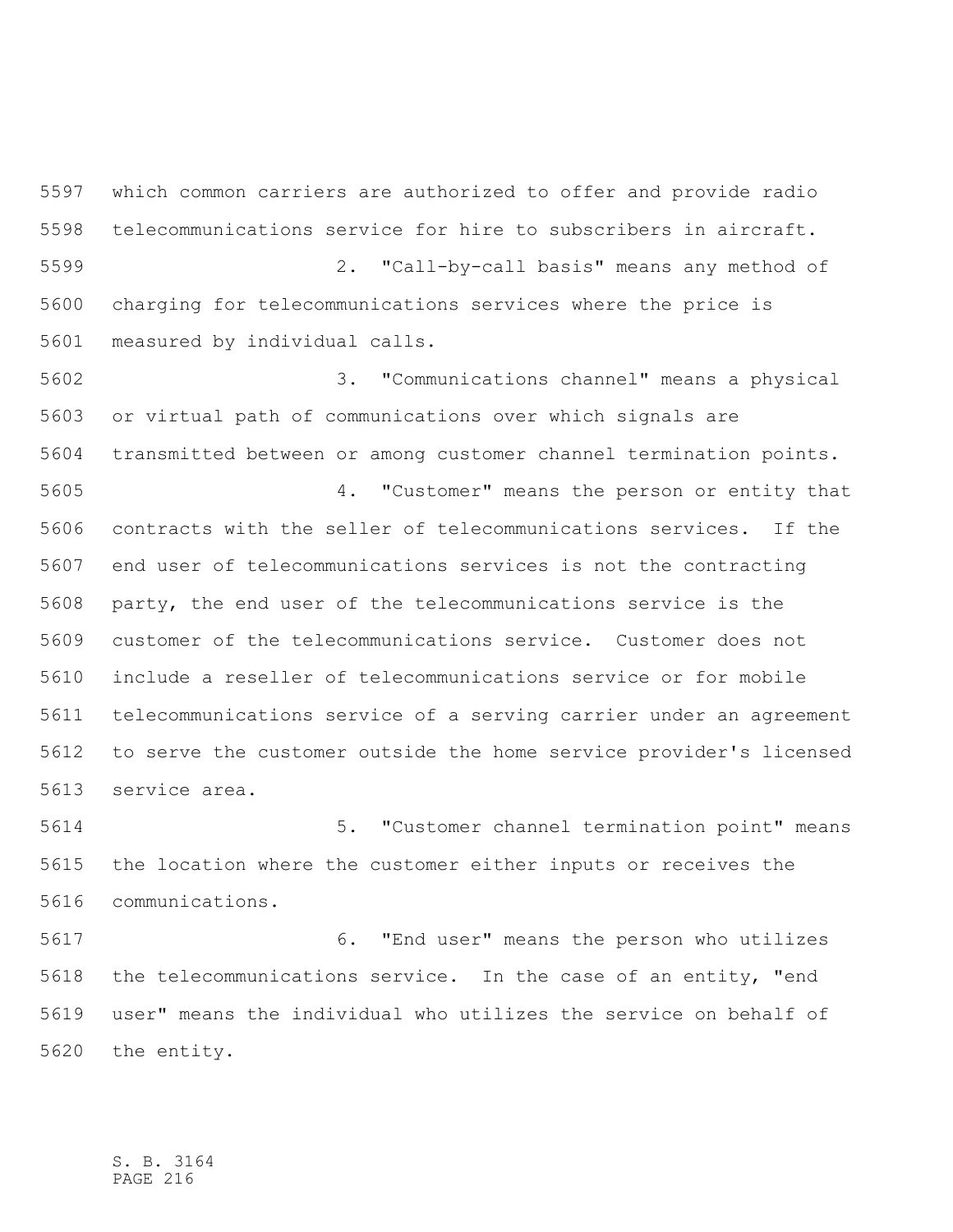7. "Home service provider" has the meaning ascribed to such term in Section 124(5) of Public Law 106-252 (Mobile Telecommunications Sourcing Act).

 8. "Mobile telecommunications service" has the meaning ascribed to such term in Section 124(7) of Public Law 106-252 (Mobile Telecommunications Sourcing Act).

 9. "Place of primary use" means the street address representative of where the customer's use of the telecommunications service primarily occurs, which must be the residential street address or the primary business street address of the customer. In the case of mobile telecommunications services, the place of primary use must be within the licensed service area of the home service provider.

 10. "Post-paid calling service" means the telecommunications service obtained by making a payment on a call-by-call basis either through the use of a credit card or payment mechanism such as a bank card, travel card, credit card or debit card, or by charge made to a telephone number which is not associated with the origination or termination of the telecommunications service. A post-paid calling service includes a telecommunications service, except a prepaid wireless calling service that would be a prepaid calling service except it is not exclusively a telecommunications service.

 11. "Prepaid calling service" means the right to access exclusively telecommunications services, which must be paid for in advance and which enables the origination of calls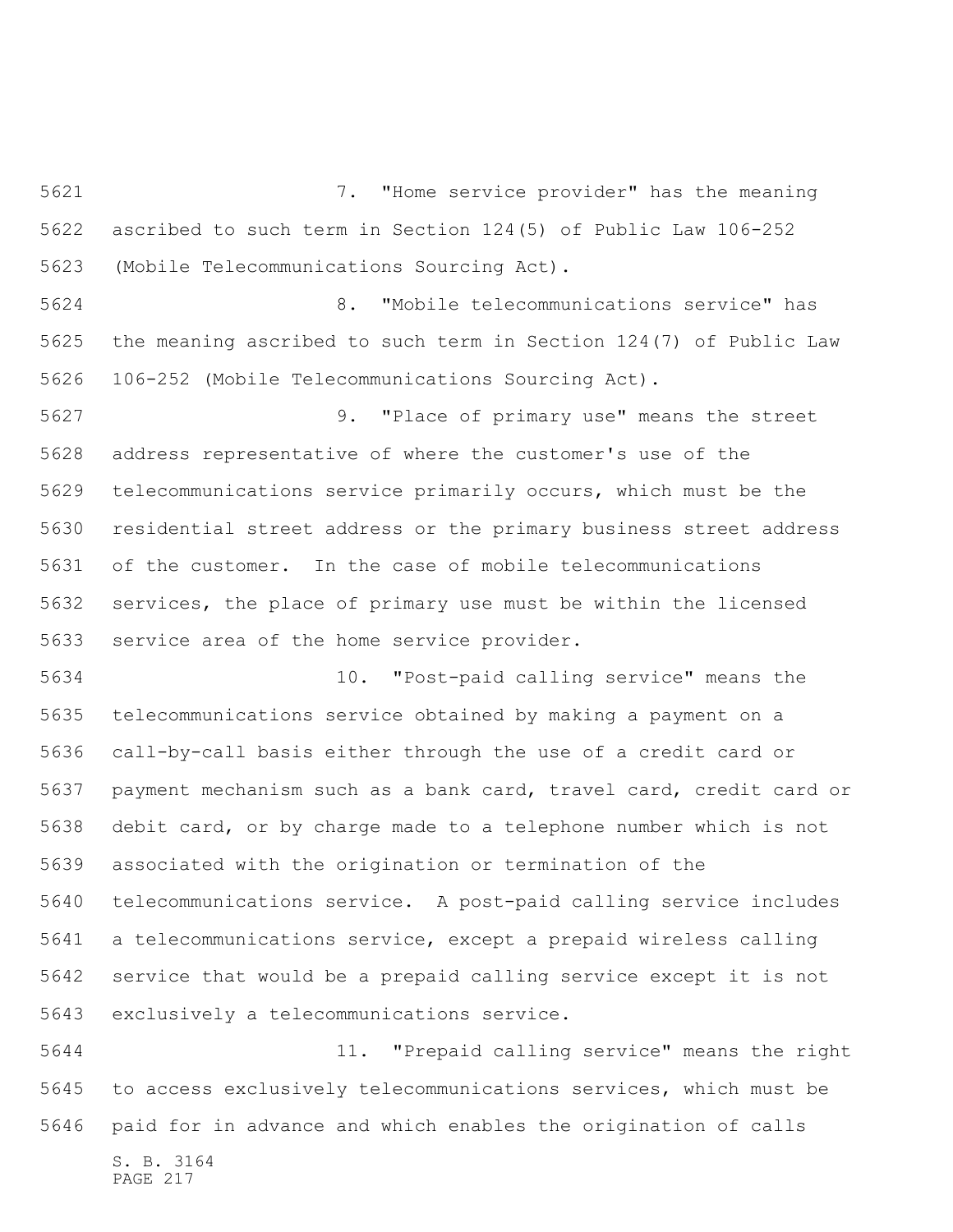using an access number or authorization code, whether manually or electronically dialed, and that is sold in predetermined units or dollars of which the number declines with use in a known amount. 12. "Prepaid wireless calling service" means a telecommunications service that provides the right to utilize

 mobile wireless service as well as other nontelecommunications services, including the download of digital products delivered electronically, content and ancillary service, which must be paid for in advance that is sold in predetermined units or dollars of which the number declines with use in a known amount.

 13. "Private communication service" means a telecommunications service that entitles the customer to exclusive or priority use of a communications channel or group of channels between or among termination points, regardless of the manner in which such channel or channels are connected, and includes switching capacity, extension lines, stations and any other associated services that are provided in connection with the use of such channel or channels.

 a. The location of the telecommunications equipment to which a customer's call is charged and from which the call originates or terminates, regardless of where the call is billed or paid.

14. "Service address" means:

 b. If the location in subitem a of this item 14 is not known, the origination point of the signal of the telecommunications services first identified by either the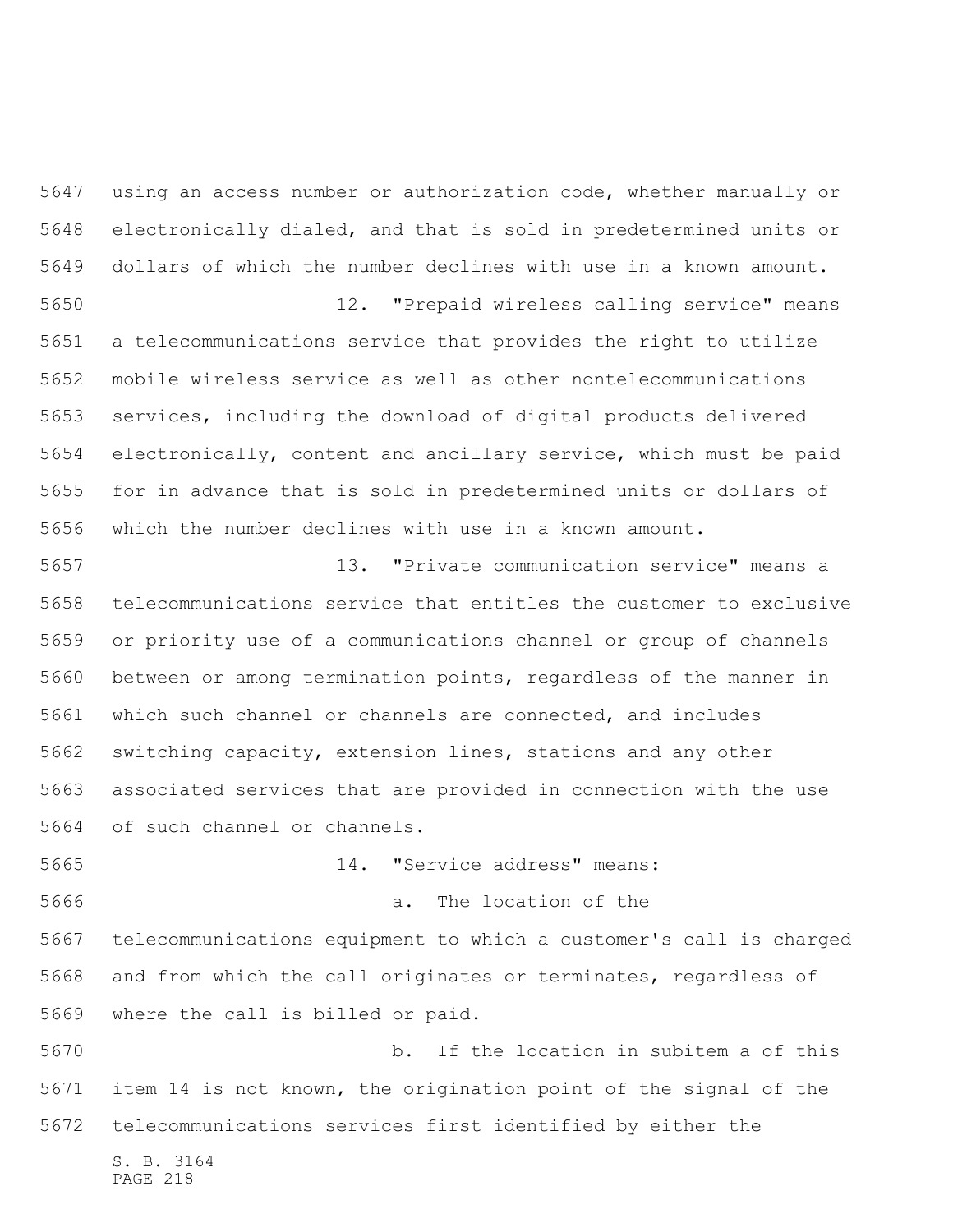seller's telecommunications system or in information received by the seller from its service provider, where the system used to transport such signals is not that of the seller.

 c. If the location in subitems a and b of this item 14 are not known, the location of the customer's place of primary use.

 (vii) 1. For purposes of this subparagraph (vii), "bundled transaction" means a transaction that consists of distinct and identifiable properties or services which are sold for a single nonitemized price but which are treated differently for tax purposes.

 2. In the case of a bundled transaction that includes telecommunications services, ancillary services, Internet access, or audio or video programming services taxed under this chapter in which the price of the bundled transaction is attributable to properties or services that are taxable and nontaxable, the portion of the price that is attributable to any nontaxable property or service shall be subject to the tax unless the provider can reasonably identify that portion from its books and records kept in the regular course of business.

S. B. 3164 3. In the case of a bundled transaction that includes telecommunications services, ancillary services, Internet access, audio or video programming services subject to tax under this chapter in which the price is attributable to properties or services that are subject to the tax but the tax revenue from the different properties or services are dedicated to different funds

```
PAGE 219
```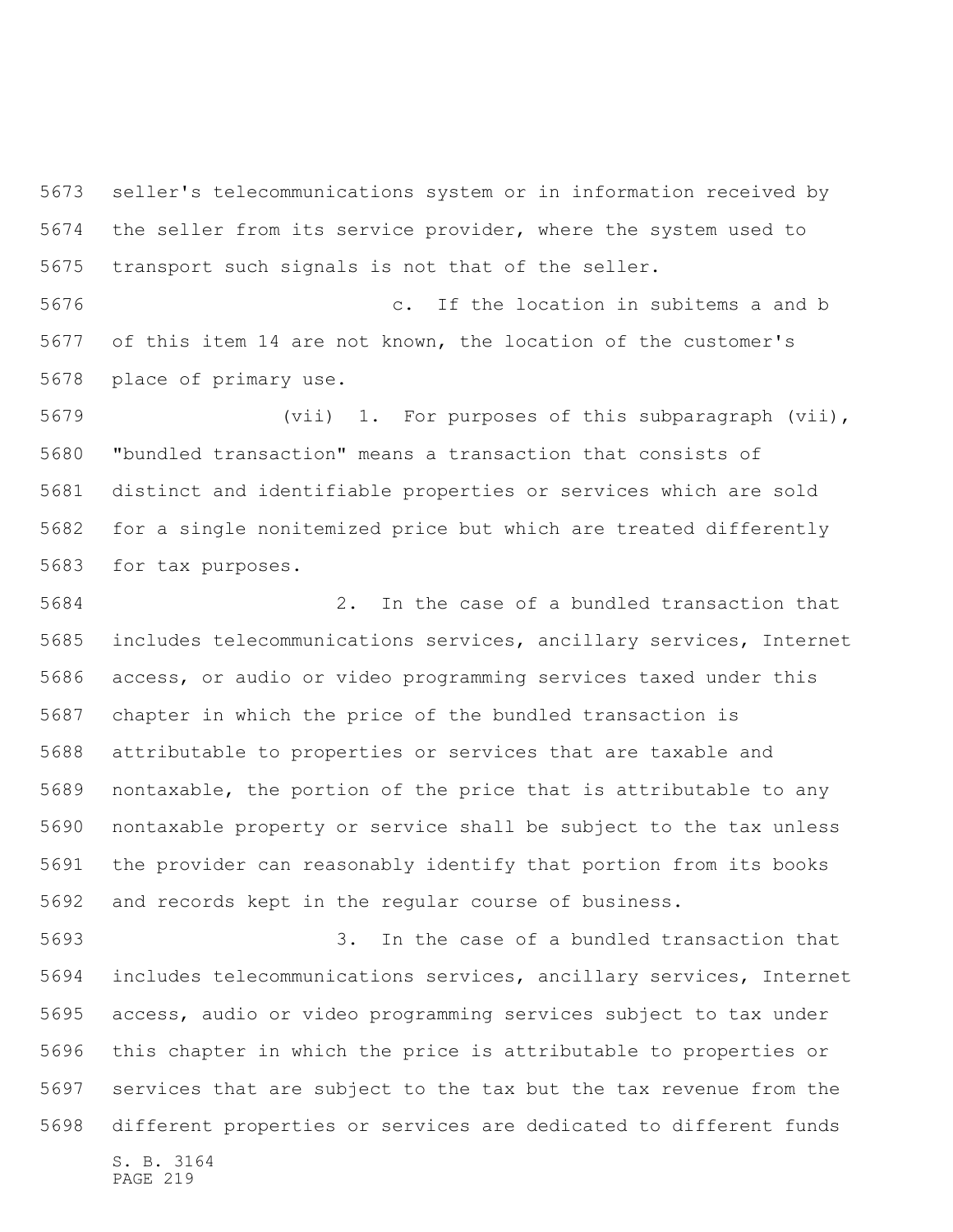or purposes, the provider shall allocate the price among the properties or services:

 a. By reasonably identifying the portion of the price attributable to each of the properties and services from its books and records kept in the regular course of business; or

 b. Based on a reasonable allocation methodology approved by the department.

 4. This subparagraph (vii) shall not create a right of action for a customer to require that the provider or the department, for purposes of determining the amount of tax applicable to a bundled transaction, allocate the price to the different portions of the transaction in order to minimize the amount of tax charged to the customer. A customer shall not be entitled to rely on the fact that a portion of the price is attributable to properties or services not subject to tax unless the provider elects, after receiving a written request from the customer in the form required by the provider, to provide verifiable data based upon the provider's books and records that are kept in the regular course of business that reasonably identifies the portion of the price attributable to the properties or services not subject to the tax.

 (2) Persons making sales to consumers of electricity, current, power, natural gas, liquefied petroleum gas or other fuel for residential heating, lighting or other residential

noncommercial or nonagricultural use or sales of potable water for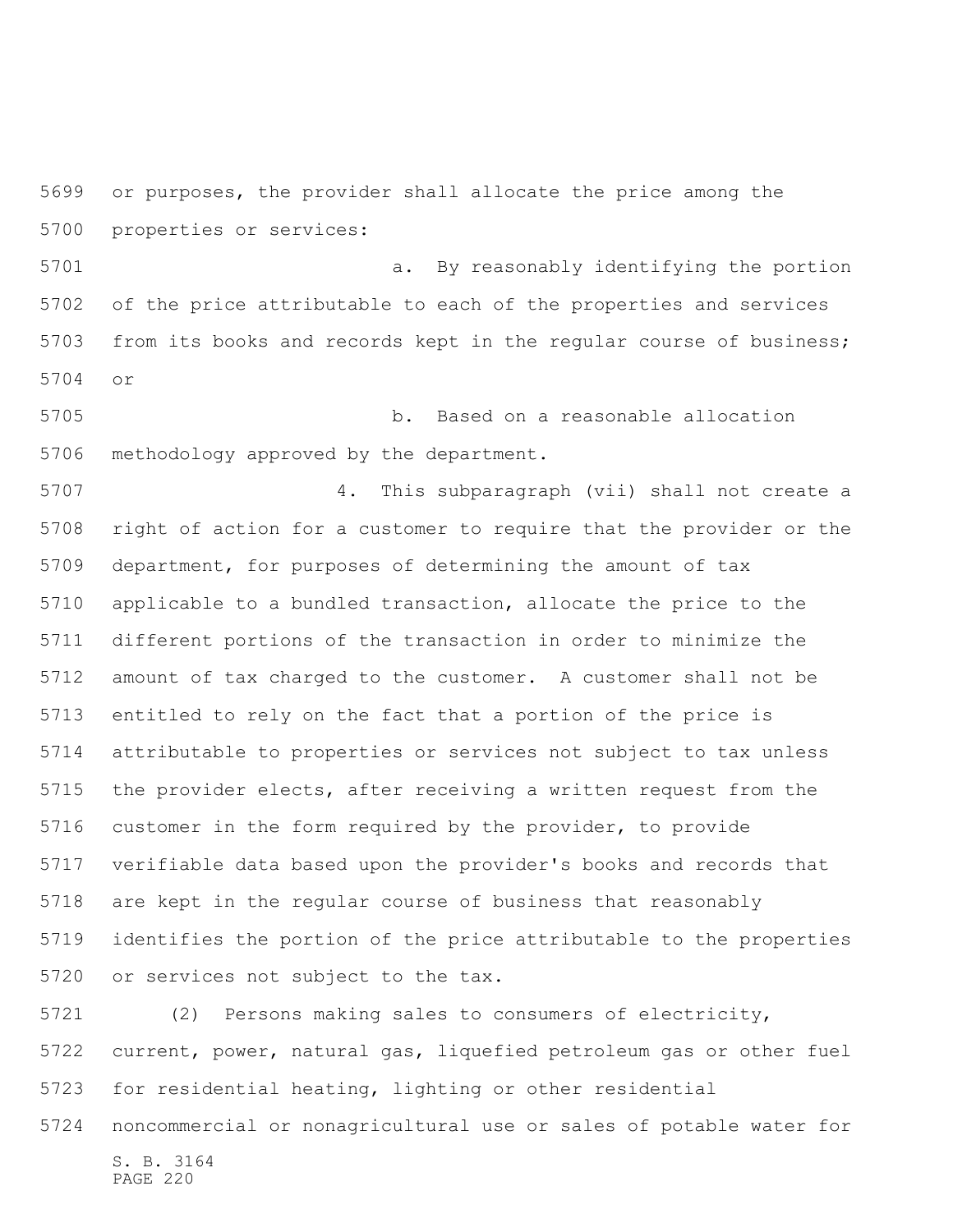residential, noncommercial or nonagricultural use shall indicate on each statement rendered to customers that such charges are exempt from sales taxes.

 (3) There is hereby levied, assessed and shall be paid on transportation charges on shipments moving between points within this state when paid directly by the consumer, a tax equal to the rate applicable to the sale of the property being transported. Such tax shall be reported and paid directly to the Department of Revenue by the consumer.

 **SECTION 44.** Section 27-65-22, Mississippi Code of 1972, is brought forward as follows:

 27-65-22. (1) Upon every person engaging or continuing in any amusement business or activity, which shall include all manner and forms of entertainment and amusement, all forms of diversion, sport, recreation or pastime, shows, exhibitions, contests, displays, games or any other and all methods of obtaining admission charges, donations, contributions or monetary charges of any character, from the general public or a limited or selected number thereof, directly or indirectly in return for other than tangible property or specific personal or professional services, whether such amusement is held or conducted in a public or private building, hotel, tent, pavilion, lot or resort, enclosed or in the open, there is hereby levied, assessed and shall be collected a tax equal to seven percent (7%) of the gross income received as admission, except as otherwise provided herein. In lieu of the rate set forth above, there is hereby imposed, levied and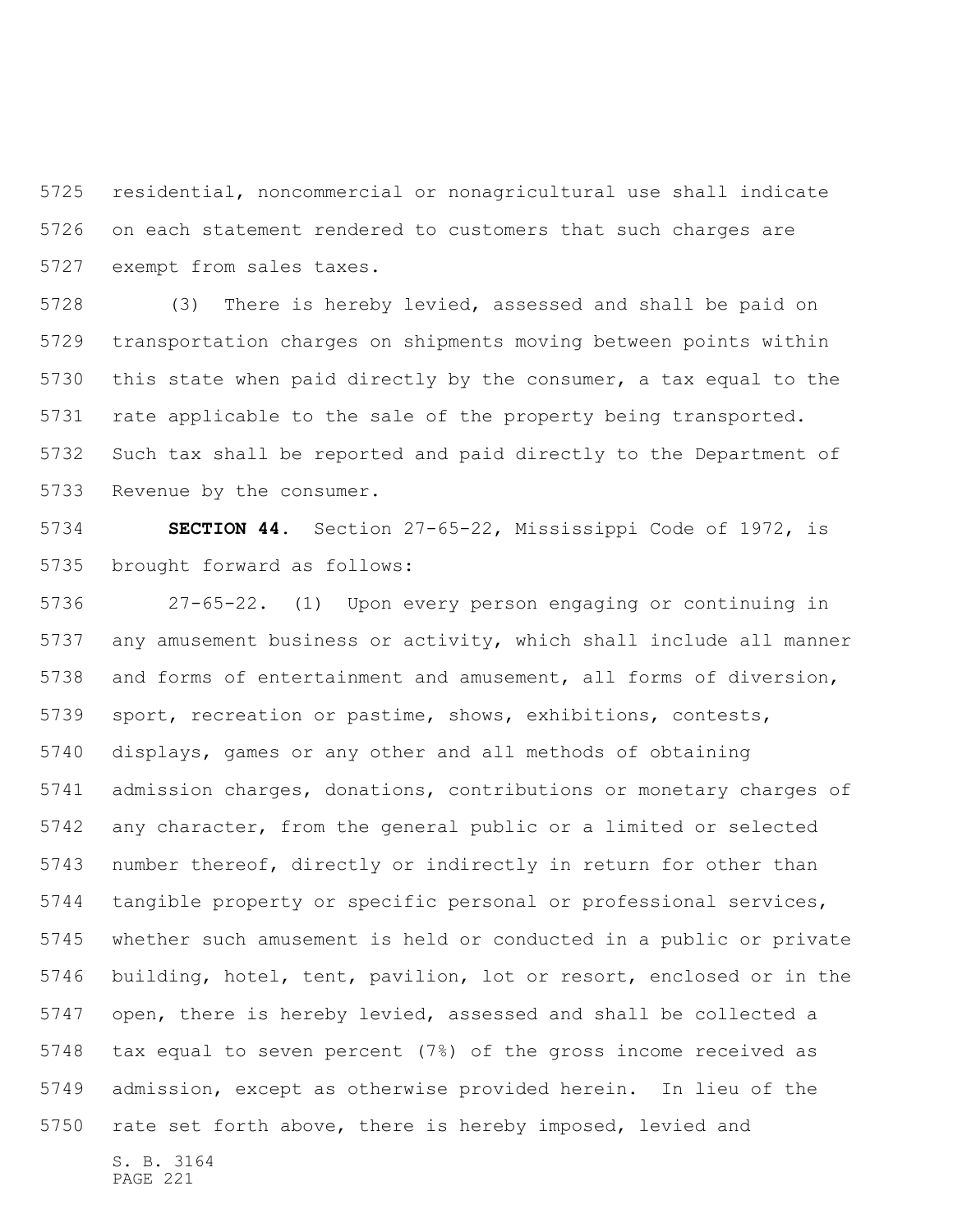assessed, to be collected as hereinafter provided, a tax of three percent (3%) of gross revenue derived from sales of admission to publicly owned enclosed coliseums and auditoriums (except admissions to athletic contests between colleges and universities). There is hereby imposed, levied and assessed a tax of seven percent (7%) of gross revenue derived from sales of admission to events conducted on property managed by the Mississippi Veterans Memorial Stadium, which tax shall be administered in the manner prescribed in this chapter, subject, however, to the provisions of Sections 55-23-3 through 55-23-11.

S. B. 3164 PAGE 222 (2) The operator of any place of amusement in this state shall collect the tax imposed by this section, in addition to the price charged for admission to any place of amusement, and under all circumstances the person conducting the amusement shall be liable for, and pay the tax imposed based upon the actual charge for such admission. Where permits are obtained for conducting temporary amusements by persons who are not the owners, lessees or custodians of the buildings, lots or places where the amusements are to be conducted, or where such temporary amusement is permitted by the owner, lessee or custodian of any place to be conducted without the procurement of a permit as required by this chapter, the tax imposed by this chapter shall be paid by the owner, lessee or custodian of such place where such temporary amusement is held or conducted, unless paid by the person conducting the amusement, and the applicant for such temporary permit shall furnish with the application therefor, the name and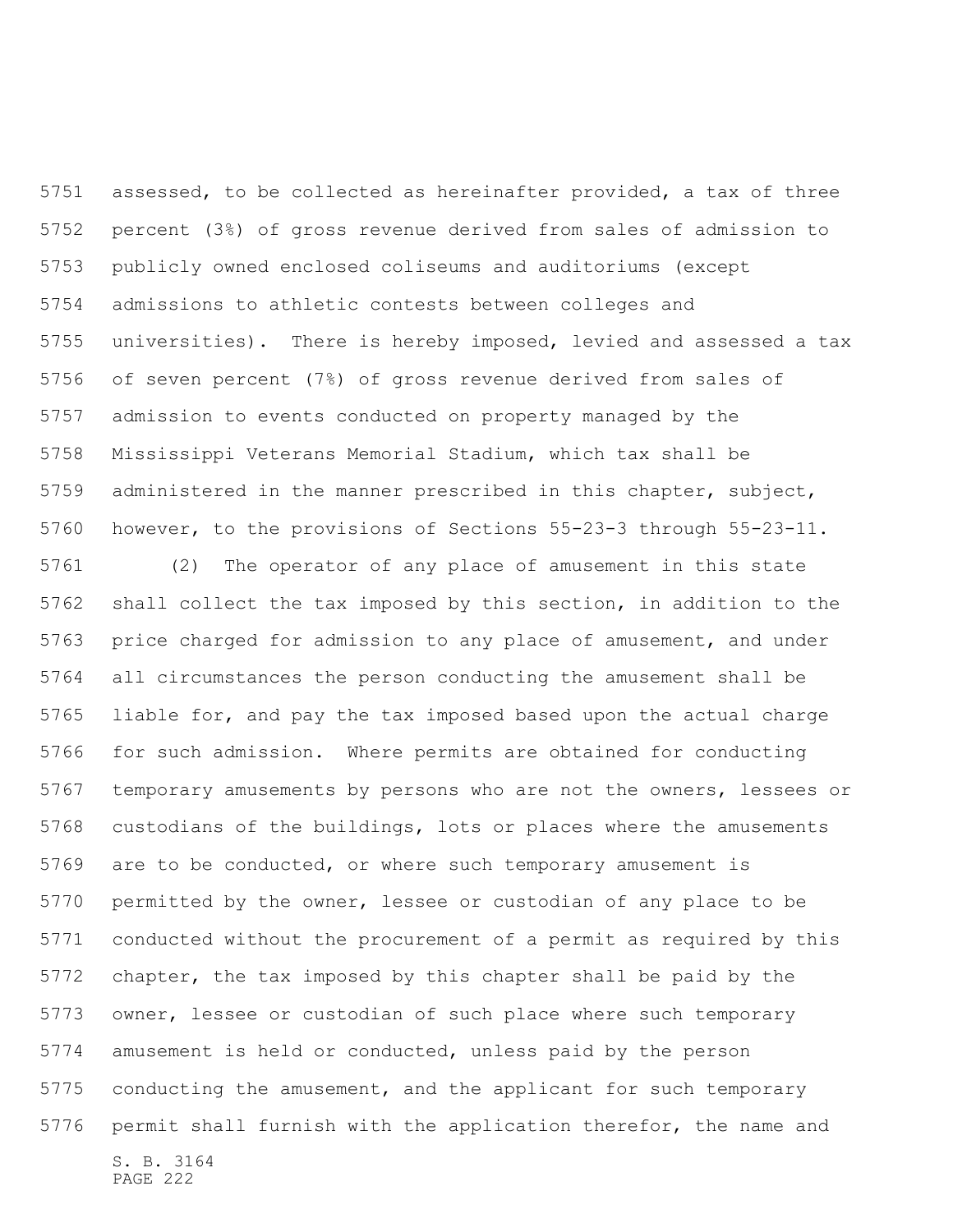address of the owner, lessee or custodian of the premises upon which such amusement is to be conducted, and such owner, lessee or custodian shall be notified by the commission of the issuance of such permit, and of the joint liability for such tax.

 (3) The tax imposed by this section shall not be levied or collected upon:

 (a) Any admissions charged at any place of amusement operated by a religious, charitable or educational organization, or by a nonprofit civic club or fraternal organization (i) when the net proceeds of such admissions do not inure to any one or more individuals within such organization and are to be used solely for religious, charitable, educational or civic purposes; or (ii) when the entire net proceeds are used to defray the normal operating expenses of such organization, such as loan payments, maintenance costs, repairs and other operating expenses;

 (b) Any admissions charged to hear gospel singing when promoted by a duly constituted local, bona fide nonprofit charitable or religious organization, irrespective of the fact that the performers and promoters are paid out of the proceeds of admissions collected, provided the program is composed entirely of gospel singing and not generally mixed with hillbilly or popular singing;

 (c) Any admissions charged at any athletic games or contests between high schools or between grammar schools;

 (d) Any admissions or tickets to or for baseball games between teams operated under a professional league franchise;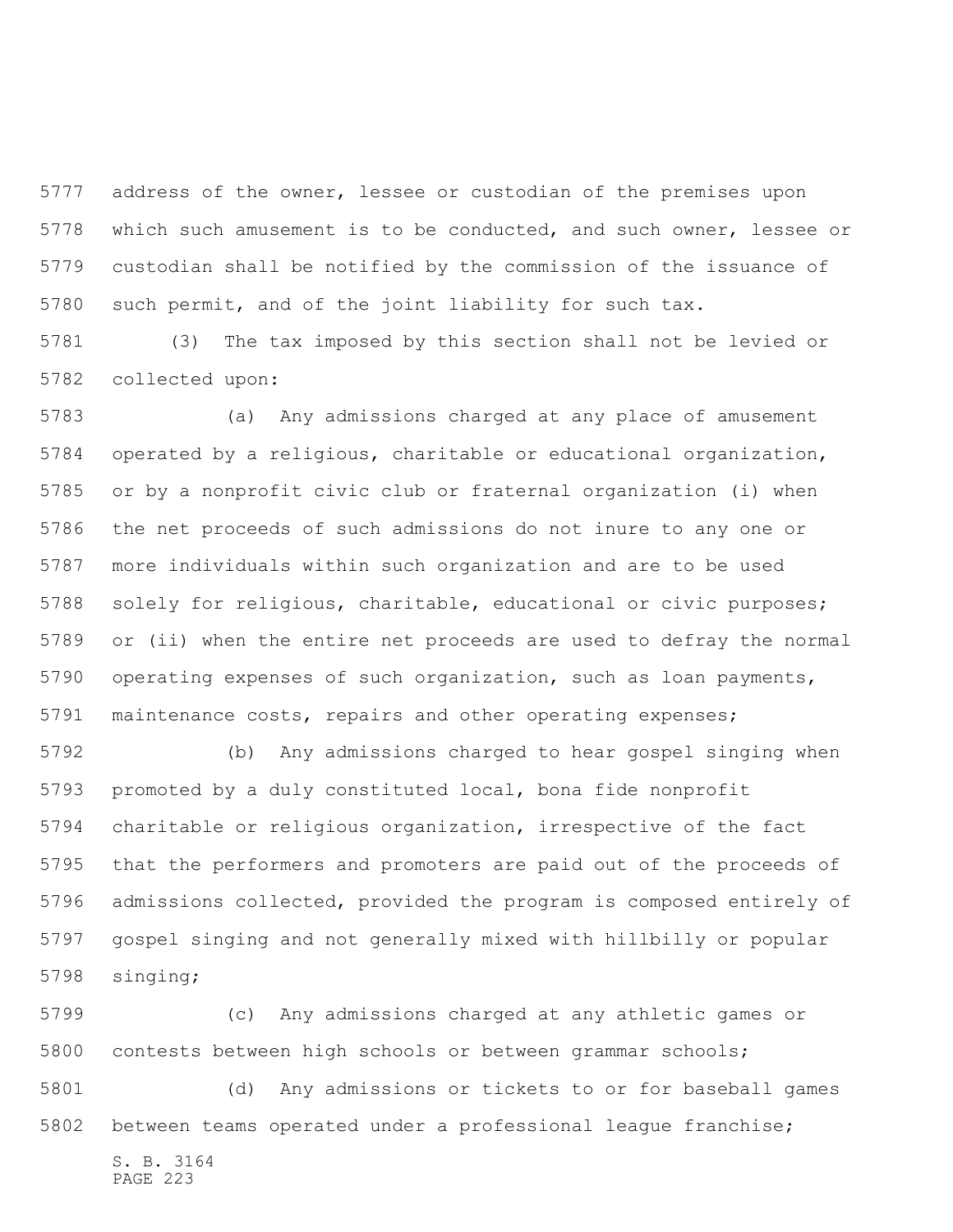(e) Any admissions to county, state or community fairs, or any admissions to entertainments presented in community homes or houses which are publicly owned and controlled, and the proceeds of which do not inure to any individual or individuals;

 (f) Any admissions or tickets to organized garden pilgrimages and to antebellum and historic houses when sponsored by an organized civic or garden club;

 (g) Any admissions to any golf tournament held under the auspices of the Professional Golf Association or United States Golf Association wherein touring professionals compete, if such tournament is sponsored by a nonprofit association incorporated under the laws of the State of Mississippi where no dividends are declared and the proceeds do not inure to any individual or group;

 (h) Any admissions to university or community college conference, state, regional or national playoffs or championships;

 (i) Any admissions or fees charged by any county or municipally owned and operated swimming pools, golf courses and tennis courts other than sales or rental of tangible personal property;

S. B. 3164 PAGE 224 (j) Any admissions charged for the performance of symphony orchestras, operas, vocal or instrumental artists in which professional or amateur performers are compensated out of the proceeds of such admissions, when sponsored by local music or charity associations, or amateur dramatic performances or professional dramatic productions when sponsored by a children's dramatic association, where no dividends are declared, profits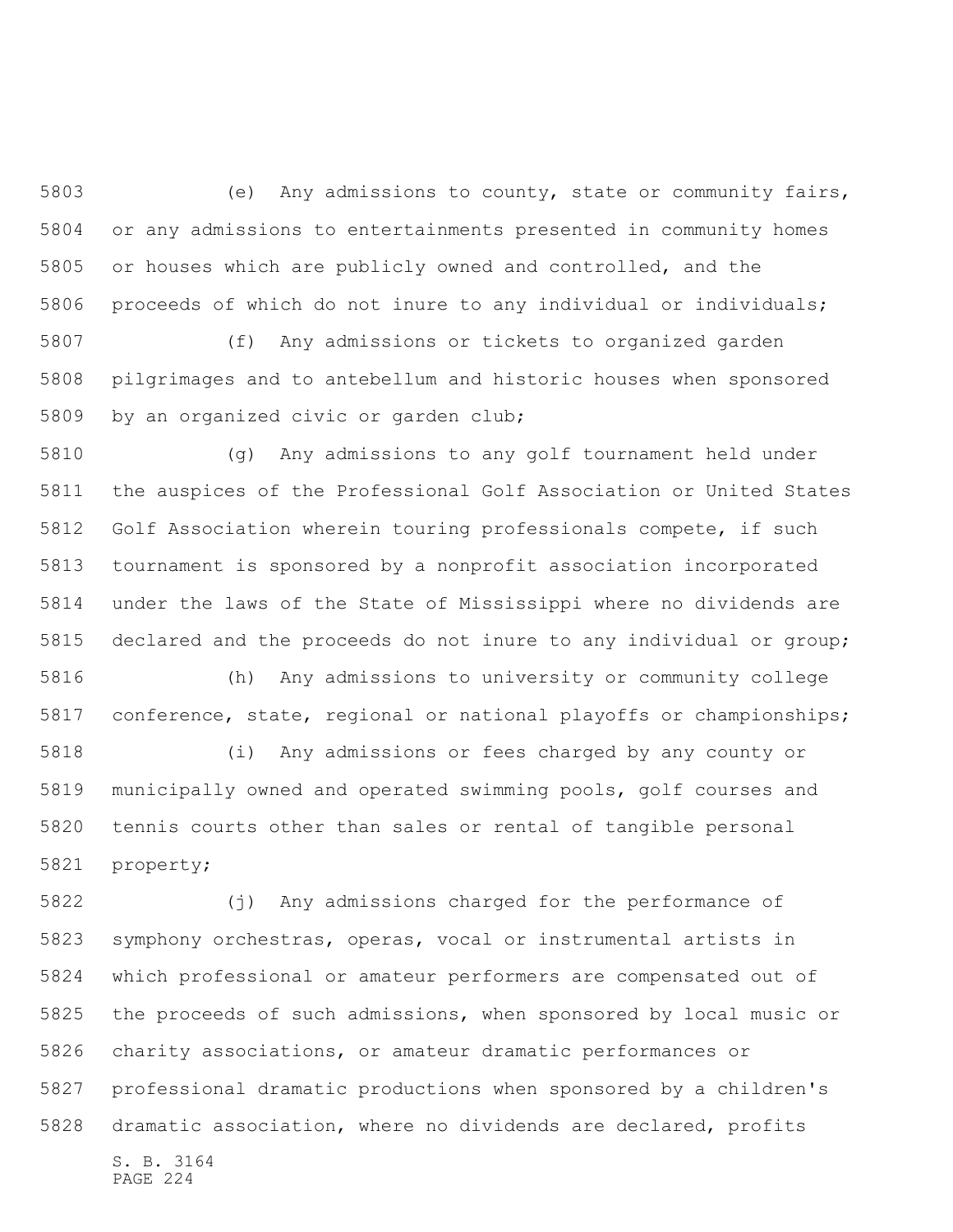received, nor any salary or compensation paid to any of the members of such associations, or to any person for procuring or producing such performance;

 (k) Any admissions or tickets to or for hockey games between teams operated under a professional league franchise;

 (l) Any admissions or tickets to or for events sanctioned by the Mississippi Athletic Commission that are held within publicly owned enclosed coliseums and auditoriums;

 (m) Guided tours on any navigable waters of this state, which include providing accommodations, guide services and/or related equipment operated by or under the direction of the person providing the tour, for the purposes of outdoor tourism;

 (n) Any admissions to events held solely for religious or charitable purposes at livestock facilities, agriculture facilities or other facilities constructed, renovated or expanded with funds from the grant program authorized under Section 18 of Chapter 530, Laws of 1995; and

 (o) (i) Any admissions charged at events, activities or entertainments:

 1. Which are open to the public and held in or on parks, lands or buildings which are publicly owned, leased, used and/or controlled by a municipality, or any agency thereof; 2. Which are created and sponsored by the municipality, or an agency thereof; and 3. The proceeds of which do not inure to the

benefit of any individual or individuals; however,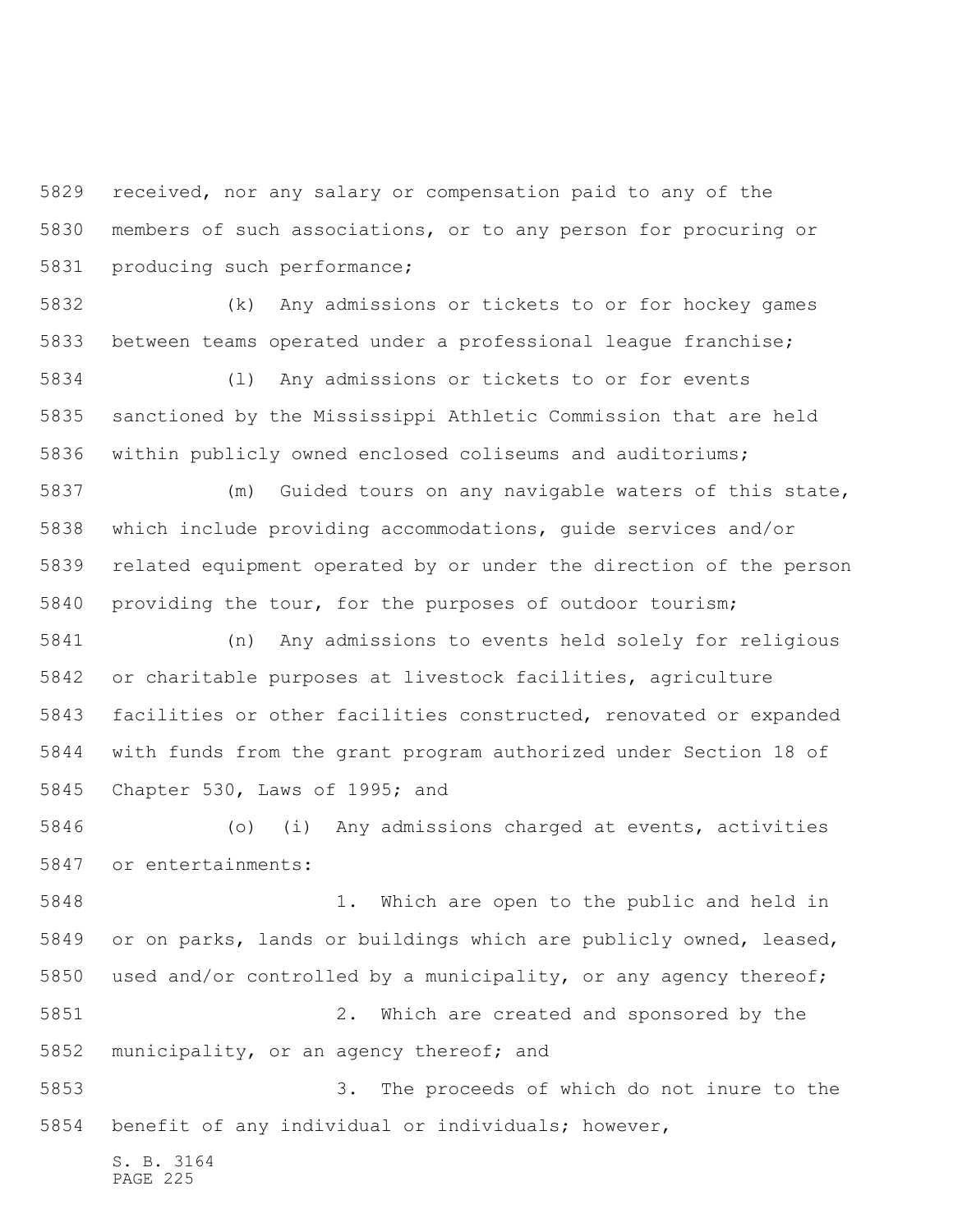(ii) The governing authorities of a municipality may require the tax imposed by this section to be levied and collected at events, activities or entertainments described in subparagraph (i) of this paragraph by:

 1. Adopting an ordinance requiring the levy and collection of the tax;

 2. Providing the Department of Revenue with a certified copy of the ordinance requiring the tax to be levied and assessed at least thirty (30) days prior to the effective date of the ordinance;

 (iii) If the ordinance described in subparagraph (ii) of this paragraph is repealed, the municipality shall provide the Department of Revenue with a certified copy of the repeal of the ordinance at least thirty (30) days prior to the effective date of the repeal.

 **SECTION 45.** Section 27-65-23, Mississippi Code of 1972, is brought forward as follows:

 27-65-23. Upon every person engaging or continuing in any of the following businesses or activities there is hereby levied, assessed and shall be collected a tax equal to seven percent (7%) of the gross income of the business, except as otherwise provided:

**Air conditioning installation or repairs;** 

Automobile, motorcycle, boat or any other vehicle

repairing or servicing;

Billiards, pool or domino parlors;

5880 Bowling or tenpin alleys;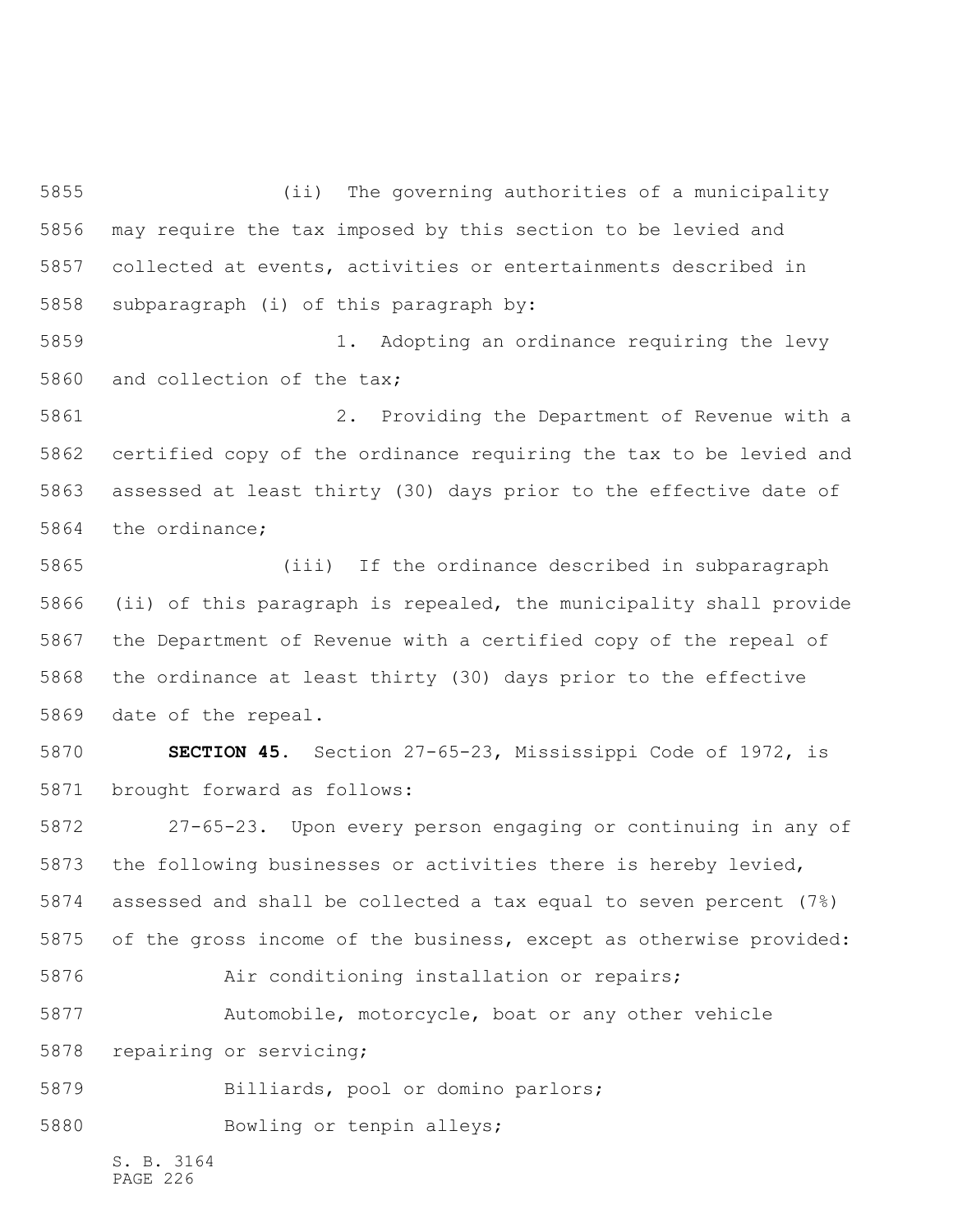Burglar and fire alarm systems or services; Car washing — automatic, self-service, or manual; Computer software sales and services; Cotton compresses or cotton warehouses; Custom creosoting or treating, custom planing, custom sawing; Custom meat processing; Electricians, electrical work, wiring, all repairs or installation of electrical equipment; Elevator or escalator installing, repairing or servicing; Film developing or photo finishing; Foundries, machine or general repairing; Furniture repairing or upholstering; Grading, excavating, ditching, dredging or landscaping; Hotels (as defined in Section 41-49-3), motels, tourist courts or camps, trailer parks; Insulating services or repairs; Jewelry or watch repairing; Laundering, cleaning, pressing or dyeing; Marina services; Mattress renovating; Office and business machine repairing; Parking garages and lots; Plumbing or pipe fitting;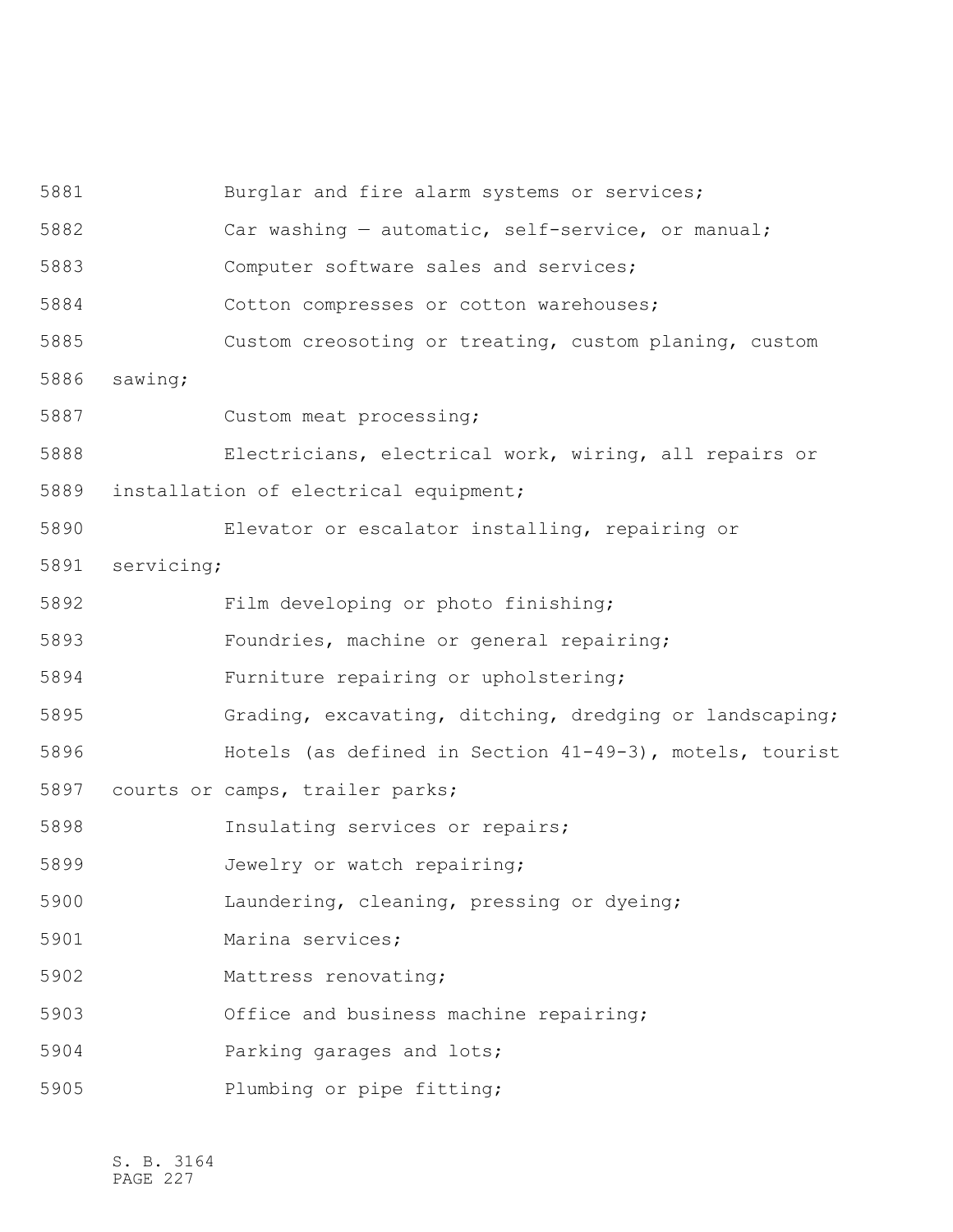S. B. 3164 Public storage warehouses (There shall be no tax levied on gross income of a public storage warehouse derived from the temporary storage of tangible personal property in this state 5909 pending shipping or mailing of the property to another state.); Refrigerating equipment repairs; Radio or television installing, repairing, or servicing; Renting or leasing personal property used within this state; Services performed in connection with geophysical surveying, exploring, developing, drilling, producing, distributing, or testing of oil, gas, water and other mineral resources; 5918 Shoe repairing; 5919 Storage lockers; Telephone answering or paging services; Termite or pest control services; 5922 Tin and sheet metal shops; TV cable systems, subscription TV services, and other similar activities; Vulcanizing, repairing or recapping of tires or tubes; Welding; and Woodworking or wood turning shops. Income from services taxed herein performed for electric power associations in the ordinary and necessary operation of their generating or distribution systems shall be taxed at the rate of one percent (1%).

PAGE 228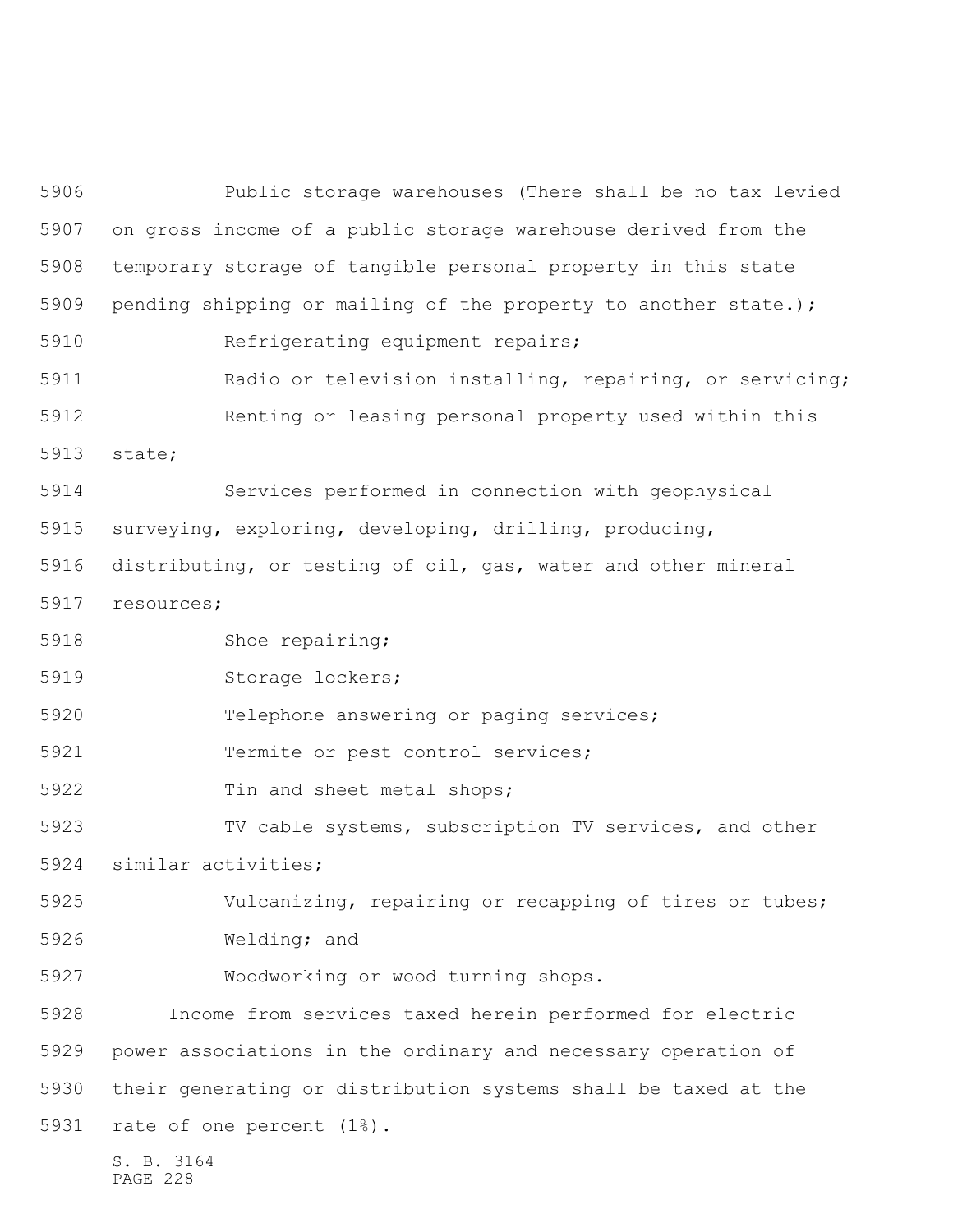Income from services taxed herein performed on materials for use in track or track structures to a railroad whose rates are fixed by the Interstate Commerce Commission or the Mississippi Public Service Commission shall be taxed at the rate of three percent (3%).

 Income from renting or leasing tangible personal property used within this state shall be taxed at the same rates as sales of the same property.

 Persons doing business in this state who rent transportation equipment with a situs within or without the state to common, contract or private commercial carriers are taxed on that part of the income derived from use within this state. If specific accounting is impracticable, a formula may be used with approval of the commissioner.

 A lessor may deduct from the tax computed on the rental income from tangible personal property a credit for sales or use tax paid to this state at the time of purchase of the specific personal property being leased or rented until such credit has been exhausted.

 Charges for custom processing and repairing services may be excluded from gross taxable income when the property on which the service was performed is delivered to the customer in another state either by common carrier or in the seller's equipment.

 When a taxpayer performs unitary services covered by this section, which are performed both in intrastate and interstate commerce, the commissioner is hereby invested with authority to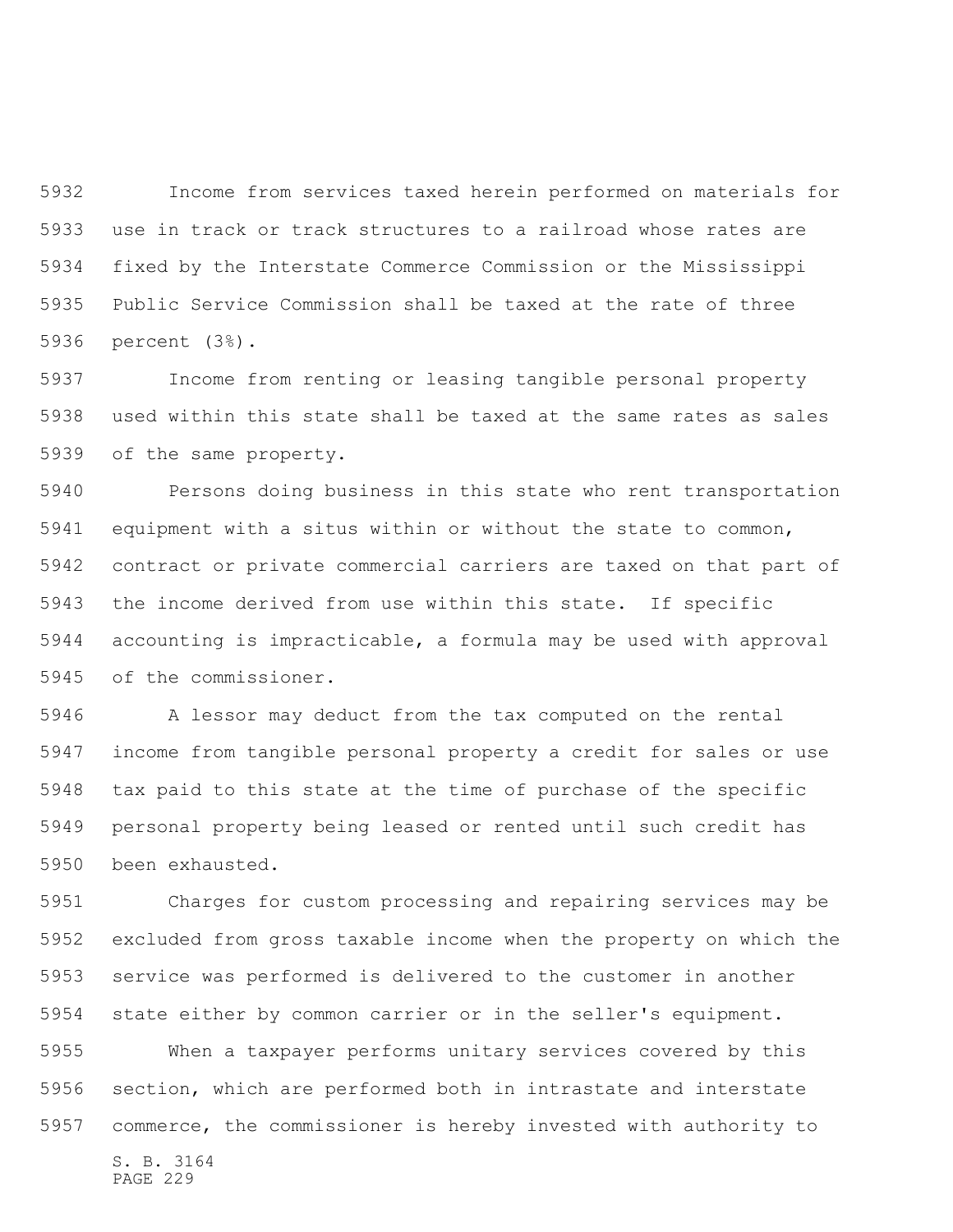formulate in each particular case and to fix for such taxpayer in each instance formulae of apportionment which will apportion to this state, for taxation, that portion of the services which are performed within the State of Mississippi.

 **SECTION 46.** Section 27-65-25, Mississippi Code of 1972, is brought forward as follows:

 27-65-25. Upon every person engaging or continuing within this state in the business of selling alcoholic beverages, the sales of which are legal under the provisions of Chapter 1 of Title 67, Mississippi Code of 1972, there is hereby levied, assessed and shall be collected a tax equal to seven percent (7%) of the gross proceeds of the retail sales of the business. All sales at wholesale to retailers shall be taxed at the same rate as provided in this section for retail sales. A retailer in computing the tax on sales may take credit for the amount of the tax paid to the wholesaler at the rates provided herein and remit the difference to the commissioner, provided adequate records and all invoices are maintained to substantiate the credit claimed.

 **SECTION 47.** Section 27-65-26, Mississippi Code of 1972, is brought forward as follows:

S. B. 3164 27-65-26. (1) Upon every person engaging or continuing within this state in the business of selling, renting or leasing specified digital products, there shall be levied, assessed and shall be collected a tax equal to seven percent (7%) of the gross income of the business. The sale of a digital code that allows the purchaser to obtain a specified digital product shall be taxed

PAGE 230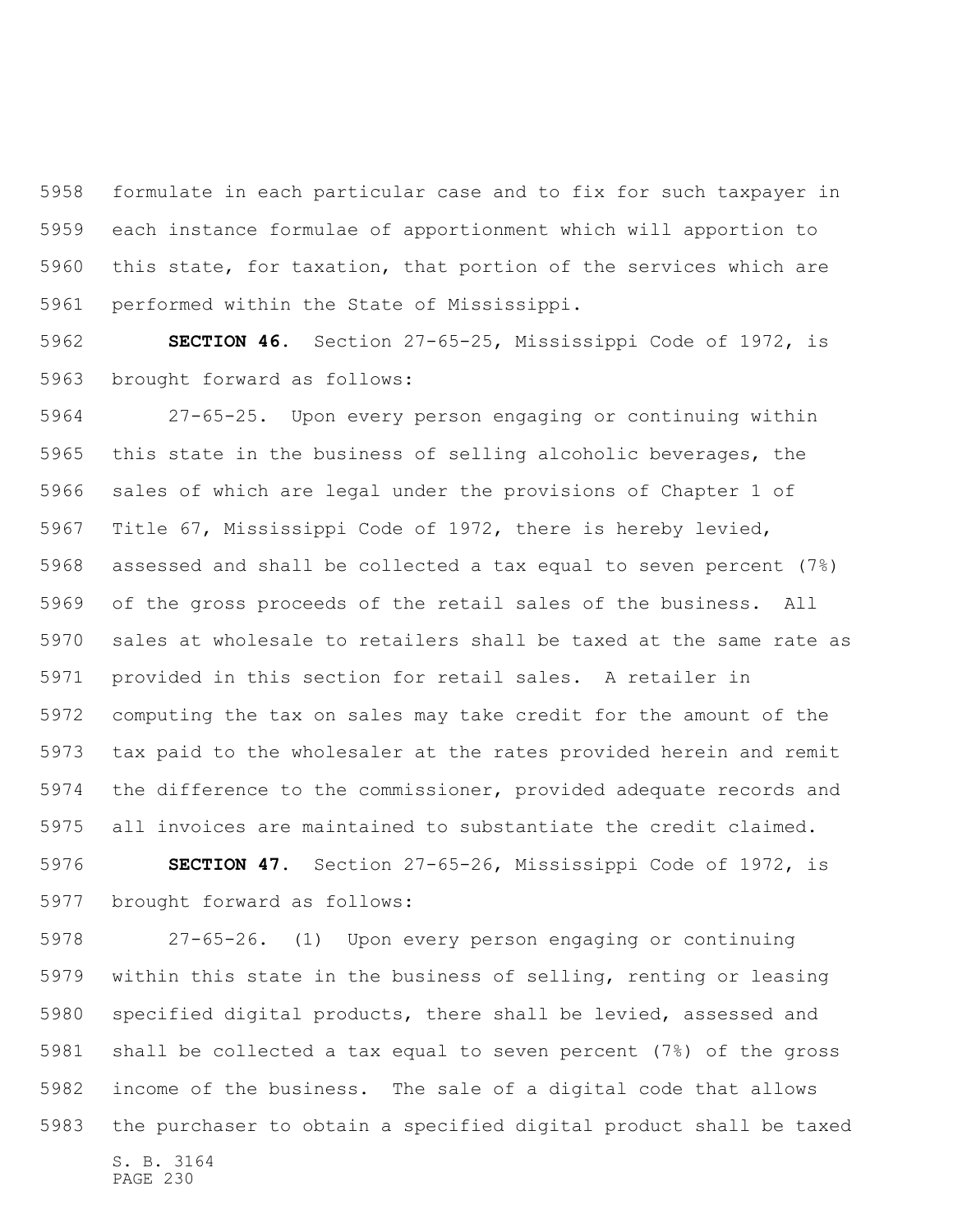in the same manner as the sale of a specified digital product. The tax is imposed when:

5986 (a) The sale is to an end user;

 (b) The seller grants the right of permanent or less than permanent use of the products transferred electronically; or

 (c) The sale is conditioned or not conditioned upon continued payment.

 (2) Charges by one (1) specified digital products provider to another specified digital products provider holding a permit issued under Section 27-65-27 for services that are resold by such other specified digital products provider shall not be subject to the tax levied pursuant to this section.

(3) For purposes of this section:

 (a) "Specified digital products" means electronically transferred digital audio-visual works, digital audio works and digital books.

 (b) "Digital audio-visual works" means a series of related images which, when shown in succession, impart an impression of motion, together with accompanying sounds, if any.

 (c) "Digital audio works" means works that result from the fixation of a series of musical, spoken or other sounds, including ringtones. "Ringtones" means digitized sound files that are downloaded onto a device and that may be used to alert the customer with respect to a communication.

 (d) "Digital books" means works that are generally recognized in the ordinary and usual sense as "books."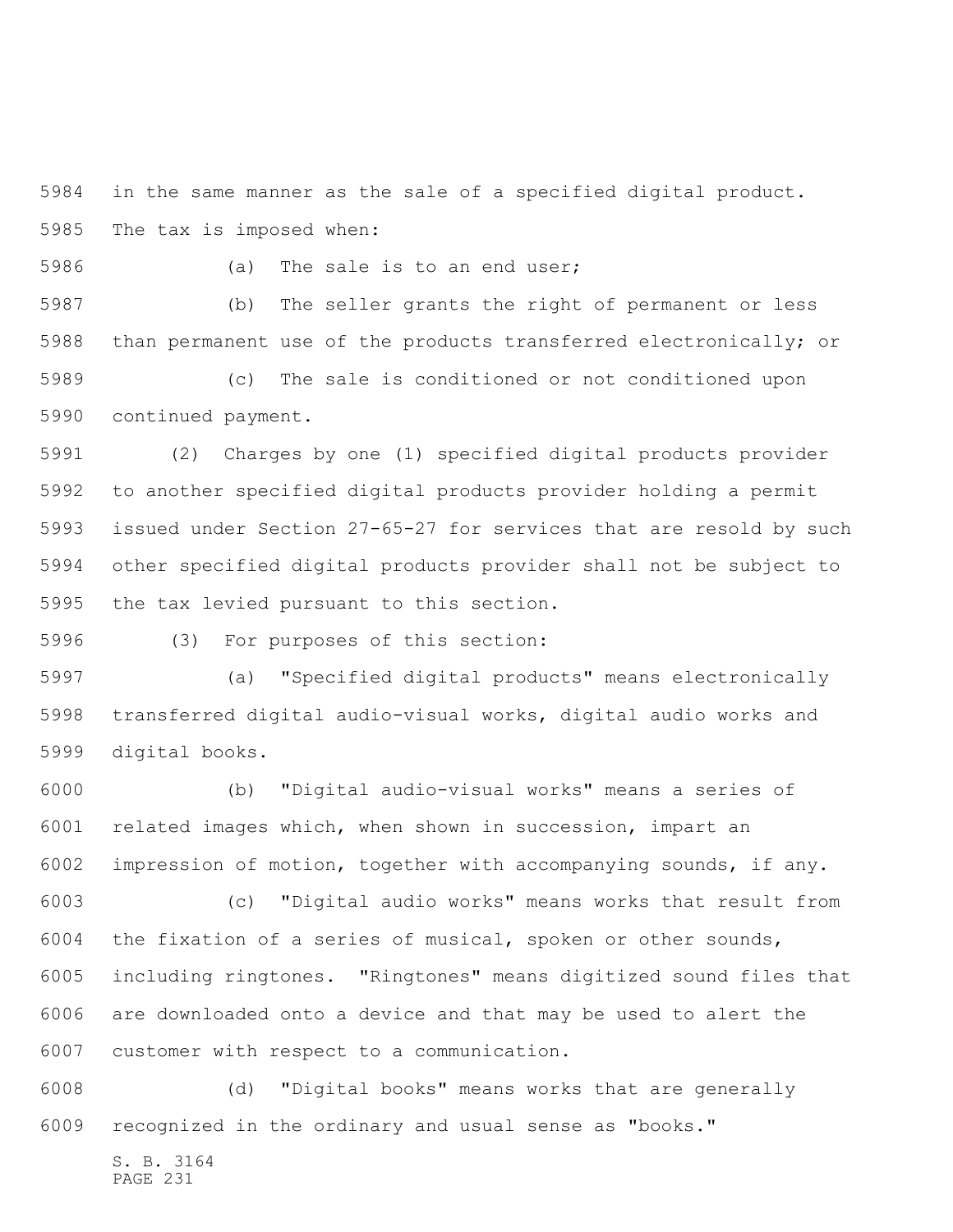(e) "Electronically transferred" means obtained by the purchaser by means other than tangible storage media.

 (f) "End user" means any person other than a person who receives by contract a product transferred electronically for further commercial broadcast, rebroadcast, transmission, retransmission, licensing, relicensing, distribution, redistribution or exhibition of the product, in whole or in part, to another person or persons.

 (g) "Permanent use" means for purposes of this section for perpetual or for an indefinite or unspecified length of time.

 (h) "Digital code" means a code that permits a purchaser to obtain a specified digital product at a later date. **SECTION 48.** Section 27-65-101, Mississippi Code of 1972, is

brought forward as follows:

 27-65-101. (1) The exemptions from the provisions of this chapter which are of an industrial nature or which are more properly classified as industrial exemptions than any other exemption classification of this chapter shall be confined to those persons or property exempted by this section or by the provisions of the Constitution of the United States or the State of Mississippi. No industrial exemption as now provided by any other section except Section 57-3-33 shall be valid as against the tax herein levied. Any subsequent industrial exemption from the tax levied hereunder shall be provided by amendment to this section. No exemption provided in this section shall apply to taxes levied by Section 27-65-15 or 27-65-21.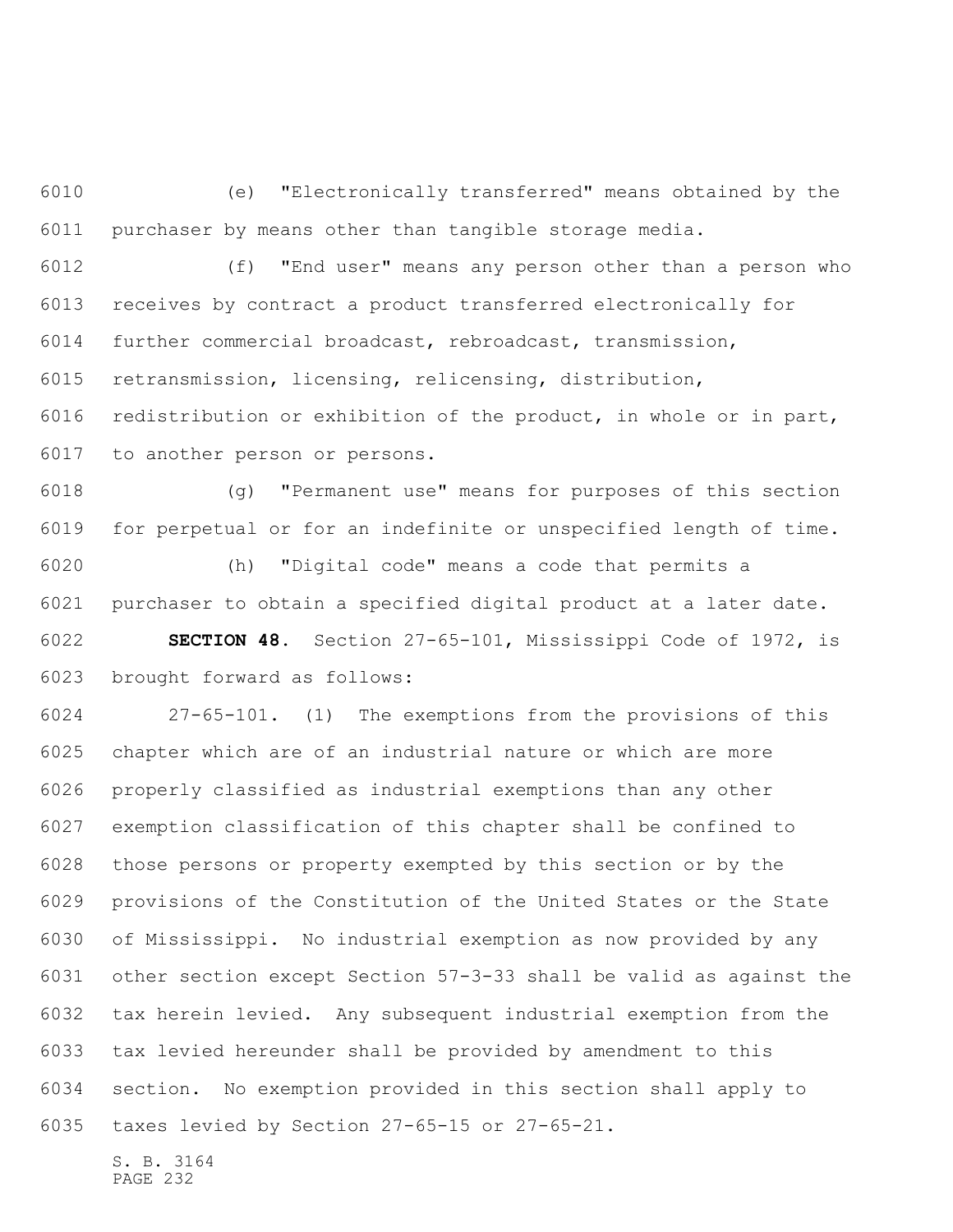The tax levied by this chapter shall not apply to the following:

 (a) Sales of boxes, crates, cartons, cans, bottles and other packaging materials to manufacturers and wholesalers for use as containers or shipping materials to accompany goods sold by said manufacturers or wholesalers where possession thereof will pass to the customer at the time of sale of the goods contained therein and sales to anyone of containers or shipping materials for use in ships engaged in international commerce.

 (b) Sales of raw materials, catalysts, processing chemicals, welding gases or other industrial processing gases (except natural gas) to a manufacturer for use directly in manufacturing or processing a product for sale or rental or repairing or reconditioning vessels or barges of fifty (50) tons load displacement and over. For the purposes of this exemption, electricity used directly in the electrolysis process in the production of sodium chlorate shall be considered a raw material. This exemption shall not apply to any property used as fuel except to the extent that such fuel comprises by-products which have no market value.

 (c) The gross proceeds of sales of dry docks, offshore drilling equipment for use in oil or natural gas exploration or production, vessels or barges of fifty (50) tons load displacement and over, when the vessels or barges are sold by the manufacturer or builder thereof. In addition to other types of equipment, offshore drilling equipment for use in oil or natural gas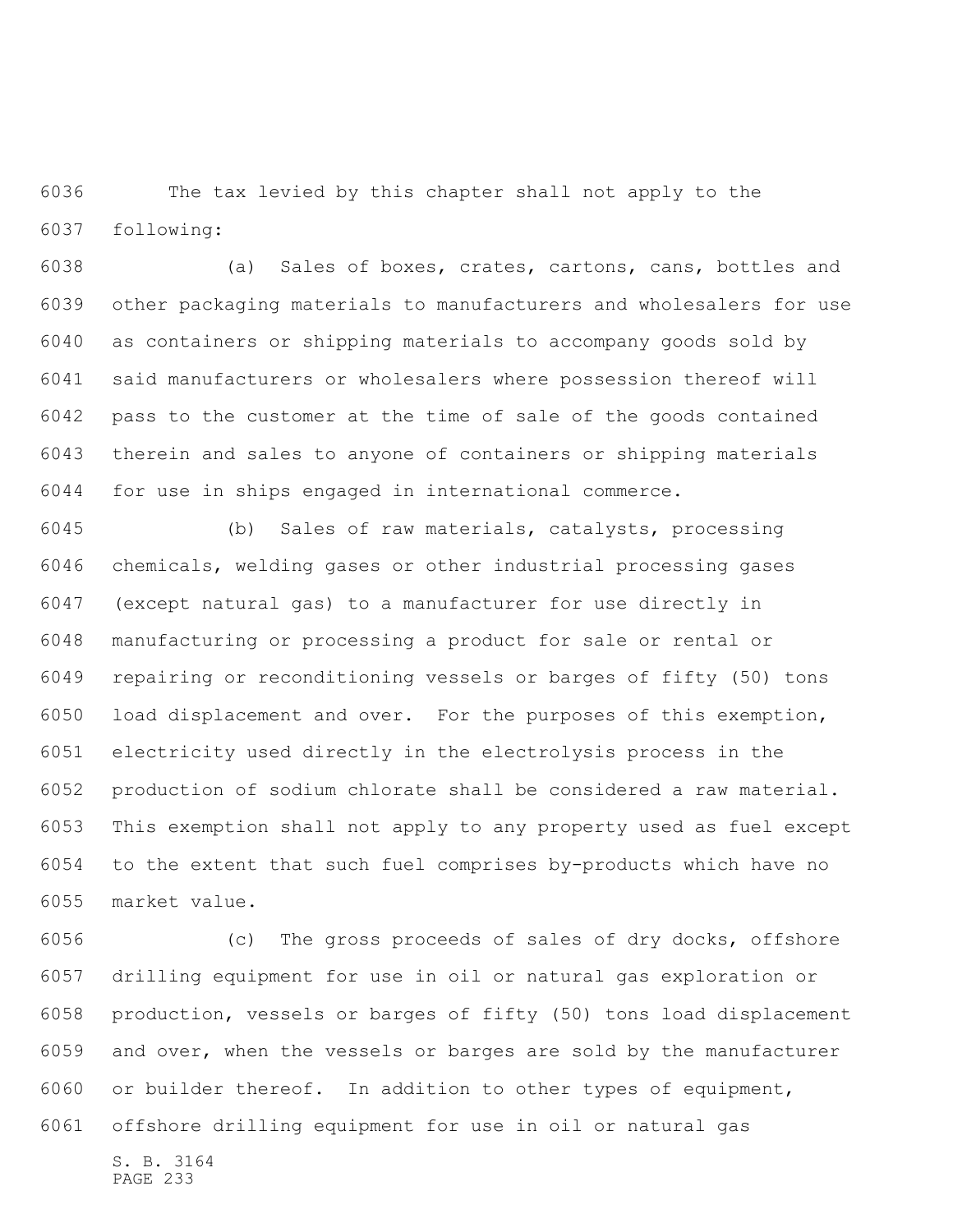exploration or production shall include aircraft used predominately to transport passengers or property to or from offshore oil or natural gas exploration or production platforms or vessels, and engines, accessories and spare parts for such aircraft.

 (d) Sales to commercial fishermen of commercial fishing boats of over five (5) tons load displacement and not more than fifty (50) tons load displacement as registered with the United States Coast Guard and licensed by the Mississippi Commission on Marine Resources.

 (e) The gross income from repairs to vessels and barges engaged in foreign trade or interstate transportation.

 (f) Sales of petroleum products to vessels or barges for consumption in marine international commerce or interstate transportation businesses.

 (g) Sales and rentals of rail rolling stock (and component parts thereof) for ultimate use in interstate commerce and gross income from services with respect to manufacturing, repairing, cleaning, altering, reconditioning or improving such rail rolling stock (and component parts thereof).

 (h) Sales of raw materials, catalysts, processing chemicals, welding gases or other industrial processing gases (except natural gas) used or consumed directly in manufacturing, repairing, cleaning, altering, reconditioning or improving such rail rolling stock (and component parts thereof). This exemption shall not apply to any property used as fuel.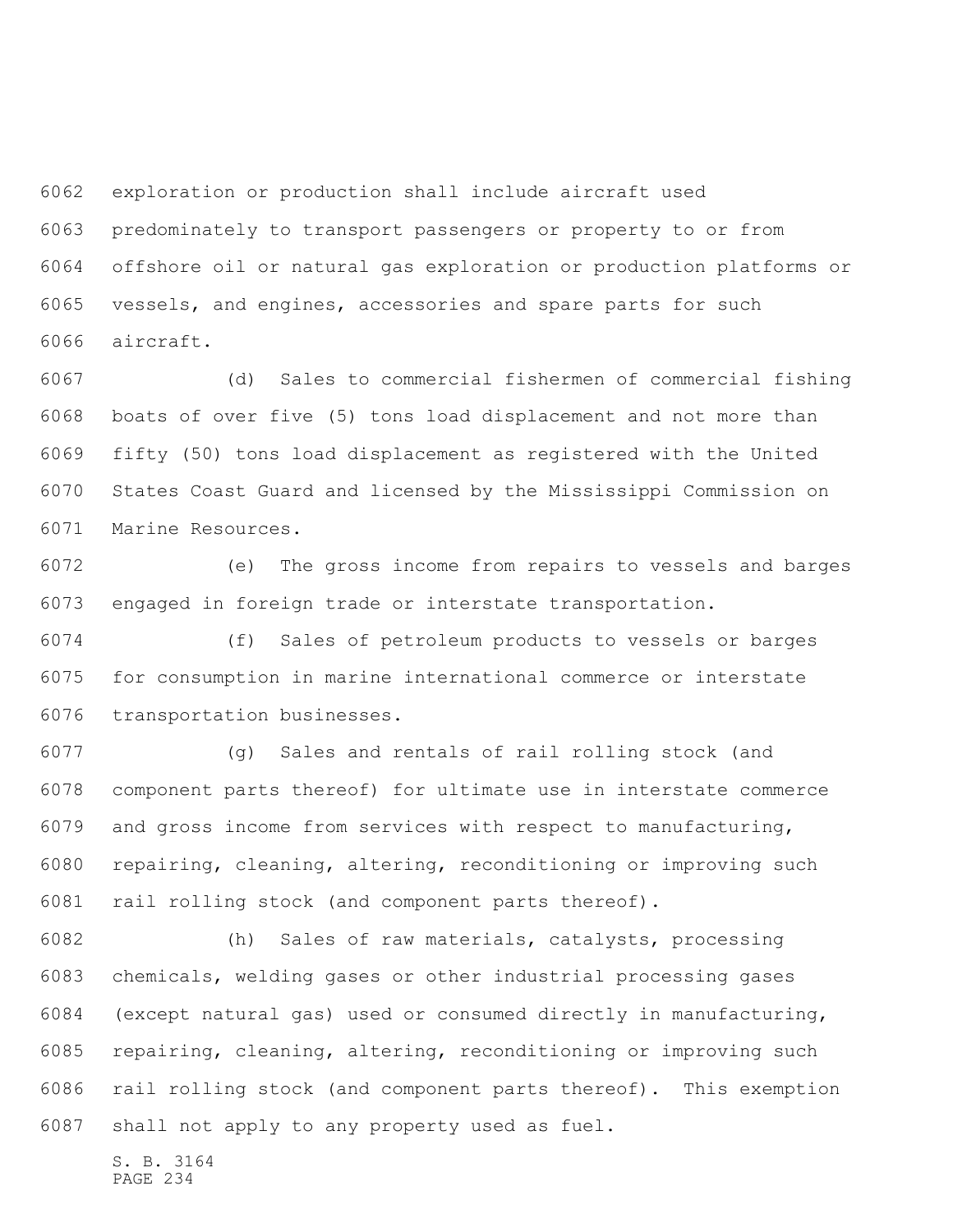(i) Sales of machinery or tools or repair parts therefor or replacements thereof, fuel or supplies used directly in manufacturing, converting or repairing ships, vessels or barges of three thousand (3,000) tons load displacement and over, but not to include office and plant supplies or other equipment not directly used on the ship, vessel or barge being built, converted or repaired. For purposes of this exemption, "ships, vessels or barges" shall not include floating structures described in Section 27-65-18.

 (j) Sales of tangible personal property to persons operating ships in international commerce for use or consumption on board such ships. This exemption shall be limited to cases in which procedures satisfactory to the commissioner, ensuring against use in this state other than on such ships, are established.

 (k) Sales of materials used in the construction of a building, or any addition or improvement thereon, and sales of any machinery and equipment not later than three (3) months after the completion of construction of the building, or any addition thereon, to be used therein, to qualified businesses, as defined in Section 57-51-5, which are located in a county or portion thereof designated as an enterprise zone pursuant to Sections 57-51-1 through 57-51-15.

S. B. 3164 (l) Sales of materials used in the construction of a building, or any addition or improvement thereon, and sales of any machinery and equipment not later than three (3) months after the

PAGE 235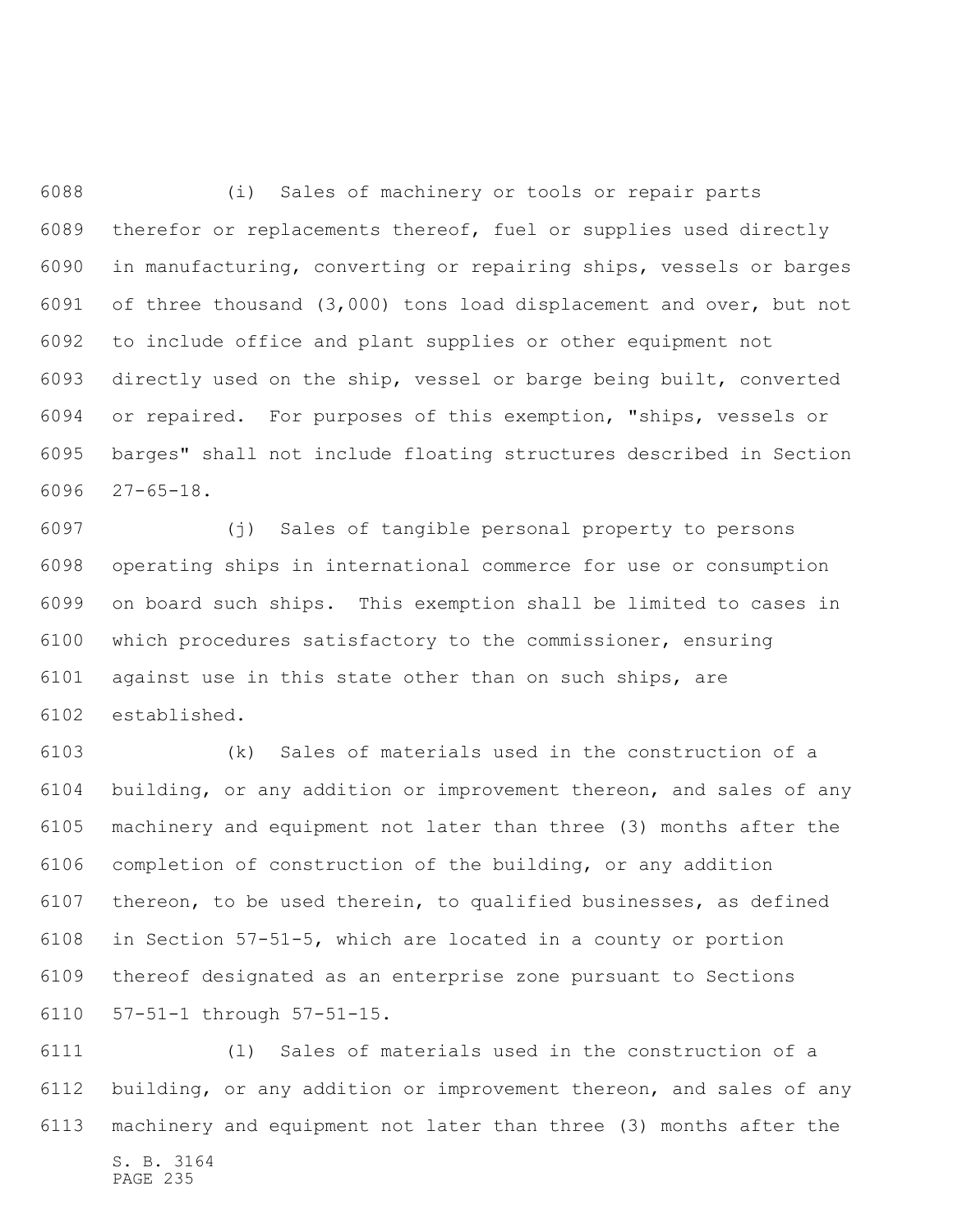completion of construction of the building, or any addition thereon, to be used therein, to qualified businesses, as defined in Section 57-54-5.

 (m) Income from storage and handling of perishable goods by a public storage warehouse.

 (n) The value of natural gas lawfully injected into the earth for cycling, repressuring or lifting of oil, or lawfully vented or flared in connection with the production of oil; however, if any gas so injected into the earth is sold for such purposes, then the gas so sold shall not be exempt.

 (o) The gross collections from self-service commercial laundering, drying, cleaning and pressing equipment.

 (p) Sales of materials used in the construction of a building, or any addition or improvement thereon, and sales of any machinery and equipment not later than three (3) months after the completion of construction of the building, or any addition thereon, to be used therein, to qualified companies, certified as such by the Mississippi Development Authority under Section 57-53-1.

S. B. 3164 (q) Sales of component materials used in the construction of a building, or any addition or improvement thereon, sales of machinery and equipment to be used therein, and sales of manufacturing or processing machinery and equipment which is permanently attached to the ground or to a permanent foundation and which is not by its nature intended to be housed within a building structure, not later than three (3) months after the

```
PAGE 236
```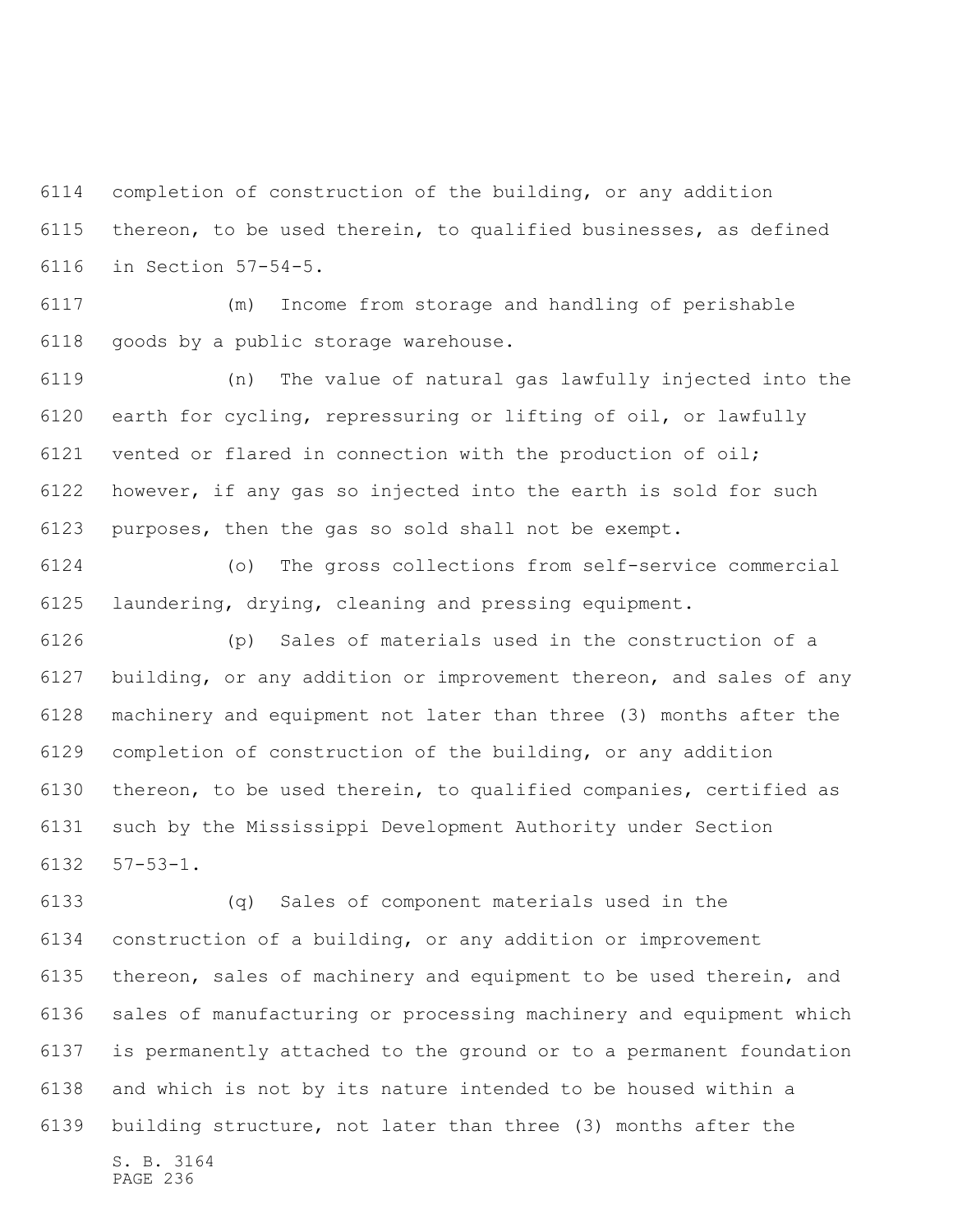initial start-up date, to permanent business enterprises engaging in manufacturing or processing in Tier Three areas (as such term is defined in Section 57-73-21), which businesses are certified by the Department of Revenue as being eligible for the exemption granted in this paragraph (q).

 (r) (i) Sales of component materials used in the construction of a building, or any addition or improvement thereon, and sales of any machinery and equipment not later than three (3) months after the completion of the building, addition or improvement thereon, to be used therein, for any company establishing or transferring its national or regional headquarters from within or outside the State of Mississippi and creating a minimum of twenty (20) jobs at the new headquarters in this state. The Department of Revenue shall establish criteria and prescribe procedures to determine if a company qualifies as a national or regional headquarters for the purpose of receiving the exemption provided in this subparagraph (i).

S. B. 3164 (ii) Sales of component materials used in the construction of a building, or any addition or improvement thereon, and sales of any machinery and equipment not later than three (3) months after the completion of the building, addition or improvement thereon, to be used therein, for any company expanding or making additions after January 1, 2013, to its national or regional headquarters within the State of Mississippi and creating a minimum of twenty (20) new jobs at the headquarters as a result of the expansion or additions. The Department of Revenue shall

PAGE 237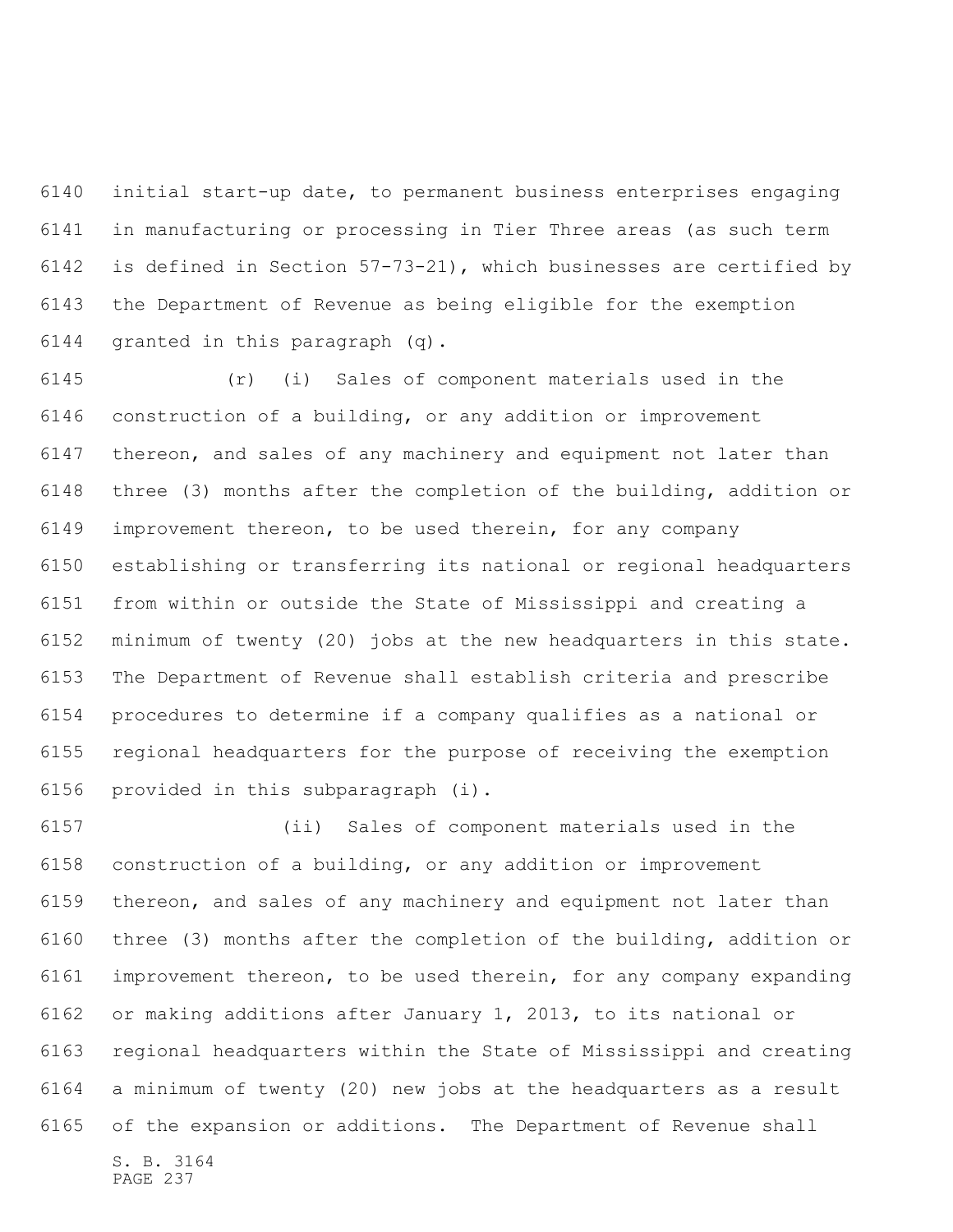establish criteria and prescribe procedures to determine if a company qualifies as a national or regional headquarters for the purpose of receiving the exemption provided in this subparagraph (ii).

 (s) The gross proceeds from the sale of semitrailers, trailers, boats, travel trailers, motorcycles, all-terrain cycles and rotary-wing aircraft if exported from this state within forty-eight (48) hours and registered and first used in another state.

 (t) Gross income from the storage and handling of natural gas in underground salt domes and in other underground reservoirs, caverns, structures and formations suitable for such storage.

 (u) Sales of machinery and equipment to nonprofit organizations if the organization:

 (i) Is tax exempt pursuant to Section 501(c)(4) of the Internal Revenue Code of 1986, as amended;

 (ii) Assists in the implementation of the contingency plan or area contingency plan, and which is created in response to the requirements of Title IV, Subtitle B of the Oil Pollution Act of 1990, Public Law 101-380; and

 (iii) Engages primarily in programs to contain, clean up and otherwise mitigate spills of oil or other substances occurring in the United States coastal and tidal waters.

S. B. 3164 For purposes of this exemption, "machinery and equipment" means any ocean-going vessels, barges, booms, skimmers and other

PAGE 238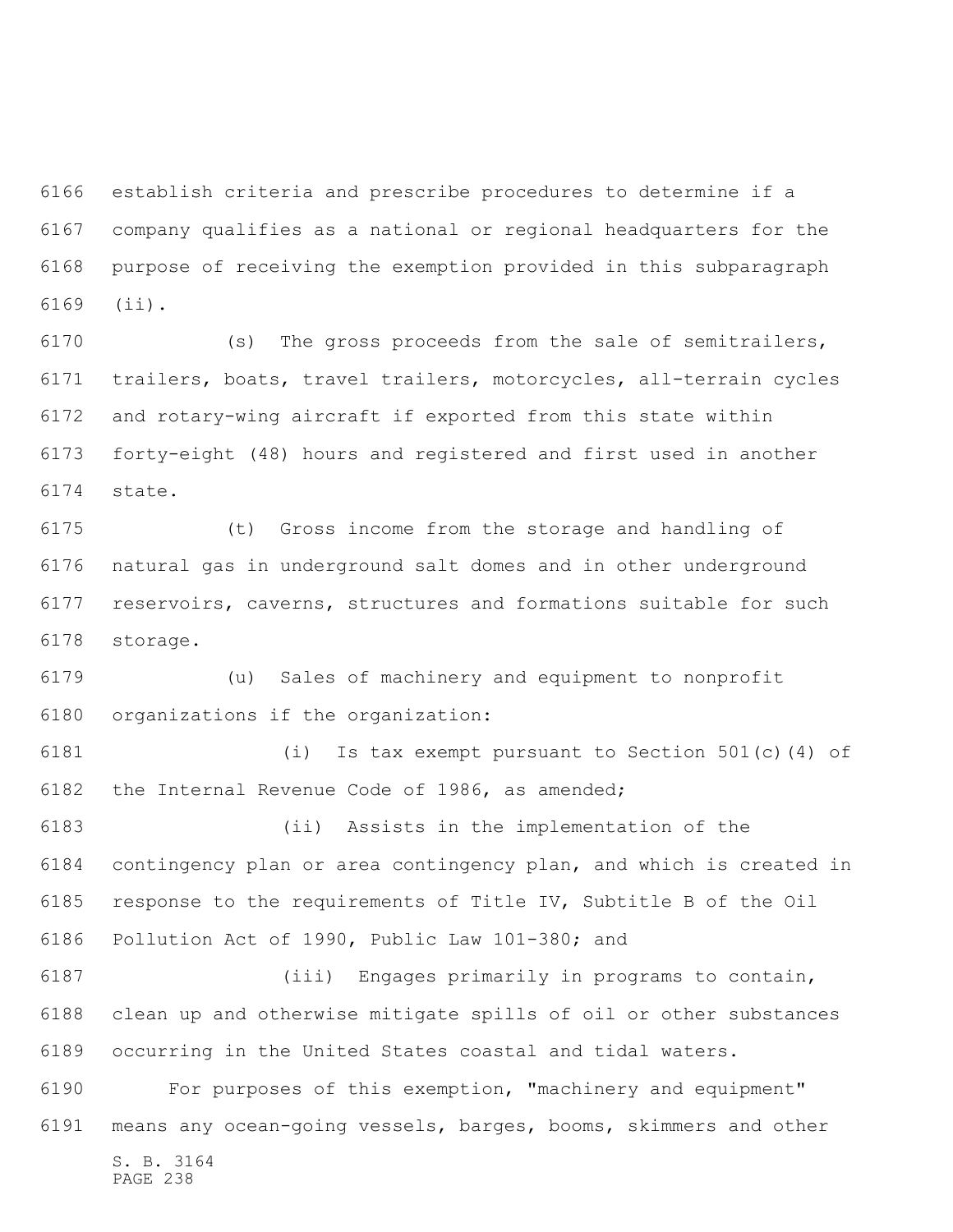capital equipment used primarily in the operations of nonprofit organizations referred to herein.

 (v) Sales or leases of materials and equipment to approved business enterprises as provided under the Growth and Prosperity Act.

 (w) From and after July 1, 2001, sales of pollution control equipment to manufacturers or custom processors for industrial use. For the purposes of this exemption, "pollution control equipment" means equipment, devices, machinery or systems used or acquired to prevent, control, monitor or reduce air, water or groundwater pollution, or solid or hazardous waste as required by federal or state law or regulation.

 (x) Sales or leases to a manufacturer of motor vehicles or powertrain components operating a project that has been certified by the Mississippi Major Economic Impact Authority as a project as defined in Section 57-75-5(f)(iv)1, Section 6208 57-75-5(f)(xxi) or Section  $57-75-5(f)(xxi)$  of machinery and equipment; special tooling such as dies, molds, jigs and similar items treated as special tooling for federal income tax purposes; or repair parts therefor or replacements thereof; repair services thereon; fuel, supplies, electricity, coal and natural gas used directly in the manufacture of motor vehicles or motor vehicle parts or used to provide climate control for manufacturing areas. (y) Sales or leases of component materials, machinery

 and equipment used in the construction of a building, or any addition or improvement thereon to an enterprise operating a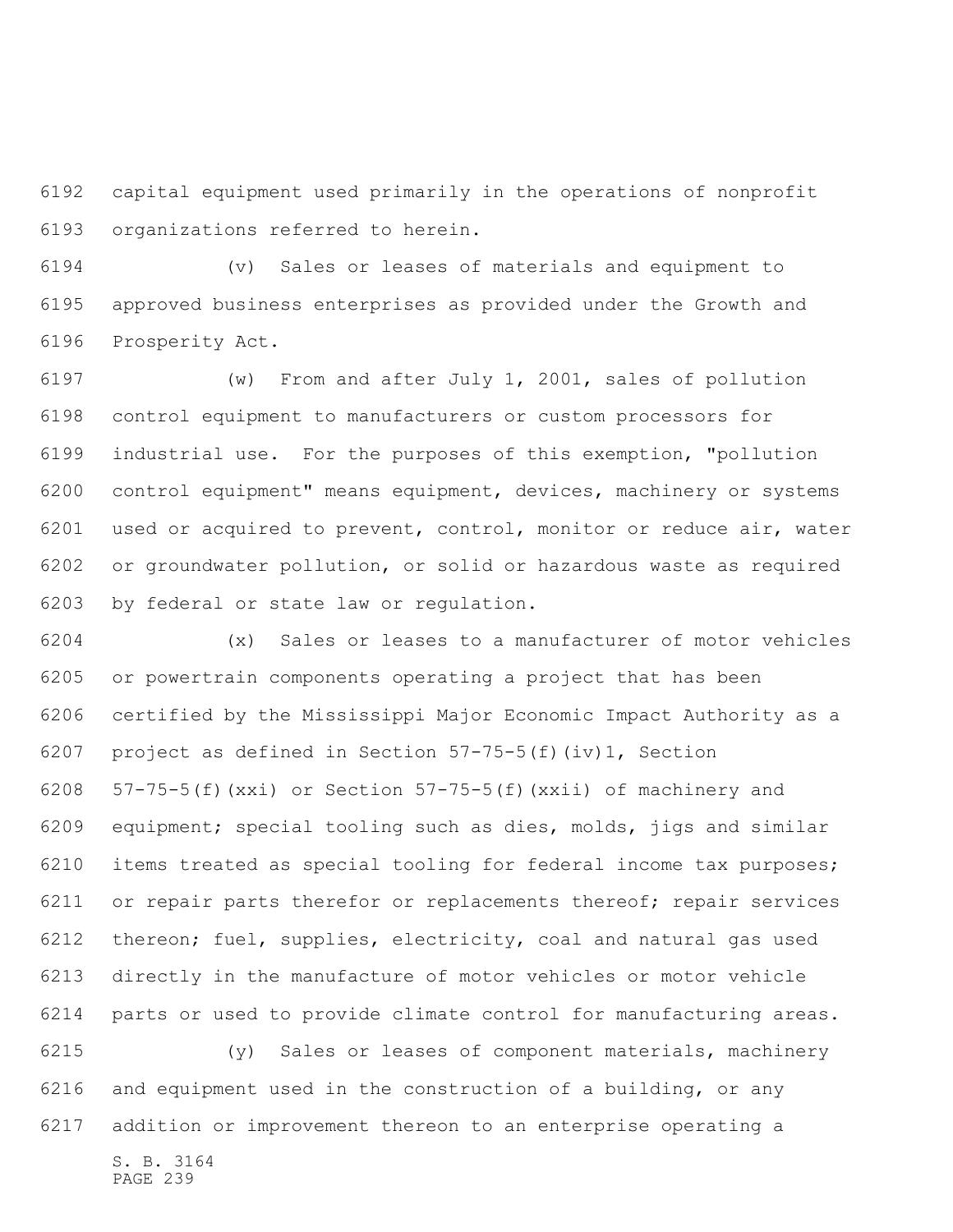project that has been certified by the Mississippi Major Economic Impact Authority as a project as defined in Section 57-75-5(f)(iv)1, Section 57-75-5(f)(xxi), Section 57-75-5(f)(xxii) or Section 57-75-5(f)(xxviii) and any other sales or leases required to establish or operate such project.

 (z) Sales of component materials and equipment to a business enterprise as provided under Section 57-64-33.

 (aa) The gross income from the stripping and painting of commercial aircraft engaged in foreign or interstate transportation business.

(bb) [Repealed]

 (cc) Sales or leases to an enterprise owning or operating a project that has been designated by the Mississippi Major Economic Impact Authority as a project as defined in Section 57-75-5(f)(xviii) of machinery and equipment; special tooling such as dies, molds, jigs and similar items treated as special tooling for federal income tax purposes; or repair parts therefor or replacements thereof; repair services thereon; fuel, supplies, electricity, coal and natural gas used directly in the manufacturing/production operations of the project or used to provide climate control for manufacturing/production areas.

S. B. 3164 PAGE 240 (dd) Sales or leases of component materials, machinery and equipment used in the construction of a building, or any addition or improvement thereon to an enterprise owning or operating a project that has been designated by the Mississippi Major Economic Impact Authority as a project as defined in Section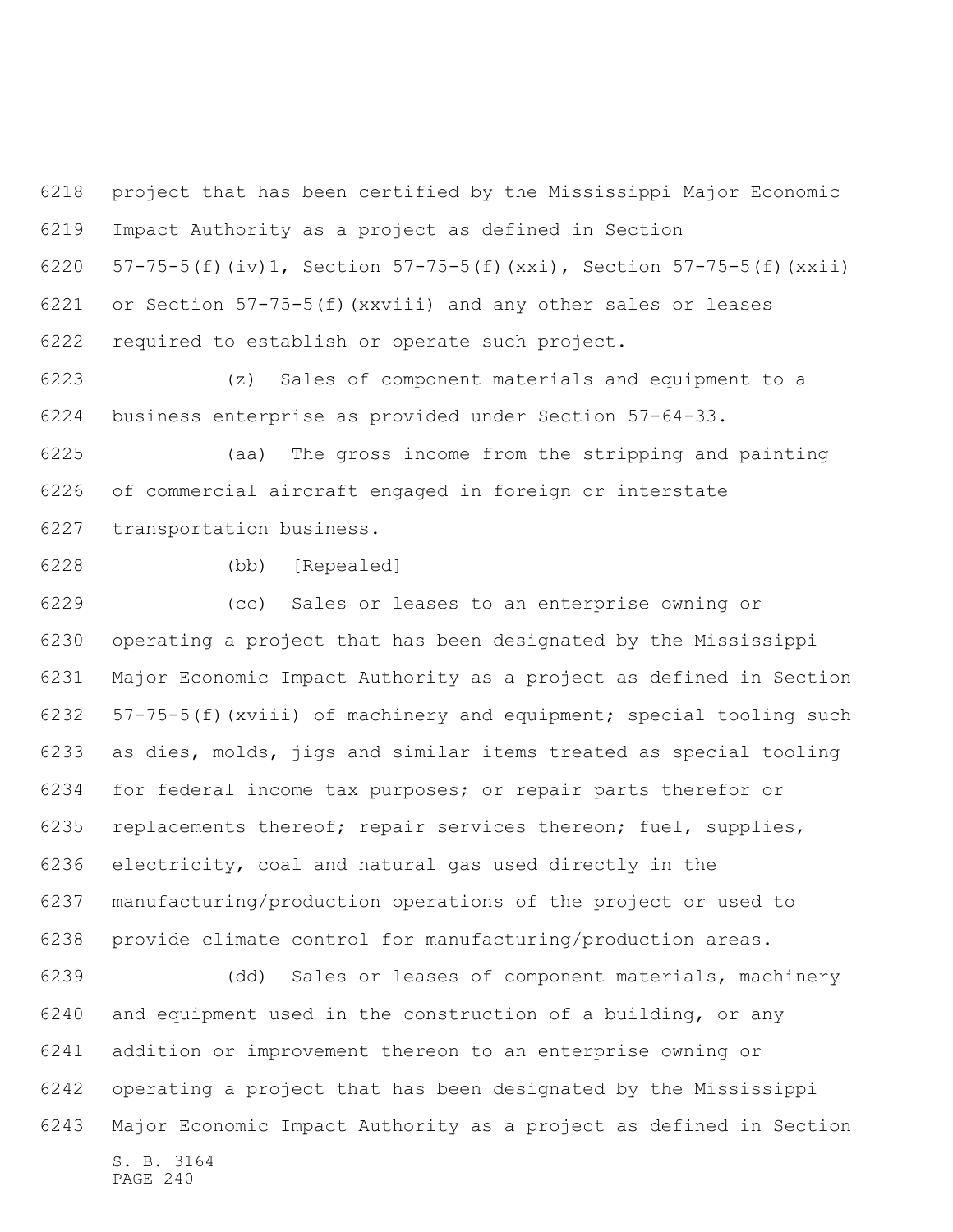57-75-5(f)(xviii) and any other sales or leases required to establish or operate such project.

 (ee) Sales of parts used in the repair and servicing of aircraft not registered in Mississippi engaged exclusively in the business of foreign or interstate transportation to businesses engaged in aircraft repair and maintenance.

 (ff) Sales of component materials used in the construction of a facility, or any addition or improvement thereon, and sales or leases of machinery and equipment not later than three (3) months after the completion of construction of the facility, or any addition or improvement thereto, to be used in the building or any addition or improvement thereto, to a permanent business enterprise operating a data/information enterprise in Tier Three areas (as such areas are designated in accordance with Section 57-73-21), meeting minimum criteria established by the Mississippi Development Authority.

S. B. 3164 PAGE 241 (gg) Sales of component materials used in the construction of a facility, or any addition or improvement thereto, and sales of machinery and equipment not later than three (3) months after the completion of construction of the facility, or any addition or improvement thereto, to be used in the facility or any addition or improvement thereto, to technology intensive enterprises for industrial purposes in Tier Three areas (as such areas are designated in accordance with Section 57-73-21), as certified by the Department of Revenue. For purposes of this paragraph, an enterprise must meet the criteria provided for in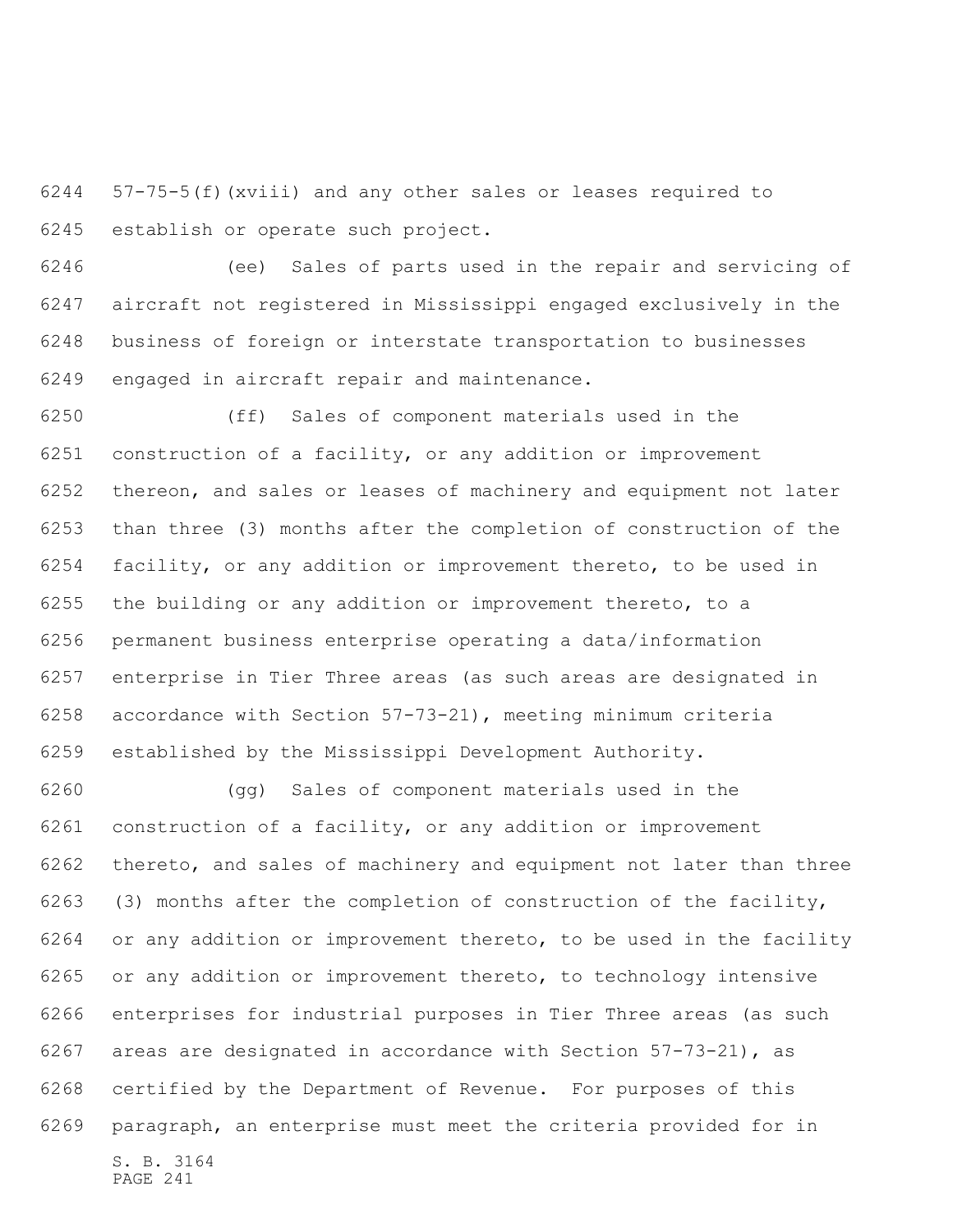Section 27-65-17(1)(f) in order to be considered a technology intensive enterprise.

 (hh) Sales of component materials used in the replacement, reconstruction or repair of a building or facility that has been destroyed or sustained extensive damage as a result of a disaster declared by the Governor, sales of machinery and equipment to be used therein to replace machinery or equipment damaged or destroyed as a result of such disaster, including, but not limited to, manufacturing or processing machinery and equipment which is permanently attached to the ground or to a permanent foundation and which is not by its nature intended to be housed within a building structure, to enterprises or companies 6282 that were eligible for the exemptions authorized in paragraph  $(q)$ , 6283 (r), (ff) or (qq) of this subsection during initial construction of the building that was destroyed or damaged, which enterprises or companies are certified by the Department of Revenue as being eligible for the exemption granted in this paragraph.

 (ii) Sales of software or software services transmitted by the Internet to a destination outside the State of Mississippi where the first use of such software or software services by the purchaser occurs outside the State of Mississippi.

 (jj) Gross income of public storage warehouses derived from the temporary storage of raw materials that are to be used in an eligible facility as defined in Section 27-7-22.35.

S. B. 3164 (kk) Sales of component building materials and equipment for initial construction of facilities or expansion of

```
PAGE 242
```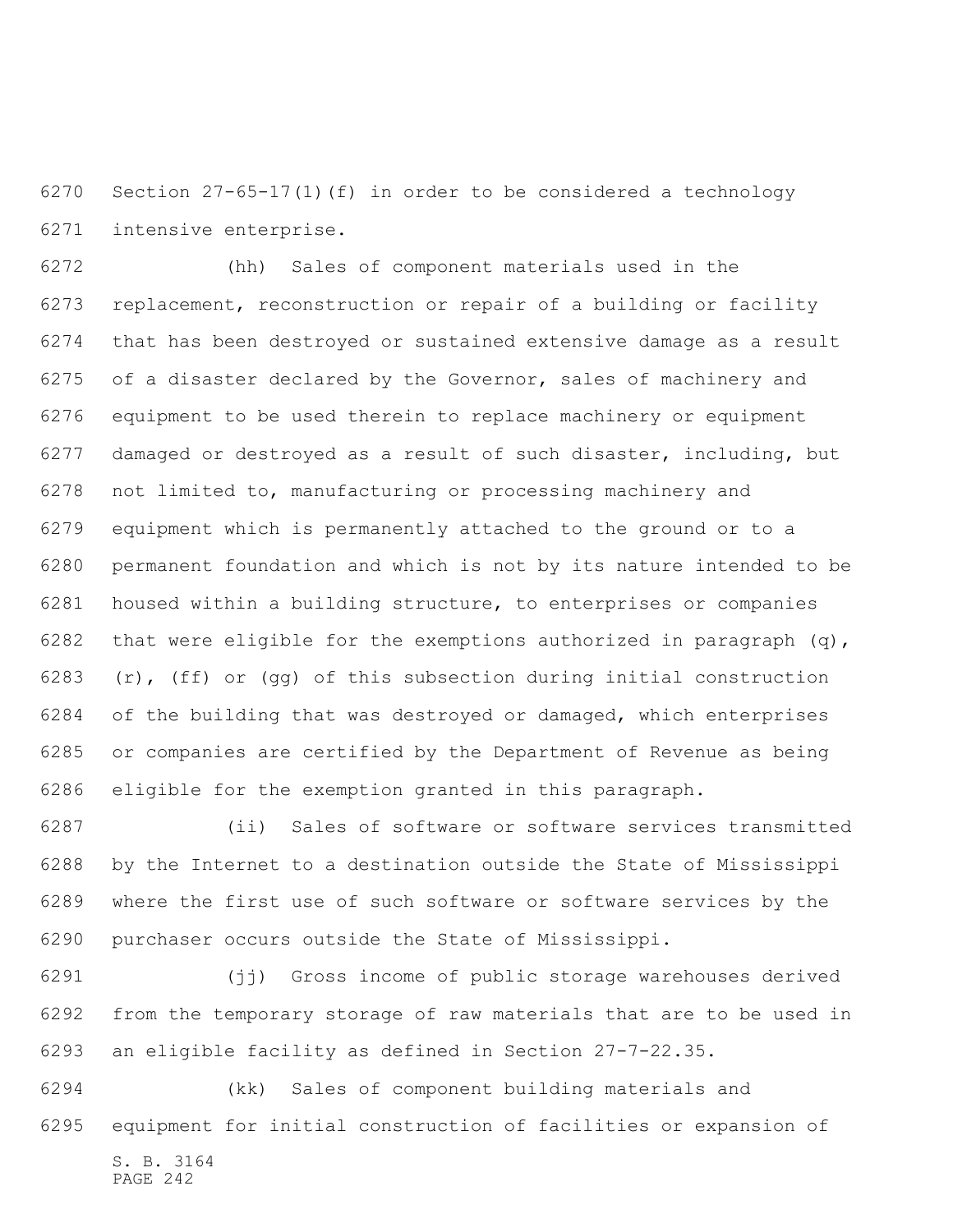facilities as authorized under Sections 57-113-1 through 57-113-7 and Sections 57-113-21 through 57-113-27.

 (ll) Sales and leases of machinery and equipment acquired in the initial construction to establish facilities as authorized in Sections 57-113-1 through 57-113-7.

 (mm) Sales and leases of replacement hardware, software or other necessary technology to operate a data center as authorized under Sections 57-113-21 through 57-113-27.

 (nn) Sales of component materials used in the construction of a building, or any addition or improvement thereon, and sales or leases of machinery and equipment not later than three (3) months after the completion of the construction of the facility, to be used in the facility, to permanent business enterprises operating a facility producing renewable crude oil from biomass harvested or produced, in whole or in part, in Mississippi, which businesses meet minimum criteria established by the Mississippi Development Authority. As used in this paragraph, the term "biomass" shall have the meaning ascribed to such term in Section 57-113-1.

 (oo) Sales of supplies, equipment and other personal property to an organization that is exempt from taxation under Section 501(c)(3) of the Internal Revenue Code and is the host organization coordinating a professional golf tournament played or to be played in this state and the supplies, equipment or other personal property will be used for purposes related to the golf tournament and related activities.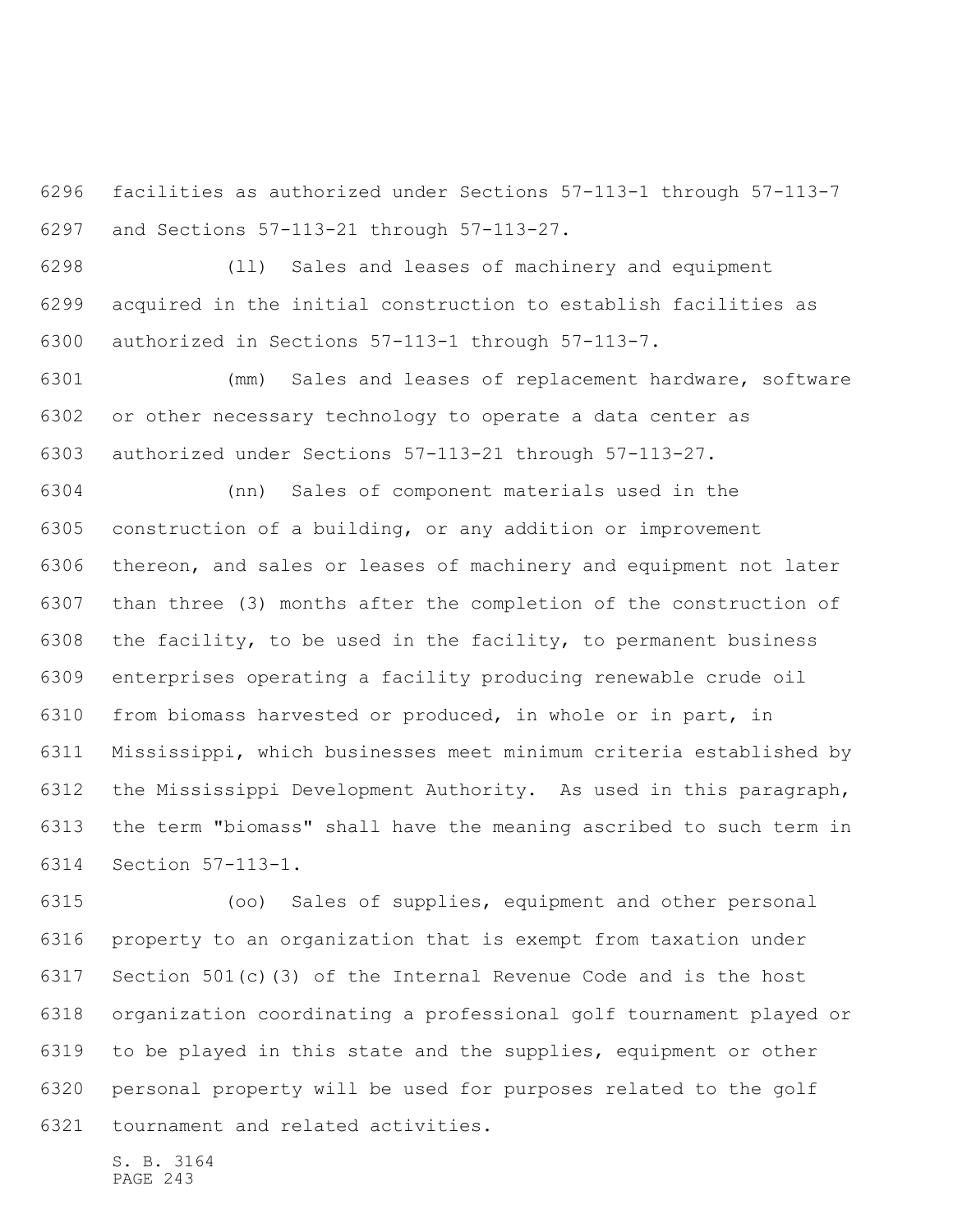(pp) Sales of materials used in the construction of a health care industry facility, as defined in Section 57-117-3, or any addition or improvement thereon, and sales of any machinery and equipment not later than three (3) months after the completion of construction of the facility, or any addition thereon, to be used therein, to qualified businesses, as defined in Section 57-117-3. This paragraph shall be repealed from and after July 1, 2022.

 (qq) Sales or leases to a manufacturer of automotive parts operating a project that has been certified by the Mississippi Major Economic Impact Authority as a project as defined in Section 57-75-5(f)(xxviii) of machinery and equipment; or repair parts therefor or replacements thereof; repair services thereon; fuel, supplies, electricity, coal, nitrogen and natural gas used directly in the manufacture of automotive parts or used to provide climate control for manufacturing areas.

 (rr) Gross collections derived from guided tours on any navigable waters of this state, which include providing accommodations, guide services and/or related equipment operated by or under the direction of the person providing the tour, for the purposes of outdoor tourism. The exemption provided in this paragraph (rr) does not apply to the sale of tangible personal property by a person providing such tours.

 (ss) Retail sales of truck-tractors and semitrailers used in interstate commerce and registered under the International Registration Plan (IRP) or any similar reciprocity agreement or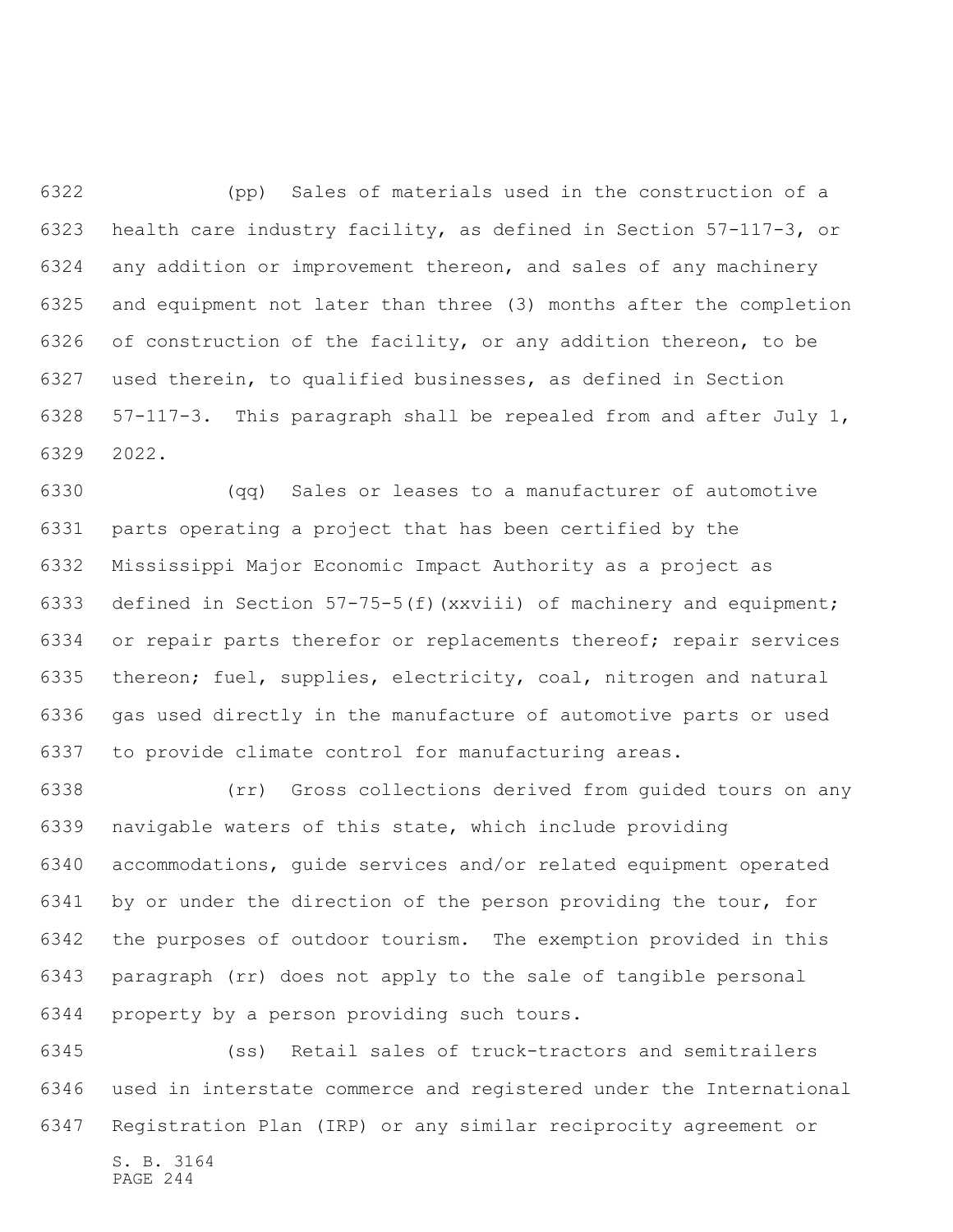compact relating to the proportional registration of commercial vehicles entered into as provided for in Section 27-19-143.

 (tt) Sales exempt under the Facilitating Business Rapid Response to State Declared Disasters Act of 2015 (Sections 27-113-1 through 27-113-9).

 (uu) Sales or leases to an enterprise and its affiliates operating a project that has been certified by the Mississippi Major Economic Impact Authority as a project as defined in Section 57-75-5(f)(xxix) of:

 (i) All personal property and fixtures, including without limitation, sales or leases to the enterprise and its affiliates of:

 1. Manufacturing machinery and equipment; 2. Special tooling such as dies, molds, jigs and similar items treated as special tooling for federal income tax purposes;

S. B. 3164 PAGE 245 3. Component building materials, machinery and equipment used in the construction of buildings, and any other additions or improvements to the project site for the project; 4. Nonmanufacturing furniture, fixtures and equipment (inclusive of all communications, computer, server, software and other hardware equipment); and 5. Fuel, supplies (other than nonmanufacturing consumable supplies and water), electricity, nitrogen gas and natural gas used directly in the manufacturing/production operations of such project or used to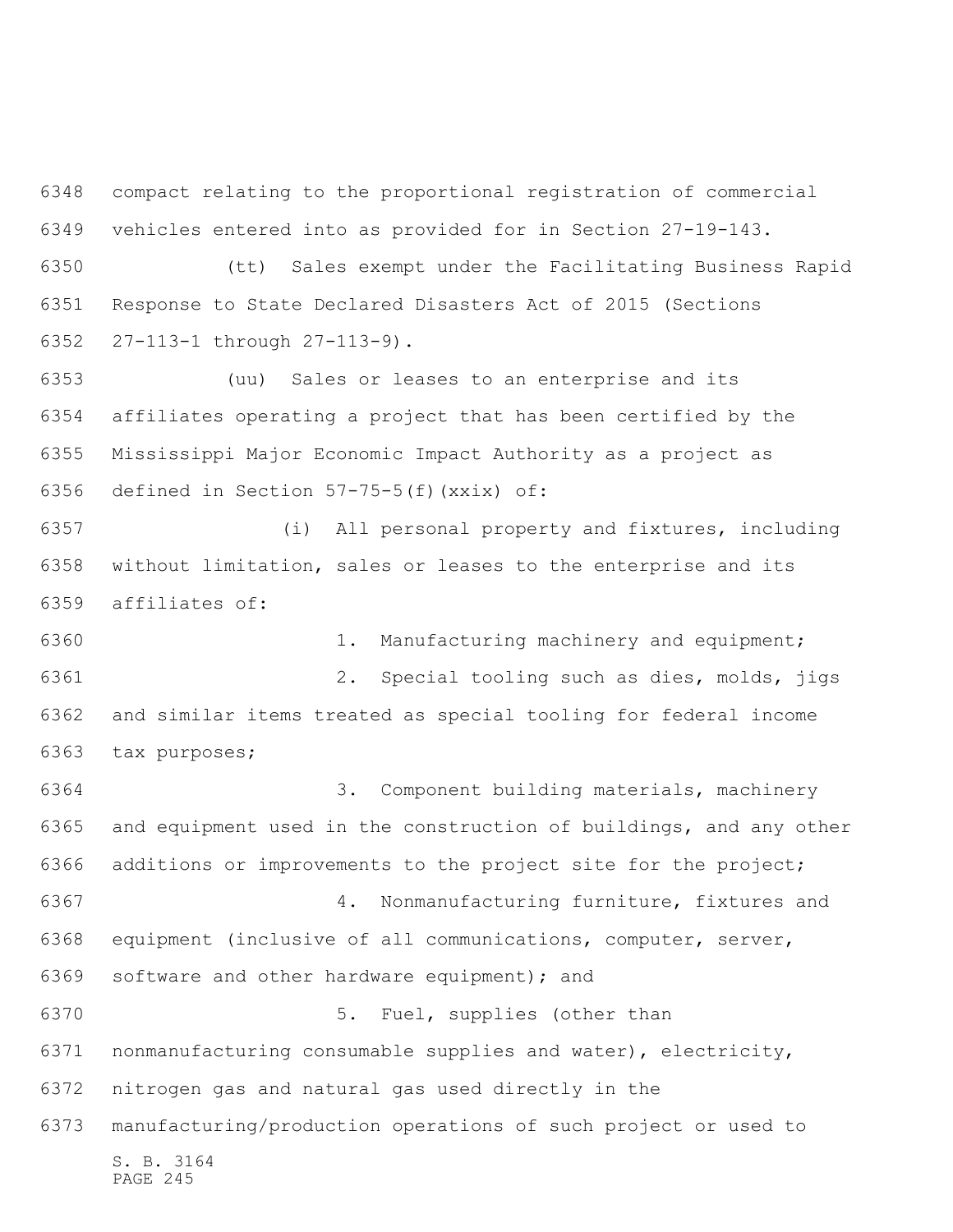provide climate control for manufacturing/production areas of such project;

 (ii) All replacements of, repair parts for or services to repair items described in subparagraph (i)1, 2 and 3 of this paragraph; and

 (iii) All services taxable pursuant to Section 27-65-23 required to establish, support, operate, repair and/or maintain such project.

 (vv) Sales or leases to an enterprise operating a project that has been certified by the Mississippi Major Economic Impact Authority as a project as defined in Section 57-75-5(f)(xxx) of:

 (i) Purchases required to establish and operate the project, including, but not limited to, sales of component building materials, machinery and equipment required to establish the project facility and any additions or improvements thereon; and

 (ii) Machinery, special tools (such as dies, molds, and jigs) or repair parts thereof, or replacements and lease thereof, repair services thereon, fuel, supplies and electricity, coal and natural gas used in the manufacturing process and purchased by the enterprise owning or operating the project for the benefit of the project.

 (ww) Sales of component materials used in the construction of a building, or any expansion or improvement thereon, sales of machinery and/or equipment to be used therein,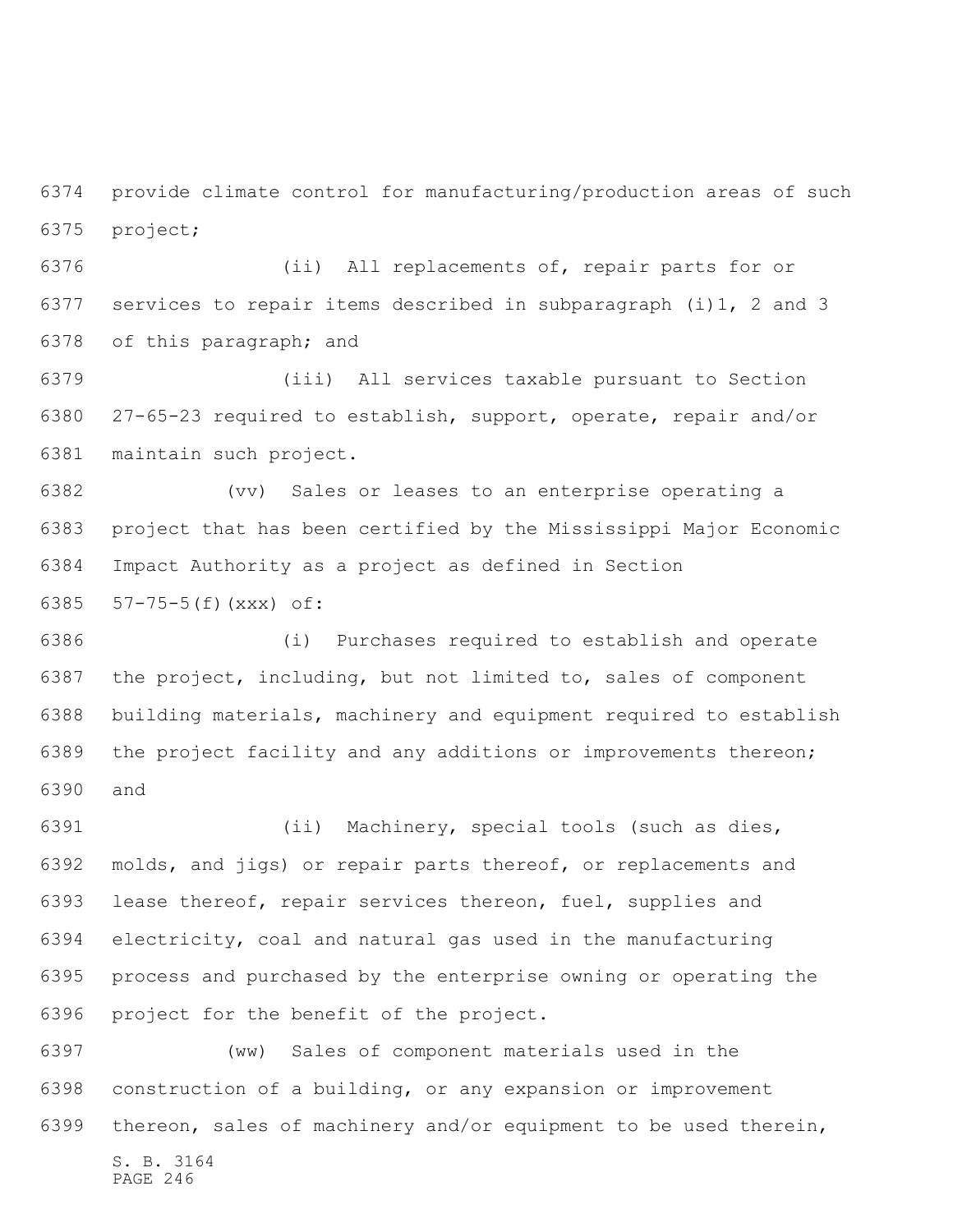and sales of processing machinery and equipment which is permanently attached to the ground or to a permanent foundation which is not by its nature intended to be housed in a building structure, no later than three (3) months after initial startup, expansion or improvement of a permanent enterprise solely engaged in the conversion of natural sand into proppants used in oil and gas exploration and development with at least ninety-five percent (95%) of such proppants used in the production of oil and/or gas from horizontally drilled wells and/or horizontally drilled recompletion wells as defined in Sections 27-25-501 and 27-25-701.

 (2) Sales of component materials used in the construction of a building, or any addition or improvement thereon, sales of machinery and equipment to be used therein, and sales of manufacturing or processing machinery and equipment which is permanently attached to the ground or to a permanent foundation and which is not by its nature intended to be housed within a building structure, not later than three (3) months after the initial start-up date, to permanent business enterprises engaging in manufacturing or processing in Tier Two areas and Tier One areas (as such areas are designated in accordance with Section 57-73-21), which businesses are certified by the Department of Revenue as being eligible for the exemption granted in this subsection, shall be exempt from one-half (1/2) of the taxes imposed on such transactions under this chapter.

S. B. 3164 PAGE 247 (3) Sales of component materials used in the construction of a facility, or any addition or improvement thereon, and sales or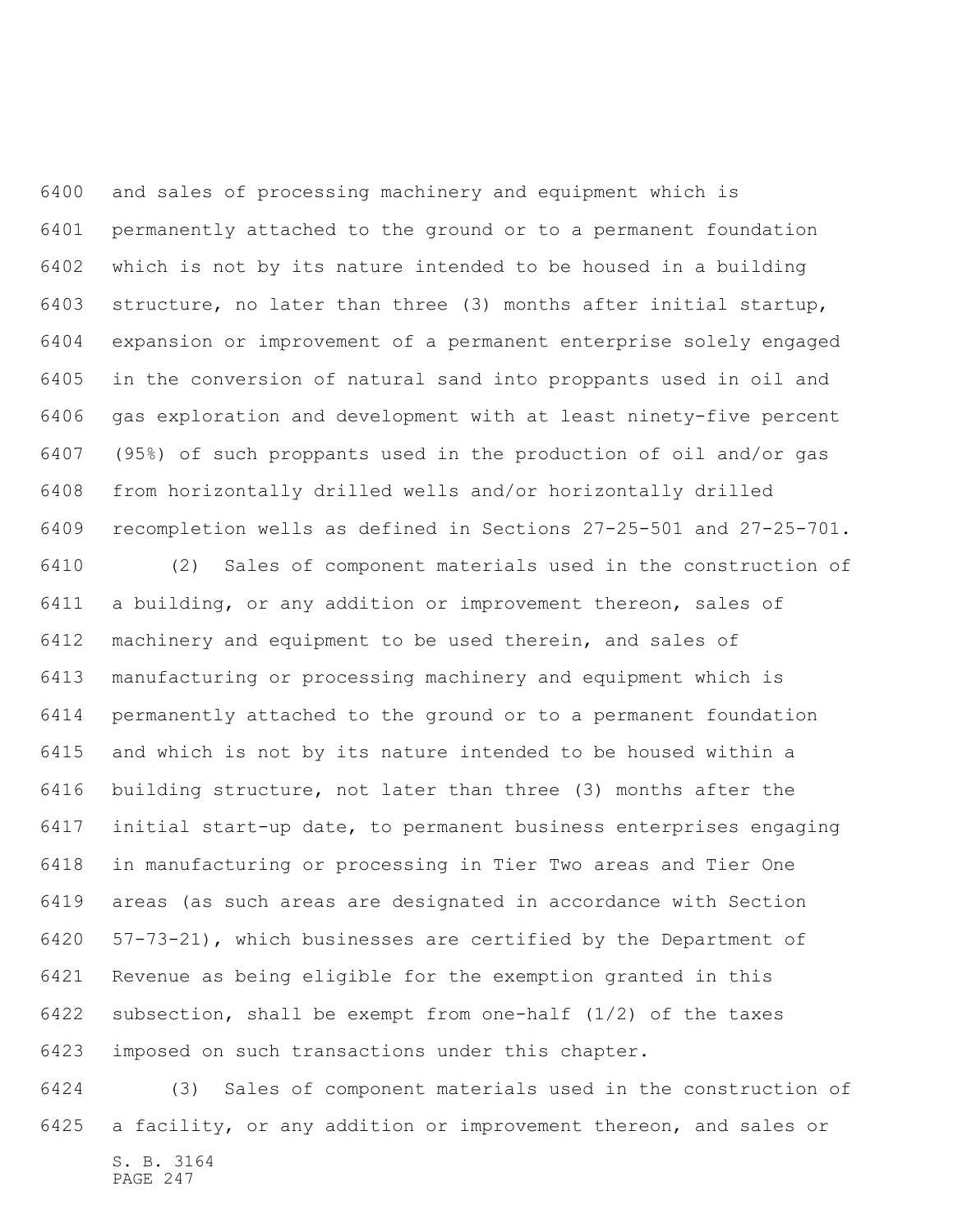leases of machinery and equipment not later than three (3) months after the completion of construction of the facility, or any addition or improvement thereto, to be used in the building or any addition or improvement thereto, to a permanent business enterprise operating a data/information enterprise in Tier Two areas and Tier One areas (as such areas are designated in accordance with Section 57-73-21), which businesses meet minimum criteria established by the Mississippi Development Authority, shall be exempt from one-half (1/2) of the taxes imposed on such transaction under this chapter.

 (4) Sales of component materials used in the construction of a facility, or any addition or improvement thereto, and sales of machinery and equipment not later than three (3) months after the completion of construction of the facility, or any addition or improvement thereto, to be used in the building or any addition or improvement thereto, to technology intensive enterprises for industrial purposes in Tier Two areas and Tier One areas (as such areas are designated in accordance with Section 57-73-21), which businesses are certified by the Department of Revenue as being eligible for the exemption granted in this subsection, shall be exempt from one-half (1/2) of the taxes imposed on such transactions under this chapter. For purposes of this subsection, an enterprise must meet the criteria provided for in Section 27-65-17(1)(f) in order to be considered a technology intensive enterprise.

S. B. 3164 PAGE 248 (5) (a) For purposes of this subsection: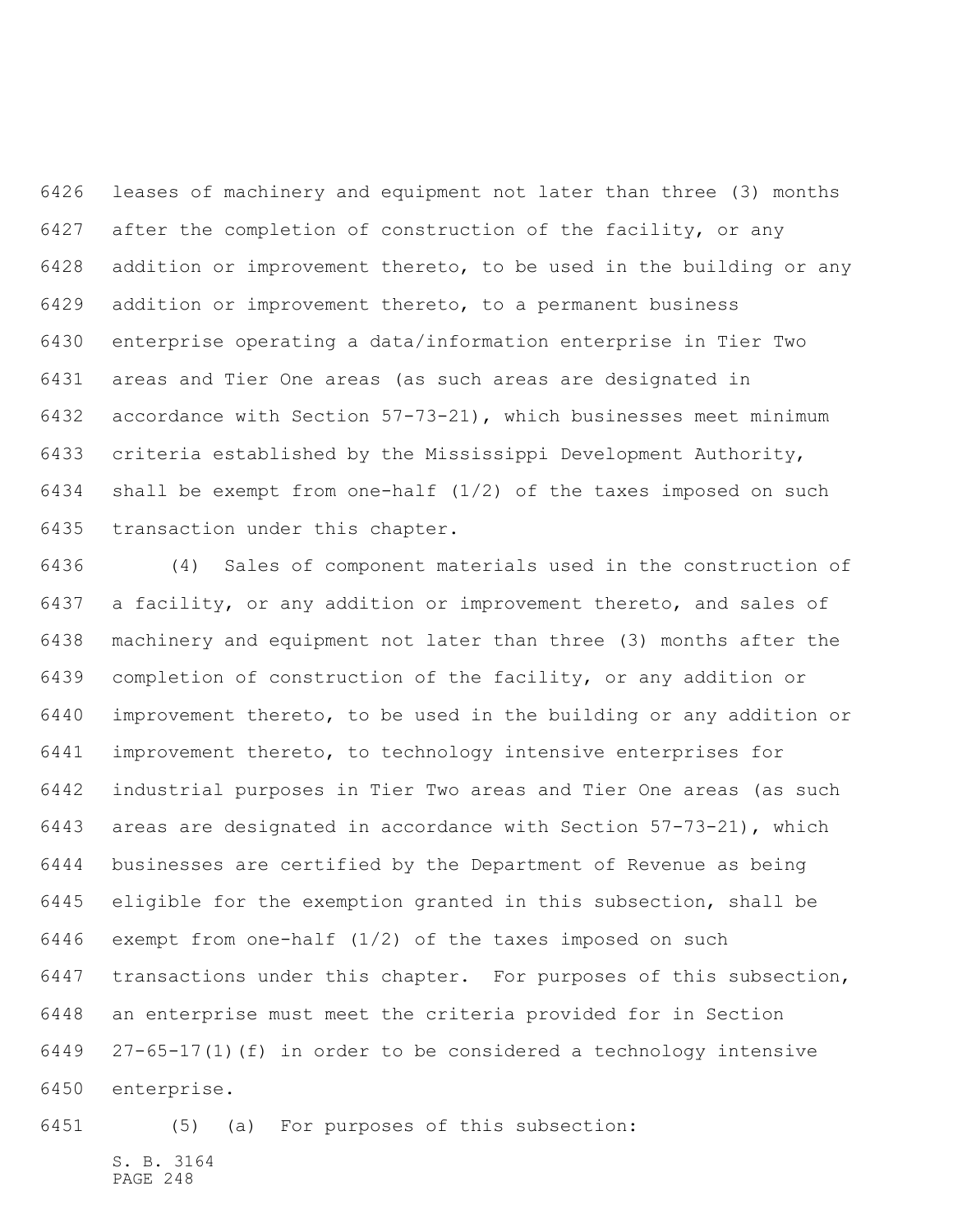(i) "Telecommunications enterprises" shall have the meaning ascribed to such term in Section 57-73-21; (ii) "Tier One areas" mean counties designated as

Tier One areas pursuant to Section 57-73-21;

 (iii) "Tier Two areas" mean counties designated as Tier Two areas pursuant to Section 57-73-21;

 (iv) "Tier Three areas" mean counties designated as Tier Three areas pursuant to Section 57-73-21; and

 (v) "Equipment used in the deployment of broadband technologies" means any equipment capable of being used for or in connection with the transmission of information at a rate, prior to taking into account the effects of any signal degradation, that is not less than three hundred eighty-four (384) kilobits per second in at least one (1) direction, including, but not limited to, asynchronous transfer mode switches, digital subscriber line access multiplexers, routers, servers, multiplexers, fiber optics and related equipment.

 (b) Sales of equipment to telecommunications enterprises after June 30, 2003, and before July 1, 2025, that is installed in Tier One areas and used in the deployment of broadband technologies shall be exempt from one-half (1/2) of the taxes imposed on such transactions under this chapter.

 (c) Sales of equipment to telecommunications enterprises after June 30, 2003, and before July 1, 2025, that is installed in Tier Two and Tier Three areas and used in the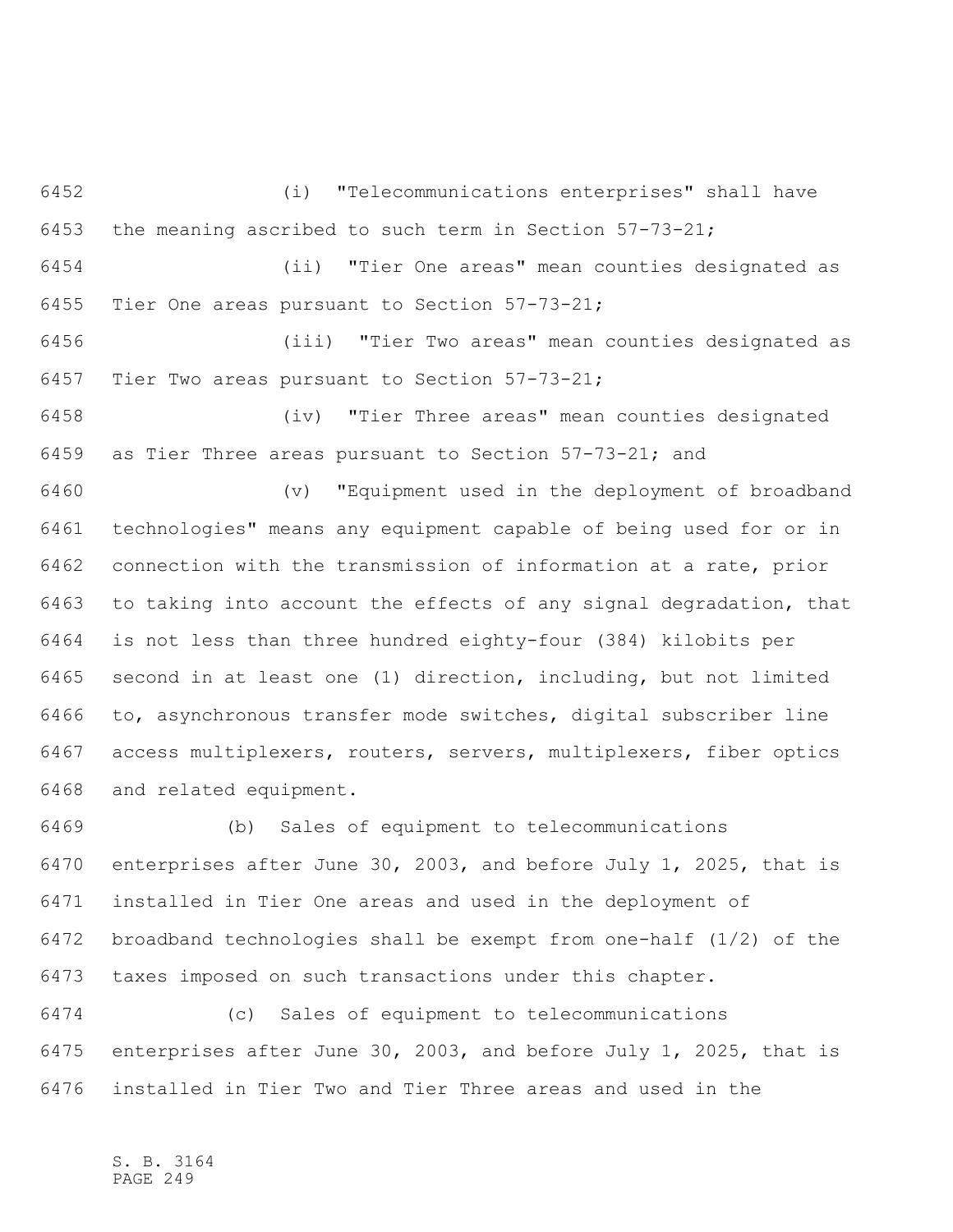deployment of broadband technologies shall be exempt from the taxes imposed on such transactions under this chapter.

 (6) Sales of component materials used in the replacement, reconstruction or repair of a building that has been destroyed or sustained extensive damage as a result of a disaster declared by the Governor, sales of machinery and equipment to be used therein to replace machinery or equipment damaged or destroyed as a result of such disaster, including, but not limited to, manufacturing or processing machinery and equipment which is permanently attached to the ground or to a permanent foundation and which is not by its nature intended to be housed within a building structure, to enterprises that were eligible for the partial exemptions provided for in subsections (2), (3) and (4) of this section during initial construction of the building that was destroyed or damaged, which enterprises are certified by the Department of Revenue as being eligible for the partial exemption granted in this subsection, shall be exempt from one-half (1/2) of the taxes imposed on such transactions under this chapter.

 **SECTION 49.** Section 27-65-103, Mississippi Code of 1972, is brought forward as follows:

S. B. 3164 PAGE 250 27-65-103. The exemptions from the provisions of this chapter which are of an agricultural nature or which are more properly classified as agricultural exemptions than any other exemption classification of this chapter shall be confined to those persons or property exempted by this section or by provisions of the Constitution of the United States or the State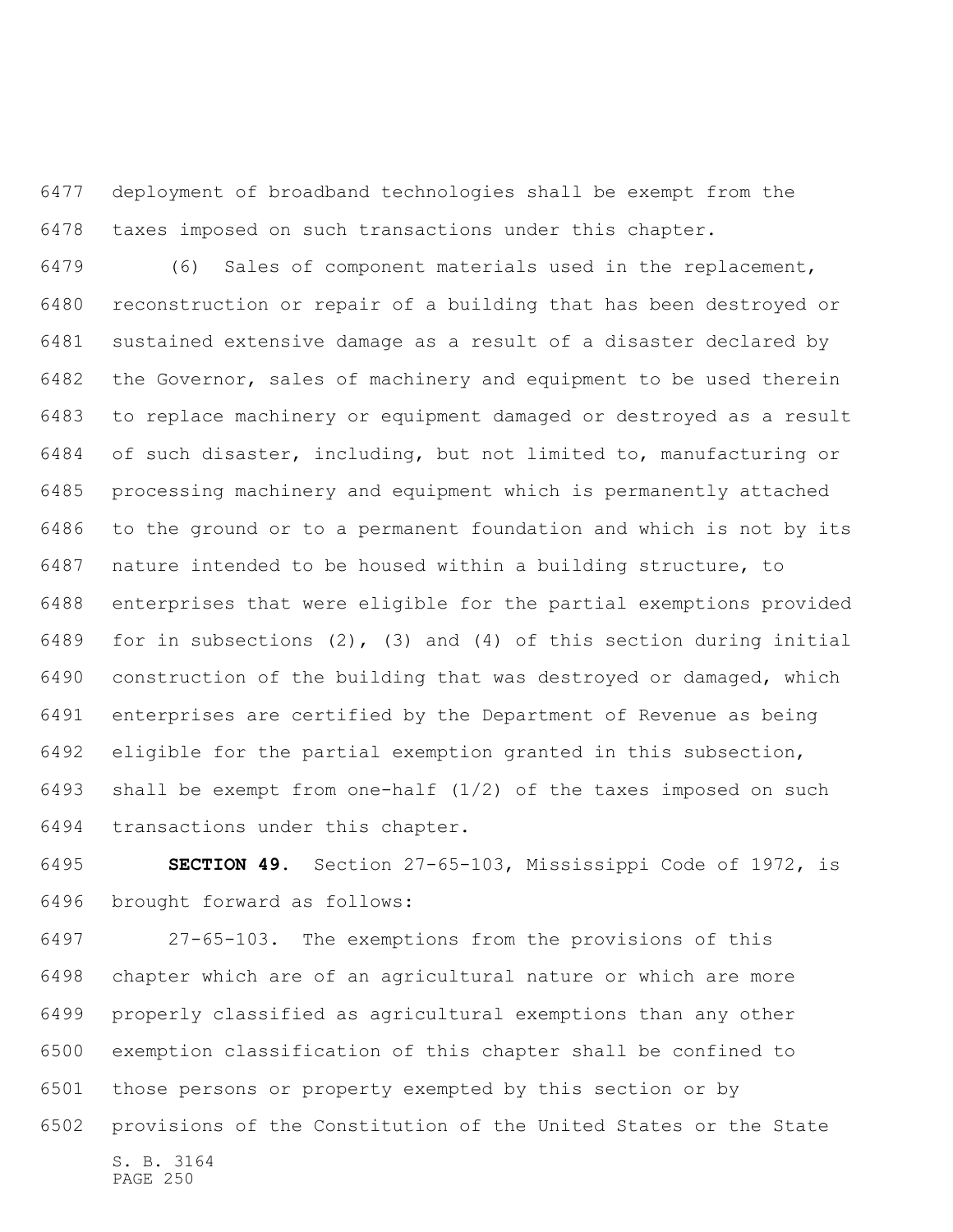of Mississippi. No agricultural exemption as now provided by any other section shall be valid as against the tax herein levied. Any subsequent agricultural exemption from the tax levied hereunder shall be provided by amendment to this section.

 No exemption provided in this section shall apply to taxes levied by Section 27-65-15 or 27-65-21, Mississippi Code of 1972.

 The tax levied by this chapter shall not apply to the following:

 (a) The gross proceeds of sales of lint cotton, seed cotton, baled cotton, whether compressed or not, and cottonseed and soybeans in their original condition. Retail sales of seeds, livestock feed, poultry feed, fish feed and fertilizers. Sales of defoliants, insecticides, fungicides, herbicides and baby chicks used in growing agricultural products for market. Bagging and ties for baling cotton, hay-baling wire and twine, boxes, bags and cans used in growing or preparing agricultural products for market when possession thereof will pass to the customer at the time of sale of the product contained therein. Sales of ice to commercial fishermen purchased for use in the preservation of seafood or to producers for use in the refrigeration of vegetables for market.

S. B. 3164 PAGE 251 (b) The sales by producers of livestock, poultry, fish, honey bees or other products of farm, grove, apiary or garden when such products are sold in the original state or condition of preparation for sale before such products are subjected to any other process within a class of business or sold by a producer through an established store, as defined in the Privilege Tax Law.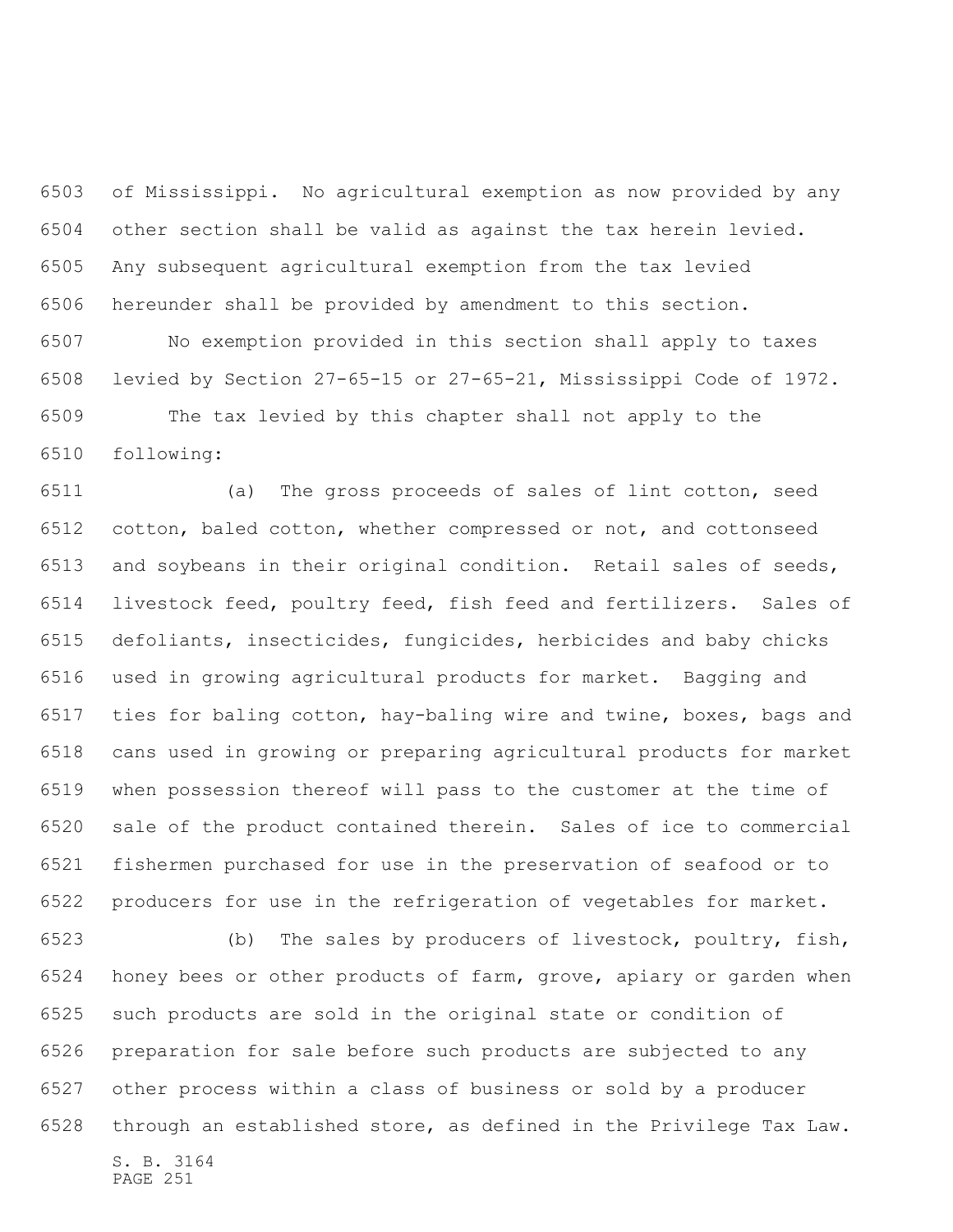However, except as otherwise provided in this paragraph (b), this exemption shall not apply to ornamental plants which bear no fruit of commercial value. The exemption provided in this paragraph (b) shall apply to Christmas trees, hay, straw, fresh cut flowers and similar products when (i) grown in Mississippi and (ii) cut, severed or otherwise removed from the farm, grove, garden or other place of production and first sold from such place of production in the original state or condition of preparation for sale. All sales by agricultural cooperative associations organized under Article 9, Chapter 7, Title 69, or under Chapter 17 or 19, Title 79, Mississippi Code of 1972, of agricultural products produced by members for market before such products are subjected to any manufacturing process.

 (c) The gross proceeds of retail sales of mules, horses, honey bees and other livestock.

 (d) Income from grading, excavating, ditching, dredging or landscaping activities performed for a farmer on a farm for agricultural or soil erosion purposes.

 (e) The gross proceeds of sales of all antibiotics, hormones and hormone preparations, drugs, medicines and other medications including serums and vaccines, vitamins, minerals or other nutrients for use in the production and growing of fish, livestock, honey bees and poultry by whomever sold. Such exemption shall be in addition to the exemption provided in this section for feed for fish, livestock, honey bees and poultry.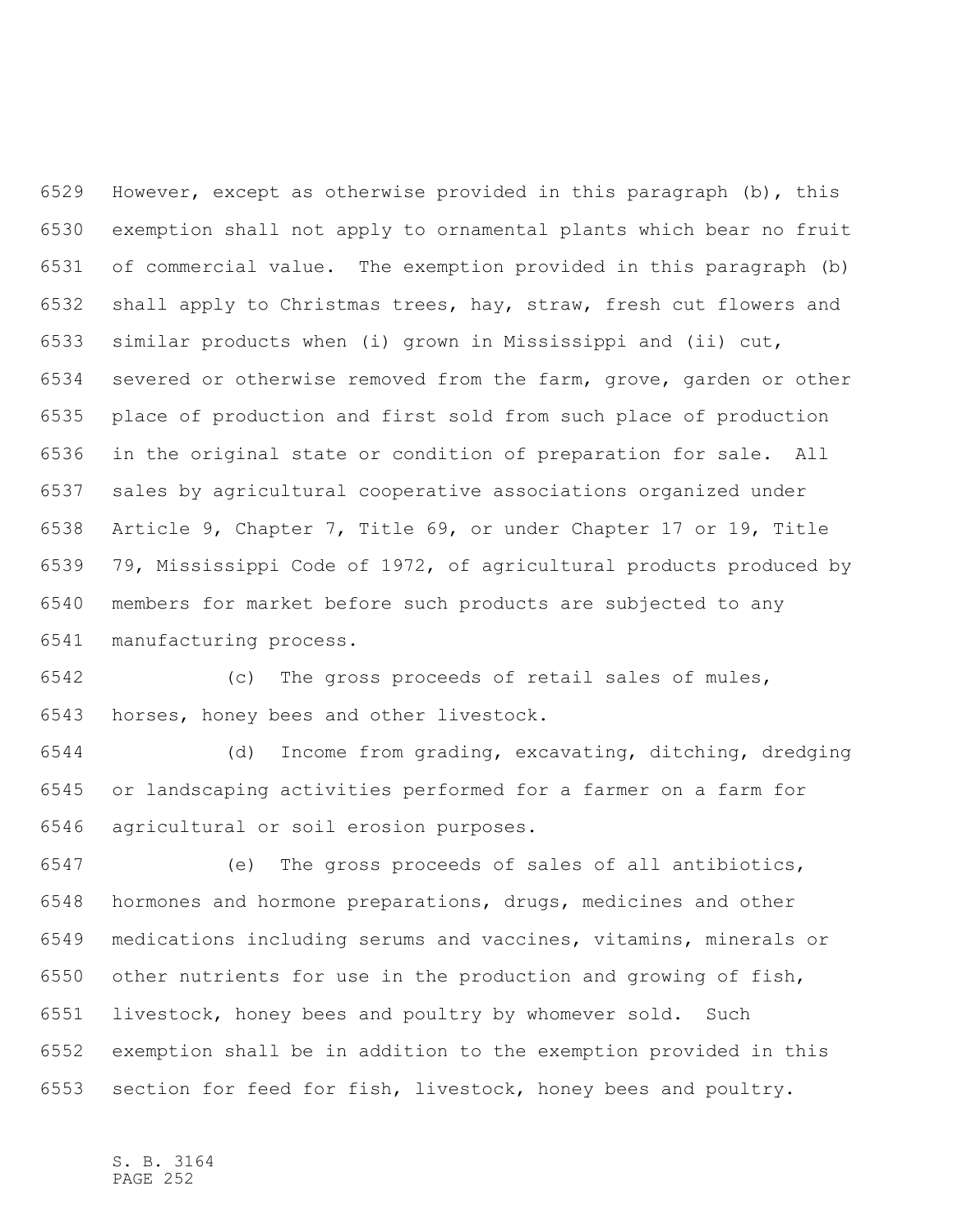(f) Sales of food products and honey that are grown, made or processed in Mississippi and sold from farmers' markets that have been certified by the Mississippi Department of Agriculture and Commerce.

 **SECTION 50.** Section 27-65-105, Mississippi Code of 1972, is brought forward as follows:

 27-65-105. The exemption from the provisions of this chapter which are of a governmental nature or which are more properly classified as governmental exemptions than any other exemption classification of this chapter shall be confined to those persons or property exempted by this section or by provisions of the Constitutions of the United States or the State of Mississippi. No governmental exemption as now provided by any other section shall be valid as against the tax herein levied. Any subsequent governmental exemption from the tax levied hereunder shall be provided by amendment to this section.

 No exemption provided in this section shall apply to taxes levied by Section 27-65-15 or 27-65-21, Mississippi Code of 1972, except as provided by paragraph (f) of this section.

 The tax levied by this chapter shall not apply to the following:

S. B. 3164 PAGE 253 (a) Sales of property, labor, services or products taxable under Sections 27-65-17, 27-65-19, 27-65-23 and 27-19-26, when sold to and billed directly to and payment therefor is made directly by the United States government, the State of Mississippi and its departments, institutions, counties and municipalities or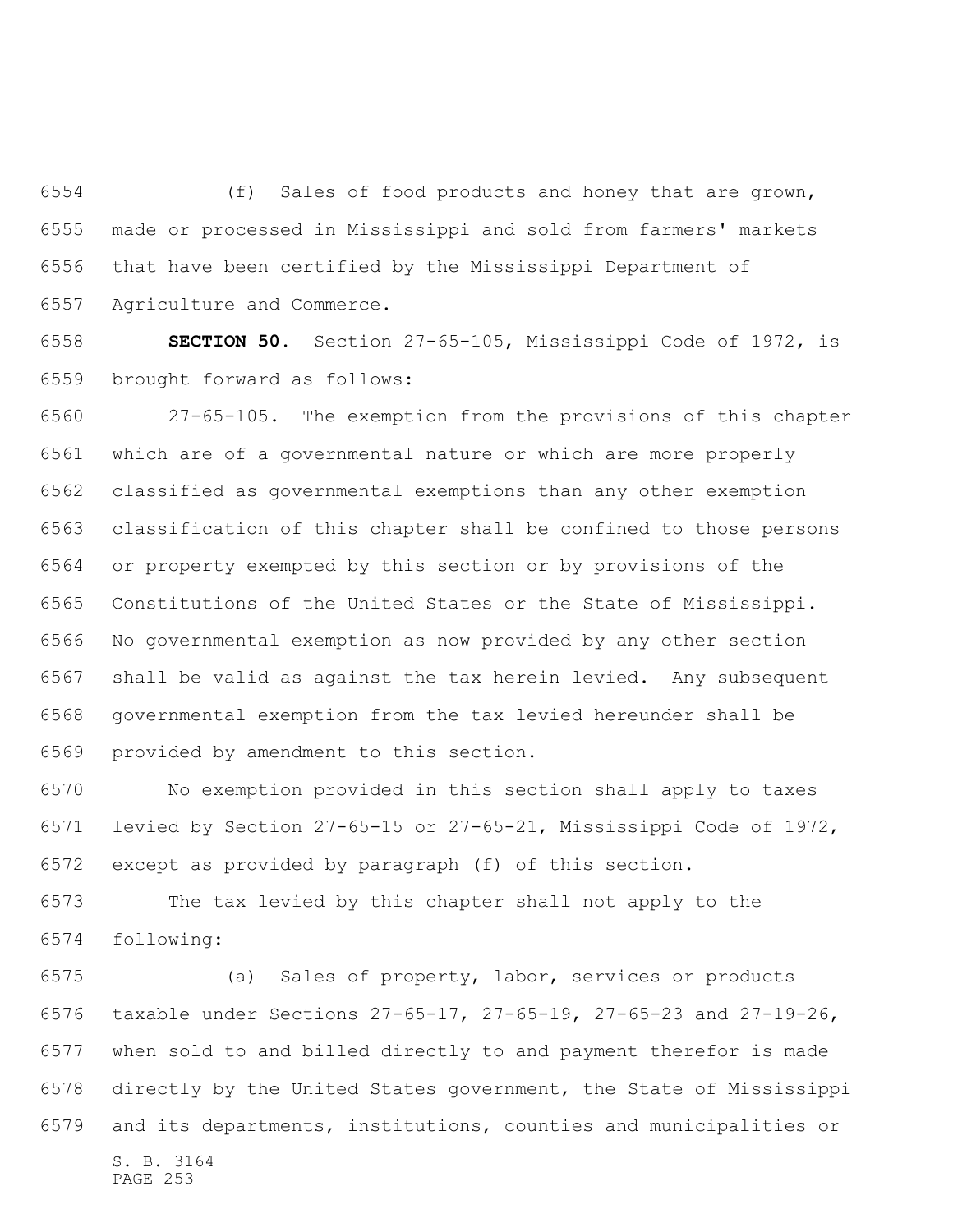departments or school districts of said counties and municipalities.

 The exemption from the tax imposed under this chapter shall not apply to sales of tangible personal property or specified digital products, labor or services to contractors purchasing in the performance of contracts with the United States, the State of Mississippi, counties and municipalities.

 (b) Sales to schools, when such schools are supported wholly or in part by funds provided by the State of Mississippi, provided that this exemption does not apply to sales of property which is not to be used in the ordinary operation of the school, or which is to be resold to the students or the public.

 (c) Amounts received from the sale of school textbooks to students.

 (d) Sales to the Mississippi Band of Choctaw Indians, but not to Indians individually.

 (e) Sales of firefighting equipment to governmental fire departments or volunteer fire departments for their use.

 (f) Sales of any gas from any project, as defined in the Municipal Gas Authority of Mississippi Law, to any municipality shall not be subject to sales, use or other tax.

 (g) Sales of home medical equipment and home medical supplies listed as eligible for payment under Title XVIII of the Social Security Act or under the state plan for medical assistance under Title XIX of the Social Security Act, prosthetics, orthotics, hearing aids, hearing devices, prescription eyeglasses,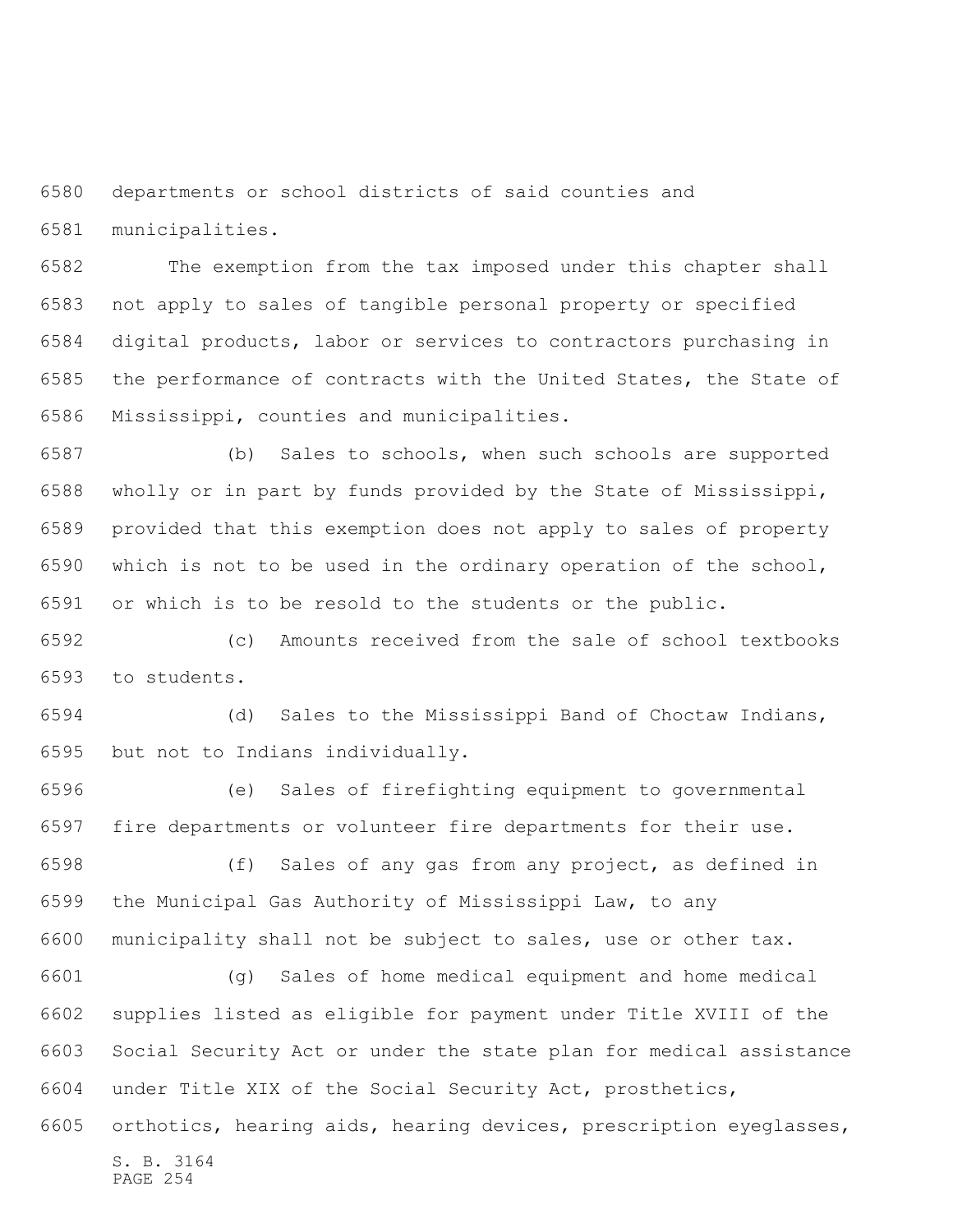oxygen and oxygen equipment, when ordered or prescribed by a licensed physician for medical purposes of a patient, and when payment for such equipment or supplies, or both, is made, in part or in whole, under the provisions of the Medicare or Medicaid program, then the entire sale shall be exempt from the taxes imposed by this chapter. Payment does not have to be made, in whole or in part by any particular person to be eligible for this exemption. Purchases of home medical equipment and supplies by a provider of home health services or a provider of hospice services are eligible for this exemption if the purchases otherwise meet the requirements of this paragraph.

 (h) Sales to regional educational service agencies established under Section 37-7-345.

 (i) Sales of buses and other motor vehicles, and parts and labor used to maintain and/or repair such buses and motor vehicles, to an entity that (a) has entered into a contract with a school board under Section 37-41-31 for the purpose of transporting students to and from schools and (b) uses or will use the buses and other motor vehicles for such transportation purposes. This paragraph (i) shall apply to contracts entered into or renewed on or after July 1, 2010.

 (j) Parking at events held solely for religious or charitable purposes at livestock facilities, agriculture facilities or other facilities constructed, renovated or expanded with funds for the grant program authorized under Section 18, Chapter 530, Laws of 1995.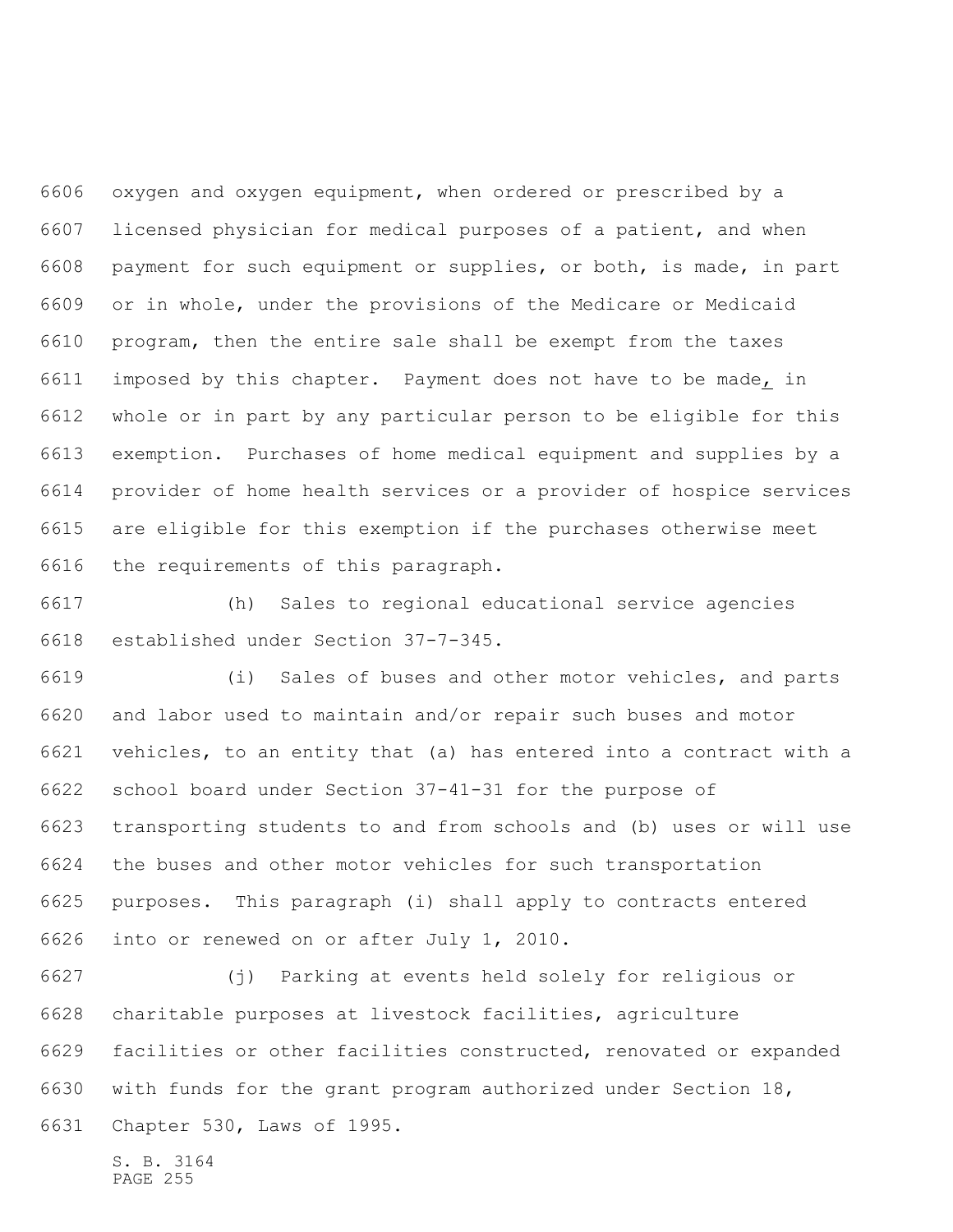(k) Sales of tangible personal property, labor, services or products to schools and school districts under a program that is administered by or coordinated with an agency, commission, department or other instrumentality of the United States government when payment for the tangible personal property, labor, services or products is made by or through a nonprofit organization or other entity established by or for the benefit of the agency, commission, department or other instrumentality of the United States government administering or coordinating such program.

 **SECTION 51.** Section 27-65-107, Mississippi Code of 1972, is brought forward as follows:

 27-65-107. The exemptions from the provisions of this chapter which relate to utilities or which are more properly classified as utility exemptions than any other exemption classification of this chapter shall be confined to those persons or property exempted by this section or by provisions of the Constitutions of the United States or the State of Mississippi. No utility exemption as now provided by any other section shall be valid as against the tax herein levied. Any subsequent utility exemption from the tax levied hereunder shall be provided by amendment to this section.

 No exemption provided in this section shall apply to taxes levied by Section 27-65-15 or 27-65-21, Mississippi Code of 1972.

 The tax levied by this chapter shall not apply to the following: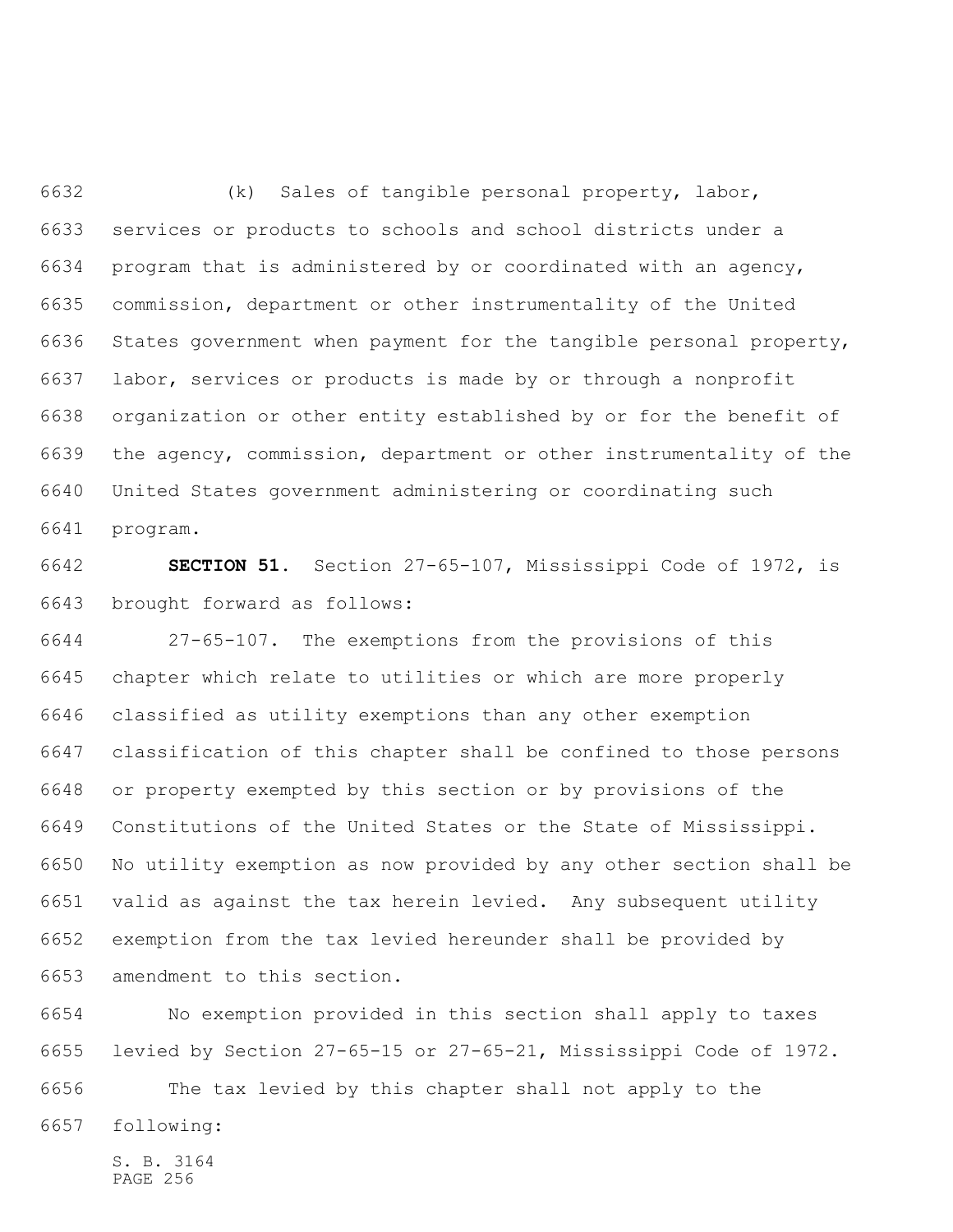(a) Sales and rentals of locomotives, rail rolling stock and materials for their repair, locomotive water, when made to a railroad whose rates are fixed by the Interstate Commerce Commission or the Mississippi Public Service Commission.

 (b) Rentals of manufacturing machinery to a manufacturer or custom processor where such manufacturer or custom processor is engaged in, and such machinery is used in, the manufacture of containers made from timber or wood for sale. The tax, likewise, shall not apply to replacement or repair parts of such machinery used in such manufacture.

 (c) Sales of tangible personal property and services to nonprofit water associations or corporations in which no part of the net earnings inures to the benefit of any private shareholder, group or individual. Only sales of property or services which are ordinary and necessary to the operation of such organizations are exempt from tax.

 (d) Wholesale sales of tangible personal property for resale under Section 27-65-19.

 (e) From and after July 1, 2003, sales of fuel used to produce electric power by a company primarily engaged in the business of producing, generating or distributing electric power for sale.

S. B. 3164 PAGE 257 (f) Sales of electricity, current, power, steam, coal, natural gas, liquefied petroleum gas or other fuel to a manufacturer, custom processor, data center meeting the criteria provided for in Section 57-113-21, technology intensive enterprise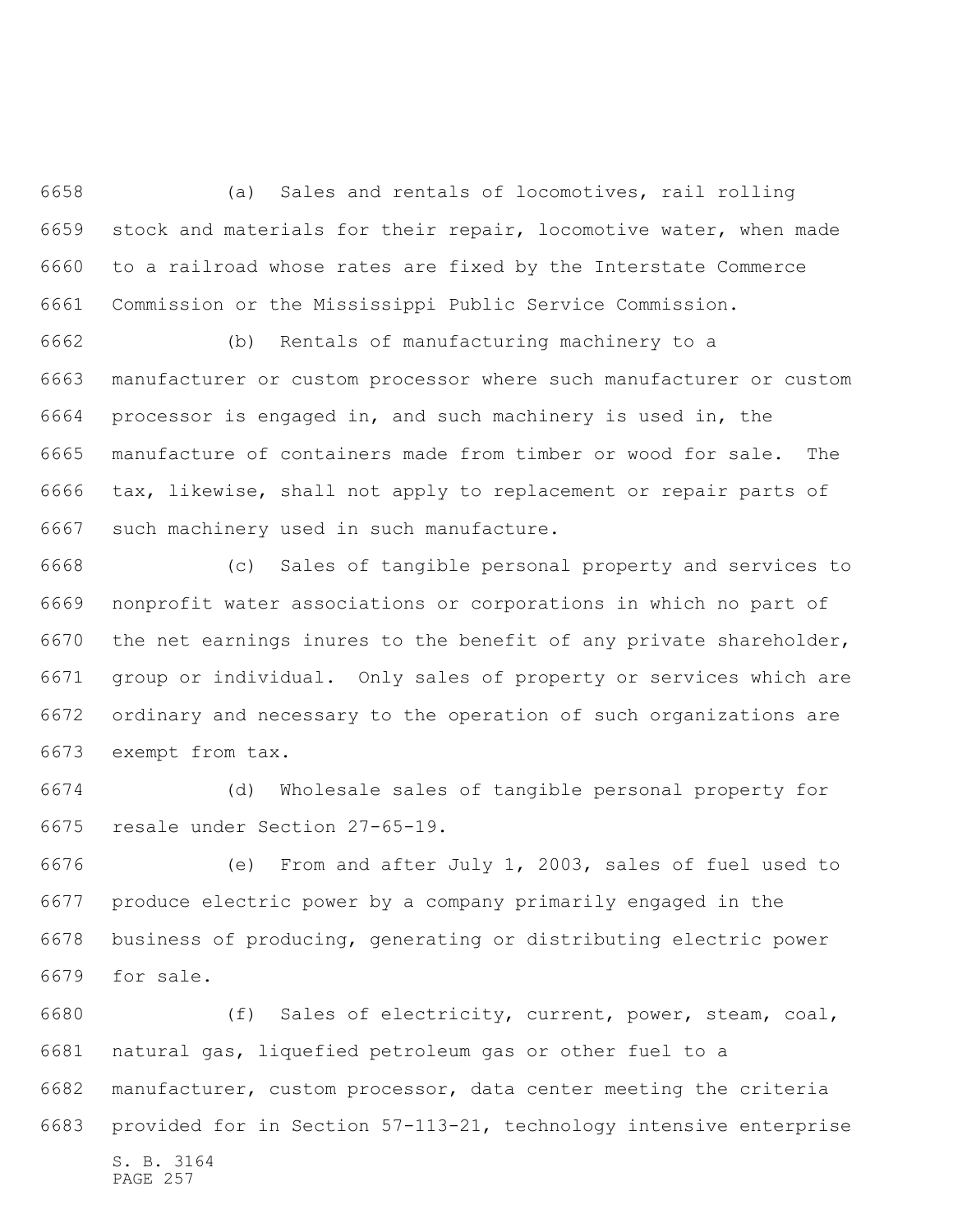meeting the criteria provided for in Section 27-65-17(1)(f), or public service company for industrial purposes, which shall include that used to generate electricity, to operate an electrical distribution or transmission system, to operate pipeline compressor or pumping stations, or to operate railroad locomotives.

 (g) Sales of electricity, current, power, steam, coal, natural gas, liquefied petroleum gas or other fuel to a producer or processor for use directly in the production of poultry or poultry products, the production of livestock and livestock products, the production of domesticated fish and domesticated fish products, the production of marine aquaculture products, the production of plants or food by commercial horticulturists, the processing of milk and milk products, the processing of poultry and livestock feed, and the irrigation of farm crops.

 (h) Sales of electricity, current, power, steam, coal, natural gas, liquefied petroleum gas or other fuel to a commercial fisherman, shrimper or oysterman.

 (i) Sales exempt under the Facilitating Business Rapid Response to State Declared Disasters Act of 2015 (Sections 27-113-1 through 27-113-9).

S. B. 3164 PAGE 258 (j) Sales of electricity, current, power, steam, coal, natural gas, liquefied petroleum gas or other fuel to a permanent enterprise that is eligible for the exemption authorized in Section 27-65-101(1)(ww) upon completion of the expansion upon which such exemption is based; however, in order to be eligible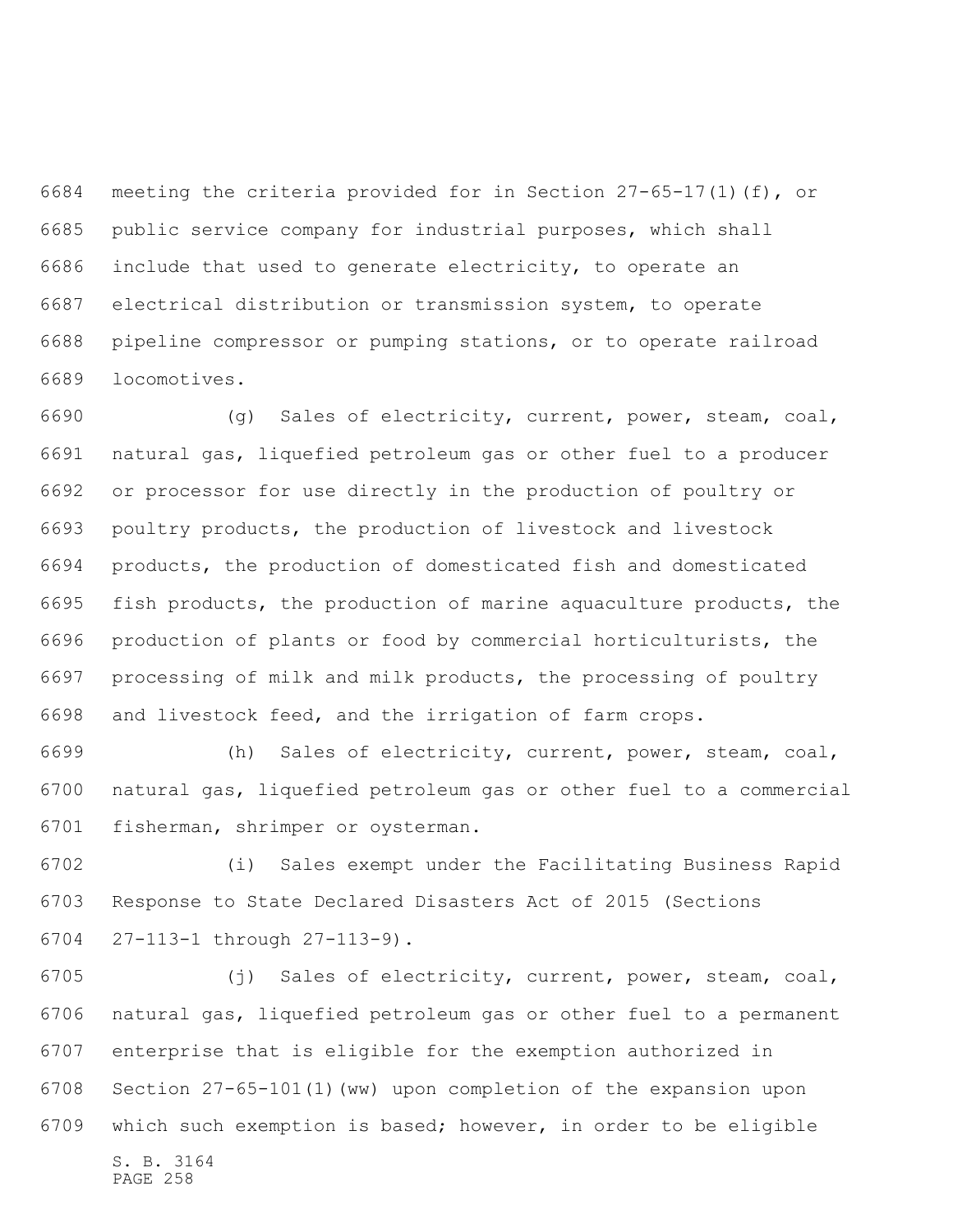for the exemption authorized by this paragraph, the expansion must:

 (i) Create at least eighty-five (85) full-time jobs in this state with an average annual wage of at least Sixty Thousand Dollars (\$60,000.00); and

 (ii) Have at least Eighty Million Dollars (\$80,000,000.00) in new investment at the existing facility.

 **SECTION 52.** Section 27-65-111, Mississippi Code of 1972, is brought forward as follows:

 27-65-111. The exemptions from the provisions of this chapter which are not industrial, agricultural or governmental, or which do not relate to utilities or taxes, or which are not properly classified as one (1) of the exemption classifications of this chapter, shall be confined to persons or property exempted by this section or by the Constitution of the United States or the State of Mississippi. No exemptions as now provided by any other section, except the classified exemption sections of this chapter set forth herein, shall be valid as against the tax herein levied. Any subsequent exemption from the tax levied hereunder, except as indicated above, shall be provided by amendments to this section. No exemption provided in this section shall apply to taxes levied by Section 27-65-15 or 27-65-21, Mississippi Code of 1972. The tax levied by this chapter shall not apply to the

following:

S. B. 3164 PAGE 259 (a) Sales of tangible personal property and services to hospitals or infirmaries owned and operated by a corporation or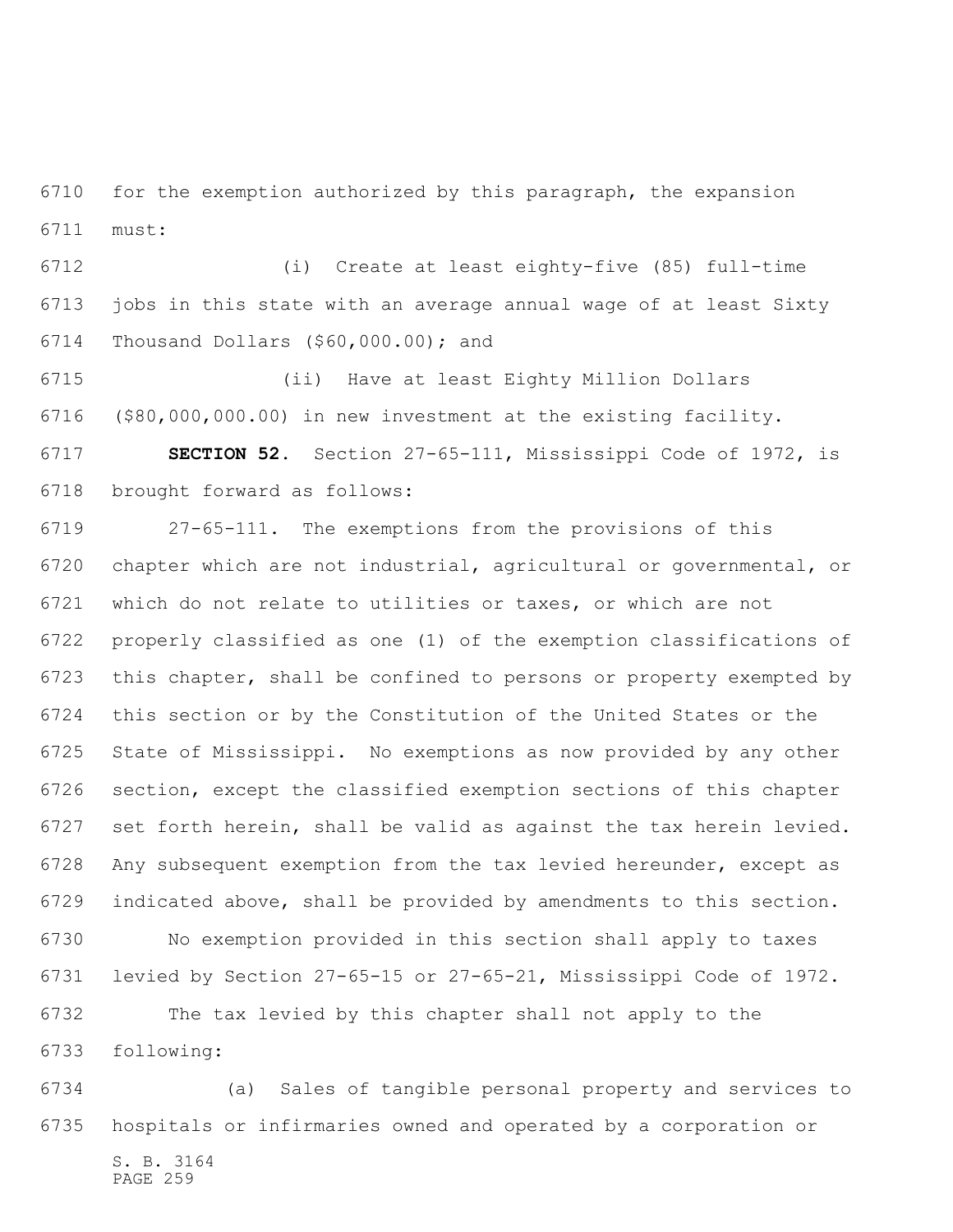association in which no part of the net earnings inures to the benefit of any private shareholder, group or individual, and which are subject to and governed by Sections 41-7-123 through 41-7-127.

 Only sales of tangible personal property or services which are ordinary and necessary to the operation of such hospitals and infirmaries are exempted from tax.

 (b) Sales of daily or weekly newspapers, and periodicals or publications of scientific, literary or educational organizations exempt from federal income taxation under Section 501(c)(3) of the Internal Revenue Code of 1954, as it exists as of March 31, 1975, and subscription sales of all magazines.

 (c) Sales of coffins, caskets and other materials used in the preparation of human bodies for burial.

 (d) Sales of tangible personal property for immediate export to a foreign country.

 (e) Sales of tangible personal property to an orphanage, old men's or ladies' home, supported wholly or in part by a religious denomination, fraternal nonprofit organization or other nonprofit organization.

 (f) Sales of tangible personal property, labor or services taxable under Sections 27-65-17, 27-65-19 and 27-65-23, to a YMCA, YWCA, a Boys' or Girls' Club owned and operated by a corporation or association in which no part of the net earnings inures to the benefit of any private shareholder, group or individual.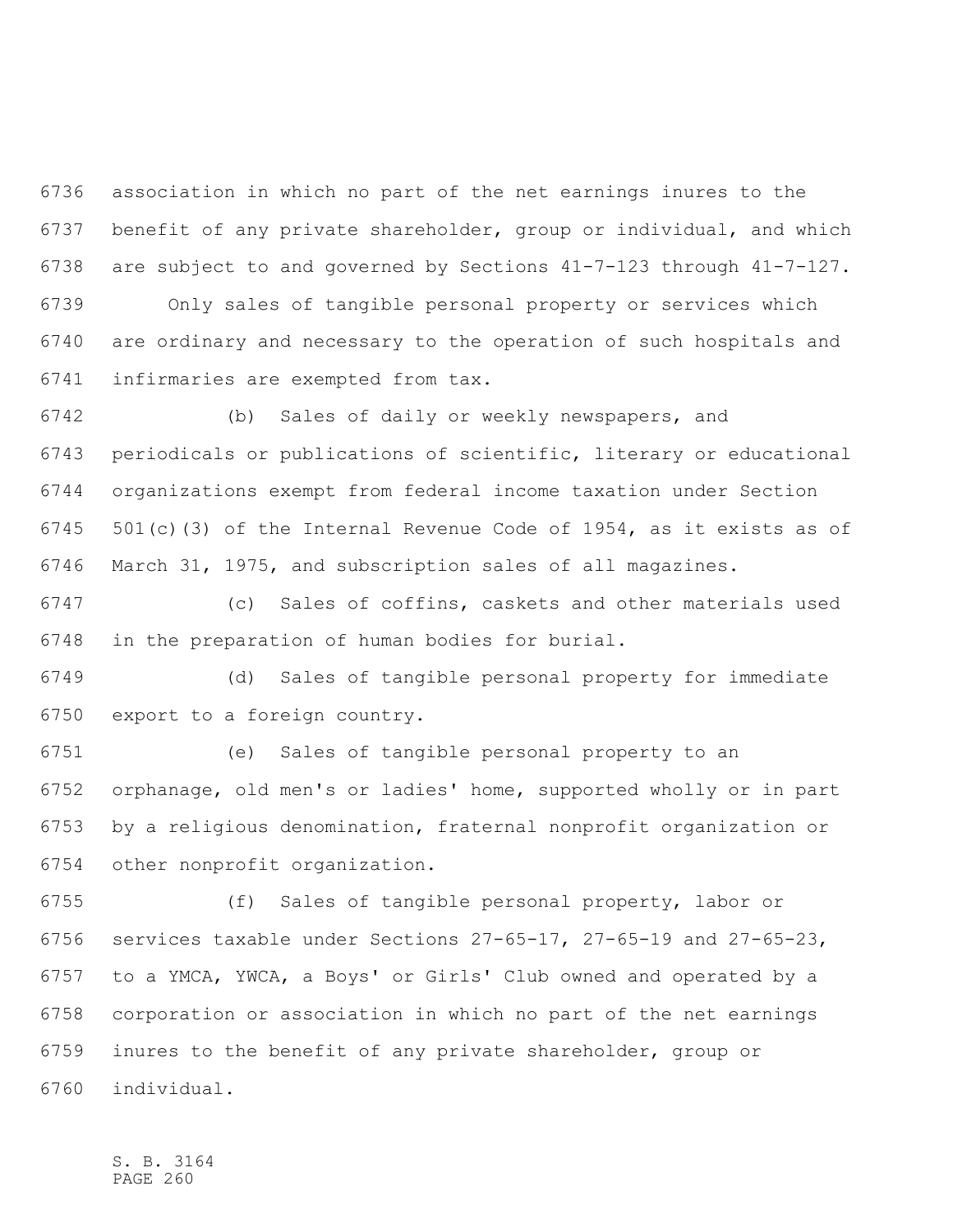(g) Sales to elementary and secondary grade schools, junior and senior colleges owned and operated by a corporation or association in which no part of the net earnings inures to the benefit of any private shareholder, group or individual, and which are exempt from state income taxation, provided that this exemption does not apply to sales of property or services which are not to be used in the ordinary operation of the school, or which are to be resold to the students or the public.

 (h) The gross proceeds of retail sales and the use or consumption in this state of drugs and medicines:

 (i) Prescribed for the treatment of a human being by a person authorized to prescribe the medicines, and dispensed or prescription filled by a registered pharmacist in accordance with law; or

 (ii) Furnished by a licensed physician, surgeon, dentist or podiatrist to his own patient for treatment of the patient; or

 (iii) Furnished by a hospital for treatment of any person pursuant to the order of a licensed physician, surgeon, dentist or podiatrist; or

 (iv) Sold to a licensed physician, surgeon, podiatrist, dentist or hospital for the treatment of a human being; or

S. B. 3164 PAGE 261 (v) Sold to this state or any political subdivision or municipal corporation thereof, for use in the treatment of a human being or furnished for the treatment of a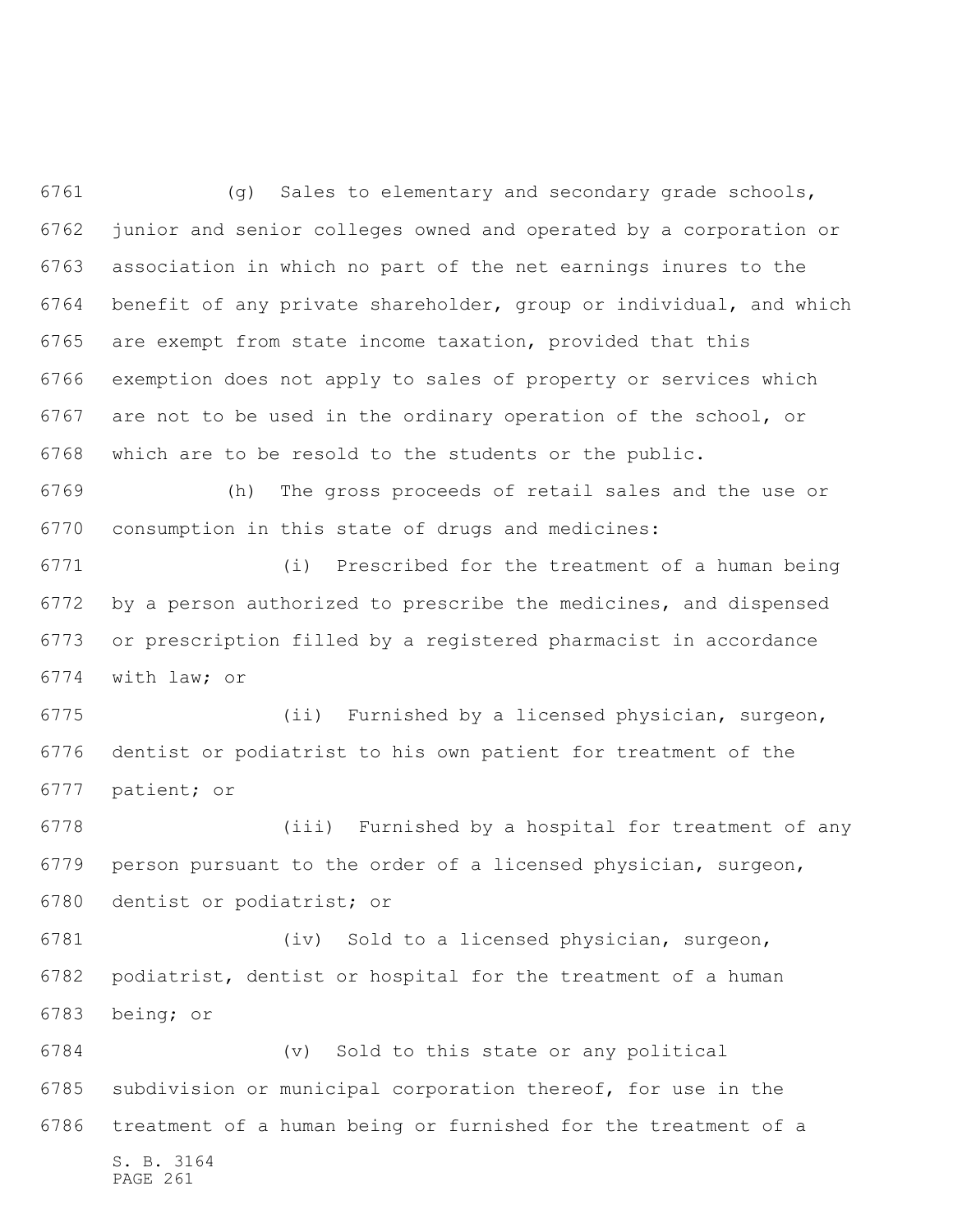human being by a medical facility or clinic maintained by this state or any political subdivision or municipal corporation thereof.

 "Medicines," as used in this paragraph (h), shall mean and include any substance or preparation intended for use by external or internal application to the human body in the diagnosis, cure, mitigation, treatment or prevention of disease and which is commonly recognized as a substance or preparation intended for such use; provided that "medicines" do not include any auditory, prosthetic, ophthalmic or ocular device or appliance, any dentures or parts thereof or any artificial limbs or their replacement parts, articles which are in the nature of splints, bandages, pads, compresses, supports, dressings, instruments, apparatus, contrivances, appliances, devices or other mechanical, electronic, optical or physical equipment or article or the component parts and accessories thereof, or any alcoholic beverage or any other drug or medicine not commonly referred to as a prescription drug.

 Notwithstanding the preceding sentence of this paragraph (h), "medicines" as used in this paragraph (h), shall mean and include sutures, whether or not permanently implanted, bone screws, bone pins, pacemakers and other articles permanently implanted in the human body to assist the functioning of any natural organ, artery, vein or limb and which remain or dissolve in the body.

 "Hospital," as used in this paragraph (h), shall have the meaning ascribed to it in Section 41-9-3, Mississippi Code of

1972.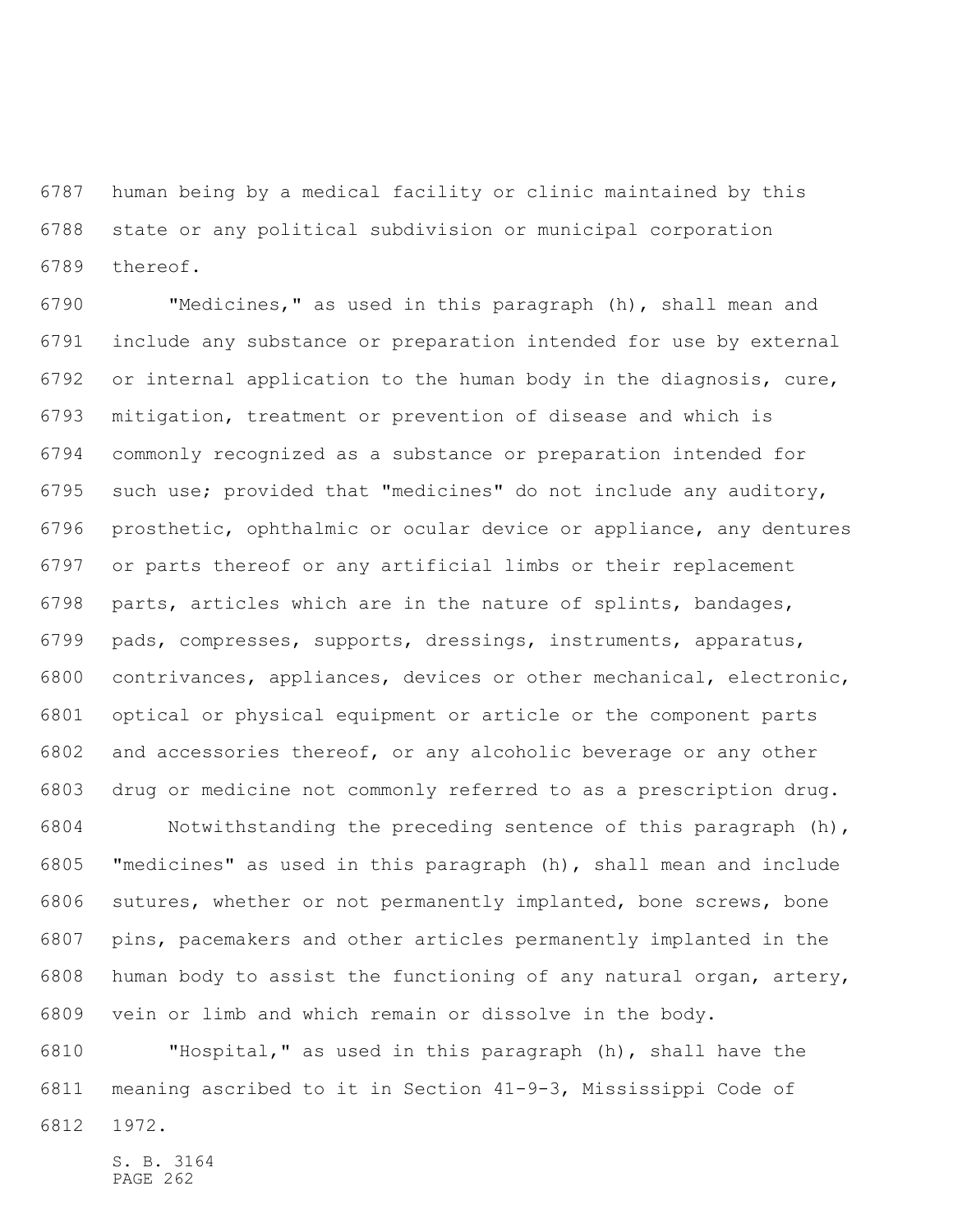Insulin furnished by a registered pharmacist to a person for treatment of diabetes as directed by a physician shall be deemed to be dispensed on prescription within the meaning of this paragraph (h).

 (i) Retail sales of automobiles, trucks and truck-tractors if exported from this state within forty-eight (48) hours and registered and first used in another state.

 (j) Sales of tangible personal property or services to the Salvation Army and the Muscular Dystrophy Association, Inc.

 (k) From July 1, 1985, through December 31, 1992, retail sales of "alcohol blended fuel" as such term is defined in Section 75-55-5. The gasoline-alcohol blend or the straight alcohol eligible for this exemption shall not contain alcohol distilled outside the State of Mississippi.

 (l) Sales of tangible personal property or services to the Institute for Technology Development.

 (m) The gross proceeds of retail sales of food and drink for human consumption made through vending machines serviced by full line vendors from and not connected with other taxable businesses.

(n) The gross proceeds of sales of motor fuel.

S. B. 3164 PAGE 263 (o) Retail sales of food for human consumption purchased with food stamps issued by the United States Department of Agriculture, or other federal agency, from and after October 1, 1987, or from and after the expiration of any waiver granted pursuant to federal law, the effect of which waiver is to permit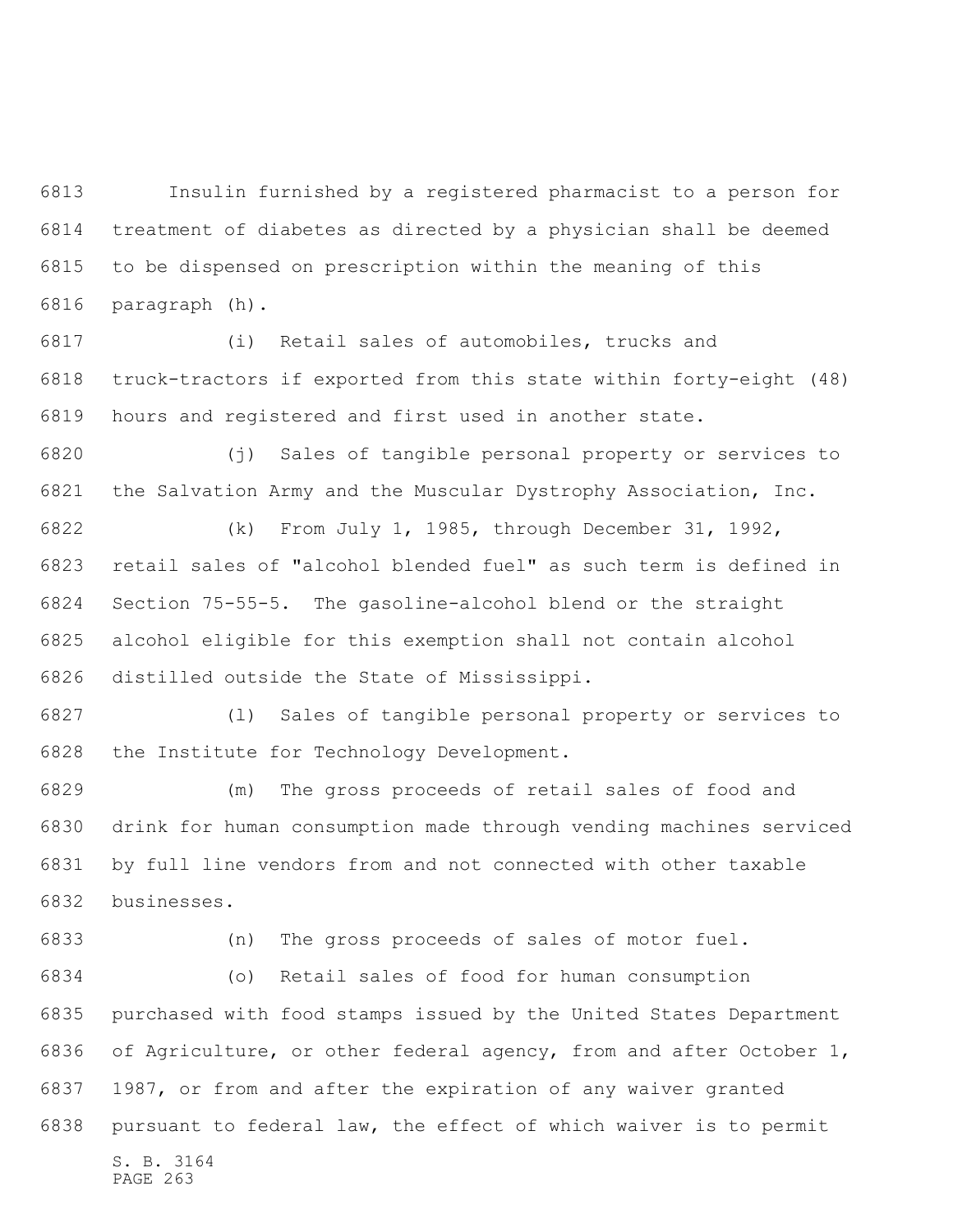the collection by the state of tax on such retail sales of food for human consumption purchased with food stamps.

 (p) Sales of cookies for human consumption by the Girl Scouts of America no part of the net earnings from which sales inures to the benefit of any private group or individual.

 (q) Gifts or sales of tangible personal property or services to public or private nonprofit museums of art.

 (r) Sales of tangible personal property or services to alumni associations of state-supported colleges or universities.

 (s) Sales of tangible personal property or services to National Association of Junior Auxiliaries, Inc., and chapters of the National Association of Junior Auxiliaries, Inc.

 (t) Sales of tangible personal property or services to domestic violence shelters which qualify for state funding under Sections 93-21-101 through 93-21-113.

 (u) Sales of tangible personal property or services to the National Multiple Sclerosis Society, Mississippi Chapter.

 (v) Retail sales of food for human consumption purchased with food instruments issued the Mississippi Band of Choctaw Indians under the Women, Infants and Children Program (WIC) funded by the United States Department of Agriculture.

 (w) Sales of tangible personal property or services to a private company, as defined in Section 57-61-5, which is making such purchases with proceeds of bonds issued under Section 57-61-1 et seq., the Mississippi Business Investment Act.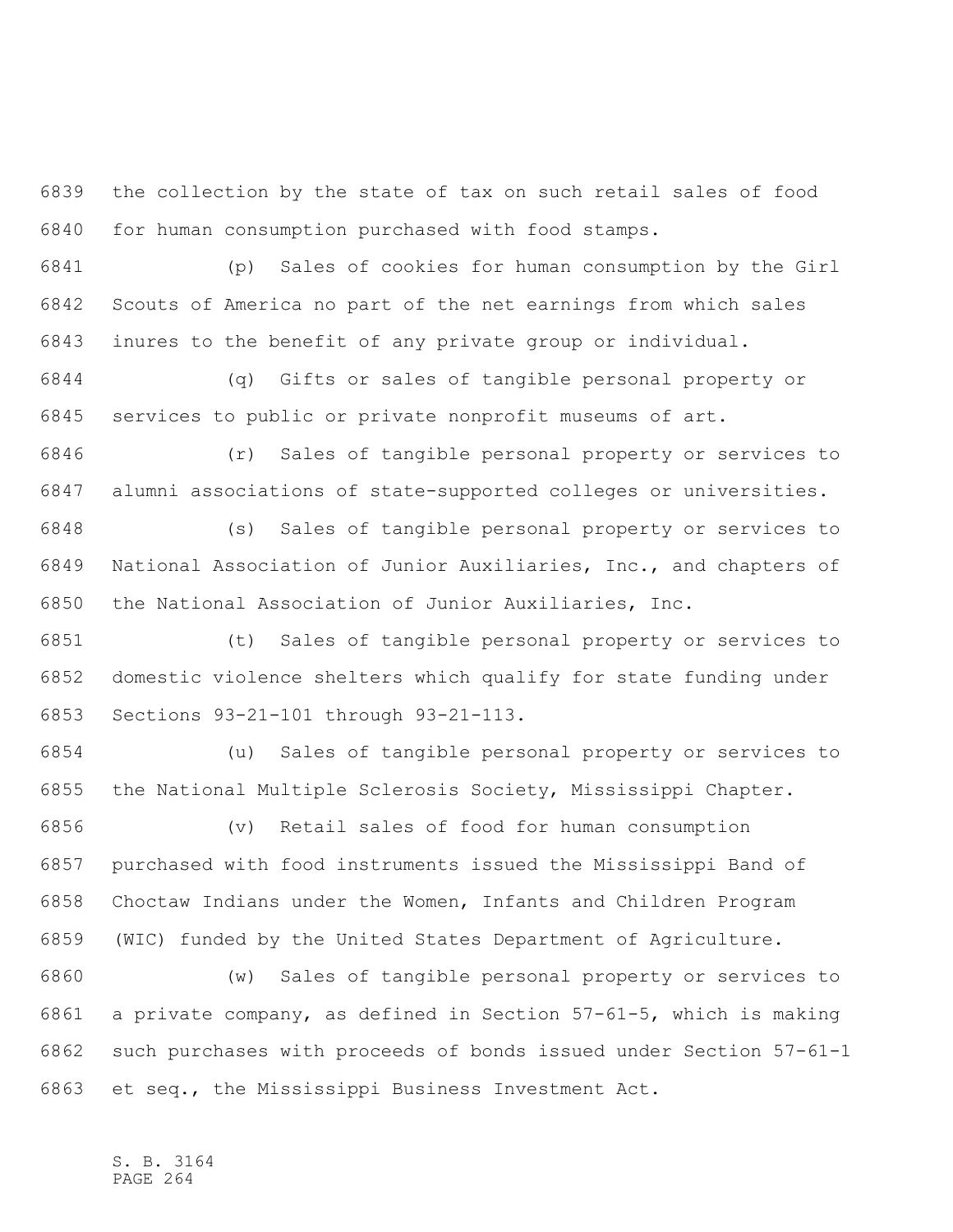(x) The gross collections from the operation of self-service, coin-operated car washing equipment and sales of the service of washing motor vehicles with portable high-pressure washing equipment on the premises of the customer.

 (y) Sales of tangible personal property or services to the Mississippi Technology Alliance.

 (z) Sales of tangible personal property to nonprofit organizations that provide foster care, adoption services and temporary housing for unwed mothers and their children if the organization is exempt from federal income taxation under Section 501(c)(3) of the Internal Revenue Code.

 (aa) Sales of tangible personal property to nonprofit organizations that provide residential rehabilitation for persons with alcohol and drug dependencies if the organization is exempt from federal income taxation under Section 501(c)(3) of the Internal Revenue Code.

 (bb) (i) Retail sales of an article of clothing or footwear designed to be worn on or about the human body and retail sales of school supplies if the sales price of the article of clothing or footwear or school supply is less than One Hundred Dollars (\$100.00) and the sale takes place during a period beginning at 12:01 a.m. on the last Friday in July and ending at 12:00 midnight the following Saturday. This paragraph (bb) shall not apply to:

S. B. 3164 PAGE 265 1. Accessories including jewelry, handbags, luggage, umbrellas, wallets, watches, briefcases, garment bags and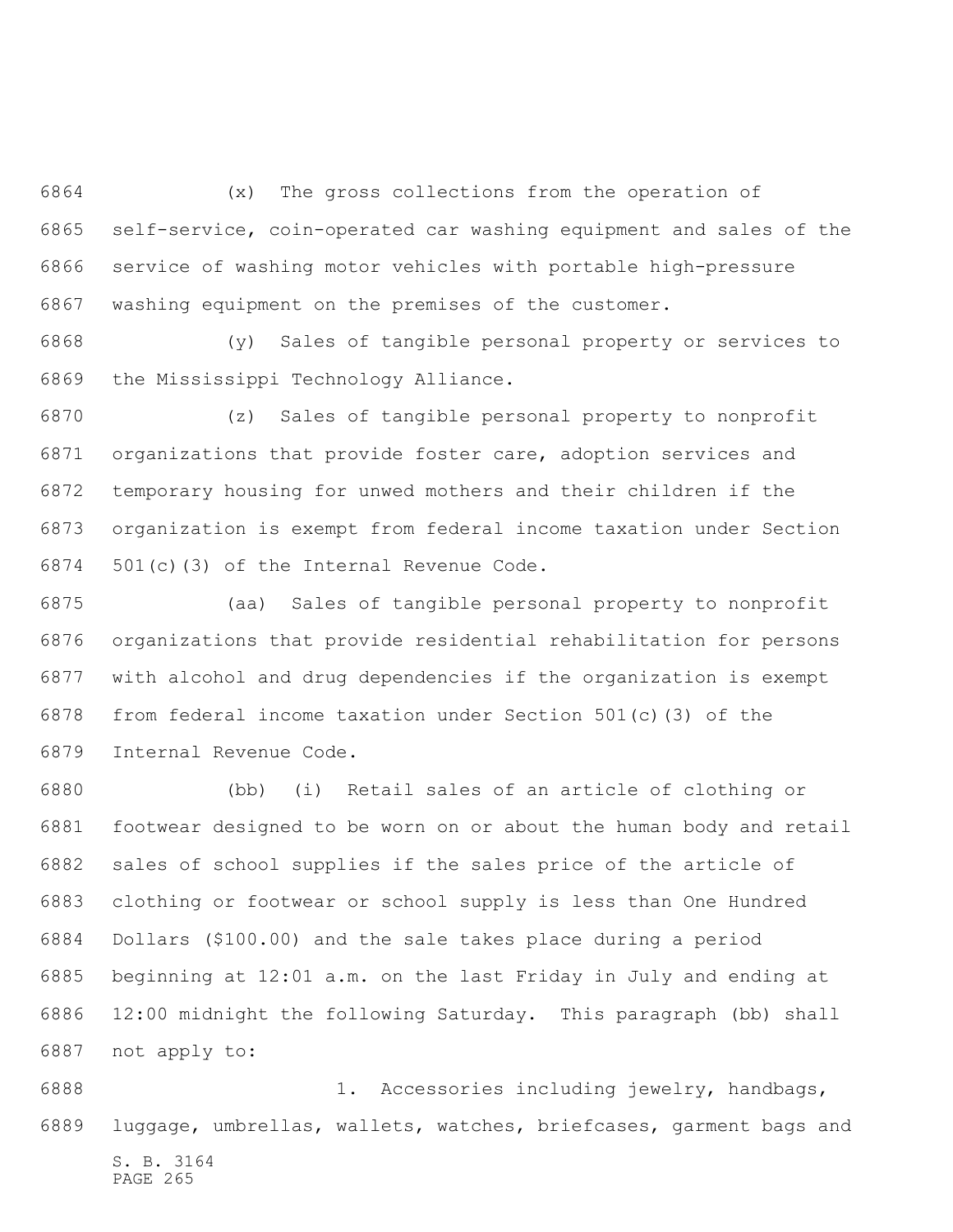S. B. 3164 PAGE 266 similar items carried on or about the human body, without regard to whether worn on the body in a manner characteristic of clothing; 2. The rental of clothing or footwear; and 3. Skis, swim fins, roller blades, skates and similar items worn on the foot. (ii) For purposes of this paragraph (bb), "school supplies" means items that are commonly used by a student in a course of study. The following is an all-inclusive list: 1. Backpacks; 2. Binder pockets; 6901 3. Binders; 4. Blackboard chalk; 5. Book bags; 6. Calculators; 7. Cellophane tape; 6906 8. Clays and glazes; 9. Compasses; 10. Composition books; 11. Crayons; 12. Dictionaries and thesauruses; 6911 13. Dividers; 6912 14. Erasers; 15. Folders: expandable, pocket, plastic and manila; 16. Glue, paste and paste sticks;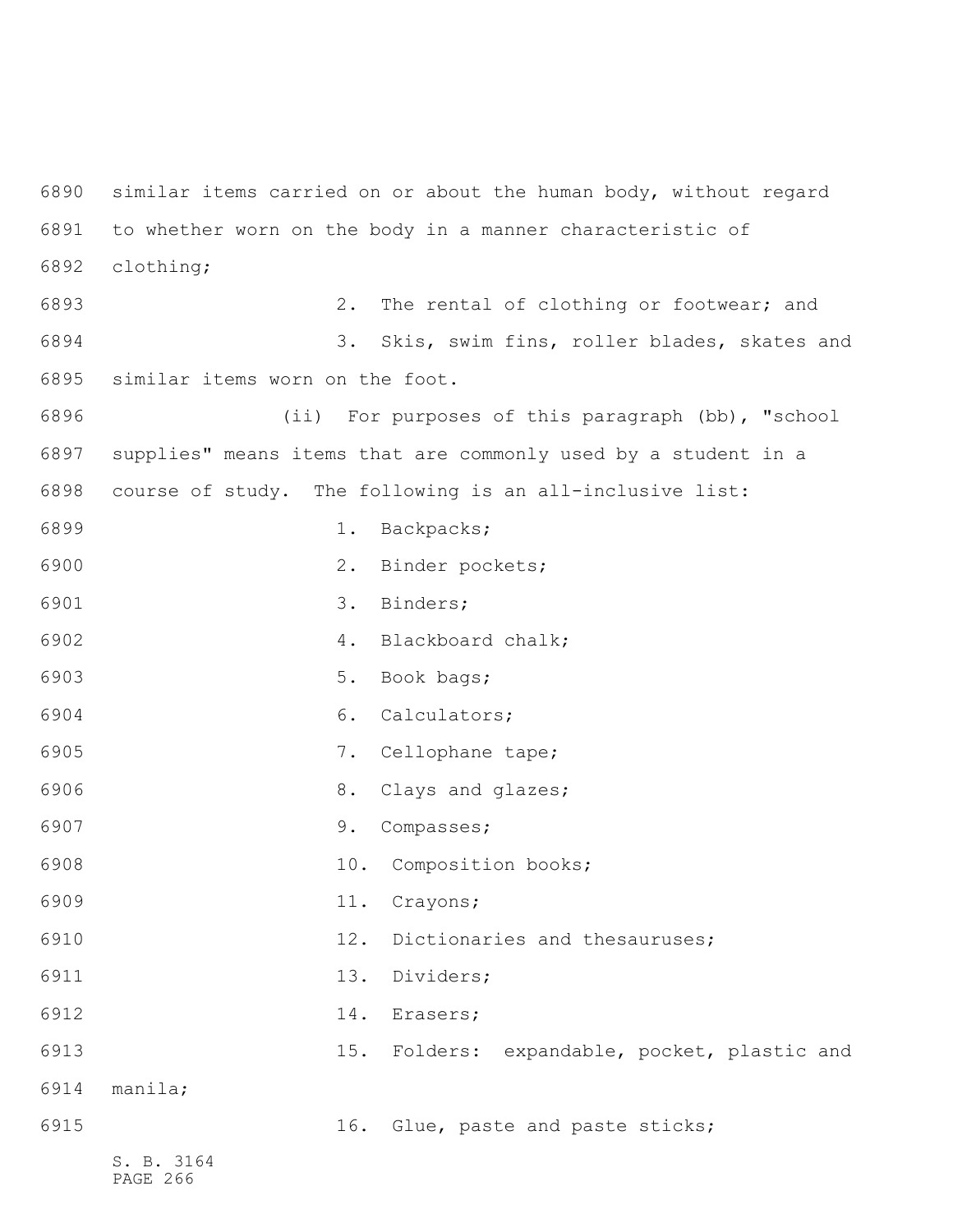| 6916 |                                             | 17. | Highlighters;                                                 |
|------|---------------------------------------------|-----|---------------------------------------------------------------|
| 6917 |                                             | 18. | Index card boxes;                                             |
| 6918 |                                             | 19. | Index cards;                                                  |
| 6919 |                                             | 20. | Legal pads;                                                   |
| 6920 |                                             | 21. | Lunch boxes;                                                  |
| 6921 |                                             | 22. | Markers;                                                      |
| 6922 |                                             | 23. | Notebooks;                                                    |
| 6923 |                                             | 24. | Paintbrushes for artwork;                                     |
| 6924 |                                             | 25. | Paints: acrylic, tempera and oil;                             |
| 6925 |                                             | 26. | Paper: loose-leaf ruled notebook paper,                       |
| 6926 |                                             |     | copy paper, graph paper, tracing paper, manila paper, colored |
| 6927 | paper, poster board and construction paper; |     |                                                               |
| 6928 |                                             |     | 27. Pencil boxes and other school supply                      |
| 6929 | boxes;                                      |     |                                                               |
| 6930 |                                             | 28. | Pencil sharpeners;                                            |
| 6931 |                                             | 29. | Pencils;                                                      |
| 6932 |                                             | 30. | Pens;                                                         |
| 6933 |                                             | 31. | Protractors;                                                  |
| 6934 |                                             |     | 32. Reference books;                                          |
| 6935 |                                             |     | 33. Reference maps and globes;                                |
| 6936 |                                             | 34. | Rulers;                                                       |
| 6937 |                                             | 35. | Scissors;                                                     |
| 6938 |                                             | 36. | Sheet music;                                                  |
| 6939 |                                             | 37. | Sketch and drawing pads;                                      |
| 6940 |                                             | 38. | Textbooks;                                                    |
| 6941 |                                             | 39. | Watercolors;                                                  |
|      |                                             |     |                                                               |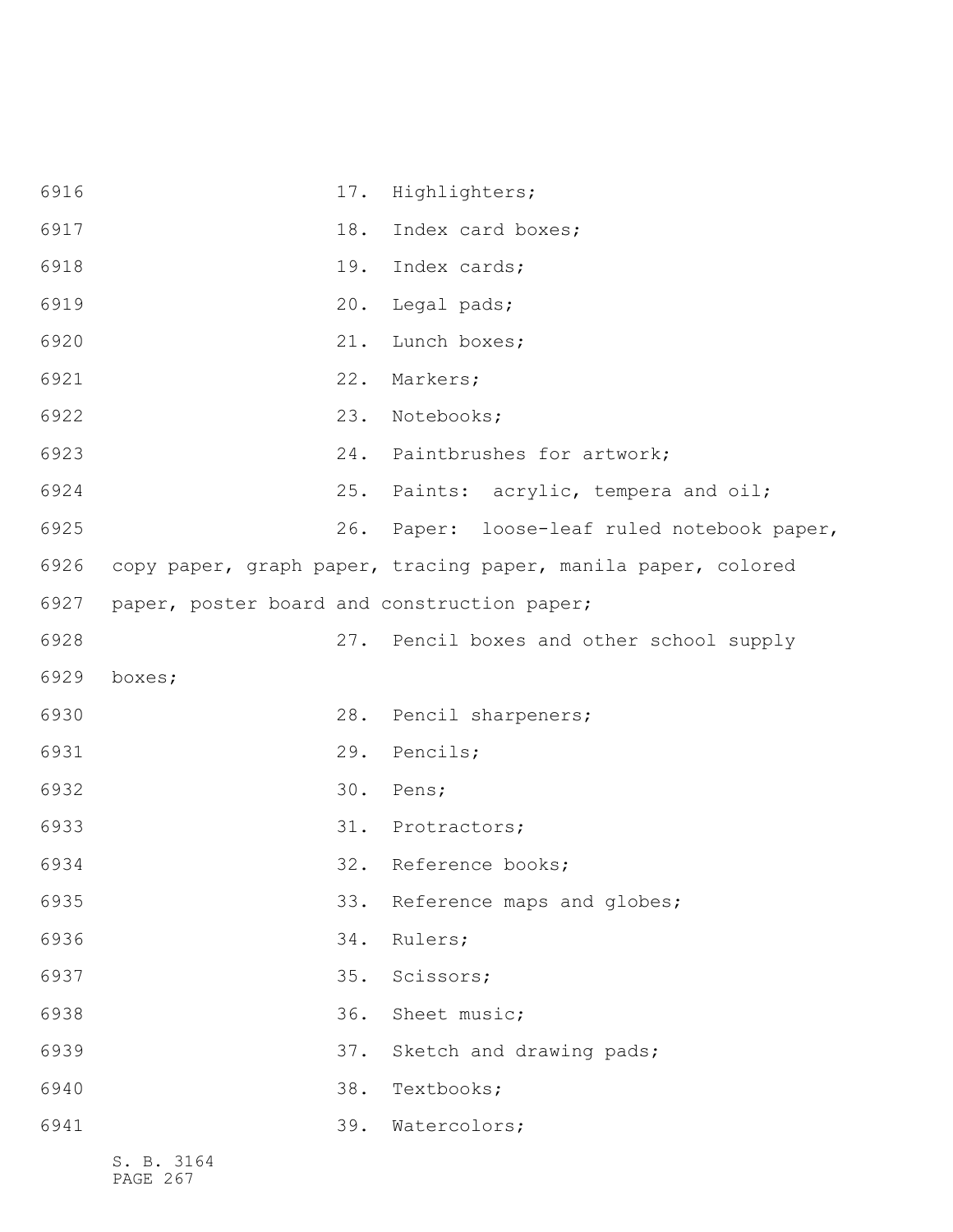40. Workbooks; and

41. Writing tablets.

 (iii) From and after January 1, 2010, the governing authorities of a municipality, for retail sales occurring within the corporate limits of the municipality, may suspend the application of the exemption provided for in this paragraph (bb) by adoption of a resolution to that effect stating the date upon which the suspension shall take effect. A certified copy of the resolution shall be furnished to the Department of Revenue at least ninety (90) days prior to the date upon which the municipality desires such suspension to take effect.

 (cc) The gross proceeds of sales of tangible personal property made for the sole purpose of raising funds for a school or an organization affiliated with a school.

 As used in this paragraph (cc), "school" means any public or private school that teaches courses of instruction to students in any grade from kindergarten through Grade 12.

 (dd) Sales of durable medical equipment and home medical supplies when ordered or prescribed by a licensed physician for medical purposes of a patient. As used in this paragraph (dd), "durable medical equipment" and "home medical supplies" mean equipment, including repair and replacement parts for the equipment or supplies listed under Title XVIII of the Social Security Act or under the state plan for medical assistance under Title XIX of the Social Security Act, prosthetics, orthotics, hearing aids, hearing devices, prescription eyeglasses,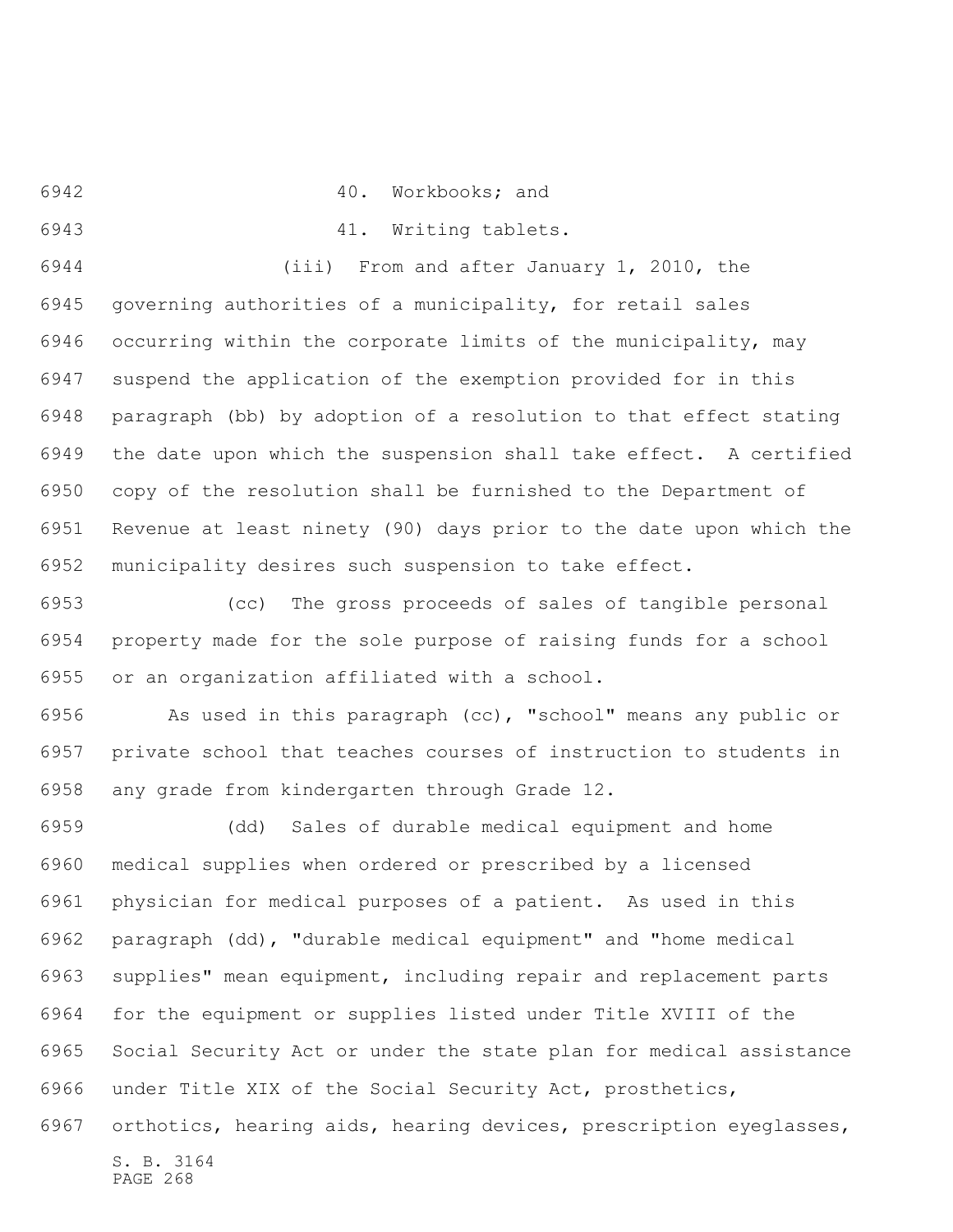oxygen and oxygen equipment. Payment does not have to be made, in whole or in part, by any particular person to be eligible for this exemption. Purchases of home medical equipment and supplies by a provider of home health services or a provider of hospice services are eligible for this exemption if the purchases otherwise meet the requirements of this paragraph.

 (ee) Sales of tangible personal property or services to Mississippi Blood Services.

 (ff) (i) Subject to the provisions of this paragraph (ff), retail sales of firearms, ammunition and hunting supplies if sold during the annual Mississippi Second Amendment Weekend holiday beginning at 12:01 a.m. on the last Friday in August and ending at 12:00 midnight the following Sunday. For the purposes of this paragraph (ff), "hunting supplies" means tangible personal property used for hunting, including, and limited to, archery equipment, firearm and archery cases, firearm and archery accessories, hearing protection, holsters, belts and slings. Hunting supplies does not include animals used for hunting. (ii) This paragraph (ff) shall apply only if one or more of the following occur: 1. Title to and/or possession of an eligible item is transferred from a seller to a purchaser; and/or 2. A purchaser orders and pays for an

 eligible item and the seller accepts the order for immediate shipment, even if delivery is made after the time period provided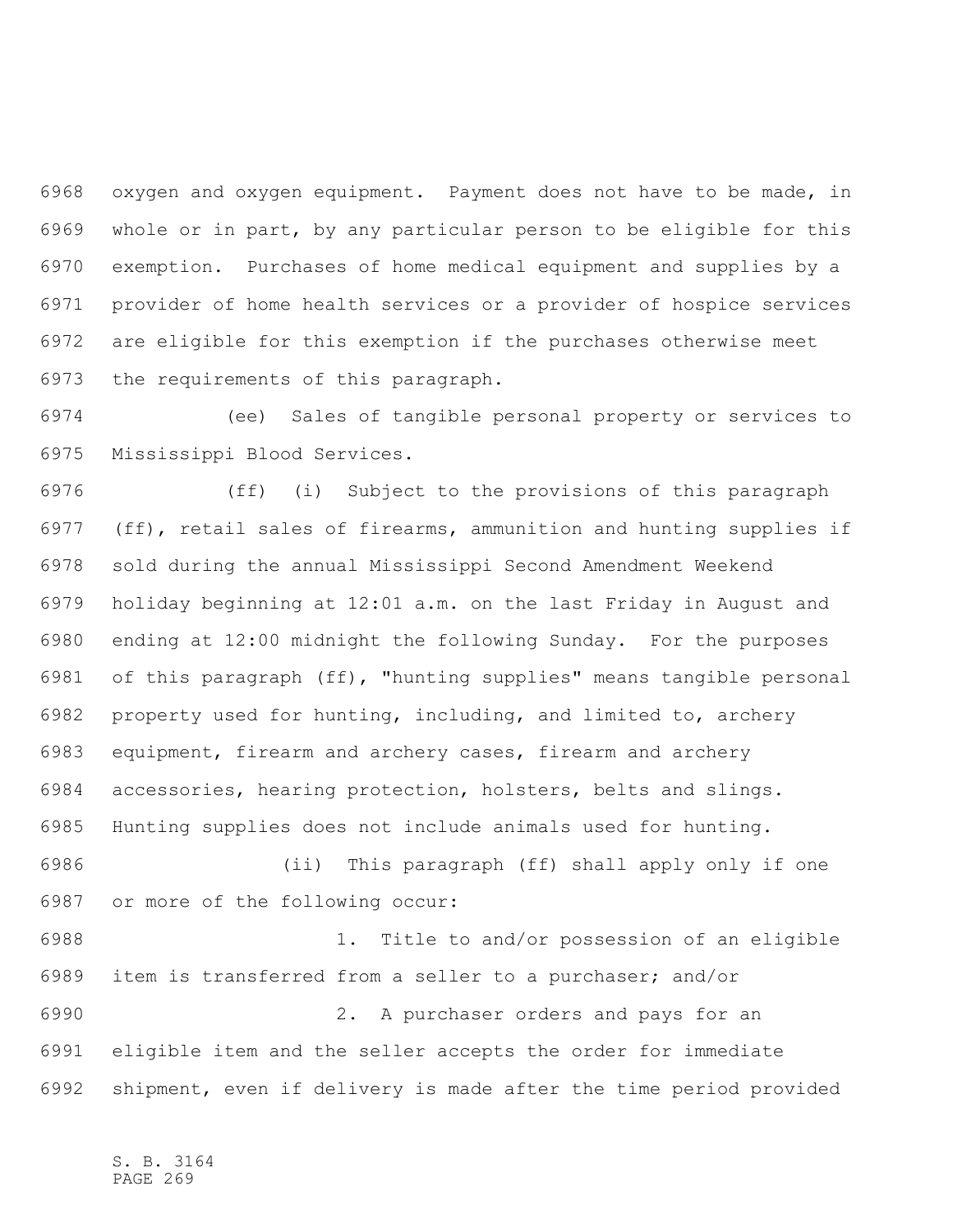in subparagraph (i) of this paragraph (ff), provided that the purchaser has not requested or caused the delay in shipment.

 (gg) Sales of nonperishable food items to charitable organizations that are exempt from federal income taxation under Section 501(c)(3) of the Internal Revenue Code and operate a food bank or food pantry or food lines.

 (hh) Sales of tangible personal property or services to the United Way of the Pine Belt Region, Inc.

 (ii) Sales of tangible personal property or services to the Mississippi Children's Museum or any subsidiary or affiliate thereof operating a satellite or branch museum within this state.

 (jj) Sales of tangible personal property or services to the Jackson Zoological Park.

 (kk) Sales of tangible personal property or services to the Hattiesburg Zoo.

 (ll) Gross proceeds from sales of food, merchandise or other concessions at an event held solely for religious or charitable purposes at livestock facilities, agriculture facilities or other facilities constructed, renovated or expanded with funds for the grant program authorized under Section 18, Chapter 530, Laws of 1995.

 (mm) Sales of tangible personal property and services to the Diabetes Foundation of Mississippi and the Mississippi Chapter of the Juvenile Diabetes Research Foundation.

S. B. 3164 PAGE 270 (nn) Sales of potting soil, mulch, or other soil amendments used in growing ornamental plants which bear no fruit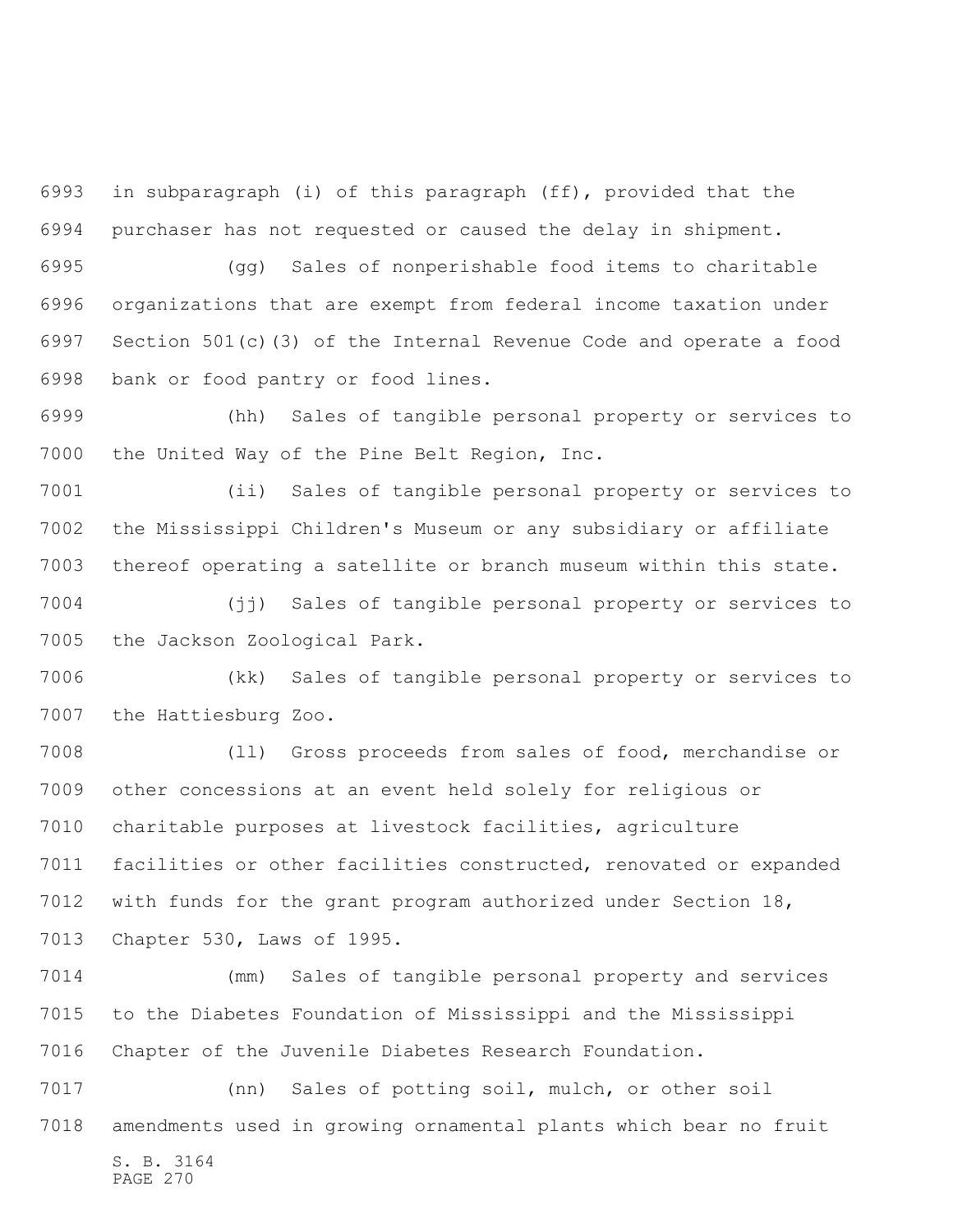of commercial value when sold to commercial plant nurseries that operate exclusively at wholesale and where no retail sales can be made.

 (oo) Sales of tangible personal property or services to the University of Mississippi Medical Center Research Development Foundation.

 (pp) Sales of tangible personal property or services to Keep Mississippi Beautiful, Inc., and all affiliates of Keep Mississippi Beautiful, Inc.

 (qq) Sales of tangible personal property or services to the Friends of Children's Hospital.

 (rr) Sales of tangible personal property or services to the Pinecrest Weekend Snackpacks for Kids located in Corinth, Mississippi.

 (ss) Sales of hearing aids when ordered or prescribed by a licensed physician, audiologist or hearing aid specialist for the medical purposes of a patient.

 (tt) Sales exempt under the Facilitating Business Rapid Response to State Declared Disasters Act of 2015 (Sections 27-113-1 through 27-113-9).

 (uu) Sales of tangible personal property or services to the Junior League of Jackson.

S. B. 3164 (vv) Sales of tangible personal property or services to the Mississippi's Toughest Kids Foundation for use in the construction, furnishing and equipping of buildings and related facilities and infrastructure at Camp Kamassa in Copiah County,

PAGE 271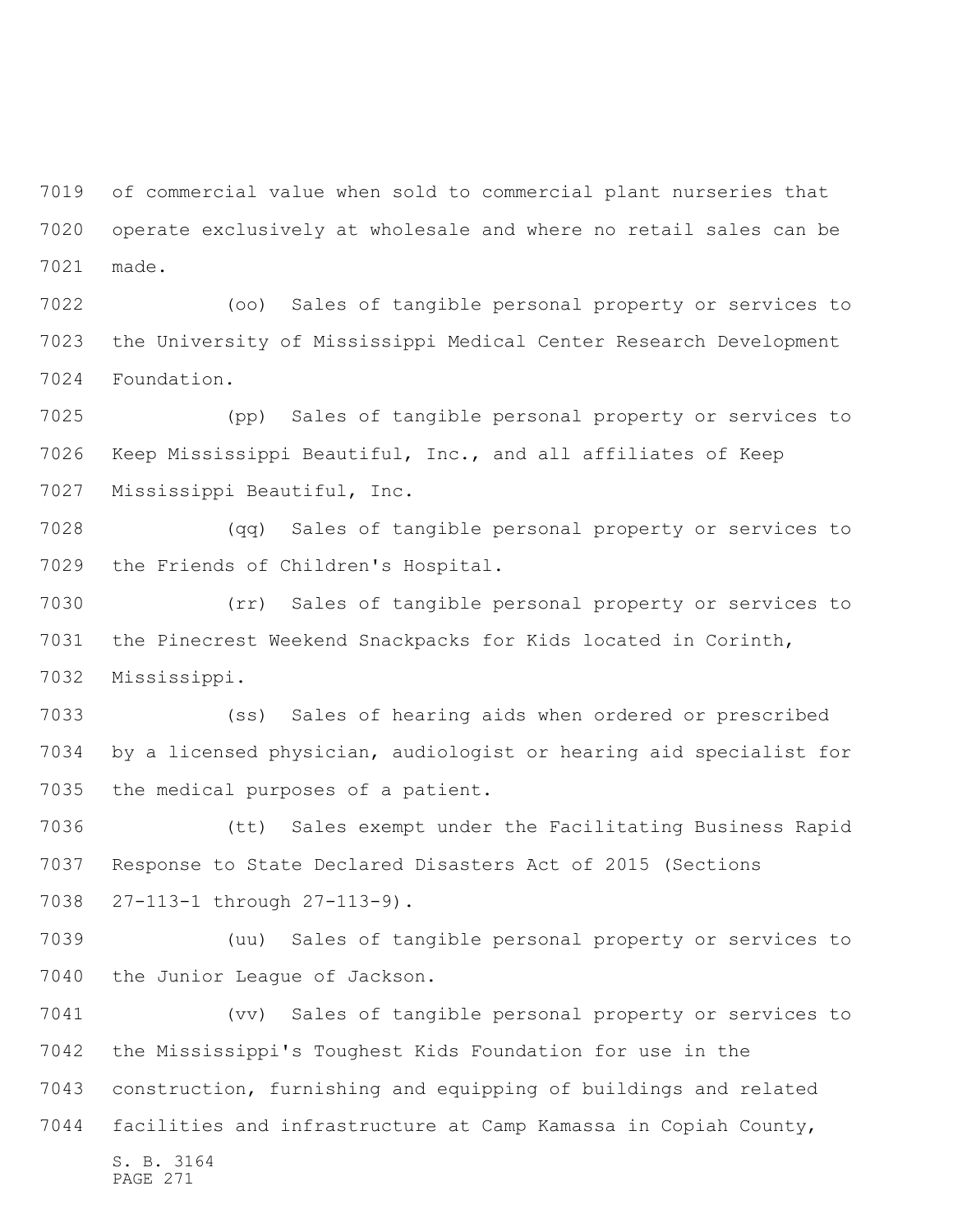Mississippi. This paragraph (vv) shall stand repealed on July 1, 2022.

 (ww) Sales of tangible personal property or services to MS Gulf Coast Buddy Sports, Inc.

 (xx) Sales of tangible personal property or services to Biloxi Lions, Inc.

 (yy) Sales of tangible personal property or services to Lions Sight Foundation of Mississippi, Inc.

 (zz) Sales of tangible personal property and services to the Goldring/Woldenberg Institute of Southern Jewish Life (ISJL).

 **SECTION 53.** Section 27-65-241, Mississippi Code of 1972, is brought forward as follows:

 27-65-241. (1) As used in this section, the following terms shall have the meanings ascribed to them in this section unless otherwise clearly indicated by the context in which they are used:

 (a) "Hotel" or "motel" means and includes a place of lodging that at any one time will accommodate transient guests on a daily or weekly basis and that is known to the trade as such. Such terms shall not include a place of lodging with ten (10) or less rental units.

 (b) "Municipality" means any municipality in the State of Mississippi with a population of one hundred fifty thousand (150,000) or more according to the most recent federal decennial census.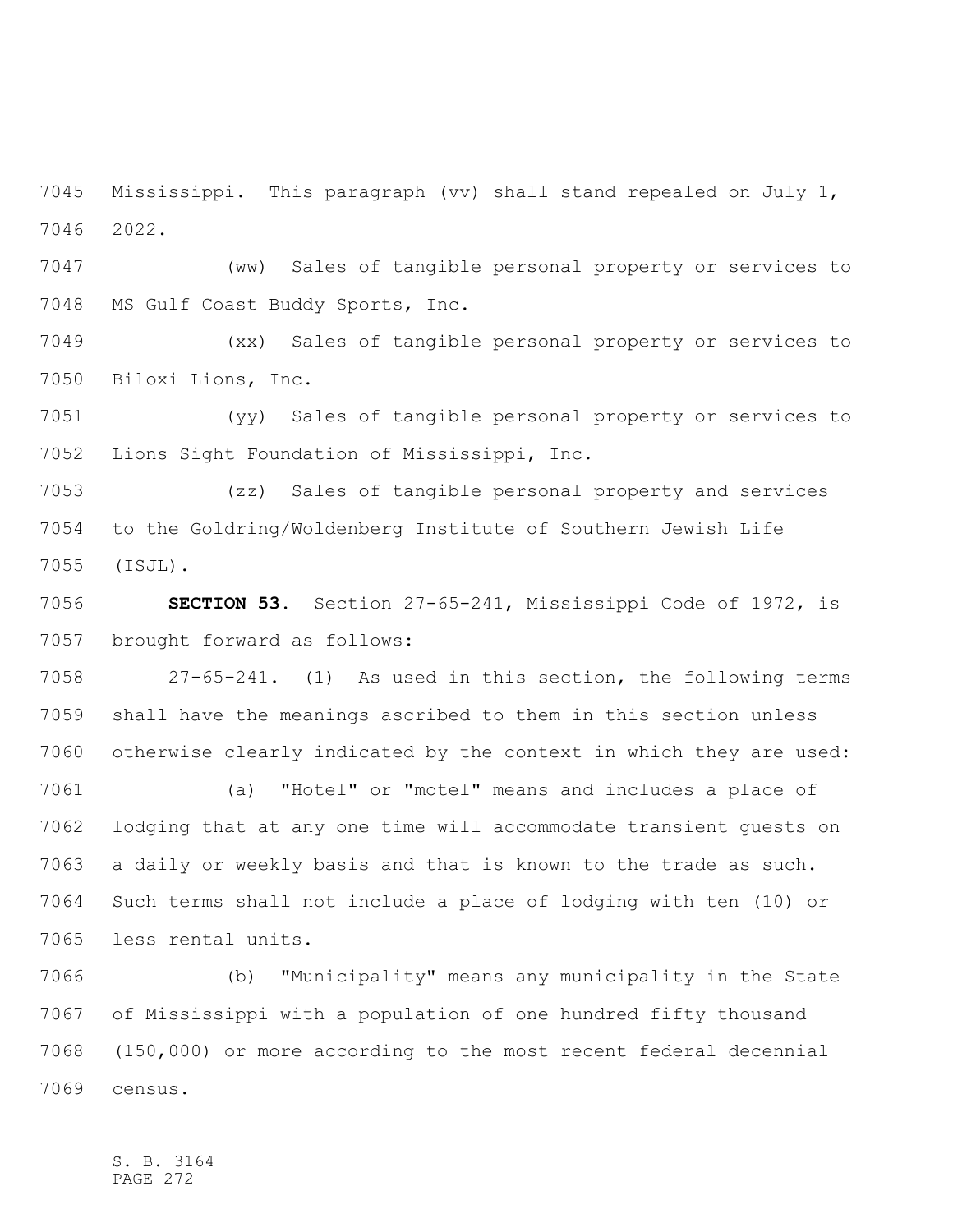(c) "Restaurant" means and includes all places where prepared food is sold and whose annual gross proceeds of sales or gross income for the preceding calendar year equals or exceeds One Hundred Thousand Dollars (\$100,000.00). The term "restaurant" shall not include any nonprofit organization that is exempt from federal income taxation under Section 501(c)(3) of the Internal Revenue Code. For the purpose of calculating gross proceeds of sales or gross income, the sales or income of all establishments owned, operated or controlled by the same person, persons or corporation shall be aggregated.

 (2) (a) Subject to the provisions of this section, the governing authorities of a municipality may impose upon all persons as a privilege for engaging or continuing in business or doing business within such municipality, a special sales tax at the rate of not more than one percent (1%) of the gross proceeds of sales or gross income of the business, as the case may be, derived from any of the activities taxed at the rate of seven percent (7%) or more under the Mississippi Sales Tax Law, Section 27-65-1 et seq.

 (b) The tax levied under this section shall apply to every person making sales of tangible personal property or services within the municipality but shall not apply to: (i) Sales exempted by Sections 27-65-19, 27-65-101, 27-65-103, 27-65-105, 27-65-107, 27-65-109 and 27-65-111 of the Mississippi Sales Tax Law;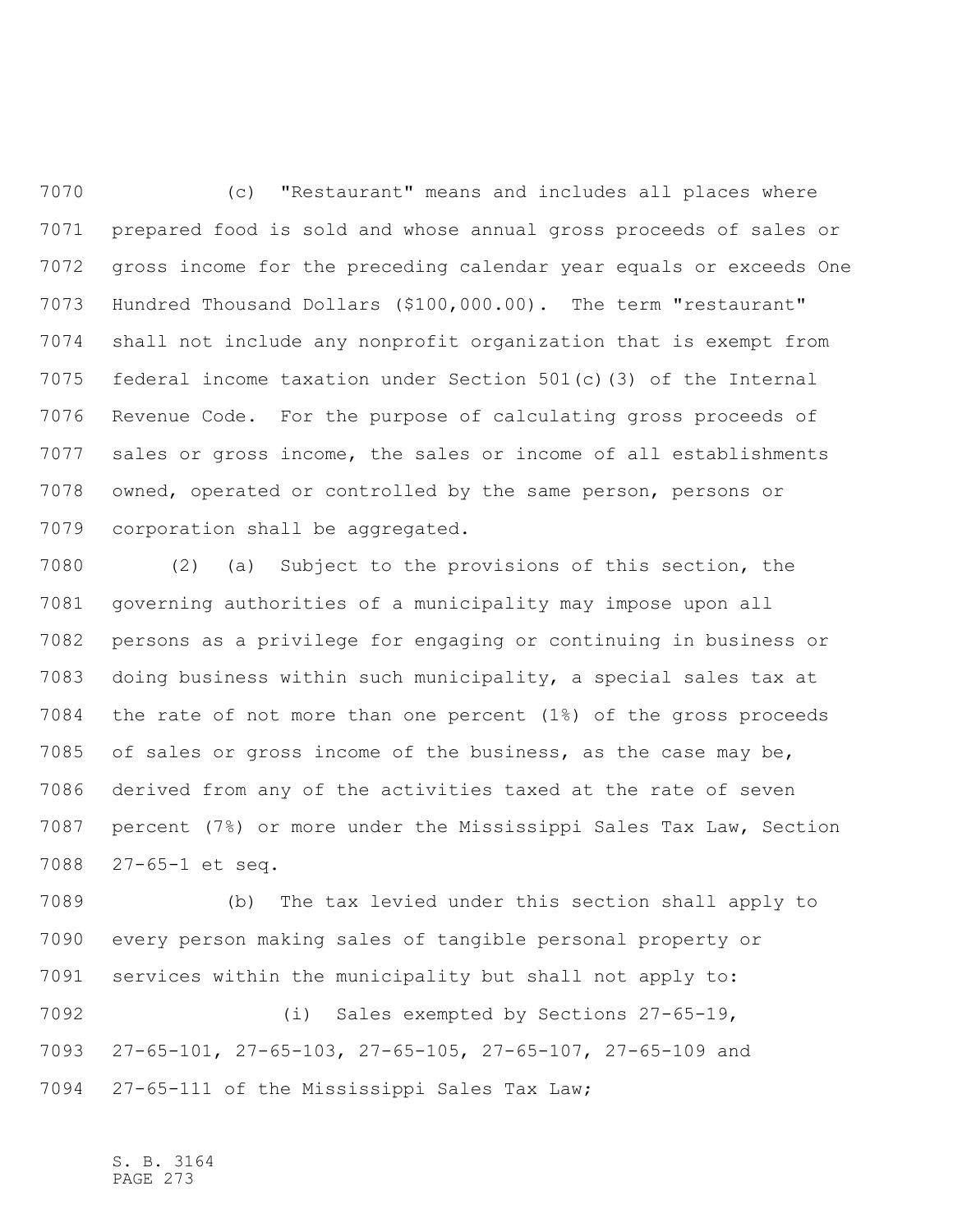(ii) Gross proceeds of sales or gross income of restaurants derived from the sale of food and beverages;

 (iii) Gross proceeds of sales or gross income of hotels and motels derived from the sale of hotel rooms and motel rooms for lodging purposes;

 (iv) Retail sales of food for human consumption not purchased with food stamps issued by the United States Department of Agriculture, or other federal agency, but which would be exempt under Section 27-65-111(o) from the taxes imposed by this chapter if the food items were purchased with food stamps;

 (v) Gross income of businesses engaging or continuing in the business of TV cable systems, subscription TV services, and other similar activities, including, but not limited to, cable Internet services;

 (vi) Wholesale sales of food and drink for human consumption sold to full service vending machine operators; and

 (vii) Wholesale sales of light wine, light spirit product, beer and alcoholic beverages.

S. B. 3164 (3) (a) Before any tax authorized under this section may be imposed, the governing authorities of the municipality shall adopt a resolution declaring its intention to levy the tax, setting forth the amount of the tax to be imposed, the purposes for which the revenue collected pursuant to the tax levy may be used and expended, the date upon which the tax shall become effective, the date upon which the tax shall be repealed, and calling for an election to be held on the question. The date of the election

PAGE 274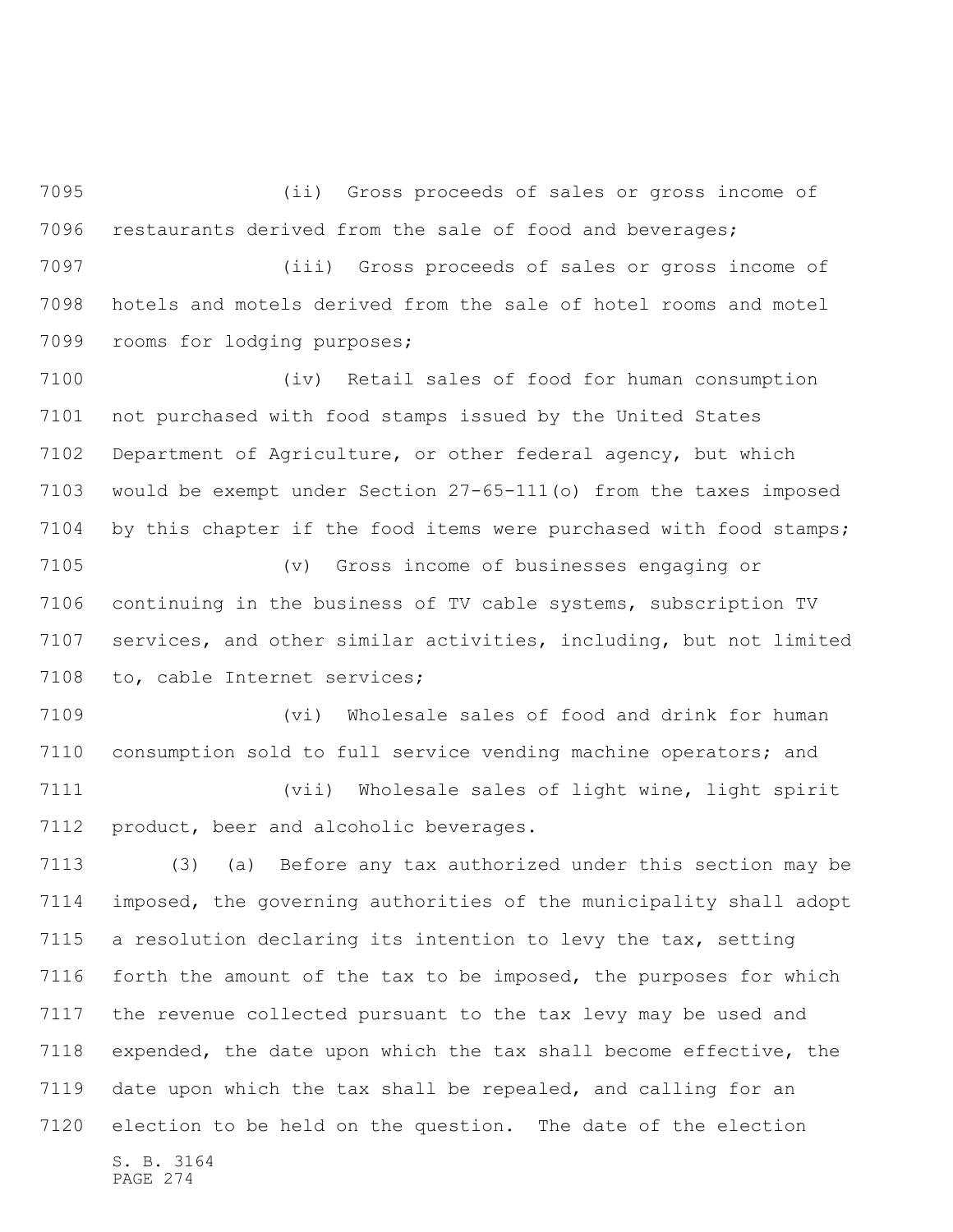S. B. 3164 PAGE 275 shall be set in the resolution. Notice of the election shall be published once each week for at least three (3) consecutive weeks in a newspaper published or having a general circulation in the municipality, with the first publication of the notice to be made not less than twenty-one (21) days before the date fixed in the resolution for the election and the last publication to be made not more than seven (7) days before the election. At the election, all qualified electors of the municipality may vote. The ballots used at the election shall have printed thereon a brief description of the sales tax, the amount of the sales tax levy, a description of the purposes for which the tax revenue may be used and expended and the words "FOR THE LOCAL SALES TAX" and "AGAINST THE LOCAL SALES TAX" and the voter shall vote by placing a cross (X) or check mark (√) opposite his choice on the proposition. When the results of the election have been canvassed by the election commissioners of the municipality and certified by them to the governing authorities, it shall be the duty of such governing authorities to determine and adjudicate whether at least three-fifths (3/5) of the qualified electors who voted in the election voted in favor of the tax. If at least three-fifths (3/5) of the qualified electors who voted in the election voted in favor of the tax, the governing authorities shall adopt a resolution declaring the levy and collection of the tax provided in this section and shall set the first day of the second month following the date of such adoption as the effective date of the tax levy. A certified copy of this resolution, together with the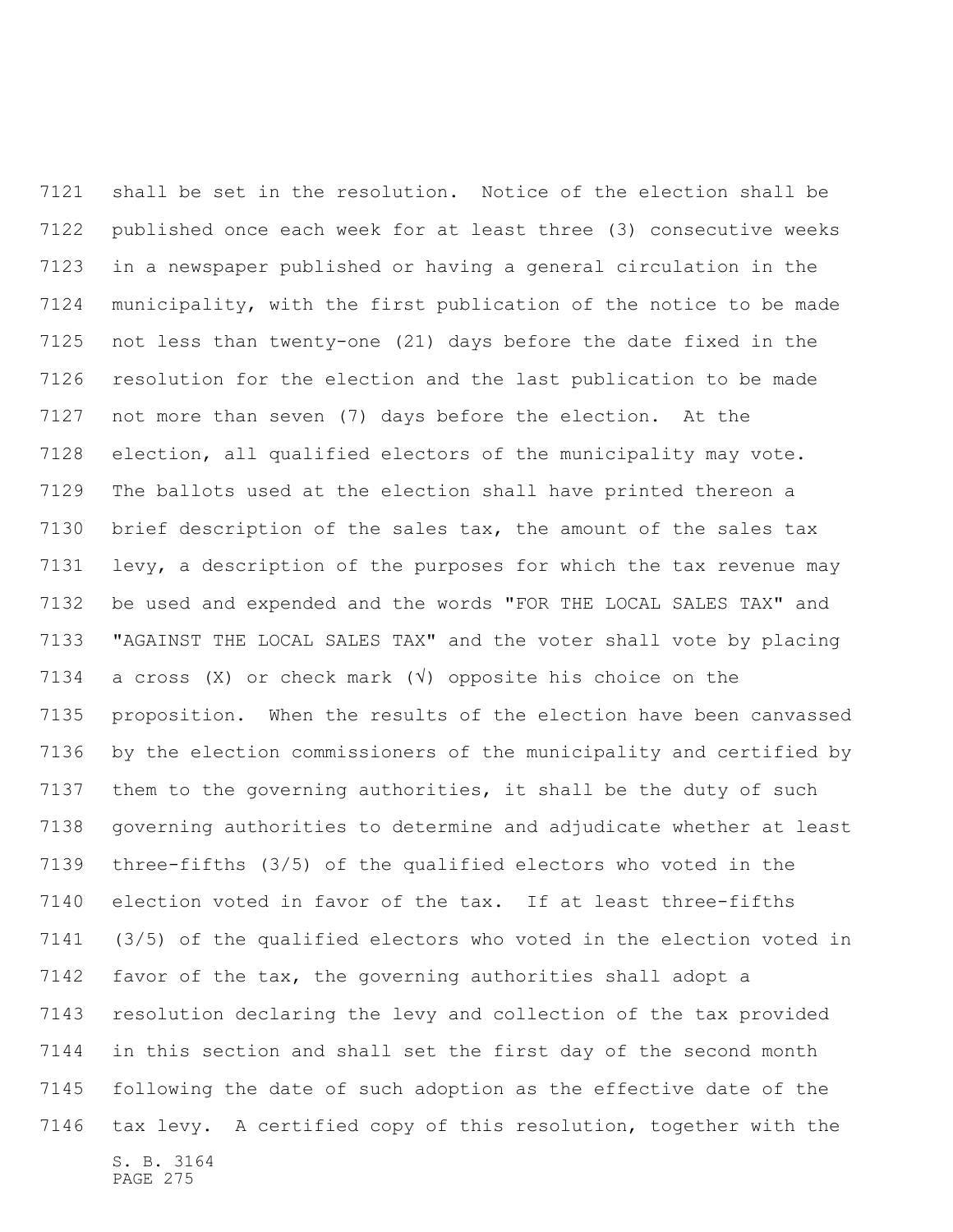result of the election, shall be furnished to the Department of Revenue not less than thirty (30) days before the effective date of the levy.

 (b) A municipality shall not hold more than two (2) elections under this subsection.

 (4) The revenue collected pursuant to the tax levy imposed under this section may be expended to pay the cost of road and street repair, reconstruction and resurfacing projects based on traffic patterns, need and usage, and to pay the costs of water, sewer and drainage projects in accordance with a master plan adopted by the department established pursuant to subsection (7).

 (5) (a) The special sales tax authorized by this section shall be collected by the Department of Revenue, shall be accounted for separately from the amount of sales tax collected for the state in the municipality and shall be paid to the municipality. The Department of Revenue may retain one percent (1%) of the proceeds of such tax for the purpose of defraying the costs incurred by the department in the collection of the tax. Payments to the municipality shall be made by the Department of Revenue on or before the fifteenth day of the month following the month in which the tax was collected.

S. B. 3164 (b) The proceeds of the special sales tax shall be placed into a special municipal fund apart from the municipal general fund and any other funds of the municipality, and shall be expended by the municipality solely for the purposes authorized in subsection (4) of this section. The records reflecting the

PAGE 276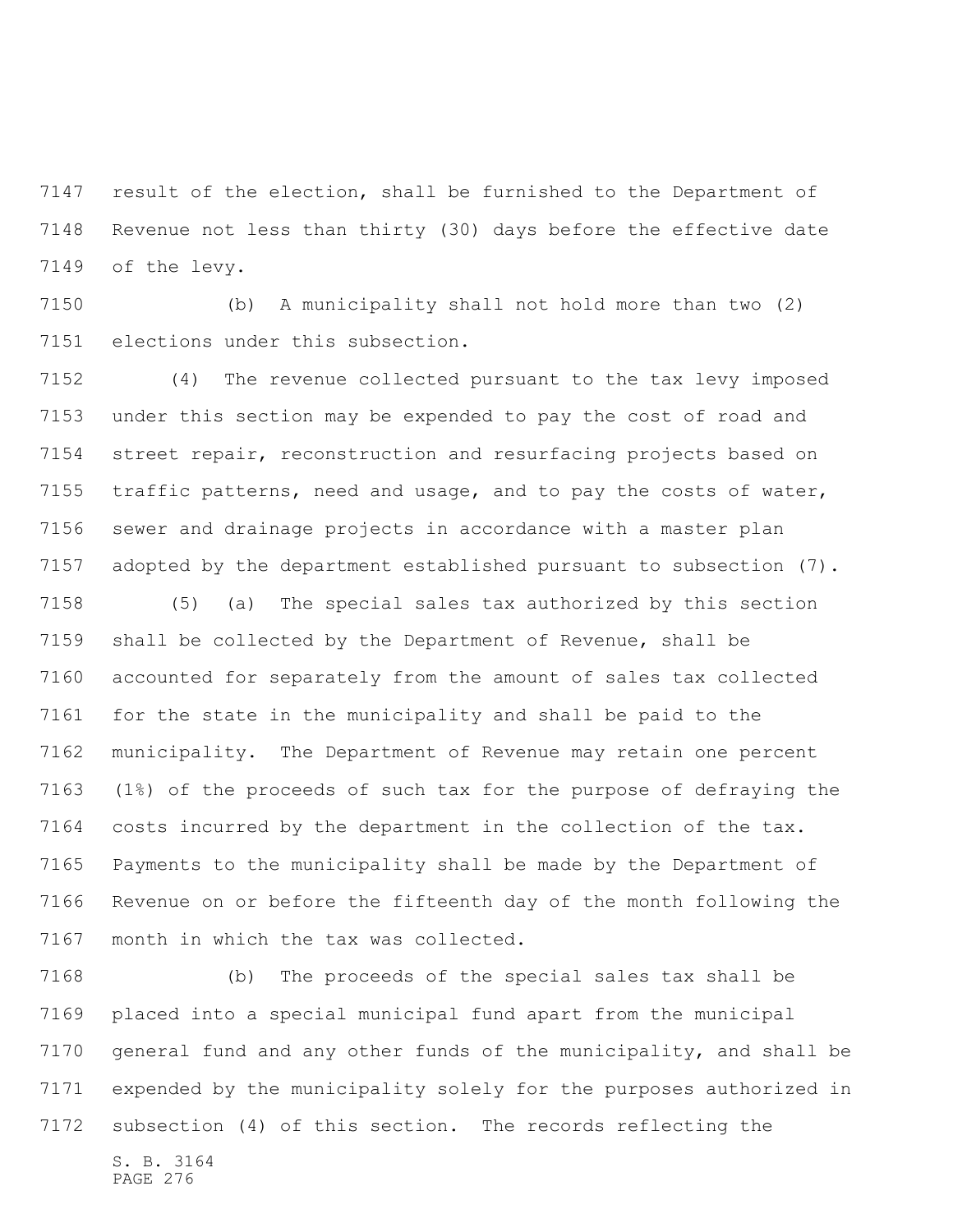receipts and expenditures of the revenue from the special sales tax shall be audited annually by an independent certified public accountant. The accountant shall make a report of his findings to the governing authorities of the municipality and file a copy of his report with the Secretary of the Senate and the Clerk of the House of Representatives. The audit shall be made and completed as soon as practical after the close of the fiscal year of the municipality, and expenses of the audit shall be paid from the funds derived by the municipality pursuant to this section.

S. B. 3164 (c) All provisions of the Mississippi Sales Tax Law applicable to filing of returns, discounts to the taxpayer, remittances to the Department of Revenue, enforced collection, rights of taxpayers, recovery of improper taxes, refunds of overpaid taxes or other provisions of law providing for imposition and collection of the state sales tax shall apply to the special sales tax authorized by this section, except where there is a conflict, in which case the provisions of this section shall control. Any damages, penalties or interest collected for the nonpayment of taxes imposed under this section, or for noncompliance with the provisions of this section, shall be paid to the municipality on the same basis and in the same manner as the tax proceeds. Any overpayment of tax for any reason that has been disbursed to a municipality or any payment of the tax to a municipality in error may be adjusted by the Department of Revenue on any subsequent payment to the municipality pursuant to the provisions of the Mississippi Sales Tax Law. The Department of

PAGE 277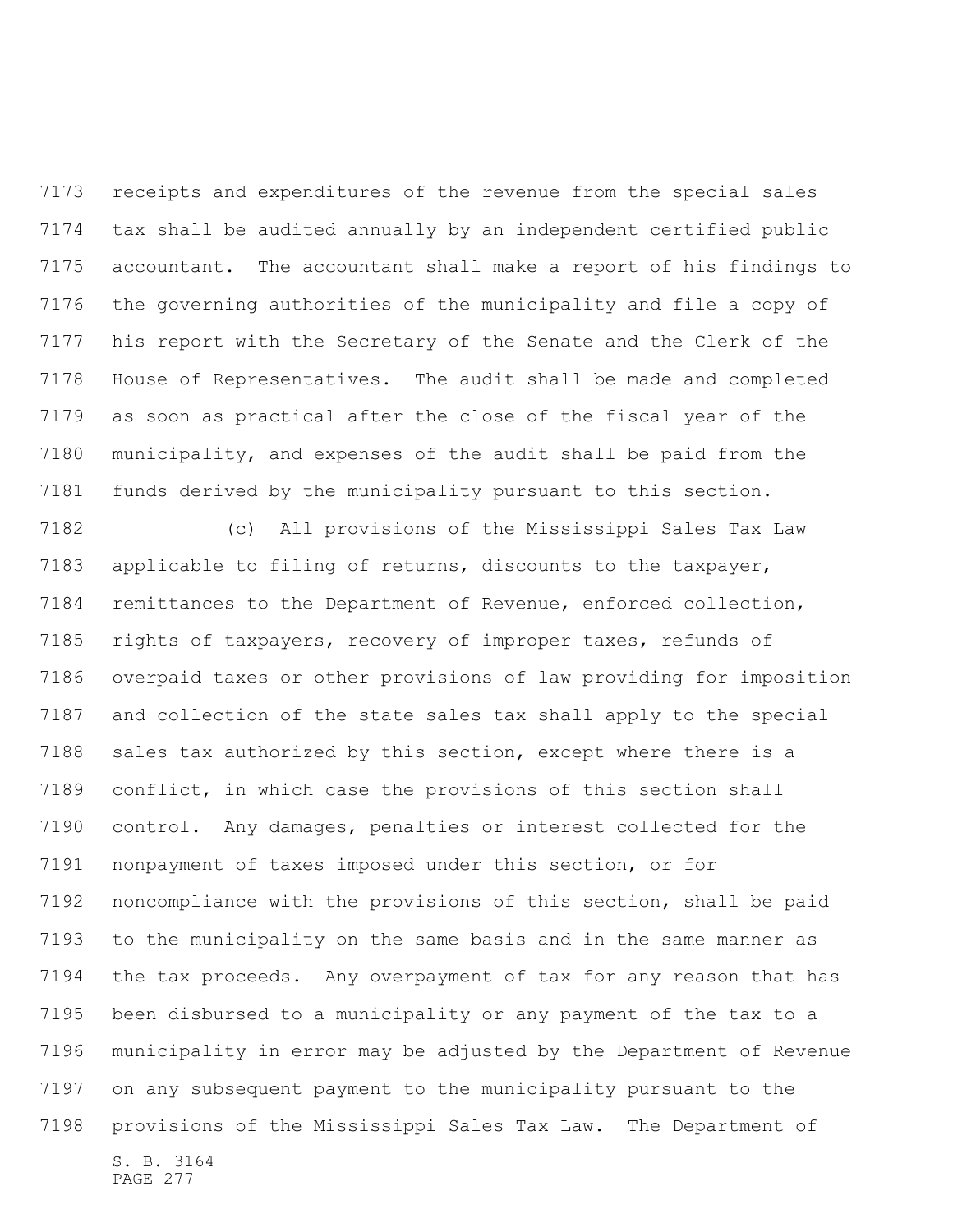Revenue may, from time to time, make such rules and regulations not inconsistent with this section as may be deemed necessary to carry out the provisions of this section, and such rules and regulations shall have the full force and effect of law.

 (6) If a municipality expands its corporate boundaries, the governing authorities of the municipality may not impose the special sales tax in the annexed area unless the tax is approved at an election conducted, as far as is practicable, in the manner provided in subsection (3) of this section, except that only qualified electors in the annexed area may vote in the election.

 (7) (a) Any municipality that levies the special sales tax authorized under this section shall establish a commission as provided for in this section. Expenditures of revenue from the special sales tax authorized by this section shall be in accordance with a master plan adopted by the commission pursuant to this subsection.

 (b) The commission shall be composed of ten (10) voting members who shall be known as commissioners appointed as follows:

 (i) Four (4) members representing the business community in the municipality appointed by the local chamber of commerce for initial terms of one (1), two (2), four (4) and five (5) years respectively. The members appointed pursuant to this paragraph shall be persons who represent businesses located within the city limits of the municipality.

S. B. 3164 PAGE 278 (ii) Three (3) members shall be appointed at large by the mayor of the municipality, with the advice and consent of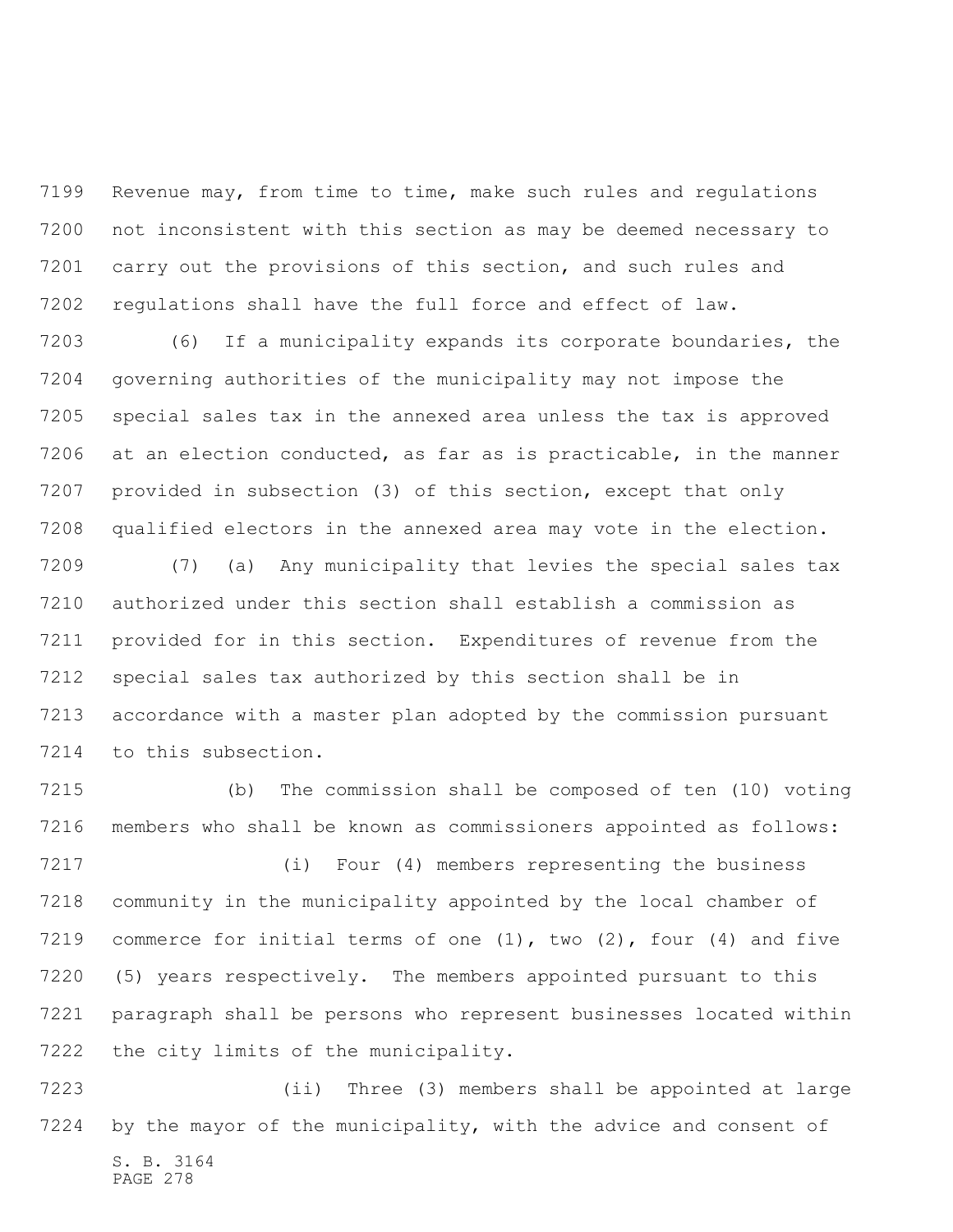the legislative body of the municipality, for initial terms of two (2), three (3) and four (4) years respectively. All appointments made by the mayor pursuant to this paragraph shall be residents of the municipality.

 (iii) One (1) member shall be appointed at large by the Governor for an initial term of four (4) years. All appointments made by the Governor pursuant to this paragraph shall be residents of the municipality.

 (iv) One (1) member shall be appointed at large by the Lieutenant Governor for an initial term of four (4) years. All appointments made by the Lieutenant Governor pursuant to this paragraph shall be residents of the municipality.

 (v) One (1) member shall be appointed at large by the Speaker of the House of Representatives for a term of four (4) years. All appointments made by the Speaker of the House of Representatives pursuant to this paragraph shall be residents of the municipality.

 (c) The terms of all appointments made subsequent to the initial appointment shall be made for five (5) years. Any vacancy which may occur shall be filled in the same manner as the original appointment and shall be made for the unexpired term. Each member of the commission shall serve until his successor is appointed and qualified.

S. B. 3164 PAGE 279 (d) The mayor of the municipality shall designate a chairman of the commission from among the membership of the commission. The vice chairman and secretary shall be elected by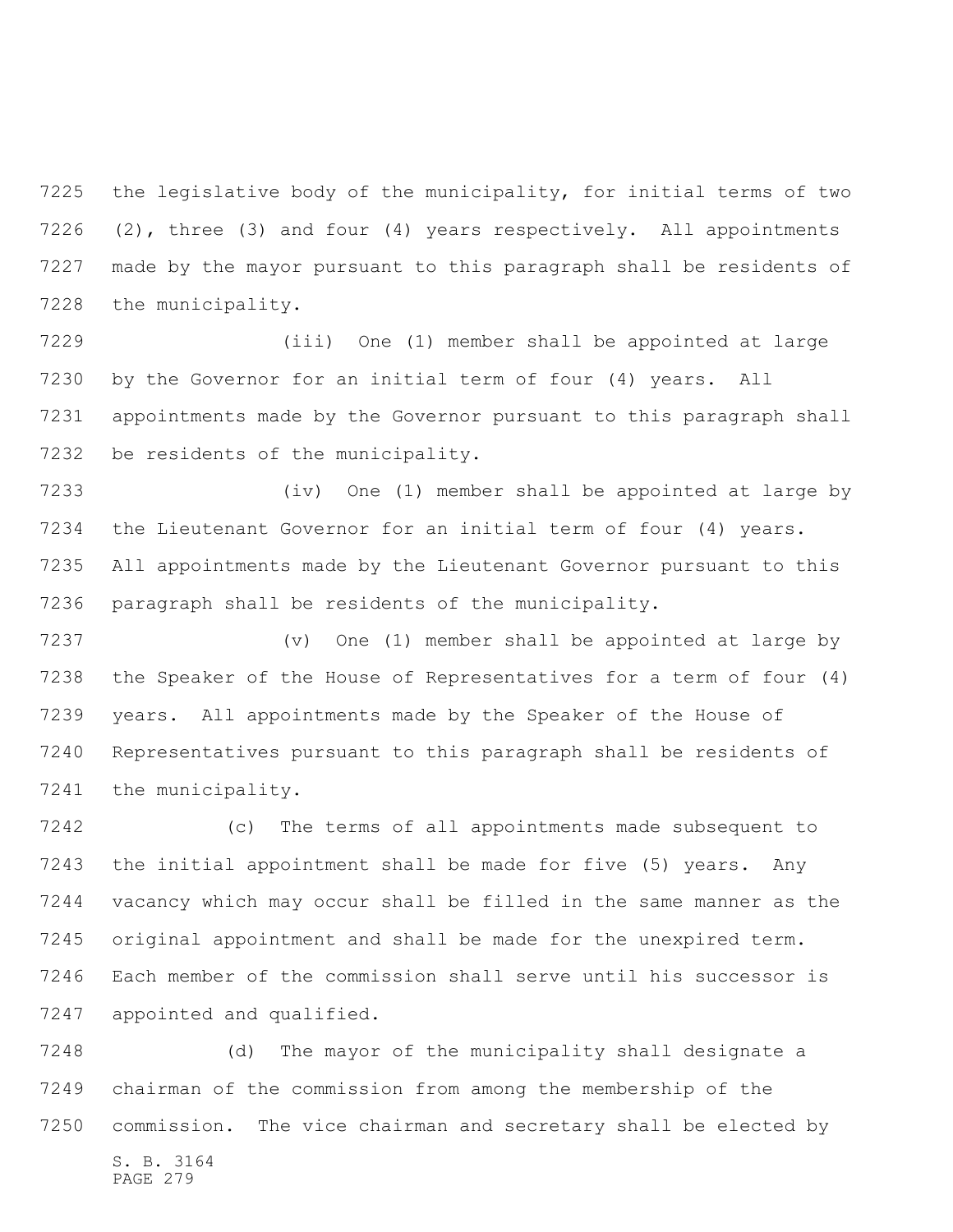the commission from among the membership of the commission for a term of two (2) years. The vice chairman and secretary may be reelected, and the chairman may be reappointed.

 (e) The commissioners shall serve without compensation. (f) Any commissioner shall be disqualified and shall be removed from office for either of the following reasons:

 (i) Conviction of a felony in any state court or in federal court; or

 (ii) Failure to attend three (3) consecutive meetings without just cause.

 If a commissioner is removed for any of the above reasons, the vacancy shall be filled in the manner prescribed in this section and shall be made for the unexpired term.

 (g) A quorum shall consist of six (6) voting members of the commission. The commission shall adopt such rules and 7266 regulations as may govern the time and place for holding meetings, regular and special.

 (h) The commission shall, with input from the municipality, establish a master plan for road and street repair, reconstruction and resurfacing projects based on traffic patterns, need and usage, and for water, sewer and drainage projects. Expenditures of the revenue from the tax authorized to be imposed pursuant to this section shall be made at the discretion of the governing authorities of the municipality if the expenditures comply with the master plan. The commission shall monitor the compliance of the municipality with the master plan.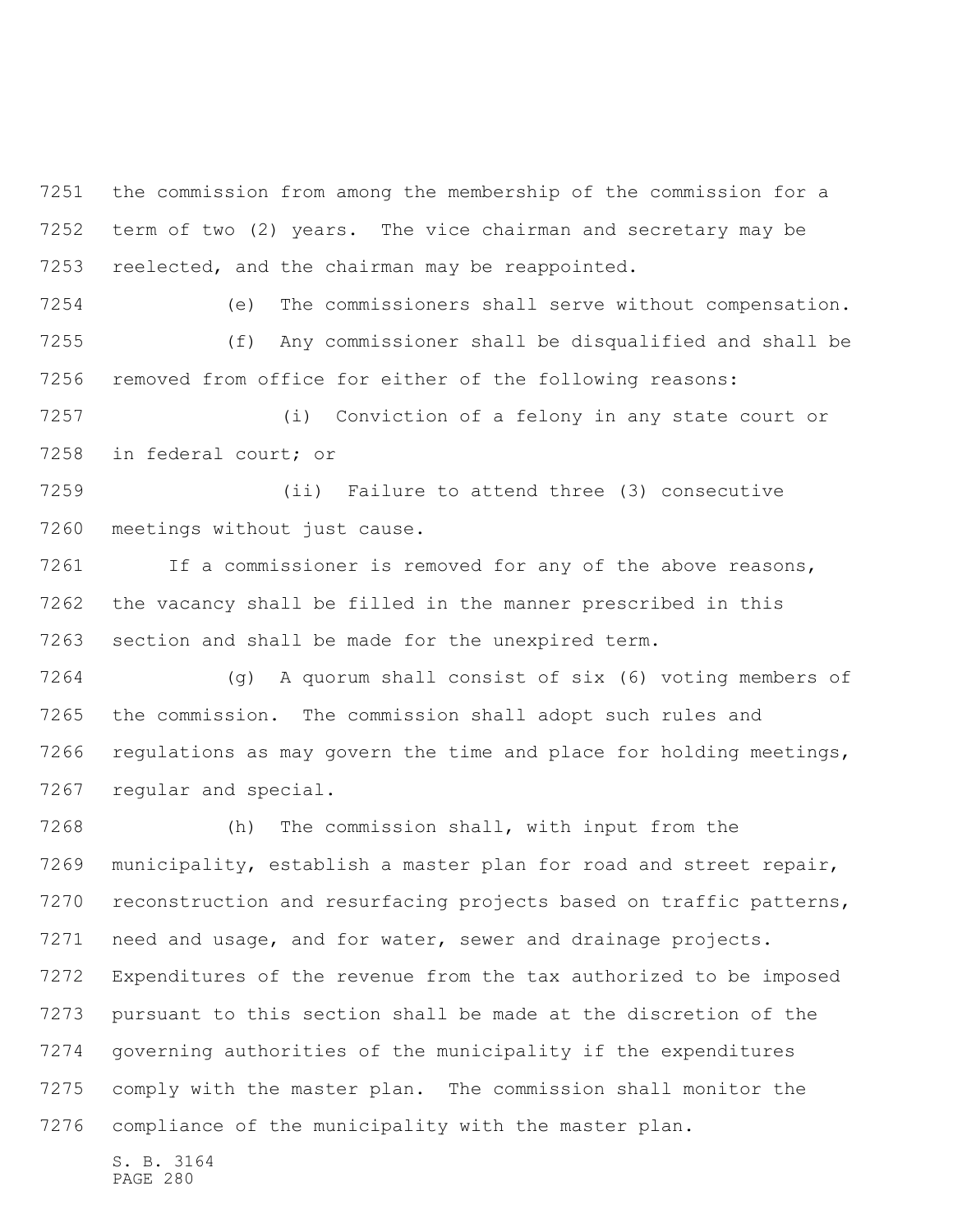(8) The governing authorities of any municipality that levies the special sales tax authorized under this section are authorized to incur debt, including bonds, notes or other evidences of indebtedness, for the purpose of paying the costs of road and street repair, reconstruction and resurfacing projects based on traffic patterns, need and usage, and to pay the costs of water, sewer and drainage projects in accordance with a master plan adopted by the commission established pursuant to subsection (7) of this section. Any bonds or notes issued to pay such costs may be secured by the proceeds of the special sales tax levied pursuant to this section or may be general obligations of the municipality and shall satisfy the requirements for the issuance of debt provided by Sections 21-33-313 through 21-33-323.

 (9) This section shall stand repealed from and after July 1, 2035.

 **SECTION 54.** Section 27-67-31, Mississippi Code of 1972, is brought forward as follows:

 27-67-31. All administrative provisions of the sales tax law, and amendments thereto, including those which fix damages, penalties and interest for failure to comply with the provisions of said sales tax law, and all other requirements and duties imposed upon taxpayer, shall apply to all persons liable for use taxes under the provisions of this article. The commissioner shall exercise all power and authority and perform all duties with respect to taxpayers under this article as are provided in said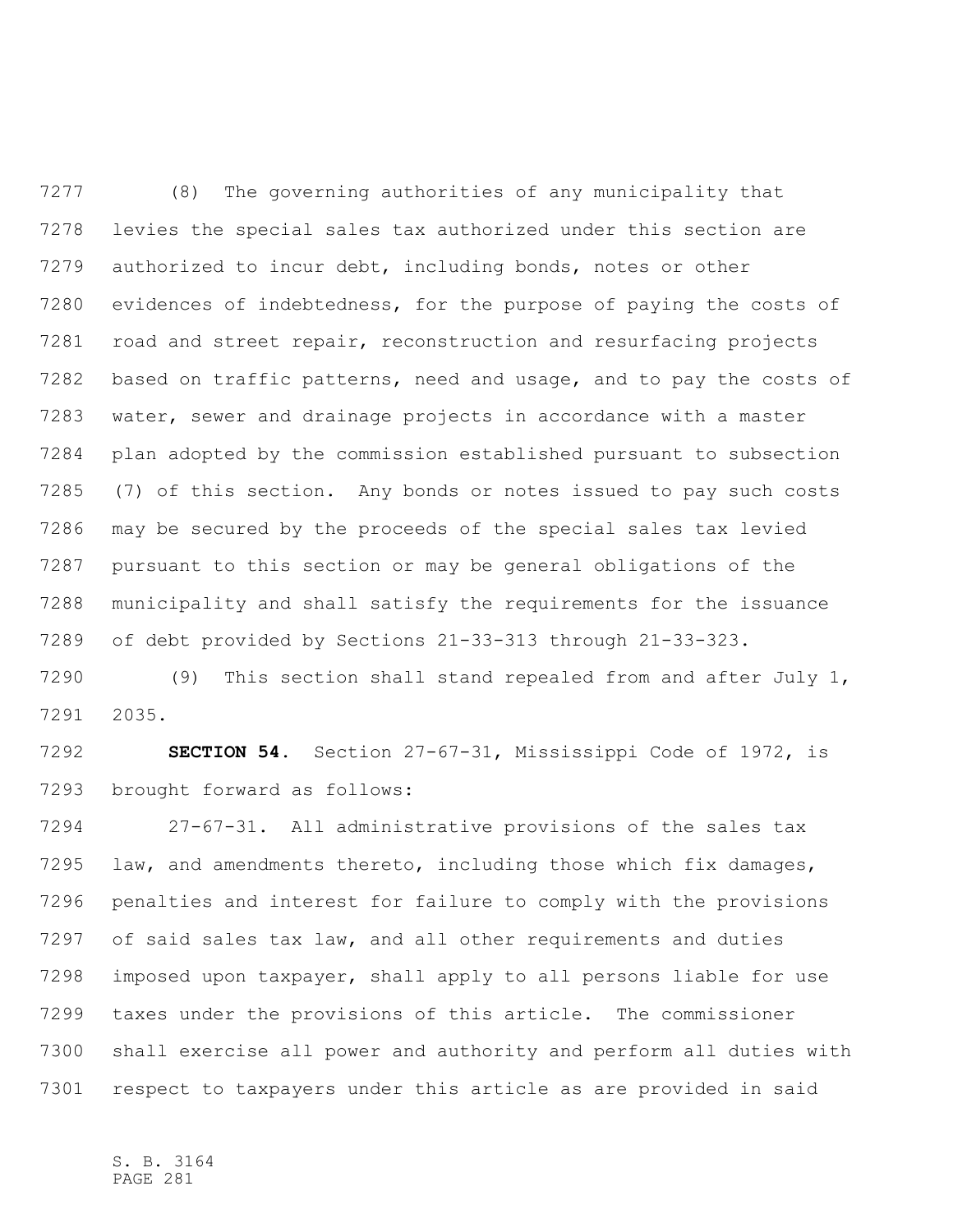sales tax law, except where there is conflict, then the provisions of this article shall control.

 The commissioner may require transportation companies to permit the examination of waybills, freight bills, or other documents covering shipments of tangible personal property into this state.

 On or before the fifteenth day of each month, the amount received from taxes, damages and interest under the provisions of this article during the preceding month shall be paid and distributed as follows:

S. B. 3164 PAGE 282 (a) On or before July 15, 1994, through July 15, 2000, and each succeeding month thereafter, two and two hundred sixty-six one-thousandths percent (2.266%) of the total use tax revenue collected during the preceding month under the provisions of this article shall be deposited in the School Ad Valorem Tax Reduction Fund created pursuant to Section 37-61-35. On or before August 15, 2000, and each succeeding month thereafter, two and two hundred sixty-six one-thousandths percent (2.266%) of the total use tax revenue collected during the preceding month under the provisions of this chapter shall be deposited into the School Ad Valorem Tax Reduction Fund created under Section 37-61-35 until such time that the total amount deposited into the fund during a fiscal year equals Four Million Dollars (\$4,000,000.00). Thereafter, the amounts diverted under this paragraph (a) during the fiscal year in excess of Four Million Dollars (\$4,000,000.00) shall be deposited into the Education Enhancement Fund created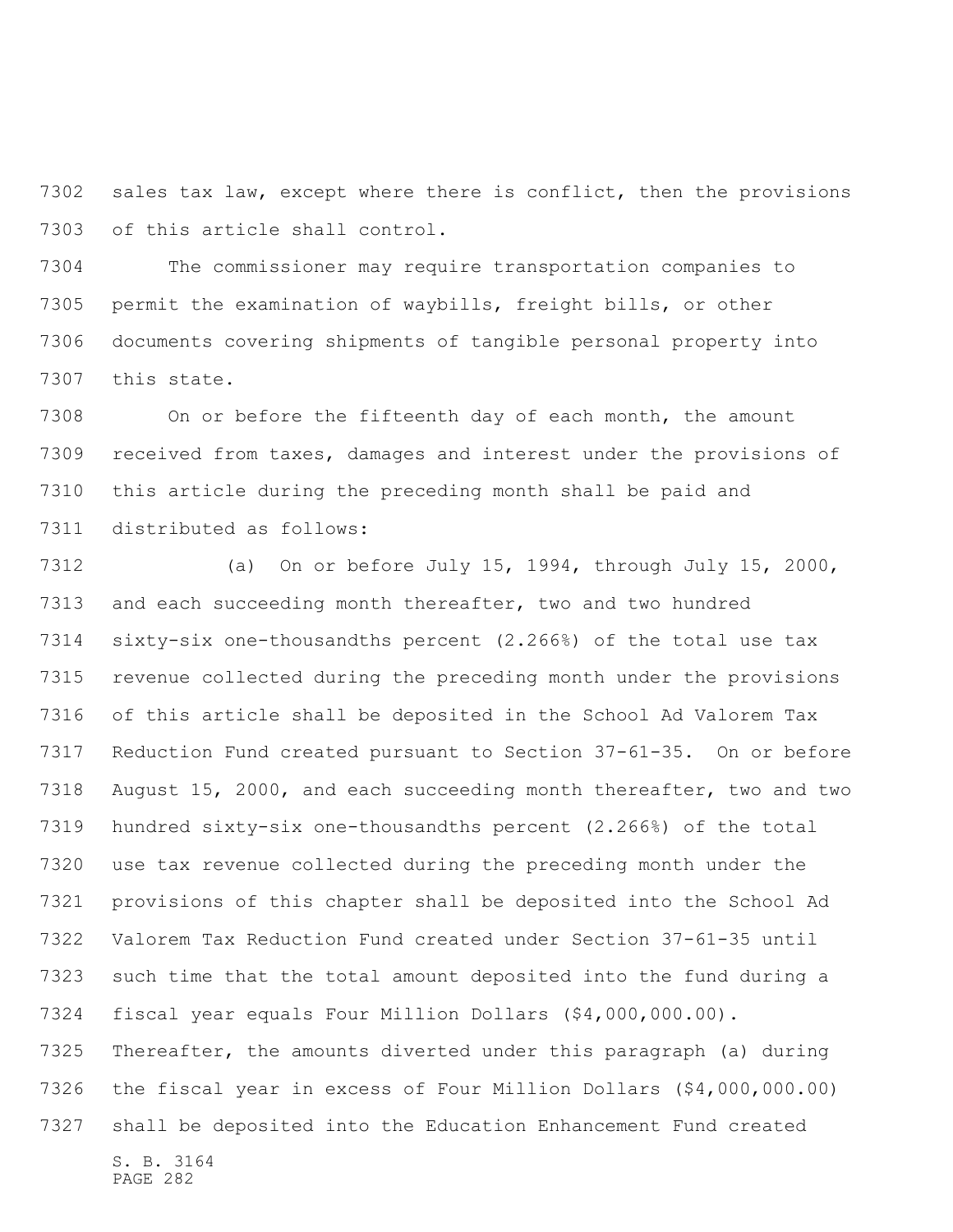under Section 37-61-33 for appropriation by the Legislature as other education needs and shall not be subject to the percentage appropriation requirements set forth in Section 37-61-33.

 (b) On or before July 15, 1994, and each succeeding month thereafter, nine and seventy-three one-thousandths percent (9.073%) of the total use tax revenue collected during the preceding month under the provisions of this article shall be deposited into the Education Enhancement Fund created pursuant to Section 37-61-33.

 (c) On or before July 15, 1997, and on or before the fifteenth day of each succeeding month thereafter, the revenue collected under the provisions of this article imposed and levied as a result of Section 27-65-17(2) and the corresponding levy in Section 27-65-23 on the rental or lease of private carriers of passengers and light carriers of property as defined in Section 27-51-101 shall be deposited into the Motor Vehicle Ad Valorem Tax Reduction Fund created pursuant to Section 27-51-105.

 (d) On or before July 15, 1997, and on or before the fifteenth day of each succeeding month thereafter and after the deposits required by paragraphs (a) and (b) of this section are made, the remaining revenue collected under the provisions of this article imposed and levied as a result of Section 27-65-17(1) and the corresponding levy in Section 27-65-23 on the rental or lease of private carriers of passengers and light carriers of property as defined in Section 27-51-101 shall be deposited into the Motor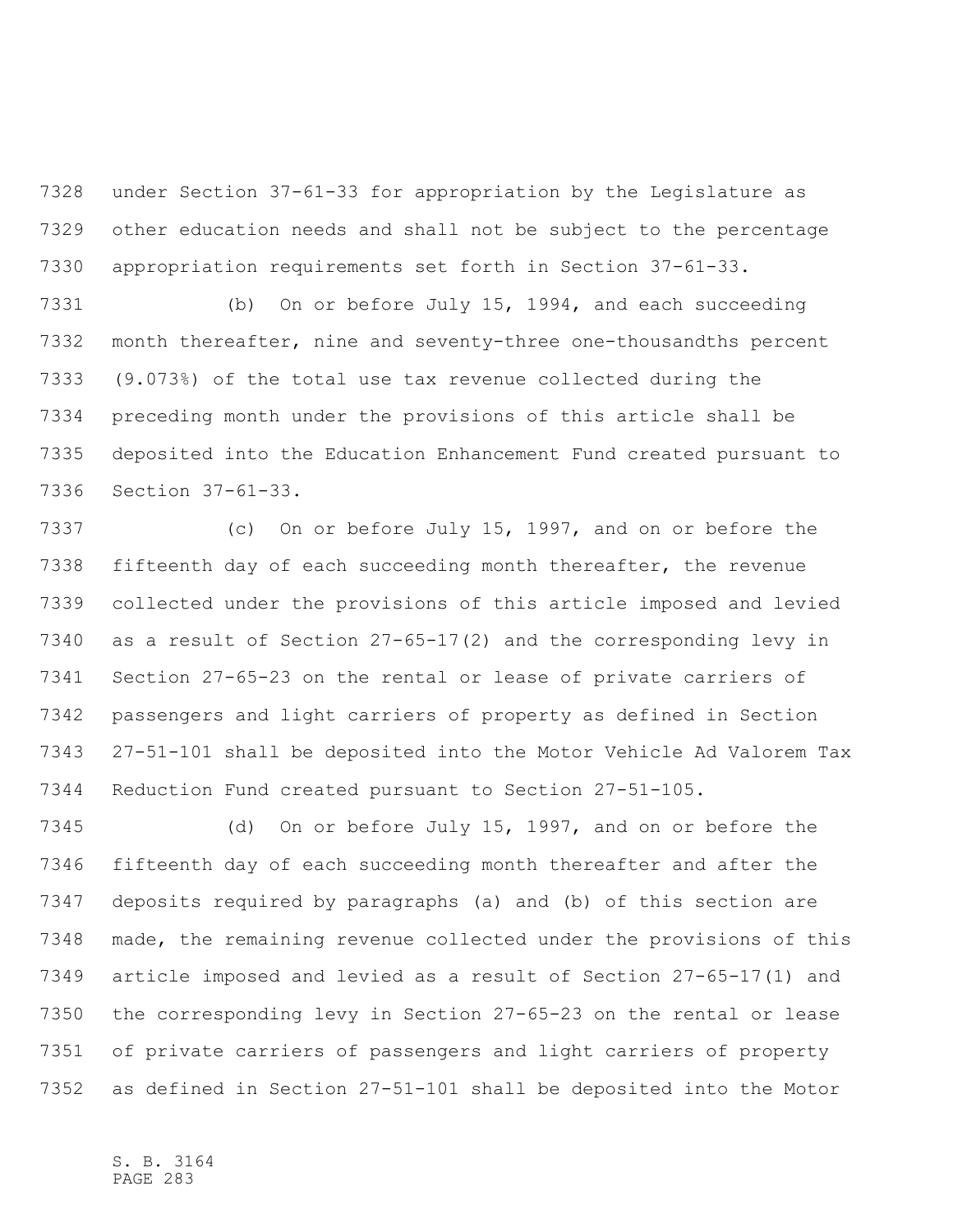Vehicle Ad Valorem Tax Reduction Fund created pursuant to Section 27-51-105.

 (e) On or before August 15, 2019, and each succeeding month thereafter through July 15, 2020, three and three-fourths percent (3-3/4%) of the total use tax revenue collected during the preceding month under the provisions of this article shall be deposited into the special fund created in Section 27-67-35(1). On or before August 15, 2020, and each succeeding month thereafter through July 15, 2021, seven and one-half percent (7-1/2%) of the total use tax revenue collected during the preceding month under the provisions of this article shall be deposited into the special fund created in Section 27-67-35(1). On or before August 15, 2021, and each succeeding month thereafter through July 15, 2022, eleven and one-fourth percent (11-1/4%) of the total use tax revenue collected during the preceding month under the provisions of this article shall be deposited into the special fund created in Section 27-67-35(1). On or before August 15, 2022, and each succeeding month thereafter, fifteen percent (15%) of the total use tax revenue collected during the preceding month under the provisions of this article shall be deposited into the special fund created in Section 27-67-35(1).

 (f) On or before August 15, 2019, and each succeeding month thereafter through July 15, 2020, three and three-fourths percent (3-3/4%) of the total use tax revenue collected during the preceding month under the provisions of this article shall be deposited into the special fund created in Section 27-67-35(2).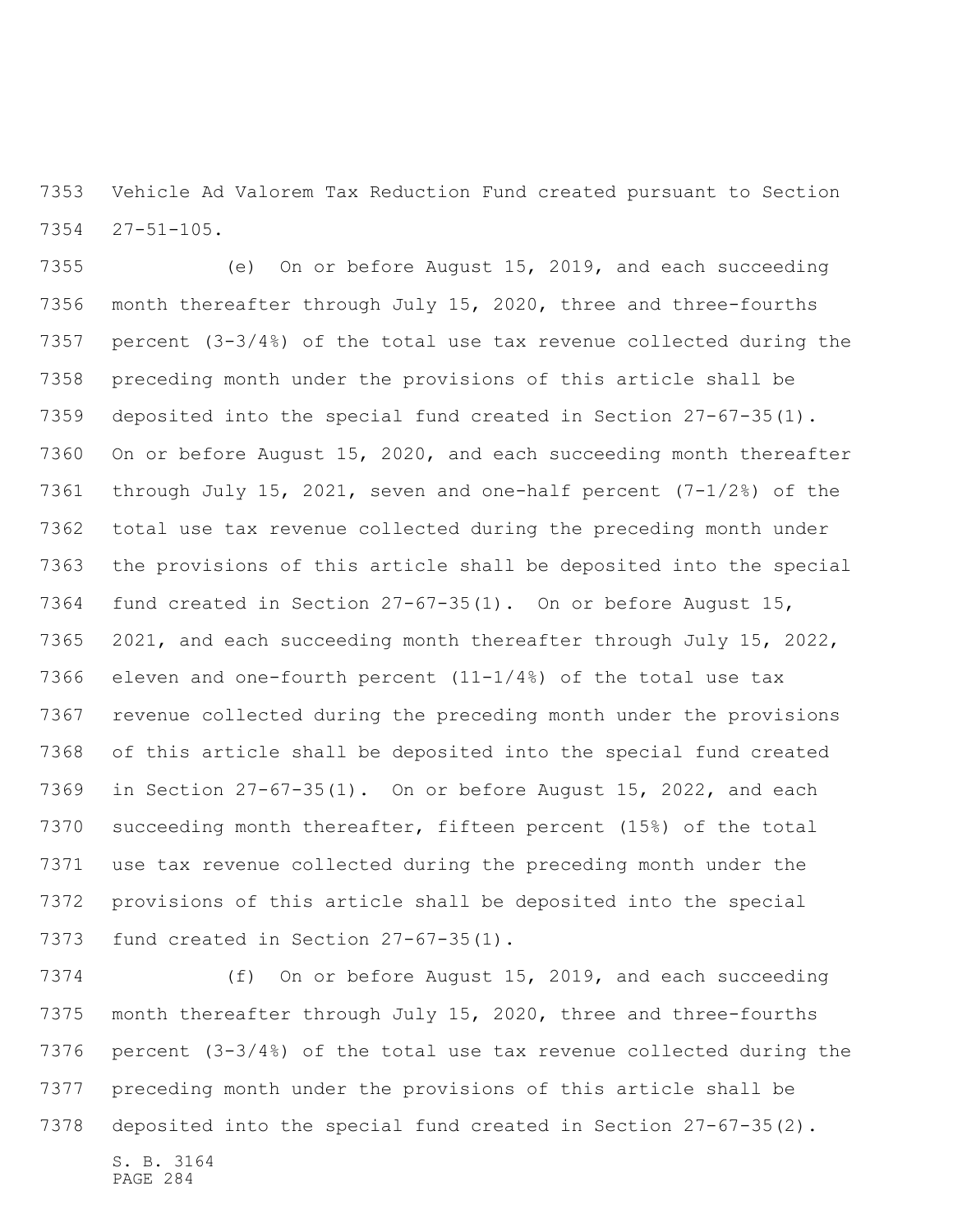On or before August 15, 2020, and each succeeding month thereafter through July 15, 2021, seven and one-half percent (7-1/2%) of the total use tax revenue collected during the preceding month under the provisions of this article shall be deposited into the special fund created in Section 27-67-35(2). On or before August 15, 2021, and each succeeding month thereafter through July 15, 2022, eleven and one-fourth percent (11-1/4%) of the total use tax revenue collected during the preceding month under the provisions of this article shall be deposited into the special fund created in Section 27-67-35(2). On or before August 15, 2022, and each succeeding month thereafter, fifteen percent (15%) of the total use tax revenue collected during the preceding month under the provisions of this article shall be deposited into the special fund created in Section 27-67-35(2).

S. B. 3164 (g) On or before August 15, 2019, and each succeeding month thereafter through July 15, 2020, Four Hundred Sixteen Thousand Six Hundred Sixty-six Dollars and Sixty-seven Cents 7396 (\$416,666.67) or one and one-fourth percent  $(1-1/4)$  of the total use tax revenue collected during the preceding month under the provisions of this article, whichever is the greater amount, shall be deposited into the Local System Bridge Replacement and Rehabilitation Fund created in Section 65-37-13. On or before August 15, 2020, and each succeeding month thereafter through July 15, 2021, Eight Hundred Thirty-three Thousand Three Hundred Thirty-three Dollars and Thirty-four Cents (\$833,333.34) or two and one-half percent (2-1/2%) of the total use tax revenue

PAGE 285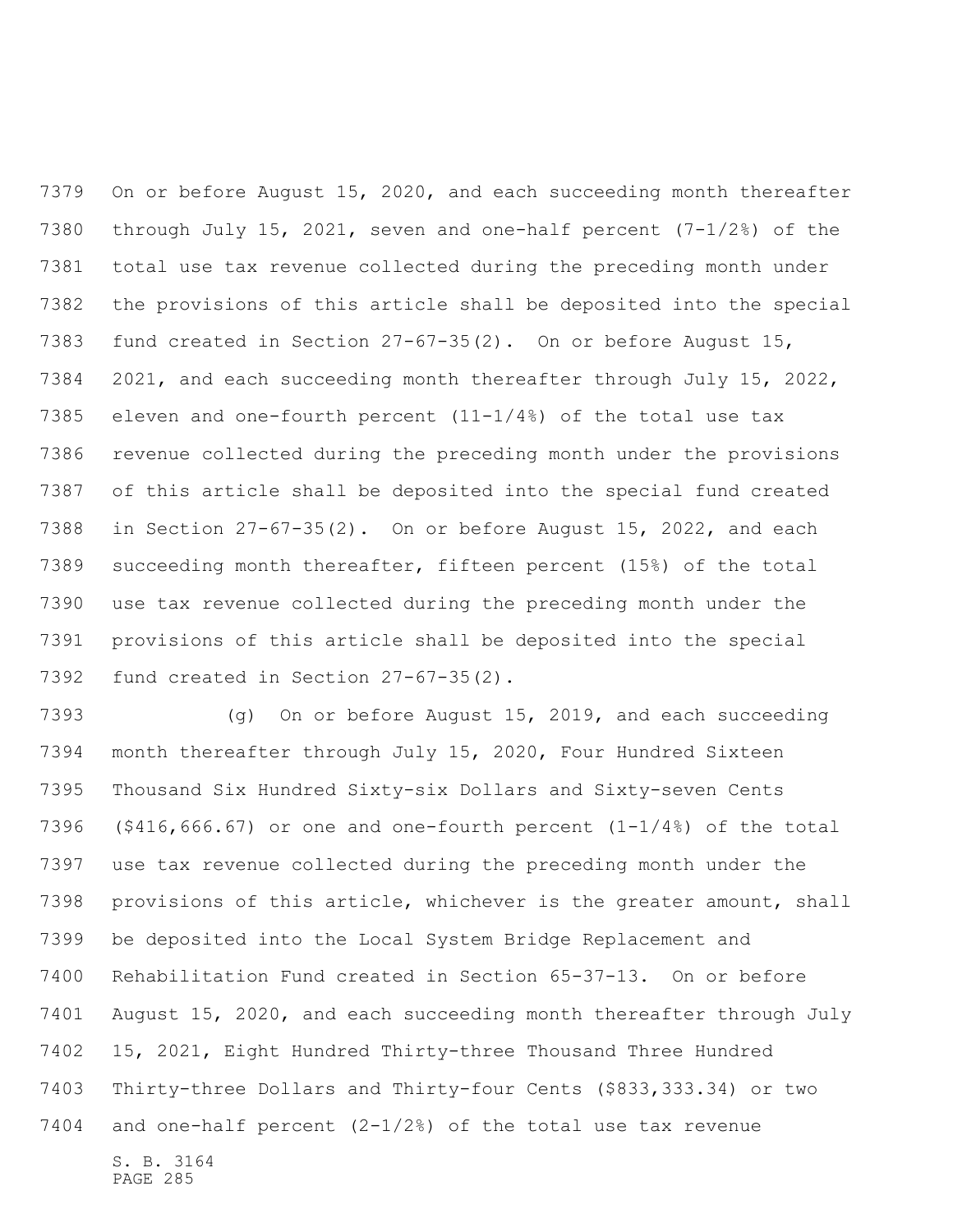collected during the preceding month under the provisions of this article, whichever is the greater amount, shall be deposited into the Local System Bridge Replacement and Rehabilitation Fund created in Section 65-37-13. On or before August 15, 2021, and each succeeding month thereafter through July 15, 2022, One Million Two Hundred Fifty Thousand Dollars (\$1,250,000.00) or three and three-fourths percent (3-3/4%) of the total use tax revenue collected during the preceding month under the provisions of this article, whichever is the greater amount, shall be deposited into the Local System Bridge Replacement and Rehabilitation Fund created in Section 65-37-13. On or before August 15, 2022, and each succeeding month thereafter, One Million Six Hundred Sixty-six Thousand Six Hundred Sixty-six Dollars and Sixty-seven Cents (\$1,666,666.67) or five percent (5%) of the total use tax revenue collected during the preceding month under the provisions of this article, whichever is the greater amount, shall be deposited into the Local System Bridge Replacement and Rehabilitation Fund created in Section 65-37-13.

S. B. 3164 PAGE 286 (h) On or before August 15, 2020, and each succeeding month thereafter through July 15, 2022, One Million Dollars (\$1,000,000.00) of the total use tax revenue collected during the preceding month under the provisions of this article shall be deposited into the Local System Bridge Replacement and Rehabilitation Fund created in Section 65-37-13. Amounts deposited into the Local System Bridge Replacement and Rehabilitation Fund under this paragraph (h) shall be in addition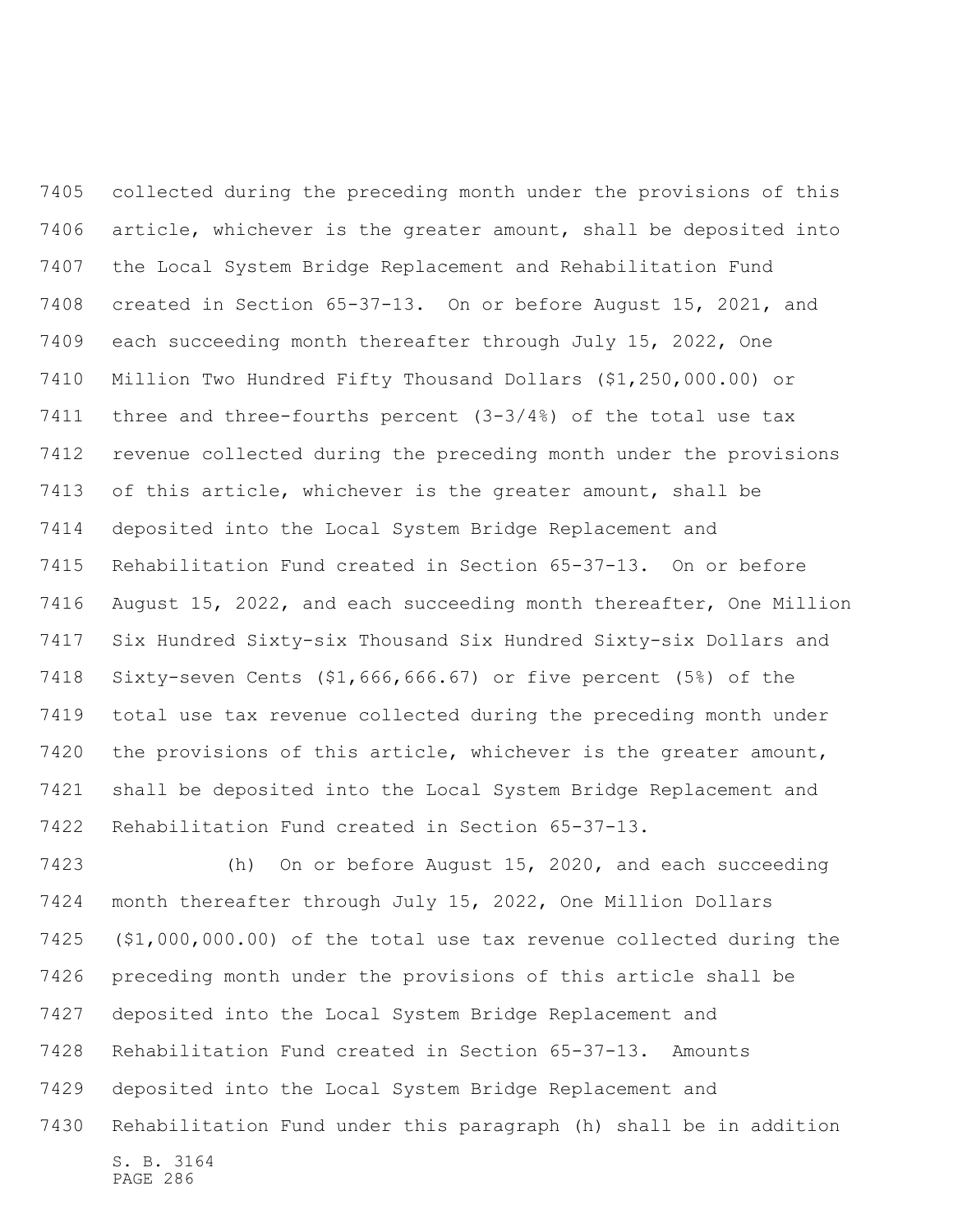to amounts deposited into the fund under paragraph (g) of this section.

7433 (i) The remainder of the amount received from taxes, damages and interest under the provisions of this article shall be paid into the General Fund of the State Treasury by the commissioner.

 **SECTION 55.** Sections 6 and 7 of this act shall take effect and be in force from and after its passage and the remaining sections of this act shall take effect and be in force from and after July 1, 2022.

## **Further, amend by striking the title in its entirety and inserting in lieu thereof the following:**

 AN ACT TO CREATE THE MISSISSIPPI TAX FREEDOM ACT OF 2022; TO AMEND SECTION 27-7-21, MISSISSIPPI CODE OF 1972, TO INCREASE THE AMOUNT OF THE PERSONAL EXEMPTIONS UNDER THE STATE INCOME TAX LAW FOR SINGLE INDIVIDUALS, MARRIED INDIVIDUALS AND HEAD OF FAMILY INDIVIDUALS AND TO PROVIDE FOR THE ANNUAL ADJUSTMENT OF THE AMOUNTS OF SUCH PERSONAL EXEMPTIONS; TO AMEND SECTION 27-65-17, MISSISSIPPI CODE OF 1972, TO REDUCE THE SALES TAX RATE ON RETAIL SALES OF FOOD FOR HUMAN CONSUMPTION NOT PURCHASED WITH FOOD STAMPS BUT WHICH WOULD BE EXEMPT FROM SALES TAX IF PURCHASED WITH FOOD STAMPS; TO AMEND SECTION 27-65-75, MISSISSIPPI CODE OF 1972, TO REVISE THE DISTRIBUTION OF STATE SALES TAX REVENUE COLLECTED FROM RETAIL SALES OF FOOD FOR HUMAN CONSUMPTION NOT PURCHASED WITH FOOD STAMPS BUT WHICH WOULD BE EXEMPT FROM SALES TAX IF PURCHASED WITH FOOD STAMPS; TO AMEND SECTION 27-7-5, MISSISSIPPI CODE OF 1972, TO PROVIDE THAT FROM AND AFTER JANUARY 1 OF THE NEXT SUCCEEDING YEAR AFTER THE DATE THAT THE COMMISSIONER OF REVENUE CERTIFIES THAT THE REDUCTION IN REVENUE MANDATED BY SECTION 27-7-21, MISSISSIPPI CODE OF 1972, EQUALS OR EXCEEDS THE REMAINING REVENUE PRODUCED BY THE INDIVIDUAL INCOME TAX, THE INDIVIDUAL INCOME TAX SHALL BE REPEALED; TO DIRECT THE STATE FISCAL OFFICER TO TRANSFER FUNDS OUT OF THE CAPITAL EXPENSE FUND TO THE BUDGET STABILIZATION FUND CREATED BY THIS ACT; TO CREATE THE "BUDGET STABILIZATION FUND" AS A SPECIAL FUND IN THE STATE TREASURY; TO PROVIDE THAT MONIES IN THE FUND SHALL ONLY BE APPROPRIATED BY THE LEGISLATURE FOR BUDGETARY PURPOSES RELATED TO LOSSES OF GENERAL FUND REVENUE; TO PROVIDE THAT ANY UNENCUMBERED MONIES REMAINING IN THE FUND ON JULY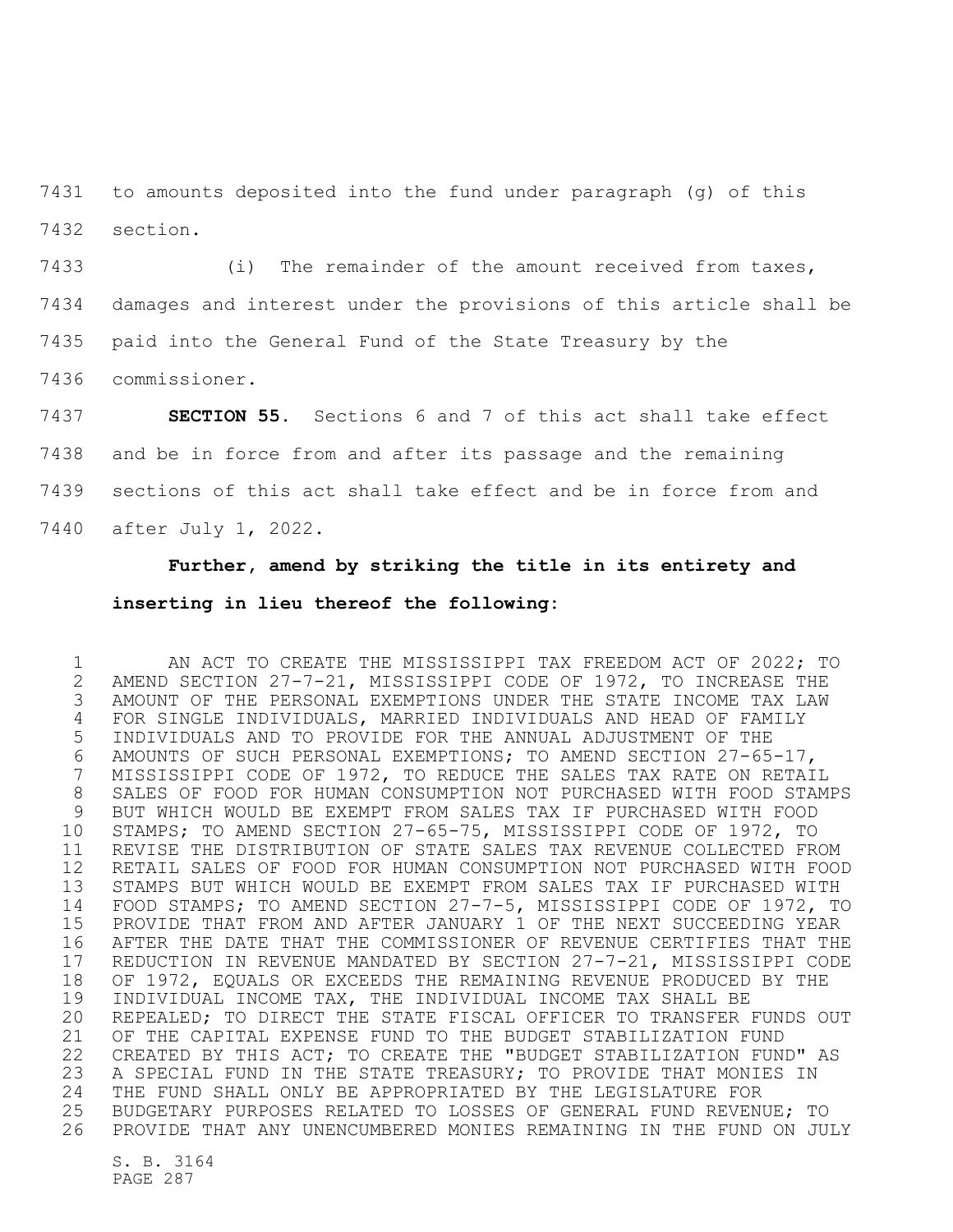1, 2026, SHALL BE TRANSFERRED TO THE CAPITAL EXPENSE FUND; TO BRING FORWARD SECTION 27-7-3, MISSISSIPPI CODE OF 1972, WHICH DEFINES CERTAIN TERMS UNDER THE STATE INCOME TAX LAW, FOR THE PURPOSES OF POSSIBLE AMENDMENT; TO BRING FORWARD SECTION 27-7-27, MISSISSIPPI CODE OF 1972, WHICH RELATES TO THE INCOME TAXATION OF ESTATES AND TRUSTS FOR PURPOSES OF POSSIBLE AMENDMENT; TO AMEND SECTION 27-7-22.31, MISSISSIPPI CODE OF 1972, TO CONFORM TO THE PROVISIONS OF THIS ACT; TO BRING FORWARD SECTIONS 27-7-22.5, 27-7-22.15, 27-7-22.21, 27-7-22.22, 27-7-22.32, 27-7-22.33, 27-7-22.37, 27-7-22.39, 27-7-22.41 AND 27-7-207, MISSISSIPPI CODE OF 1972, WHICH PROVIDE FOR VARIOUS INCOME TAX CREDITS, FOR THE PURPOSES OF POSSIBLE AMENDMENT; TO AMEND SECTIONS 57-62-9 AND 57-62-11, MISSISSIPPI CODE OF 1972, TO REVISE CERTAIN PROVISIONS OF THE MISSISSIPPI ADVANTAGE JOBS ACT; TO BRING FORWARD SECTIONS 27-7-312, 57-62-5 AND 57-62-13, MISSISSIPPI CODE OF 1972, WHICH RELATE TO THE MISSISSIPPI ADVANTAGE JOBS ACT, FOR THE PURPOSES OF POSSIBLE AMENDMENT; TO BRING FORWARD SECTIONS 57-89-3 AND 57-89-7, MISSISSIPPI CODE OF 1972, WHICH ARE SECTIONS OF THE MISSISSIPPI MOTION PICTURE INCENTIVE ACT, FOR THE PURPOSES OF POSSIBLE AMENDMENT; TO AMEND SECTIONS 57-99-1, 57-99-3 AND 57-99-5, MISSISSIPPI CODE OF 1972, TO REVISE CERTAIN PROVISIONS OF THE MISSISSIPPI MAJOR ECONOMIC IMPACT WITHHOLDING REBATE INCENTIVE PROGRAM; TO BRING FORWARD SECTIONS 57-99-7, 57-99-21, 57-99-23, 57-99-25 AND 57-99-27, MISSISSIPPI CODE OF 1972, WHICH RELATE TO THE MISSISSIPPI MAJOR ECONOMIC IMPACT WITHHOLDING REBATE INCENTIVE PROGRAM, FOR THE PURPOSES OF POSSIBLE AMENDMENT; TO BRING FORWARD SECTIONS 37-148-3 AND 37-148-5, MISSISSIPPI CODE OF 1972, WHICH ARE SECTIONS OF THE STRENGTHENING MISSISSIPPI ACADEMIC RESEARCH THROUGH BUSINESS ACT, FOR THE PURPOSES OF POSSIBLE AMENDMENT; TO BRING FORWARD SECTION 57-105-1, MISSISSIPPI CODE OF 1972, WHICH AUTHORIZES INCOME TAX AND INSURANCE PREMIUM TAX CREDITS FOR TAXPAYERS HOLDING CERTAIN QUALIFIED EQUITY INVESTMENTS, FOR THE PURPOSES OF POSSIBLE AMENDMENT; TO BRING FORWARD SECTIONS 27-25-503 AND 27-25-505, MISSISSIPPI CODE OF 1972, WHICH ARE SECTIONS OF THE STATE OIL SEVERANCE TAX LAW, FOR THE PURPOSES OF POSSIBLE AMENDMENT; TO BRING FORWARD SECTIONS 27-25-703 AND 27-25-705, MISSISSIPPI CODE OF 1972, WHICH ARE SECTIONS OF THE STATE GAS SEVERANCE TAX LAW, FOR THE PURPOSES OF POSSIBLE AMENDMENT; TO BRING FORWARD SECTIONS 27-65-19, 27-65-22, 27-65-25 AND 27-65-26, MISSISSIPPI CODE OF 1972, WHICH AUTHORIZE VARIOUS SALES TAXES, FOR THE PURPOSES OF POSSIBLE AMENDMENT; TO BRING FORWARD SECTION 27-65-241, MISSISSIPPI CODE OF 1972, WHICH AUTHORIZES CERTAIN MUNICIPALITIES TO LEVY A MUNICIPAL SPECIAL SALES TAX, FOR THE PURPOSES OF POSSIBLE AMENDMENT; TO BRING FORWARD SECTIONS 27-65-101, 27-65-103, 27-65-105, 27-65-107 AND 27-65-111, MISSISSIPPI CODE OF 1972, WHICH AUTHORIZE VARIOUS SALES TAX EXEMPTIONS, FOR THE PURPOSES OF POSSIBLE AMENDMENT; TO BRING FORWARD SECTION 27-67-31, MISSISSIPPI CODE OF 1972, WHICH PROVIDES FOR THE DISTRIBUTION OF STATE USE TAX REVENUE, FOR THE PURPOSES OF POSSIBLE AMENDMENT; AND FOR RELATED PURPOSES.

HR43\SB3164A.1J